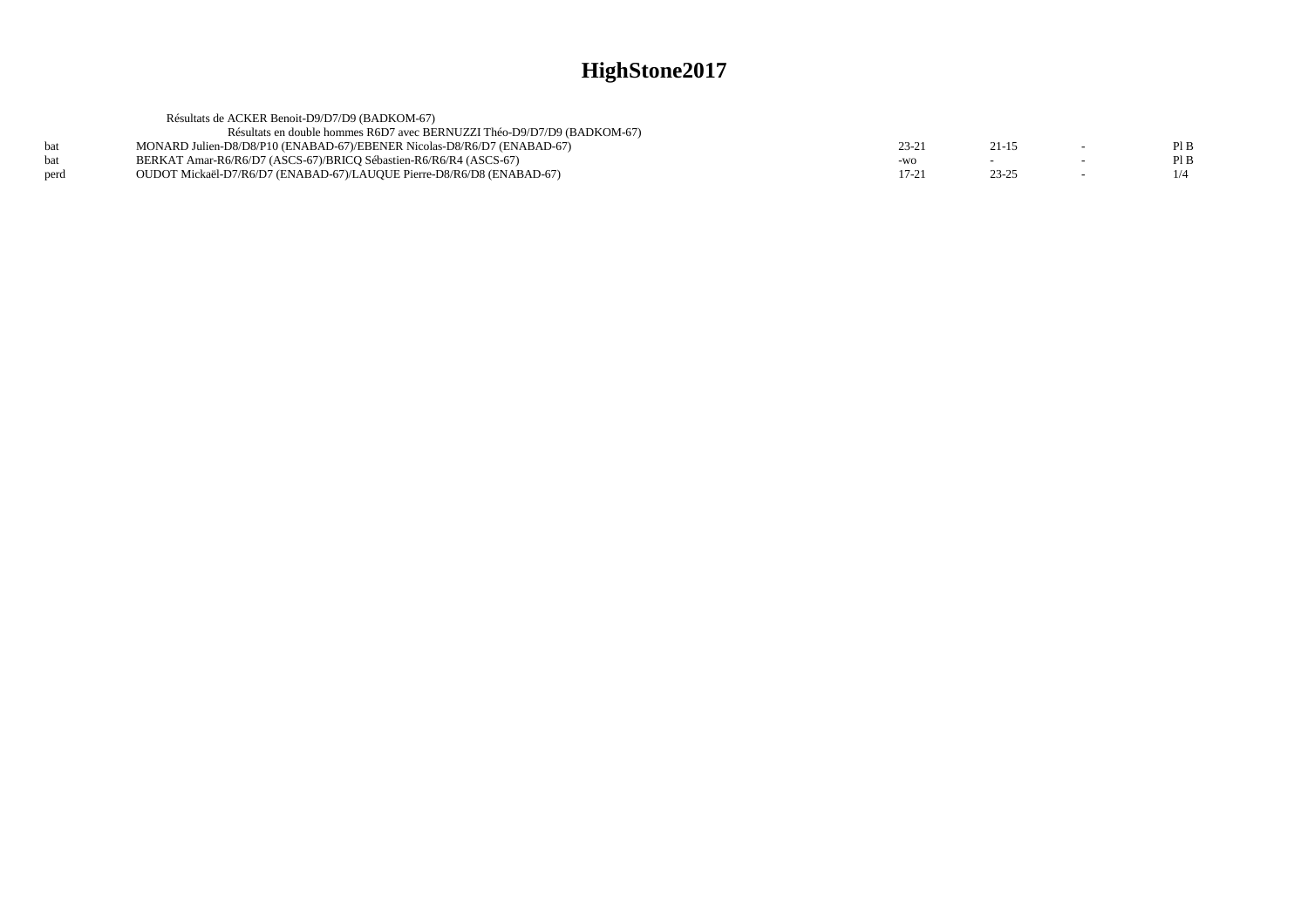|      | Résultats de AMBROISE Laura-R5/N3/R4 (ASLR-67)                                 |           |          |       |      |
|------|--------------------------------------------------------------------------------|-----------|----------|-------|------|
|      | Résultats en double mixte R4R5 avec GUTEKUNST Alexandre-P10/D9/P11 (ENABAD-67) |           |          |       |      |
| perd | SCHEIBEL Alexis-R5/N3/R5 (MBC-67)/MEGHOUCHE Tracy-D7/R6/R5 (BCH-67)            | $14 - 21$ | 21-18    | 14-21 | P1D  |
| perd | VALENTIN Stéphane-R5/N3/R5 (BCO-67)/DELAGNEAU Sabine-R6/R5/R4 (BCO-67)         | $23 - 25$ | $13 - 2$ |       | Pl D |
|      |                                                                                |           |          |       |      |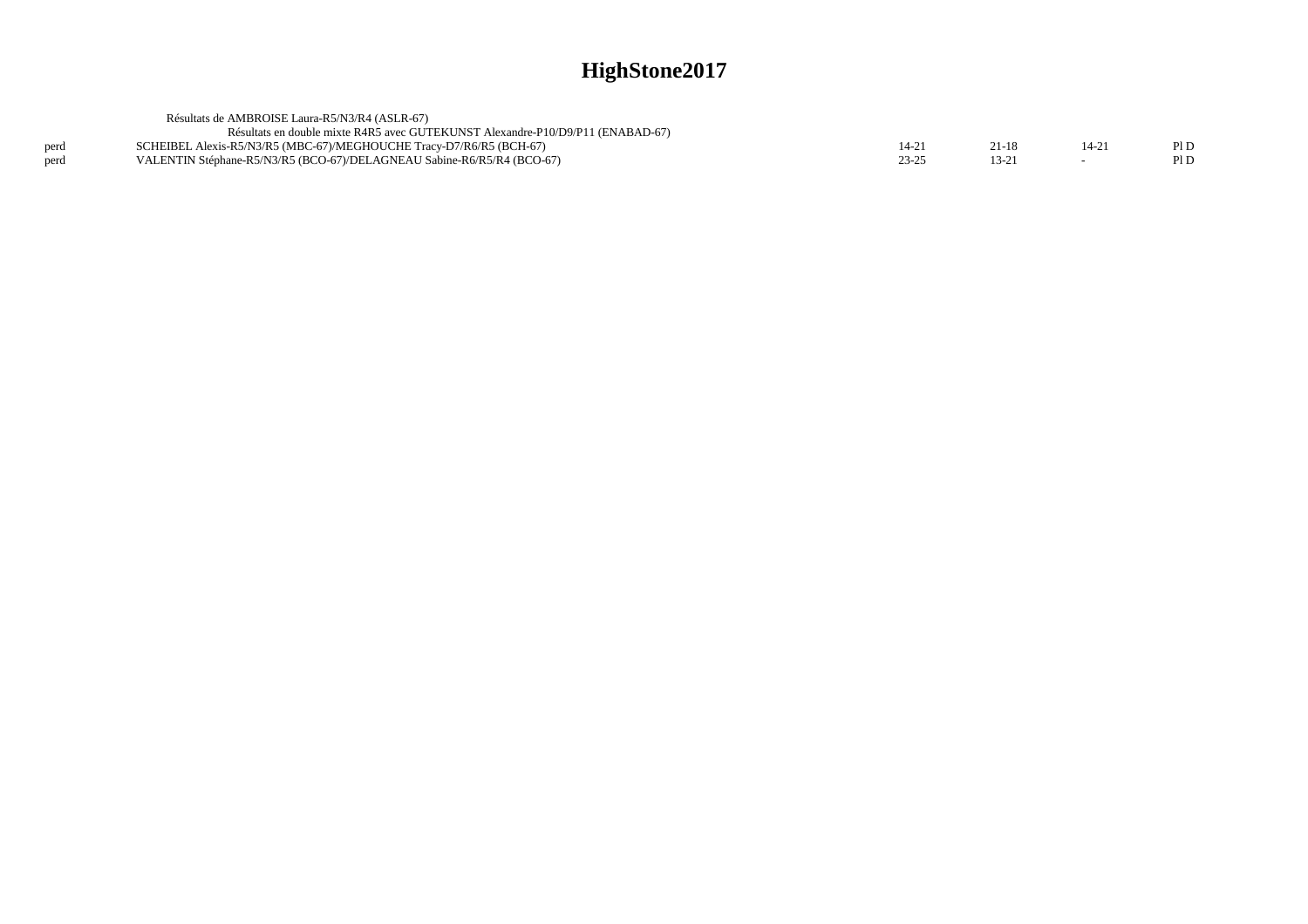|            | Résultats de AMESLAND Gabrielle-R6/R5/R4 (BCO-67)                              |         |           |           |     |
|------------|--------------------------------------------------------------------------------|---------|-----------|-----------|-----|
|            | Résultats en double mixte R4R5 avec BATO Laurent-R4/N3/R4 (BCO-67)             |         |           |           |     |
| bat        | DURRHEIMER Julien-R6/R5/R5 (BCO-67)/BOUVEROT Ségolène-D7/R6/R5 (BCO-67)        | 21-16   | $21 - 17$ |           | PIE |
| <b>bat</b> | UNTERNEHR Alexandre-R4/N2/R4 (BS-67)/DEMANET Vanessa-D7/R6/R5 (BS-67)          | 18-21   | $21 - 14$ | $21 - 7$  | PIE |
| bat        | SCHLAGDENHAUFFEN Mizuki-R4/N3/R5 (ENABAD-67)/GARRIGOU Aimée-D7/R6/R5 (CAOB-67) | $21-13$ | $21 - 12$ |           | 1/4 |
| perd       | JACQUIN Yoann-R4 (BMM-57)/MAILLEUX Nathalie-R6/R6/R4 (ALTB-54)                 | 21-19   | $12 - 21$ | $15 - 21$ | 1/2 |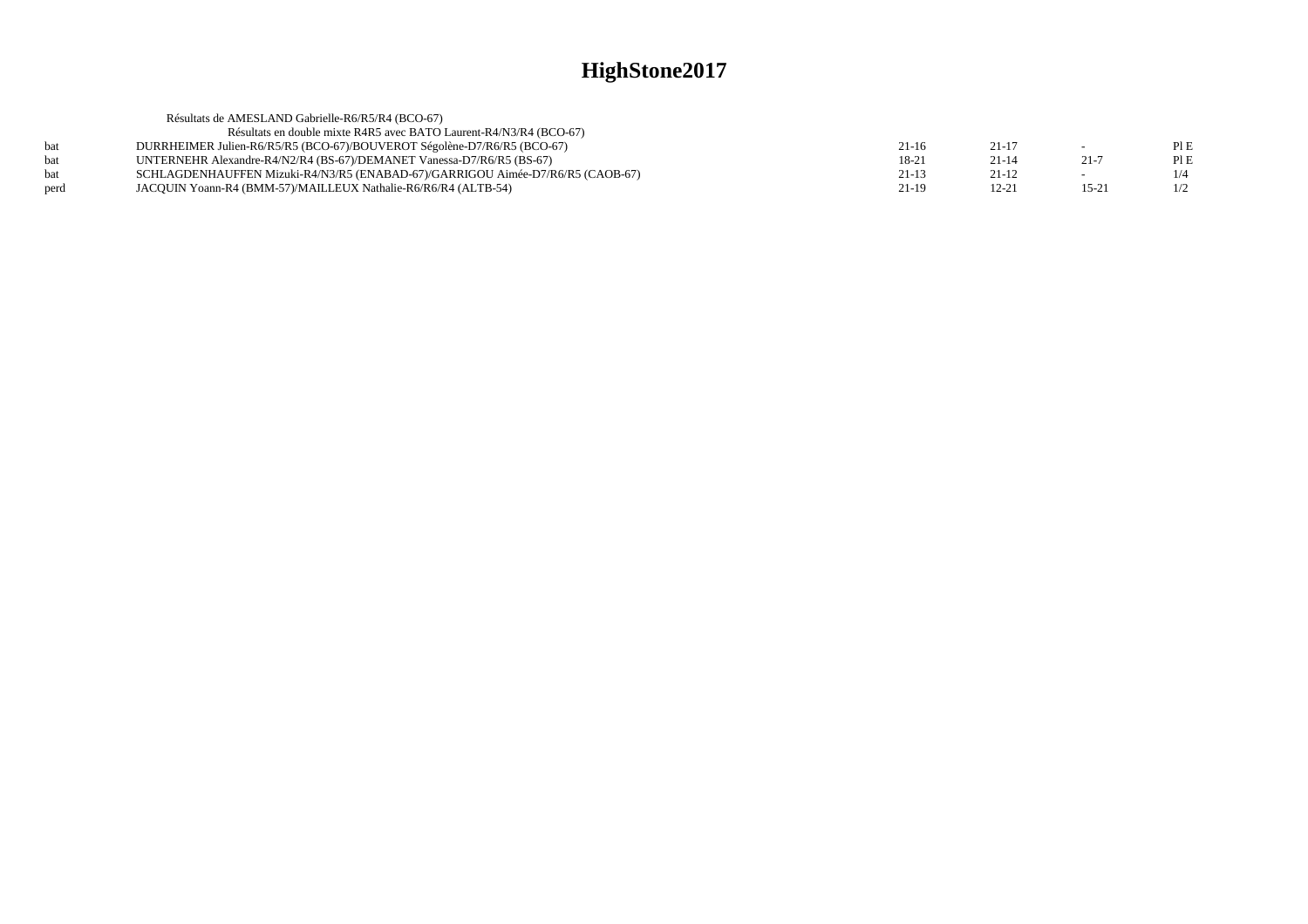|      | Résultats de ANDING Anne-lise-D7/R6/D8 (CEBA-67)                            |           |           |                          |        |
|------|-----------------------------------------------------------------------------|-----------|-----------|--------------------------|--------|
|      | Résultats en double dames R6D7 avec KUCHLER Justine-D8/D8/D9 (CEBA-67)      |           |           |                          |        |
| bat  | RIEGER Sabrina-P11/P10/P11 (VDR-67)/KLEIN Sylvie-D9/D7/D9 (ENABAD-67)       | $21-15$   | $21-18$   |                          | PIB    |
| bat  | MORITZ-PETIT Lara-D8/D8/P10 (CEBA-67)/LOZANO Elodie-D8/D7/D9 (VDR-67)       | $21 - 14$ | $21-18$   |                          | PIB    |
| bat  | BIWAND Christelle-D8/R6/D8 (SBC67-67)/FURSTOSS Anne-laure-D9/D7/D7 (SCS-67) | 14-21     | $21 - 11$ | $21-11$                  | PIB    |
| bat  | ARGENTIN Sabrina-D9/D7/D8 (CBO-67)/BEYER Helen-D7/D7/R6 (CBO-67)            | $21-17$   | $21 - 15$ |                          | 1/2    |
| bat  | SERFASS Sarah-D7/R6/D7 (MBC-67)/RAPENNE Marion-D7/R6/R5 (MBC-67)            | $21 - 15$ | $21-19$   | $\overline{\phantom{a}}$ | Finale |
|      | Résultats en double mixte R6D7 avec CASTEL Jeremie-D8/R6/D7 (CEBA-67)       |           |           |                          |        |
| perd | FIRMIN Joel-D8/R6/D7 (ASPTT-67)/LOHR Elodie-D7/R5/D7 (ENABAD-67)            | $15-21$   | 19-21     | $\overline{\phantom{a}}$ | PIG    |
| perd | KNITTEL Maxence-R6/R6/D7 (ENABAD-67)/HOENEN Emma-R5/R5/R6 (ENABAD-67)       | 18-21     | $16-21$   |                          | PIG    |
|      |                                                                             |           |           |                          |        |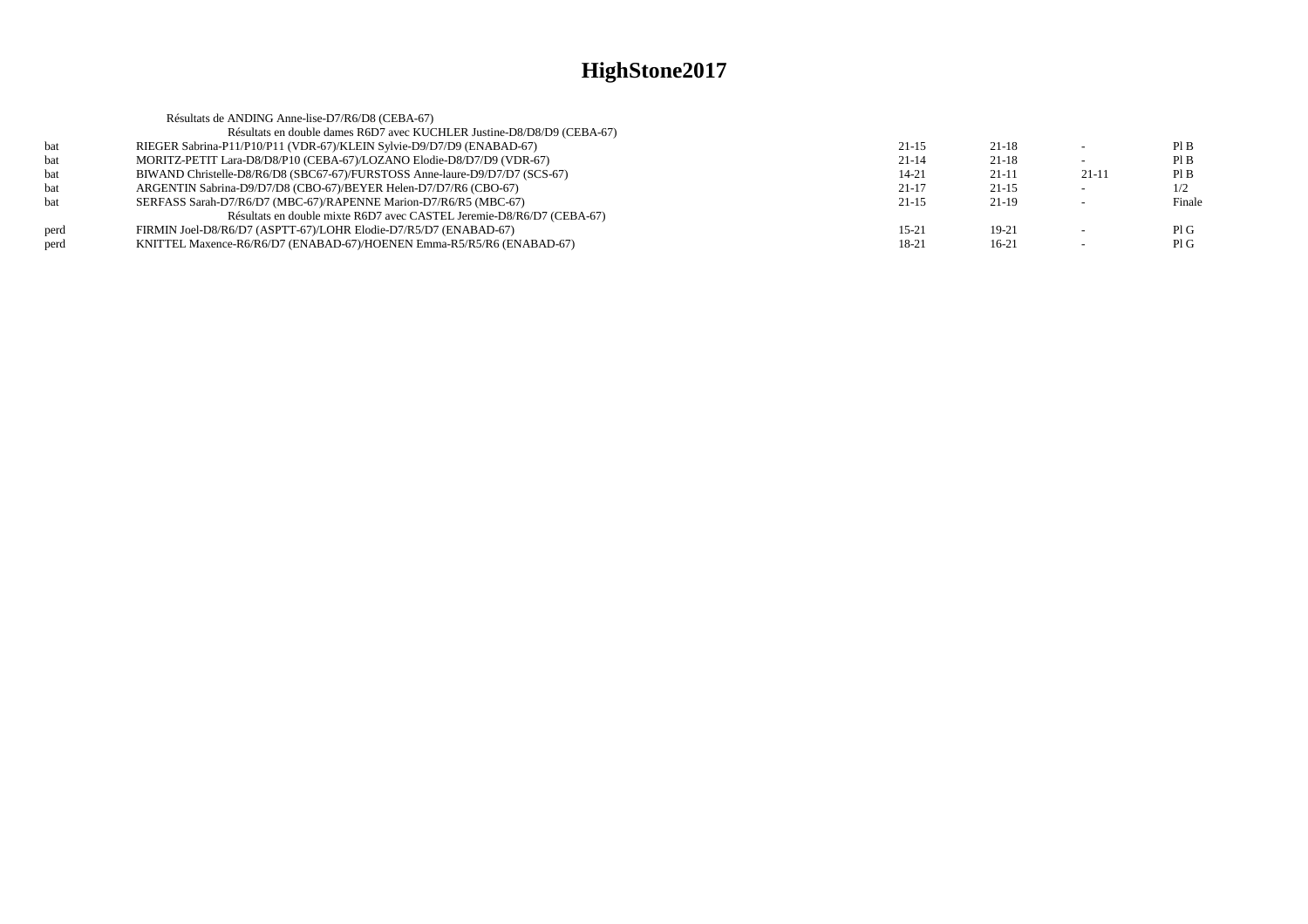|      | Résultats de ANDRISSEN Laurent-R4/N3/R4 (BCS-67)                          |       |           |           |     |
|------|---------------------------------------------------------------------------|-------|-----------|-----------|-----|
|      | Résultats en double mixte R4R5 avec LENGENFELDER Cathie-R6/R4/R4 (BCS-67) |       |           |           |     |
| bat  | STEINMETZ Marc-andré-D7/R5/R5 (BCS-67)/SCHMITT Céline-R6/R4/R5 (BCT-67)   | 21-17 | $21-16$   | $\sim$    | P1C |
| bat  | BRICO Sébastien-R6/R6/R4 (ASCS-67)/CHABRIER Sylvie-R6/R4/R4 (ASCS-67)     | 21-13 | 21-17     | $\sim$    | P1C |
| perd | JACOUIN Yoann-R4 (BMM-57)/MAILLEUX Nathalie-R6/R6/R4 (ALTB-54)            | 21-18 | $20 - 22$ | $10 - 21$ |     |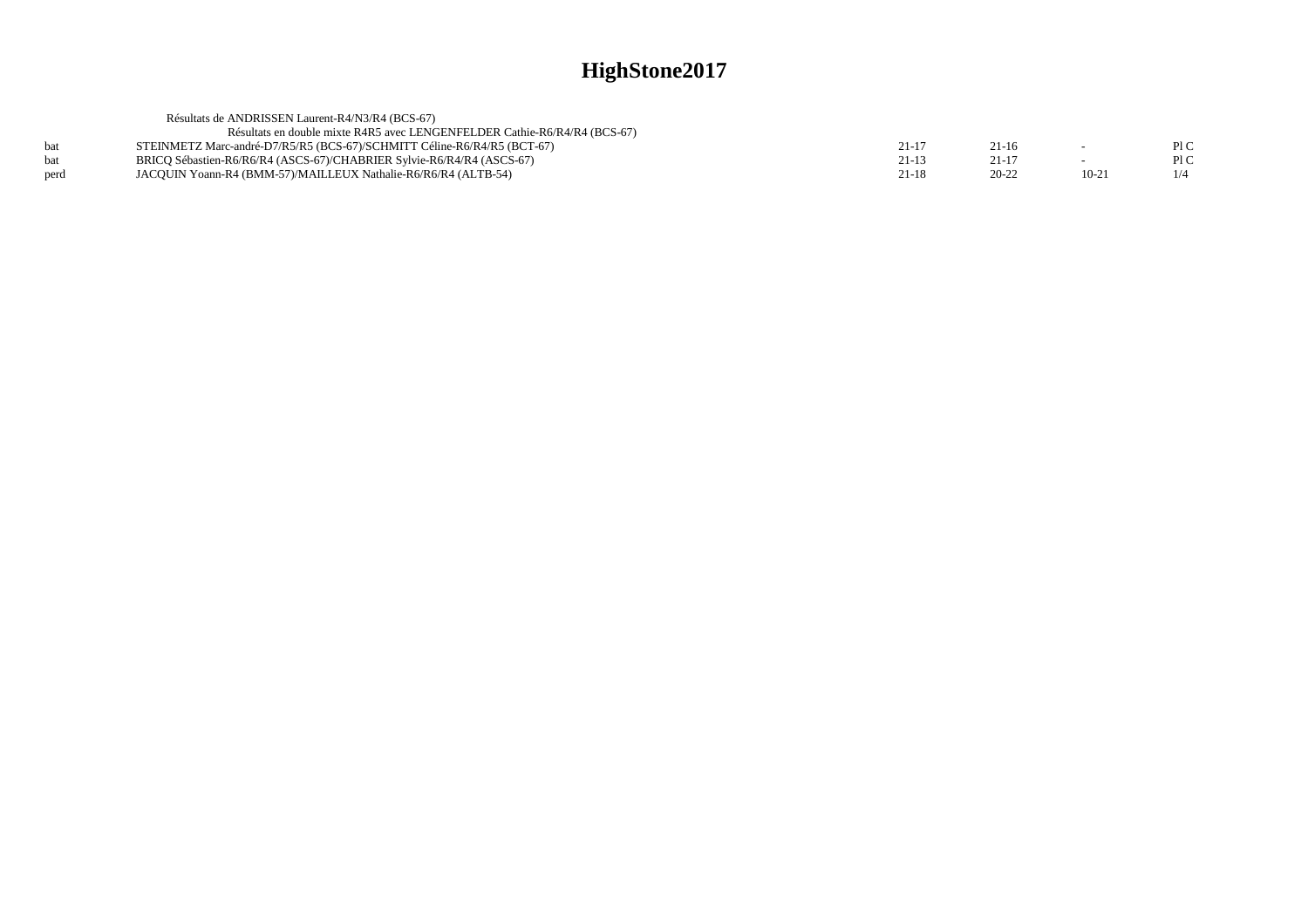Résultats de ANSTETT Anaelle-R5/R4/R6 (BCO-67)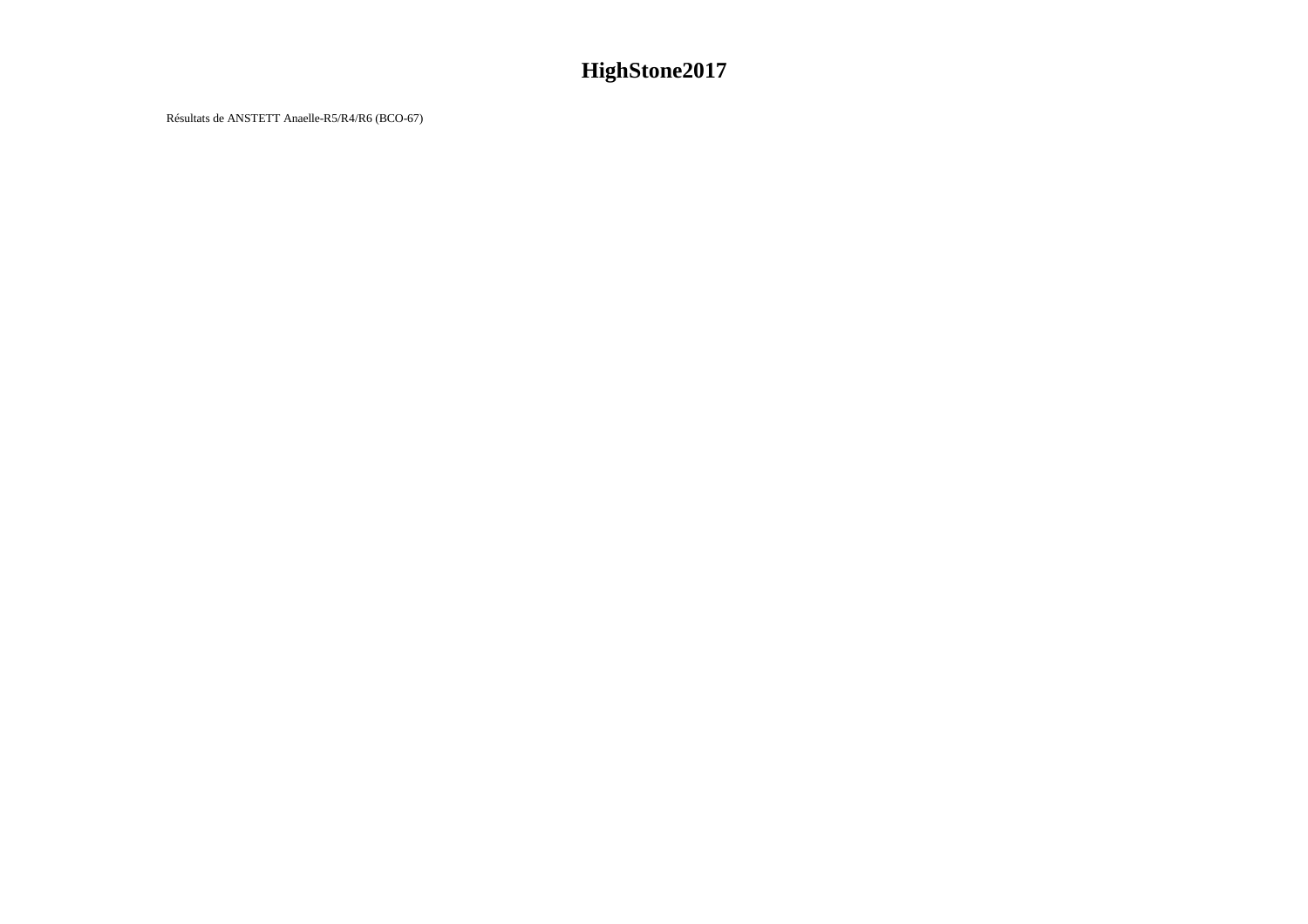|      | Résultats de ANSTETT Aurélien-R4/R4/R6 (BCO-67)<br>Résultats en simple hommes R4R5 |           |       |      |
|------|------------------------------------------------------------------------------------|-----------|-------|------|
|      | BARTHEL Tristan-R5/R4/R6 (SCS-67)                                                  | 21-17     | 21-15 | PI C |
| perd | CASSAIGNE Jody-R4/R6/R6 (BCS-57)                                                   | $20 - 22$ | 13-21 | P1C  |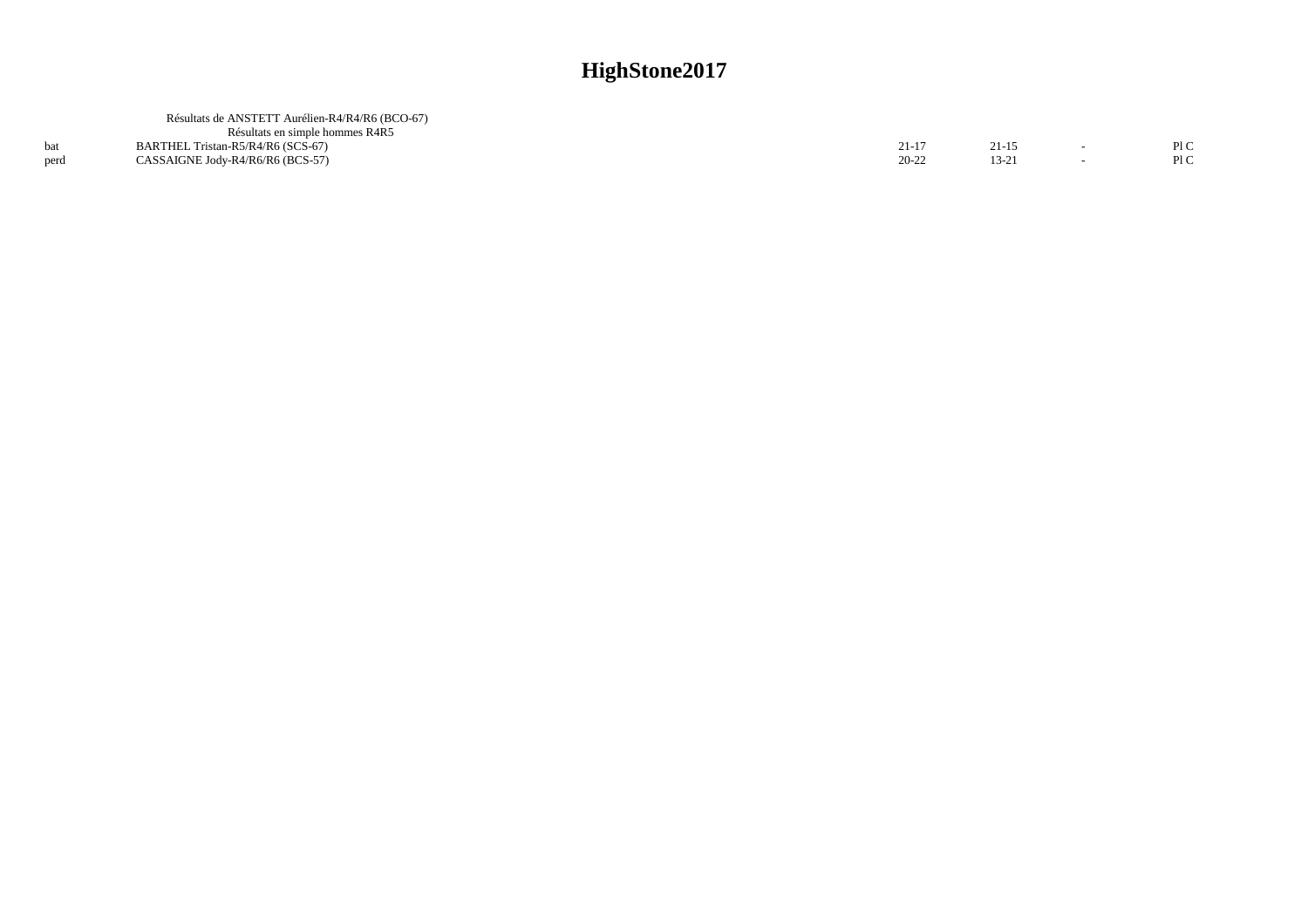| Résultats de ARGENTIN Sabrina-D9/D7/D8 (CBO-67)                        |          |       |           |      |
|------------------------------------------------------------------------|----------|-------|-----------|------|
| Résultats en double dames R6D7 avec BEYER Helen-D7/D7/R6 (CBO-67)      |          |       |           |      |
| BECKER Claudia-D8/R6/D7 (OFBC-67)/KEIFFER Nelly-D8/R6/D7 (ENABAD-67)   | 18-21    | 21-13 | $21 - 15$ | PIA  |
| SERFASS Sarah-D7/R6/D7 (MBC-67)/RAPENNE Marion-D7/R6/R5 (MBC-67)       | $9 - 21$ | 11-21 |           | Pl A |
| KUCHLER Justine-D8/D8/D9 (CEBA-67)/ANDING Anne-lise-D7/R6/D8 (CEBA-67) | 17-21    | 15-21 |           |      |
|                                                                        |          |       |           |      |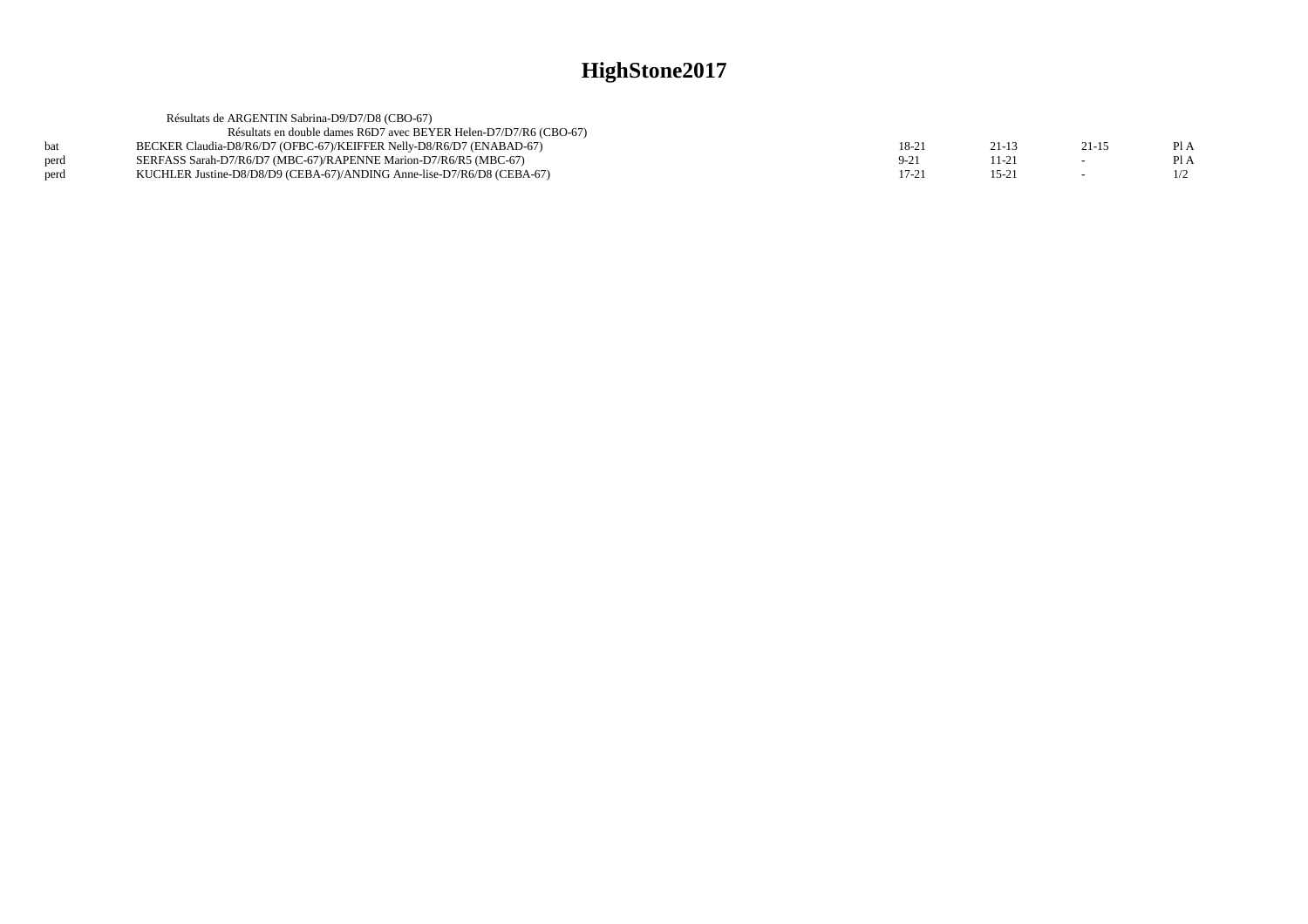|      | Résultats de ASSANI Maxime-D7/D7/D8 (ASPTT-67)                            |           |           |        |
|------|---------------------------------------------------------------------------|-----------|-----------|--------|
|      | Résultats en double mixte D8D9 avec VICTORI-BUREL Léa-R6/R6/D8 (ASPTT-67) |           |           |        |
| bat  | DUTARTRE Olivier-P11/P12/P12 (PBC-57)/FLICK Emilie-P10/P10/D8 (PBC-57)    | $21-1$    | $21 - 11$ | Pl A   |
| hat  | MARTY Hugues-D9/D7/D9 (MBC-67)/MARTY Anne-laure-P10/D9/D8 (MBC-67)        | $21-16$   | $23 - 21$ | Pl A   |
| bat  | STOETZEL Yann-D9/D7/D8 (SLDB-67)/WALTZ Christelle-D8/R6/D8 (SLDB-67)      | $23 - 21$ | $21 - 14$ |        |
| perd | KONTZLER Thomas-P10/P10/P11 (BCS-57)/CARON Perrine-D8/D9/D9 (BCS-57)      | $17 - 21$ | $11 - 21$ | Finale |
|      |                                                                           |           |           |        |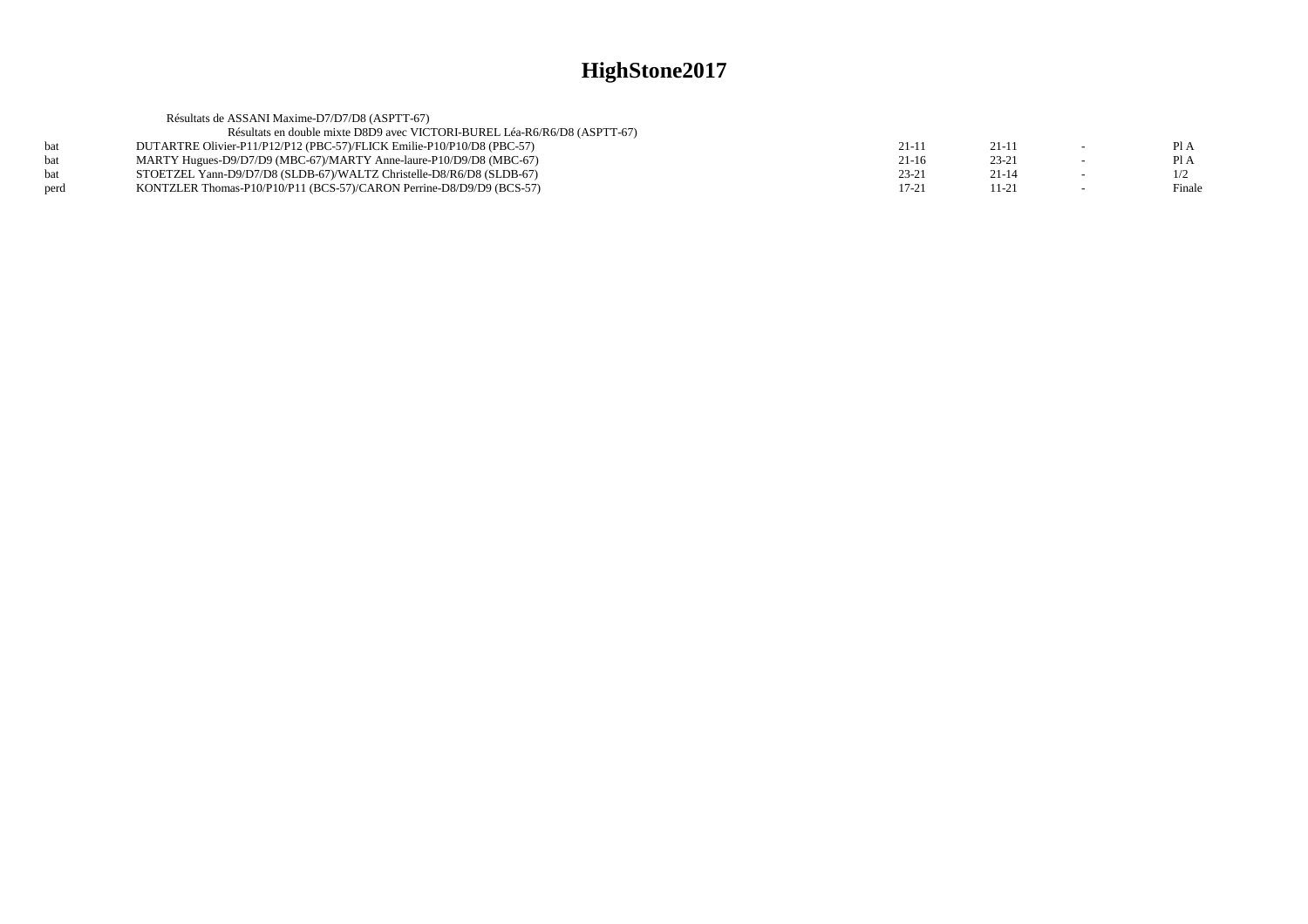|      | Résultats de ASSANI Philippe-P10/D9/D9 (ASPTT-67)                          |           |           |        |      |
|------|----------------------------------------------------------------------------|-----------|-----------|--------|------|
|      | Résultats en double mixte D8D9 avec RADOSAVLJEVIC Vesna-D9/D7/D8 (ASLR-67) |           |           |        |      |
| perd | KONTZLER Thomas-P10/P10/P11 (BCS-57)/CARON Perrine-D8/D9/D9 (BCS-57)       | 15-2      | $5 - 21$  | $\sim$ | Pl B |
| perd | TALBOT Victor-D9/D7/D8 (ENABAD-67)/SCHILTZ Mathilde-D7/D8/D8 (ENABAD-67)   | $10-21$   | 11-21     | $\sim$ | Pl B |
| hat  | MAZZOCCO Olivier-D9/D7/D9 (BCIG-67)/JEANNESSON Maud-P10/P12/P10 (BCIG-67)  | $22 - 20$ | $21 - 14$ |        | Pl B |
|      |                                                                            |           |           |        |      |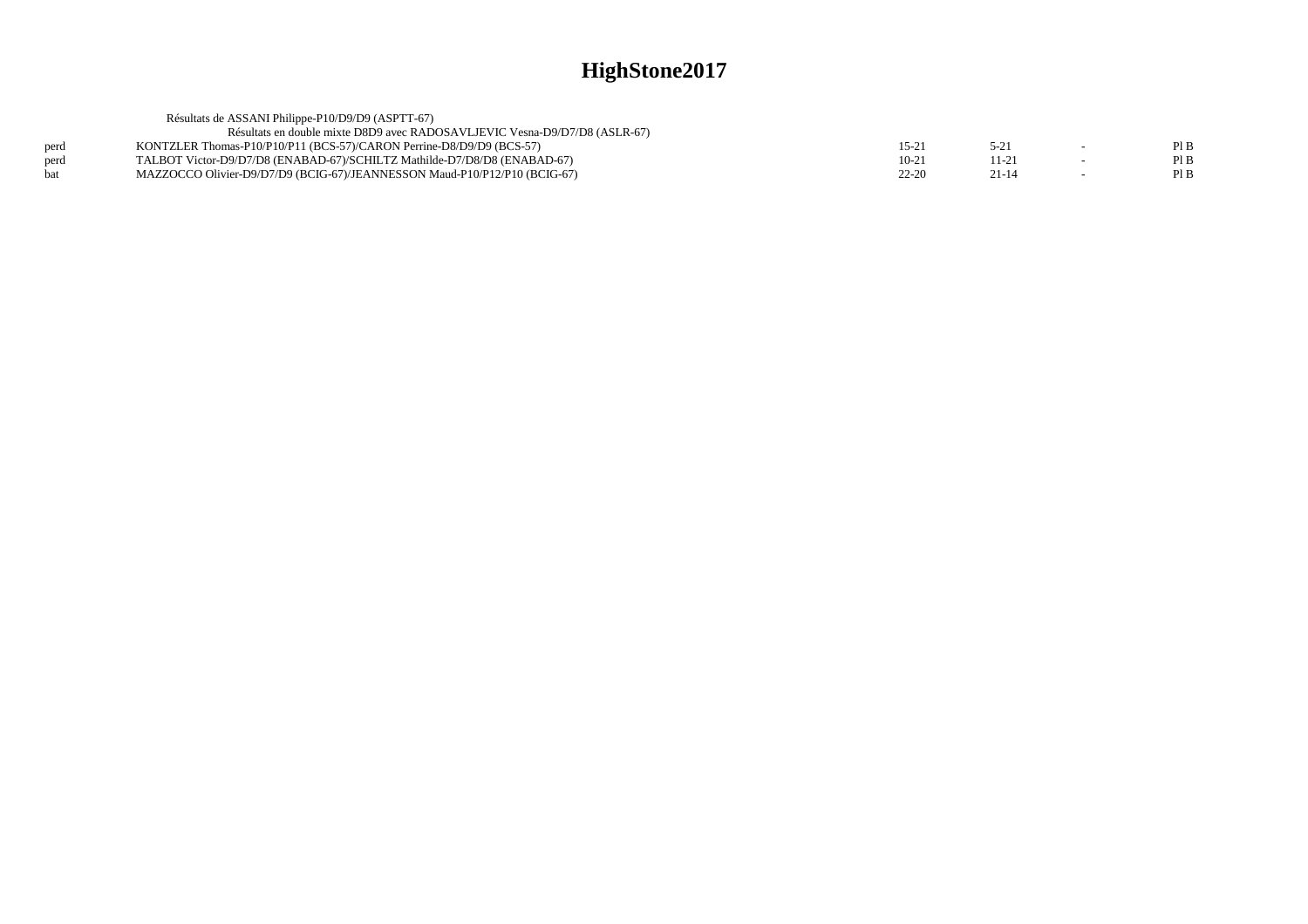|      | Résultats de ATKINS Kathryn-D8/R6/D7 (BCMS-67)                        |           |           |           |      |
|------|-----------------------------------------------------------------------|-----------|-----------|-----------|------|
|      | Résultats en simple dames D8D9                                        |           |           |           |      |
| hat  | DE LOURTIOUX Clotilde-D8/D7/D7 (ENABAD-67)                            | -WO       |           |           | Pl A |
| perd | KUCHLER Justine-D8/D8/D9 (CEBA-67)                                    | $17 - 21$ | $6 - 21$  |           | PIA  |
|      | Résultats en double mixte R6D7 avec TRAN Jean-paul-D7/R5/D7 (BCMS-67) |           |           |           |      |
| hat  | BERKAT Amar-R6/R6/D7 (ASCS-67)/RICOEUR Nicole-D8/R6/D7 (ASCS-67)      | $-WO$     |           |           | P1C  |
| perd | BONNIN Dimitri-R5/R4/R6 (BCO-67)/JONINA Renata-R6/R5/D7 (BCO-67)      | $21 - 18$ | $19 - 21$ | $18 - 21$ | PIC  |
|      |                                                                       |           |           |           |      |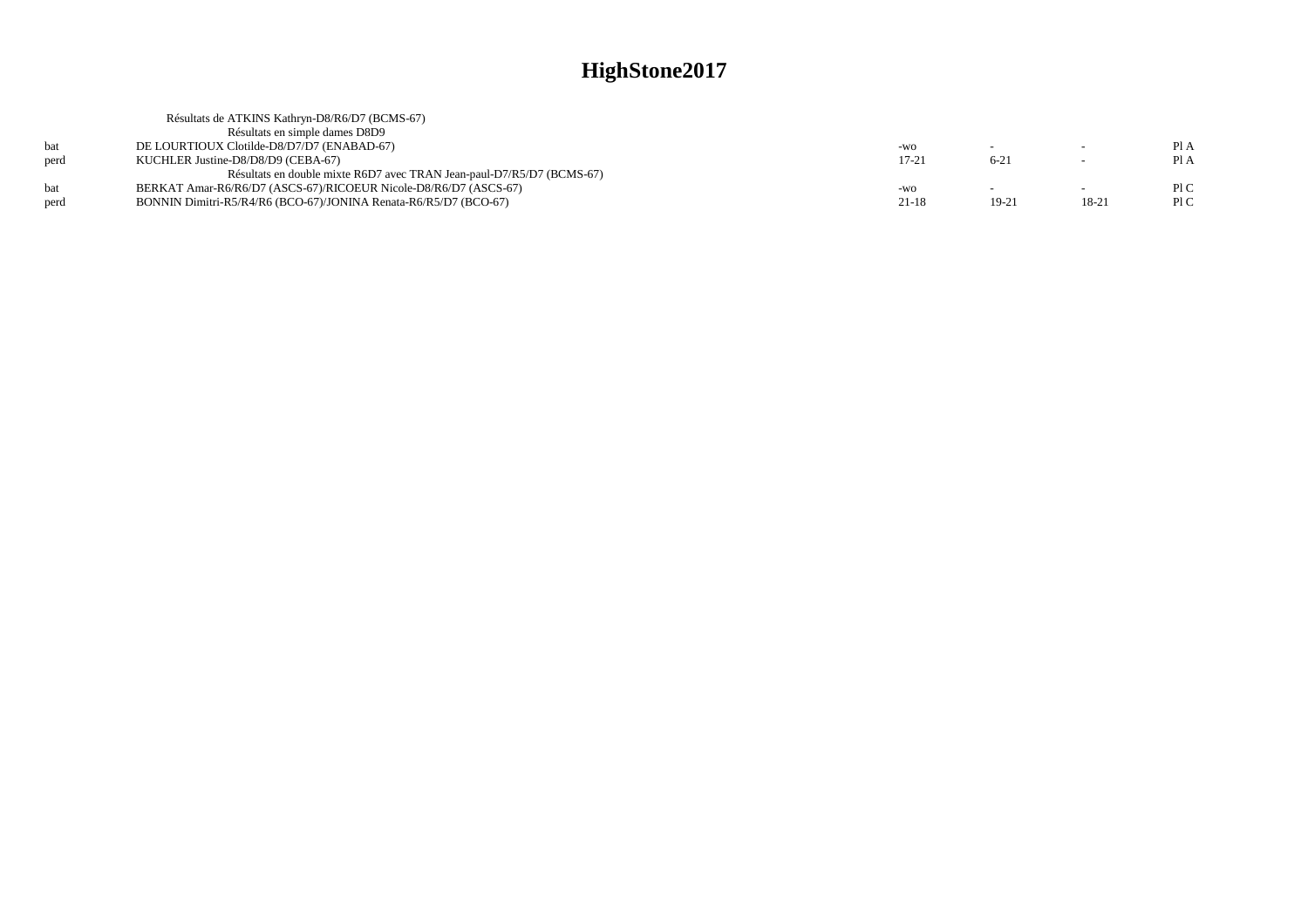|      | Résultats de AUTHIER Vincent-R6/R4/R6 (BCO-67)                         |           |           |        |      |
|------|------------------------------------------------------------------------|-----------|-----------|--------|------|
|      | Résultats en simple hommes R6D7                                        |           |           |        |      |
| bat  | UHL Hugo-D7/D8/D9 (ENABAD-67)                                          | $22 - 20$ | $21-16$   | $\sim$ | PIE  |
| perd | HOFFMANN Laurent-R6/R5/D7 (BCBB-67)                                    | $15 - 21$ | $11 - 21$ | $\sim$ | PIE  |
|      | Résultats en double hommes R4R5 avec BONNIN Dimitri-R5/R4/R6 (BCO-67)  |           |           |        |      |
| hat  | SAULNIER Jerome-D7/R5/D7 (PBC-57)/REMY-NAZON Flavien-D7/R5/D7 (PBC-57) | $25 - 23$ | $21-11$   |        | Pl A |
| perd | HENRY Romain-R4/R4/R6 (CEBA-67)/CASTEL Jeremie-D8/R6/D7 (CEBA-67)      | $17 - 21$ | $14 - 21$ | $\sim$ | Pl A |
|      |                                                                        |           |           |        |      |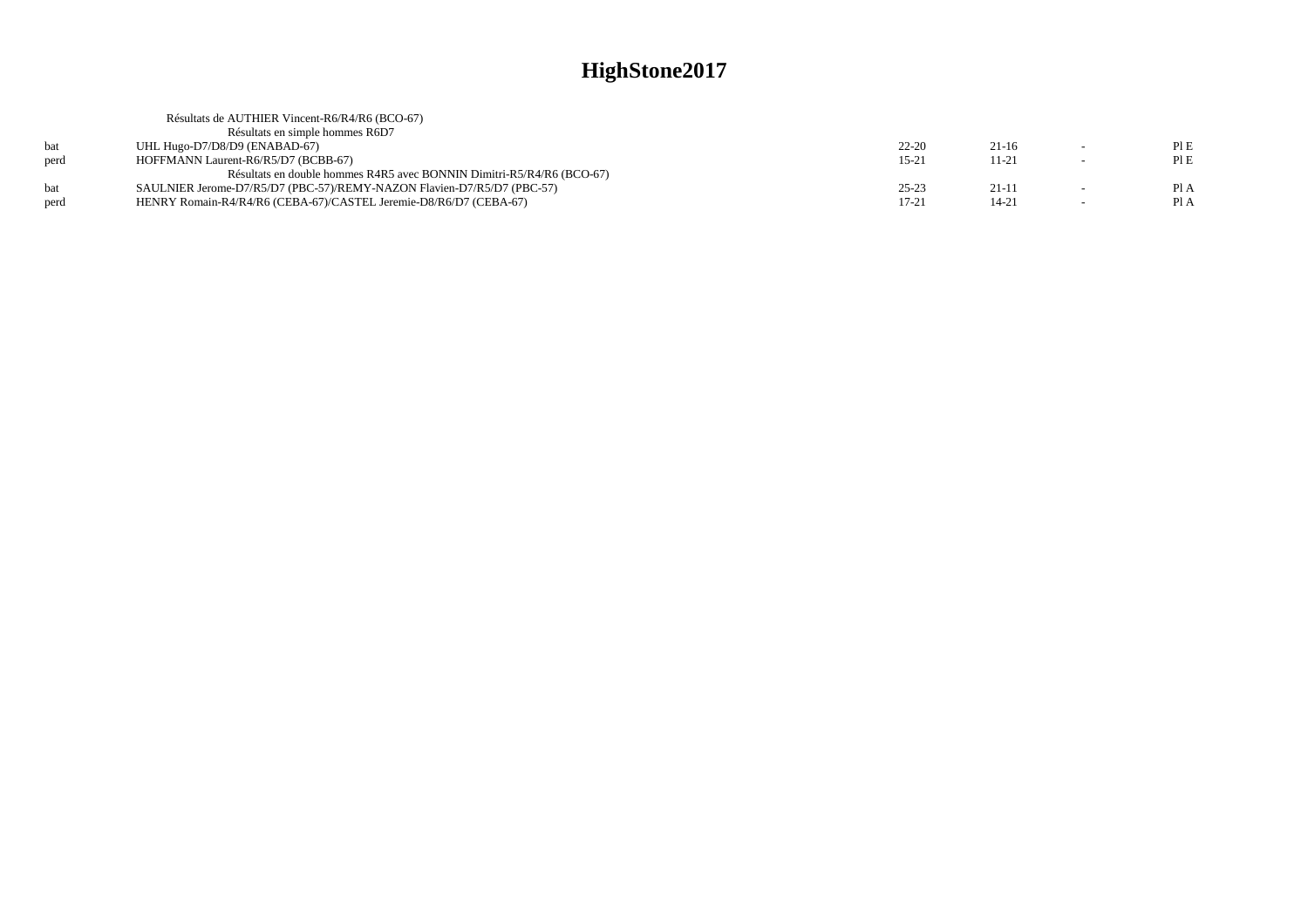|      | Résultats de AYEN Cavini-D8/D8/R6 (ASLR-67)                            |  |  |
|------|------------------------------------------------------------------------|--|--|
|      | Résultats en double mixte R6D7 avec MENSION Thibaut-R5/R4/R6 (ASLR-67) |  |  |
|      | GARCIA Jérémy-D8/R6/D8 (ASLR-67)/LOPES Mélanie-D7/R5/R6 (BCO-67)       |  |  |
| perd | HORVAT Franck-D8/R6/D8 (PBC-57)/MAGER Margaux-D8/R6/D7 (PBC-57)        |  |  |
|      |                                                                        |  |  |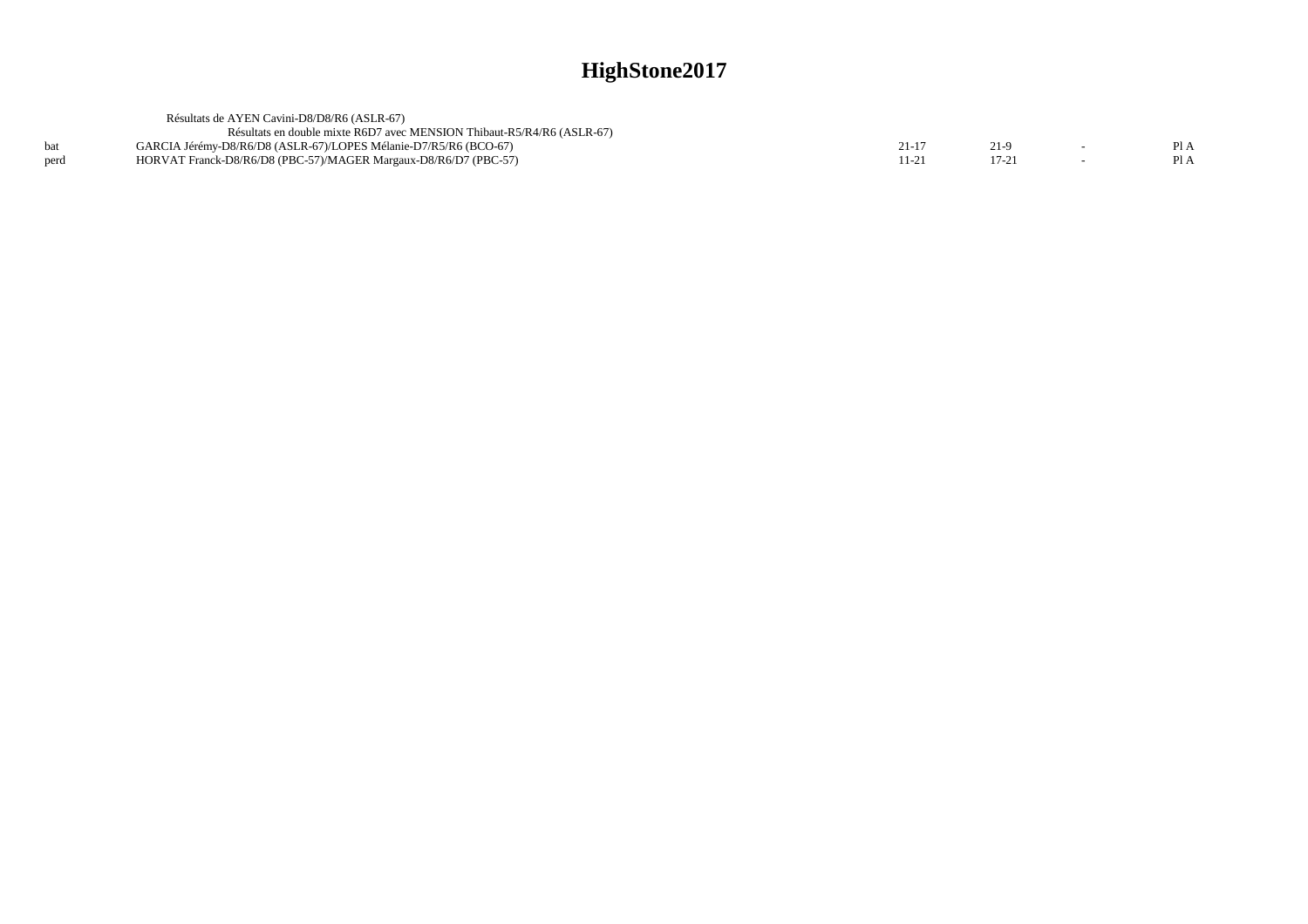| Résultats de AYME Thibaud-D8/D7/D9 (CCSSL-67)                             |           |           |                          |     |
|---------------------------------------------------------------------------|-----------|-----------|--------------------------|-----|
| Résultats en double hommes R4R5 avec THIBAUDEAU Teddy-R6/R4/R6 (MOC-67)   |           |           |                          |     |
| HOAREAU Titouan-R5/R5/D7 (ASPTT-67)/BECKER Antonin-R5 (ENABAD-67)         | 18-21     | $22 - 20$ | $13 - 21$                | PIB |
| FRIRY Théophile-R4/R4/R6 (ENABAD-67)/KEIFFER Titouan-R6/R5/D7 (ENABAD-67) | $14 - 21$ | $16-21$   | $\overline{\phantom{a}}$ | PIB |
| Résultats en double mixte R6D7 avec WOLFF Marjorie-D8/R6/D7 (CCSSL-67)    |           |           |                          |     |
| TRIPIER Arnaud-R6/R5/D7 (BCMS-67)/CHAUVIN Doriane-D9/D8/D7 (BCMS-67)      | 21-16     | 11-21     | $10 - 21$                | P1D |
| CIBLA Pierre-étienne-D7/R6/R6 (EACB-68)/DURAND Aurélie-D8/D8/R6 (EACB-68) | $17 - 21$ | $20 - 22$ | $\overline{\phantom{0}}$ | P1D |
|                                                                           |           |           |                          |     |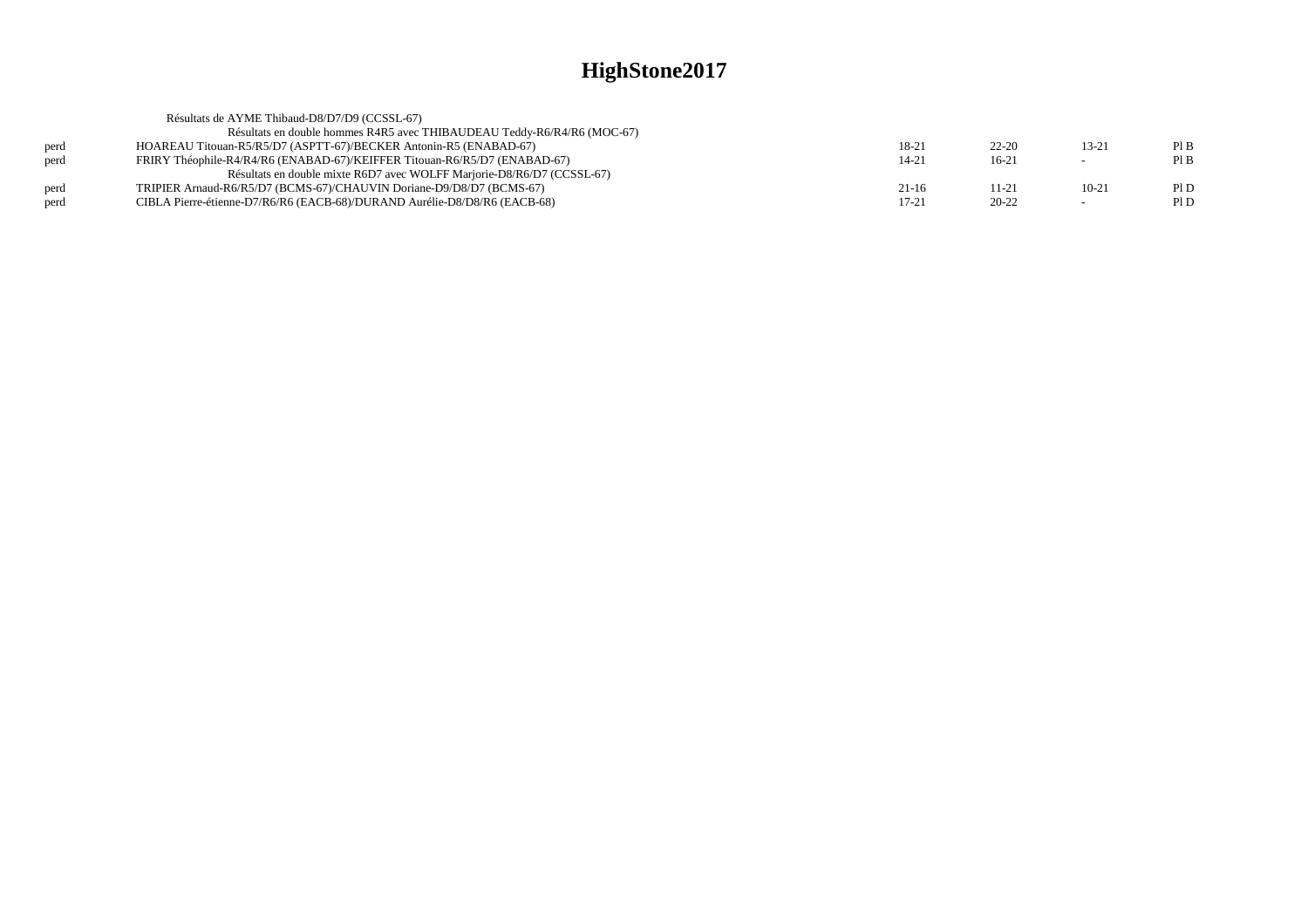|      | Résultats de BALDECK Coraline-P10/P11/P12 (CCSSL-67)                                  |           |           |       |      |
|------|---------------------------------------------------------------------------------------|-----------|-----------|-------|------|
|      | Résultats en simple dames P10P11P12                                                   |           |           |       |      |
| perd | HENNINGER Sandrine-P10/D8/P10 (EVE-67)                                                | $15 - 21$ | $10 - 21$ |       | PIB  |
| perd | SCHALCK Léonie-P12 (ASCS-67)                                                          | $5 - 21$  | $6 - 21$  |       | PIB  |
|      | Résultats en double dames D8D9 avec DURAND Aurelie-D9/D8/P10 (CCSSL-67)               |           |           |       |      |
| hat  | MALGIERI Jessica-P10/P12/P10 (ASLR-67)/SCHNEIDER WOLFF Isabelle-P12/P11/P10 (ASLR-67) | $21-16$   | $21-16$   |       | Pl A |
| perd | WEBER-GUTHERTZ Alizée-P11/P10/P12 (SLCSN-67)/CLAUSSE Isabelle-P10/D9/P11 (SLCSN-67)   | $15-21$   | $6 - 21$  |       | Pl A |
| perd | TRAPPLER Lucie-P10/D8/P10 (BCT-67)/RITTER Coralie-P11/D9/D9 (ENABAD-67)               | $17 - 21$ | $21 - 15$ | 11-21 | Pl A |
|      |                                                                                       |           |           |       |      |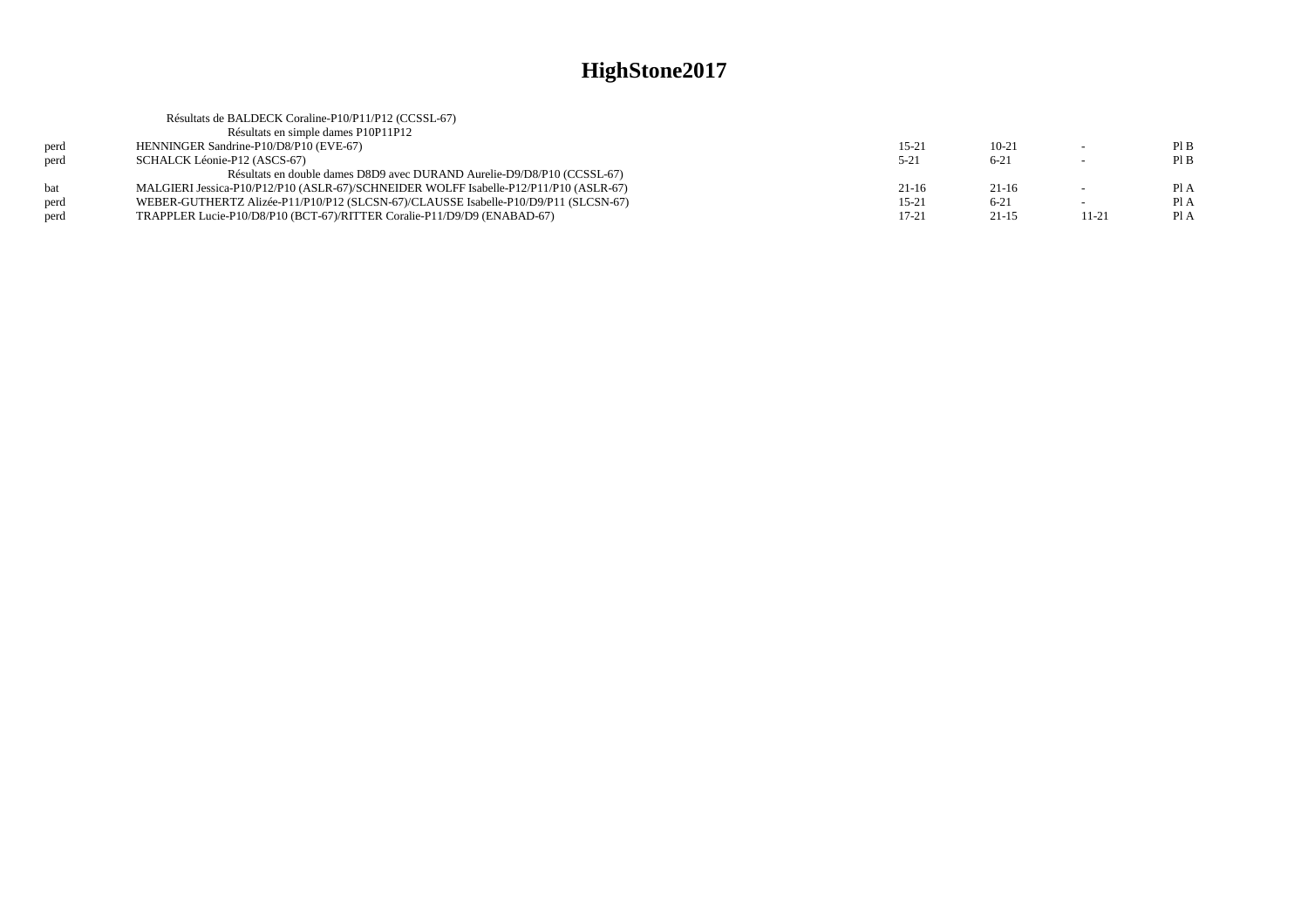Résultats de BANCHONPANITH Kelly-R4/R5/R5 (ASPTT-67)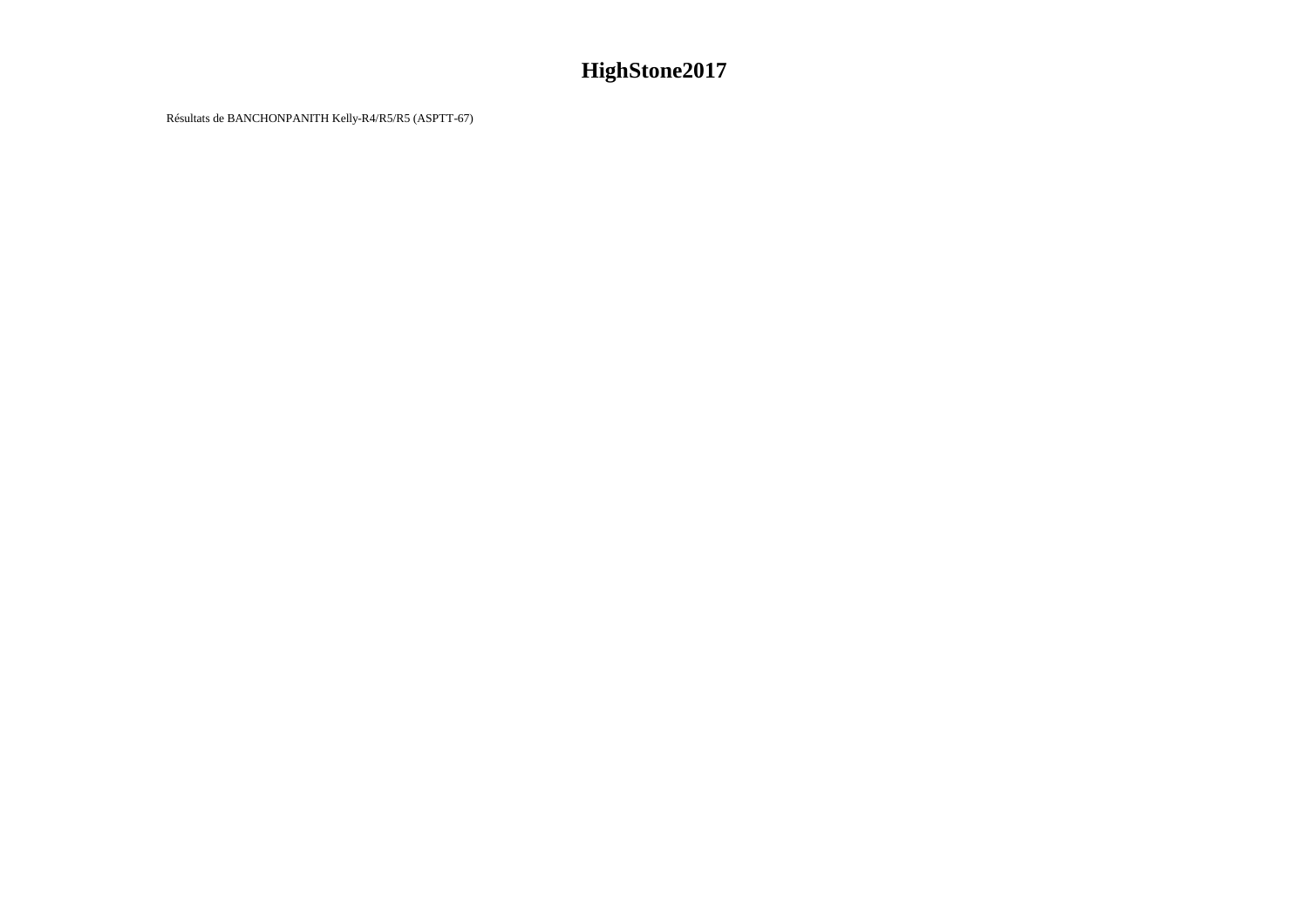|      | Résultats de BAR Fata-P10/P12/P12 (HBC-67) |      |         |      |
|------|--------------------------------------------|------|---------|------|
|      | Résultats en simple hommes P10P11P12       |      |         |      |
|      | CATOIRE Arnaud-P12/P11/P12 (BCIG-67)       |      | $21-10$ | Pl H |
| perd | DORNIER Vincent-P12/P11/P12 (BCMS-67)      | 15-2 |         | Pl H |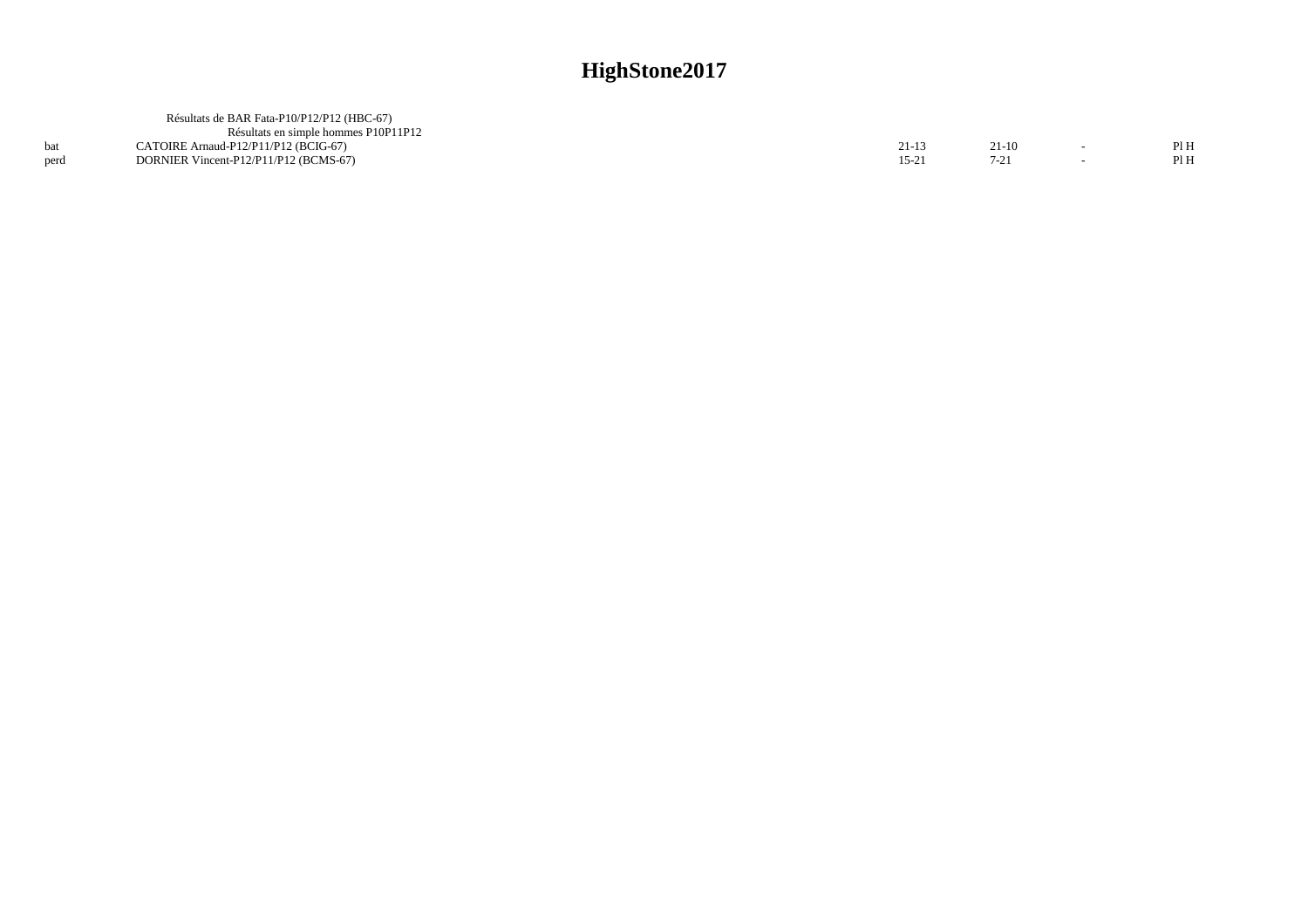| Résultats de BARTHEL Tristan-R5/R4/R6 (SCS-67)                                    |           |           |         |      |
|-----------------------------------------------------------------------------------|-----------|-----------|---------|------|
| Résultats en simple hommes R4R5                                                   |           |           |         |      |
| CASSAIGNE Jody-R4/R6/R6 (BCS-57)                                                  | 19-21     | $22 - 20$ | $10-21$ | PLC  |
| ANSTETT Aurélien-R4/R4/R6 (BCO-67)                                                | $17 - 21$ | $15 - 21$ | $\sim$  | PLC  |
| Résultats en double hommes R4R5 avec FURSTOSS Sylvain-R6/R4/R6 (SCS-67)           |           |           |         |      |
| PETERSCHMITT Pierre-antoine-R6/R5/D7 (COBRA-68)/BLANCHET Adam-R5/R4/R6 (ASPTT-67) | $21-19$   | 21-19     | $\sim$  | Pl D |
| SELVA Manuel-R6/D7/D7 (ASCS-67)/MICHEL Maxime-R5/R4/R6 (ASCS-67)                  | $15 - 21$ | $15 - 21$ | $\sim$  | P1D  |
|                                                                                   |           |           |         |      |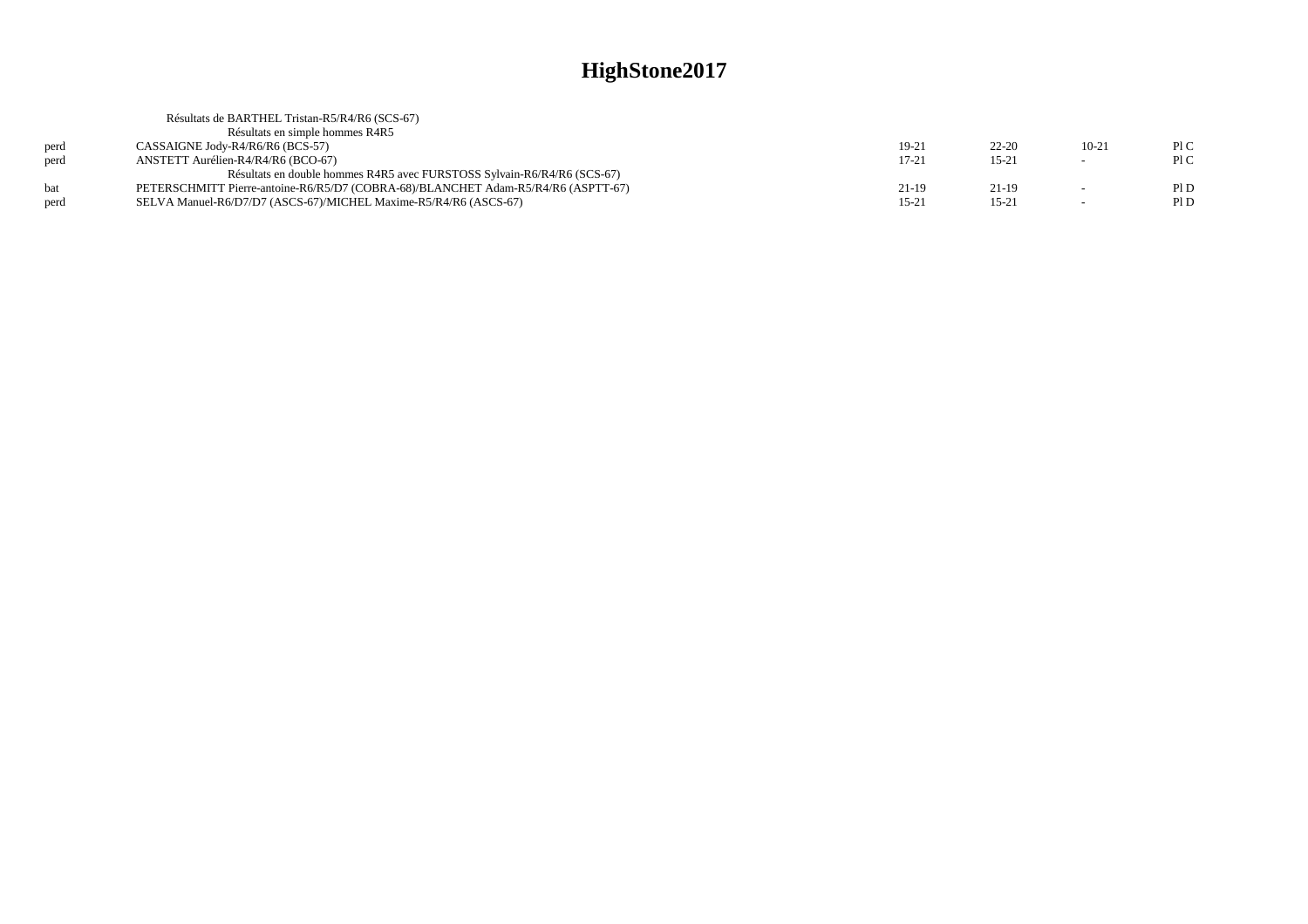|      | Résultats de BATO Laurent-R4/N3/R4 (BCO-67)                                    |           |           |                          |     |
|------|--------------------------------------------------------------------------------|-----------|-----------|--------------------------|-----|
|      | Résultats en simple hommes R4R5                                                |           |           |                          |     |
| bat  | STREITH Victor-R5/R4/R6 (BCBB-67)                                              | 24-22     | $21-19$   |                          | PIE |
| bat  | BEGAUD Valentin-R5/R4/R6 (ASLR-67)                                             | $9 - 21$  | $21-19$   | $21-11$                  | PIE |
| bat  | FRIRY Théophile-R4/R4/R6 (ENABAD-67)                                           | $21 - 18$ | 18-21     | $21-14$                  | 1/4 |
| perd | HENRY Romain-R4/R4/R6 (CEBA-67)                                                | $16-21$   | $16-21$   | $\overline{\phantom{0}}$ | 1/2 |
|      | Résultats en double mixte R4R5 avec AMESLAND Gabrielle-R6/R5/R4 (BCO-67)       |           |           |                          |     |
| bat  | DURRHEIMER Julien-R6/R5/R5 (BCO-67)/BOUVEROT Ségolène-D7/R6/R5 (BCO-67)        | $21-16$   | $21 - 17$ |                          | PIE |
| bat  | UNTERNEHR Alexandre-R4/N2/R4 (BS-67)/DEMANET Vanessa-D7/R6/R5 (BS-67)          | 18-21     | $21 - 14$ | $21 - 7$                 | PIE |
| bat  | SCHLAGDENHAUFFEN Mizuki-R4/N3/R5 (ENABAD-67)/GARRIGOU Aimée-D7/R6/R5 (CAOB-67) | $21-13$   | $21-12$   |                          | 1/4 |
| perd | JACOUIN Yoann-R4 (BMM-57)/MAILLEUX Nathalie-R6/R6/R4 (ALTB-54)                 | 21-19     | $12 - 21$ | $15 - 21$                | 1/2 |
|      |                                                                                |           |           |                          |     |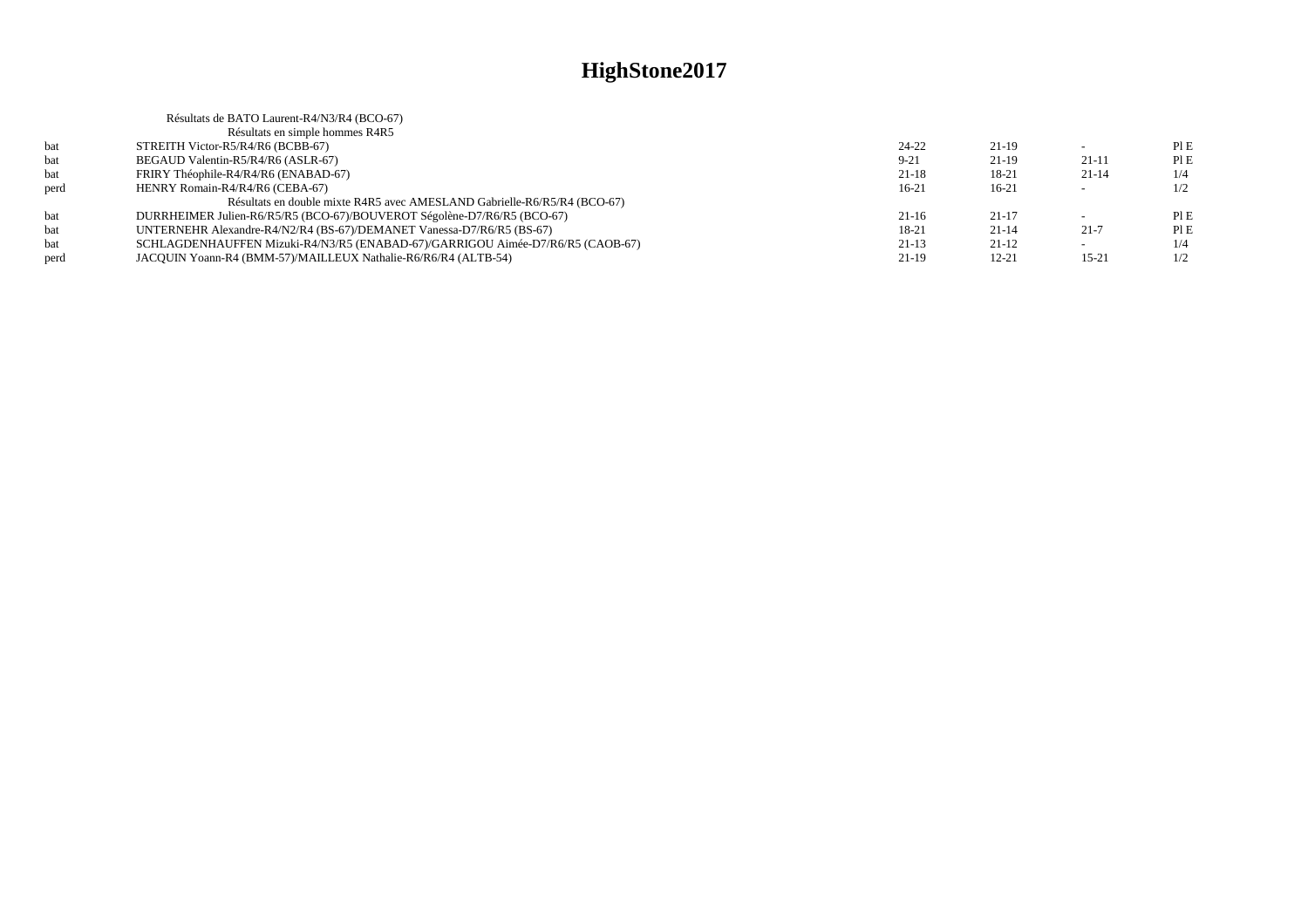|      | Résultats de BATOT Florence-R5/R4/R6 (BCF-67)                              |           |           |                          |      |
|------|----------------------------------------------------------------------------|-----------|-----------|--------------------------|------|
|      | Résultats en double dames R4R5 avec BRUN Nathalie-R6/R4/R4 (ASLR-67)       |           |           |                          |      |
| hat  | MARTINEZ Florence-D7/R5/D7 (ENABAD-67)/WALTZ Christelle-D8/R6/D8 (SLDB-67) | 21-9      | $21 - 12$ | $\overline{\phantom{0}}$ | Pl A |
| bat  | HENNEQUIN Estelle-D8/R6/D8 (BCO-67)/LOHR Elodie-D7/R5/D7 (ENABAD-67)       | $21 - 8$  | $21 - 5$  |                          | Pl A |
| perd | HOENEN Emma-R5/R5/R6 (ENABAD-67)/HEUBERGER Elisabeth-R5/R4/N3 (BCO-67)     | $21 - 23$ | 18-21     |                          | Pl A |
| perd | SCHMITT Céline-R6/R4/R5 (BCT-67)/LENGENFELDER Cathie-R6/R4/R4 (BCS-67)     | $15 - 21$ | 18-21     | $\overline{\phantom{0}}$ | 1/2  |
|      |                                                                            |           |           |                          |      |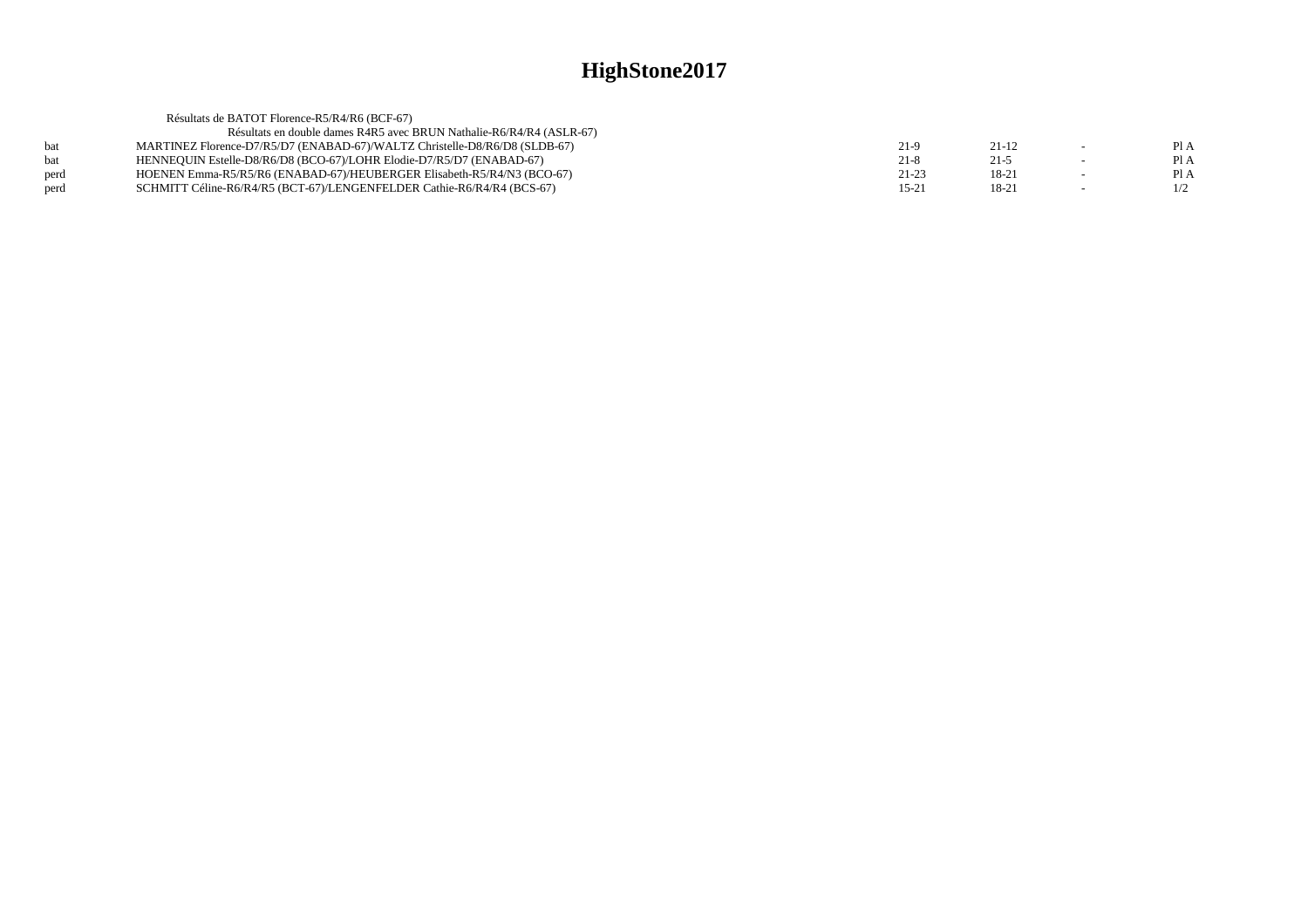|      | Résultats de BAUMANN Jonathan-P10 (SBC67-67) |           |          |         |  |
|------|----------------------------------------------|-----------|----------|---------|--|
|      | Résultats en simple hommes P10P11P12         |           |          |         |  |
| perd | WILHELM Steeve-P12/P10/P12 (EACB-68)         | $16-2$    | $6 - 21$ |         |  |
|      | OBERLE Nicolas-P10/D8/P10 (CBO-67)           | $22 - 20$ | 18-21    | $21-16$ |  |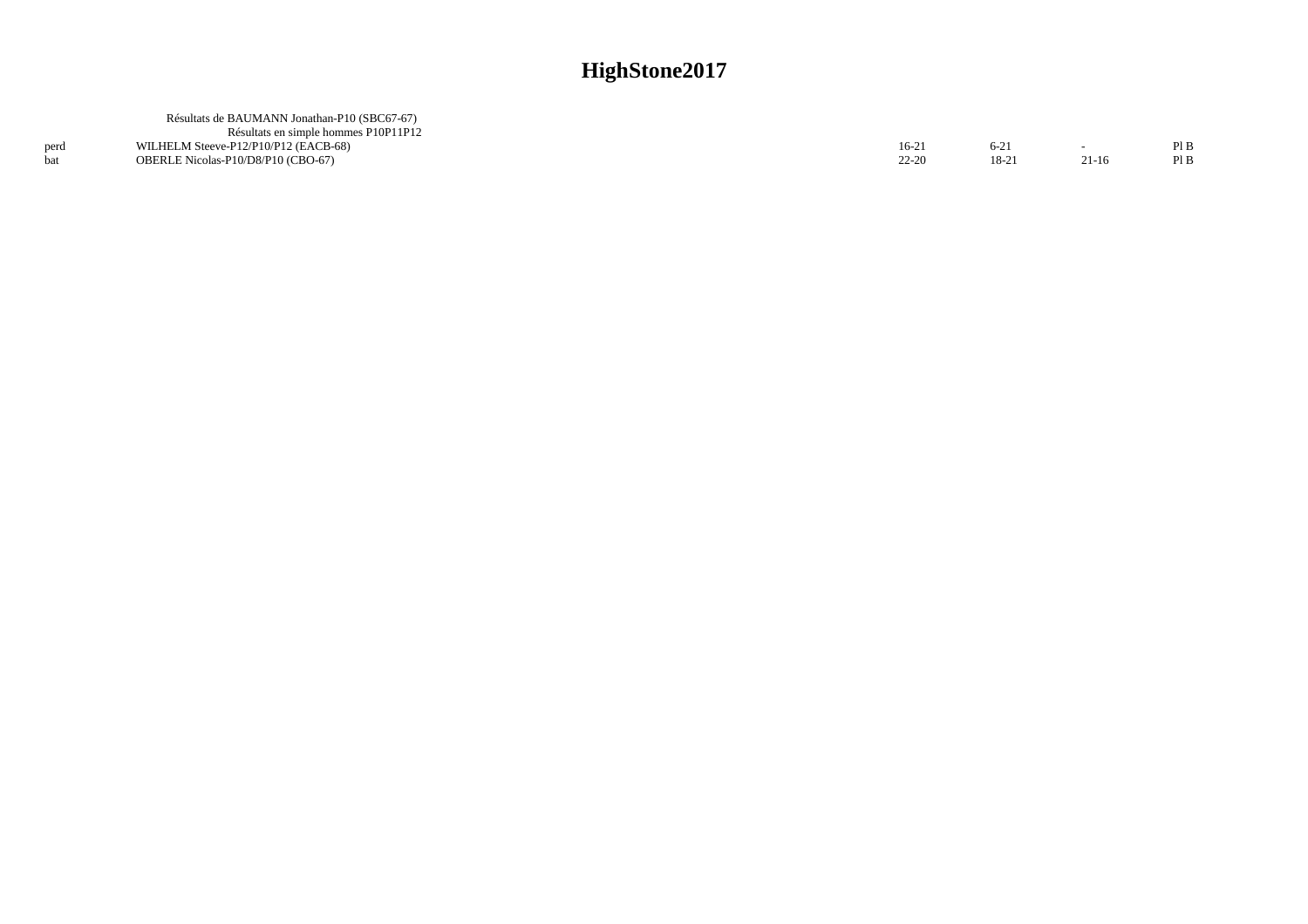|              | Résultats de BEAUDOIN Patrick-P12 (BCS-57)<br>Résultats en simple hommes P10P11P12 |        |      |        |              |
|--------------|------------------------------------------------------------------------------------|--------|------|--------|--------------|
| perd<br>nerd | CAILLAUD Valentin-P10/P10/P12 (ASPTT-67)<br>CERVERA Sébastien-P10/D9/P11 (EVE-67)  | $8-21$ | 2.21 | $\sim$ | Pl D<br>Pl D |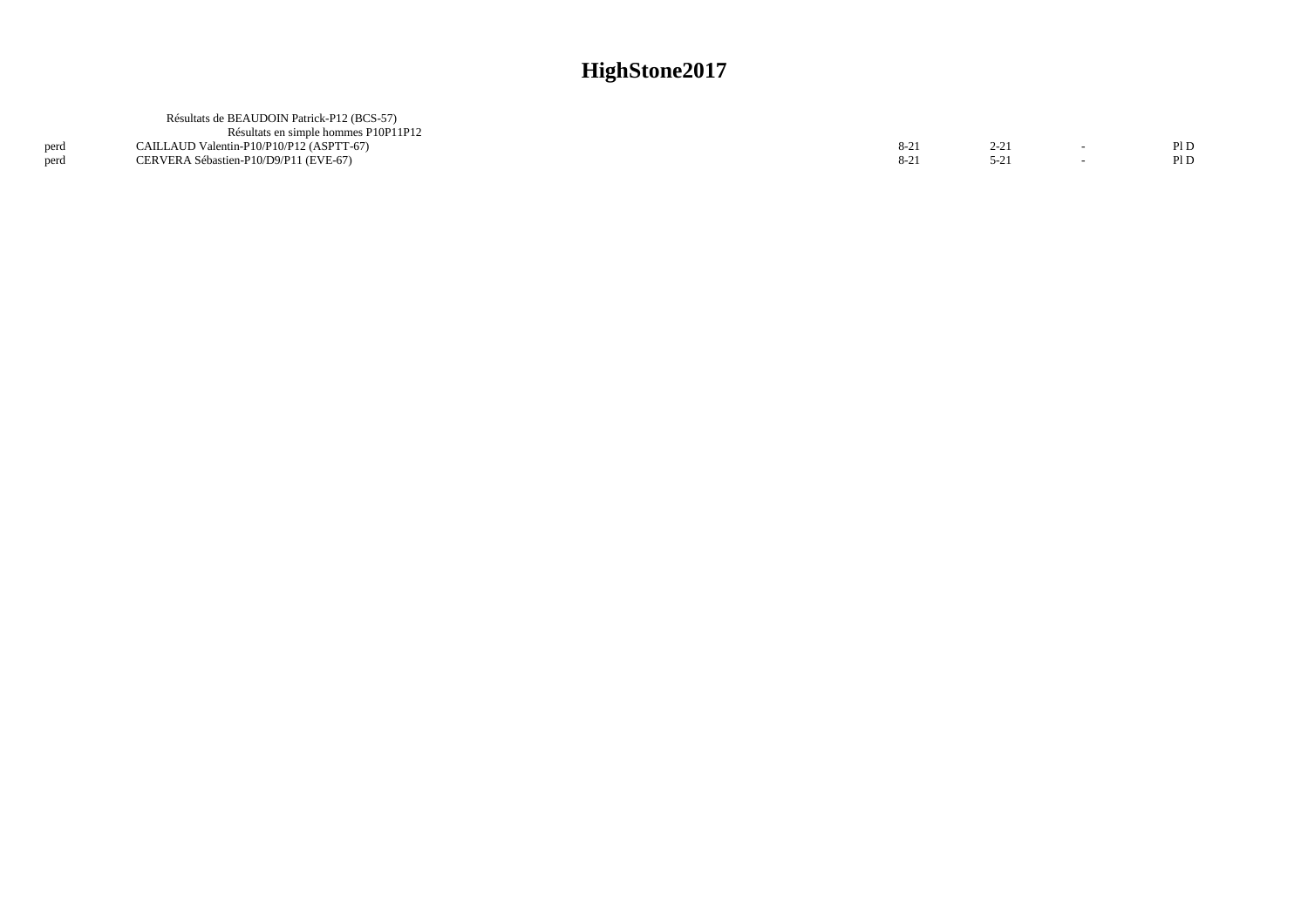|     | Résultats de BECHER Benoit-D9/D8/P10 (BCN-67)                              |         |          |        |
|-----|----------------------------------------------------------------------------|---------|----------|--------|
|     | Résultats en double mixte P10P11P12 avec FLAUDER Anne-P12/P10/P10 (BCN-67) |         |          |        |
| hat | DEVEAUX Pierre-P11/P12/P12 (CR-67)/GARREL Virginie-P12 (CR-67)             | $21-16$ | $21 - 7$ | PIB    |
| bat | BOCK Benjamin-P10/D8/P10 (BCO-67)/ZAJAC Emmanuelle-P12/P10/P10 (BCO-67)    | 21-9    | 21-11    | PIB    |
| hat | RIEBER Olivier-P10/D9/P10 (EVE-67)/RIEBER Stéphanie-P11/D9/P10 (EVE-67)    | $21-18$ | $21-16$  | 1/2    |
| hat | ROTH Pierre-P10/D9/P10 (FCJMSB-67)/HUBER Line-P10/D8/P10 (VDR-67)          | $21-11$ | $21-13$  | Finale |
|     |                                                                            |         |          |        |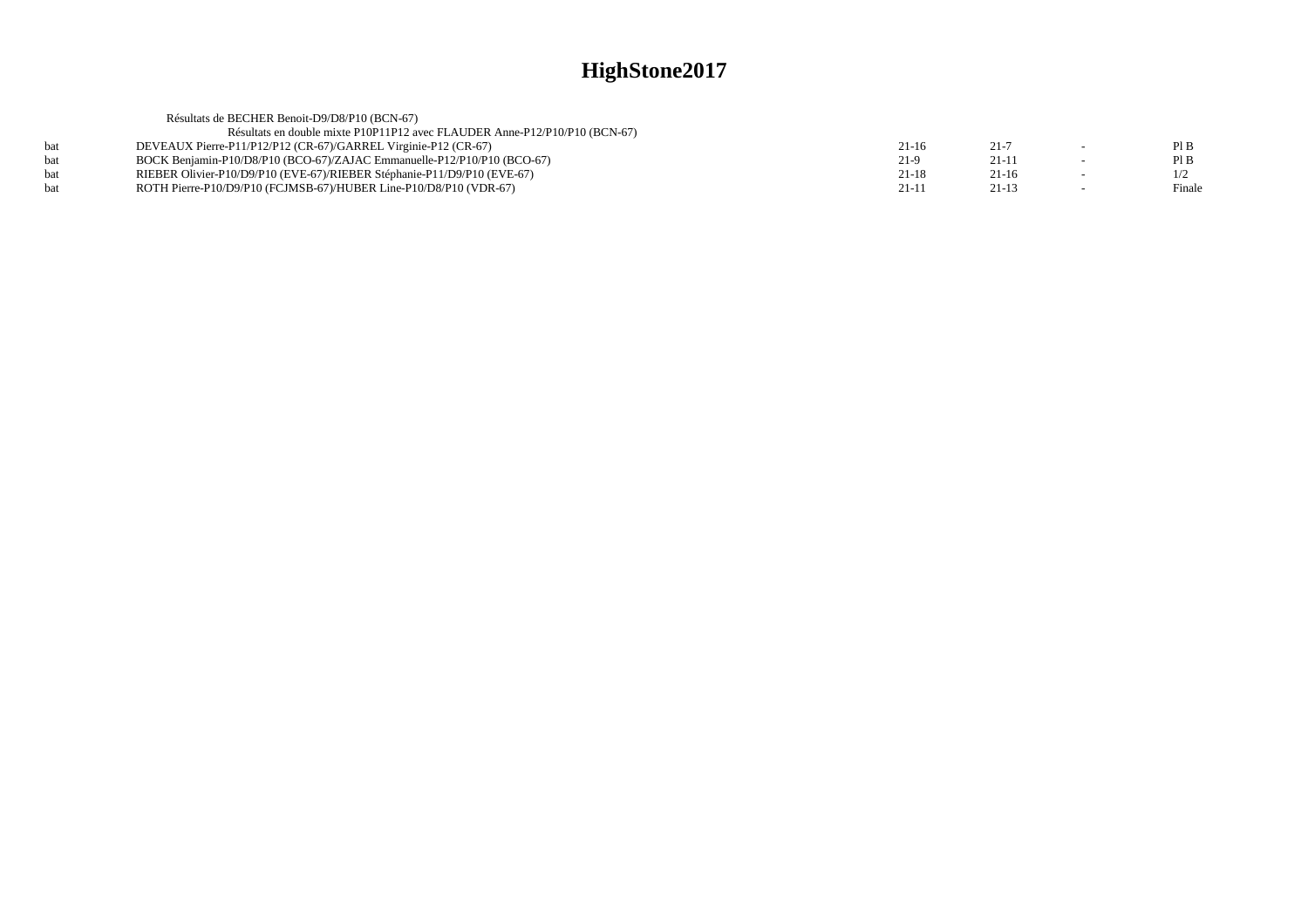|      | Résultats de BECKER Antonin-R5 (ENABAD-67)                                |           |           |                          |     |
|------|---------------------------------------------------------------------------|-----------|-----------|--------------------------|-----|
|      | Résultats en simple hommes R4R5                                           |           |           |                          |     |
| perd | HENRY Romain-R4/R4/R6 (CEBA-67)                                           | $8-21$    | $12 - 21$ |                          | PIG |
| bat  | ROSE Valentin-R4/R4/R6 (ASPTT-67)                                         | $14 - 21$ | $21-12$   | $23 - 21$                | PIG |
| bat  | MEYER Michel-R6/R4/R6 (BCMS-67)                                           | 18-21     | $21-16$   | $21-18$                  | PIG |
| perd | SCHLAGDENHAUFFEN Mizuki-R4/N3/R5 (ENABAD-67)                              | $13 - 21$ | $16-21$   | $\sim$                   | 1/4 |
|      | Résultats en double hommes R4R5 avec HOAREAU Titouan-R5/R5/D7 (ASPTT-67)  |           |           |                          |     |
| bat  | AYME Thibaud-D8/D7/D9 (CCSSL-67)/THIBAUDEAU Teddy-R6/R4/R6 (MOC-67)       | $21 - 18$ | $20 - 22$ | $21-13$                  | PIB |
| perd | FRIRY Théophile-R4/R4/R6 (ENABAD-67)/KEIFFER Titouan-R6/R5/D7 (ENABAD-67) | $15-21$   | $15 - 21$ | $\overline{\phantom{a}}$ | PIB |
|      |                                                                           |           |           |                          |     |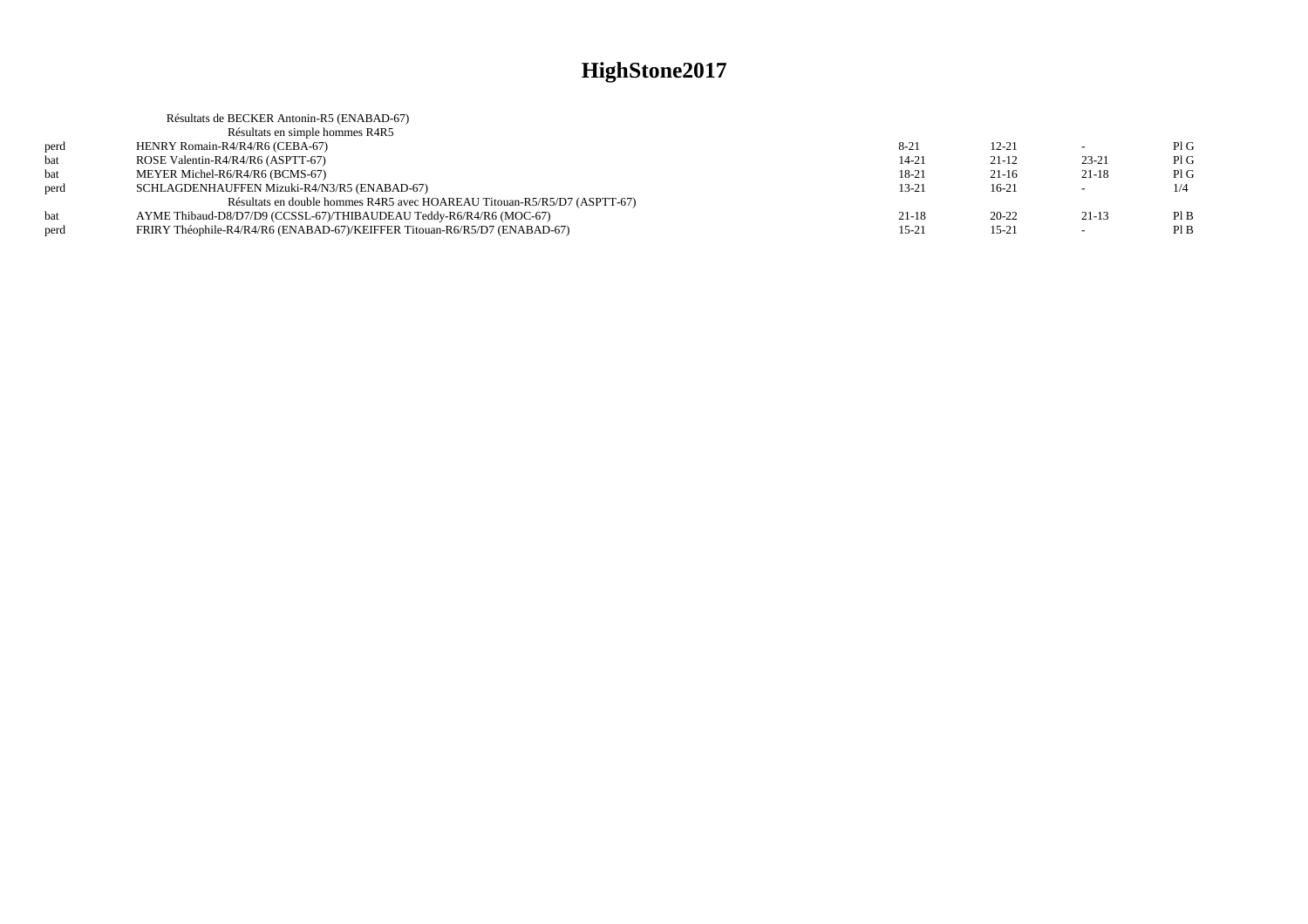|      | Résultats de BECKER Claudia-D8/R6/D7 (OFBC-67)                            |           |           |           |      |
|------|---------------------------------------------------------------------------|-----------|-----------|-----------|------|
|      | Résultats en double dames R6D7 avec KEIFFER Nelly-D8/R6/D7 (ENABAD-67)    |           |           |           |      |
| perd | ARGENTIN Sabrina-D9/D7/D8 (CBO-67)/BEYER Helen-D7/D7/R6 (CBO-67)          | 21-18     | 13-21     | $15 - 21$ | PIA  |
| perd | SERFASS Sarah-D7/R6/D7 (MBC-67)/RAPENNE Marion-D7/R6/R5 (MBC-67)          | $10 - 21$ | $4 - 21$  | $\sim$    | Pl A |
|      | Résultats en double mixte R6D7 avec HELFRICH Jean-yves-D8/R6/D7 (OFBC-67) |           |           |           |      |
| perd | RUFFENACH Eric-D7/D7/R6 (BCMS-67)/PIERROT Virginie-D7/R5/D7 (BCT-67)      | 19-21     | 18-21     |           | PIF  |
| hat  | HEITZ Gregory-D8/R6/R6 (SBC67-67)/CAMPEIS Marie-laure-D9/D8/D7 (BCIG-67)  | $21-12$   | $21 - 17$ | $\sim$    | PIF  |
|      |                                                                           |           |           |           |      |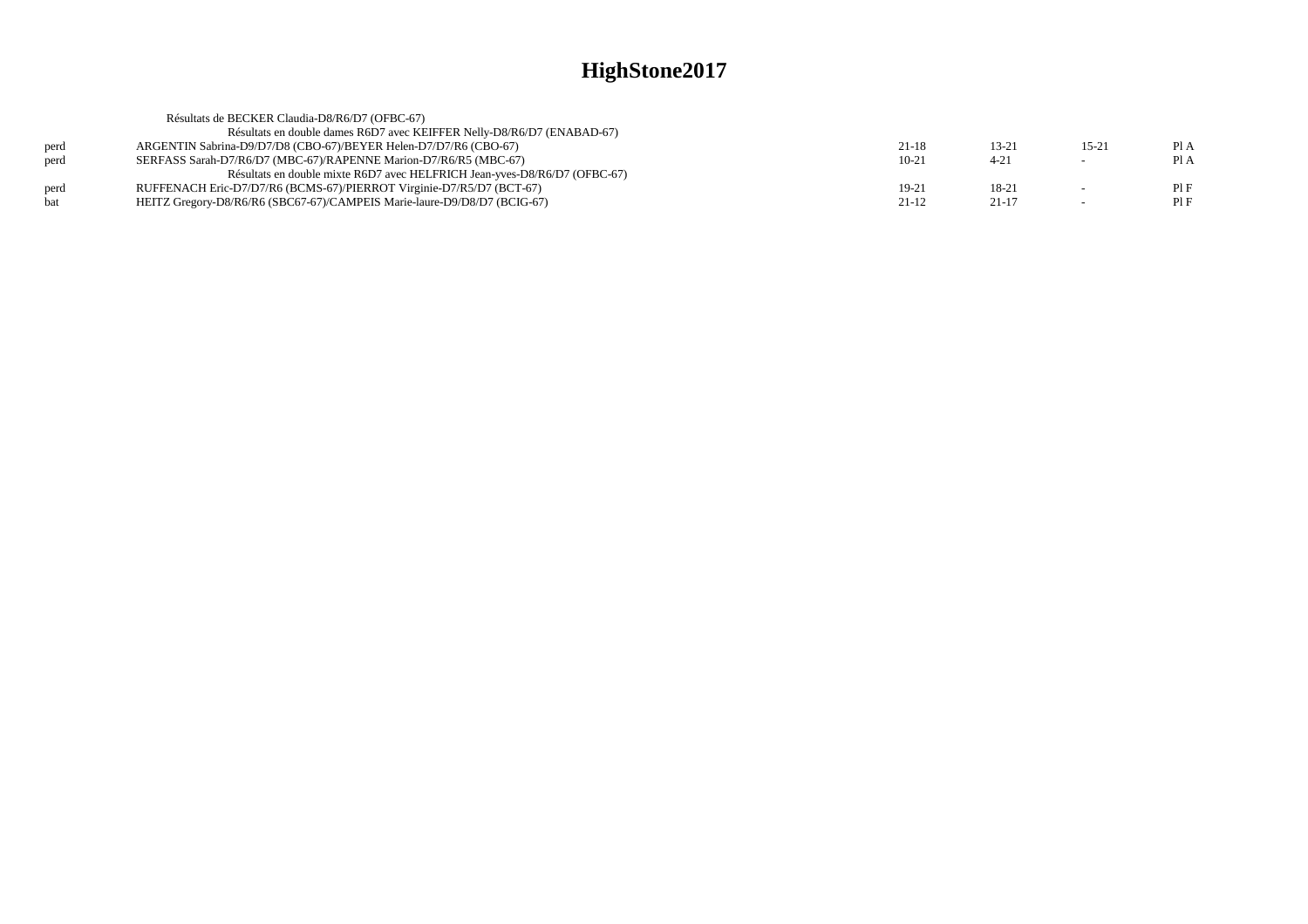|      | Résultats de BECKER François-D7/R5/D7 (OFBC-67)                      |         |          |       |     |
|------|----------------------------------------------------------------------|---------|----------|-------|-----|
|      | Résultats en double hommes R4R5 avec ROTH Thierry-D7/R5/R6 (OFBC-67) |         |          |       |     |
| perd | TRAN Jean-paul-D7/R5/D7 (BCMS-67)/PIERSON Florent-R6/R5/R6 (BCMS-67) | $16-21$ | 21-15    | 11-21 | PIF |
| perd | BOSSERT Thomas-D7 (BCS-57)/RUFFIN Fabien-R6/R5/D7 (BCS-57)           | 21-19   | $15 - 2$ | 17-21 | PIF |
| perd | MORI Lucas-P11/D9/P11 (BCBB-67)/STREITH Victor-R5/R4/R6 (BCBB-67)    | 14-21   | $21-18$  | 18-21 | PIF |
|      |                                                                      |         |          |       |     |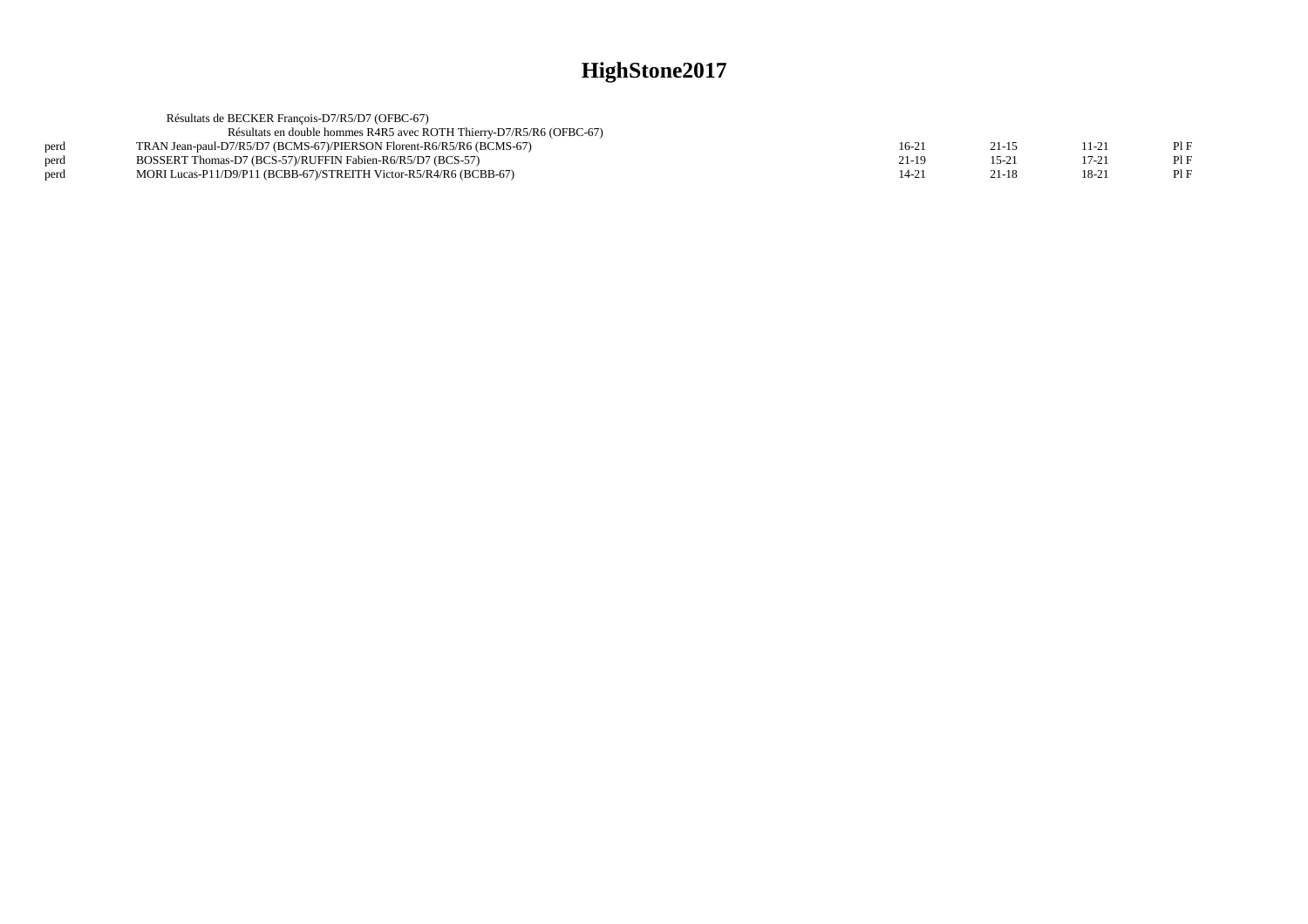|      | Résultats de BECKER Lilly-R6/R6/D8 (ENABAD-67)                          |           |           |         |        |
|------|-------------------------------------------------------------------------|-----------|-----------|---------|--------|
|      | Résultats en simple dames R6D7                                          |           |           |         |        |
| bat  | PETIT Amandine-D7/D7/D9 (BCE-67)                                        | $21 - 15$ | $21-13$   |         | PI A   |
| bat  | SERFASS Sarah-D7/R6/D7 (MBC-67)                                         | $21-11$   | $21-12$   |         | PI A   |
| bat  | BUISSON Florence-R6/R5/R6 (ASLR-67)                                     | $25 - 23$ | $21 - 14$ |         | 1/2    |
| perd | LE NEZET Aurélie-R6/R5/R5 (CSBW-68)                                     | 14-21     | 18-21     |         | Finale |
|      | Résultats en double dames R4R5 avec CARRE Alix-R6/R5/R6 (ENABAD-67)     |           |           |         |        |
| bat  | CHABRIER Sylvie-R6/R4/R4 (ASCS-67)/LOPES Mélanie-D7/R5/R6 (BCO-67)      | 18-21     | $21-12$   | 21-19   | PI B   |
| bat  | BUISSON Florence-R6/R5/R6 (ASLR-67)/LE NEZET Aurélie-R6/R5/R5 (CSBW-68) | $21-19$   | $12 - 21$ | $21-15$ | PI B   |
| perd | SCHMITT Céline-R6/R4/R5 (BCT-67)/LENGENFELDER Cathie-R6/R4/R4 (BCS-67)  | $16-21$   | $12 - 21$ |         | PI B   |
| bat  | HOENEN Emma-R5/R5/R6 (ENABAD-67)/HEUBERGER Elisabeth-R5/R4/N3 (BCO-67)  | $21-17$   | $21 - 23$ | $21-16$ | 1/2    |
| bat  | SCHMITT Céline-R6/R4/R5 (BCT-67)/LENGENFELDER Cathie-R6/R4/R4 (BCS-67)  | $22 - 20$ | $23 - 21$ |         | Finale |
|      |                                                                         |           |           |         |        |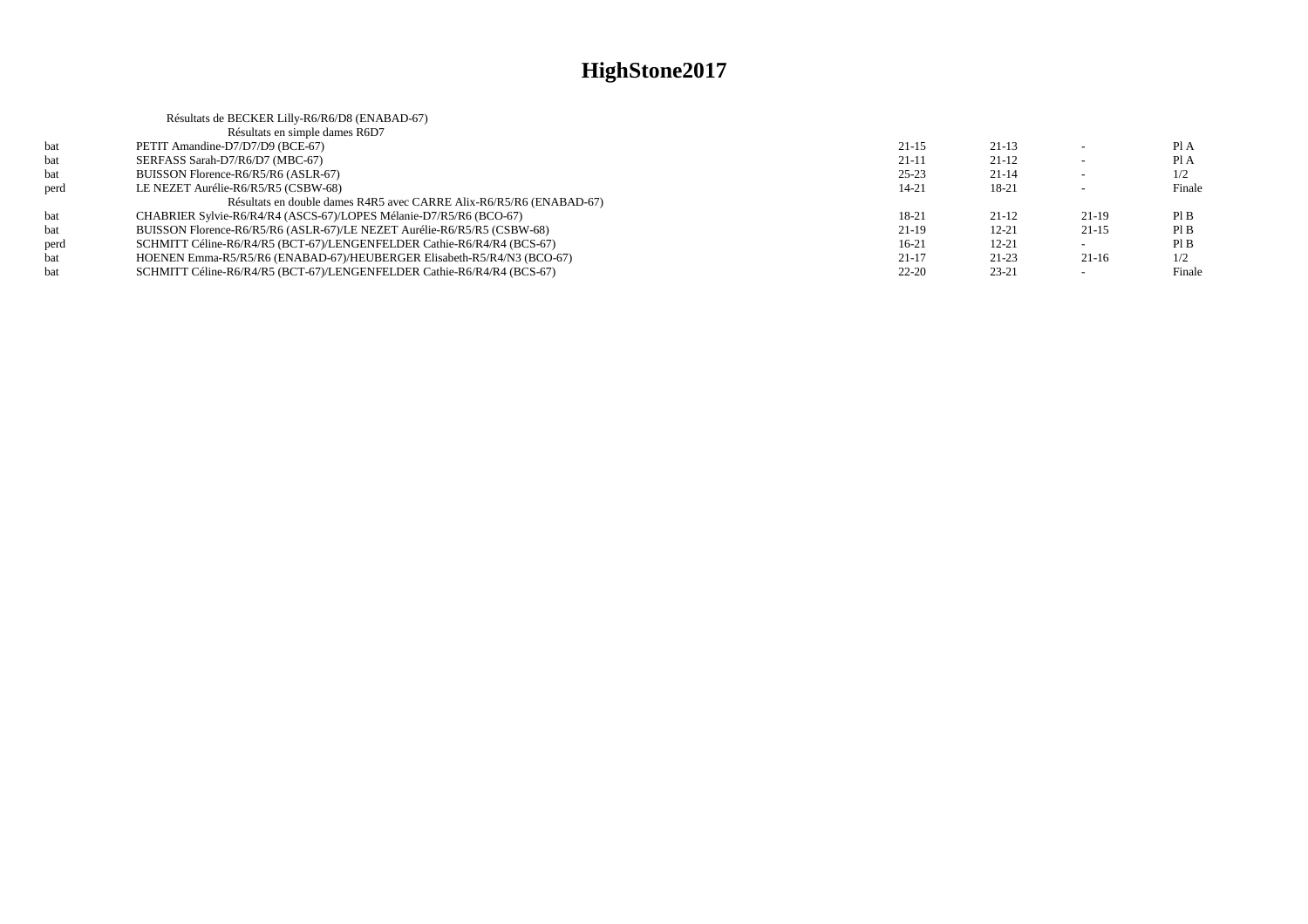|      | Résultats de BEGAUD Valentin-R5/R4/R6 (ASLR-67)                       |           |           |         |     |
|------|-----------------------------------------------------------------------|-----------|-----------|---------|-----|
|      | Résultats en simple hommes R4R5                                       |           |           |         |     |
|      | STREITH Victor-R5/R4/R6 (BCBB-67)                                     | $21 - 14$ | $21-19$   |         | PIE |
| perd | BATO Laurent-R4/N3/R4 (BCO-67)                                        | 21-9      | $19-21$   | 11-21   | PIE |
|      | Résultats en double hommes R4R5 avec ROLL Yann-D7/R5/D7 (ASLR-67)     |           |           |         |     |
| perd | HEY Gaspard-R4/R5/R6 (CEBA-67)/BURESI Malo-D7/R5/D7 (CEBA-67)         | 11-21     | $13 - 21$ |         | PLC |
| perd | RITTIER Kilian-D7/R5/D7 (BADKOM-67)/GROSS Maxime-R6/R4/R6 (BADKOM-67) | $14 - 21$ | $21-19$   | $16-21$ | P1C |
|      |                                                                       |           |           |         |     |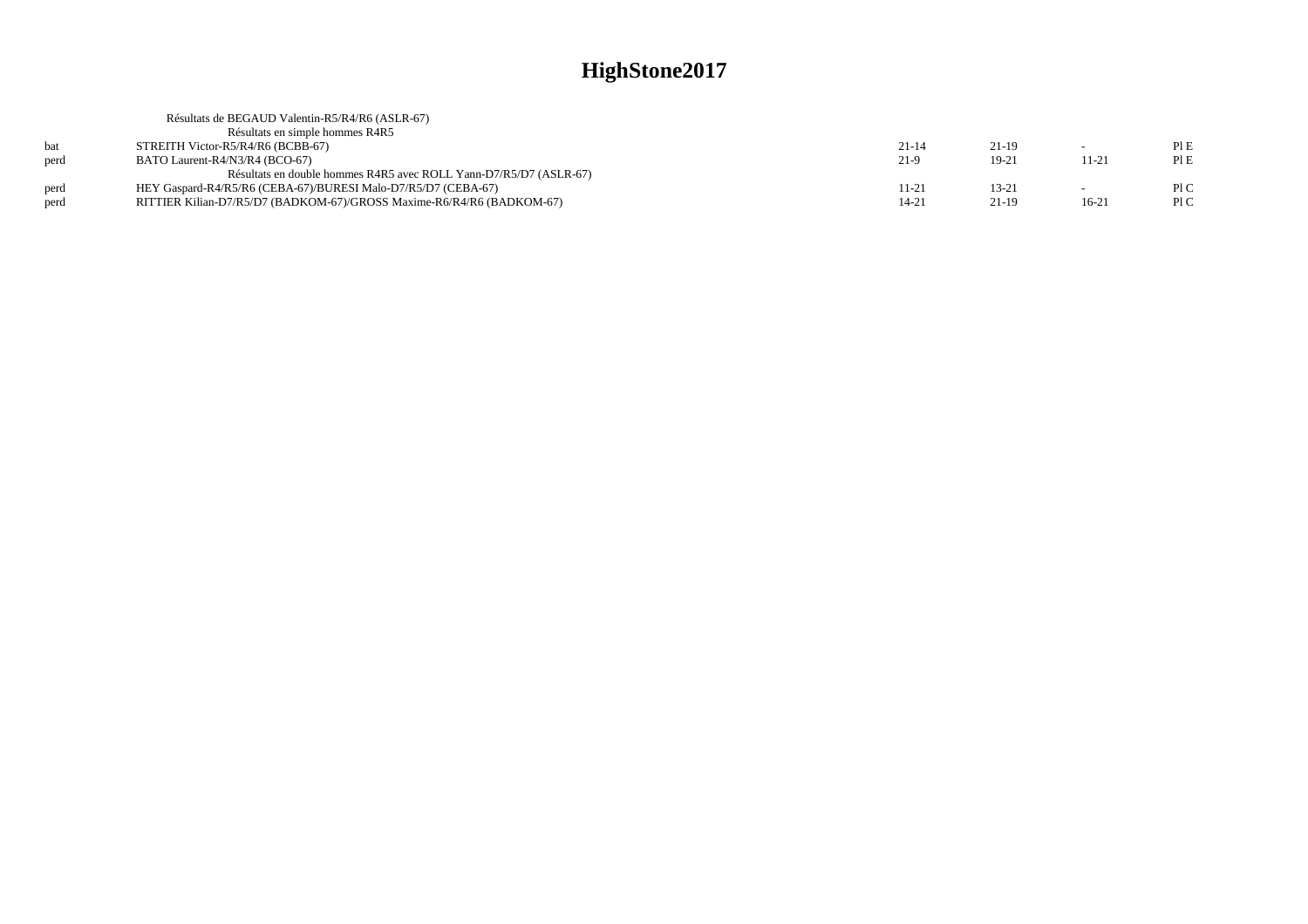| 14-21     |       | PIF |
|-----------|-------|-----|
| $8-21$    | 17-21 | PIF |
| $21 - 17$ |       | PIF |
|           |       |     |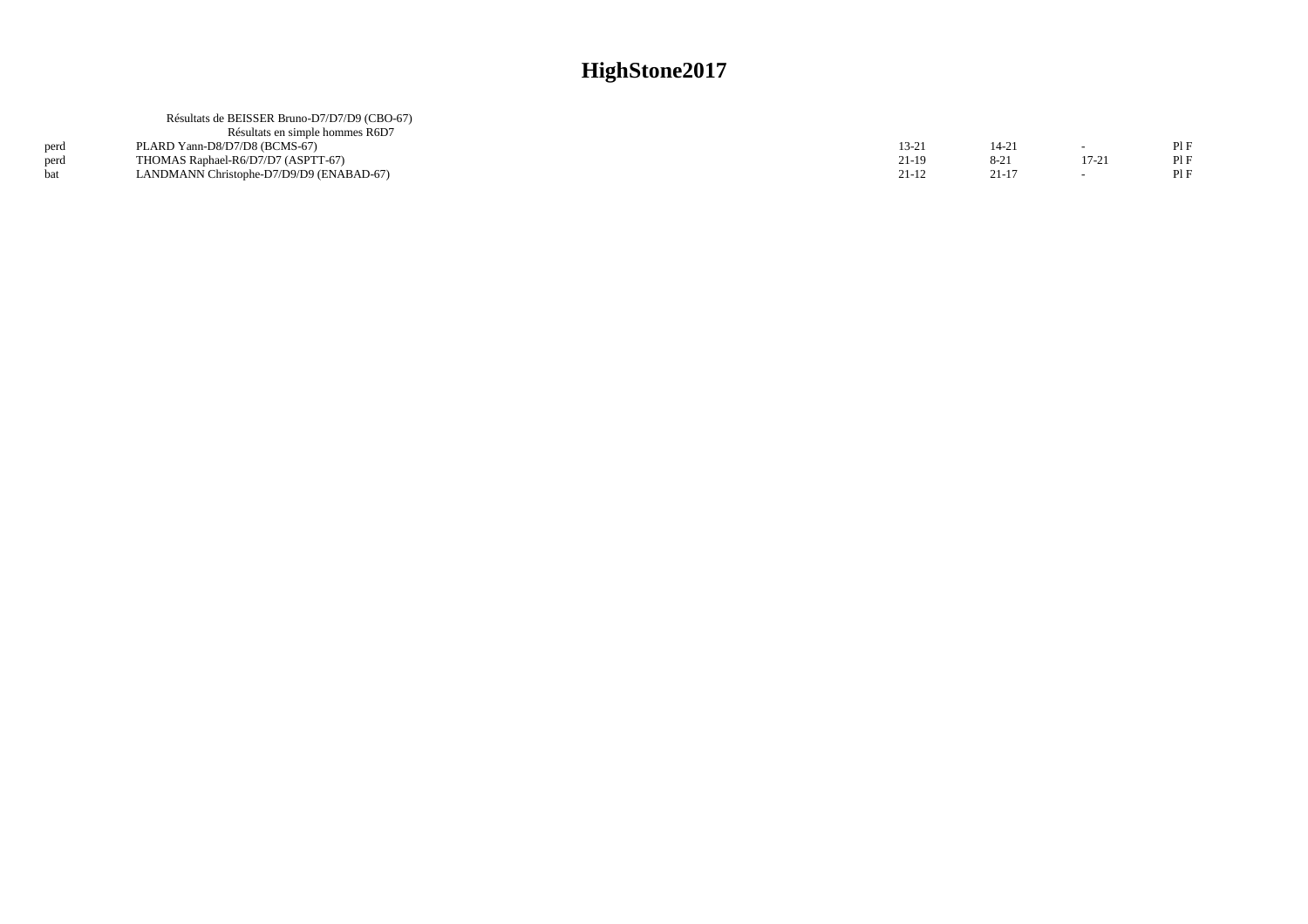|      | Résultats de BEKTAS Eddy-D8/R6/D8 (CCSSL-67) |           |           |           |        |
|------|----------------------------------------------|-----------|-----------|-----------|--------|
|      | Résultats en simple hommes D8D9              |           |           |           |        |
|      | FRANCOIS Frédéric-D9/D7/D9 (BCIG-67)         | $21 - 8$  | $22 - 20$ |           | Pl A   |
|      | JEANJEAN Ludovic-P10/D8/P10 (BCMS-67)        | $21 - 7$  | $21 - 17$ |           | Pl A   |
|      | BHOLAH Krishna-P10/D9/P10 (HBC-67)           | $21 - 11$ | $21 - 14$ |           |        |
| perd | MAZARD Julien-D9/D8/P10 (HBC-67)             | $19-21$   | $22 - 20$ | $21 - 23$ | Finale |
|      |                                              |           |           |           |        |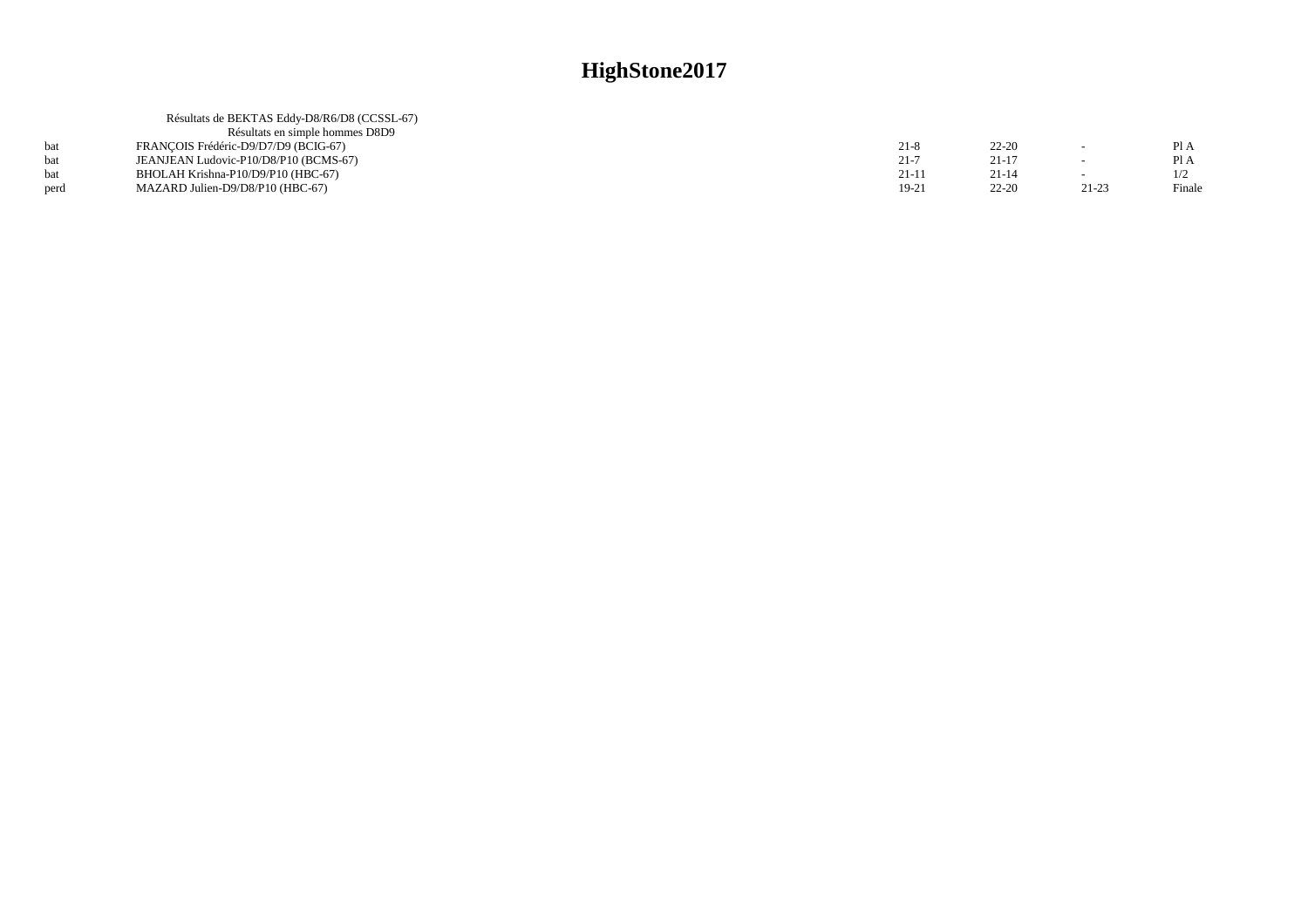|      | Résultats de BERKAT Amar-R6/R6/D7 (ASCS-67)                             |       |        |     |
|------|-------------------------------------------------------------------------|-------|--------|-----|
|      | Résultats en double hommes R6D7 avec BRICO Sébastien-R6/R6/R4 (ASCS-67) |       |        |     |
| perd | MONARD Julien-D8/D8/P10 (ENABAD-67)/EBENER Nicolas-D8/R6/D7 (ENABAD-67) | $WO-$ | $\sim$ | PIB |
| perd | ACKER Benoit-D9/D7/D9 (BADKOM-67)/BERNUZZI Théo-D9/D7/D9 (BADKOM-67)    | WO-   | $\sim$ | PIB |
|      | Résultats en double mixte R6D7 avec RICOEUR Nicole-D8/R6/D7 (ASCS-67)   |       |        |     |
| perd | TRAN Jean-paul-D7/R5/D7 (BCMS-67)/ATKINS Kathryn-D8/R6/D7 (BCMS-67)     | $WO-$ |        | PLC |
| perd | BONNIN Dimitri-R5/R4/R6 (BCO-67)/JONINA Renata-R6/R5/D7 (BCO-67)        | WO-   | $\sim$ | P1C |
|      |                                                                         |       |        |     |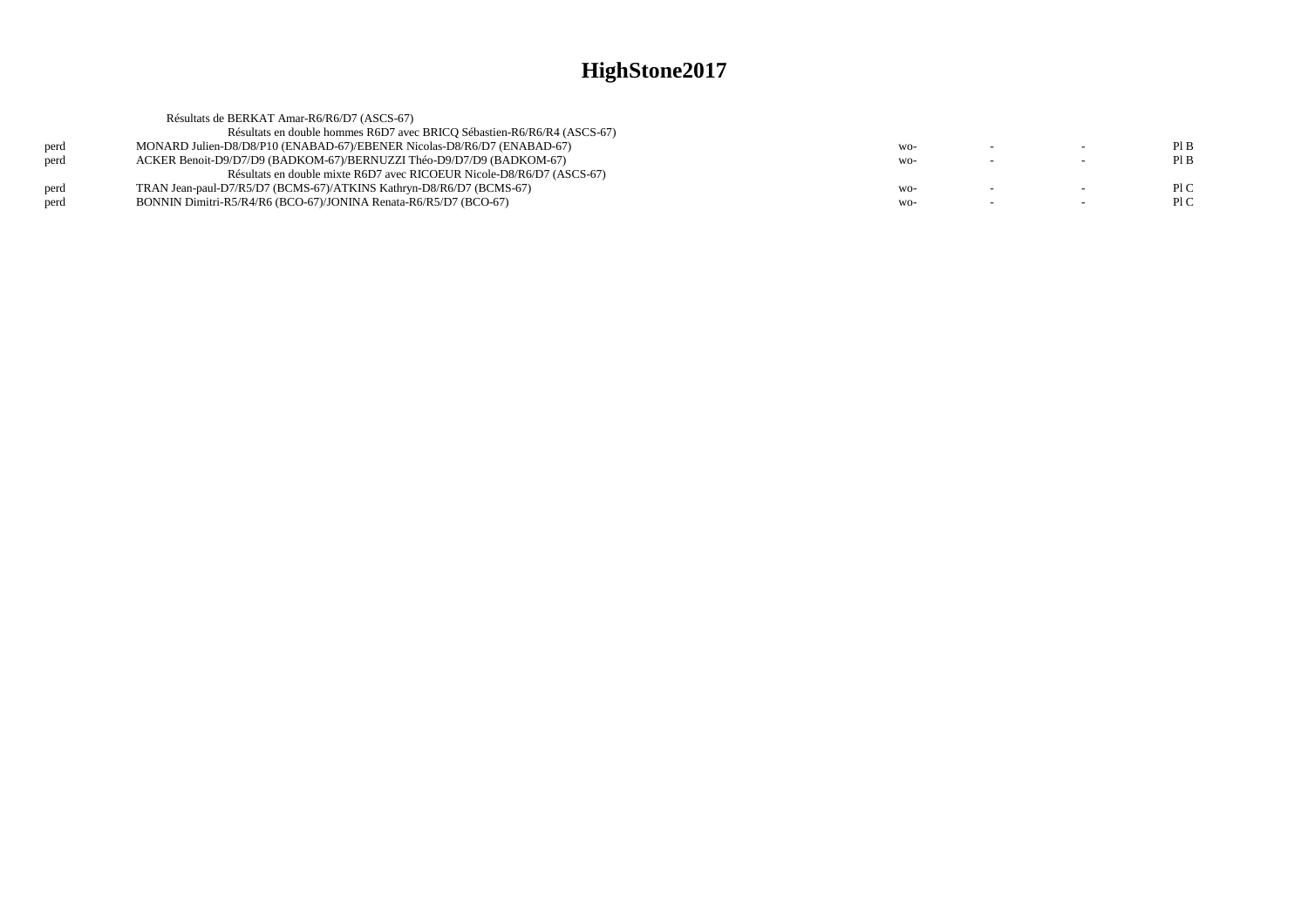|      | Résultats de BERNARD Jéremy-P10/D9/P11 (CCSSL-67)                         |  |     |
|------|---------------------------------------------------------------------------|--|-----|
|      | Résultats en double hommes D8D9 avec GIORGETTI Jeremie-NC (CCSSL-67)      |  |     |
|      | WILHELM Steeve-P12/P10/P12 (EACB-68)/PRUVOST Michaël-P11/D9/P11 (EACB-68) |  | PLC |
| perd | RIEBER Olivier-P10/D9/P10 (EVE-67)/CERVERA Sébastien-P10/D9/P11 (EVE-67)  |  |     |
|      |                                                                           |  |     |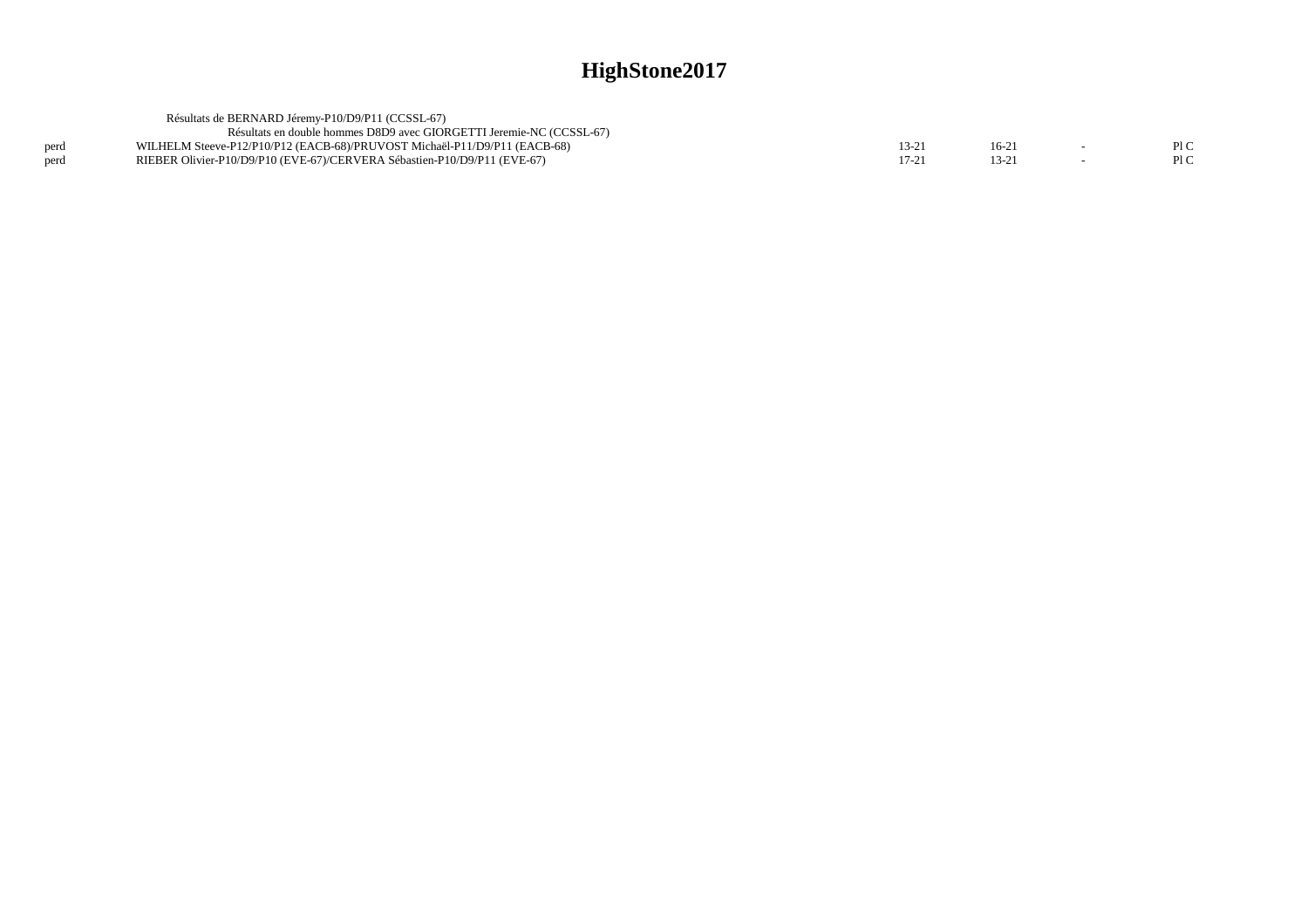|      | Résultats de BERNUZZI Théo-D9/D7/D9 (BADKOM-67)                         |           |           |        |      |
|------|-------------------------------------------------------------------------|-----------|-----------|--------|------|
|      | Résultats en double hommes R6D7 avec ACKER Benoit-D9/D7/D9 (BADKOM-67)  |           |           |        |      |
| bat  | MONARD Julien-D8/D8/P10 (ENABAD-67)/EBENER Nicolas-D8/R6/D7 (ENABAD-67) | 23-2      | $21 - 15$ |        | PIB  |
| bat  | BERKAT Amar-R6/R6/D7 (ASCS-67)/BRICO Sébastien-R6/R6/R4 (ASCS-67)       | $-WO$     |           | $\sim$ | Pl B |
| perd | OUDOT Mickaël-D7/R6/D7 (ENABAD-67)/LAUQUE Pierre-D8/R6/D8 (ENABAD-67)   | $17 - 21$ | 23-25     |        | 1/4  |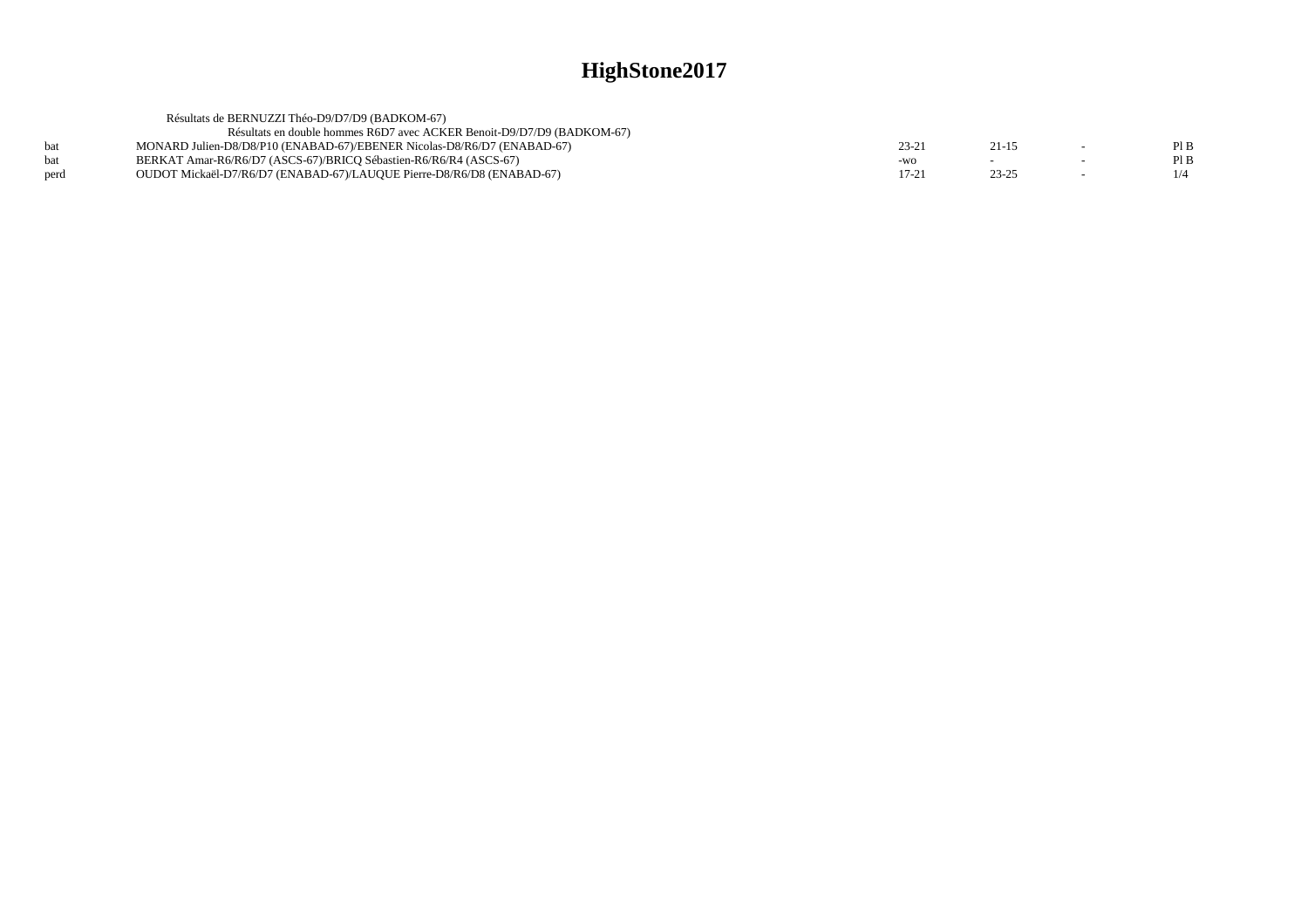|      | Résultats de BEYER Helen-D7/D7/R6 (CBO-67)                             |           |           |         |      |
|------|------------------------------------------------------------------------|-----------|-----------|---------|------|
|      | Résultats en simple dames R6D7                                         |           |           |         |      |
| perd | HABERKORN Léa-D7/D9/D9 (VDR-67)                                        | $21 - 15$ | 18-21     | 19-21   | P1C  |
| perd | BUISSON Florence-R6/R5/R6 (ASLR-67)                                    | 18-21     | $13 - 21$ | $\sim$  | P1C  |
|      | Résultats en double dames R6D7 avec ARGENTIN Sabrina-D9/D7/D8 (CBO-67) |           |           |         |      |
| hat  | BECKER Claudia-D8/R6/D7 (OFBC-67)/KEIFFER Nelly-D8/R6/D7 (ENABAD-67)   | 18-21     | $21-13$   | $21-15$ | Pl A |
| perd | SERFASS Sarah-D7/R6/D7 (MBC-67)/RAPENNE Marion-D7/R6/R5 (MBC-67)       | $9-21$    | 11-21     |         | Pl A |
| nerd | KUCHLER Justine-D8/D8/D9 (CEBA-67)/ANDING Anne-lise-D7/R6/D8 (CEBA-67) | $17 - 21$ | $15 - 21$ |         | 1/2  |
|      |                                                                        |           |           |         |      |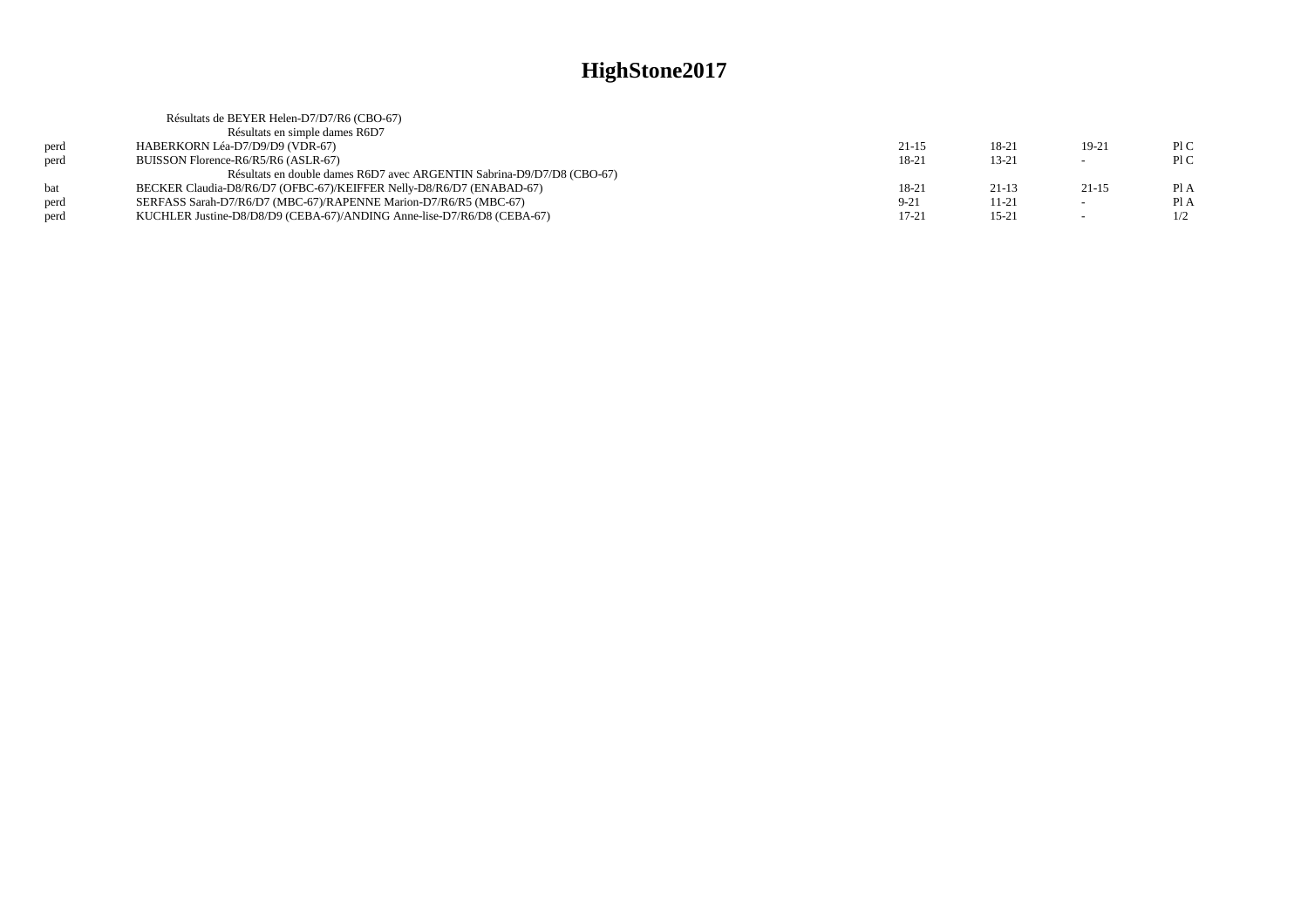|      | Résultats de BHOLAH Krishna-P10/D9/P10 (HBC-67)                                |           |           |                          |        |
|------|--------------------------------------------------------------------------------|-----------|-----------|--------------------------|--------|
|      | Résultats en simple hommes D8D9                                                |           |           |                          |        |
| bat  | FLANET Aurélien-D8/R6/D8 (BCMS-67)                                             | $14 - 21$ | $21-16$   | $21-13$                  | P1D    |
| bat  | HENNINGER Sebastien-D8/D9/P10 (ASPTT-67)                                       | $21 - 14$ | $21 - 14$ |                          | P1D    |
| bat  | VAN HAUWAERT Pierre-yves-D8/D7/D9 (ENABAD-67)                                  | $22 - 20$ | $13 - 21$ | $21-16$                  | 1/4    |
| perd | BEKTAS Eddy-D8/R6/D8 (CCSSL-67)                                                | $11 - 21$ | $14 - 21$ | $\sim$                   | 1/2    |
|      | Résultats en double hommes D8D9 avec OCHS Gary-D9/D9/P10 (HBC-67)              |           |           |                          |        |
| bat  | LEBERT Florian-P11/D9/D9 (BCMS-67)/SCALIA Jérôme-P12 (BCMS-67)                 | $21-19$   | $21-17$   |                          | PIB    |
| bat  | MILLET Michael-P10/D9/P11 (CBO-67)/OBERLE Nicolas-P10/D8/P10 (CBO-67)          | $21 - 14$ | $21-15$   | $\overline{\phantom{0}}$ | PIB    |
| bat  | WILHELM Steeve-P12/P10/P12 (EACB-68)/PRUVOST Michaël-P11/D9/P11 (EACB-68)      | $21-19$   | $21-16$   |                          | 1/2    |
| perd | CAILLAUD Valentin-P10/P10/P12 (ASPTT-67)/JEANJEAN Ludovic-P10/D8/P10 (BCMS-67) | $15 - 21$ | $17 - 21$ | $\overline{\phantom{0}}$ | Finale |
|      |                                                                                |           |           |                          |        |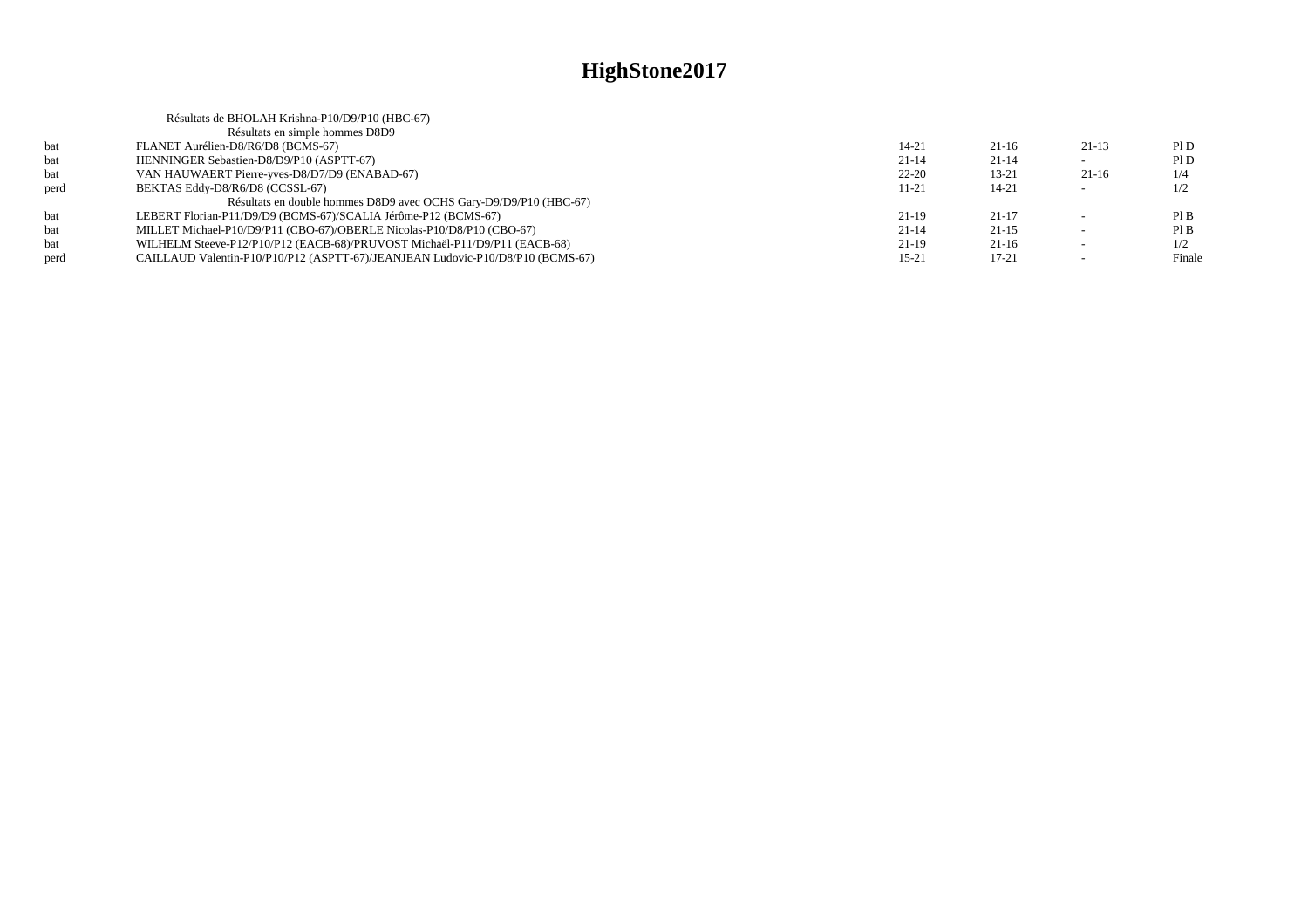|            | Résultats de BIGET Peggy-D8/D7/R6 (BCS-57)                                   |           |           |           |      |
|------------|------------------------------------------------------------------------------|-----------|-----------|-----------|------|
|            | Résultats en double mixte R6D7 avec CASSAIGNE Jody-R4/R6/R6 (BCS-57)         |           |           |           |      |
| hat        | FEHLMANN Christian-D8/R6/D7 (CCSSL-67)/DURAND Aurelie-D9/D8/P10 (CCSSL-67)   | $21 - 14$ | $21-16$   | $\sim$    | PI B |
| <b>bat</b> | LYONNET Guillaume-R6/R4/R6 (MBC-67)/SCHAEFFER Joanne-P10/D8/D9 (MBC-67)      | $21 - 14$ | $21-6$    |           | PI B |
| hat        | SCHOULLER Christophe-D8/R6/D8 (SLCSN-67)/SCHOULLER Lou-ann-D7/R5/D7 (BCE-67) | $21 - 17$ | $20 - 22$ | $26 - 24$ | 1/4  |
| perd       | BONNIN Dimitri-R5/R4/R6 (BCO-67)/JONINA Renata-R6/R5/D7 (BCO-67)             | 21-13     | $17 - 21$ | 19-21     | 1/2  |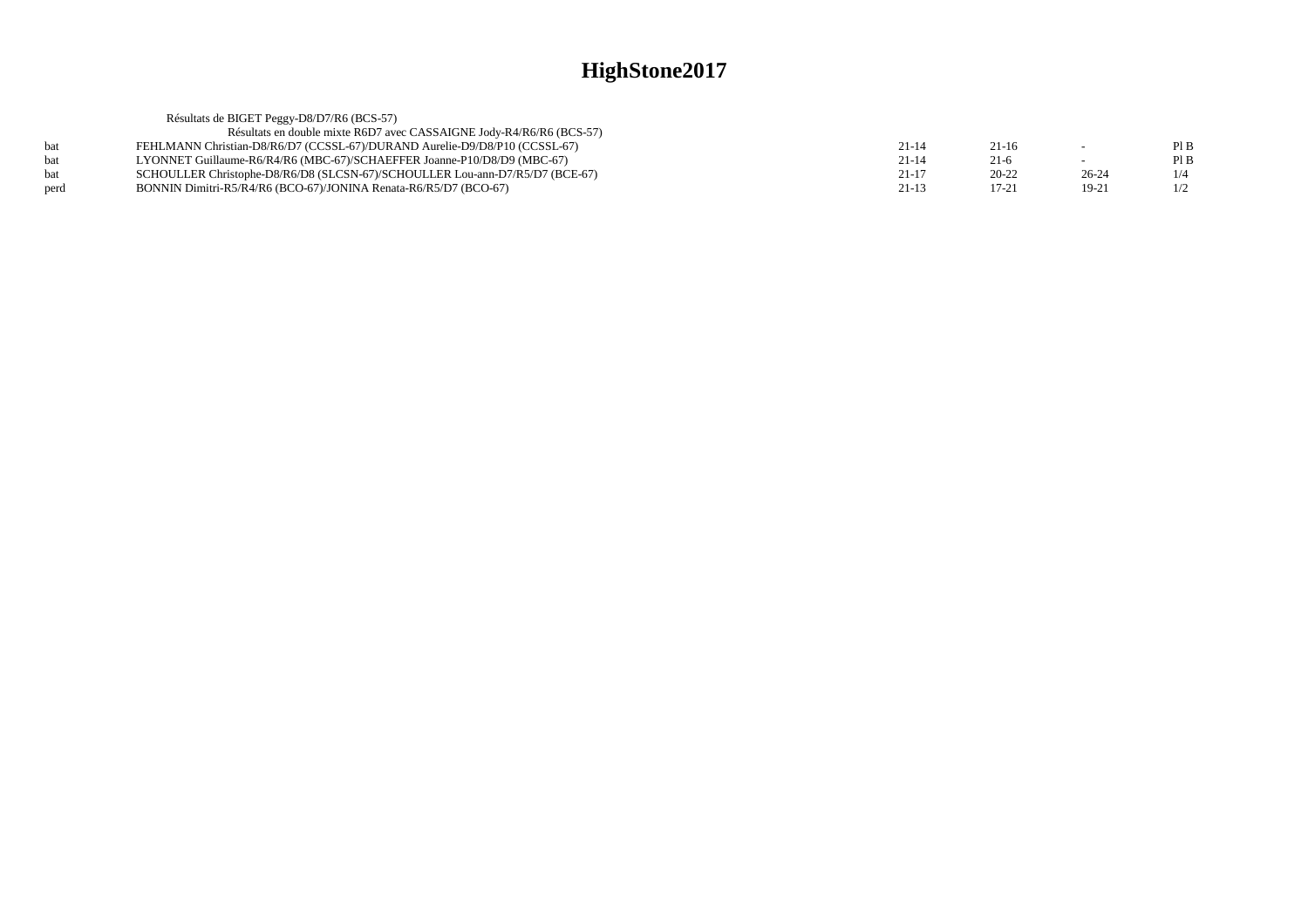|      | Résultats de BIRGEL Jonathan-P10/D9/P11 (BT-67) |           |        |        |     |
|------|-------------------------------------------------|-----------|--------|--------|-----|
|      | Résultats en simple hommes P10P11P12            |           |        |        |     |
|      | DEVEAUX Pierre-P11/P12/P12 (CR-67)              | $21 - 16$ | 21-13  | $\sim$ | PIE |
| perd | PIQUET Benoît-P10/P11/P12 (ABCM-67)             |           | $19-2$ |        | PIE |
|      |                                                 |           |        |        |     |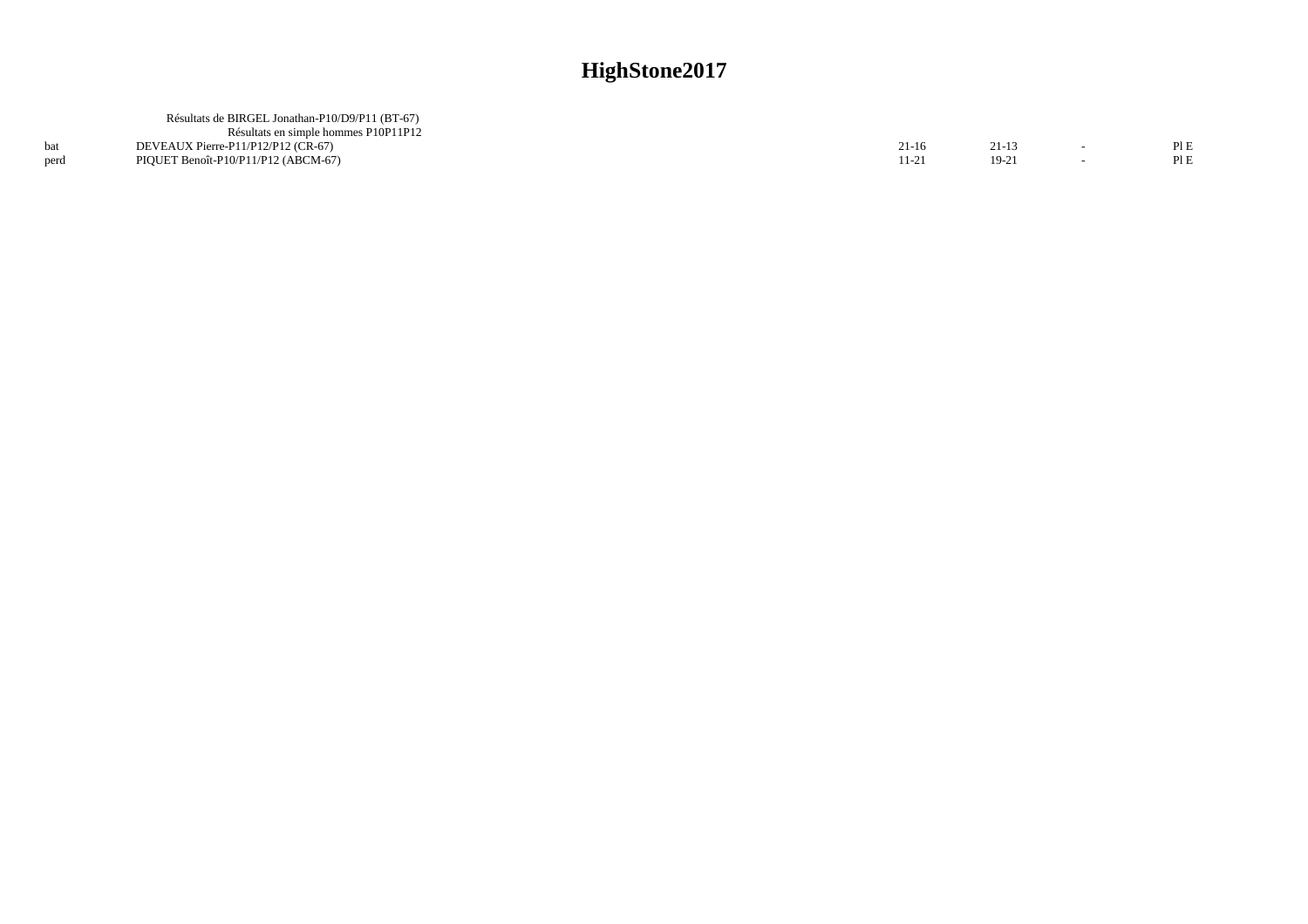| Résultats de BISCHOFF Nicolas-P11/D9/P11 (BCO-67) |         |         |           |      |
|---------------------------------------------------|---------|---------|-----------|------|
| Résultats en simple hommes P10P11P12              |         |         |           |      |
| MOUROT Josselyn-P10/P12/P12 (EACB-68)             | $19-21$ | 1.19    | 24-22     | PIC  |
| EHRMANN Stève-P10/P10/P11 (HBC-67)                | 21-13   | $16-21$ | $22 - 20$ | PI C |
| DUTARTRE Olivier-P11/P12/P12 (PBC-57)             | 14-21   | $19-21$ |           |      |
|                                                   |         |         |           |      |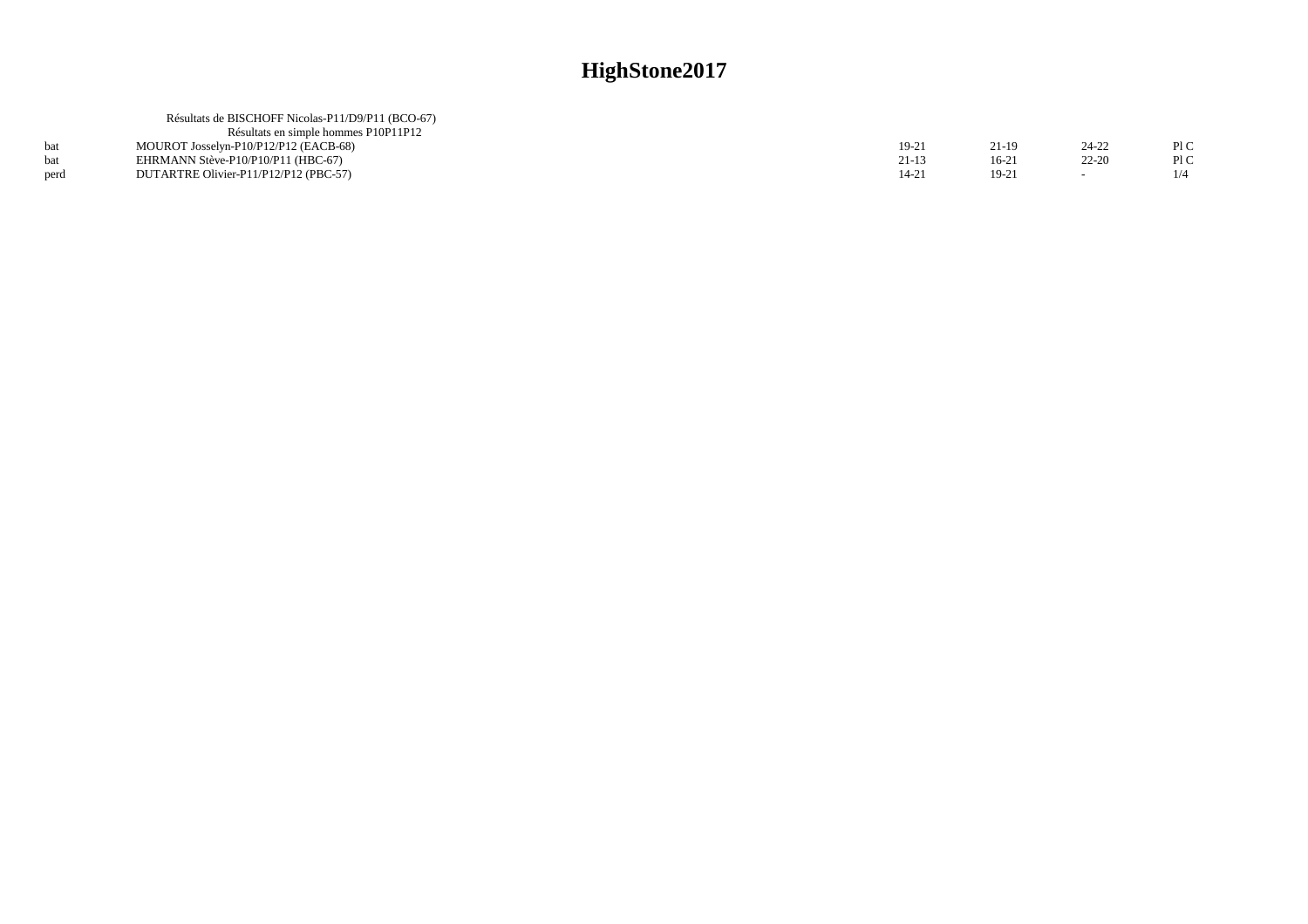|            | Résultats de BIWAND Christelle-D8/R6/D8 (SBC67-67)                        |           |           |                          |     |
|------------|---------------------------------------------------------------------------|-----------|-----------|--------------------------|-----|
|            | Résultats en double dames R6D7 avec FURSTOSS Anne-laure-D9/D7/D7 (SCS-67) |           |           |                          |     |
| <b>bat</b> | MORITZ-PETIT Lara-D8/D8/P10 (CEBA-67)/LOZANO Elodie-D8/D7/D9 (VDR-67)     | 17-21     | $21 - 15$ | $21-13$                  | PIB |
| <b>bat</b> | RIEGER Sabrina-P11/P10/P11 (VDR-67)/KLEIN Sylvie-D9/D7/D9 (ENABAD-67)     | $21 - 15$ | $21 - 15$ | $\overline{\phantom{a}}$ | PIB |
| perd       | KUCHLER Justine-D8/D8/D9 (CEBA-67)/ANDING Anne-lise-D7/R6/D8 (CEBA-67)    | $21 - 14$ | 11-21     | $11 - 21$                | PIB |
| perd       | SERFASS Sarah-D7/R6/D7 (MBC-67)/RAPENNE Marion-D7/R6/R5 (MBC-67)          | $16-21$   | $12 - 21$ | $\sim$                   | 1/2 |
|            |                                                                           |           |           |                          |     |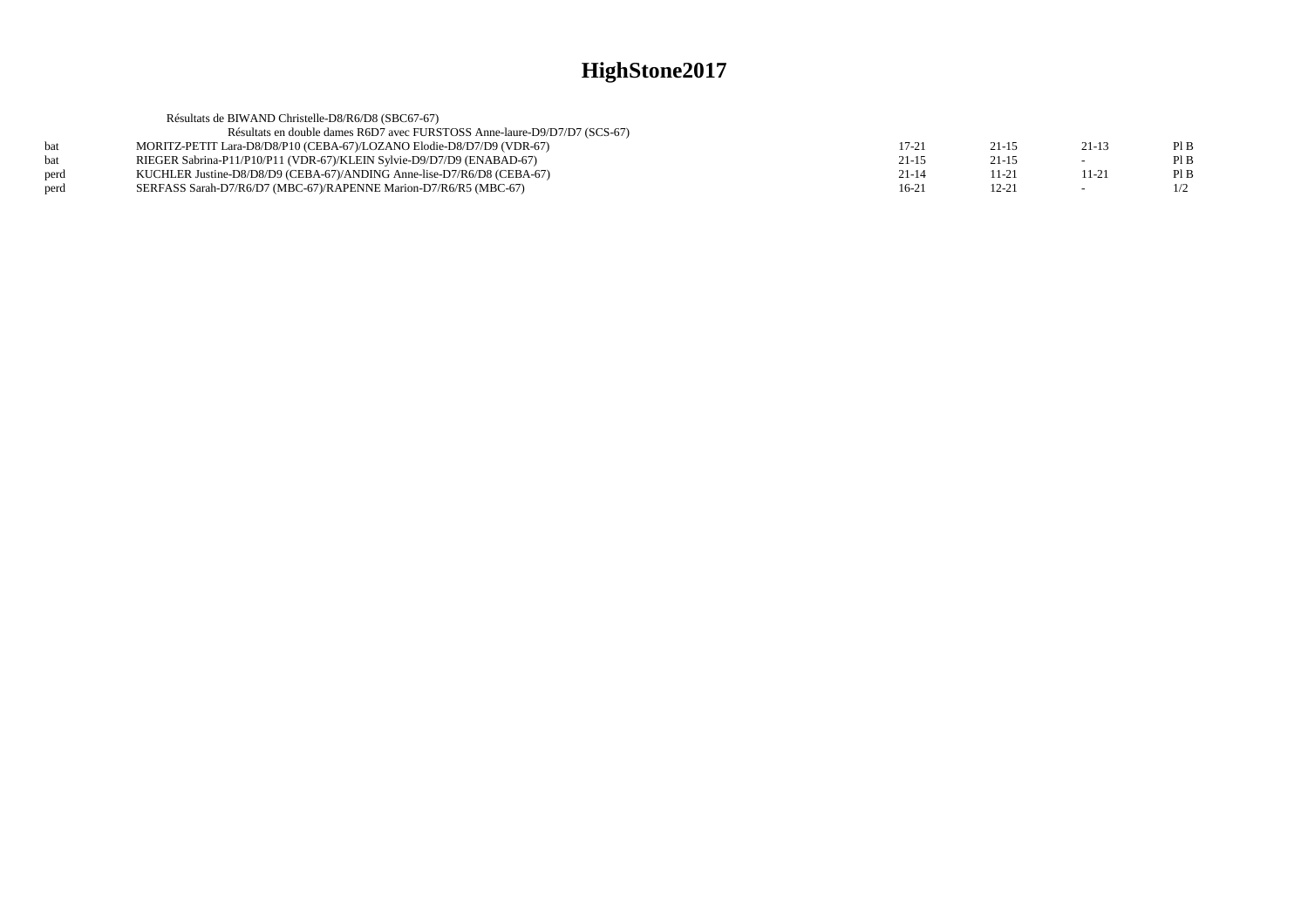|      | Résultats de BLANCHET Adam-R5/R4/R6 (ASPTT-67)                                       |           |           |                          |      |
|------|--------------------------------------------------------------------------------------|-----------|-----------|--------------------------|------|
|      | Résultats en simple hommes R4R5                                                      |           |           |                          |      |
| perd | SCHEIBEL Alexis-R5/N3/R5 (MBC-67)                                                    | $12 - 21$ | $16-21$   | $\sim$                   | Pl A |
| perd | SCHLAGDENHAUFFEN Mizuki-R4/N3/R5 (ENABAD-67)                                         | $13 - 21$ | $7 - 21$  | $\sim$                   | Pl A |
|      | Résultats en double hommes R4R5 avec PETERSCHMITT Pierre-antoine-R6/R5/D7 (COBRA-68) |           |           |                          |      |
| perd | SELVA Manuel-R6/D7/D7 (ASCS-67)/MICHEL Maxime-R5/R4/R6 (ASCS-67)                     | $19-21$   | $12 - 21$ | -                        | Pl D |
| perd | BARTHEL Tristan-R5/R4/R6 (SCS-67)/FURSTOSS Sylvain-R6/R4/R6 (SCS-67)                 | $19-21$   | 19-21     | $\overline{\phantom{a}}$ | P1D  |
|      |                                                                                      |           |           |                          |      |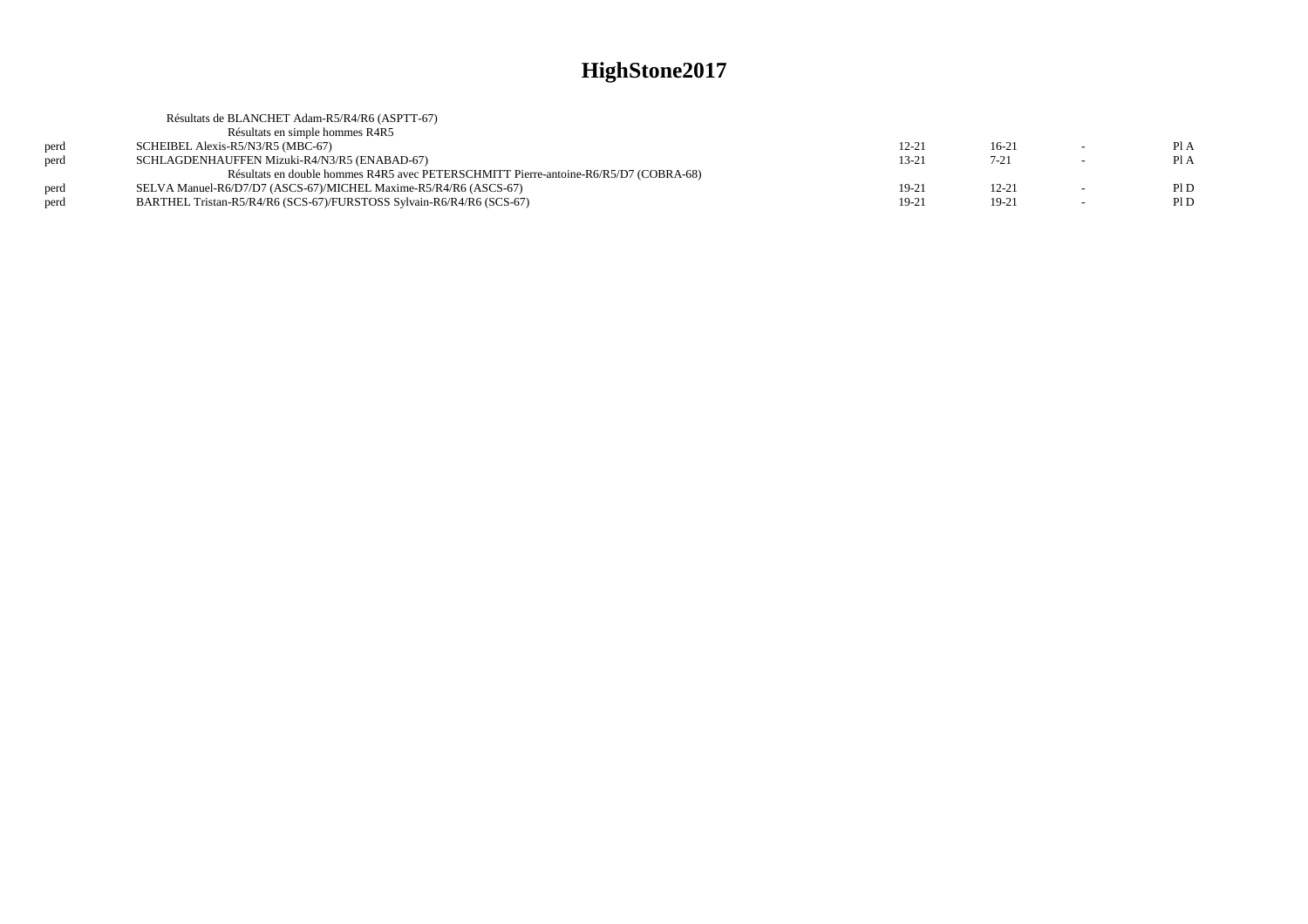|      | Résultats de BLENNER Vincent-D8/D8/P10 (BCMS-67)                      |           |           |         |     |
|------|-----------------------------------------------------------------------|-----------|-----------|---------|-----|
|      | Résultats en simple hommes R6D7                                       |           |           |         |     |
| bat  | MARINA Mathias-D7/R5/D7 (MBC-67)                                      | $21-5$    | $21-16$   |         | PIG |
| bat  | ROLL Yann-D7/R5/D7 (ASLR-67)                                          | $21 - 14$ | $21-10$   |         | PIG |
| bat  | PETERSCHMITT Pierre-antoine-R6/R5/D7 (COBRA-68)                       | $21-5$    | $17 - 21$ | $21-12$ | PIG |
| perd | RUFFENACH Eric-D7/D7/R6 (BCMS-67)                                     | $8 - 21$  | $12 - 21$ |         | 1/4 |
|      | Résultats en double hommes R6D7 avec CADIOU Thomas-D9/D7/D9 (BCMS-67) |           |           |         |     |
| perd | GIROLT Ludovic-D8/R6/D8 (HBC-67)/VOILOUIN Corentin-R6/R6/D8 (HBC-67)  | $15-21$   | $16-21$   |         | PIF |
| bat  | HELL Laurent-D8/R6/D8 (VDK-67)/SFRONTATO Nicolas-D7/D7/D9 (VDK-67)    | $21-18$   | $21-16$   |         | PIF |
| bat  | PAPON Vincent-D9/D7/D9 (BCIG-67)/BRISSET Fabien-D9/D7/D9 (BCIG-67)    | $21-17$   | $21-15$   |         | PIF |
| perd | GARCIA Jérémy-D8/R6/D8 (ASLR-67)/ESPOSITO Jean-R6/R6/D8 (ASLR-67)     | 14-21     | $21-13$   | 11-21   | 1/4 |
|      |                                                                       |           |           |         |     |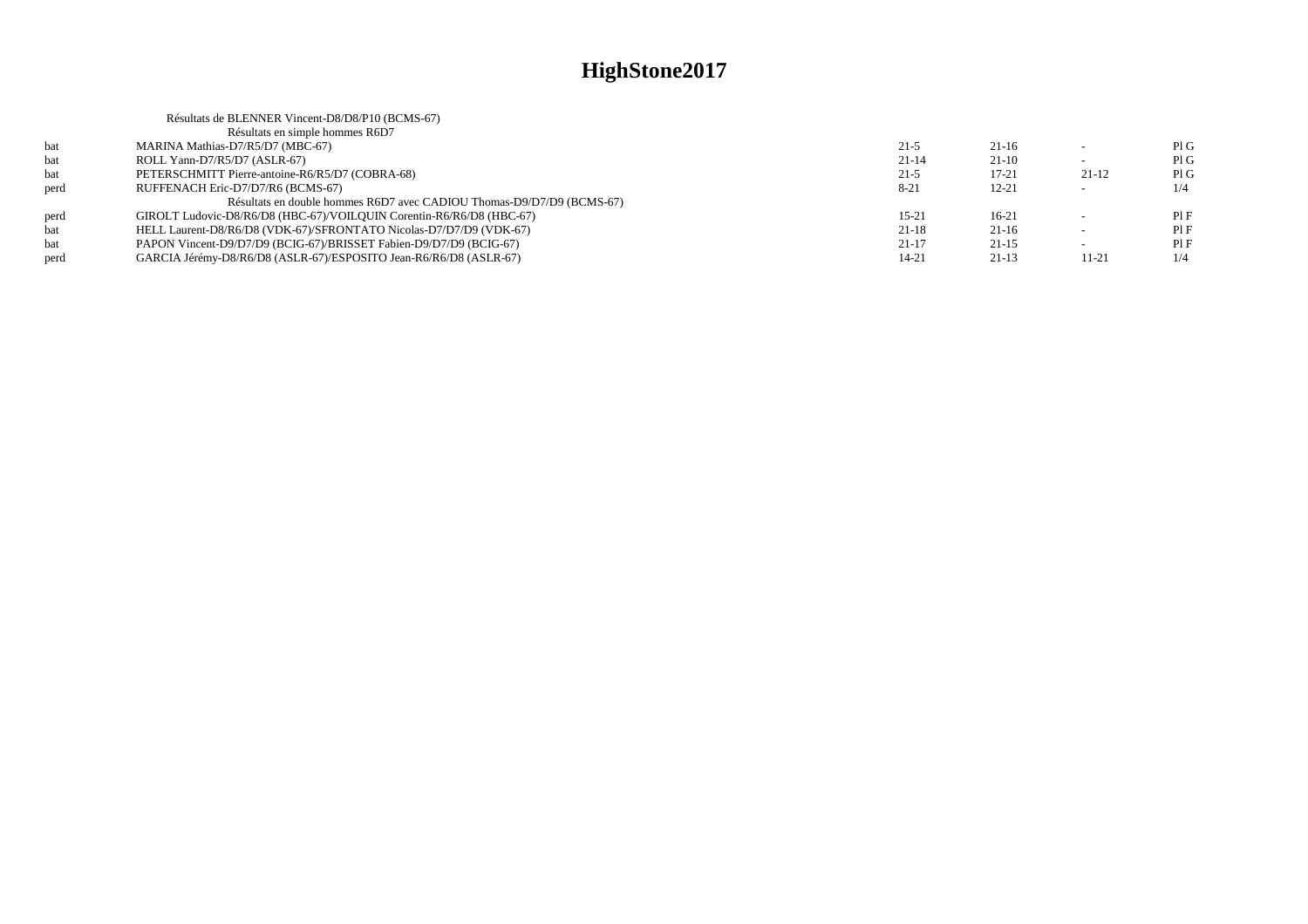|      | Résultats de BOCK Benjamin-P10/D8/P10 (BCO-67)                                 |           |           |           |      |
|------|--------------------------------------------------------------------------------|-----------|-----------|-----------|------|
|      | Résultats en simple hommes P10P11P12                                           |           |           |           |      |
| bat  | BOUGARDIER Bertrand-P11/P12/P12 (ABCM-67)                                      | $21 - 14$ | $21-9$    |           | Pl A |
| bat  | MOUROT Alexis-P12/P11/P12 (EACB-68)                                            | $21-19$   | $21-18$   |           | Pl A |
| bat  | HUBER Jeremy-P10/D8/P10 (BCT-67)                                               | $21-12$   | $16-21$   | $21-19$   | 1/4  |
| perd | DORNIER Vincent-P12/P11/P12 (BCMS-67)                                          | $21 - 14$ | $14 - 21$ | $15 - 21$ | 1/2  |
|      | Résultats en double mixte P10P11P12 avec ZAJAC Emmanuelle-P12/P10/P10 (BCO-67) |           |           |           |      |
| bat  | DEVEAUX Pierre-P11/P12/P12 (CR-67)/GARREL Virginie-P12 (CR-67)                 | 19-21     | $21-19$   | 21-9      | PIB  |
| perd | BECHER Benoit-D9/D8/P10 (BCN-67)/FLAUDER Anne-P12/P10/P10 (BCN-67)             | $9 - 21$  | $11 - 21$ | $\sim$    | PIB  |
| perd | ROTH Pierre-P10/D9/P10 (FCJMSB-67)/HUBER Line-P10/D8/P10 (VDR-67)              | 14-21     | 18-21     |           | 1/2  |
|      |                                                                                |           |           |           |      |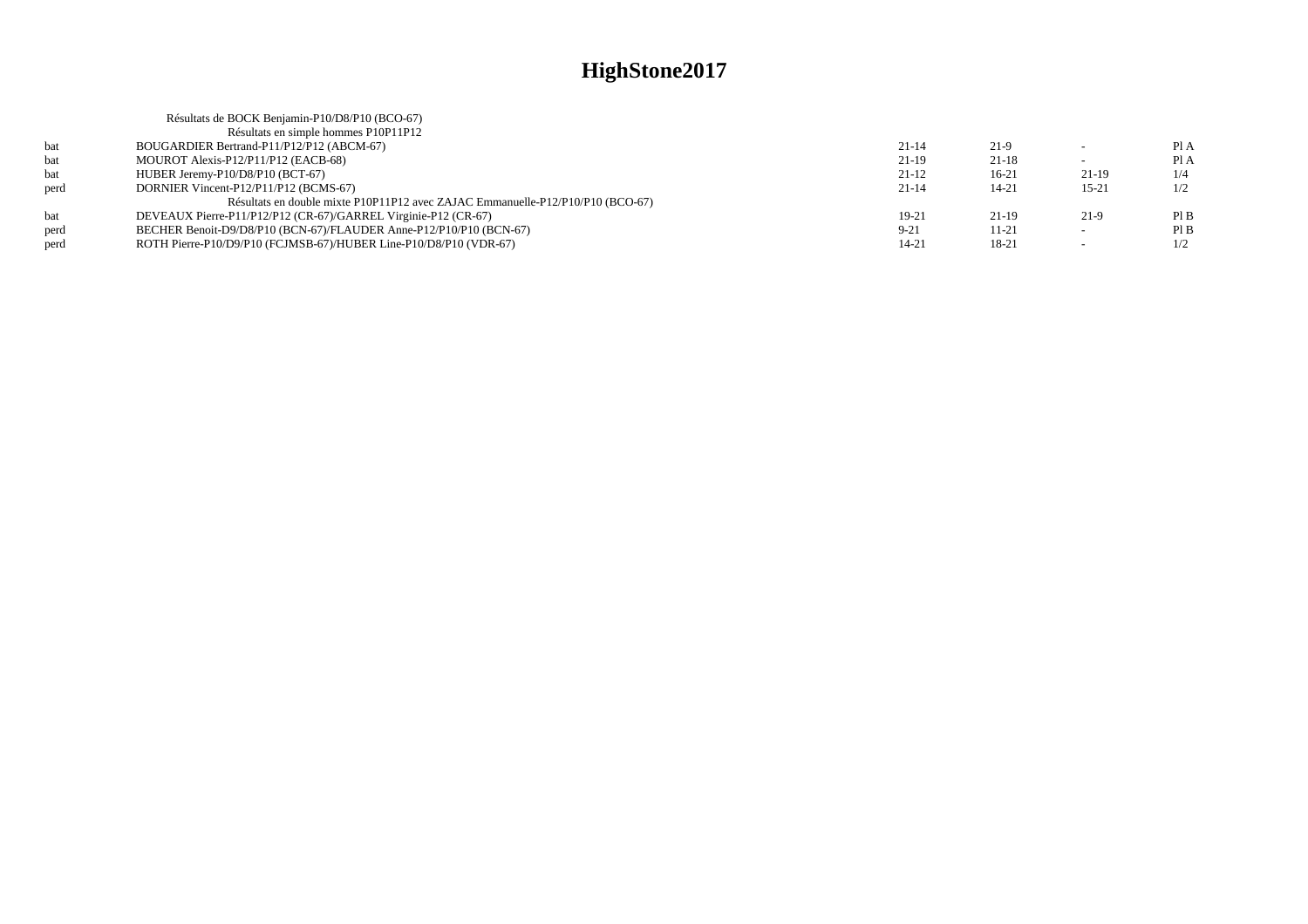|      | Résultats de BONHOMME Noël-D9/D7/D9 (CEBA-67)<br>Résultats en simple hommes D8D9 |        |           |       |      |
|------|----------------------------------------------------------------------------------|--------|-----------|-------|------|
|      | PAPON Vincent-D9/D7/D9 (BCIG-67)                                                 | $21-9$ | $19 - 21$ | 21-15 | Pl B |
| nerd | THIL Francois-D8/R6/R6 (BCMS-67)                                                 | 19-21  | $17 - 21$ |       | PIB  |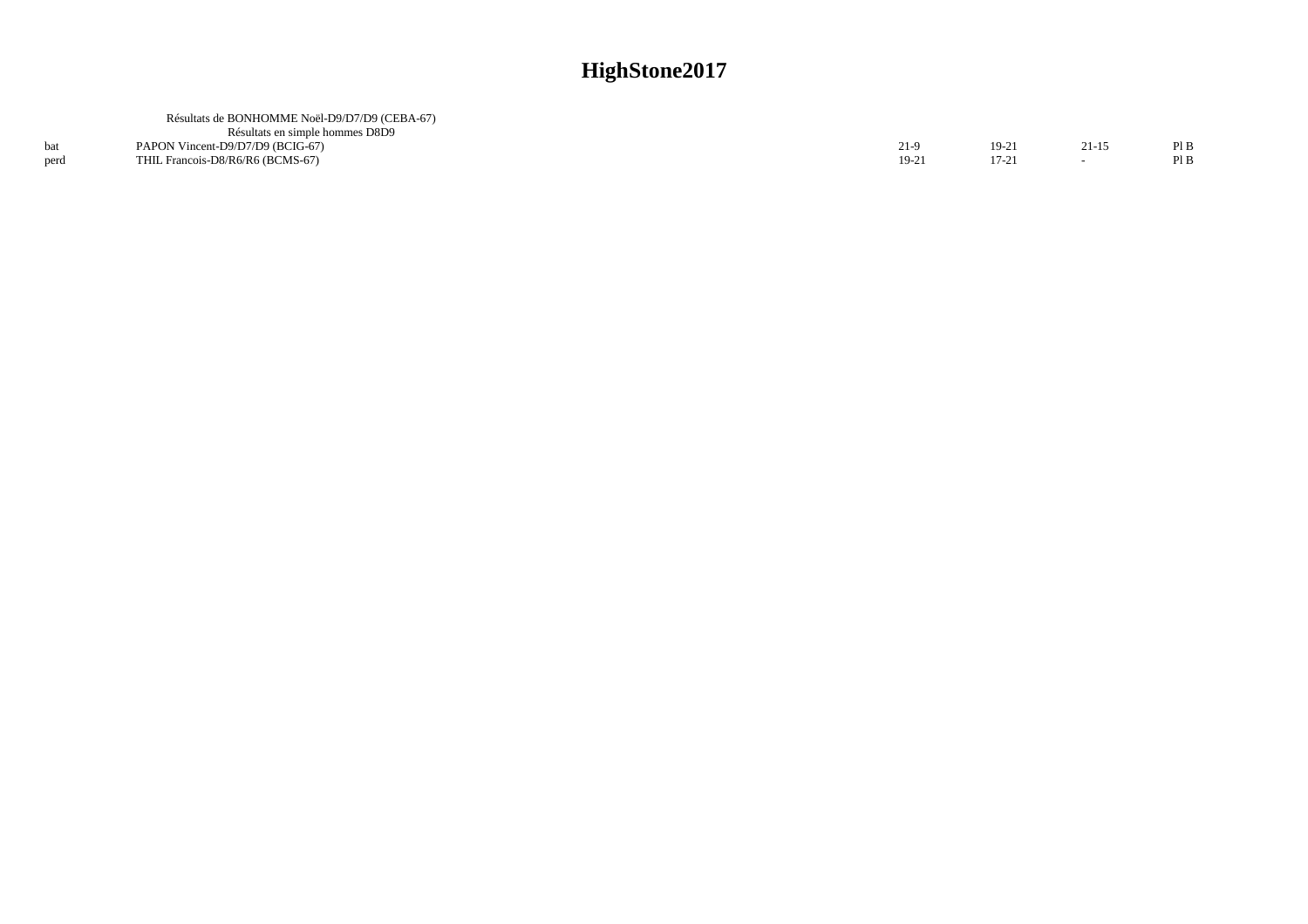| Pl A<br>Pl A |
|--------------|
|              |
|              |
|              |
|              |
| P1C          |
| P1C          |
| 1/4          |
| 1/2          |
| Finale       |
|              |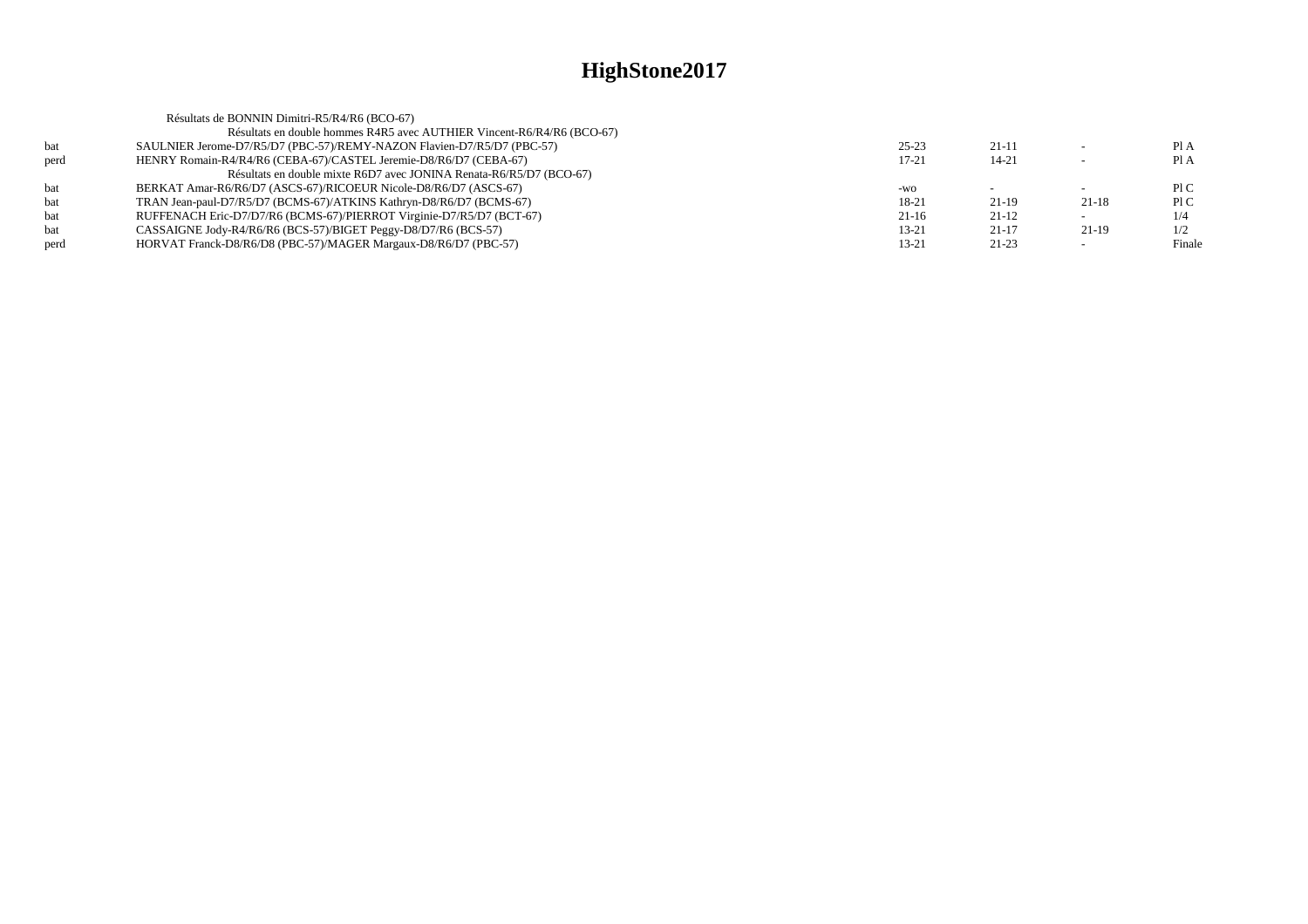|      | Résultats de BOOS Sandra-P12/P11/P10 (ABCM-67)                                       |           |           |          |      |
|------|--------------------------------------------------------------------------------------|-----------|-----------|----------|------|
|      | Résultats en double dames P10P11P12 avec SCHURR Cindy-P11/P10/P11 (ABCM-67)          |           |           |          |      |
| hat  | DAMASO MERX Julie-P12 (BCIG-67)/MOULIS Armelle-P12/P10/P10 (BCIG-67)                 | $21-13$   | $21-3$    | $\sim$   | Pl A |
| hat  | FLICK Emilie-P10/P10/D8 (PBC-57)/DIARD Jessica-P12 (PBC-57)                          | $21 - 11$ | $21 - 12$ |          | Pl A |
| perd | CASTRO Raphaele-P12/P11/P12 (ASCS-67)/PINTO DE OLIVEIRA Susana-P12/P11/P12 (ASCS-67) | 11-21     | 18-21     |          | Pl A |
| perd | FELBER Elsa-D8/P10/P10 (ASPTT-67)/LAMBLOT Johanne-D8/P10/P10 (ASPTT-67)              | $21 - 17$ | 17-21     | $8 - 21$ | Pl A |
|      |                                                                                      |           |           |          |      |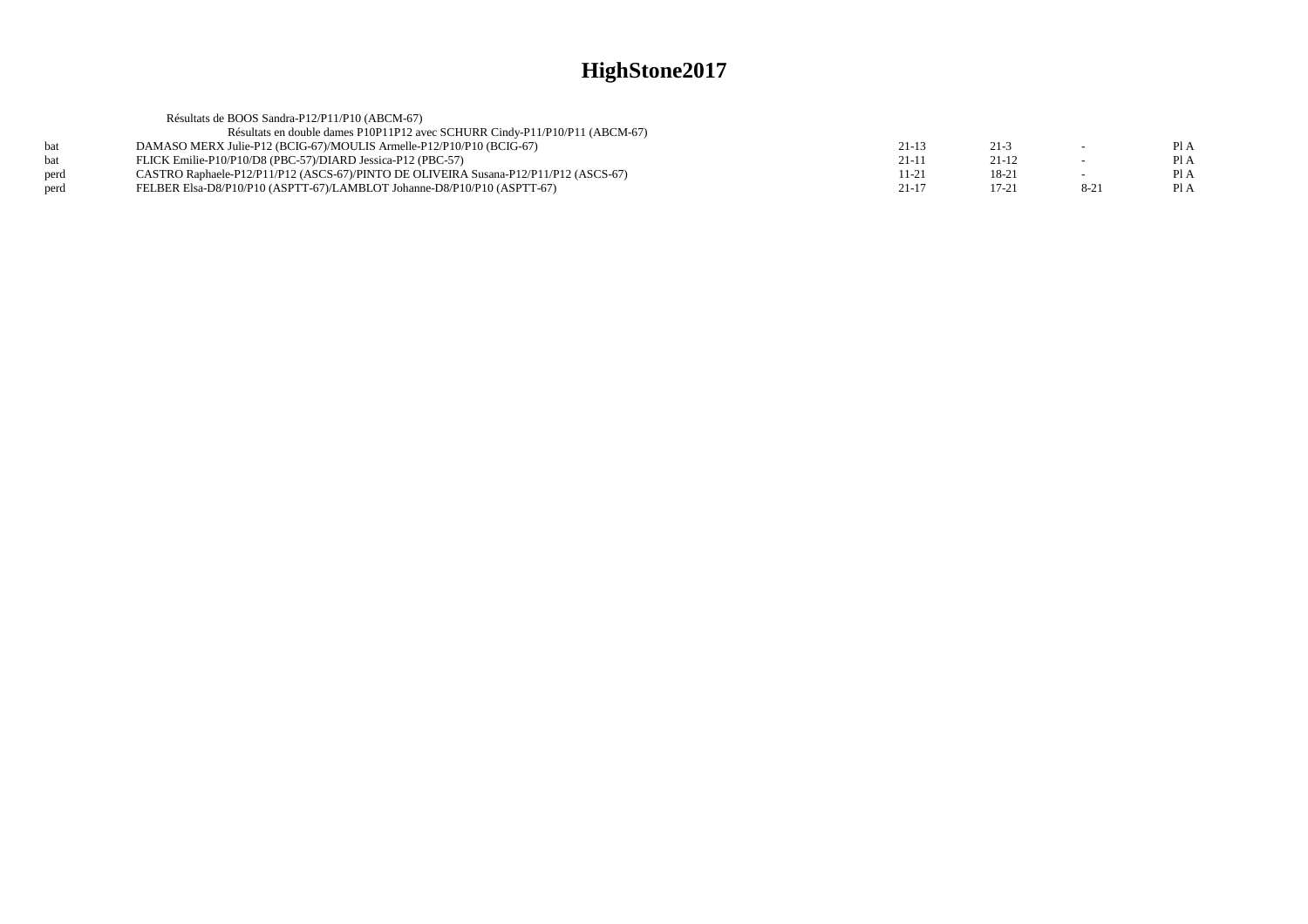|      | Résultats de BOSSERT Thomas-D7 (BCS-57)                              |          |           |           |        |
|------|----------------------------------------------------------------------|----------|-----------|-----------|--------|
|      | Résultats en simple hommes R6D7                                      |          |           |           |        |
| bat  | FERBER Grégory-D7/D8/D9 (BDR-67)                                     | $21-14$  | $21 - 18$ |           | P1C    |
| bat  | VOILOUIN Corentin-R6/R6/D8 (HBC-67)                                  | 19-21    | $27 - 25$ | $21-17$   | P1C    |
| bat  | THOMAS Raphael-R6/D7/D7 (ASPTT-67)                                   | $21 - 7$ | $21-9$    |           | 1/4    |
| bat  | RUFFENACH Eric-D7/D7/R6 (BCMS-67)                                    | 21-18    | $21 - 18$ |           | 1/2    |
| hat  | CIBLA Pierre-étienne-D7/R6/R6 (EACB-68)                              | 18-21    | $21 - 18$ | $21 - 14$ | Finale |
|      | Résultats en double hommes R4R5 avec RUFFIN Fabien-R6/R5/D7 (BCS-57) |          |           |           |        |
| bat  | MORI Lucas-P11/D9/P11 (BCBB-67)/STREITH Victor-R5/R4/R6 (BCBB-67)    | $21-18$  | $21 - 18$ |           | PIF    |
| bat  | ROTH Thierry-D7/R5/R6 (OFBC-67)/BECKER Francois-D7/R5/D7 (OFBC-67)   | 19-21    | $21 - 15$ | $21-17$   | PIF    |
| perd | TRAN Jean-paul-D7/R5/D7 (BCMS-67)/PIERSON Florent-R6/R5/R6 (BCMS-67) | 19-21    | $13 - 21$ |           | PIF    |
| perd | HENRY Romain-R4/R4/R6 (CEBA-67)/CASTEL Jeremie-D8/R6/D7 (CEBA-67)    | $7 - 21$ | $8 - 21$  |           | 1/4    |
|      |                                                                      |          |           |           |        |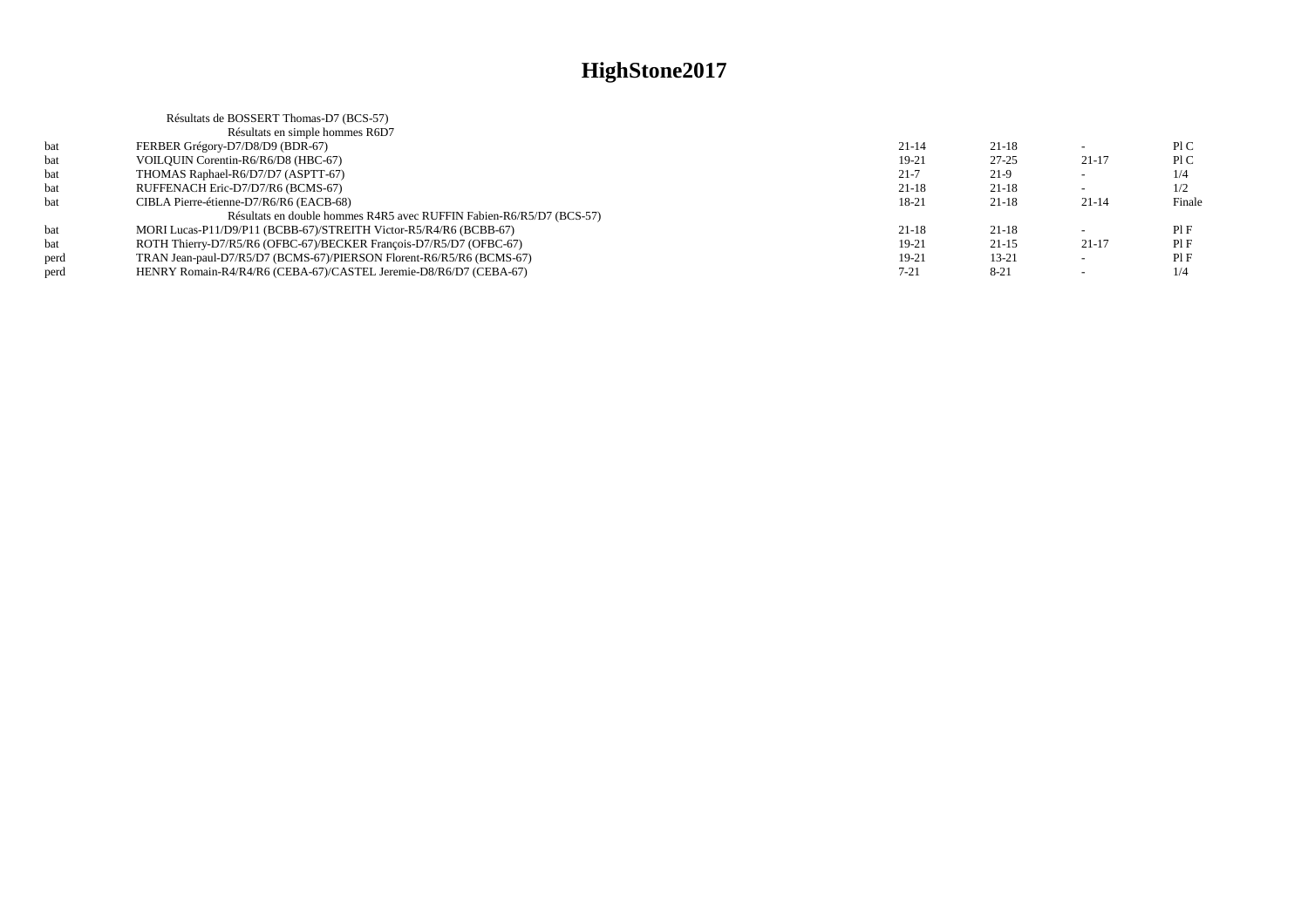|      | Résultats de BOSSOUVI Carlos-R6/D8/D8 (ASLR-67)                         |         |           |         |        |
|------|-------------------------------------------------------------------------|---------|-----------|---------|--------|
|      | Résultats en double hommes R6D7 avec PULOU Sebastien-D7/R6/D7 (ASLR-67) |         |           |         |        |
| bat  | FREMONT Damien-D8/R6/D8 (HBC-67)/MAZARD Julien-D9/D8/P10 (HBC-67)       | $21-11$ | $21 - 14$ |         | PIC    |
| hat  | GARDIES Laurent-D8/R6/D8 (BCMS-67)/FLANET Aurélien-D8/R6/D8 (BCMS-67)   | $21-15$ | $21-17$   |         | PIC    |
| hat  | GIROLT Ludovic-D8/R6/D8 (HBC-67)/VOILOUIN Corentin-R6/R6/D8 (HBC-67)    | $17-21$ | $21 - 15$ | 21-12   | 1/4    |
| bat  | OUDOT Mickaël-D7/R6/D7 (ENABAD-67)/LAUQUE Pierre-D8/R6/D8 (ENABAD-67)   | $21-11$ | 21-11     |         | 1/2    |
| perd | PLARD Yann-D8/D7/D8 (BCMS-67)/THIL Francois-D8/R6/R6 (BCMS-67)          | $21-12$ | $19-21$   | $16-21$ | Finale |
|      |                                                                         |         |           |         |        |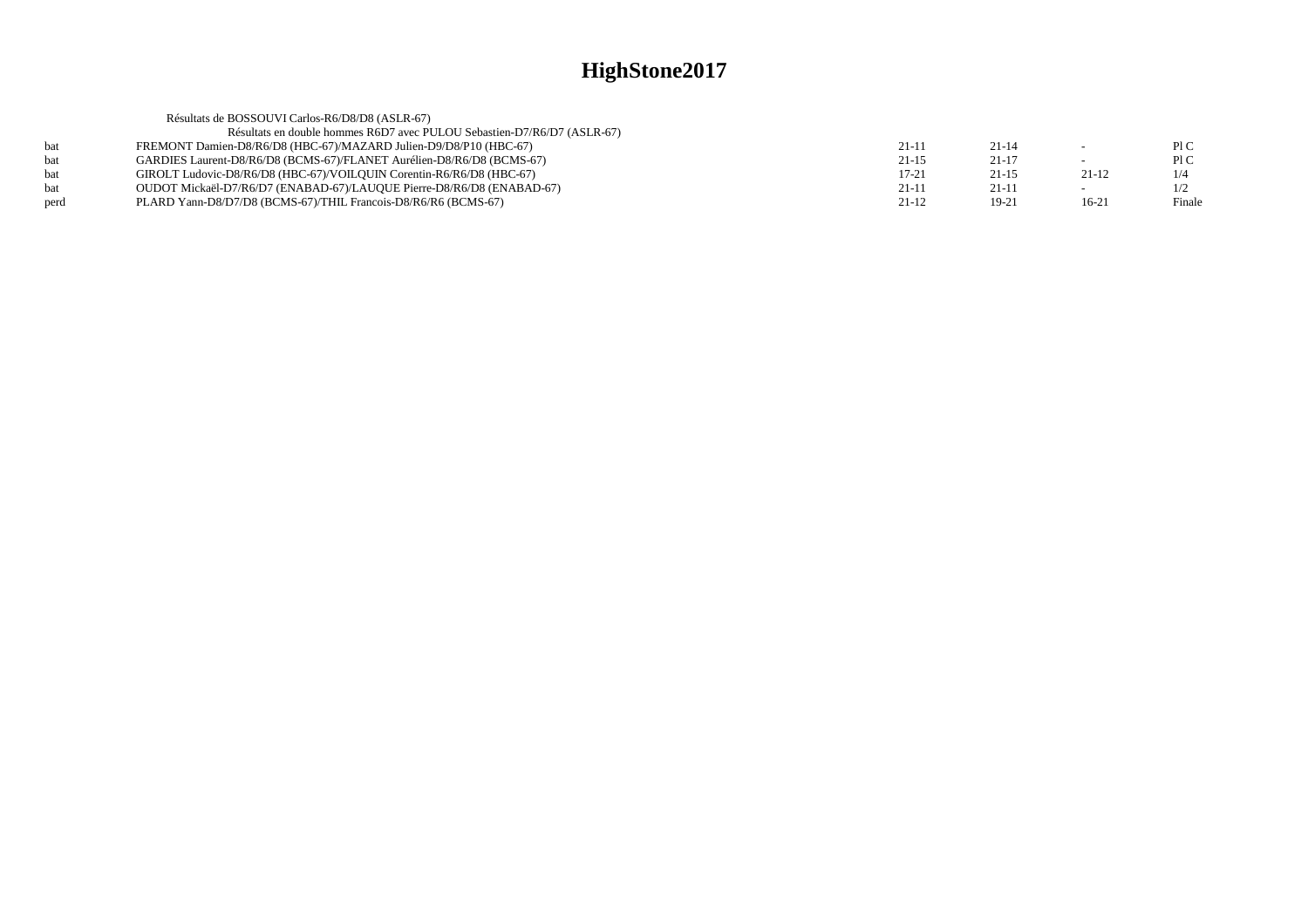|      | Résultats de BOUGARDIER Bertrand-P11/P12/P12 (ABCM-67) |       |        |  |
|------|--------------------------------------------------------|-------|--------|--|
|      | Résultats en simple hommes P10P11P12                   |       |        |  |
| perd | MOUROT Alexis-P12/P11/P12 (EACB-68)                    | 15-21 | $6-21$ |  |
| erd  | BOCK Beniamin-P10/D8/P10 (BCO-67)                      |       |        |  |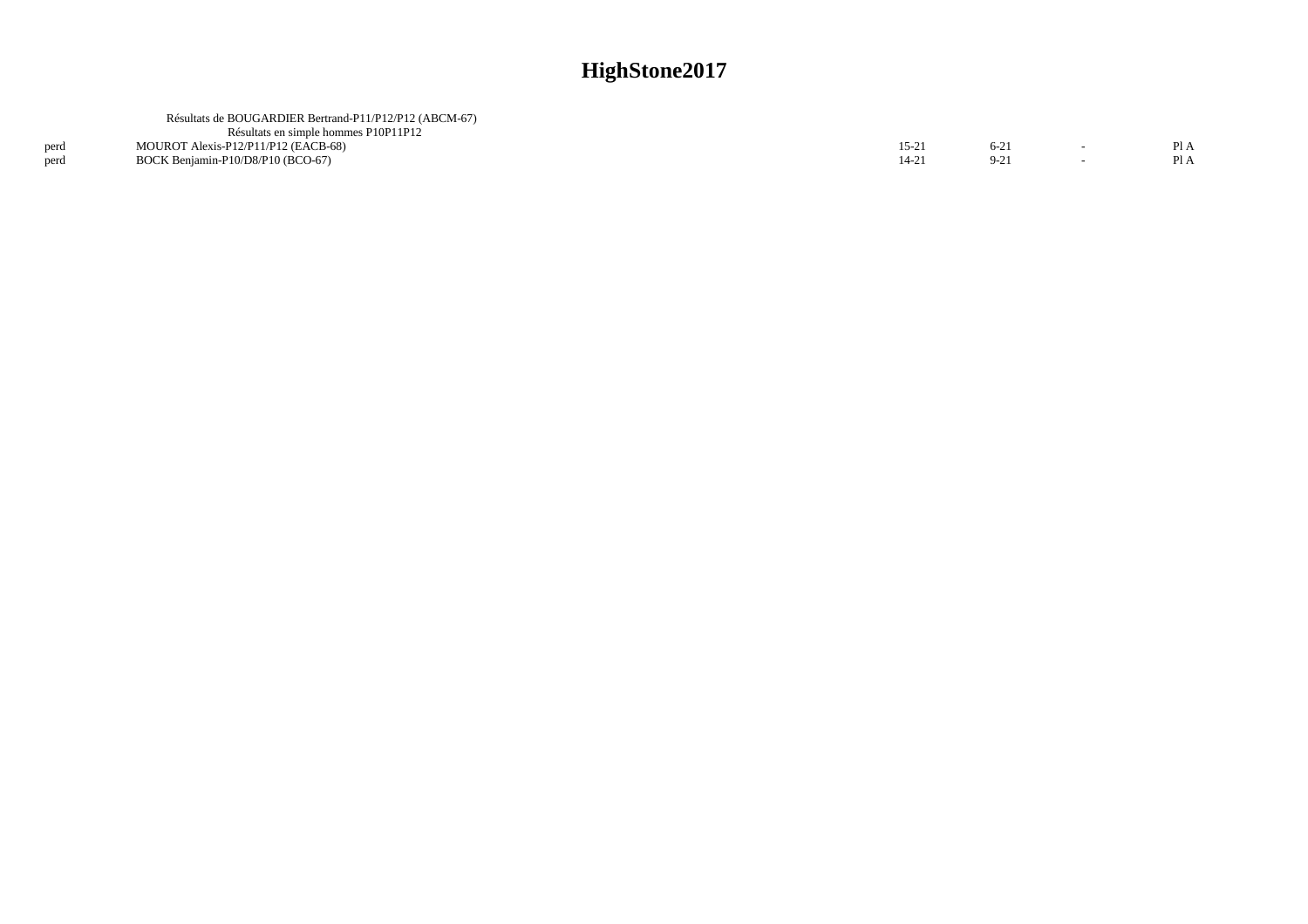|      | Résultats de BOUVEROT Ségolène-D7/R6/R5 (BCO-67)                        |         |         |     |
|------|-------------------------------------------------------------------------|---------|---------|-----|
|      | Résultats en double mixte R4R5 avec DURRHEIMER Julien-R6/R5/R5 (BCO-67) |         |         |     |
| perd | UNTERNEHR Alexandre-R4/N2/R4 (BS-67)/DEMANET Vanessa-D7/R6/R5 (BS-67)   | 22-24   | $16-21$ | PLE |
| perd | BATO Laurent-R4/N3/R4 (BCO-67)/AMESLAND Gabrielle-R6/R5/R4 (BCO-67)     | $16-2'$ | $17-21$ | PLE |
|      |                                                                         |         |         |     |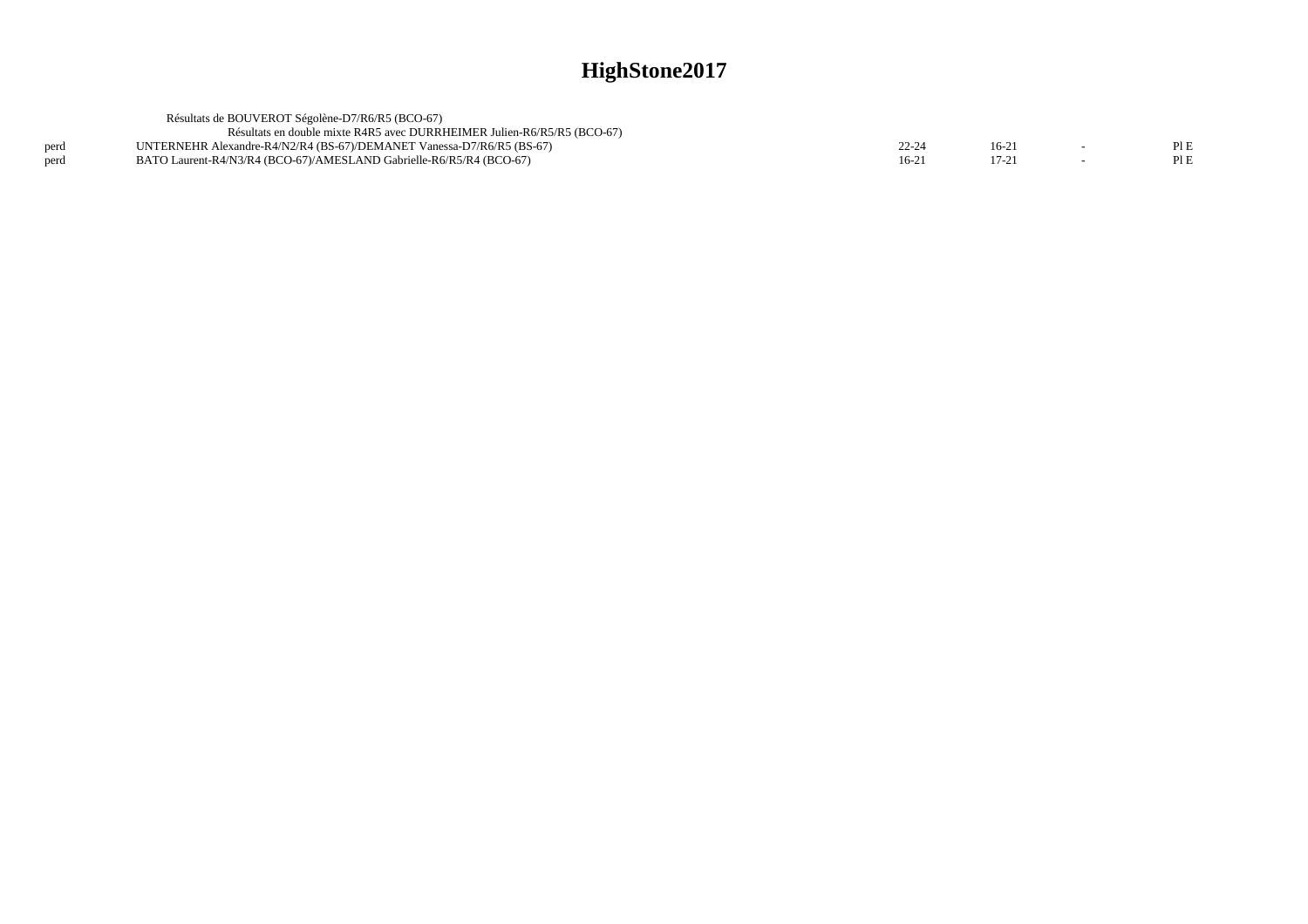| PIB                        |
|----------------------------|
| PIB<br>$\sim$              |
|                            |
| PLC<br>$21-13$<br>$21-9$   |
| PLC<br>$17 - 21$<br>$\sim$ |
|                            |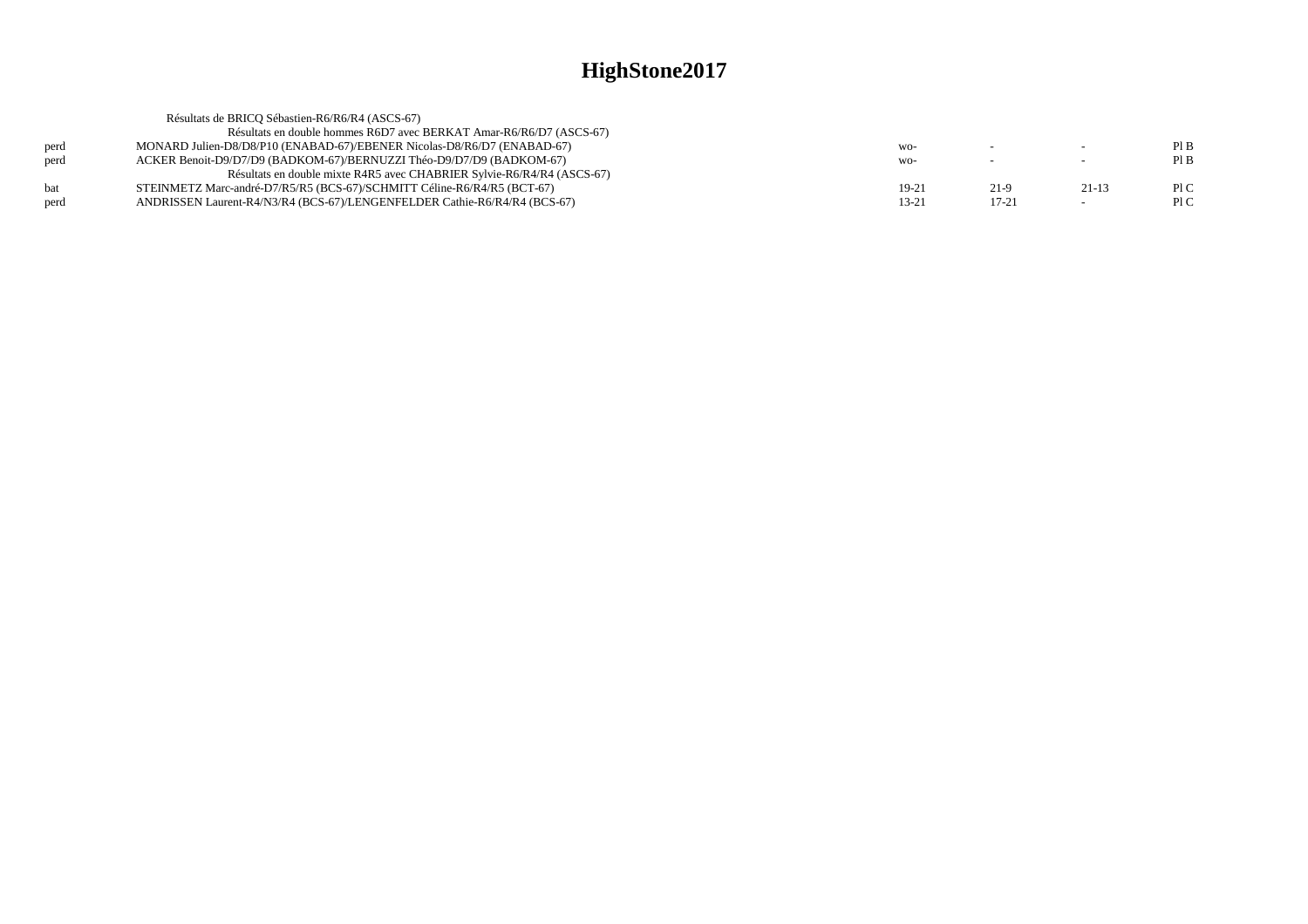|      | Résultats de BRISSET Fabien-D9/D7/D9 (BCIG-67)                        |           |           |                          |      |
|------|-----------------------------------------------------------------------|-----------|-----------|--------------------------|------|
|      | Résultats en simple hommes D8D9                                       |           |           |                          |      |
| perd | MAHE Alexandre-D9/P10/P11 (BT-67)                                     | $21-16$   | $12 - 21$ | $12 - 21$                | Pl F |
| perd | MARTIN Guillaume-D8/D7/D8 (CBO-67)                                    | $10-21$   | $11 - 21$ |                          | PIF  |
|      | Résultats en double hommes R6D7 avec PAPON Vincent-D9/D7/D9 (BCIG-67) |           |           |                          |      |
| perd | HELL Laurent-D8/R6/D8 (VDK-67)/SFRONTATO Nicolas-D7/D7/D9 (VDK-67)    | 19-21     | $14 - 21$ |                          | PIF  |
| perd | GIROLT Ludovic-D8/R6/D8 (HBC-67)/VOILOUIN Corentin-R6/R6/D8 (HBC-67)  | $13 - 21$ | $15 - 21$ | $\overline{\phantom{a}}$ | PIF  |
| perd | BLENNER Vincent-D8/D8/P10 (BCMS-67)/CADIOU Thomas-D9/D7/D9 (BCMS-67)  | $17 - 21$ | $15 - 21$ | $\overline{\phantom{a}}$ | PIF  |
|      |                                                                       |           |           |                          |      |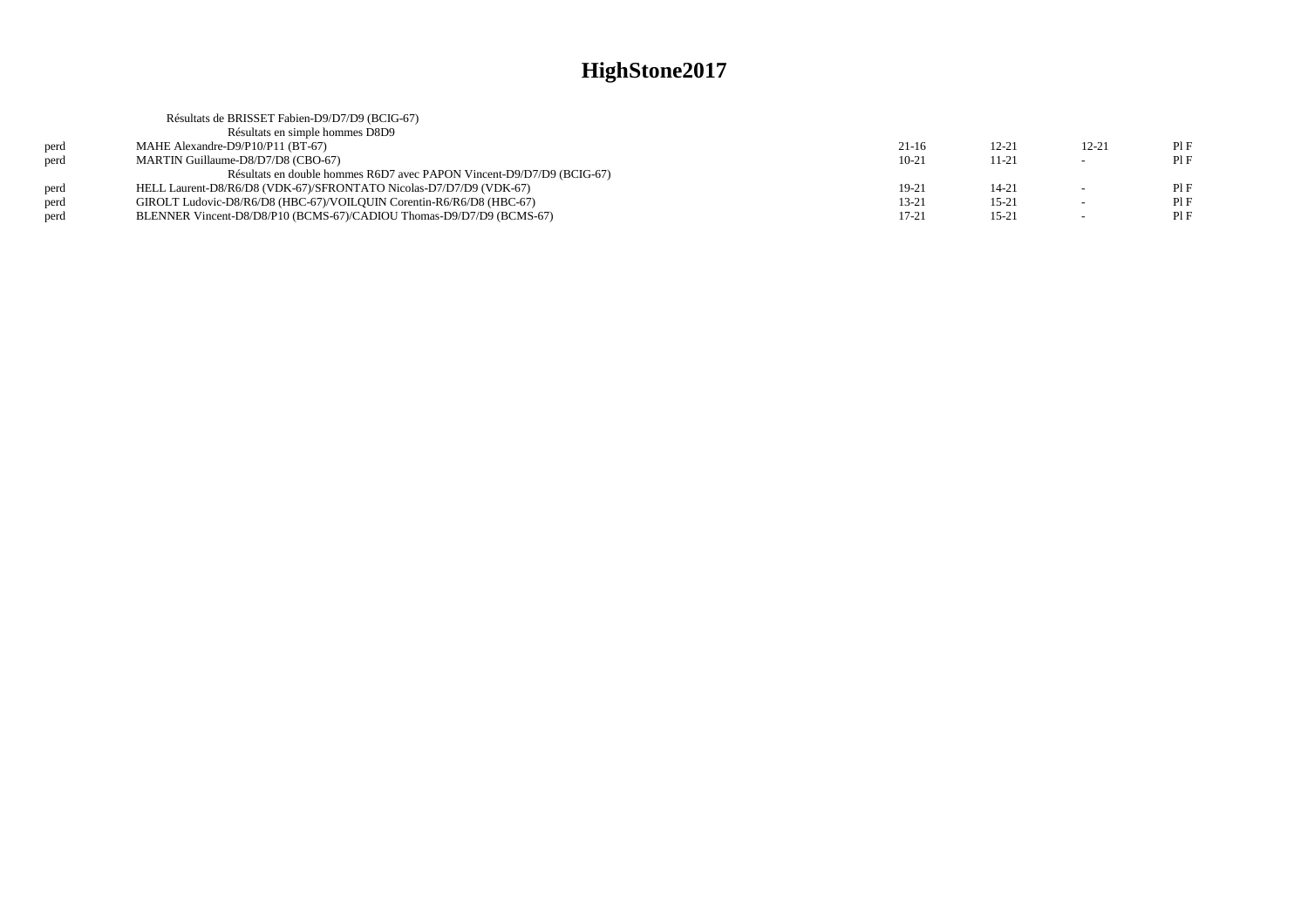|      | Résultats de BRONNERT Nicolas-D9/D7/D8 (BCS-67)                         |           |           |           |     |
|------|-------------------------------------------------------------------------|-----------|-----------|-----------|-----|
|      | Résultats en simple hommes D8D9                                         |           |           |           |     |
| bat  | TALBOT Victor-D9/D7/D8 (ENABAD-67)                                      | 21-17     | $21 - 17$ |           | PIG |
| perd | HELL Laurent-D8/R6/D8 (VDK-67)                                          | $21 - 17$ | $12 - 21$ | $12 - 21$ | PIG |
|      | Résultats en double mixte D8D9 avec FERROUDJ Muriel-D9/D7/D9 (BCS-67)   |           |           |           |     |
| perd | HUBER Jeremy-P10/D8/P10 (BCT-67)/RITTER Coralie-P11/D9/D9 (ENABAD-67)   | 18-21     | 11-21     |           | P1C |
| perd | STOETZEL Yann-D9/D7/D8 (SLDB-67)/WALTZ Christelle-D8/R6/D8 (SLDB-67)    | $8-21$    | $10-21$   |           | P1C |
|      | PAULUS Simon-P10/D8/P10 (CBO-67)/TRIMBOUR Catherine-D9/D7/D8 (SBC67-67) | $21-9$    | $21 - 8$  |           | P1C |
|      |                                                                         |           |           |           |     |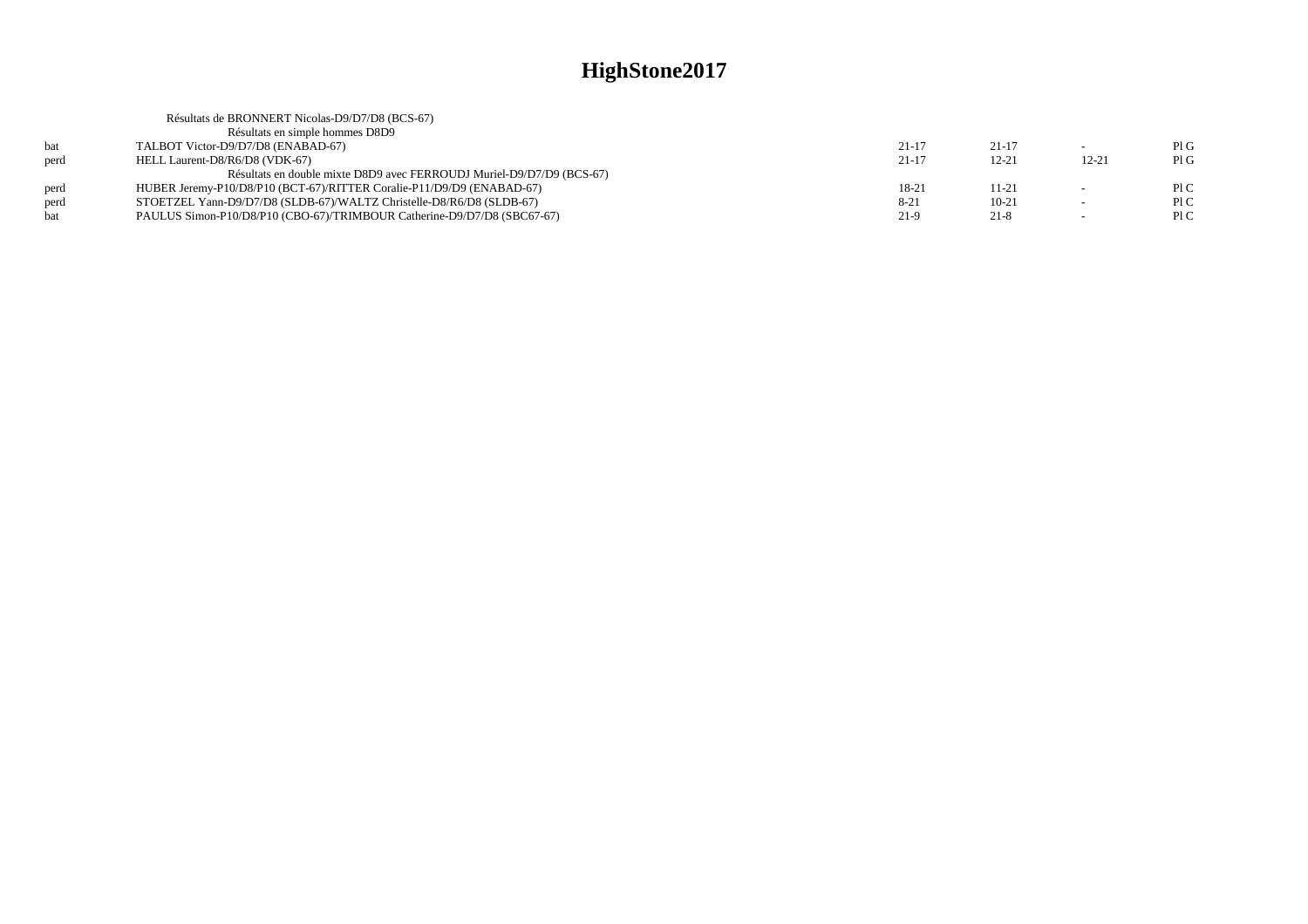|      | Résultats de BRUN Nathalie-R6/R4/R4 (ASLR-67)                              |           |           |           |        |
|------|----------------------------------------------------------------------------|-----------|-----------|-----------|--------|
|      | Résultats en double dames R4R5 avec BATOT Florence-R5/R4/R6 (BCF-67)       |           |           |           |        |
| bat  | MARTINEZ Florence-D7/R5/D7 (ENABAD-67)/WALTZ Christelle-D8/R6/D8 (SLDB-67) | $21-9$    | $21 - 12$ |           | PIA    |
| bat  | HENNEQUIN Estelle-D8/R6/D8 (BCO-67)/LOHR Elodie-D7/R5/D7 (ENABAD-67)       | $21-8$    | $21-5$    |           | Pl A   |
| perd | HOENEN Emma-R5/R5/R6 (ENABAD-67)/HEUBERGER Elisabeth-R5/R4/N3 (BCO-67)     | $21-23$   | 18-21     |           | Pl A   |
| perd | SCHMITT Céline-R6/R4/R5 (BCT-67)/LENGENFELDER Cathie-R6/R4/R4 (BCS-67)     | $15 - 21$ | 18-21     |           | 1/2    |
|      | Résultats en double mixte R4R5 avec CASTEL Julien-R4 (ASLR-67)             |           |           |           |        |
| bat  | TERMINAUX Philippe-D7/R5/R5 (SBC57-57)/WITZEL Nathalie-D7/R6/R5 (SBC57-57) | $21-19$   | $21-10$   |           | PI A   |
| bat  | DIETZ Vincent-D7/R5/R5 (BCIG-67)/LERCH Lauriane-R6/R4/R5 (DBC-68)          | $11 - 21$ | $21-10$   | $22 - 20$ | Pl A   |
| bat  | WALTZER Jérémy-R4/N3/R4 (ENABAD-67)/SOUDANS Pauline-R6/R5/R5 (ENABAD-67)   | $21 - 17$ | $22 - 20$ |           | 1/2    |
| bat  | JACOUIN Yoann-R4 (BMM-57)/MAILLEUX Nathalie-R6/R6/R4 (ALTB-54)             | $21 - 15$ | $21-18$   |           | Finale |
|      |                                                                            |           |           |           |        |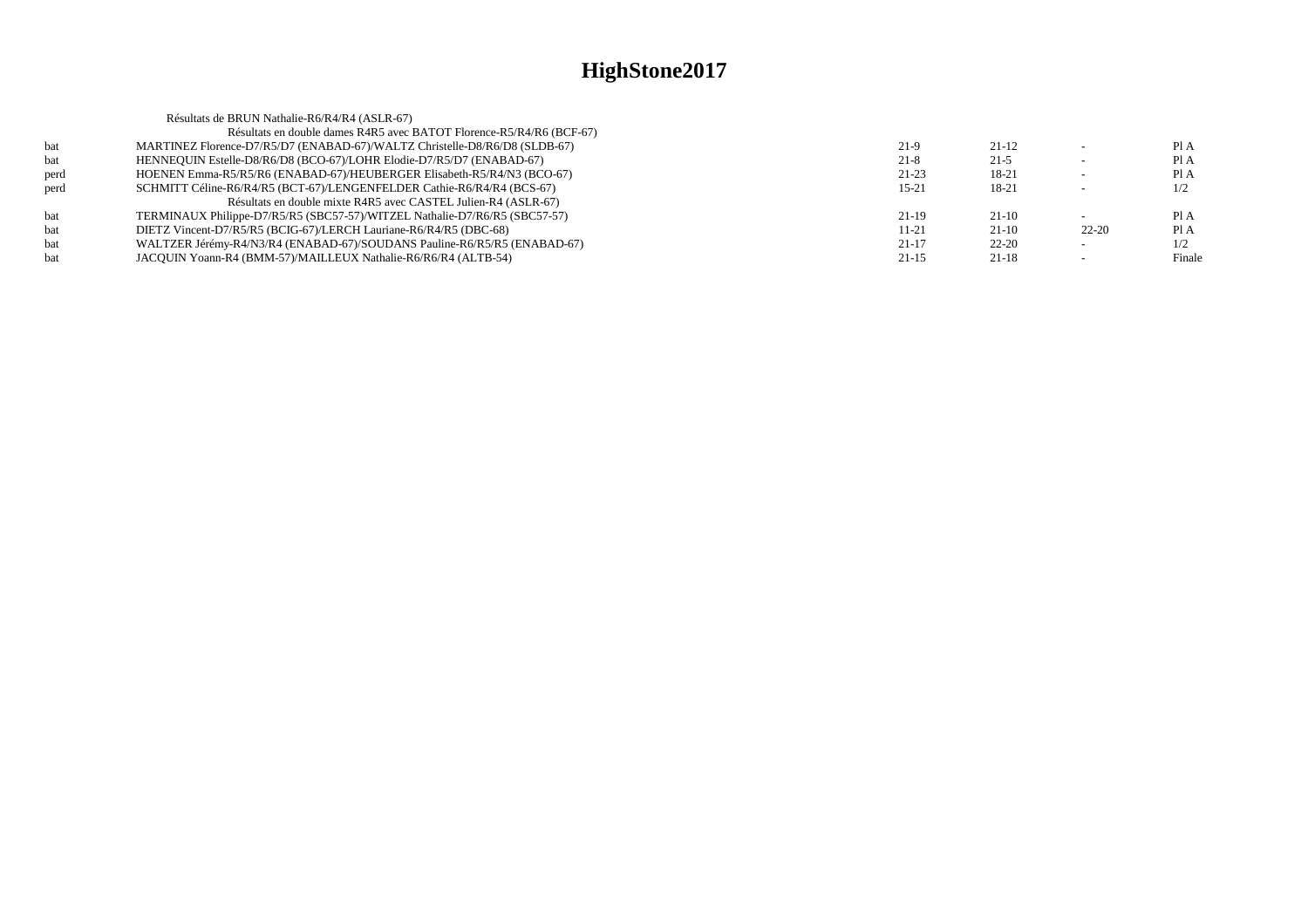|      | Résultats de BUISSON Florence-R6/R5/R6 (ASLR-67)                        |           |           |           |     |
|------|-------------------------------------------------------------------------|-----------|-----------|-----------|-----|
|      | Résultats en simple dames R6D7                                          |           |           |           |     |
| bat  | BEYER Helen-D7/D7/R6 (CBO-67)                                           | $21 - 18$ | $21 - 13$ |           | P1C |
| bat  | HABERKORN Léa-D7/D9/D9 (VDR-67)                                         | $21-10$   | $21 - 14$ | $\sim$    | P1C |
| perd | BECKER Lilly-R6/R6/D8 (ENABAD-67)                                       | $23 - 25$ | $14 - 21$ |           | 1/2 |
|      | Résultats en double dames R4R5 avec LE NEZET Aurélie-R6/R5/R5 (CSBW-68) |           |           |           |     |
| perd | SCHMITT Céline-R6/R4/R5 (BCT-67)/LENGENFELDER Cathie-R6/R4/R4 (BCS-67)  | 19-21     | $12 - 21$ |           | PIB |
| perd | BECKER Lilly-R6/R6/D8 (ENABAD-67)/CARRE Alix-R6/R5/R6 (ENABAD-67)       | 19-21     | $21-12$   | $15 - 21$ | PIB |
| perd | CHABRIER Sylvie-R6/R4/R4 (ASCS-67)/LOPES Mélanie-D7/R5/R6 (BCO-67)      | 16-21     | $16-21$   |           | PIB |
|      |                                                                         |           |           |           |     |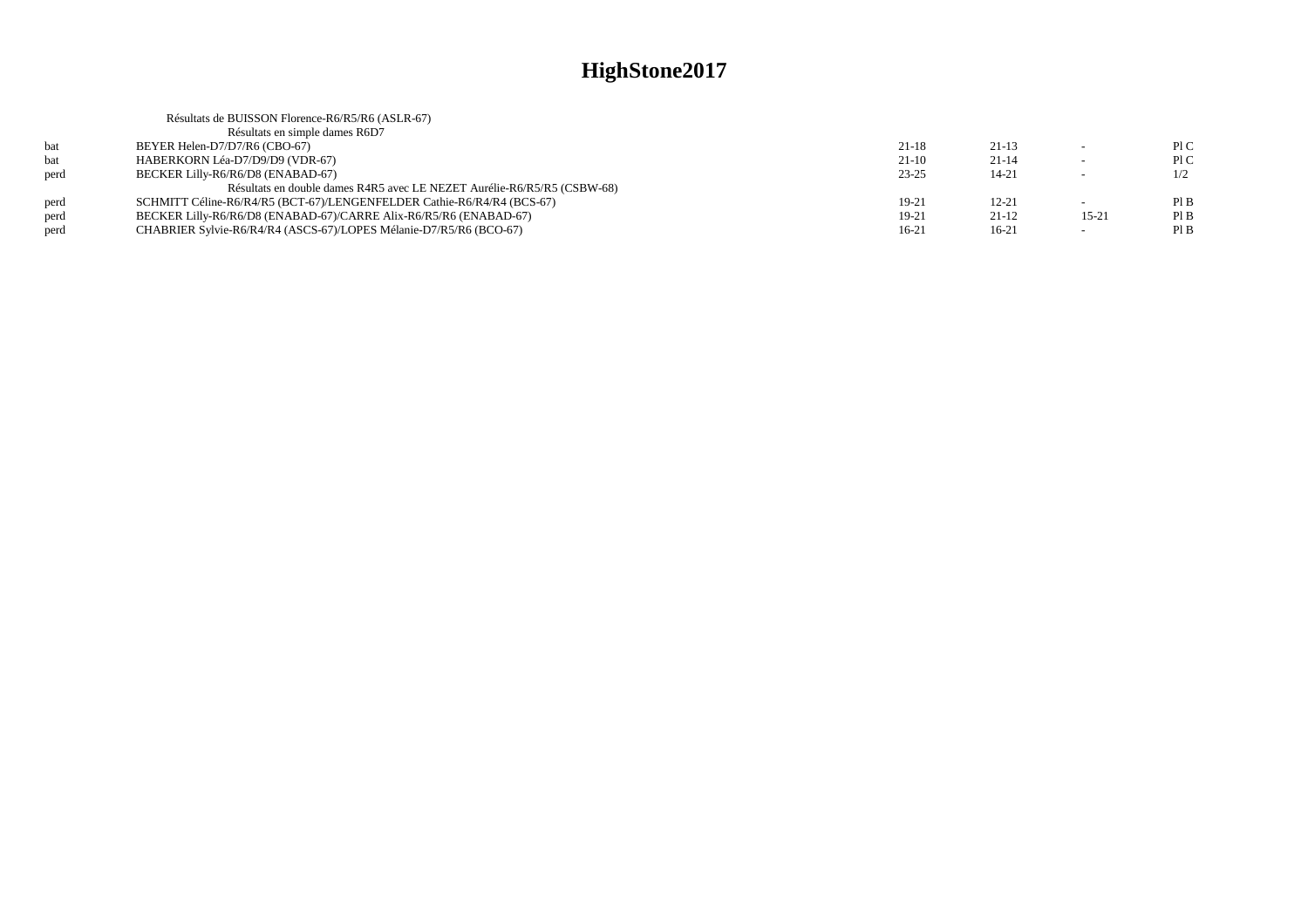|      | Résultats de BURESI Laurent-R5/R4/R6 (BCMS-67)                          |           |           |                          |      |
|------|-------------------------------------------------------------------------|-----------|-----------|--------------------------|------|
|      | Résultats en simple hommes R4R5                                         |           |           |                          |      |
| bat  | MENSION Thibaut-R5/R4/R6 (ASLR-67)                                      | $21 - 11$ | $21-12$   | $\sim$                   | PIB  |
| perd | FRIRY Théophile-R4/R4/R6 (ENABAD-67)                                    | $14 - 21$ | $16-21$   | $\overline{\phantom{a}}$ | PIB  |
|      | Résultats en double mixte R6D7 avec ILTISS Catherine-D8/R6/D7 (BCMS-67) |           |           |                          |      |
| hat  | HOFFMANN Laurent-R6/R5/D7 (BCBB-67)/STAHL Juliette-D7/D8/D9 (BCBB-67)   | 17-21     | $21 - 13$ | $21-13$                  | PII  |
|      | HUCK David-D7/R5/D7 (ENABAD-67)/HUCK Audrey-D8/R6/D7 (ENABAD-67)        | $21 - 17$ | $21-13$   | $\sim$                   | Pl I |
| perd | HORVAT Franck-D8/R6/D8 (PBC-57)/MAGER Margaux-D8/R6/D7 (PBC-57)         | $12 - 21$ | $24 - 26$ | $\overline{\phantom{a}}$ | 1/4  |
|      |                                                                         |           |           |                          |      |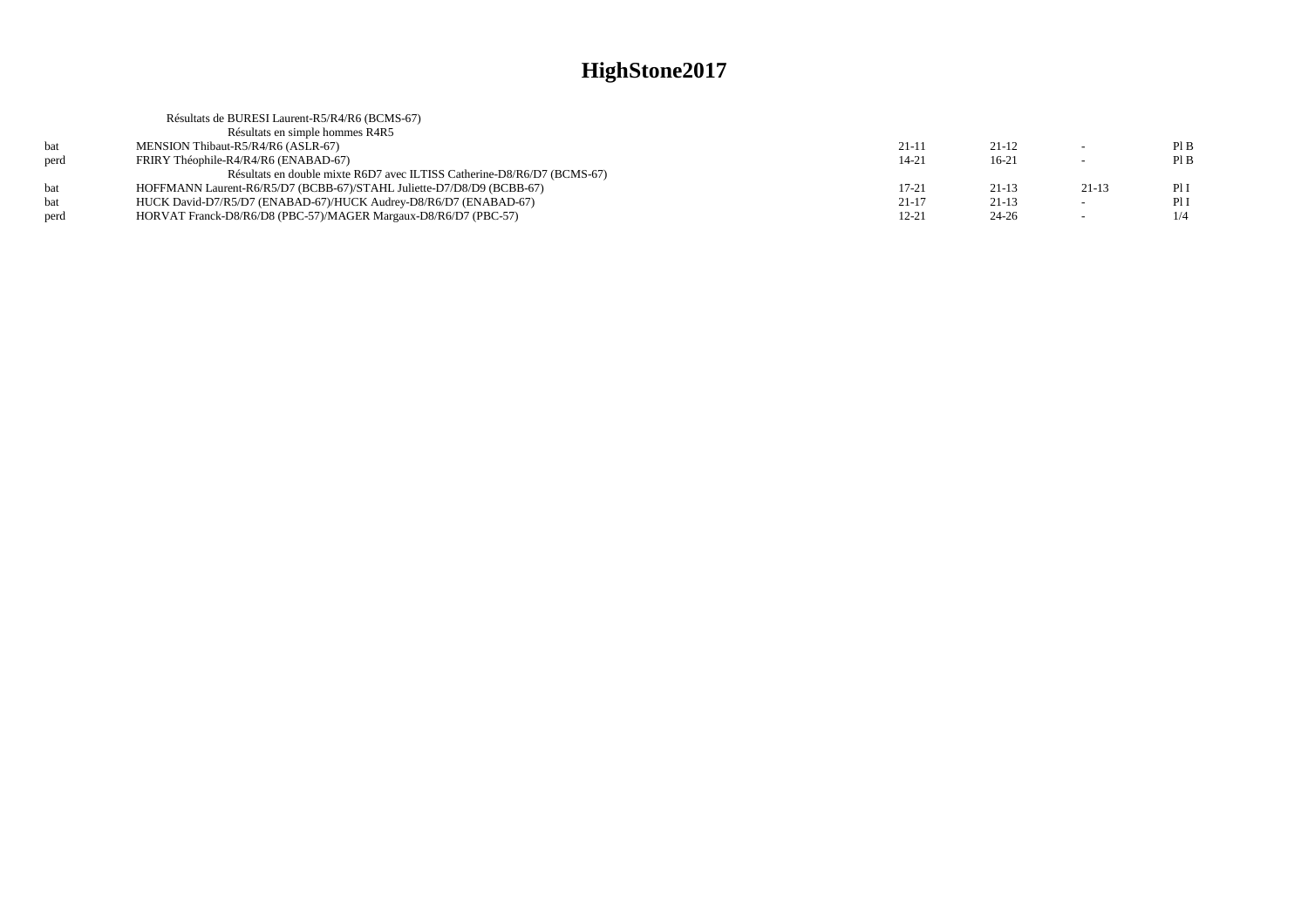|      | Résultats de BURESI Malo-D7/R5/D7 (CEBA-67)                               |           |           |     |
|------|---------------------------------------------------------------------------|-----------|-----------|-----|
|      | Résultats en double hommes R4R5 avec HEY Gaspard-R4/R5/R6 (CEBA-67)       |           |           |     |
| bat  | BEGAUD Valentin-R5/R4/R6 (ASLR-67)/ROLL Yann-D7/R5/D7 (ASLR-67)           | $21 - 11$ | $21-13$   | P1C |
| bat  | RITTIER Kilian-D7/R5/D7 (BADKOM-67)/GROSS Maxime-R6/R4/R6 (BADKOM-67)     | $21 - 14$ | $21-19$   | P1C |
| bat  | TRAN Jean-paul-D7/R5/D7 (BCMS-67)/PIERSON Florent-R6/R5/R6 (BCMS-67)      | $21 - 17$ | $22 - 20$ |     |
| perd | FRIRY Théophile-R4/R4/R6 (ENABAD-67)/KEIFFER Titouan-R6/R5/D7 (ENABAD-67) | 18-21     | $19-21$   | 1/2 |
|      | Résultats en double mixte R4R5 avec HELDT Mei li-R6/R5/D7 (CEBA-67)       |           |           |     |
| perd | JACOUIN Yoann-R4 (BMM-57)/MAILLEUX Nathalie-R6/R6/R4 (ALTB-54)            | $14 - 21$ | $13 - 21$ | PIF |
| perd | WALTZER Jérémy-R4/N3/R4 (ENABAD-67)/SOUDANS Pauline-R6/R5/R5 (ENABAD-67)  | $9 - 21$  | $10 - 21$ | PIF |
| perd | GUILBOT Yohan-R6/R4/R4 (ASLR-67)/ROUSSELET Ingrid-R6/R4/R4 (SBC67-67)     | 11-21     | $10 - 21$ | PIF |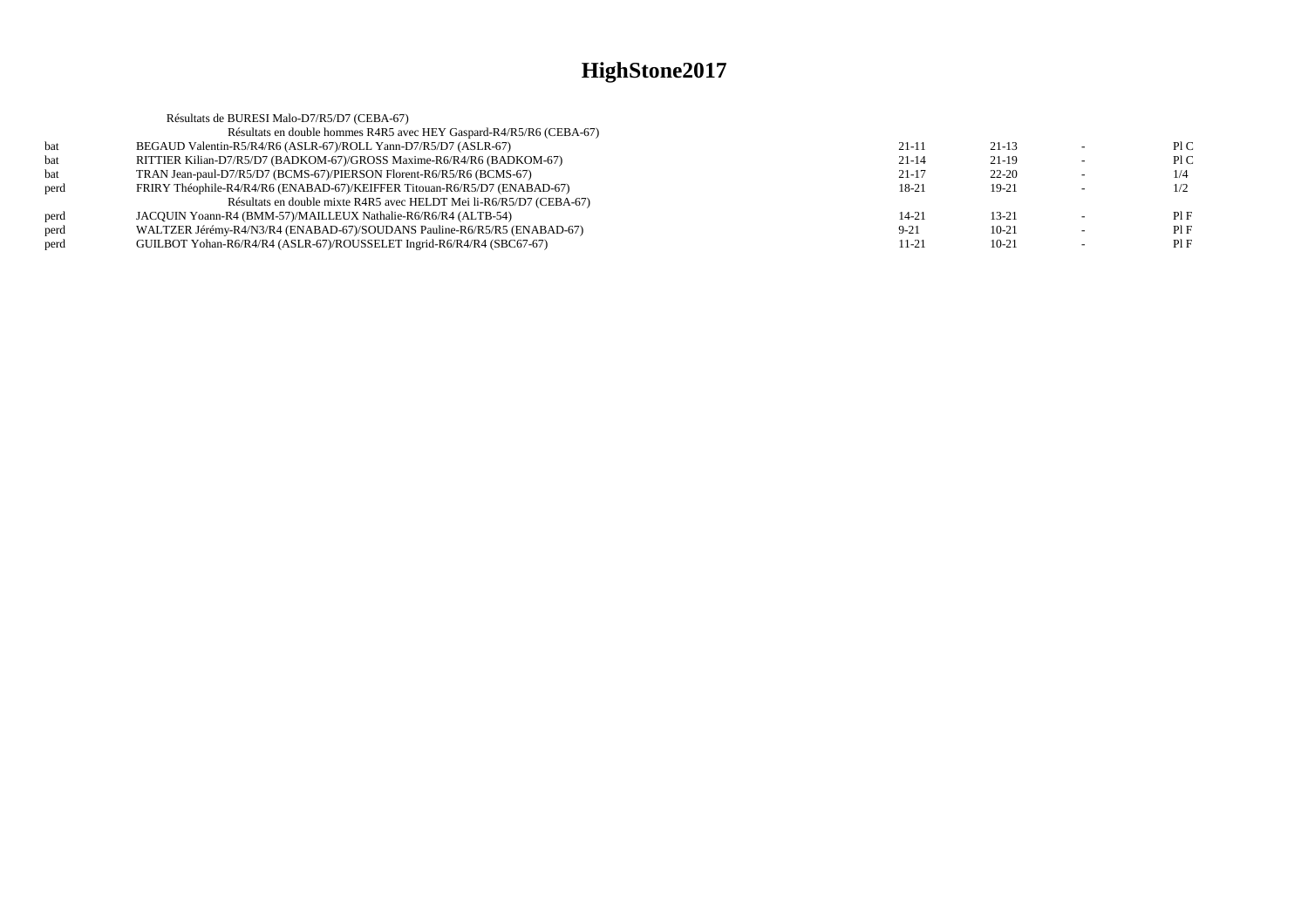|      | Résultats de CADIOU Thomas-D9/D7/D9 (BCMS-67)                            |           |           |       |     |
|------|--------------------------------------------------------------------------|-----------|-----------|-------|-----|
|      | Résultats en double hommes R6D7 avec BLENNER Vincent-D8/D8/P10 (BCMS-67) |           |           |       |     |
| perd | GIROLT Ludovic-D8/R6/D8 (HBC-67)/VOILOUIN Corentin-R6/R6/D8 (HBC-67)     | 15-21     | $16-2$    |       | PIF |
| hat  | HELL Laurent-D8/R6/D8 (VDK-67)/SFRONTATO Nicolas-D7/D7/D9 (VDK-67)       | $21 - 18$ | $21-16$   |       | PIF |
| bat  | PAPON Vincent-D9/D7/D9 (BCIG-67)/BRISSET Fabien-D9/D7/D9 (BCIG-67)       | $21 - 17$ | $21 - 15$ |       | PIF |
| perd | GARCIA Jérémy-D8/R6/D8 (ASLR-67)/ESPOSITO Jean-R6/R6/D8 (ASLR-67)        | 14-21     | $21-13$   | 11-21 | 1/4 |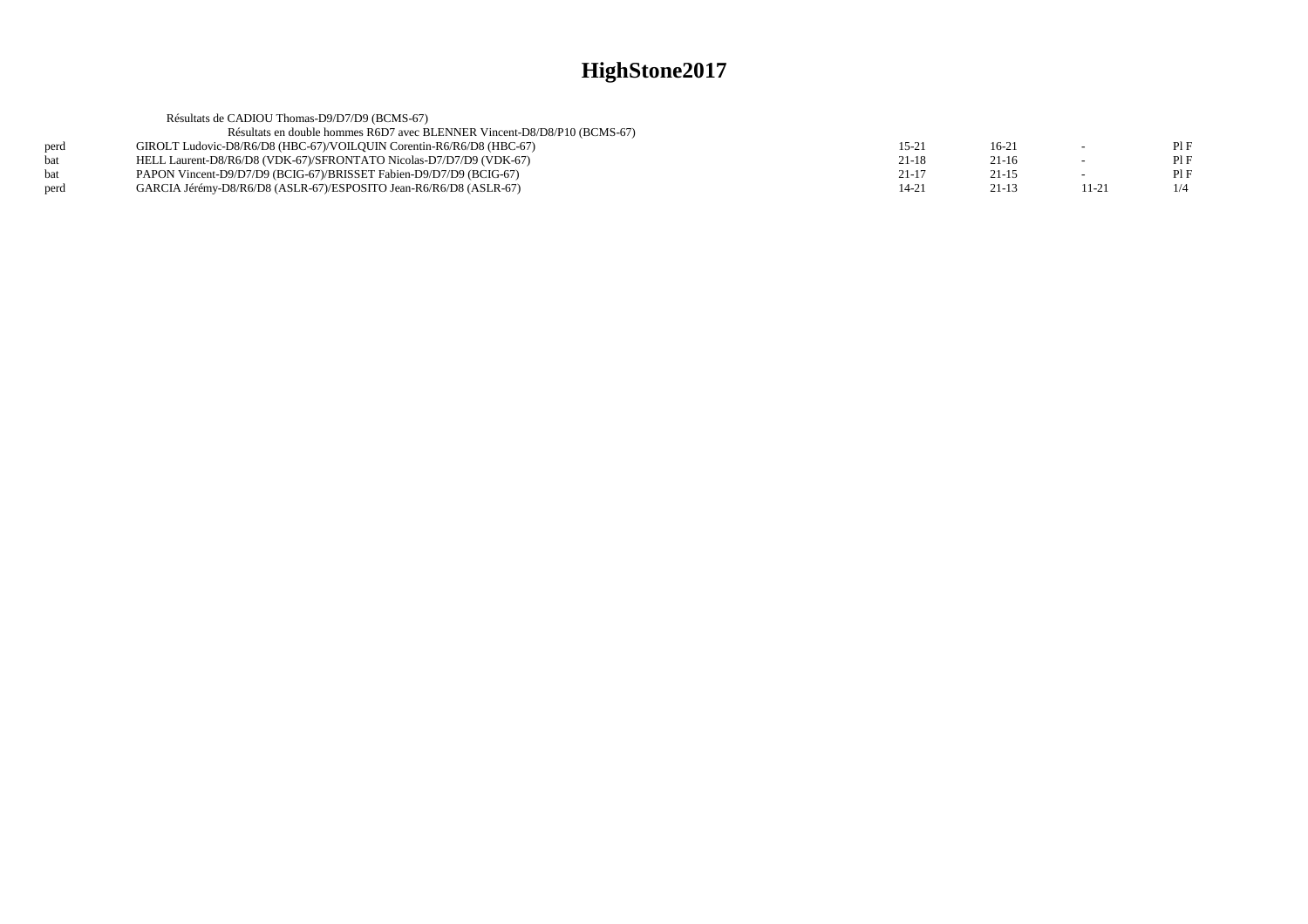|      | Résultats de CAILLAUD Valentin-P10/P10/P12 (ASPTT-67)                                 |           |           |           |        |
|------|---------------------------------------------------------------------------------------|-----------|-----------|-----------|--------|
|      | Résultats en simple hommes P10P11P12                                                  |           |           |           |        |
| bat  | <b>BEAUDOIN Patrick-P12 (BCS-57)</b>                                                  | $21 - 8$  | $21-2$    |           | P1D    |
| bat  | CERVERA Sébastien-P10/D9/P11 (EVE-67)                                                 | $21-23$   | $21-13$   | $21-8$    | PID    |
| perd | DORNIER Vincent-P12/P11/P12 (BCMS-67)                                                 | 18-21     | $21-15$   | $12 - 21$ | 1/4    |
|      | Résultats en double hommes D8D9 avec JEANJEAN Ludovic-P10/D8/P10 (BCMS-67)            |           |           |           |        |
| hat  | GRIMONT Christophe-P12/P11/P10 (ENABAD-67)/GUTEKUNST Alexandre-P10/D9/P11 (ENABAD-67) | $21-18$   | $21 - 14$ |           | Pl A   |
| bat  | UHL Hugo-D7/D8/D9 (ENABAD-67)/GIRAULT Francois-P10/D8/D8 (HBC-67)                     | $21-19$   | $21 - 14$ |           | Pl A   |
| bat  | RIEBER Olivier-P10/D9/P10 (EVE-67)/CERVERA Sébastien-P10/D9/P11 (EVE-67)              | $21-13$   | 21-11     | $\sim$    | 1/2    |
| hat  | OCHS Gary-D9/D9/P10 (HBC-67)/BHOLAH Krishna-P10/D9/P10 (HBC-67)                       | $21 - 15$ | $21-17$   |           | Finale |
|      |                                                                                       |           |           |           |        |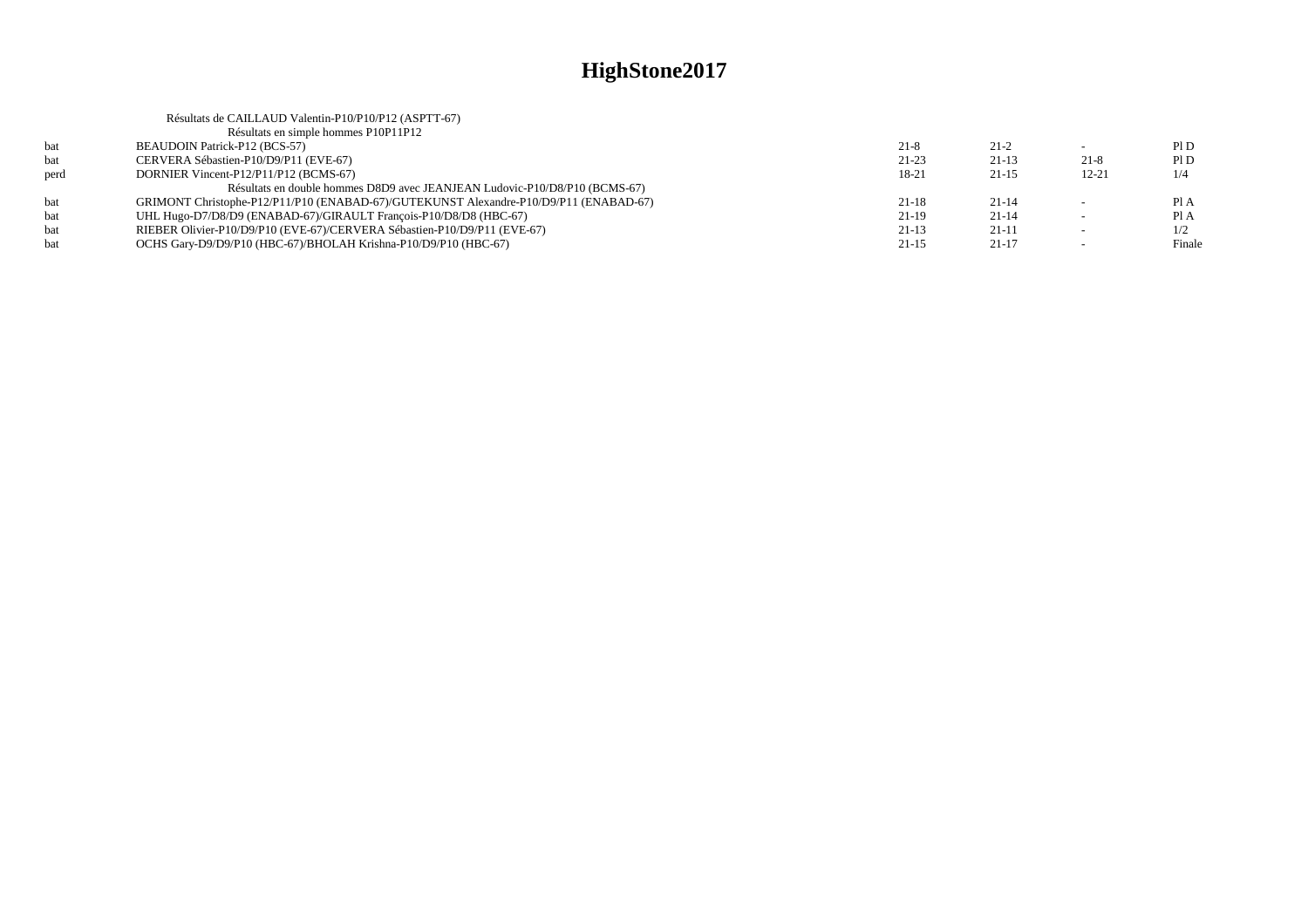|      | Résultats de CAMPEIS Marie-laure-D9/D8/D7 (BCIG-67)                     |         |        |     |
|------|-------------------------------------------------------------------------|---------|--------|-----|
|      | Résultats en double mixte R6D7 avec HEITZ Gregory-D8/R6/R6 (SBC67-67)   |         |        |     |
| perd | HELFRICH Jean-yves-D8/R6/D7 (OFBC-67)/BECKER Claudia-D8/R6/D7 (OFBC-67) | 12-21   |        | PIF |
| perd | RUFFENACH Eric-D7/D7/R6 (BCMS-67)/PIERROT Virginie-D7/R5/D7 (BCT-67)    | $19-2!$ | $15-2$ | PIF |
|      |                                                                         |         |        |     |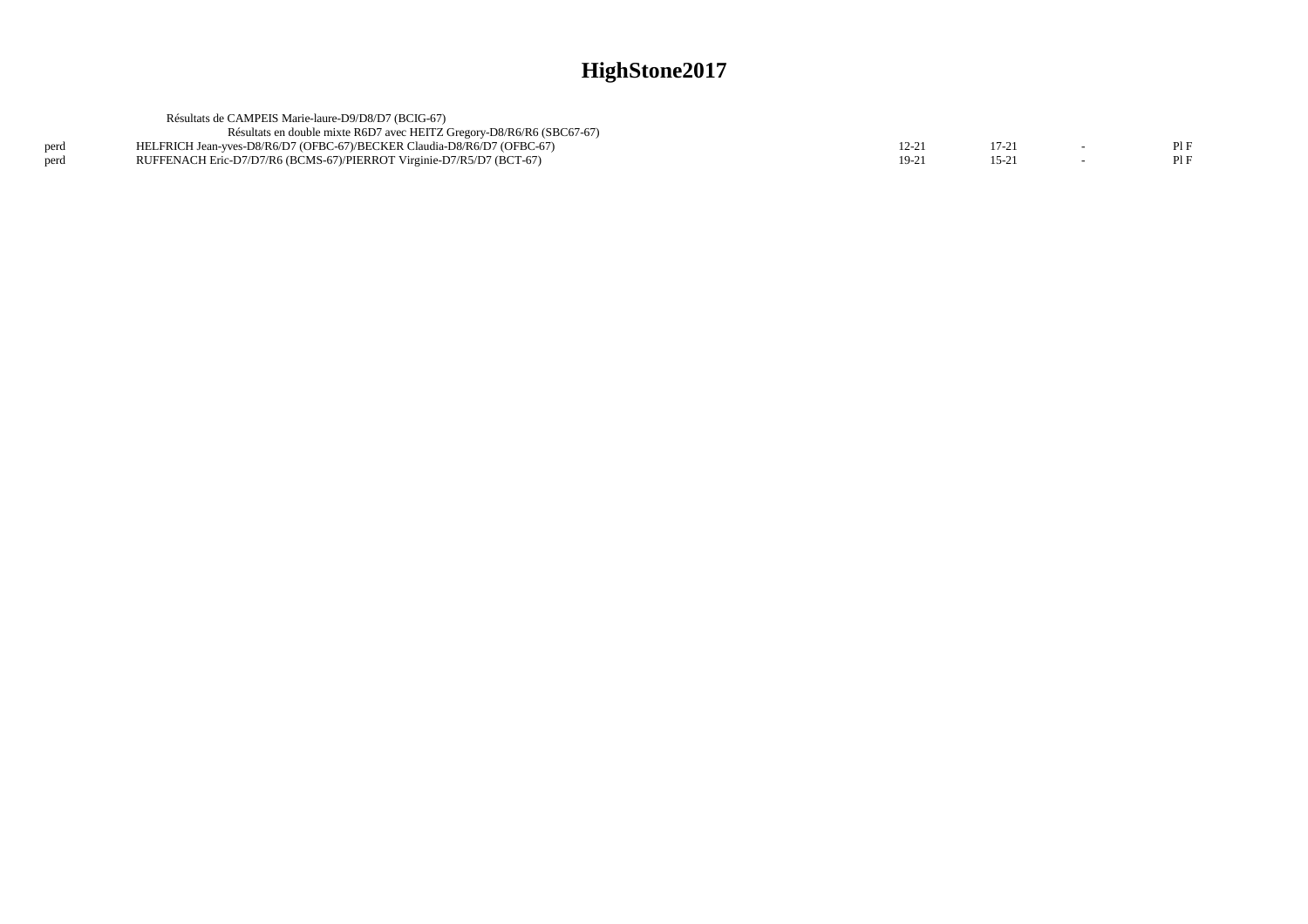|     | Résultats de CARON Perrine-D8/D9/D9 (BCS-57)                                |           |           |                          |        |
|-----|-----------------------------------------------------------------------------|-----------|-----------|--------------------------|--------|
|     | Résultats en double mixte D8D9 avec KONTZLER Thomas-P10/P10/P11 (BCS-57)    |           |           |                          |        |
| hat | ASSANI Philippe-P10/D9/D9 (ASPTT-67)/RADOSAVLJEVIC Vesna-D9/D7/D8 (ASLR-67) | $21 - 15$ | $21 - 5$  |                          | PIB    |
|     | MAZZOCCO Olivier-D9/D7/D9 (BCIG-67)/JEANNESSON Maud-P10/P12/P10 (BCIG-67)   | $15 - 21$ | $21 - 15$ | $21 - 17$                | PIB    |
| hat | TALBOT Victor-D9/D7/D8 (ENABAD-67)/SCHILTZ Mathilde-D7/D8/D8 (ENABAD-67)    | $21-16$   | 21-19     |                          | PIB    |
|     | HUBER Jeremy-P10/D8/P10 (BCT-67)/RITTER Coralie-P11/D9/D9 (ENABAD-67)       | $21-16$   | $12 - 21$ | $21-16$                  | 1/2    |
|     | ASSANI Maxime-D7/D7/D8 (ASPTT-67)/VICTORI-BUREL Léa-R6/R6/D8 (ASPTT-67)     | $21 - 17$ | $21-11$   | $\overline{\phantom{0}}$ | Finale |
|     |                                                                             |           |           |                          |        |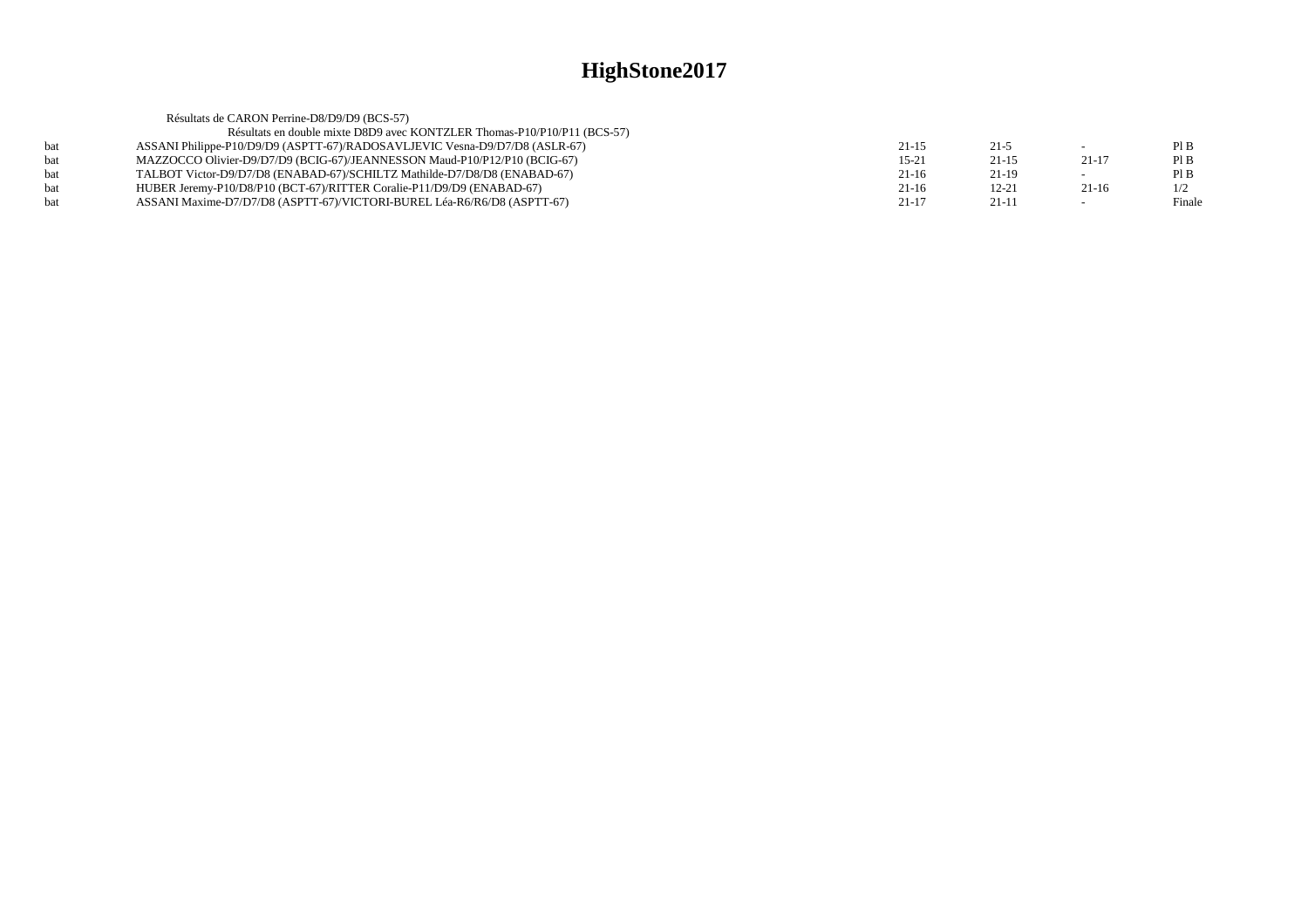|            | Résultats de CARRE Alix-R6/R5/R6 (ENABAD-67)                            |           |           |                          |        |
|------------|-------------------------------------------------------------------------|-----------|-----------|--------------------------|--------|
|            | Résultats en simple dames R6D7                                          |           |           |                          |        |
| perd       | JEAN-PIERRE Laure-D7/R5/D7 (BCMS-67)                                    | 19-21     | $21-15$   | $19-21$                  | P1D    |
| <b>bat</b> | HELDT Mei li-R6/R5/D7 (CEBA-67)                                         | $17 - 21$ | $21-19$   | 21-14                    | PID    |
|            | Résultats en double dames R4R5 avec BECKER Lilly-R6/R6/D8 (ENABAD-67)   |           |           |                          |        |
| bat        | CHABRIER Sylvie-R6/R4/R4 (ASCS-67)/LOPES Mélanie-D7/R5/R6 (BCO-67)      | 18-21     | $21-12$   | 21-19                    | PIB    |
| bat        | BUISSON Florence-R6/R5/R6 (ASLR-67)/LE NEZET Aurélie-R6/R5/R5 (CSBW-68) | $21-19$   | $12 - 21$ | $21-15$                  | PIB    |
| perd       | SCHMITT Céline-R6/R4/R5 (BCT-67)/LENGENFELDER Cathie-R6/R4/R4 (BCS-67)  | $16-21$   | $12 - 21$ | $\sim$                   | PIB    |
| bat        | HOENEN Emma-R5/R5/R6 (ENABAD-67)/HEUBERGER Elisabeth-R5/R4/N3 (BCO-67)  | $21 - 17$ | 21-23     | $21-16$                  | 1/2    |
| bat        | SCHMITT Céline-R6/R4/R5 (BCT-67)/LENGENFELDER Cathie-R6/R4/R4 (BCS-67)  | $22 - 20$ | $23 - 21$ | $\overline{\phantom{0}}$ | Finale |
|            |                                                                         |           |           |                          |        |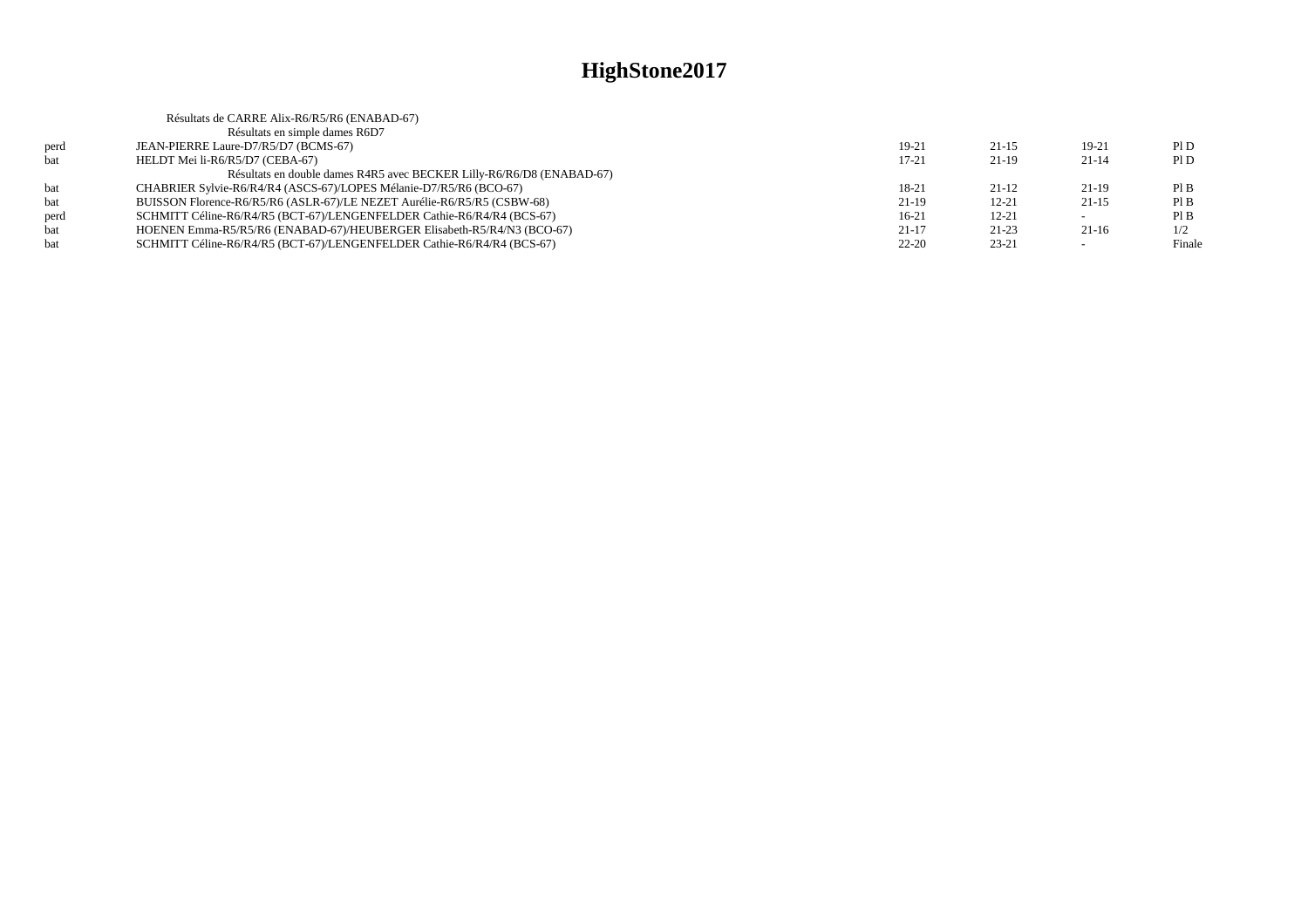|      | Résultats de CASSAIGNE Jody-R4/R6/R6 (BCS-57)                                |           |           |           |     |
|------|------------------------------------------------------------------------------|-----------|-----------|-----------|-----|
|      | Résultats en simple hommes R4R5                                              |           |           |           |     |
| bat  | BARTHEL Tristan-R5/R4/R6 (SCS-67)                                            | $21-19$   | $20 - 22$ | $21-10$   | P1C |
| bat  | ANSTETT Aurélien-R4/R4/R6 (BCO-67)                                           | $22 - 20$ | $21-13$   |           | P1C |
| perd | HENRY Romain-R4/R4/R6 (CEBA-67)                                              | $14 - 21$ | $16-21$   |           | 1/4 |
|      | Résultats en double mixte R6D7 avec BIGET Peggy-D8/D7/R6 (BCS-57)            |           |           |           |     |
| bat  | FEHLMANN Christian-D8/R6/D7 (CCSSL-67)/DURAND Aurelie-D9/D8/P10 (CCSSL-67)   | $21 - 14$ | $21-16$   |           | PIB |
| bat  | LYONNET Guillaume-R6/R4/R6 (MBC-67)/SCHAEFFER Joanne-P10/D8/D9 (MBC-67)      | $21 - 14$ | $21-6$    |           | PIB |
| bat  | SCHOULLER Christophe-D8/R6/D8 (SLCSN-67)/SCHOULLER Lou-ann-D7/R5/D7 (BCE-67) | $21 - 17$ | $20 - 22$ | $26 - 24$ | 1/4 |
| perd | BONNIN Dimitri-R5/R4/R6 (BCO-67)/JONINA Renata-R6/R5/D7 (BCO-67)             | $21-13$   | $17 - 21$ | 19-21     | 1/2 |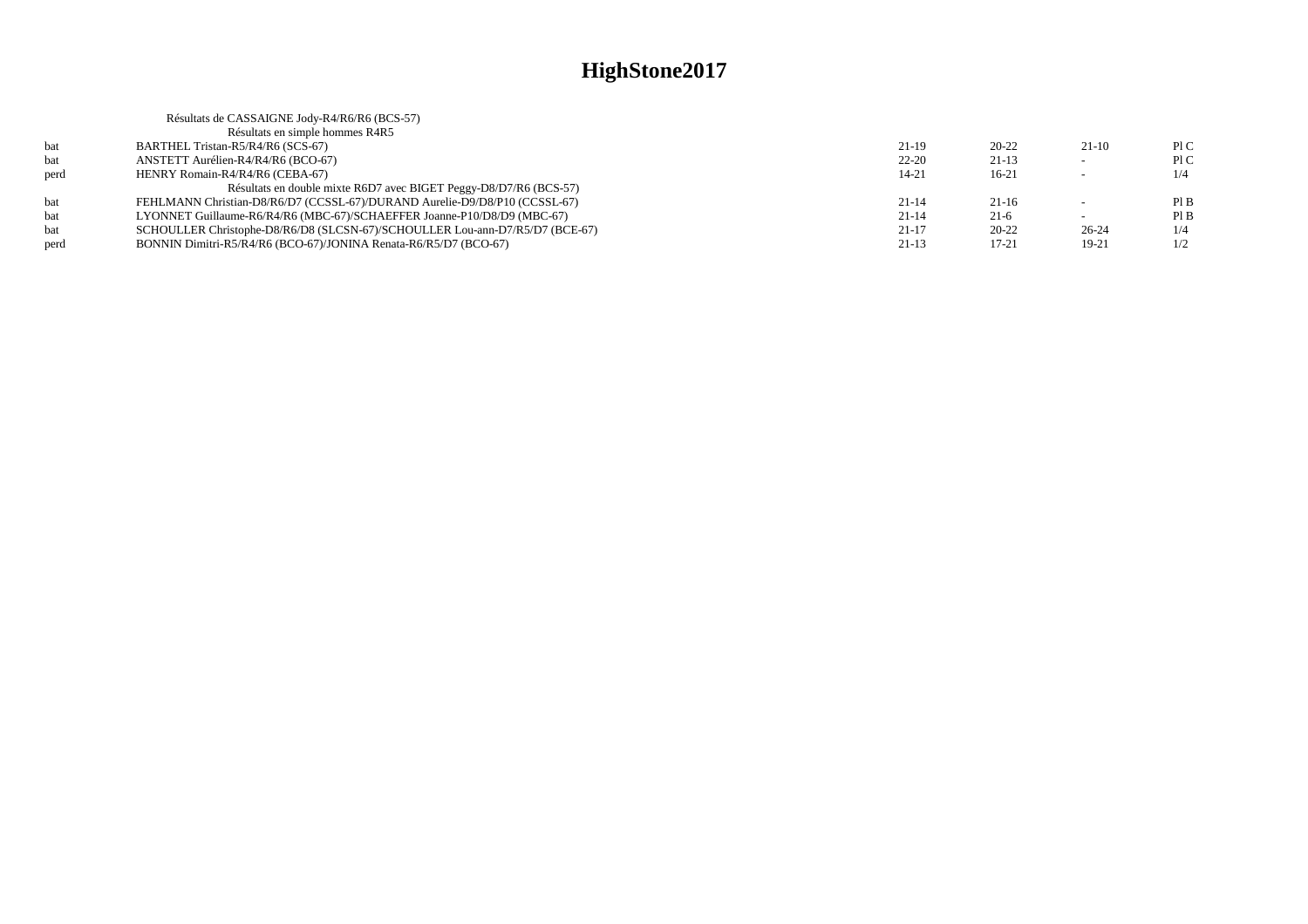| Résultats en double hommes R4R5 avec HENRY Romain-R4/R4/R6 (CEBA-67)<br>bat<br>SAULNIER Jerome-D7/R5/D7 (PBC-57)/REMY-NAZON Flavien-D7/R5/D7 (PBC-57)<br>$21-18$<br>$21-12$<br>AUTHIER Vincent-R6/R4/R6 (BCO-67)/BONNIN Dimitri-R5/R4/R6 (BCO-67)<br>$21-17$<br>$21 - 14$<br>bat |        |
|----------------------------------------------------------------------------------------------------------------------------------------------------------------------------------------------------------------------------------------------------------------------------------|--------|
|                                                                                                                                                                                                                                                                                  |        |
|                                                                                                                                                                                                                                                                                  | PIA    |
|                                                                                                                                                                                                                                                                                  | Pl A   |
| $21 - 7$<br>$21 - 8$<br>BOSSERT Thomas-D7 (BCS-57)/RUFFIN Fabien-R6/R5/D7 (BCS-57)<br>bat                                                                                                                                                                                        | 1/4    |
| SELVA Manuel-R6/D7/D7 (ASCS-67)/MICHEL Maxime-R5/R4/R6 (ASCS-67)<br>$21-19$<br>18-21<br>21-19<br>bat                                                                                                                                                                             | 1/2    |
| FRIRY Théophile-R4/R4/R6 (ENABAD-67)/KEIFFER Titouan-R6/R5/D7 (ENABAD-67)<br>$21 - 17$<br>$9 - 21$<br>perd<br>$11 - 21$                                                                                                                                                          | Finale |
| Résultats en double mixte R6D7 avec ANDING Anne-lise-D7/R6/D8 (CEBA-67)                                                                                                                                                                                                          |        |
| $15 - 21$<br>perd<br>FIRMIN Joel-D8/R6/D7 (ASPTT-67)/LOHR Elodie-D7/R5/D7 (ENABAD-67)<br>$19-21$<br>$\overline{\phantom{a}}$                                                                                                                                                     | PIG    |
| 18-21<br>KNITTEL Maxence-R6/R6/D7 (ENABAD-67)/HOENEN Emma-R5/R5/R6 (ENABAD-67)<br>$16-21$<br>perd                                                                                                                                                                                | PIG    |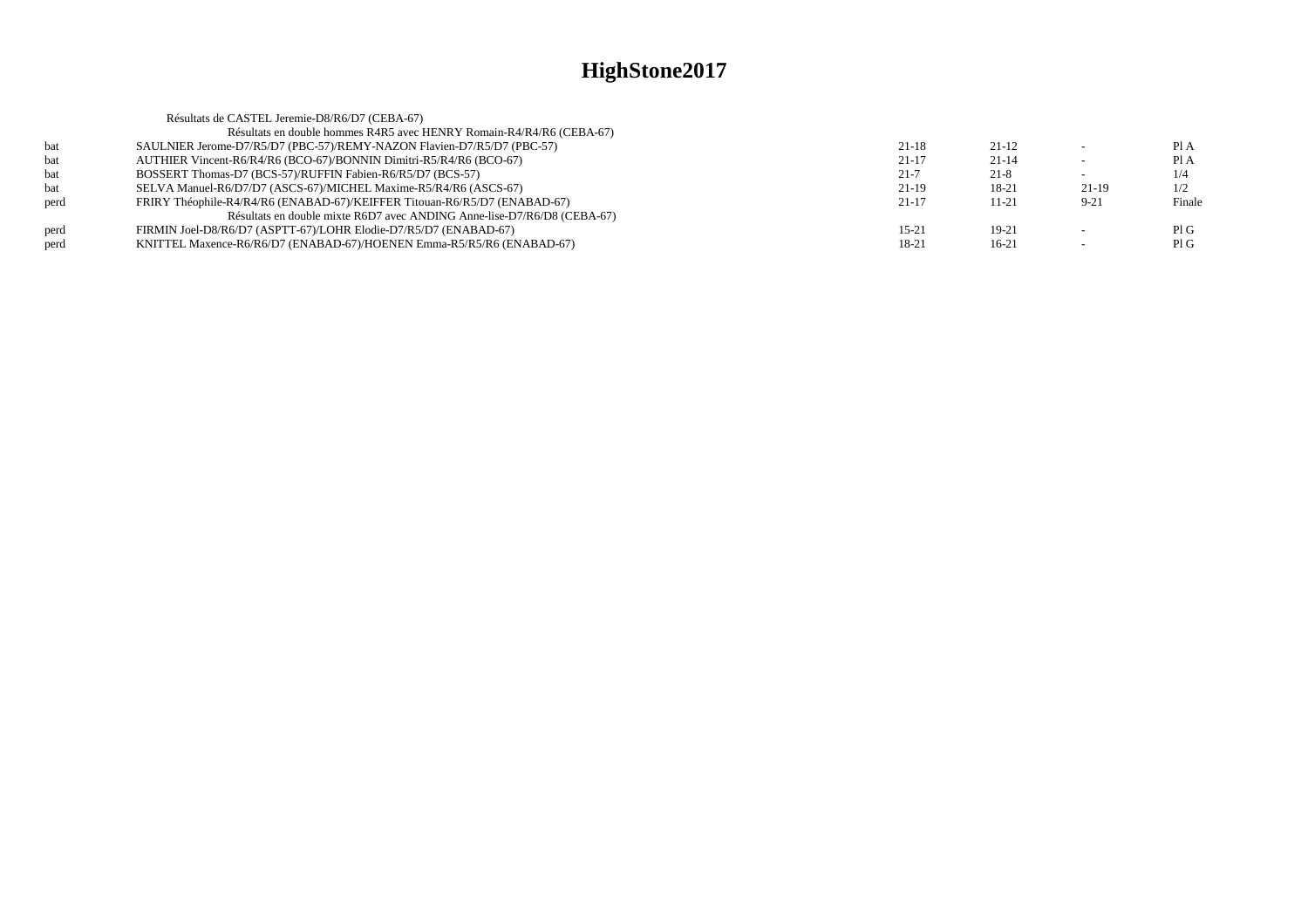|     | Résultats de CASTEL Julien-R4 (ASLR-67)                                    |           |           |           |        |
|-----|----------------------------------------------------------------------------|-----------|-----------|-----------|--------|
|     | Résultats en double mixte R4R5 avec BRUN Nathalie-R6/R4/R4 (ASLR-67)       |           |           |           |        |
| hat | TERMINAUX Philippe-D7/R5/R5 (SBC57-57)/WITZEL Nathalie-D7/R6/R5 (SBC57-57) | $21-19$   | $21-10$   |           | PIA    |
| bat | DIETZ Vincent-D7/R5/R5 (BCIG-67)/LERCH Lauriane-R6/R4/R5 (DBC-68)          | 11-21     | $21-10$   | $22 - 20$ | Pl A   |
| bat | WALTZER Jérémy-R4/N3/R4 (ENABAD-67)/SOUDANS Pauline-R6/R5/R5 (ENABAD-67)   | $21-17$   | $22 - 20$ |           | 1/2    |
| hat | JACOUIN Yoann-R4 (BMM-57)/MAILLEUX Nathalie-R6/R6/R4 (ALTB-54)             | $21 - 15$ | $21-18$   |           | Finale |
|     |                                                                            |           |           |           |        |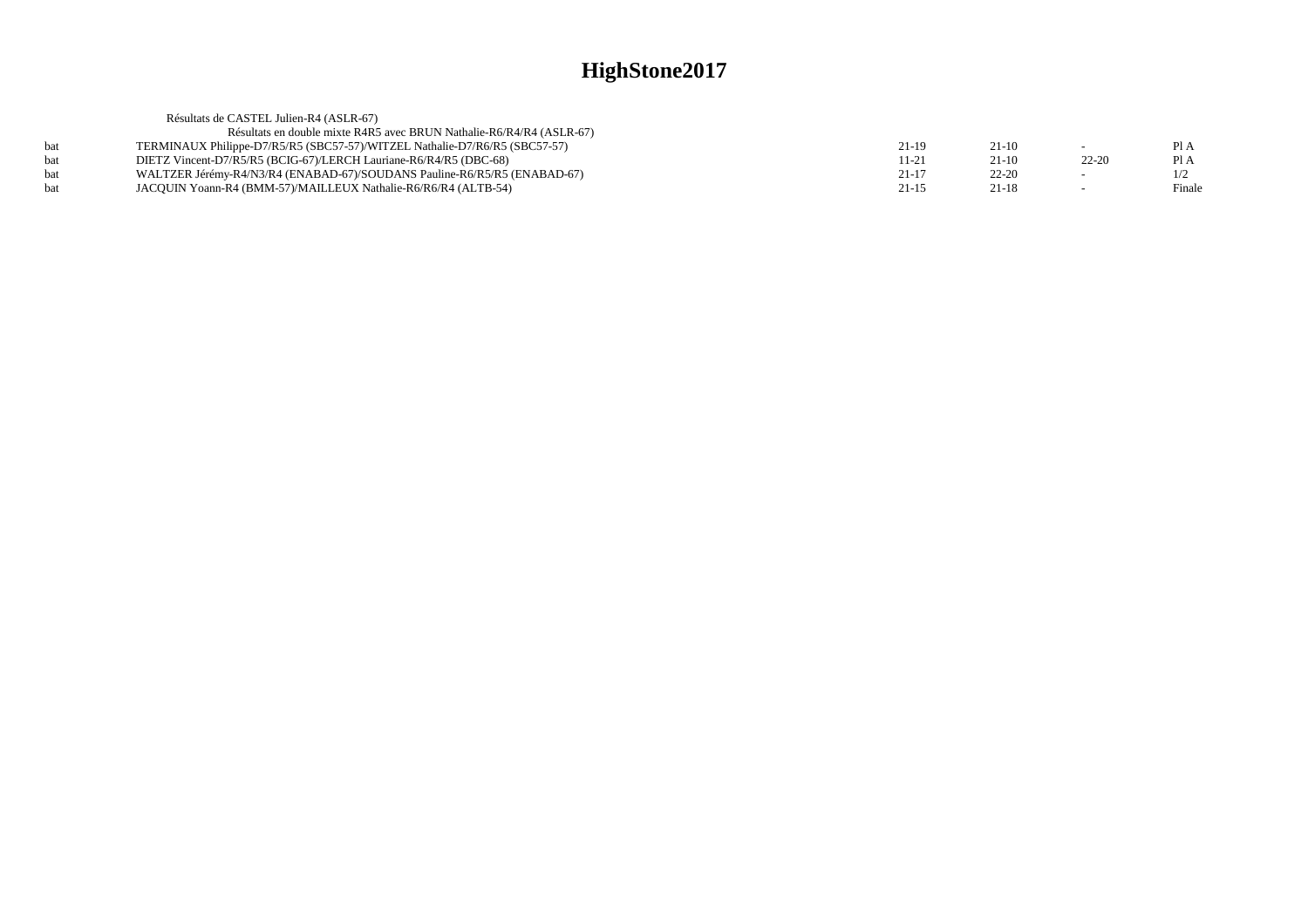|     | Résultats de CASTRO Raphaele-P12/P11/P12 (ASCS-67)                                      |           |           |                          |        |
|-----|-----------------------------------------------------------------------------------------|-----------|-----------|--------------------------|--------|
|     | Résultats en simple dames P10P11P12                                                     |           |           |                          |        |
| bat | NULLANS Perrine-P10 (HBC-67)                                                            | $21 - 17$ | $20 - 22$ | $21-10$                  | Pl A   |
| bat | LINSIG Carole-P10/P11/P12 (BCMS-67)                                                     | $21-9$    | $21 - 14$ |                          | Pl A   |
| bat | HUBER Line-P10/D8/P10 (VDR-67)                                                          | $22 - 20$ | $17 - 21$ | $21 - 14$                | 1/2    |
| hat | SCHALCK Léonie-P12 (ASCS-67)                                                            | $21-18$   | $21-12$   |                          | Finale |
|     | Résultats en double dames P10P11P12 avec PINTO DE OLIVEIRA Susana-P12/P11/P12 (ASCS-67) |           |           |                          |        |
| hat | FLICK Emilie-P10/P10/D8 (PBC-57)/DIARD Jessica-P12 (PBC-57)                             | $21-9$    | $21 - 5$  | $\overline{\phantom{a}}$ | PIA    |
| bat | DAMASO MERX Julie-P12 (BCIG-67)/MOULIS Armelle-P12/P10/P10 (BCIG-67)                    | $21 - 11$ | $21-17$   |                          | Pl A   |
| bat | FELBER Elsa-D8/P10/P10 (ASPTT-67)/LAMBLOT Johanne-D8/P10/P10 (ASPTT-67)                 | $21 - 17$ | $21-15$   |                          | Pl A   |
| bat | BOOS Sandra-P12/P11/P10 (ABCM-67)/SCHURR Cindy-P11/P10/P11 (ABCM-67)                    | $21 - 11$ | $21-18$   |                          | Pl A   |
|     |                                                                                         |           |           |                          |        |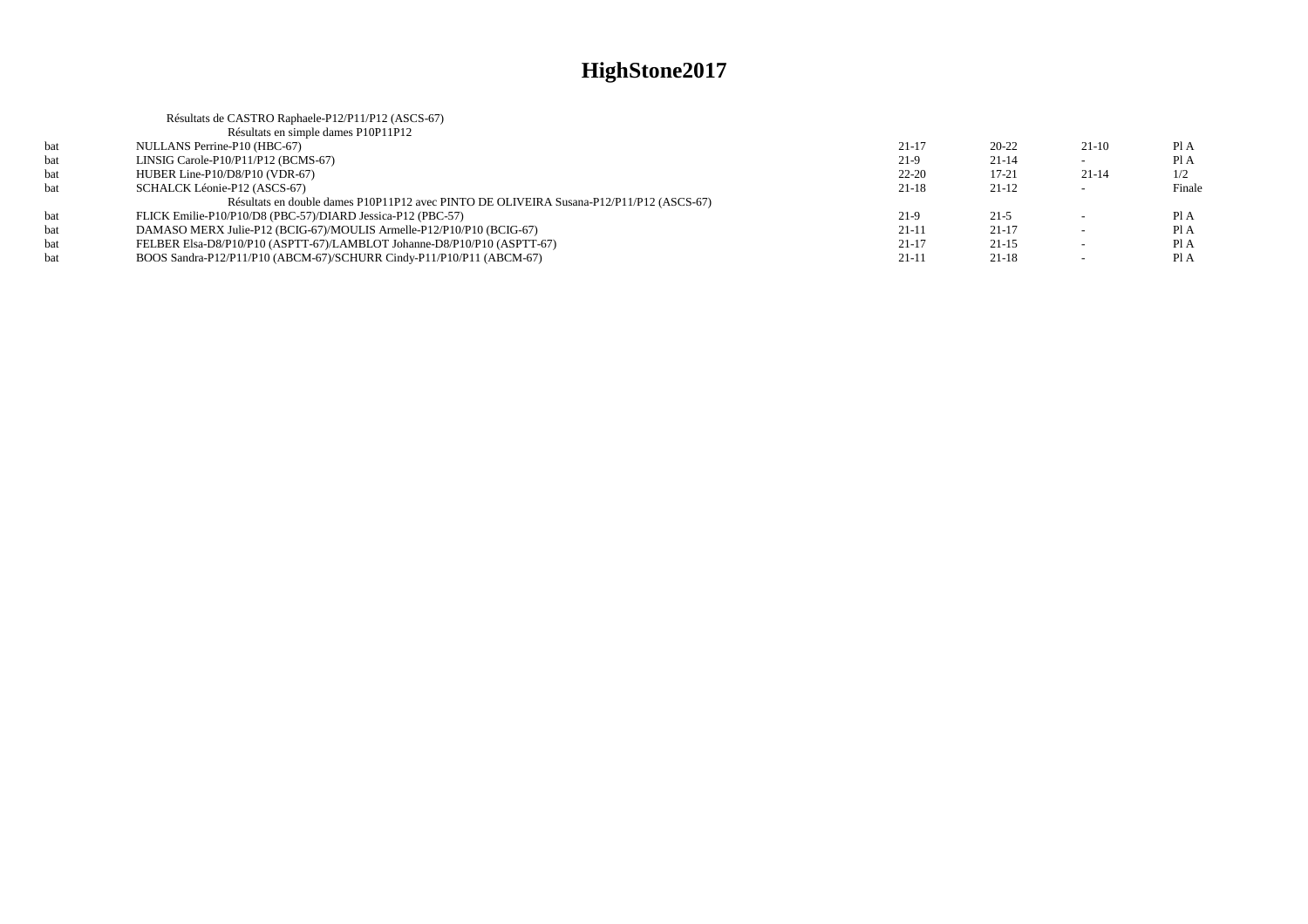|      | Résultats de CATOIRE Arnaud-P12/P11/P12 (BCIG-67)                               |           |           |         |      |
|------|---------------------------------------------------------------------------------|-----------|-----------|---------|------|
|      | Résultats en simple hommes P10P11P12                                            |           |           |         |      |
| perd | DORNIER Vincent-P12/P11/P12 (BCMS-67)                                           | $9 - 21$  | $10-21$   |         | PIH  |
| perd | BAR Fata-P10/P12/P12 (HBC-67)                                                   | $13 - 21$ | $10 - 21$ |         | Pl H |
|      | Résultats en double hommes P10P11P12 avec DORNIER Vincent-P12/P11/P12 (BCMS-67) |           |           |         |      |
| bat  | MARTY Christophe-P12/P10/P10 (SLDB-67)/MATTEL Mathieu-P10/P11/P12 (SLDB-67)     | $21-12$   | 24-22     |         | PI A |
| hat  | GRELLIER Benoit-P12/P10/P12 (BCO-67)/SCHWEITZER Thierry-P11 (BCO-67)            | $21 - 18$ | $16-21$   | $21-10$ | Pl A |
| perd | MISCHLER Mickael-P11/P11/P10 (ABCM-67)/PIOUET Benoît-P10/P11/P12 (ABCM-67)      | $21-18$   | $12 - 21$ | 18-21   | PI A |
|      |                                                                                 |           |           |         |      |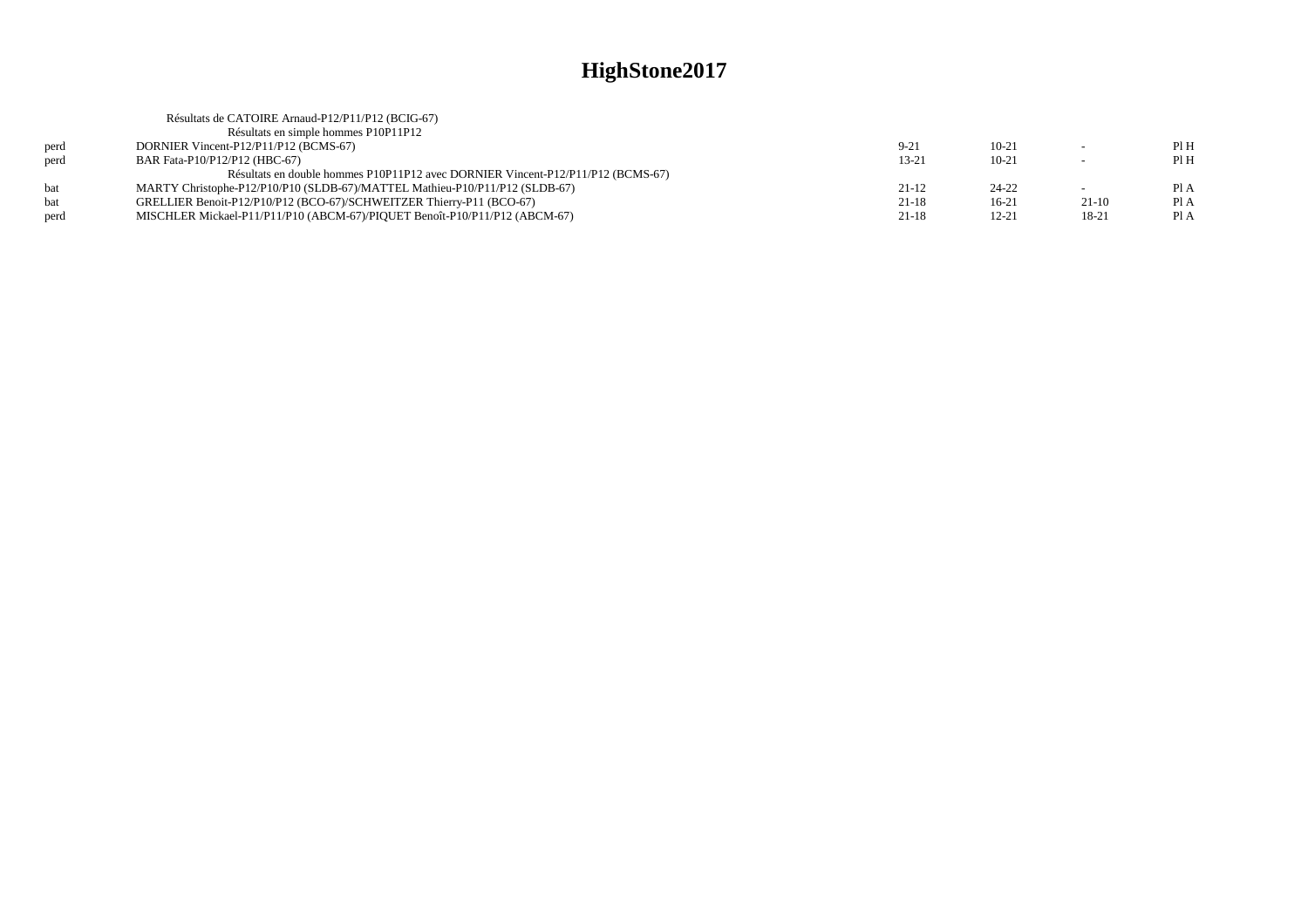|      | Résultats de CERVERA Sébastien-P10/D9/P11 (EVE-67)                             |           |           |          |     |
|------|--------------------------------------------------------------------------------|-----------|-----------|----------|-----|
|      | Résultats en simple hommes P10P11P12                                           |           |           |          |     |
| bat  | BEAUDOIN Patrick-P12 (BCS-57)                                                  | $21-8$    | $21-5$    |          | PID |
| perd | CAILLAUD Valentin-P10/P10/P12 (ASPTT-67)                                       | $23 - 21$ | $13 - 21$ | $8 - 21$ | PID |
|      | Résultats en double hommes D8D9 avec RIEBER Olivier-P10/D9/P10 (EVE-67)        |           |           |          |     |
| bat  | GIORGETTI Jeremie-NC (CCSSL-67)/BERNARD Jéremy-P10/D9/P11 (CCSSL-67)           | $21 - 17$ | $21 - 13$ |          | P1C |
| perd | WILHELM Steeve-P12/P10/P12 (EACB-68)/PRUVOST Michaël-P11/D9/P11 (EACB-68)      | $12 - 21$ | $10-21$   |          | P1C |
| bat  | MILLET Michael-P10/D9/P11 (CBO-67)/OBERLE Nicolas-P10/D8/P10 (CBO-67)          | $21 - 7$  | $17 - 21$ | $21-13$  | 1/4 |
| perd | CAILLAUD Valentin-P10/P10/P12 (ASPTT-67)/JEANJEAN Ludovic-P10/D8/P10 (BCMS-67) | $13 - 21$ | 11-21     |          | 1/2 |
|      |                                                                                |           |           |          |     |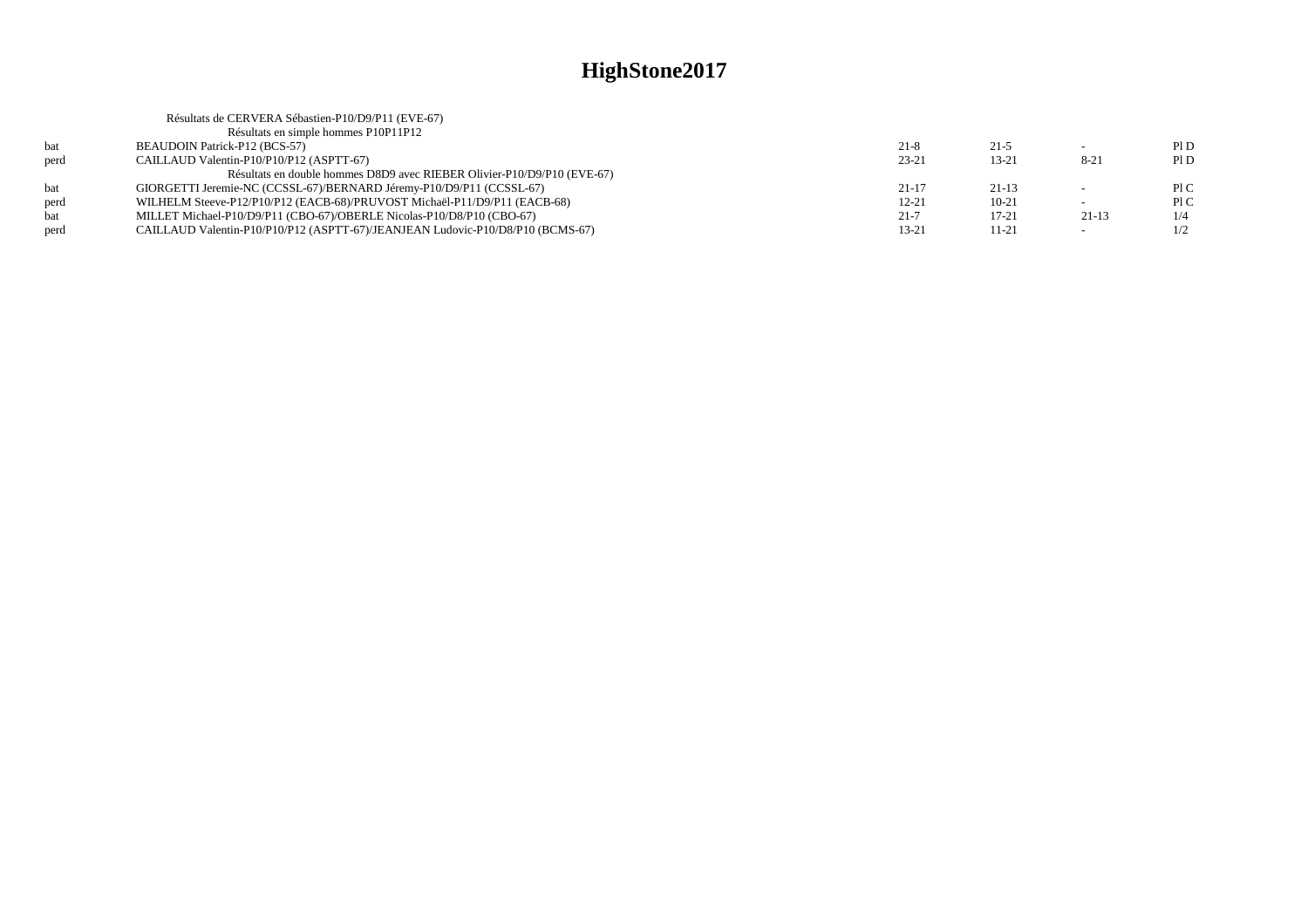|            | Résultats de CHABRIER Sylvie-R6/R4/R4 (ASCS-67)                           |           |           |         |     |
|------------|---------------------------------------------------------------------------|-----------|-----------|---------|-----|
|            | Résultats en double dames R4R5 avec LOPES Mélanie-D7/R5/R6 (BCO-67)       |           |           |         |     |
| perd       | BECKER Lilly-R6/R6/D8 (ENABAD-67)/CARRE Alix-R6/R5/R6 (ENABAD-67)         | $21-18$   | $12 - 21$ | 19-21   | PIB |
| perd       | SCHMITT Céline-R6/R4/R5 (BCT-67)/LENGENFELDER Cathie-R6/R4/R4 (BCS-67)    | $17 - 21$ | $19-21$   |         | PIB |
| <b>bat</b> | BUISSON Florence-R6/R5/R6 (ASLR-67)/LE NEZET Aurélie-R6/R5/R5 (CSBW-68)   | $21-16$   | $21-16$   | $\sim$  | PIB |
|            | Résultats en double mixte R4R5 avec BRICQ Sébastien-R6/R6/R4 (ASCS-67)    |           |           |         |     |
| <b>bat</b> | STEINMETZ Marc-andré-D7/R5/R5 (BCS-67)/SCHMITT Céline-R6/R4/R5 (BCT-67)   | 19-21     | 21-9      | $21-13$ | P1C |
| perd       | ANDRISSEN Laurent-R4/N3/R4 (BCS-67)/LENGENFELDER Cathie-R6/R4/R4 (BCS-67) | 13-21     | $17 - 21$ |         | P1C |
|            |                                                                           |           |           |         |     |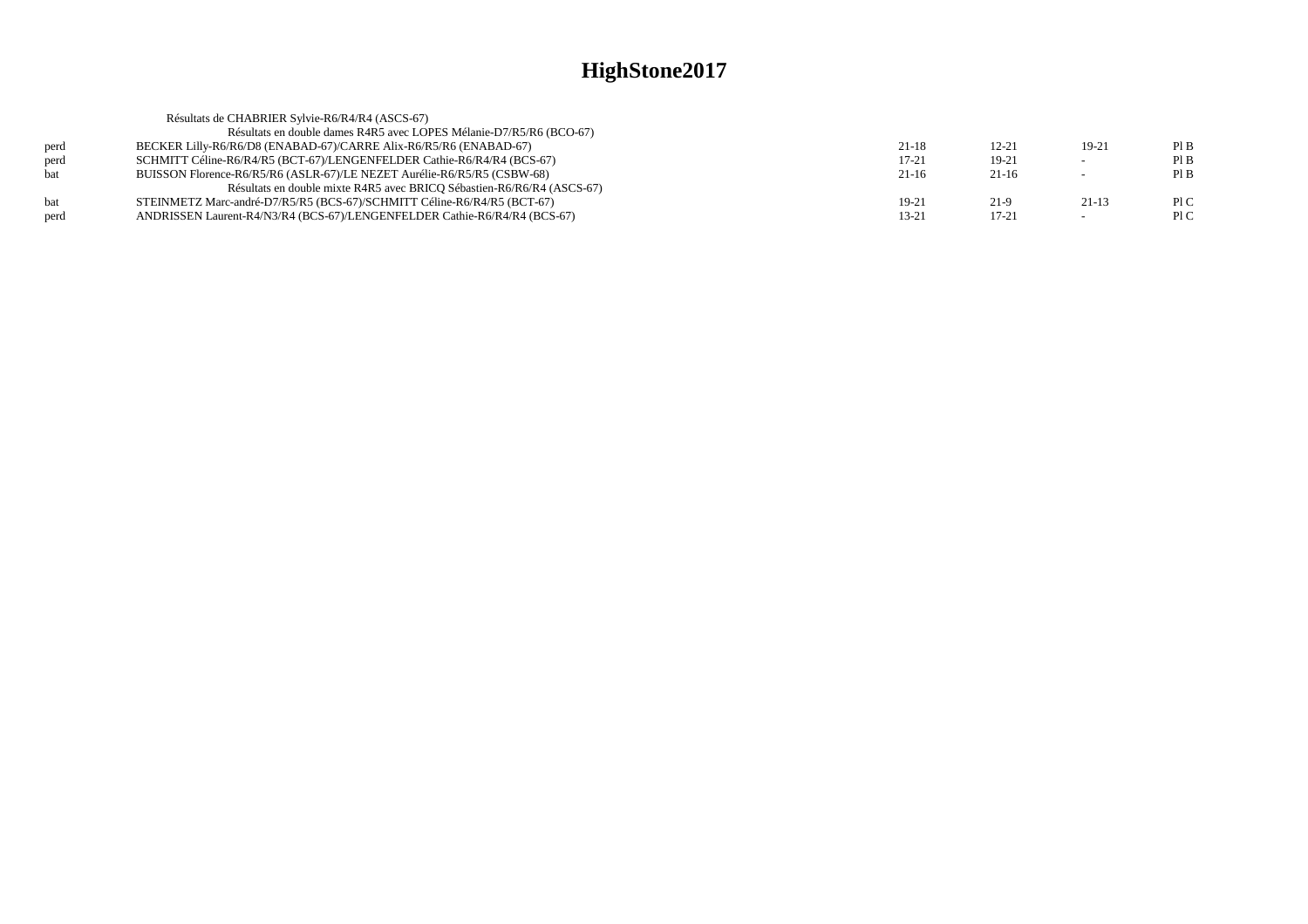|      | Résultats de CHARTON Killian-D9/D7/D9 (PBC-57)                              |           |        |           |      |
|------|-----------------------------------------------------------------------------|-----------|--------|-----------|------|
|      | Résultats en double hommes R6D7 avec WENDT David-P10/D8/P10 (PBC-57)        |           |        |           |      |
| perd | OUDOT Mickaël-D7/R6/D7 (ENABAD-67)/LAUQUE Pierre-D8/R6/D8 (ENABAD-67)       | $15-2$    | 21-11  | $15 - 21$ | PI E |
| perd | PLARD Yann-D8/D7/D8 (BCMS-67)/THIL Francois-D8/R6/R6 (BCMS-67)              | 11-21     | $14-2$ |           |      |
| hat  | MAZZOCCO Olivier-D9/D7/D9 (BCIG-67)/DELIMAL Christophe-P10/D8/P10 (BCIG-67) | $21 - 13$ | $13-2$ | 21-13     |      |
|      |                                                                             |           |        |           |      |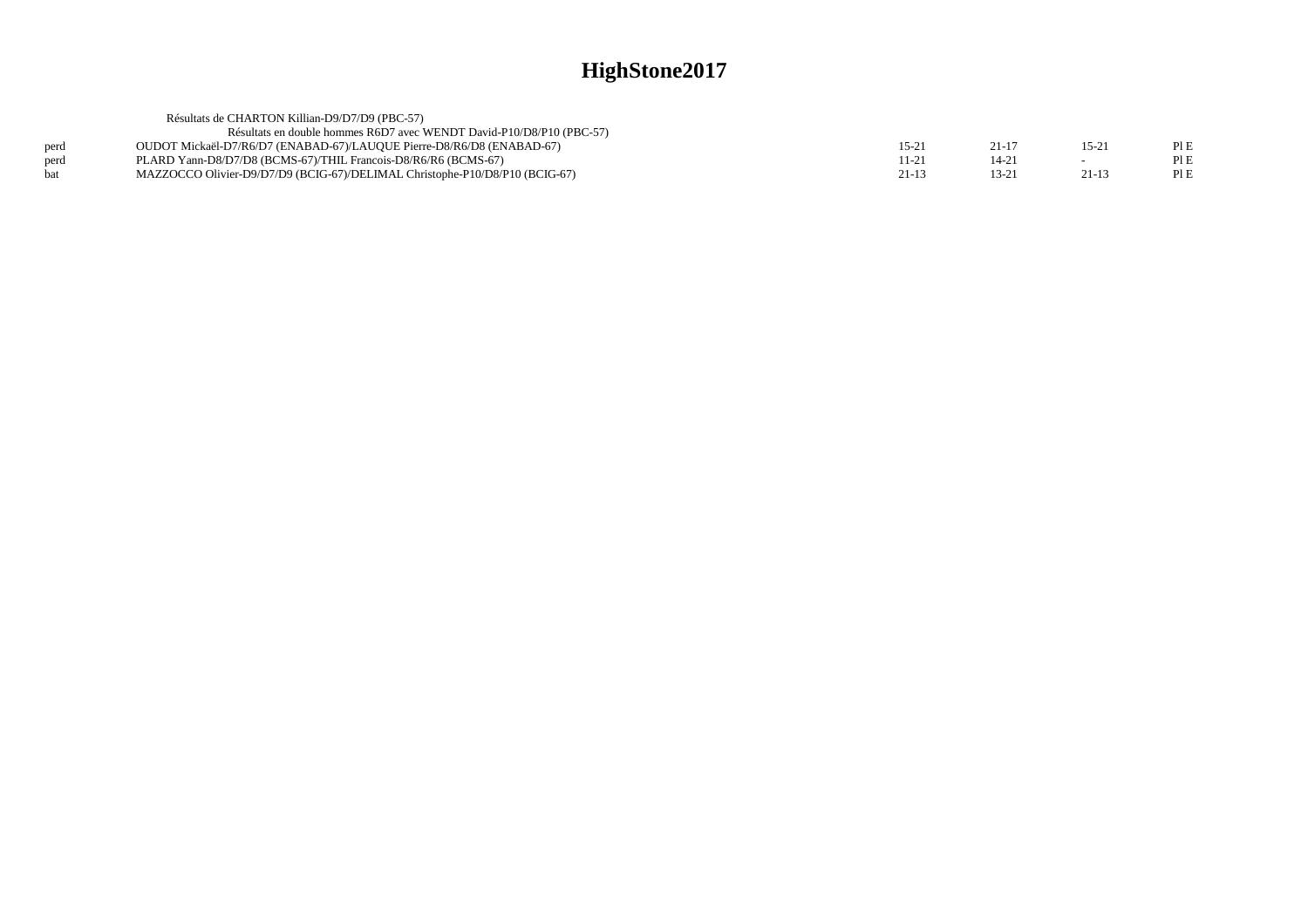|            | Résultats de CHATELAIN Nicolas-D7/R5/D7 (BADKOM-67)                          |       |           |        |      |
|------------|------------------------------------------------------------------------------|-------|-----------|--------|------|
|            | Résultats en double hommes R4R5 avec JUND Steve-D7/R5/D7 (BADKOM-67)         |       |           |        |      |
| <b>bat</b> | LECLERC Anthony-D7/R5/D7 (SLCSN-67)/SCHOULLER Christophe-D8/R6/D8 (SLCSN-67) | 21-16 | $21 - 14$ | $\sim$ | PLE  |
| hat        | RUIZ Emmanuel-D7/R5/D7 (MBC-67)/LYONNET Guillaume-R6/R4/R6 (MBC-67)          | 21-19 | $21-12$   |        | PI E |
| hat        | LIHRMANN Etienne-D7/R5/D7 (BCO-67)/METZELER Jonathan-D7/R5/D7 (BCO-67)       | 21-18 | $21 - 15$ |        | PI E |
| perd       | SELVA Manuel-R6/D7/D7 (ASCS-67)/MICHEL Maxime-R5/R4/R6 (ASCS-67)             | 13-21 | $19-21$   |        | 1/4  |
|            |                                                                              |       |           |        |      |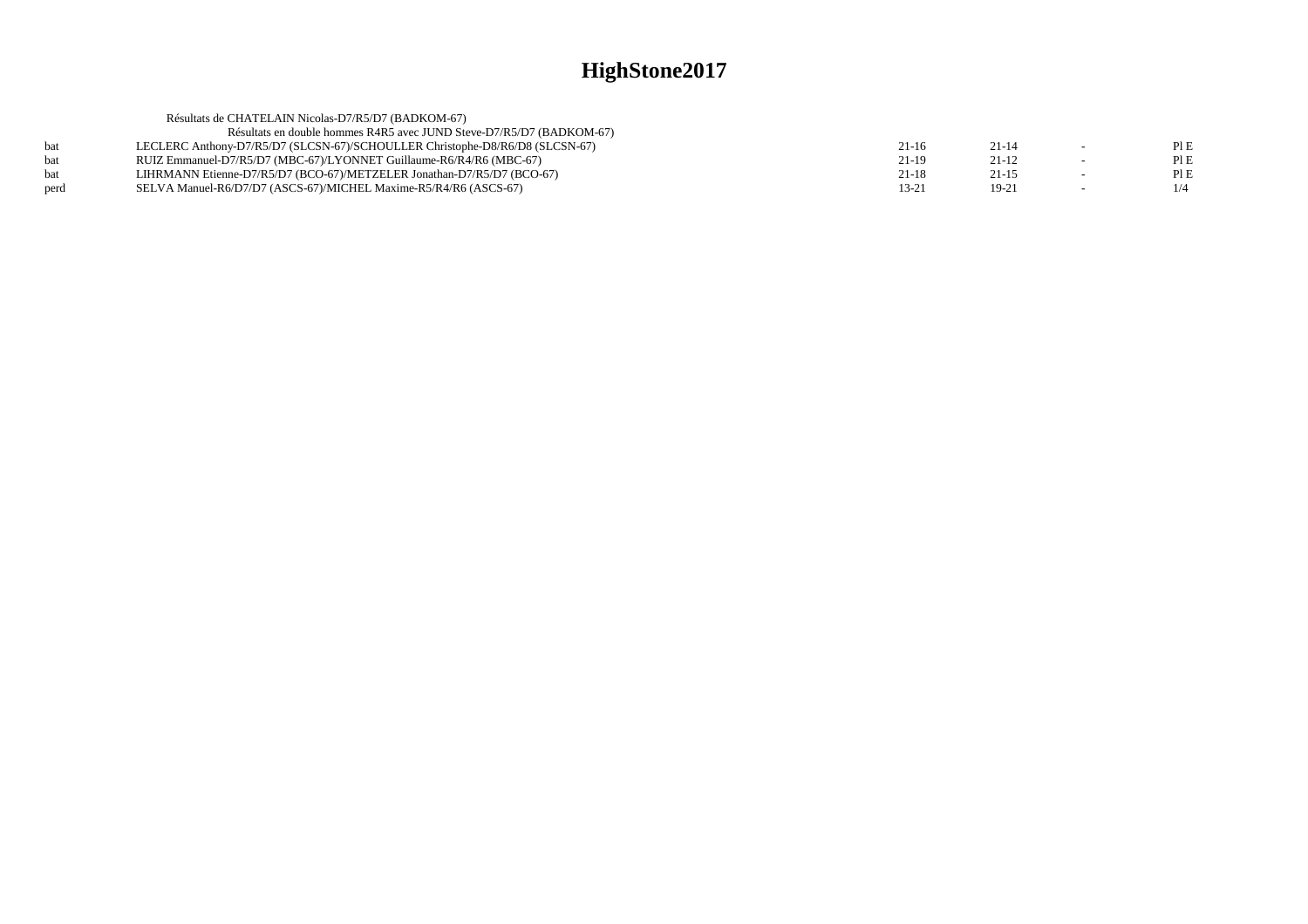|      | Résultats de CHAUVIN Doriane-D9/D8/D7 (BCMS-67)                           |           |           |                          |      |
|------|---------------------------------------------------------------------------|-----------|-----------|--------------------------|------|
|      | Résultats en simple dames D8D9                                            |           |           |                          |      |
| bat  | HENNINGER Sophie-D8/D8/P10 (EVE-67)                                       | 19-21     | $22 - 20$ | $21 - 14$                | PLC  |
| bat  | NEU Charlotte-D8/D8/D9 (ASCS-67)                                          | 18-21     | $21 - 17$ | $21-4$                   | P1C  |
| bat  | LUCK Auberi-P $10/P11/P12$ (BCO-67)                                       | $21 - 17$ | $21 - 17$ | $\sim$                   | P1C  |
| perd | ILTISS Catherine-D8/R6/D7 (BCMS-67)                                       | $21-23$   | $19-21$   | $\overline{\phantom{a}}$ | 1/2  |
|      | Résultats en double mixte R6D7 avec TRIPIER Arnaud-R6/R5/D7 (BCMS-67)     |           |           |                          |      |
| bat  | AYME Thibaud-D8/D7/D9 (CCSSL-67)/WOLFF Marjorie-D8/R6/D7 (CCSSL-67)       | $16-21$   | 21-11     | $21-10$                  | Pl D |
| perd | CIBLA Pierre-étienne-D7/R6/R6 (EACB-68)/DURAND Aurélie-D8/D8/R6 (EACB-68) | $10-21$   | $14 - 21$ | $\overline{\phantom{a}}$ | P1D  |
|      |                                                                           |           |           |                          |      |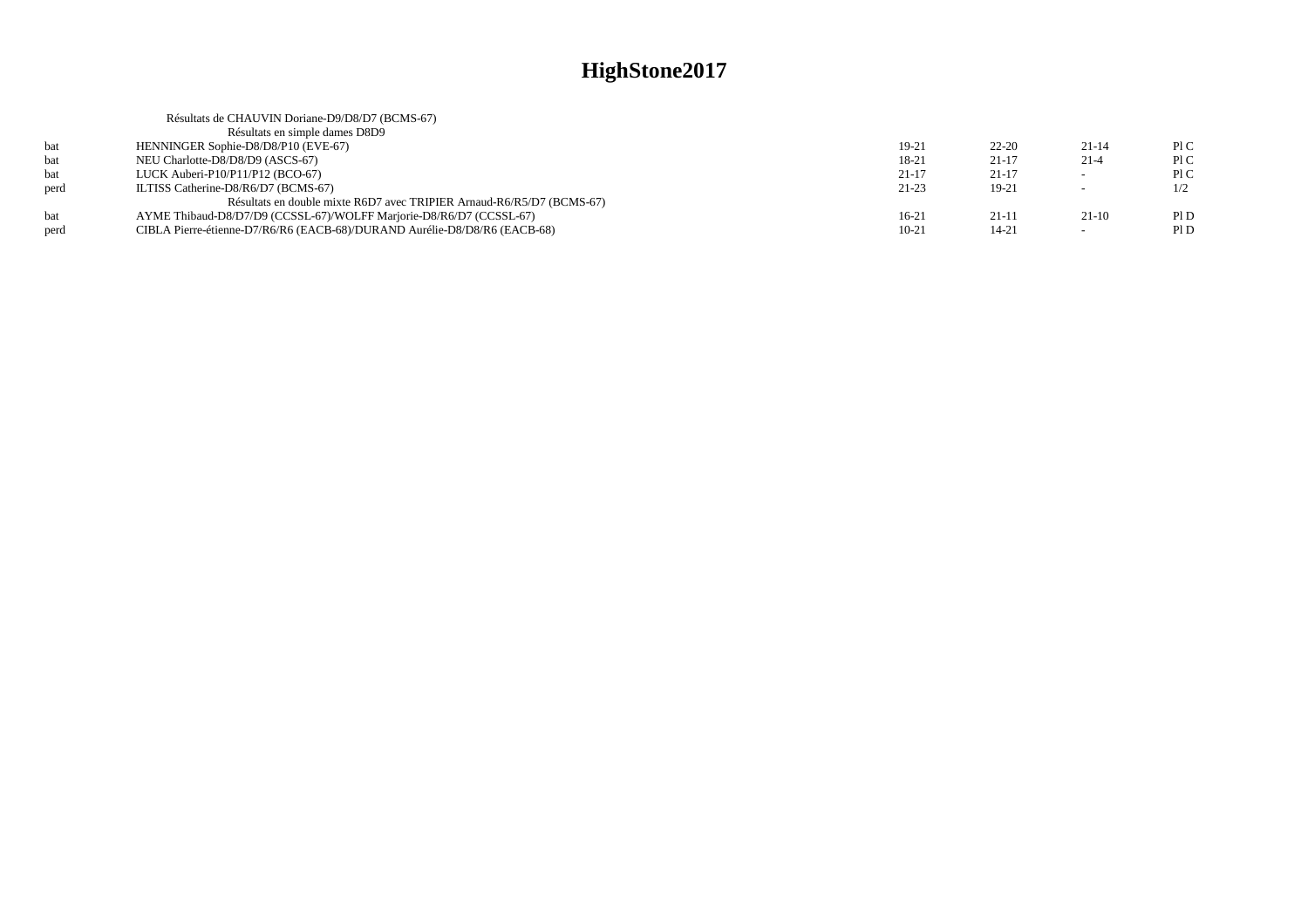|      | Résultats de CIBLA Pierre-étienne-D7/R6/R6 (EACB-68)                  |           |           |                          |        |
|------|-----------------------------------------------------------------------|-----------|-----------|--------------------------|--------|
|      | Résultats en simple hommes R6D7                                       |           |           |                          |        |
| bat  | RUIZ Emmanuel-D7/R5/D7 (MBC-67)                                       | $12 - 21$ | $21-13$   | $21-17$                  | PIB    |
| bat  | PIERSON Florent-R6/R5/R6 (BCMS-67)                                    | $17 - 21$ | $21-10$   | 21-19                    | PIB    |
| bat  | PLARD Yann-D8/D7/D8 (BCMS-67)                                         | $21-16$   | $14 - 21$ | 24-22                    | 1/4    |
| bat  | TRIPIER Arnaud-R6/R5/D7 (BCMS-67)                                     | $21-11$   | $9 - 21$  | 21-19                    | 1/2    |
| perd | BOSSERT Thomas-D7 (BCS-57)                                            | $21 - 18$ | 18-21     | $14 - 21$                | Finale |
|      | Résultats en double mixte R6D7 avec DURAND Aurélie-D8/D8/R6 (EACB-68) |           |           |                          |        |
| bat  | AYME Thibaud-D8/D7/D9 (CCSSL-67)/WOLFF Marjorie-D8/R6/D7 (CCSSL-67)   | $21 - 17$ | $22 - 20$ | $\overline{\phantom{0}}$ | PID    |
| bat  | TRIPIER Arnaud-R6/R5/D7 (BCMS-67)/CHAUVIN Doriane-D9/D8/D7 (BCMS-67)  | $21-10$   | $21-14$   |                          | PID    |
| bat  | MEYER Michel-R6/R4/R6 (BCMS-67)/JEAN-PIERRE Laure-D7/R5/D7 (BCMS-67)  | $21 - 18$ | $21-18$   | $\overline{\phantom{a}}$ | 1/4    |
| perd | HORVAT Franck-D8/R6/D8 (PBC-57)/MAGER Margaux-D8/R6/D7 (PBC-57)       | $15 - 21$ | $21-18$   | $11-21$                  | 1/2    |
|      |                                                                       |           |           |                          |        |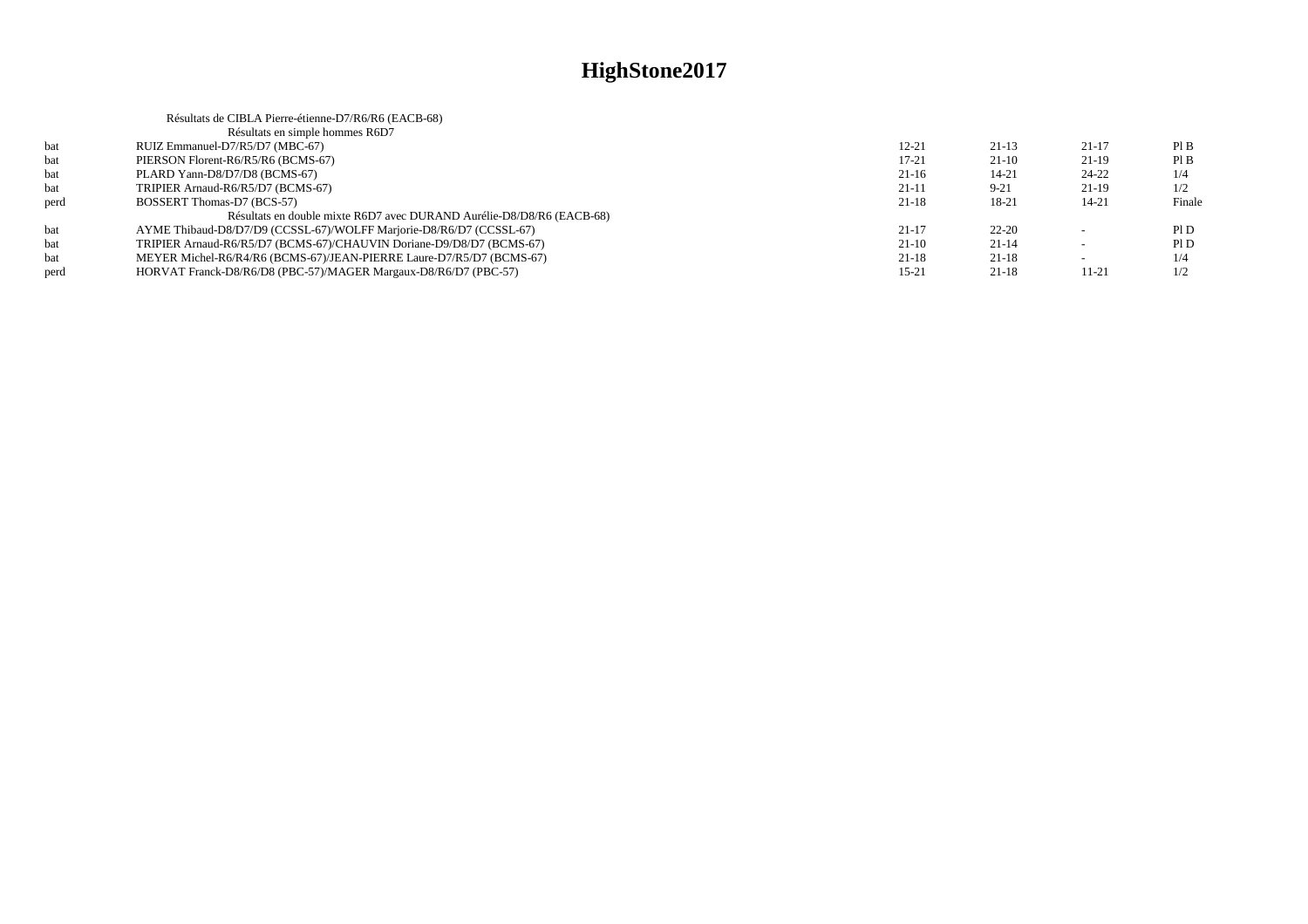|      | Résultats de CLAUSSE Isabelle-P10/D9/P11 (SLCSN-67)                                   |           |           |                          |        |
|------|---------------------------------------------------------------------------------------|-----------|-----------|--------------------------|--------|
|      | Résultats en double dames D8D9 avec WEBER-GUTHERTZ Alizée-P11/P10/P12 (SLCSN-67)      |           |           |                          |        |
| perd | TRAPPLER Lucie-P10/D8/P10 (BCT-67)/RITTER Coralie-P11/D9/D9 (ENABAD-67)               | $21 - 15$ | $14 - 21$ | 18-21                    | Pl A   |
| hat  | BALDECK Coraline-P10/P11/P12 (CCSSL-67)/DURAND Aurelie-D9/D8/P10 (CCSSL-67)           | $21 - 15$ | $21-6$    | $\overline{\phantom{0}}$ | Pl A   |
| hat  | MALGIERI Jessica-P10/P12/P10 (ASLR-67)/SCHNEIDER WOLFF Isabelle-P12/P11/P10 (ASLR-67) | $21-16$   | $21-19$   |                          | Pl A   |
|      | SCHALCK Léonie-P12 (ASCS-67)/NEU Charlotte-D8/D8/D9 (ASCS-67)                         | 18-21     | $21 - 14$ | $22 - 20$                | 1/2    |
| perd | TRAPPLER Lucie-P10/D8/P10 (BCT-67)/RITTER Coralie-P11/D9/D9 (ENABAD-67)               | $13 - 21$ | $17 - 21$ | $\overline{\phantom{0}}$ | Finale |
|      |                                                                                       |           |           |                          |        |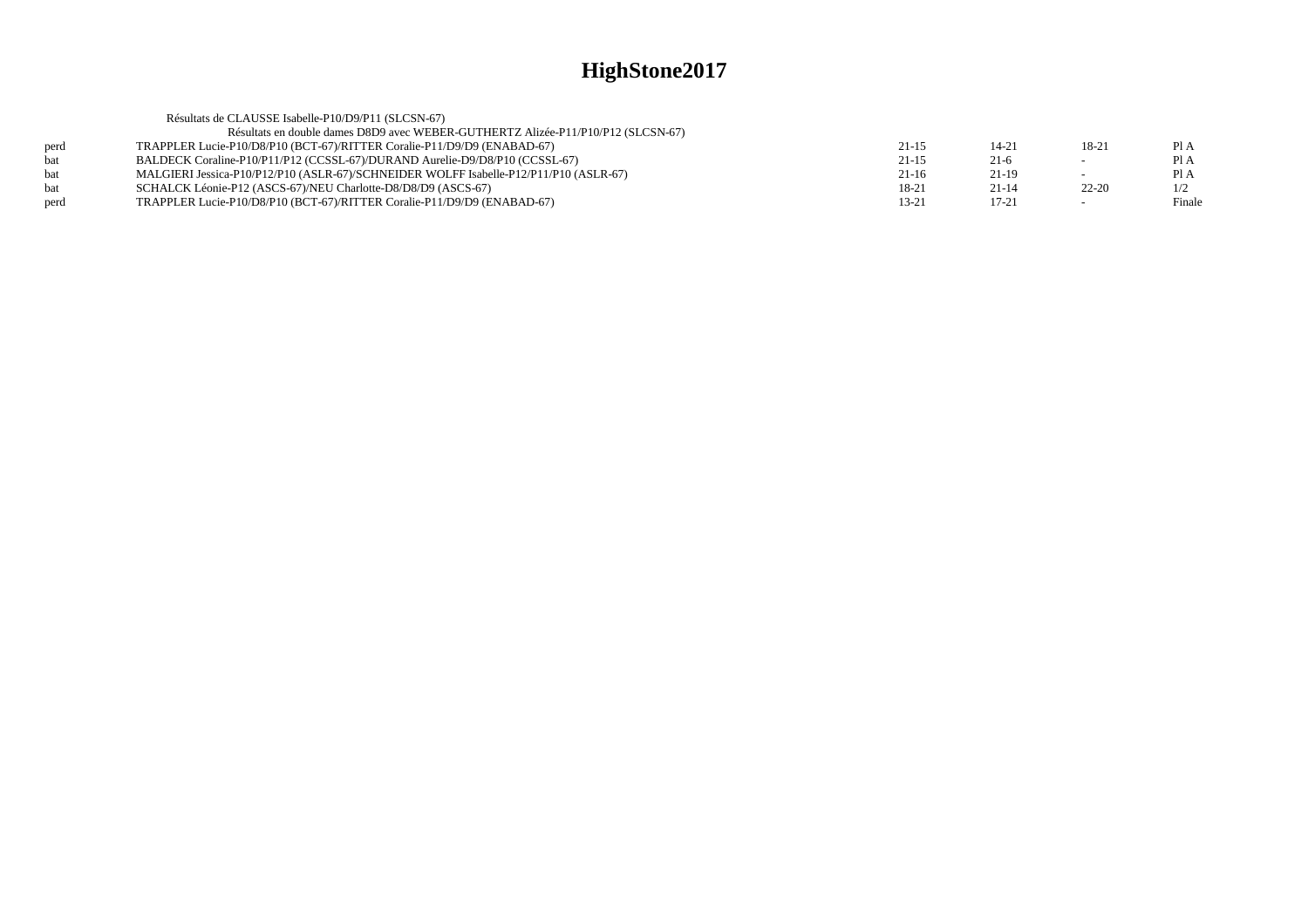|      | Résultats de DACH Laurent-D8/D7/R6 (BCMS-67)                                 |        |         |       |      |
|------|------------------------------------------------------------------------------|--------|---------|-------|------|
|      | Résultats en double mixte R6D7 avec HENNEOUI Marie-D7/R5/R6 (BCMS-67)        |        |         |       |      |
|      | ROTH Thierry-D7/R5/R6 (OFBC-67)/SINSOU Clara-P10/P10/D8 (OFBC-67)            | 23-21  | $21-16$ |       | PLE  |
| perd | SCHOULLER Christophe-D8/R6/D8 (SLCSN-67)/SCHOULLER Lou-ann-D7/R5/D7 (BCE-67) | $3-21$ | 21-13   | 14-21 | PI E |
|      |                                                                              |        |         |       |      |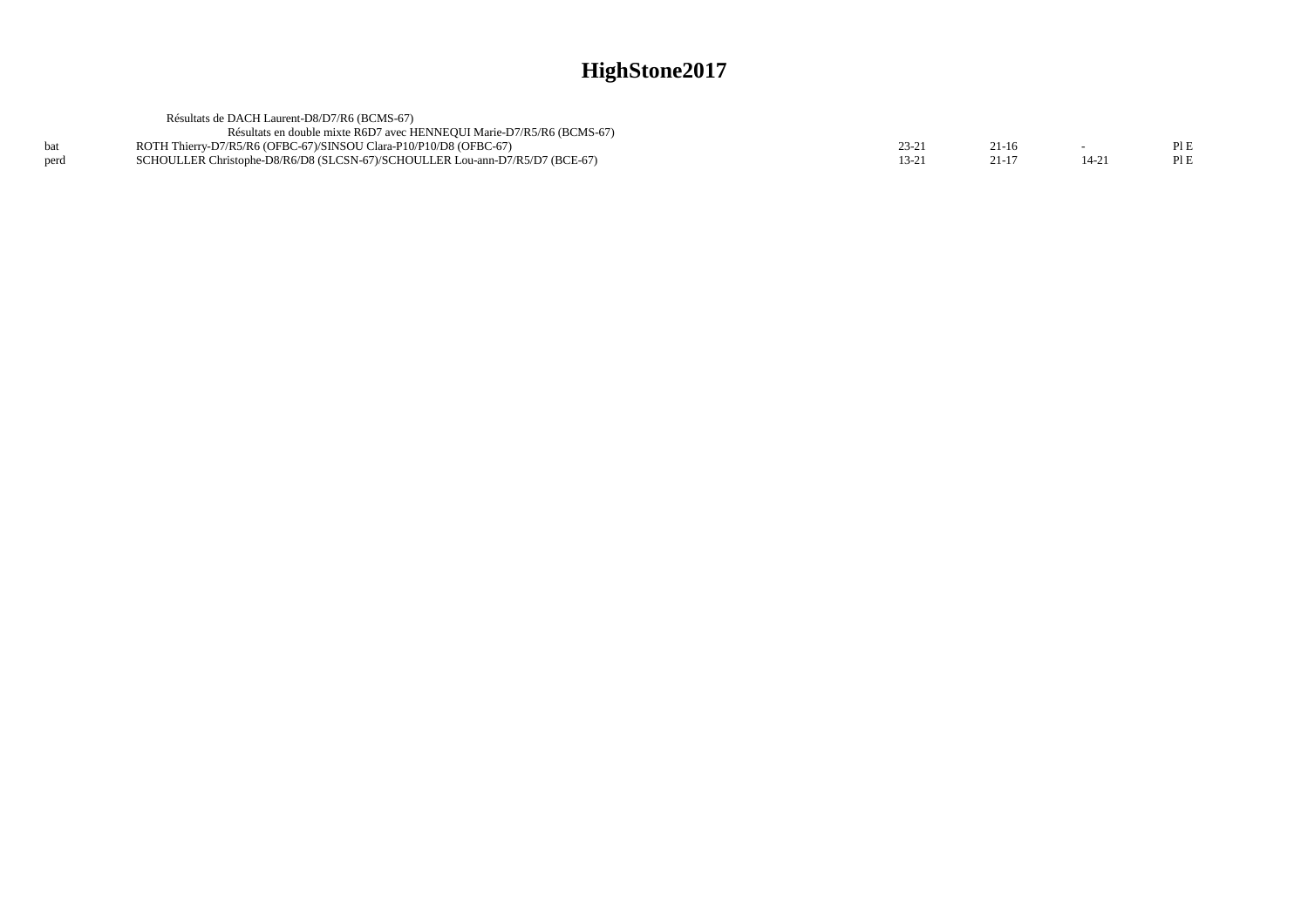|      | Résultats de DAMASO MERX Julie-P12 (BCIG-67)                                         |           |           |                          |      |
|------|--------------------------------------------------------------------------------------|-----------|-----------|--------------------------|------|
|      | Résultats en double dames P10P11P12 avec MOULIS Armelle-P12/P10/P10 (BCIG-67)        |           |           |                          |      |
| perd | BOOS Sandra-P12/P11/P10 (ABCM-67)/SCHURR Cindy-P11/P10/P11 (ABCM-67)                 | 13-21     | $3 - 21$  | $\sim$                   | Pl A |
| perd | CASTRO Raphaele-P12/P11/P12 (ASCS-67)/PINTO DE OLIVEIRA Susana-P12/P11/P12 (ASCS-67) | 11-21     | $17 - 21$ | $\overline{\phantom{0}}$ | Pl A |
| perd | FELBER Elsa-D8/P10/P10 (ASPTT-67)/LAMBLOT Johanne-D8/P10/P10 (ASPTT-67)              | $15 - 21$ | 17-21     | $\sim$                   | Pl A |
| bat  | FLICK Emilie-P10/P10/D8 (PBC-57)/DIARD Jessica-P12 (PBC-57)                          | 21-19     | $21 - 14$ | $\sim$                   | Pl A |
|      |                                                                                      |           |           |                          |      |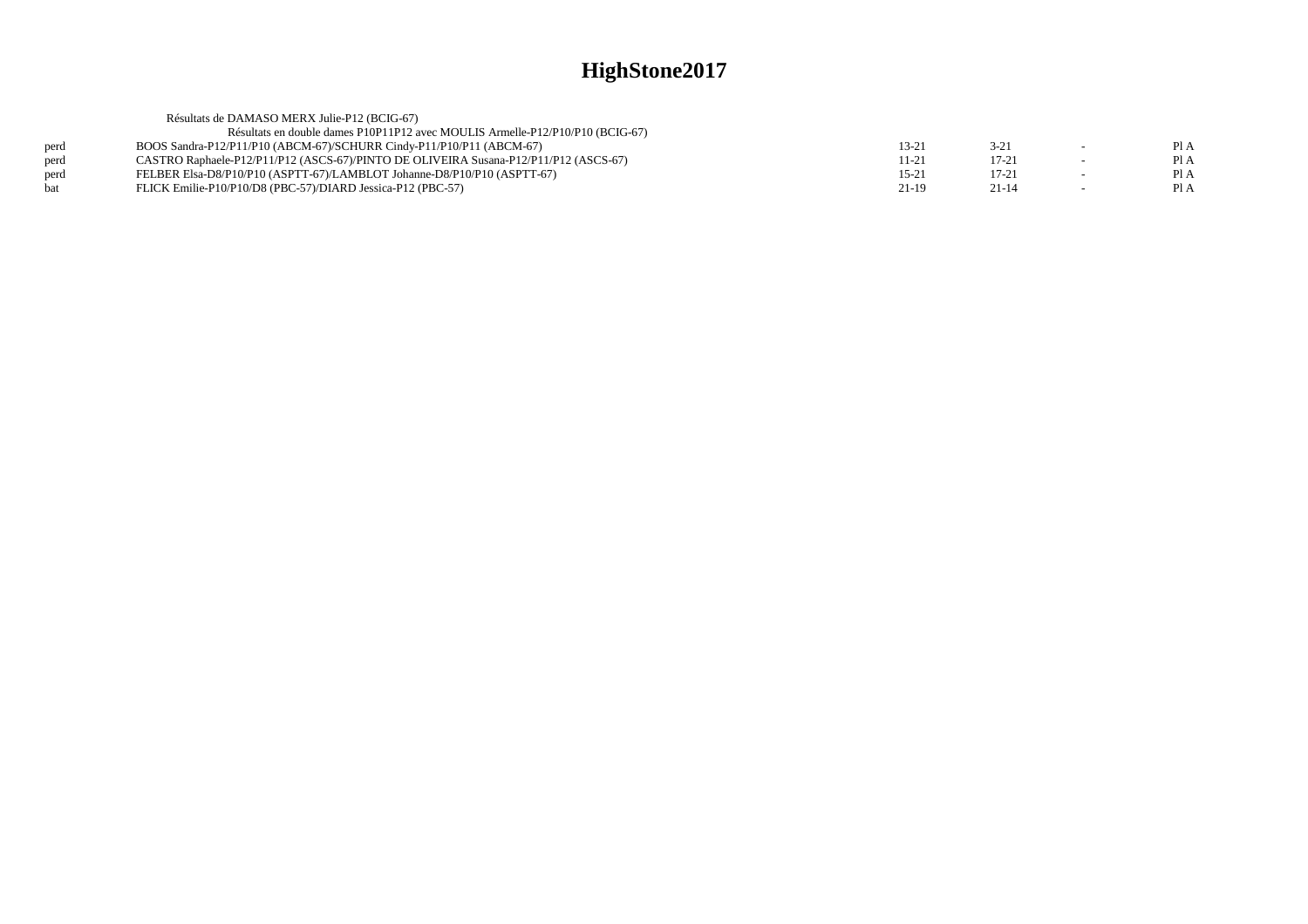|      | Résultats de DARIGNY Kevin-R4/N2/N3 (ASLR-67) |           |         |         |      |
|------|-----------------------------------------------|-----------|---------|---------|------|
|      | Résultats en simple hommes R4R5               |           |         |         |      |
|      | MICHEL Maxime-R5/R4/R6 (ASCS-67)              | $21 - 12$ | $21-8$  | $\sim$  | Pl D |
|      | JAILLET Antonin-R4/R4/R5 (BCD-21)             | $21-8$    | $21-13$ |         | P1D  |
|      | FOURNIAL Raphaël-R4/N3/R4 (ENABAD-67)         | $10-21$   | 21-11   | $21-12$ |      |
| perd | SCHLAGDENHAUFFEN Mizuki-R4/N3/R5 (ENABAD-67)  | 21-13     | 14-21   | 19-21   |      |
|      |                                               |           |         |         |      |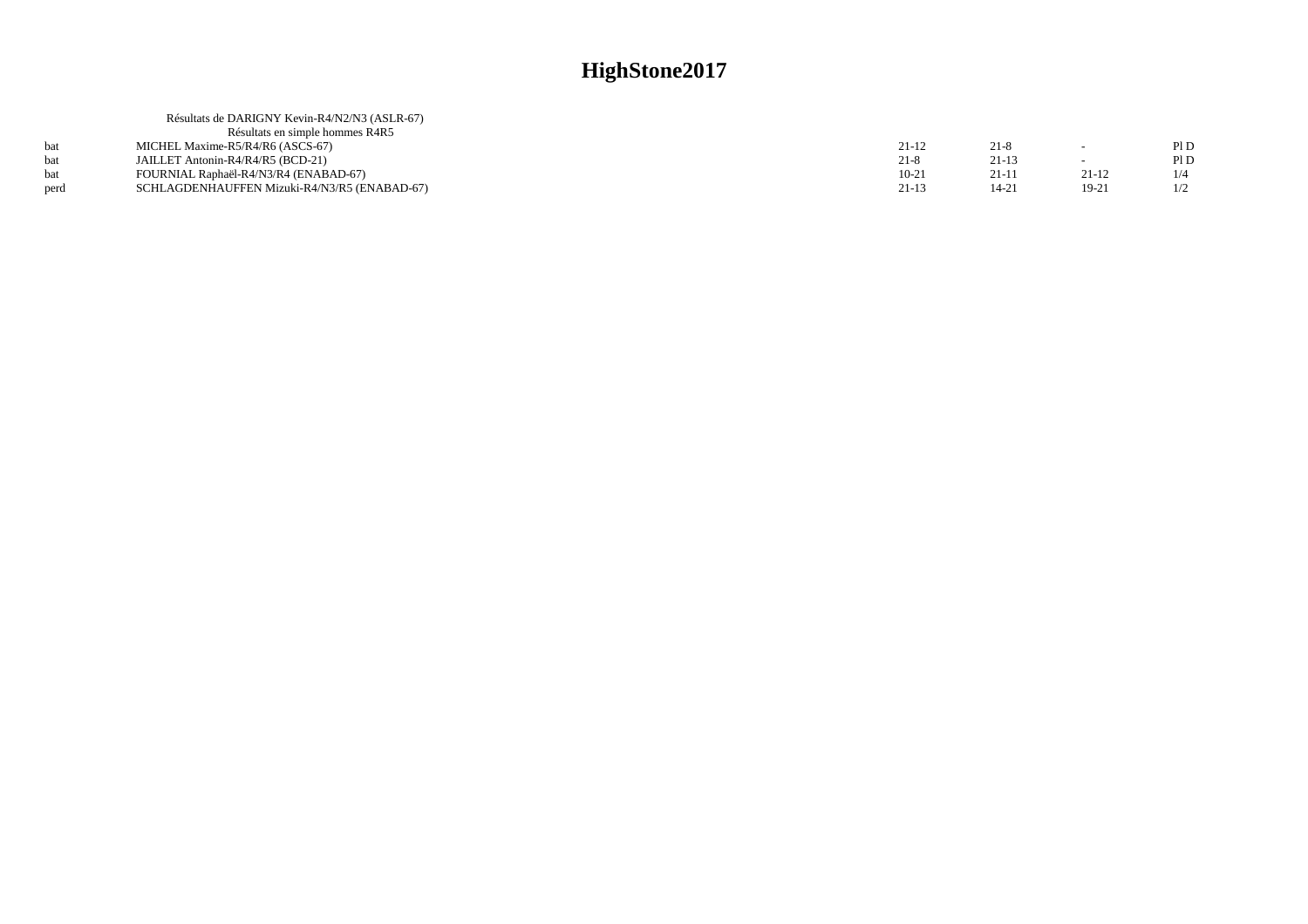|      | Résultats de DE LOURTIOUX Clotilde-D8/D7/D7 (ENABAD-67)                |       |  |      |
|------|------------------------------------------------------------------------|-------|--|------|
|      | Résultats en simple dames D8D9                                         |       |  |      |
| perd | ATKINS Kathryn-D8/R6/D7 (BCMS-67)                                      | $WO-$ |  | PI A |
| perd | KUCHLER Justine-D8/D8/D9 (CEBA-67)                                     | WO-   |  | PI A |
|      | Résultats en double mixte R6D7 avec OUDOT Mickaël-D7/R6/D7 (ENABAD-67) |       |  |      |
| perd | MARTIN Guillaume-D8/D7/D8 (CBO-67)/MARTIN Christel-P10/D9/D8 (BS-67)   | $WO-$ |  | PIH  |
| perd | MEYER Michel-R6/R4/R6 (BCMS-67)/JEAN-PIERRE Laure-D7/R5/D7 (BCMS-67)   | $WO-$ |  | Pl H |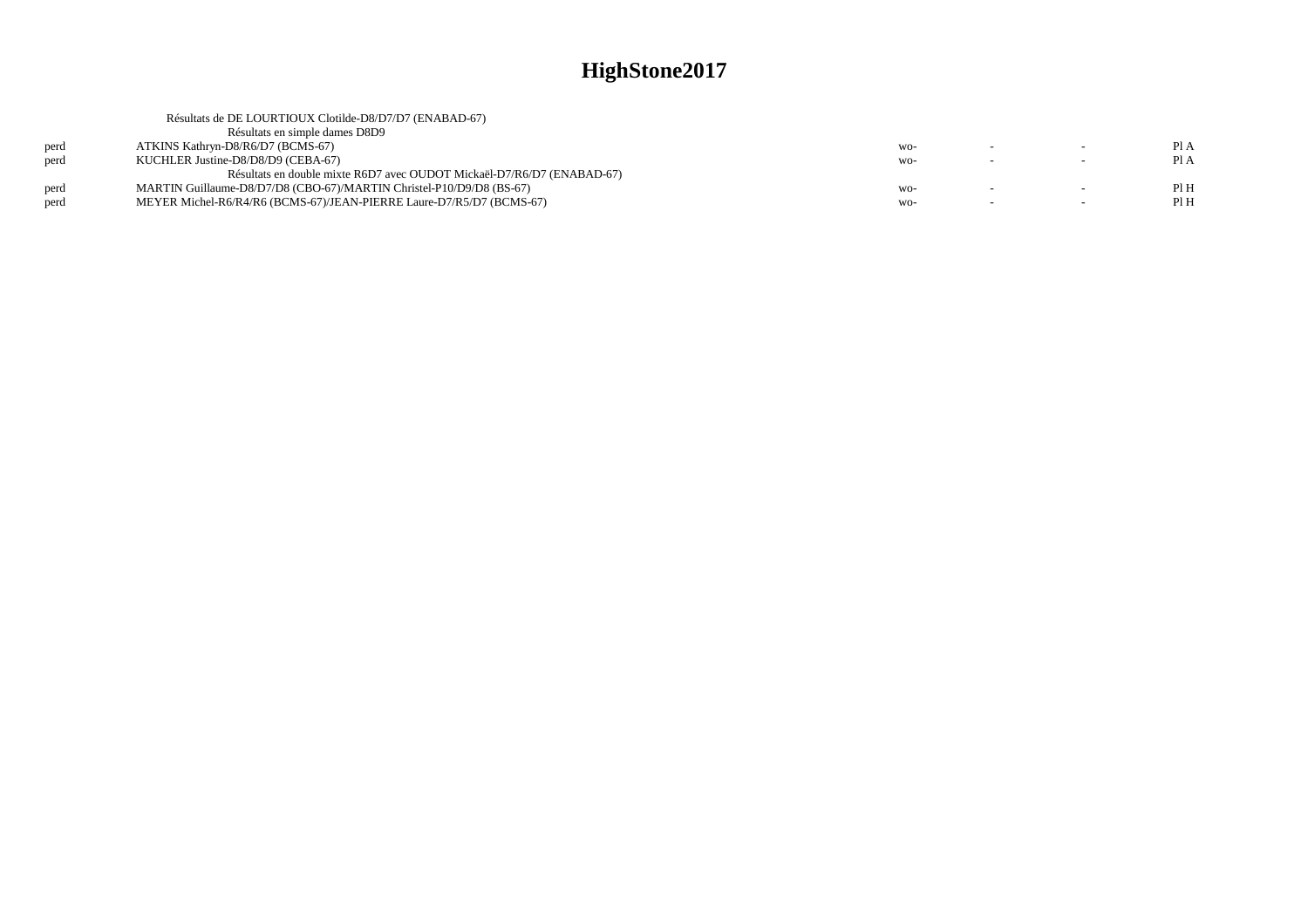|      | Résultats de DELAGNEAU Sabine-R6/R5/R4 (BCO-67)                              |        |           |         |      |
|------|------------------------------------------------------------------------------|--------|-----------|---------|------|
|      | Résultats en double mixte R4R5 avec VALENTIN Stéphane-R5/N3/R5 (BCO-67)      |        |           |         |      |
| bat  | GUTEKUNST Alexandre-P10/D9/P11 (ENABAD-67)/AMBROISE Laura-R5/N3/R4 (ASLR-67) | 25-23  | $21 - 13$ |         | PI D |
| bat  | SCHEIBEL Alexis-R5/N3/R5 (MBC-67)/MEGHOUCHE Tracy-D7/R6/R5 (BCH-67)          | $16-2$ | 21-18     | $21-16$ | PI D |
| perd | WALTZER Jérémy-R4/N3/R4 (ENABAD-67)/SOUDANS Pauline-R6/R5/R5 (ENABAD-67)     | 14-21  | $15 - 21$ |         |      |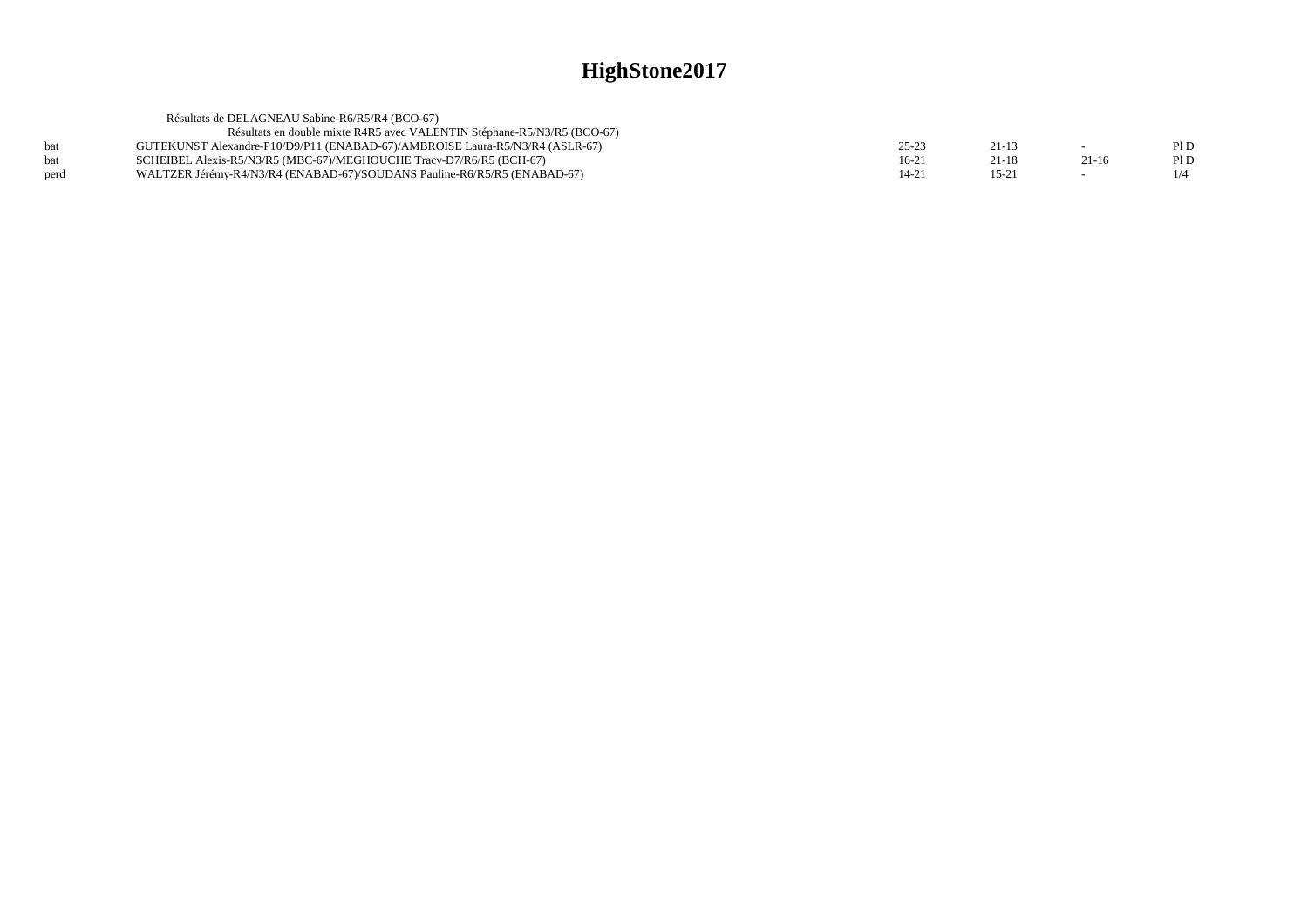|      | Résultats de DELIMAL Christophe-P10/D8/P10 (BCIG-67)                     |      |           |        |      |
|------|--------------------------------------------------------------------------|------|-----------|--------|------|
|      | Résultats en double hommes R6D7 avec MAZZOCCO Olivier-D9/D7/D9 (BCIG-67) |      |           |        |      |
| perd | PLARD Yann-D8/D7/D8 (BCMS-67)/THIL Francois-D8/R6/R6 (BCMS-67)           | 11-2 | 3-21      |        | PLE  |
| perd | OUDOT Mickaël-D7/R6/D7 (ENABAD-67)/LAUQUE Pierre-D8/R6/D8 (ENABAD-67)    | 14-2 | $12 - 21$ |        | Pl E |
| perd | WENDT David-P10/D8/P10 (PBC-57)/CHARTON Killian-D9/D7/D9 (PBC-57)        | 13-2 | $21 - 13$ | $13-2$ | PI E |
|      |                                                                          |      |           |        |      |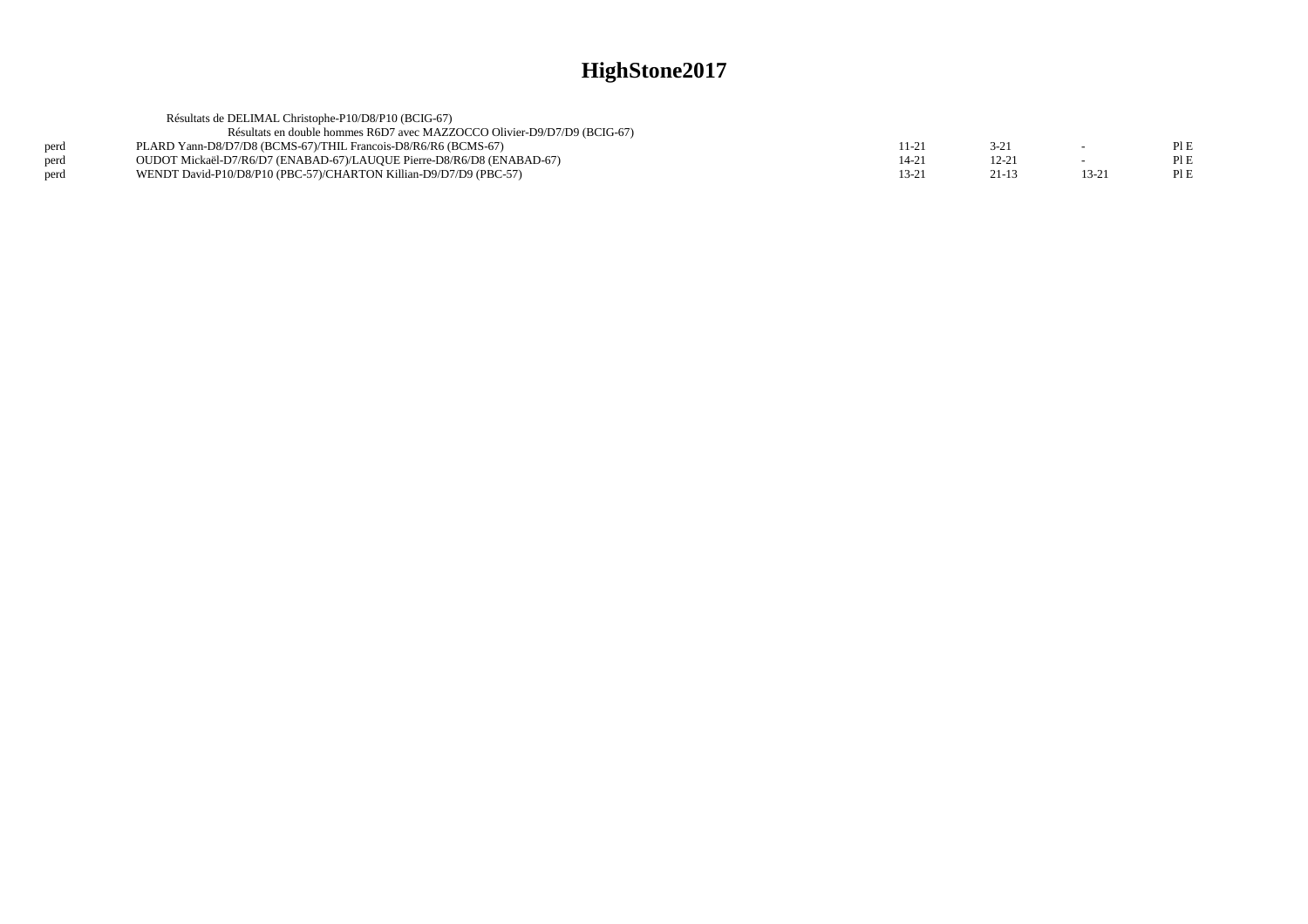|      | Résultats de DEMANET Vanessa-D7/R6/R5 (BS-67)                            |           |  |
|------|--------------------------------------------------------------------------|-----------|--|
|      | Résultats en double mixte R4R5 avec UNTERNEHR Alexandre-R4/N2/R4 (BS-67) |           |  |
| hat  | DURRHEIMER Julien-R6/R5/R5 (BCO-67)/BOUVEROT Ségolène-D7/R6/R5 (BCO-67)  | $21 - 16$ |  |
| perd | BATO Laurent-R4/N3/R4 (BCO-67)/AMESLAND Gabrielle-R6/R5/R4 (BCO-67)      |           |  |
|      |                                                                          |           |  |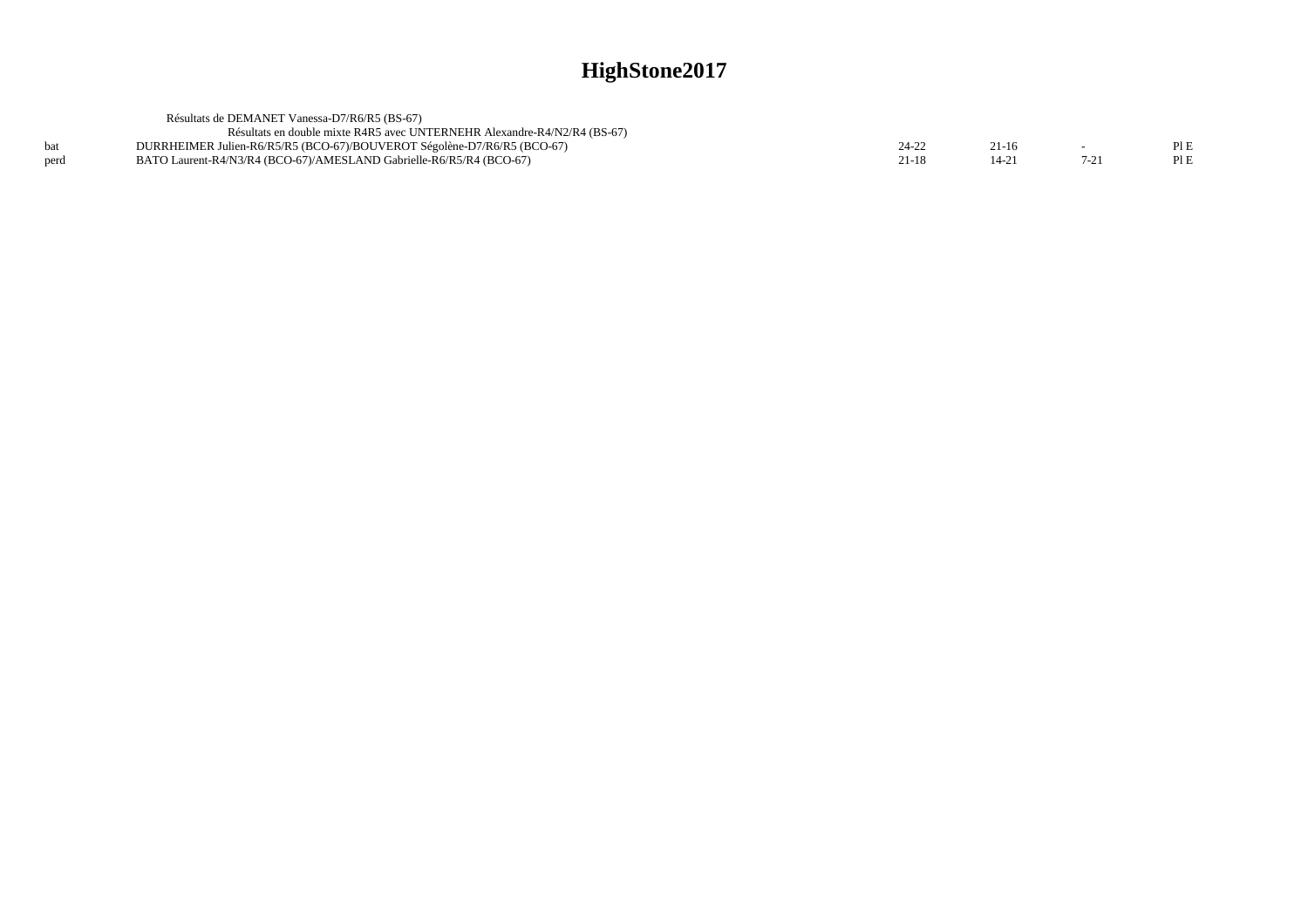|      | Résultats de DEVEAUX Pierre-P11/P12/P12 (CR-67)                         |         |           |        |      |
|------|-------------------------------------------------------------------------|---------|-----------|--------|------|
|      | Résultats en simple hommes P10P11P12                                    |         |           |        |      |
| perd | PIQUET Benoît-P10/P11/P12 (ABCM-67)                                     | 15-21   | $8 - 21$  | $\sim$ | PLE  |
| perd | BIRGEL Jonathan-P10/D9/P11 (BT-67)                                      | $16-21$ | $13 - 21$ | $\sim$ | PLE  |
|      | Résultats en double mixte P10P11P12 avec GARREL Virginie-P12 (CR-67)    |         |           |        |      |
| perd | BECHER Benoit-D9/D8/P10 (BCN-67)/FLAUDER Anne-P12/P10/P10 (BCN-67)      | 16-21   | $7 - 21$  |        | PIB  |
| perd | BOCK Benjamin-P10/D8/P10 (BCO-67)/ZAJAC Emmanuelle-P12/P10/P10 (BCO-67) | 21-19   | $19-21$   | $9-21$ | Pl B |
|      |                                                                         |         |           |        |      |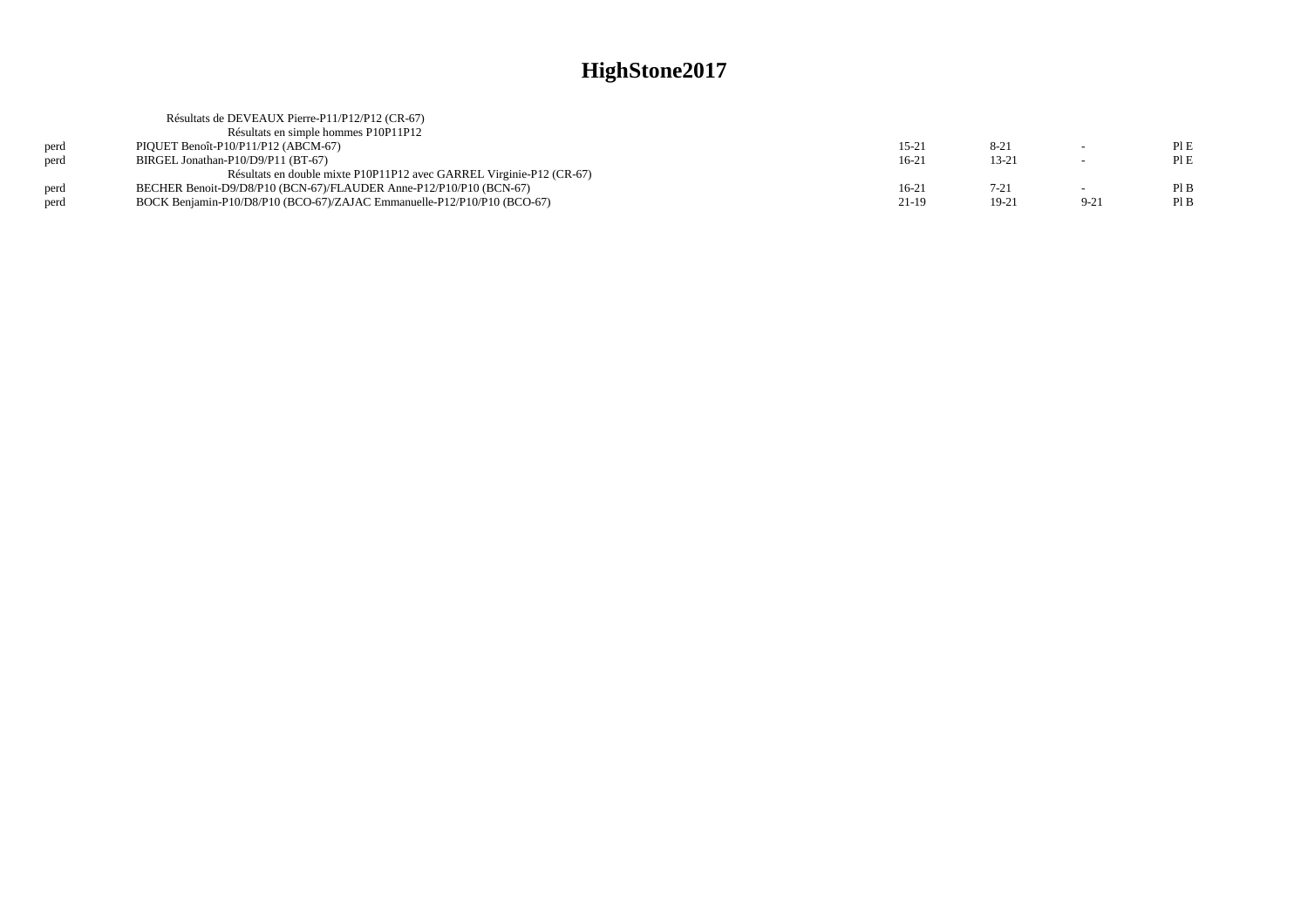|      | Résultats de DIARD Jessica-P12 (PBC-57)                                              |           |           |         |      |
|------|--------------------------------------------------------------------------------------|-----------|-----------|---------|------|
|      | Résultats en double dames P10P11P12 avec FLICK Emilie-P10/P10/D8 (PBC-57)            |           |           |         |      |
| perd | CASTRO Raphaele-P12/P11/P12 (ASCS-67)/PINTO DE OLIVEIRA Susana-P12/P11/P12 (ASCS-67) | $9-21$    | $5-21$    | $\sim$  | Pl A |
| perd | FELBER Elsa-D8/P10/P10 (ASPTT-67)/LAMBLOT Johanne-D8/P10/P10 (ASPTT-67)              | $21-16$   | 14-21     | $18-21$ | PI A |
| perd | BOOS Sandra-P12/P11/P10 (ABCM-67)/SCHURR Cindy-P11/P10/P11 (ABCM-67)                 | $11 - 21$ | $12 - 21$ | $\sim$  | Pl A |
| perd | DAMASO MERX Julie-P12 (BCIG-67)/MOULIS Armelle-P12/P10/P10 (BCIG-67)                 | $19-21$   | 14-21     | $\sim$  | Pl A |
|      |                                                                                      |           |           |         |      |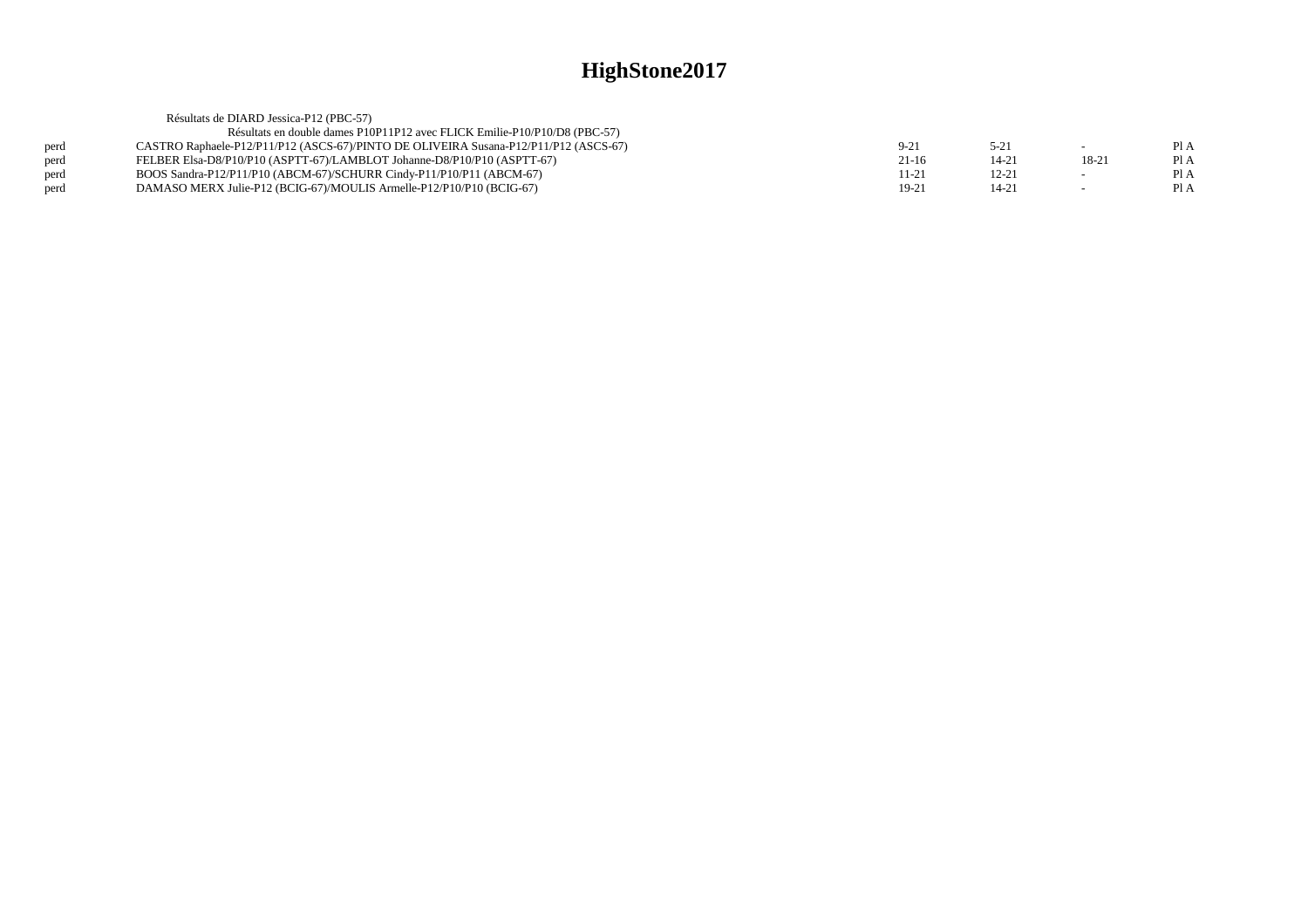|      | Résultats de DIETZ Vincent-D7/R5/R5 (BCIG-67)                              |        |         |           |      |
|------|----------------------------------------------------------------------------|--------|---------|-----------|------|
|      | Résultats en double mixte R4R5 avec LERCH Lauriane-R6/R4/R5 (DBC-68)       |        |         |           |      |
| hat  | TERMINAUX Philippe-D7/R5/R5 (SBC57-57)/WITZEL Nathalie-D7/R6/R5 (SBC57-57) | $21-1$ | 21-19   |           | Pl A |
| perd | CASTEL Julien-R4 (ASLR-67)/BRUN Nathalie-R6/R4/R4 (ASLR-67)                | $21-1$ | $10-21$ | $20 - 22$ | PI A |
|      |                                                                            |        |         |           |      |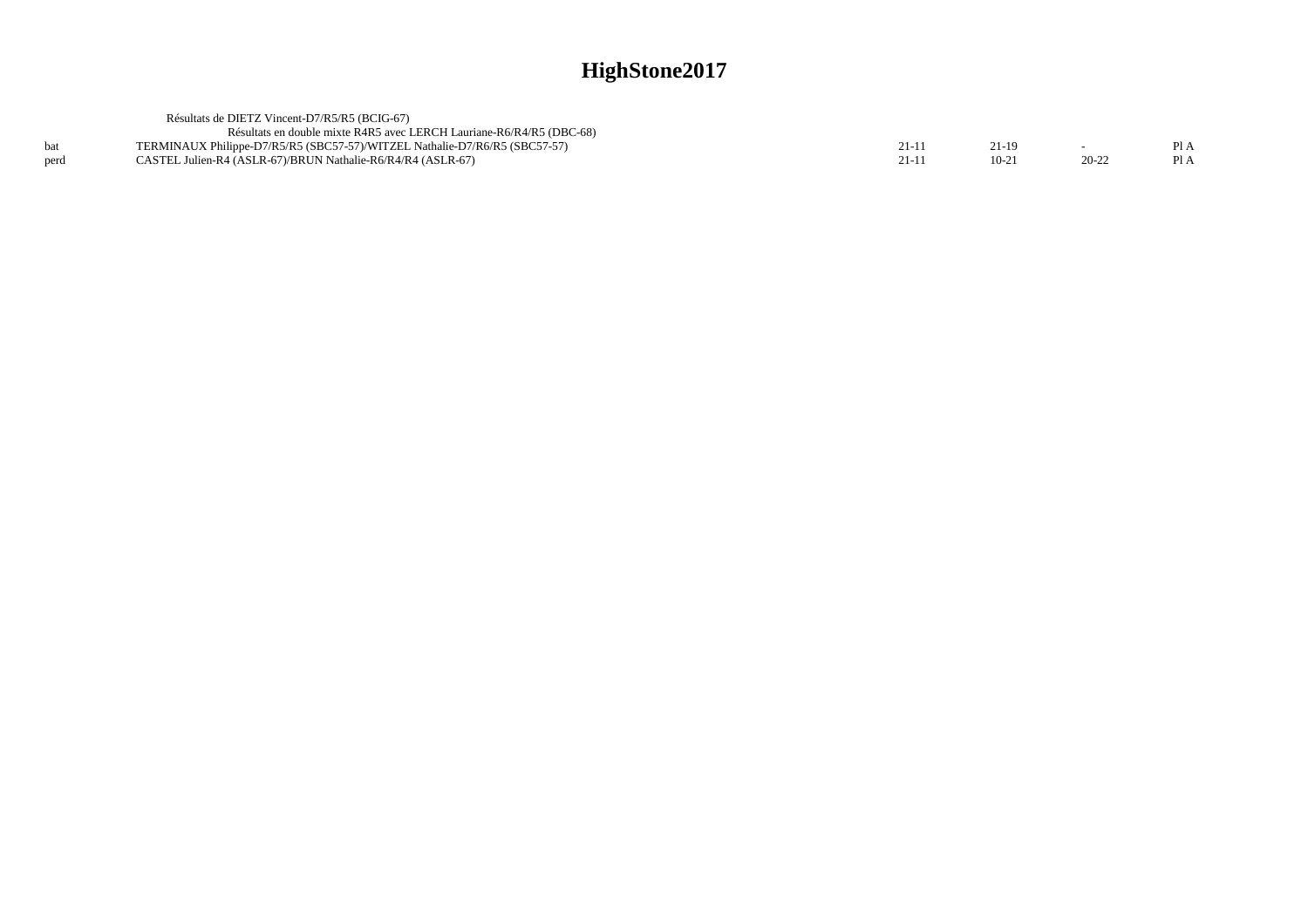|      | Résultats de DORNIER Vincent-P12/P11/P12 (BCMS-67)                             |           |           |           |        |
|------|--------------------------------------------------------------------------------|-----------|-----------|-----------|--------|
|      | Résultats en simple hommes P10P11P12                                           |           |           |           |        |
| bat  | CATOIRE Arnaud-P12/P11/P12 (BCIG-67)                                           | $21-9$    | $21-10$   |           | PIH    |
| bat  | BAR Fata-P10/P12/P12 (HBC-67)                                                  | $21 - 15$ | $21 - 7$  |           | PIH    |
| bat  | CAILLAUD Valentin-P10/P10/P12 (ASPTT-67)                                       | $21 - 18$ | $15 - 21$ | 21-12     | 1/4    |
| bat  | BOCK Benjamin-P10/D8/P10 (BCO-67)                                              | $14 - 21$ | $21 - 14$ | $21-15$   | 1/2    |
| perd | WILHELM Steeve-P12/P10/P12 (EACB-68)                                           | $23 - 21$ | 14-21     | $10 - 21$ | Finale |
|      | Résultats en double hommes P10P11P12 avec CATOIRE Arnaud-P12/P11/P12 (BCIG-67) |           |           |           |        |
| bat  | MARTY Christophe-P12/P10/P10 (SLDB-67)/MATTEL Mathieu-P10/P11/P12 (SLDB-67)    | $21-12$   | $24 - 22$ |           | Pl A   |
| bat  | GRELLIER Benoit-P12/P10/P12 (BCO-67)/SCHWEITZER Thierry-P11 (BCO-67)           | $21 - 18$ | $16-21$   | $21-10$   | Pl A   |
| perd | MISCHLER Mickael-P11/P11/P10 (ABCM-67)/PIOUET Benoît-P10/P11/P12 (ABCM-67)     | $21 - 18$ | $12 - 21$ | $18-21$   | Pl A   |
|      |                                                                                |           |           |           |        |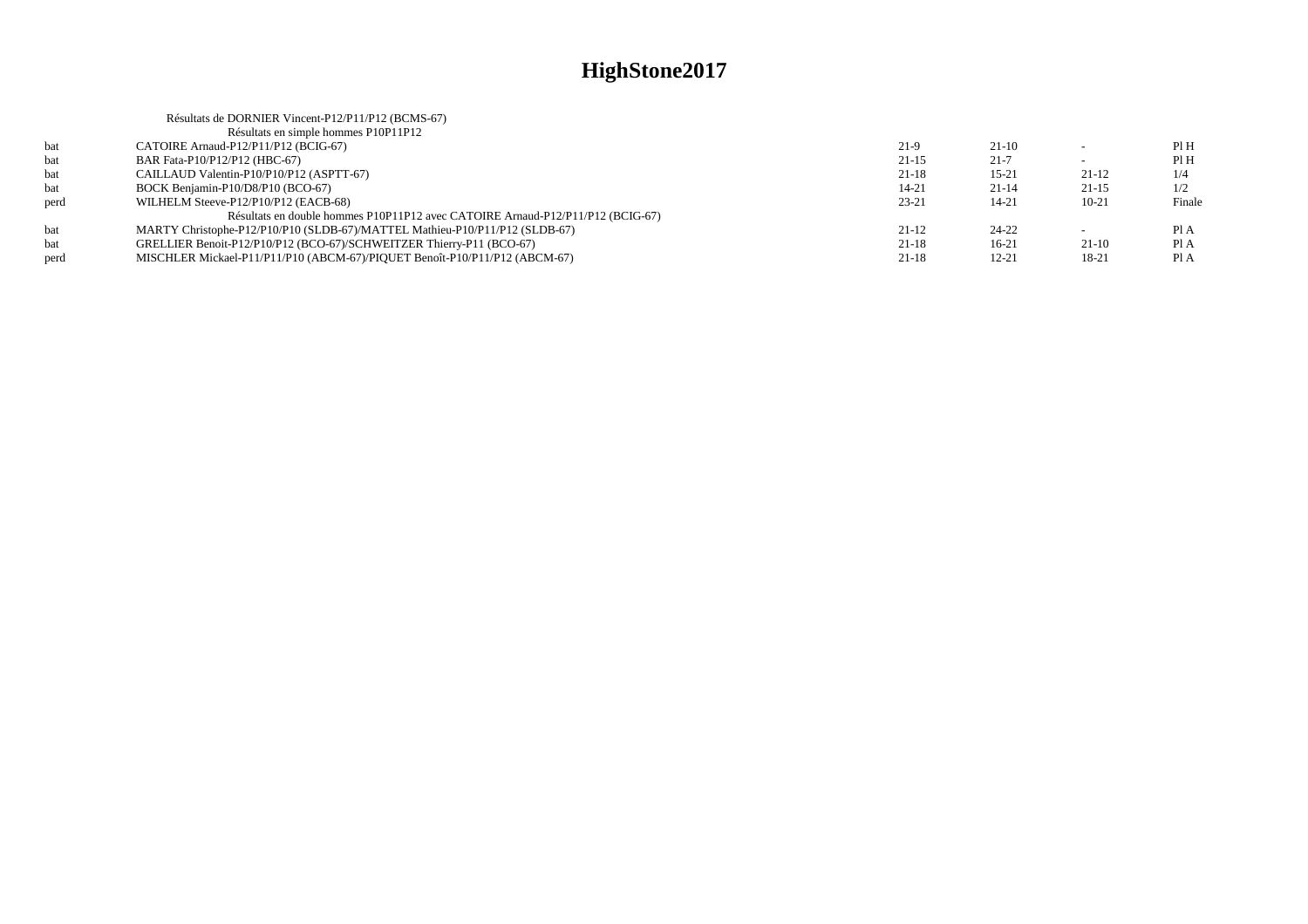Résultats de DOUE Emeline-R6/R4/R6 (ASCS-67)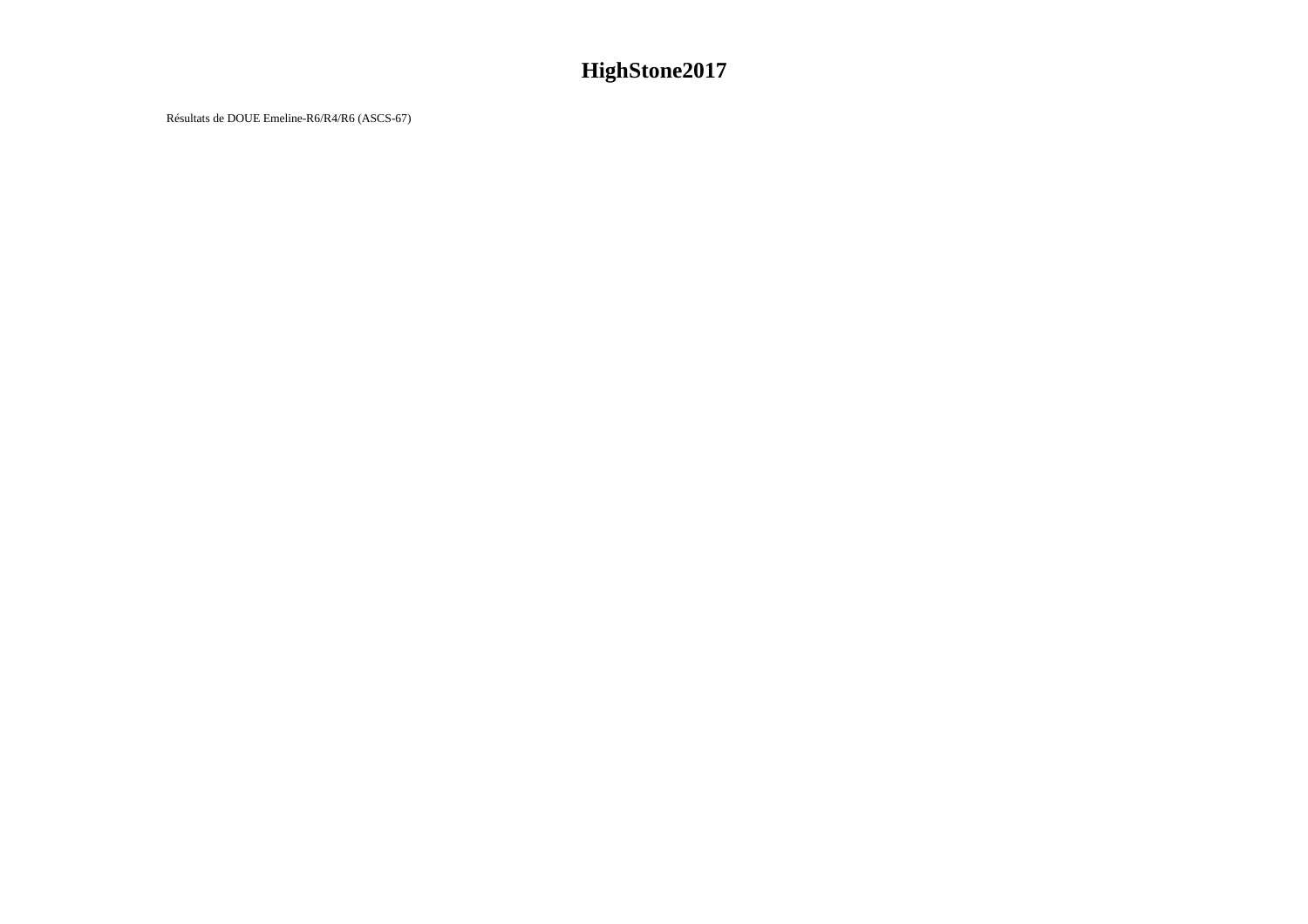|      | Résultats de DURAND Aurélie-D8/D8/R6 (EACB-68)                              |           |           |                          |     |
|------|-----------------------------------------------------------------------------|-----------|-----------|--------------------------|-----|
|      | Résultats en simple dames D8D9                                              |           |           |                          |     |
| bat  | LOZANO Elodie-D8/D7/D9 (VDR-67)                                             | $21-5$    | $21 - 5$  | $\overline{\phantom{a}}$ | PIB |
| perd | ILTISS Catherine-D8/R6/D7 (BCMS-67)                                         | $21 - 23$ | $13 - 21$ |                          | PIB |
|      | Résultats en double mixte R6D7 avec CIBLA Pierre-étienne-D7/R6/R6 (EACB-68) |           |           |                          |     |
| bat  | AYME Thibaud-D8/D7/D9 (CCSSL-67)/WOLFF Marjorie-D8/R6/D7 (CCSSL-67)         | $21 - 17$ | $22 - 20$ |                          | PID |
| bat  | TRIPIER Arnaud-R6/R5/D7 (BCMS-67)/CHAUVIN Doriane-D9/D8/D7 (BCMS-67)        | $21-10$   | $21 - 14$ | $\sim$                   | P1D |
| bat  | MEYER Michel-R6/R4/R6 (BCMS-67)/JEAN-PIERRE Laure-D7/R5/D7 (BCMS-67)        | 21-18     | $21-18$   | $\overline{\phantom{a}}$ | 1/4 |
| perd | HORVAT Franck-D8/R6/D8 (PBC-57)/MAGER Margaux-D8/R6/D7 (PBC-57)             | $15 - 21$ | $21 - 18$ | 11-21                    | 1/2 |
|      |                                                                             |           |           |                          |     |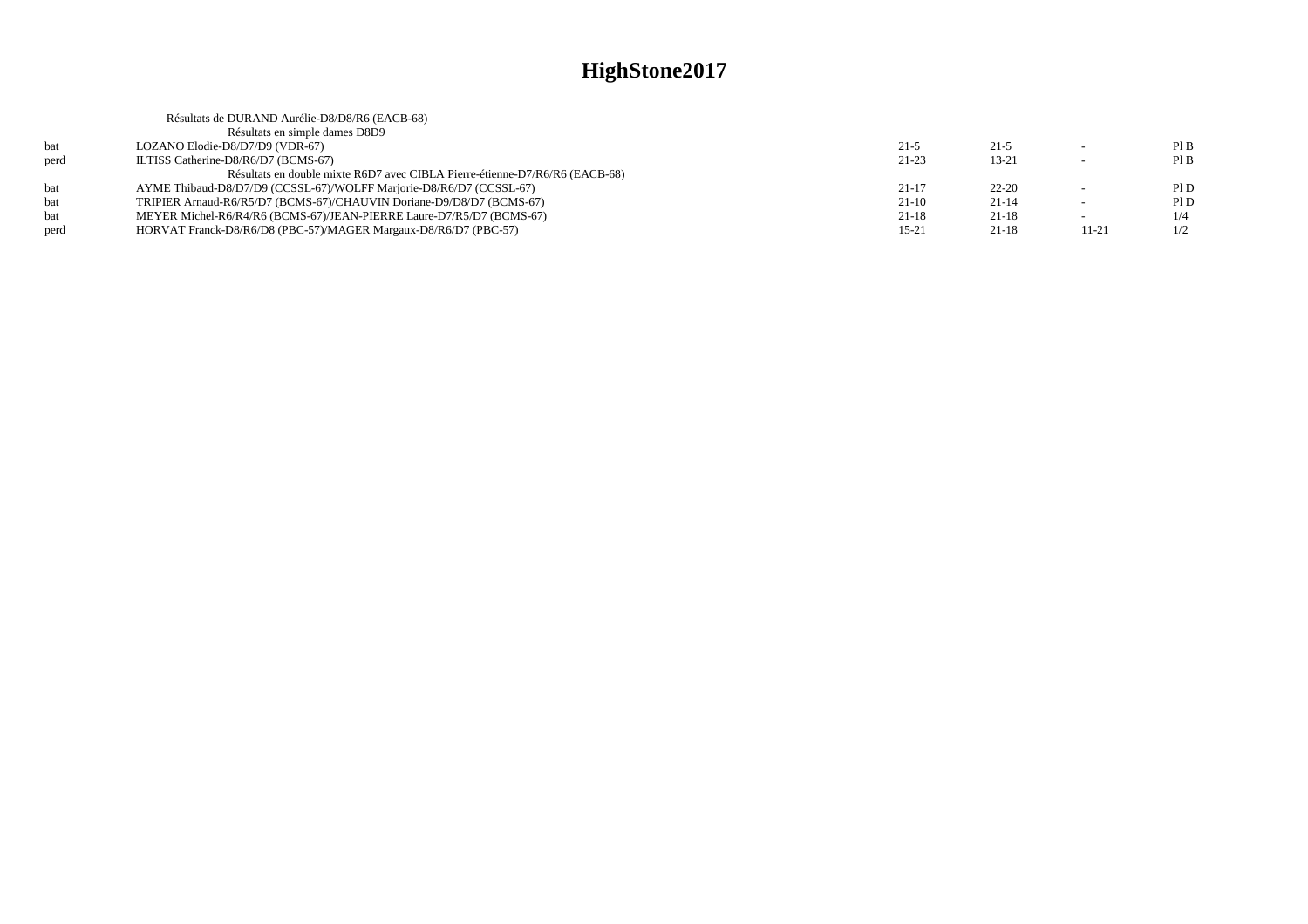|      | Résultats de DURAND Aurelie-D9/D8/P10 (CCSSL-67)                                      |           |           |           |      |
|------|---------------------------------------------------------------------------------------|-----------|-----------|-----------|------|
|      | Résultats en double dames D8D9 avec BALDECK Coraline-P10/P11/P12 (CCSSL-67)           |           |           |           |      |
| bat  | MALGIERI Jessica-P10/P12/P10 (ASLR-67)/SCHNEIDER WOLFF Isabelle-P12/P11/P10 (ASLR-67) | $21-16$   | $21-16$   | $\sim$    | PIA  |
| perd | WEBER-GUTHERTZ Alizée-P11/P10/P12 (SLCSN-67)/CLAUSSE Isabelle-P10/D9/P11 (SLCSN-67)   | $15 - 21$ | $6 - 21$  |           | PI A |
| perd | TRAPPLER Lucie-P10/D8/P10 (BCT-67)/RITTER Coralie-P11/D9/D9 (ENABAD-67)               | $17 - 21$ | $21 - 15$ | $11 - 21$ | Pl A |
|      | Résultats en double mixte R6D7 avec FEHLMANN Christian-D8/R6/D7 (CCSSL-67)            |           |           |           |      |
| perd | LYONNET Guillaume-R6/R4/R6 (MBC-67)/SCHAEFFER Joanne-P10/D8/D9 (MBC-67)               | $21 - 23$ | $17 - 21$ |           | PIB  |
| perd | CASSAIGNE Jody-R4/R6/R6 (BCS-57)/BIGET Peggy-D8/D7/R6 (BCS-57)                        | 14-21     | $16-21$   |           | PIB  |
|      |                                                                                       |           |           |           |      |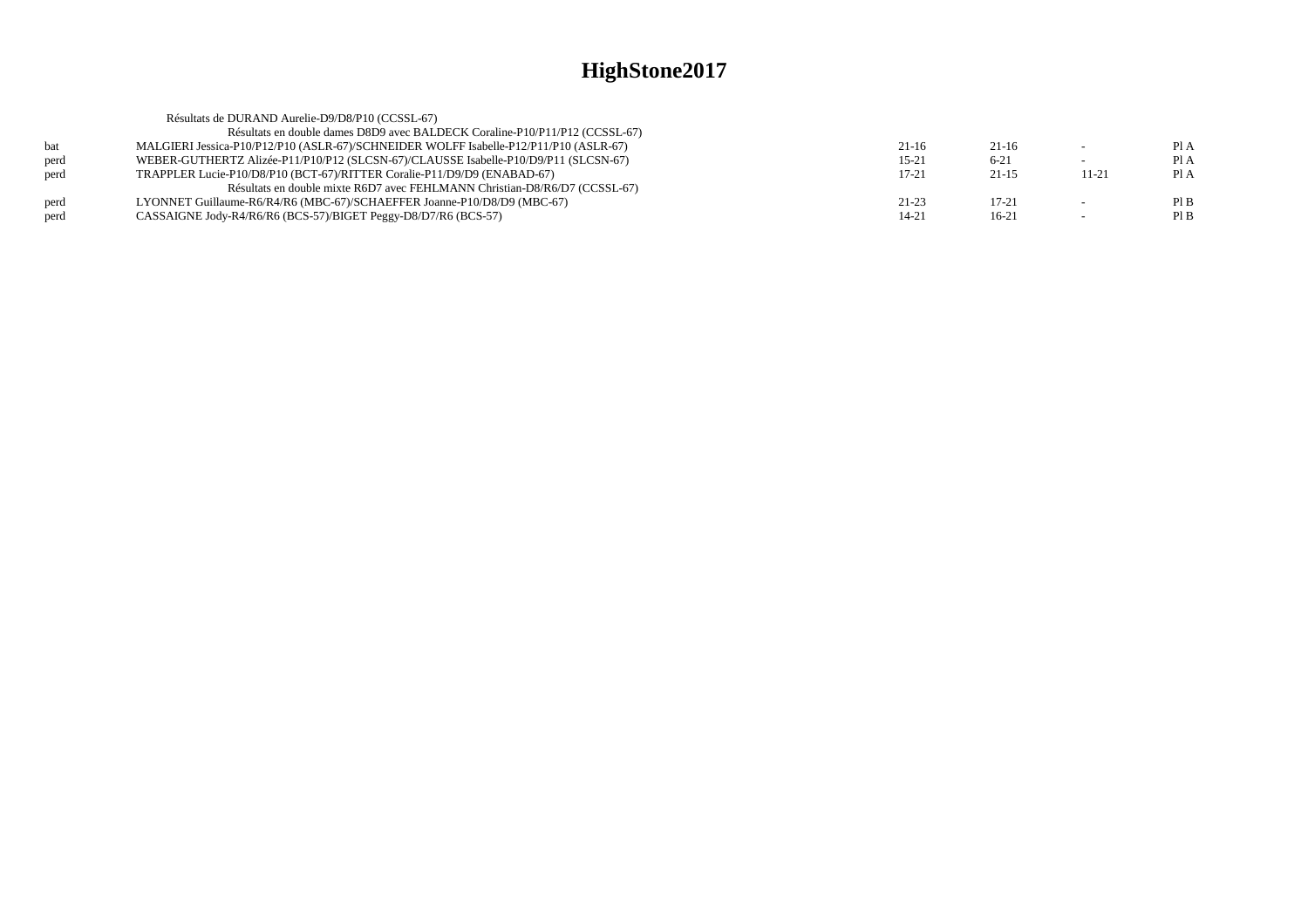|      | Résultats de DURRHEIMER Julien-R6/R5/R5 (BCO-67)                        |         |         |      |
|------|-------------------------------------------------------------------------|---------|---------|------|
|      | Résultats en double mixte R4R5 avec BOUVEROT Ségolène-D7/R6/R5 (BCO-67) |         |         |      |
| perd | UNTERNEHR Alexandre-R4/N2/R4 (BS-67)/DEMANET Vanessa-D7/R6/R5 (BS-67)   | 22-24   | $16-2.$ | PIE  |
| nerd | BATO Laurent-R4/N3/R4 (BCO-67)/AMESLAND Gabrielle-R6/R5/R4 (BCO-67)     | $16-21$ |         | Pl E |
|      |                                                                         |         |         |      |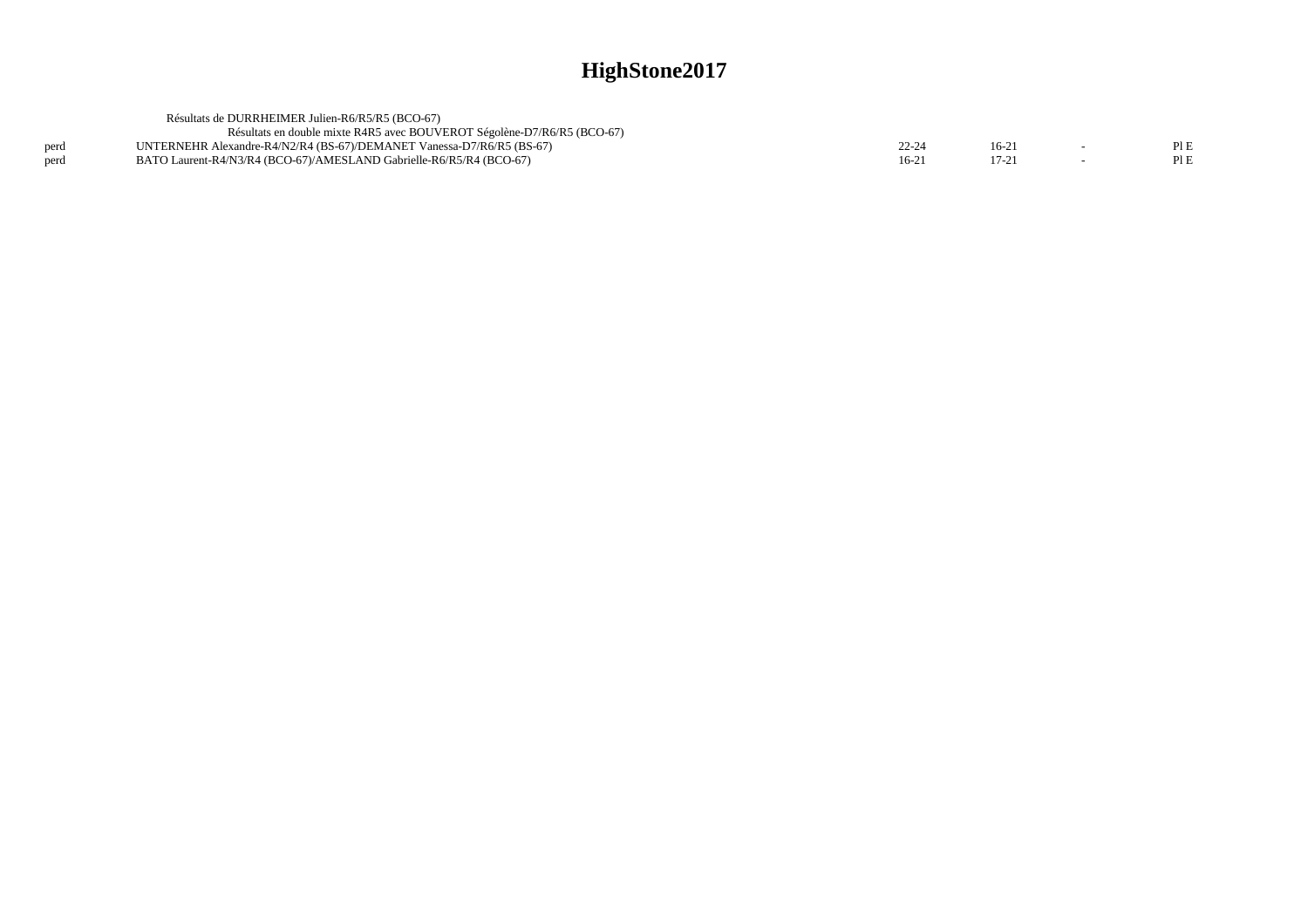|      | Résultats de DUTARTRE Olivier-P11/P12/P12 (PBC-57)                      |           |           |                          |      |
|------|-------------------------------------------------------------------------|-----------|-----------|--------------------------|------|
|      | Résultats en simple hommes P10P11P12                                    |           |           |                          |      |
| bat  | LEBERT Florian-P11/D9/D9 (BCMS-67)                                      | $21 - 14$ | $23 - 21$ |                          | PIG  |
| bat  | MILLET Michael-P10/D9/P11 (CBO-67)                                      | $21-16$   | $21-16$   |                          | PIG  |
| bat  | BISCHOFF Nicolas-P11/D9/P11 (BCO-67)                                    | $21 - 14$ | $21-19$   | $\sim$                   | 1/4  |
| perd | WILHELM Steeve-P12/P10/P12 (EACB-68)                                    | 18-21     | $12 - 21$ | $\overline{\phantom{a}}$ | 1/2  |
|      | Résultats en double mixte D8D9 avec FLICK Emilie-P10/P10/D8 (PBC-57)    |           |           |                          |      |
| perd | MARTY Hugues-D9/D7/D9 (MBC-67)/MARTY Anne-laure-P10/D9/D8 (MBC-67)      | 19-21     | $22 - 20$ | 13-21                    | Pl A |
| perd | ASSANI Maxime-D7/D7/D8 (ASPTT-67)/VICTORI-BUREL Léa-R6/R6/D8 (ASPTT-67) | 11-21     | 11-21     | $\sim$                   | Pl A |
|      |                                                                         |           |           |                          |      |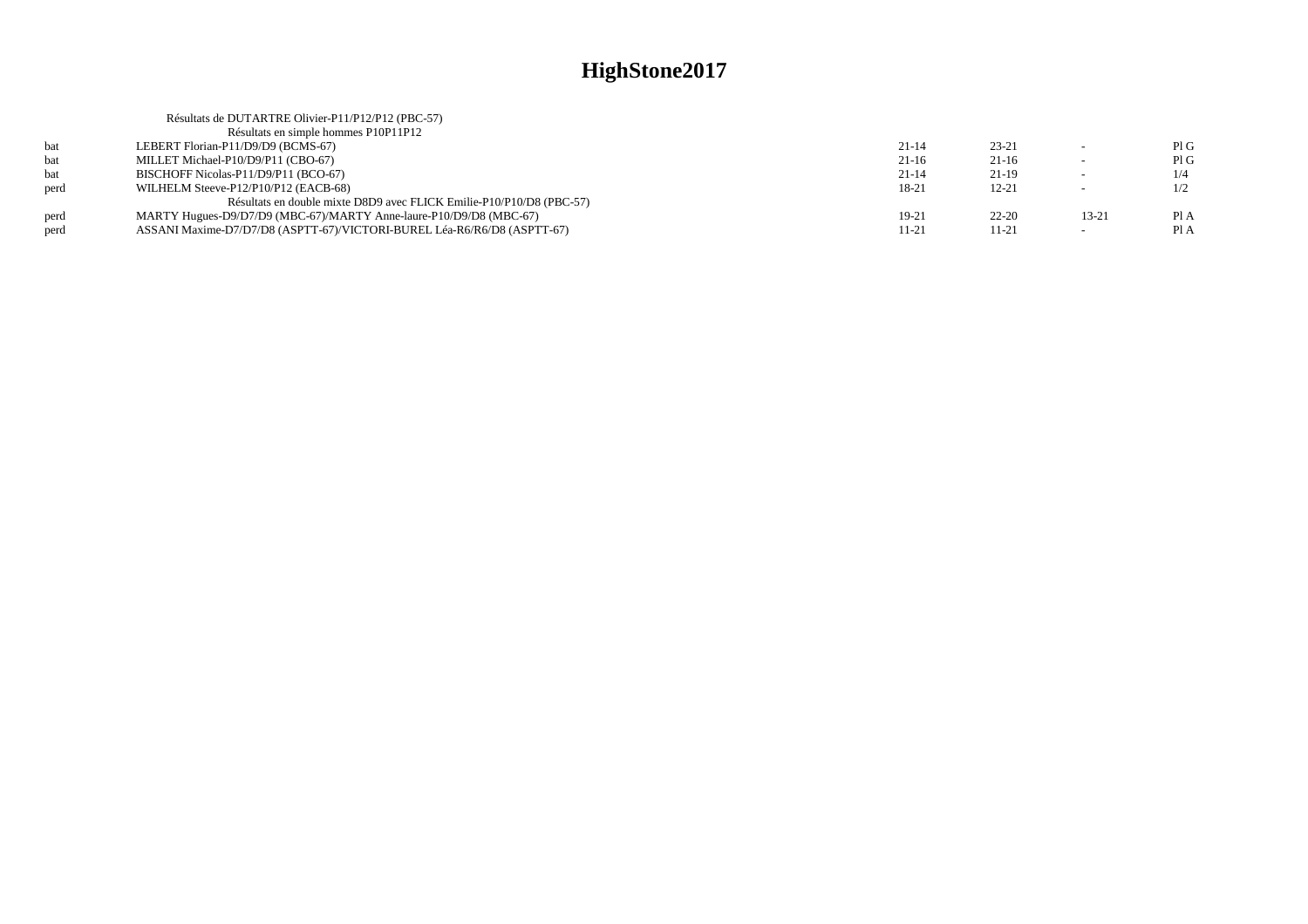|      | Résultats de EBENER Nicolas-D8/R6/D7 (ENABAD-67)<br>Résultats en double hommes R6D7 avec MONARD Julien-D8/D8/P10 (ENABAD-67) |         |       |      |
|------|------------------------------------------------------------------------------------------------------------------------------|---------|-------|------|
| perd | ACKER Benoit-D9/D7/D9 (BADKOM-67)/BERNUZZI Théo-D9/D7/D9 (BADKOM-67)                                                         | $21-23$ | 15-21 | Pl B |
|      | BERKAT Amar-R6/R6/D7 (ASCS-67)/BRICO Sébastien-R6/R6/R4 (ASCS-67)                                                            | $-WO$   |       | Pl B |
|      |                                                                                                                              |         |       |      |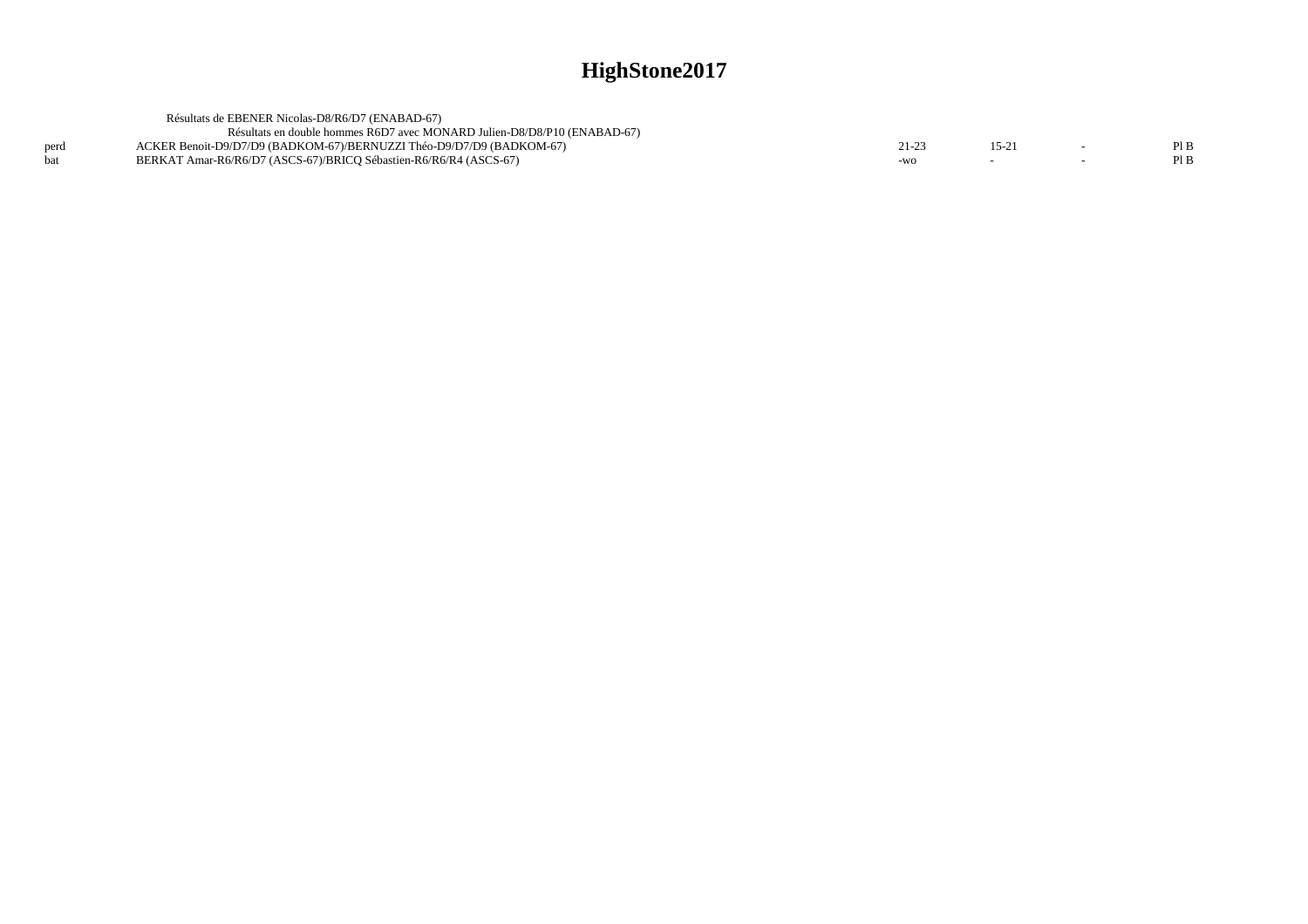|      | Résultats de EHRMANN Stève-P10/P10/P11 (HBC-67) |       |           |           |     |
|------|-------------------------------------------------|-------|-----------|-----------|-----|
|      | Résultats en simple hommes P10P11P12            |       |           |           |     |
|      | MOUROT Josselyn-P10/P12/P12 (EACB-68)           | 21-19 | $12 - 21$ | $21 - 14$ | P1C |
| perd | BISCHOFF Nicolas-P11/D9/P11 (BCO-67)            | 13-21 | 21-16     | $20 - 22$ | P1C |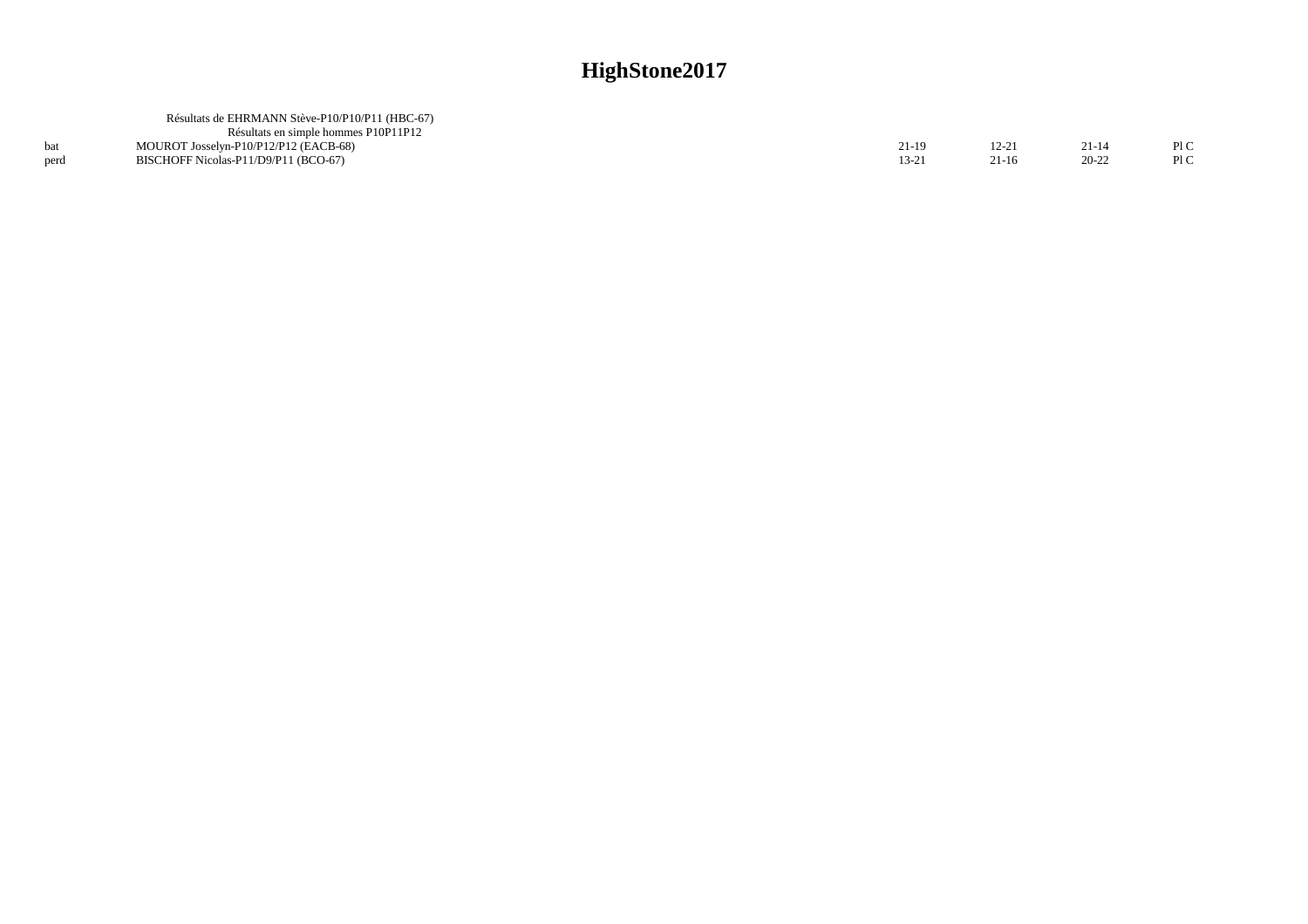|      | Résultats de ERDMANN Nicolas-D8/R6/D8 (CBO-67)                        |        |                |     |
|------|-----------------------------------------------------------------------|--------|----------------|-----|
|      | Résultats en double hommes R6D7 avec PAULUS Simon-P10/D8/P10 (CBO-67) |        |                |     |
|      | MATTERN Kevin-D8/R6/D8 (BCM-68)/HABERT Mathieu-D9/D9/P11 (BCM-68)     |        |                | P1A |
| perd | GARCIA Jérémy-D8/R6/D8 (ASLR-67)/ESPOSITO Jean-R6/R6/D8 (ASLR-67)     | $10-2$ | $16-2^{\circ}$ | P1A |
|      |                                                                       |        |                |     |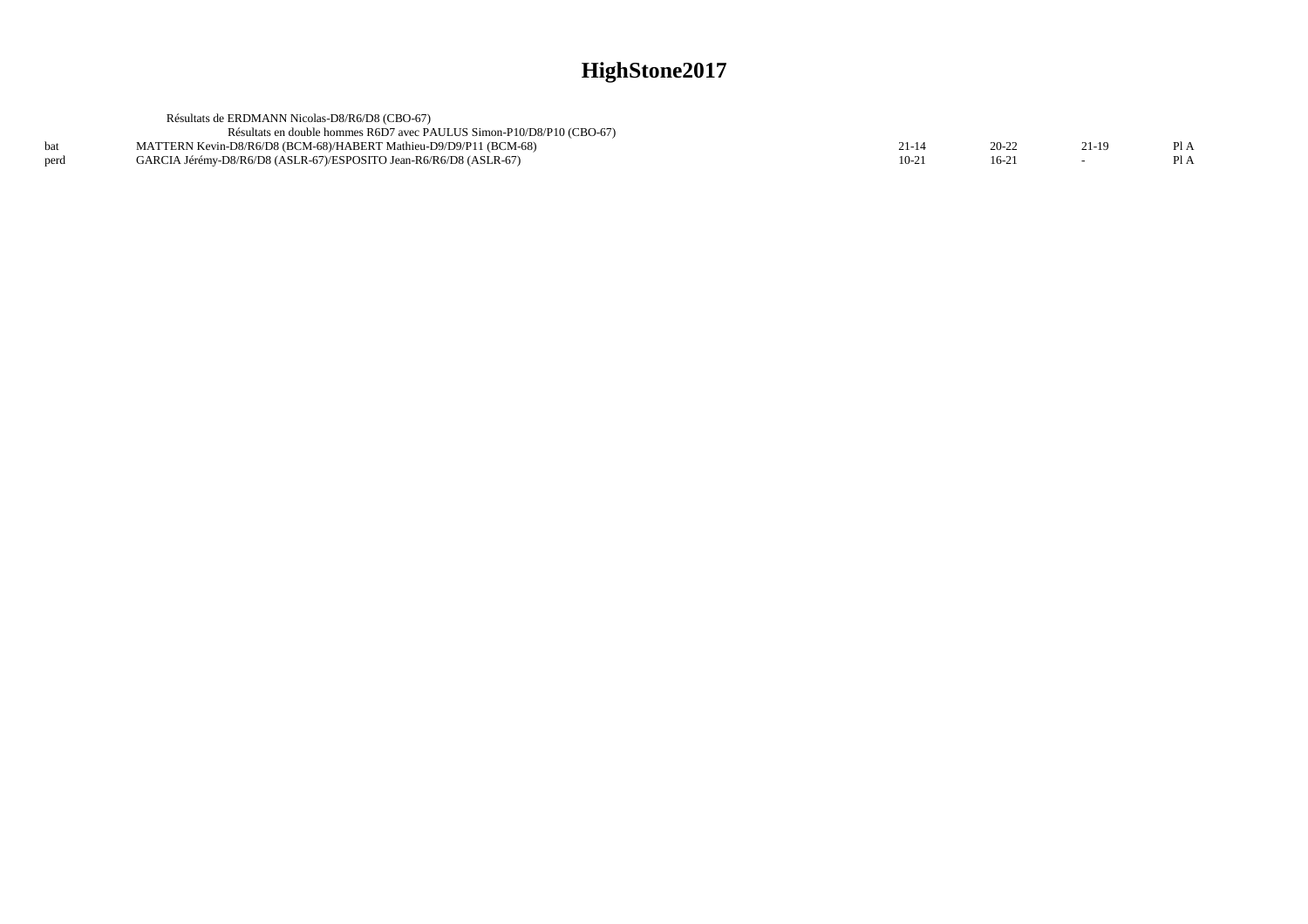|      | Résultats de ESPOSITO Jean-R6/R6/D8 (ASLR-67)                         |           |           |         |      |
|------|-----------------------------------------------------------------------|-----------|-----------|---------|------|
|      | Résultats en double hommes R6D7 avec GARCIA Jérémy-D8/R6/D8 (ASLR-67) |           |           |         |      |
| hat  | MATTERN Kevin-D8/R6/D8 (BCM-68)/HABERT Mathieu-D9/D9/P11 (BCM-68)     | 13-21     | $21-16$   | $21-13$ | Pl A |
| hat  | PAULUS Simon-P10/D8/P10 (CBO-67)/ERDMANN Nicolas-D8/R6/D8 (CBO-67)    | $21-10$   | 21-16     |         | Pl A |
|      | BLENNER Vincent-D8/D8/P10 (BCMS-67)/CADIOU Thomas-D9/D7/D9 (BCMS-67)  | $21 - 14$ | $13 - 21$ | $21-11$ | 1/4  |
| perd | PLARD Yann-D8/D7/D8 (BCMS-67)/THIL Francois-D8/R6/R6 (BCMS-67)        | $8-21$    | $15 - 21$ |         | 1/2  |
|      |                                                                       |           |           |         |      |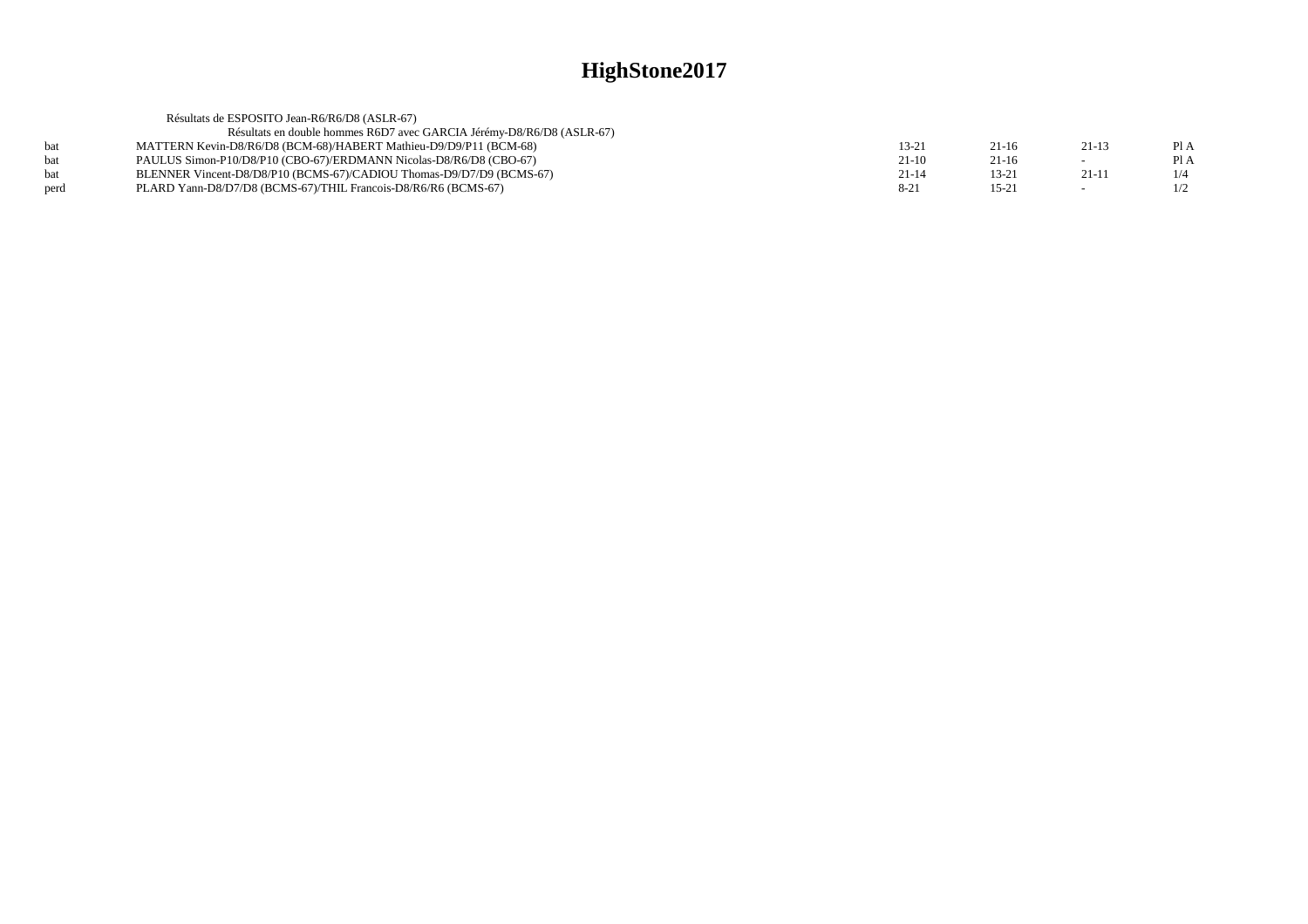|      | Résultats de FALCO Michaêl-R5/N3/R4 (ASLR-67)                                  |        |        |      |
|------|--------------------------------------------------------------------------------|--------|--------|------|
|      | Résultats en double mixte R4R5 avec KNITTEL Camille-R6/R4/R4 (ASLR-67)         |        |        |      |
|      | MARINA Mathias-D7/R5/D7 (MBC-67)/RAPENNE Marion-D7/R6/R5 (MBC-67)              |        | 21-10  | PIB  |
| perd | SCHLAGDENHAUFFEN Mizuki-R4/N3/R5 (ENABAD-67)/GARRIGOU Aimée-D7/R6/R5 (CAOB-67) | $19-2$ | $19-2$ | Pl B |
|      |                                                                                |        |        |      |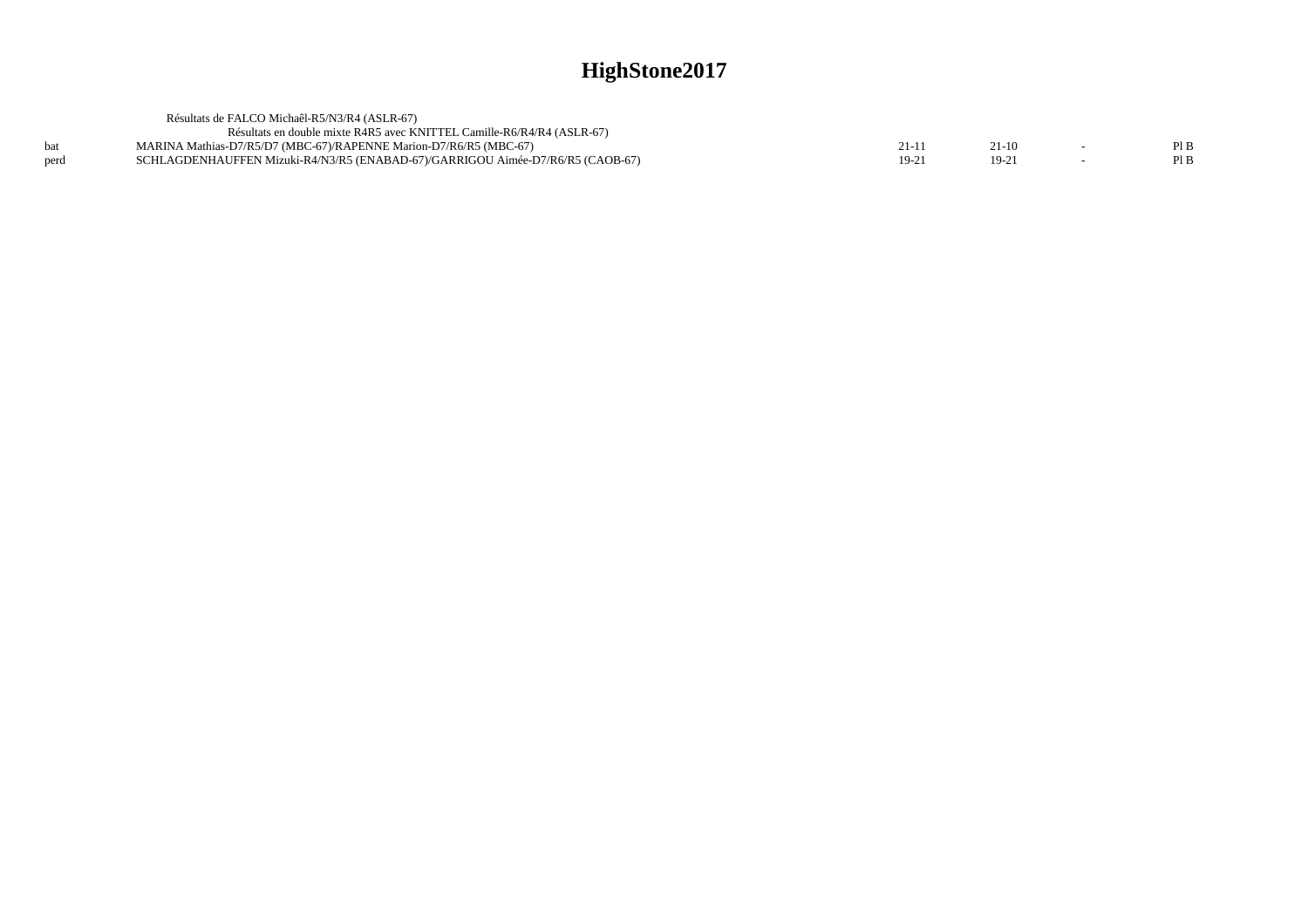| Résultats de FEHLMANN Christian-D8/R6/D7 (CCSSL-67)                       |           |           |         |      |
|---------------------------------------------------------------------------|-----------|-----------|---------|------|
| Résultats en double hommes R6D7 avec WENDLING Laurent-D8/R6/D8 (CCSSL-67) |           |           |         |      |
| STOETZEL Yann-D9/D7/D8 (SLDB-67)/FRISON Christophe-D9/D7/D9 (SLDB-67)     | $21 - 17$ | 18-21     | $16-21$ | PI D |
| KNITTEL Maxence-R6/R6/D7 (ENABAD-67)/THOMAS Raphael-R6/D7/D7 (ASPTT-67)   | $21-16$   | $17 - 21$ | 19-21   | PID  |
| Résultats en double mixte R6D7 avec DURAND Aurelie-D9/D8/P10 (CCSSL-67)   |           |           |         |      |
| LYONNET Guillaume-R6/R4/R6 (MBC-67)/SCHAEFFER Joanne-P10/D8/D9 (MBC-67)   | $21 - 23$ | $17 - 21$ | $\sim$  | PIB  |
| CASSAIGNE Jody-R4/R6/R6 (BCS-57)/BIGET Peggy-D8/D7/R6 (BCS-57)            | 14-21     | $16-21$   | $\sim$  | Pl B |
|                                                                           |           |           |         |      |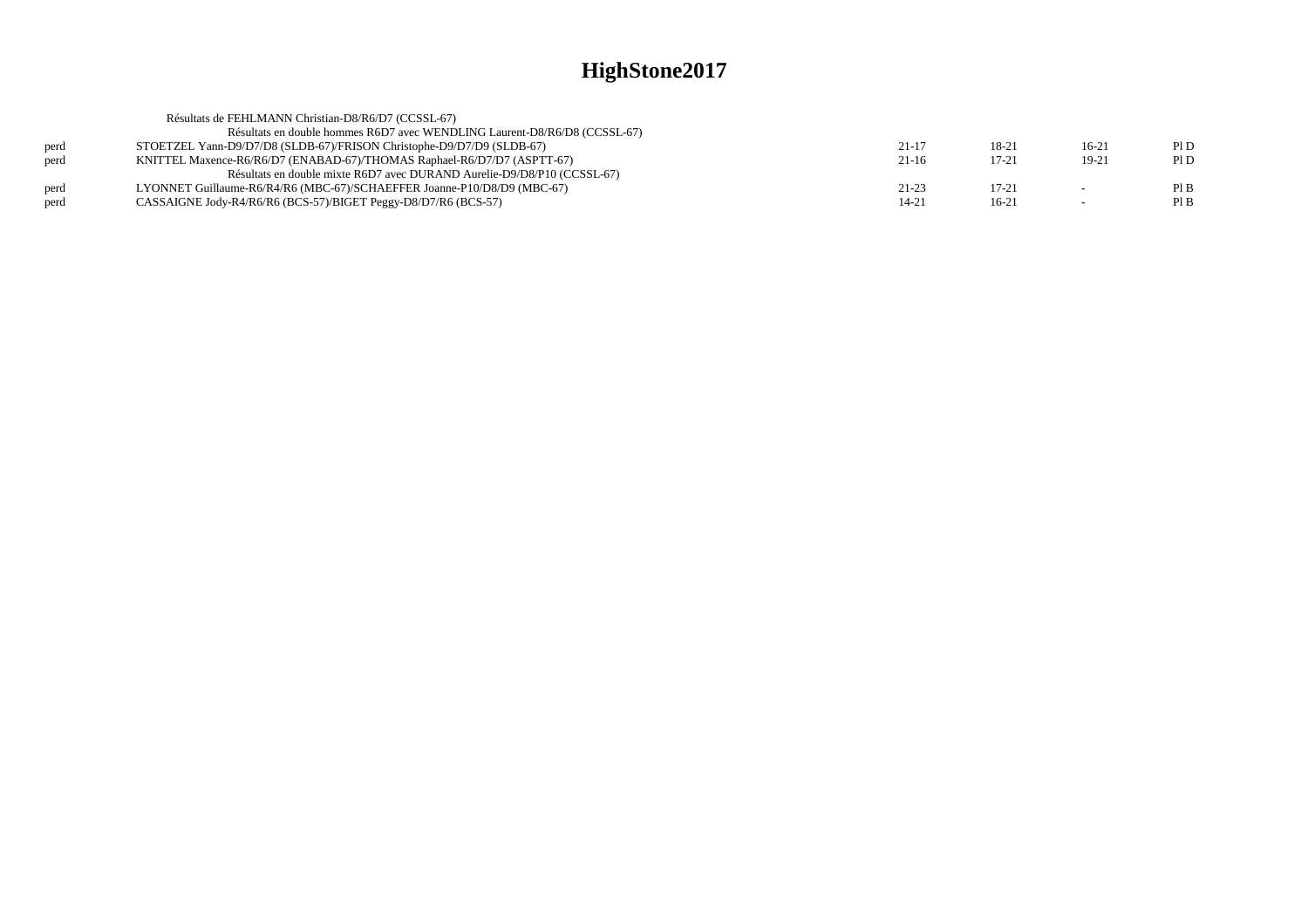|            | Résultats de FELBER Elsa-D8/P10/P10 (ASPTT-67)                                       |           |           |         |      |
|------------|--------------------------------------------------------------------------------------|-----------|-----------|---------|------|
|            | Résultats en double dames P10P11P12 avec LAMBLOT Johanne-D8/P10/P10 (ASPTT-67)       |           |           |         |      |
| <b>bat</b> | FLICK Emilie-P10/P10/D8 (PBC-57)/DIARD Jessica-P12 (PBC-57)                          | $16-21$   | $21 - 14$ | $21-18$ | Pl A |
| perd       | CASTRO Raphaele-P12/P11/P12 (ASCS-67)/PINTO DE OLIVEIRA Susana-P12/P11/P12 (ASCS-67) | $17 - 21$ | $15 - 21$ | $\sim$  | Pl A |
| <b>bat</b> | DAMASO MERX Julie-P12 (BCIG-67)/MOULIS Armelle-P12/P10/P10 (BCIG-67)                 | $21 - 15$ | $21-17$   | $\sim$  | PI A |
| <b>bat</b> | BOOS Sandra-P12/P11/P10 (ABCM-67)/SCHURR Cindy-P11/P10/P11 (ABCM-67)                 | $17 - 21$ | 21-17     | 21-8    | PI A |
|            |                                                                                      |           |           |         |      |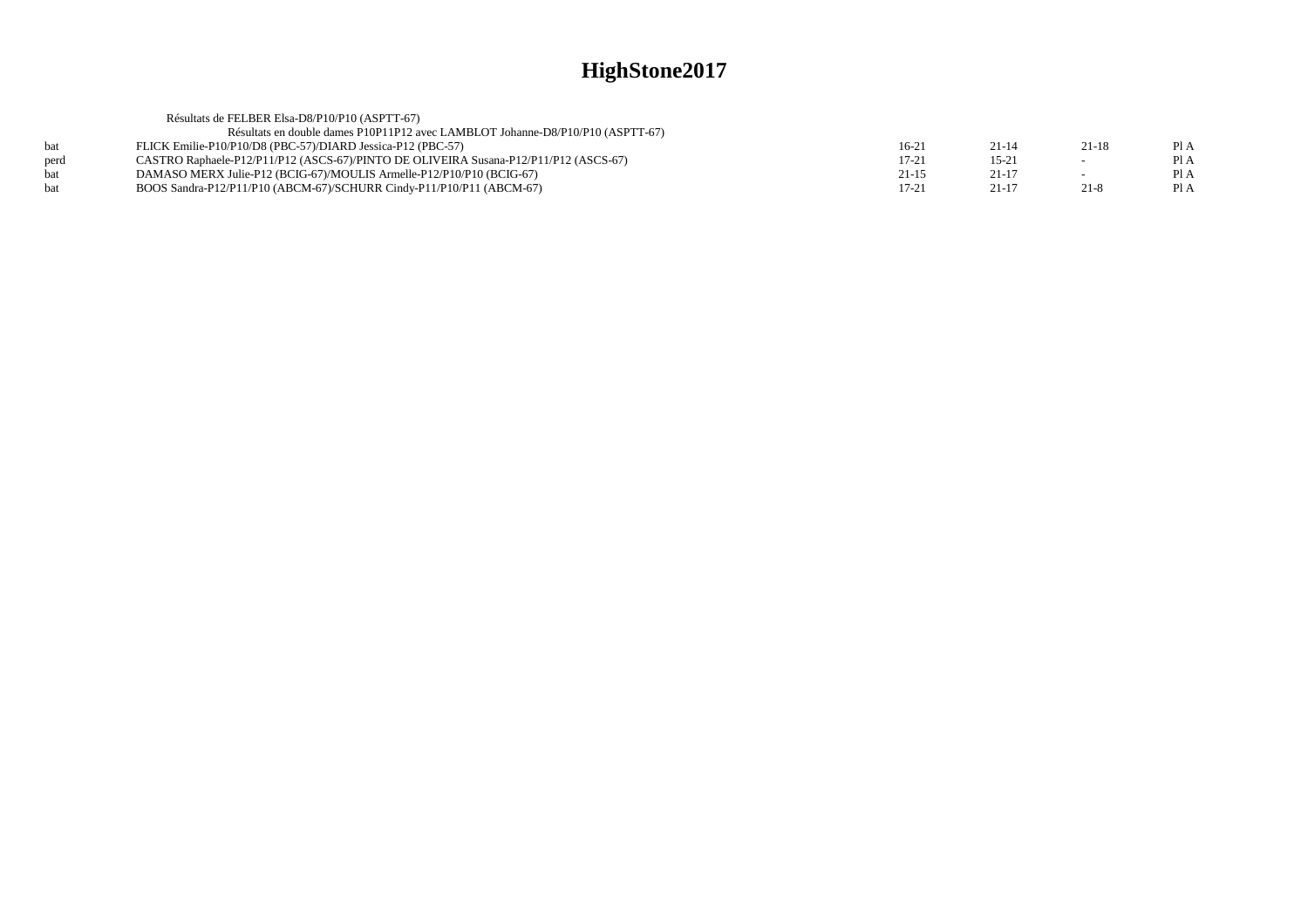|      | Résultats de FERBER Grégory-D7/D8/D9 (BDR-67)<br>Résultats en simple hommes R6D7 |       |         |     |
|------|----------------------------------------------------------------------------------|-------|---------|-----|
| perd | BOSSERT Thomas-D7 (BCS-57)                                                       | 14-21 | $18-21$ | P1C |
| perd | VOILOUIN Corentin-R6/R6/D8 (HBC-67)                                              | 13-21 |         | P1C |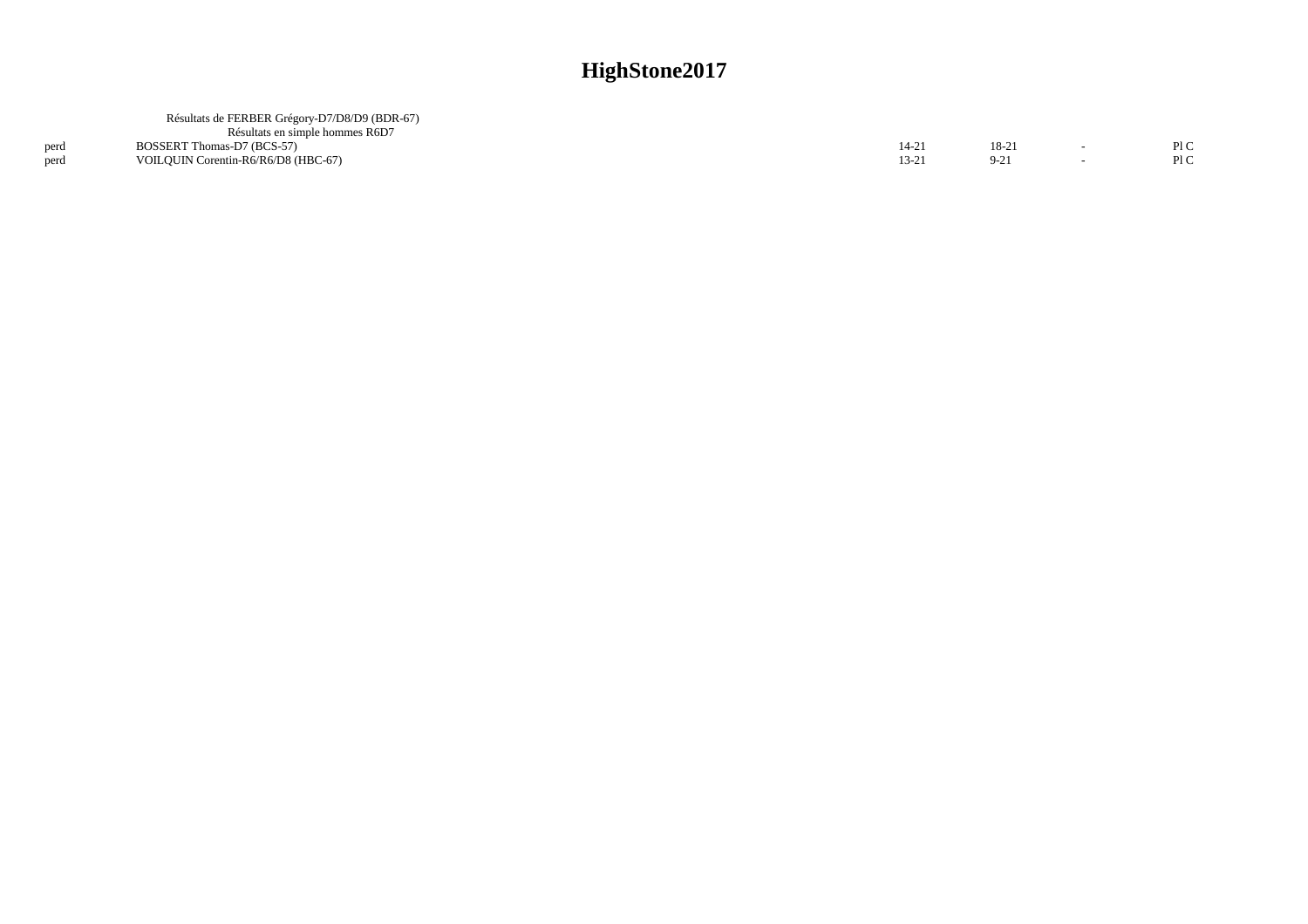|      | Résultats de FERROUDJ Muriel-D9/D7/D9 (BCS-67)                          |          |         |      |
|------|-------------------------------------------------------------------------|----------|---------|------|
|      | Résultats en double mixte D8D9 avec BRONNERT Nicolas-D9/D7/D8 (BCS-67)  |          |         |      |
| perd | HUBER Jeremy-P10/D8/P10 (BCT-67)/RITTER Coralie-P11/D9/D9 (ENABAD-67)   | 18-21    | 11-2.   | P1C  |
| perd | STOETZEL Yann-D9/D7/D8 (SLDB-67)/WALTZ Christelle-D8/R6/D8 (SLDB-67)    | $8 - 21$ | $10-21$ | P1C  |
| hat  | PAULUS Simon-P10/D8/P10 (CBO-67)/TRIMBOUR Catherine-D9/D7/D8 (SBC67-67) | 21-9     | 21-8    | Pl C |
|      |                                                                         |          |         |      |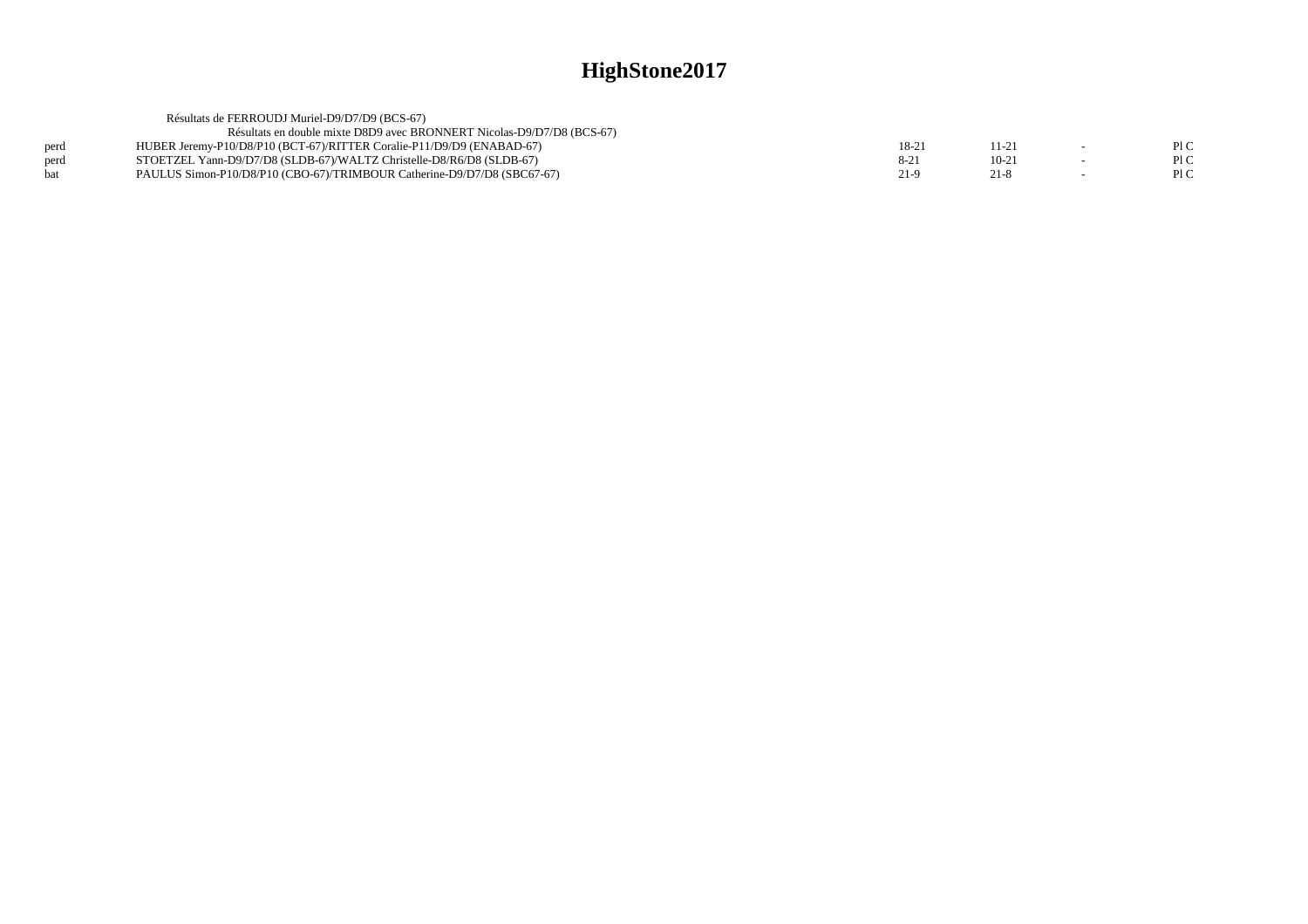|      | Résultats de FIRMIN Joel-D8/R6/D7 (ASPTT-67)                          |       |         |     |
|------|-----------------------------------------------------------------------|-------|---------|-----|
|      | Résultats en double mixte R6D7 avec LOHR Elodie-D7/R5/D7 (ENABAD-67)  |       |         |     |
|      | CASTEL Jeremie-D8/R6/D7 (CEBA-67)/ANDING Anne-lise-D7/R6/D8 (CEBA-67) | 21-19 |         | PIG |
| nerd | KNITTEL Maxence-R6/R6/D7 (ENABAD-67)/HOENEN Emma-R5/R5/R6 (ENABAD-67) |       | $19-2'$ | PIG |
|      |                                                                       |       |         |     |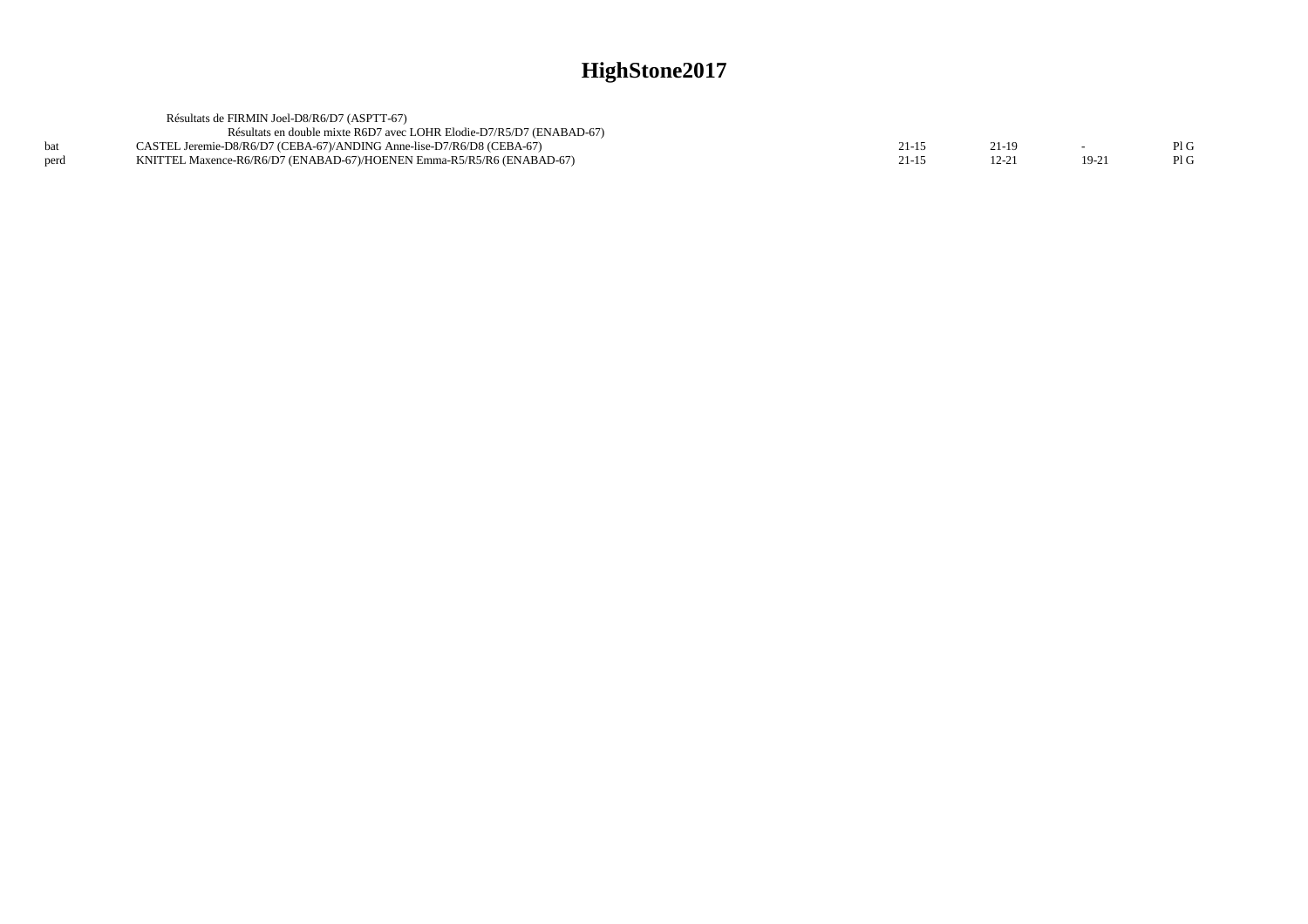|      | Résultats de FLANET Aurélien-D8/R6/D8 (BCMS-67)                         |           |           |                          |      |
|------|-------------------------------------------------------------------------|-----------|-----------|--------------------------|------|
|      | Résultats en simple hommes D8D9                                         |           |           |                          |      |
| perd | BHOLAH Krishna-P10/D9/P10 (HBC-67)                                      | $21 - 14$ | $16-21$   | $13 - 21$                | PID  |
| perd | HENNINGER Sebastien-D8/D9/P10 (ASPTT-67)                                | 18-21     | $21 - 15$ | $24 - 26$                | P1D  |
|      | Résultats en double hommes R6D7 avec GARDIES Laurent-D8/R6/D8 (BCMS-67) |           |           |                          |      |
| perd | FREMONT Damien-D8/R6/D8 (HBC-67)/MAZARD Julien-D9/D8/P10 (HBC-67)       | $12 - 21$ | $22 - 20$ | $15 - 21$                | P1C  |
| perd | BOSSOUVI Carlos-R6/D8/D8 (ASLR-67)/PULOU Sebastien-D7/R6/D7 (ASLR-67)   | $15 - 21$ | $17 - 21$ | $\overline{\phantom{a}}$ | Pl C |
|      |                                                                         |           |           |                          |      |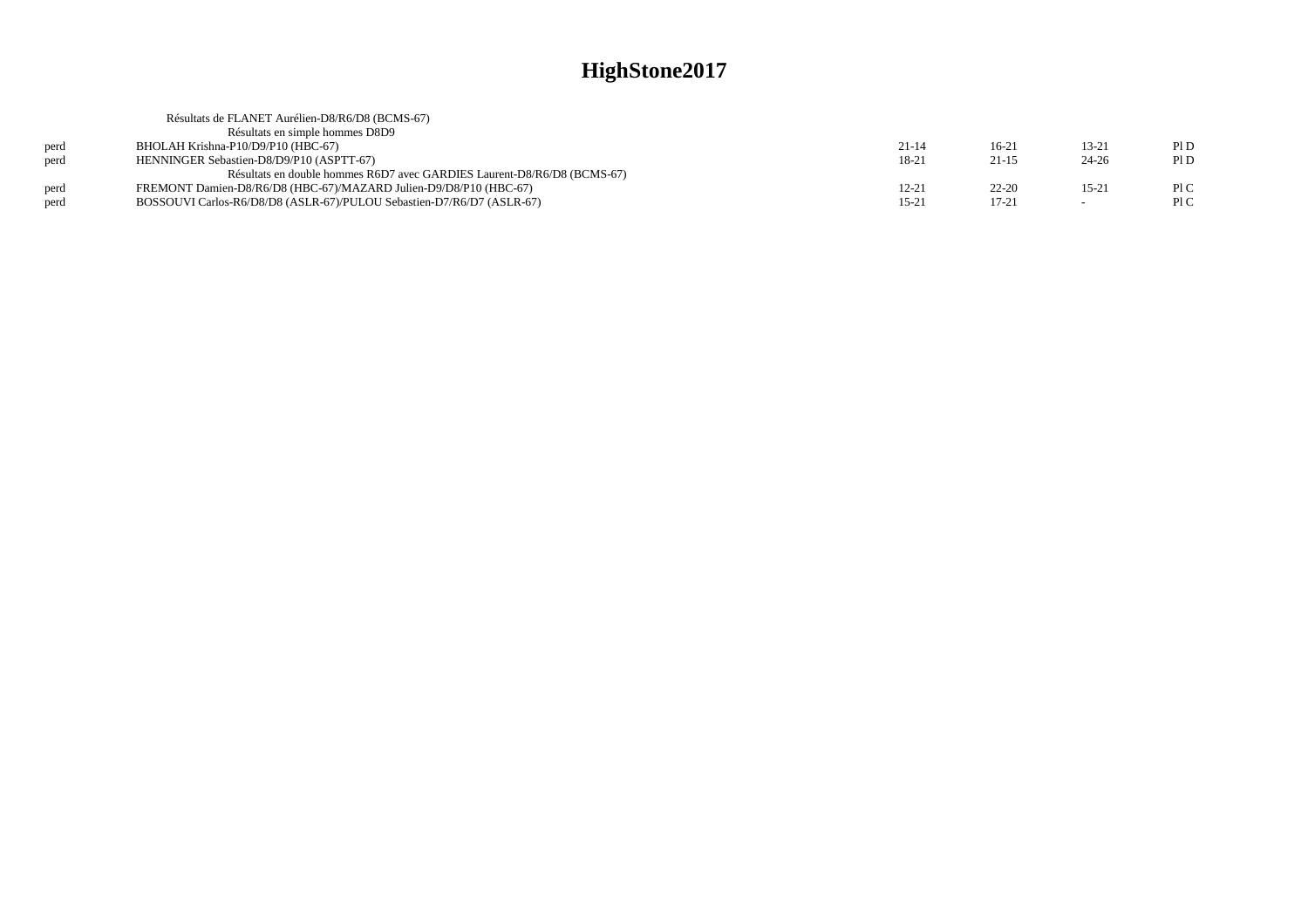|     | Résultats de FLAUDER Anne-P12/P10/P10 (BCN-67)                            |         |           |        |
|-----|---------------------------------------------------------------------------|---------|-----------|--------|
|     | Résultats en double mixte P10P11P12 avec BECHER Benoit-D9/D8/P10 (BCN-67) |         |           |        |
| hat | DEVEAUX Pierre-P11/P12/P12 (CR-67)/GARREL Virginie-P12 (CR-67)            | $21-16$ | $21 - 7$  | PIB    |
| hat | BOCK Benjamin-P10/D8/P10 (BCO-67)/ZAJAC Emmanuelle-P12/P10/P10 (BCO-67)   | $21-9$  | $21 - 11$ | PIB    |
| hat | RIEBER Olivier-P10/D9/P10 (EVE-67)/RIEBER Stéphanie-P11/D9/P10 (EVE-67)   | $21-18$ | $21-16$   |        |
| hat | ROTH Pierre-P10/D9/P10 (FCJMSB-67)/HUBER Line-P10/D8/P10 (VDR-67)         | $21-11$ | $21-13$   | Finale |
|     |                                                                           |         |           |        |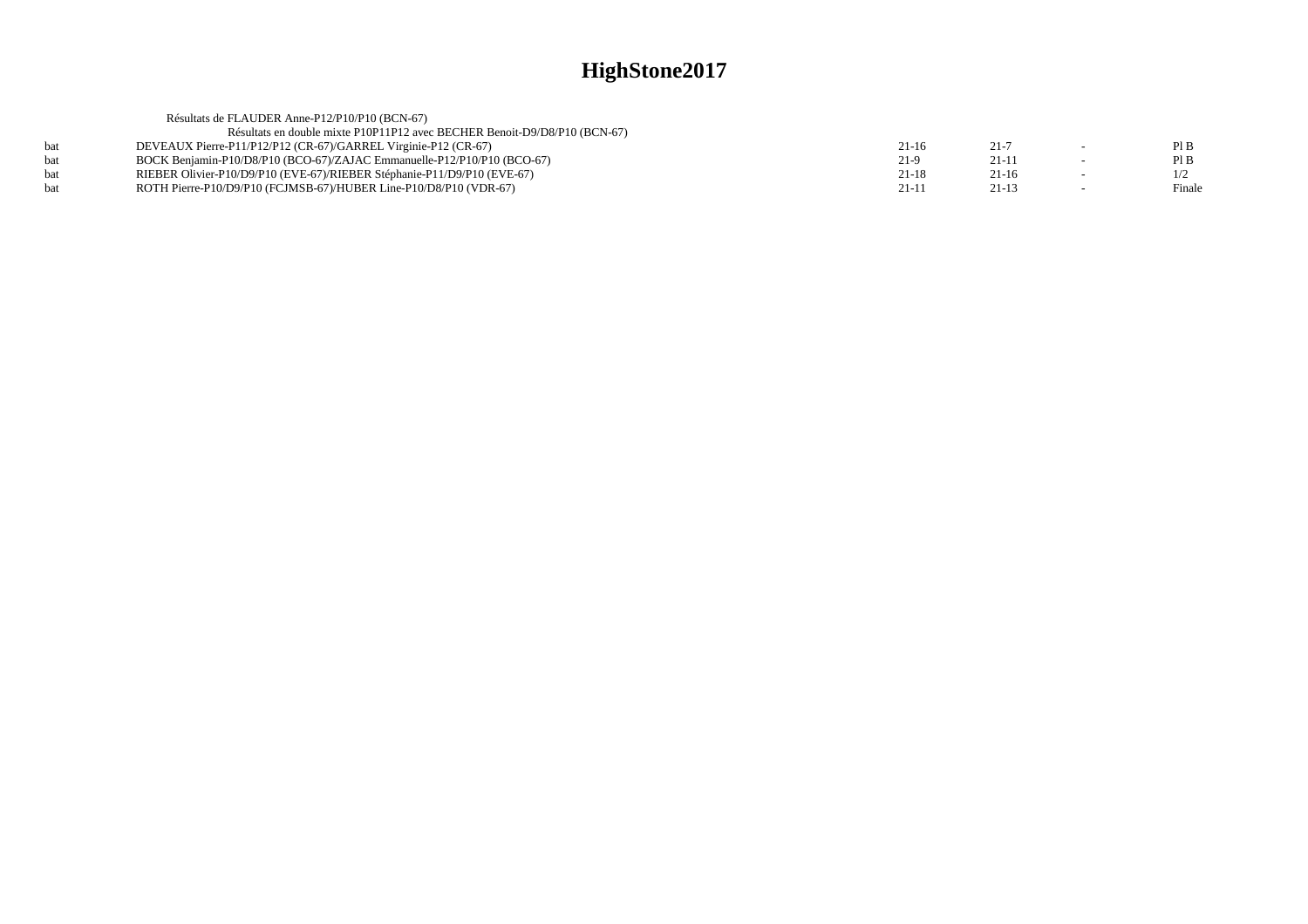|      | Résultats de FLICK Emilie-P10/P10/D8 (PBC-57)                                        |          |           |           |      |
|------|--------------------------------------------------------------------------------------|----------|-----------|-----------|------|
|      | Résultats en double dames P10P11P12 avec DIARD Jessica-P12 (PBC-57)                  |          |           |           |      |
| perd | CASTRO Raphaele-P12/P11/P12 (ASCS-67)/PINTO DE OLIVEIRA Susana-P12/P11/P12 (ASCS-67) | $9 - 21$ | $5 - 21$  |           | Pl A |
| perd | FELBER Elsa-D8/P10/P10 (ASPTT-67)/LAMBLOT Johanne-D8/P10/P10 (ASPTT-67)              | $21-16$  | 14-21     | 18-21     | Pl A |
| perd | BOOS Sandra-P12/P11/P10 (ABCM-67)/SCHURR Cindy-P11/P10/P11 (ABCM-67)                 | 11-21    | $12 - 21$ |           | Pl A |
| perd | DAMASO MERX Julie-P12 (BCIG-67)/MOULIS Armelle-P12/P10/P10 (BCIG-67)                 | 19-21    | $14 - 21$ |           | Pl A |
|      | Résultats en double mixte D8D9 avec DUTARTRE Olivier-P11/P12/P12 (PBC-57)            |          |           |           |      |
| perd | MARTY Hugues-D9/D7/D9 (MBC-67)/MARTY Anne-laure-P10/D9/D8 (MBC-67)                   | $19-21$  | $22 - 20$ | $13 - 21$ | Pl A |
| perd | ASSANI Maxime-D7/D7/D8 (ASPTT-67)/VICTORI-BUREL Léa-R6/R6/D8 (ASPTT-67)              | 11-21    | 11-21     |           | Pl A |
|      |                                                                                      |          |           |           |      |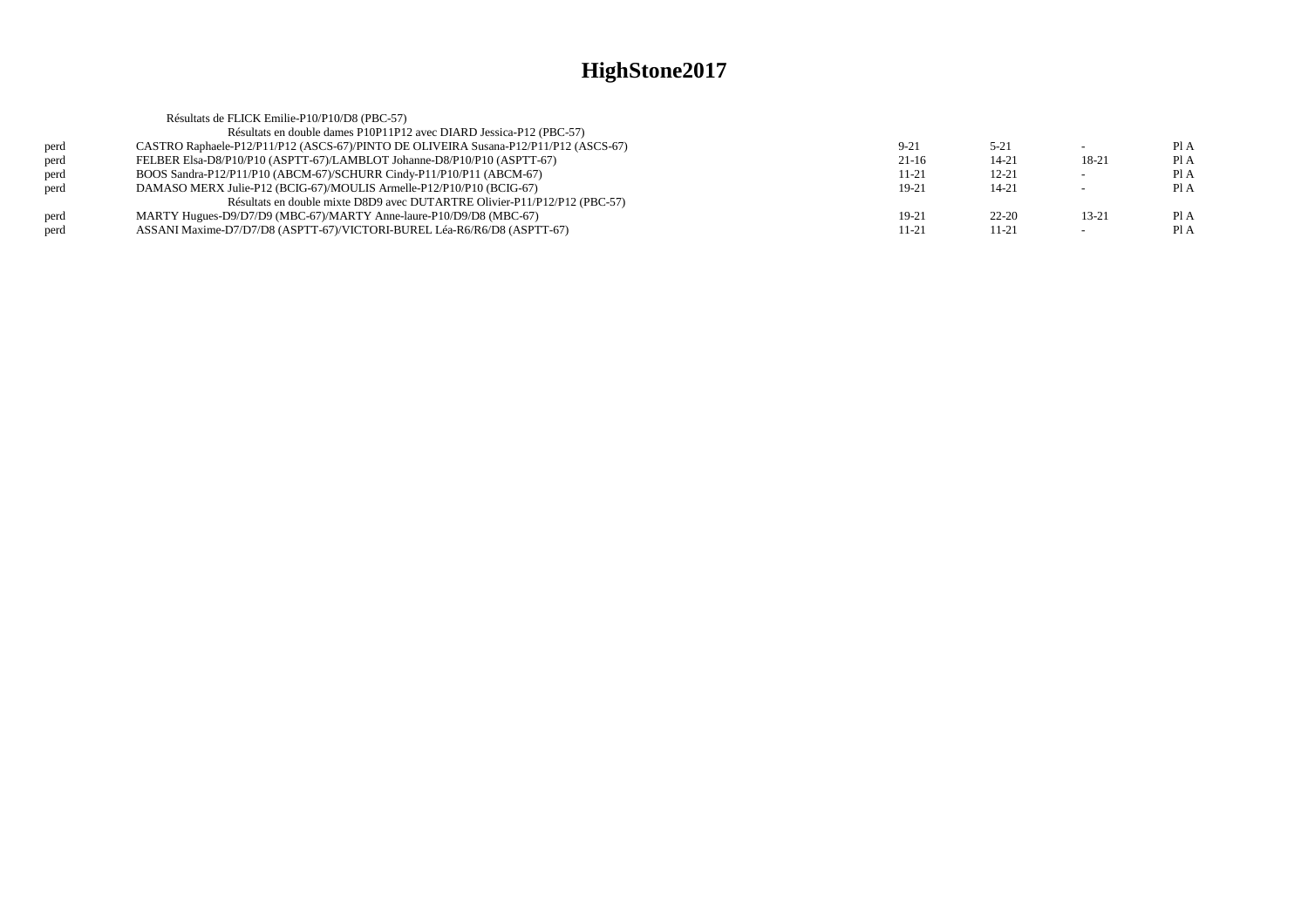|      | Résultats de FOURNIAL Raphaël-R4/N3/R4 (ENABAD-67) |         |           |           |     |
|------|----------------------------------------------------|---------|-----------|-----------|-----|
|      | Résultats en simple hommes R4R5                    |         |           |           |     |
|      | HOAREAU Titouan-R5/R5/D7 (ASPTT-67)                | $21-16$ | $21 - 14$ | $\sim$    |     |
|      | HEY Gaspard-R4/R5/R6 (CEBA-67)                     | $21-8$  | $16 - 21$ | $21-16$   |     |
| perd | DARIGNY Kevin-R4/N2/N3 (ASLR-67)                   | $21-10$ | 11-21     | $12 - 21$ | 1/4 |
|      |                                                    |         |           |           |     |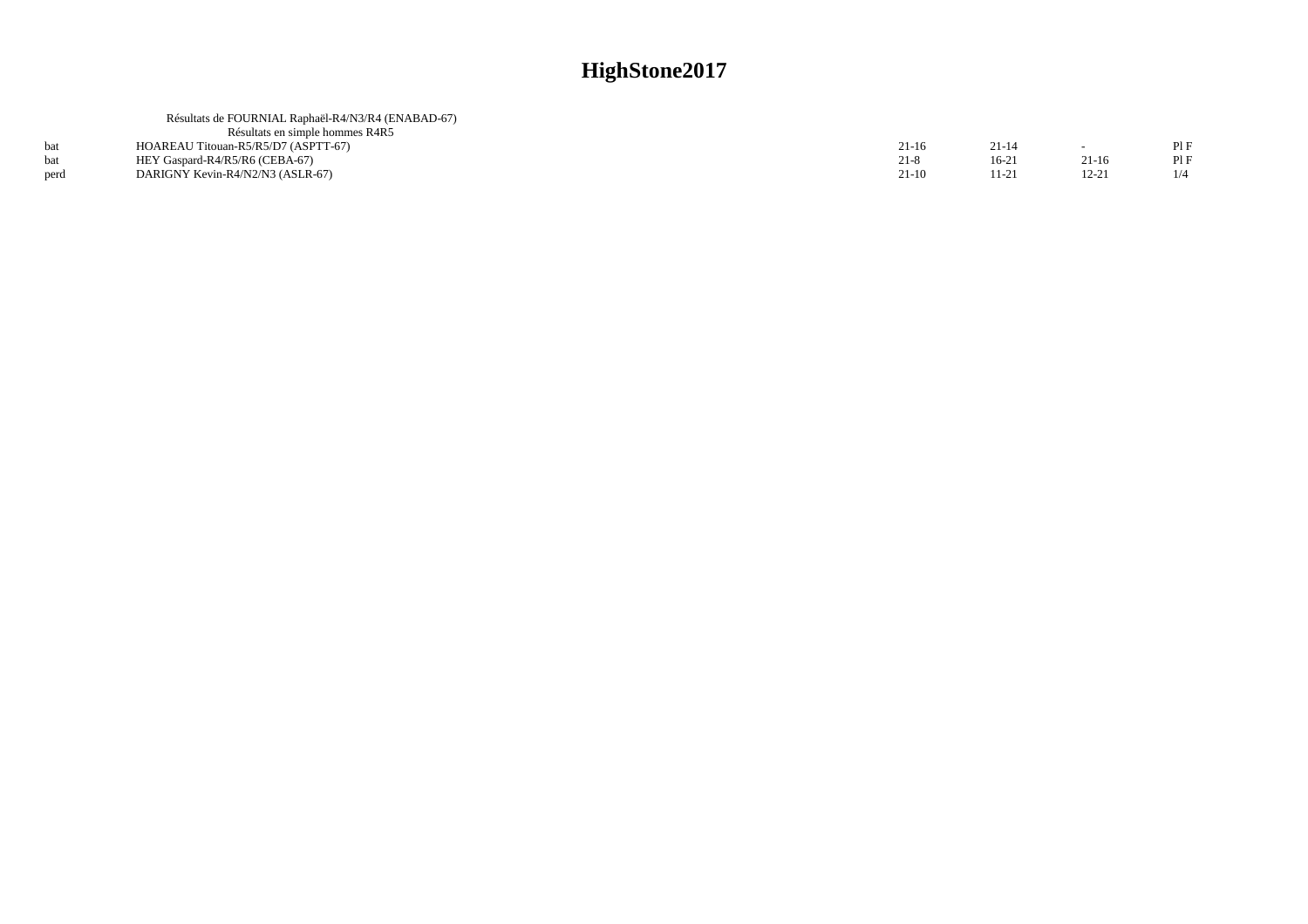|              | Résultats de FRANCOIS Frédéric-D9/D7/D9 (BCIG-67)<br>Résultats en simple hommes D8D9 |                |                      |            |
|--------------|--------------------------------------------------------------------------------------|----------------|----------------------|------------|
| perd<br>perd | JEANJEAN Ludovic-P10/D8/P10 (BCMS-67)<br>BEKTAS Eddy-D8/R6/D8 (CCSSL-67)             | $16-2$<br>8-21 | $19-21$<br>$20 - 22$ | P1A<br>PIA |
|              |                                                                                      |                |                      |            |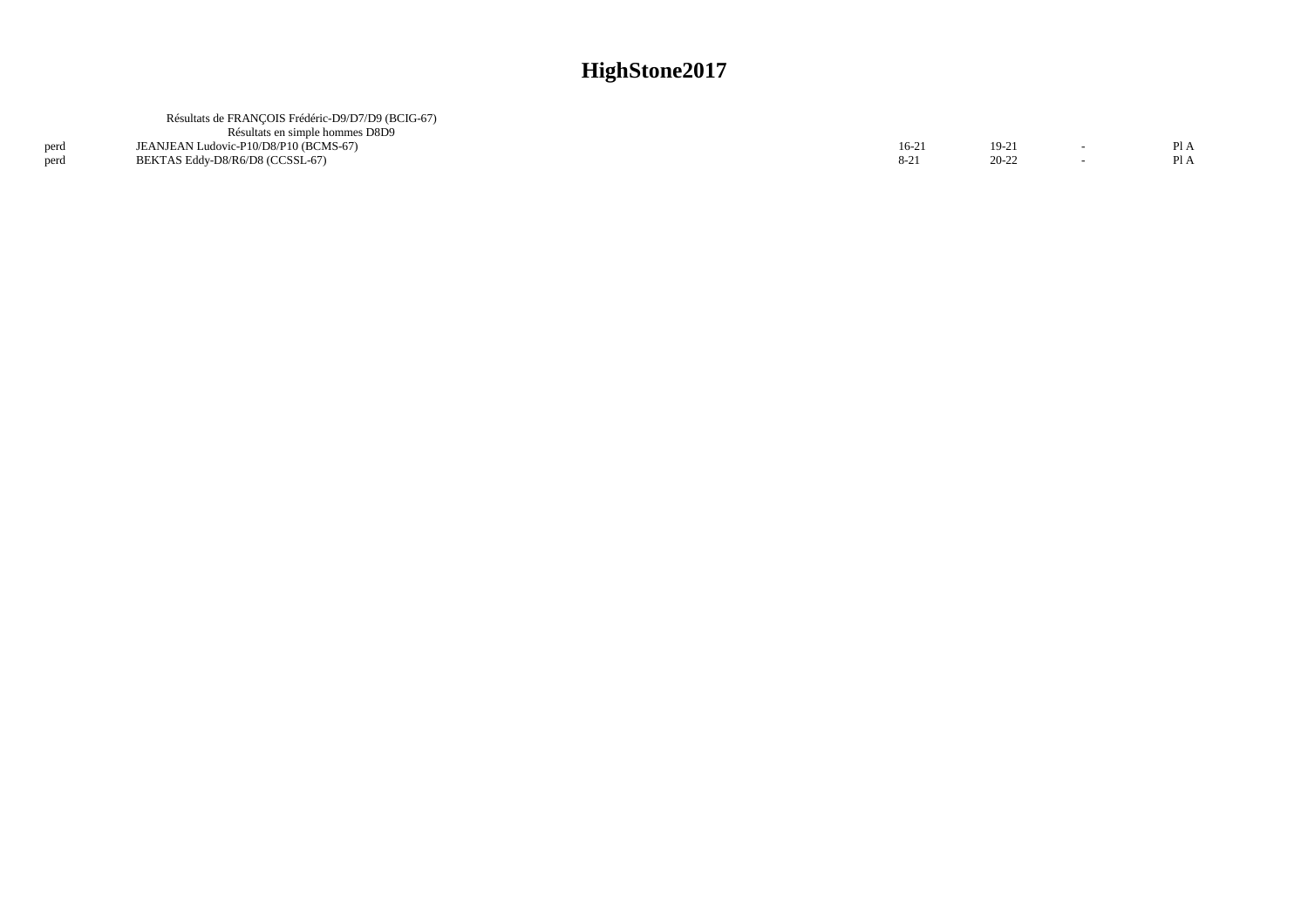|      | Résultats de FREMONT Damien-D8/R6/D8 (HBC-67)                         |       |         |         |     |
|------|-----------------------------------------------------------------------|-------|---------|---------|-----|
|      | Résultats en double hommes R6D7 avec MAZARD Julien-D9/D8/P10 (HBC-67) |       |         |         |     |
| perd | BOSSOUVI Carlos-R6/D8/D8 (ASLR-67)/PULOU Sebastien-D7/R6/D7 (ASLR-67) | 11-21 |         |         | PIC |
|      | GARDIES Laurent-D8/R6/D8 (BCMS-67)/FLANET Aurélien-D8/R6/D8 (BCMS-67) | 21-12 | $20-22$ | $21-15$ | PLC |
|      |                                                                       |       |         |         |     |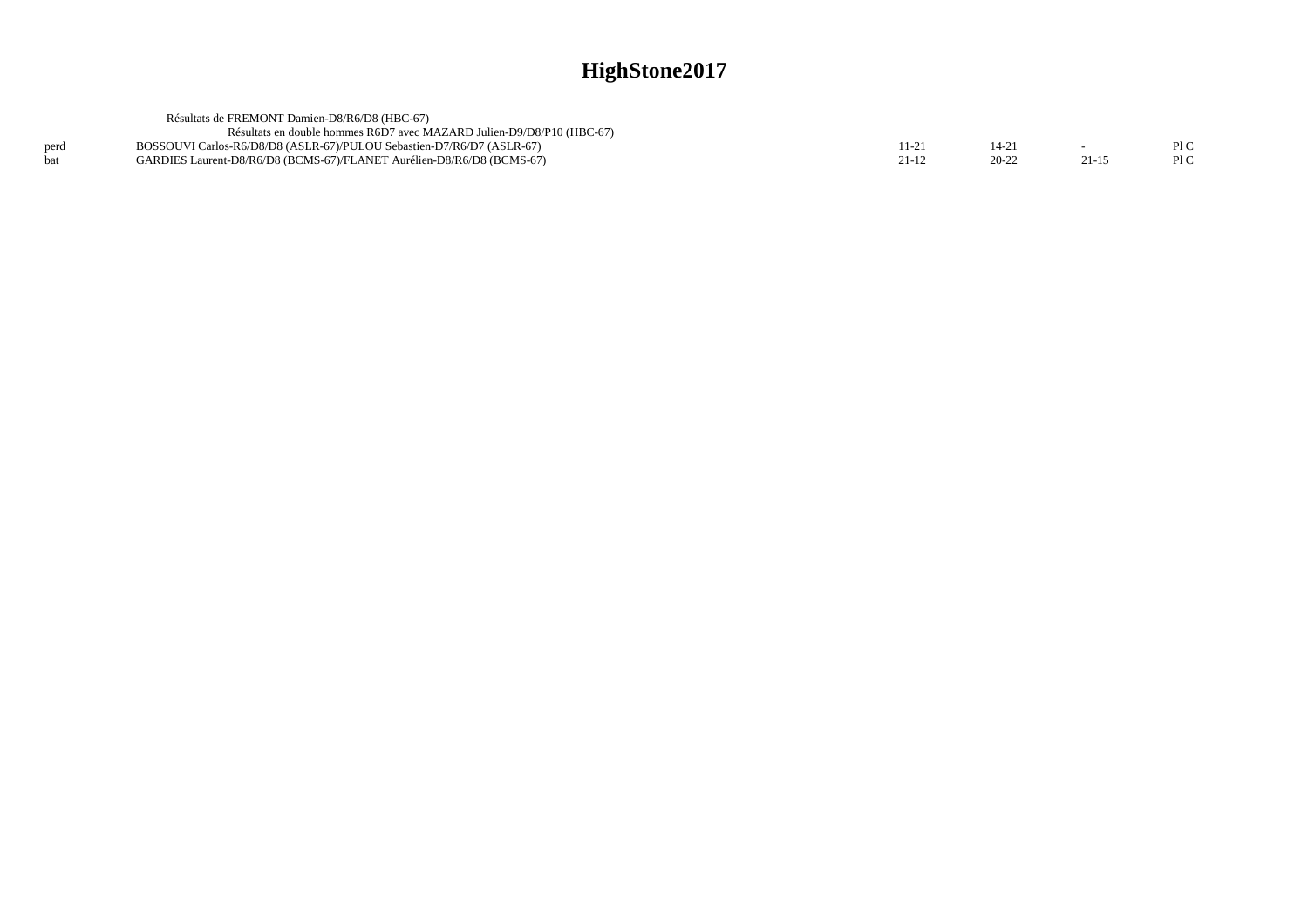|      | Résultats de FRIRY Théophile-R4/R4/R6 (ENABAD-67)                         |           |           |                          |        |
|------|---------------------------------------------------------------------------|-----------|-----------|--------------------------|--------|
|      | Résultats en simple hommes R4R5                                           |           |           |                          |        |
| bat  | MENSION Thibaut-R5/R4/R6 (ASLR-67)                                        | $17 - 21$ | $21-13$   | $21-18$                  | PIB    |
| bat  | BURESI Laurent-R5/R4/R6 (BCMS-67)                                         | $21 - 14$ | $21-16$   |                          | PIB    |
| perd | BATO Laurent-R4/N3/R4 (BCO-67)                                            | 18-21     | $21 - 18$ | $14 - 21$                | 1/4    |
|      | Résultats en double hommes R4R5 avec KEIFFER Titouan-R6/R5/D7 (ENABAD-67) |           |           |                          |        |
| bat  | AYME Thibaud-D8/D7/D9 (CCSSL-67)/THIBAUDEAU Teddy-R6/R4/R6 (MOC-67)       | $21 - 14$ | $21-16$   |                          | PIB    |
| bat  | HOAREAU Titouan-R5/R5/D7 (ASPTT-67)/BECKER Antonin-R5 (ENABAD-67)         | $21-15$   | $21-15$   | $\sim$                   | PIB    |
| bat  | LIHRMANN Etienne-D7/R5/D7 (BCO-67)/METZELER Jonathan-D7/R5/D7 (BCO-67)    | $21-13$   | $21-16$   |                          | 1/4    |
| bat  | HEY Gaspard-R4/R5/R6 (CEBA-67)/BURESI Malo-D7/R5/D7 (CEBA-67)             | $21-18$   | $21-19$   | $\overline{\phantom{0}}$ | 1/2    |
| bat  | HENRY Romain-R4/R4/R6 (CEBA-67)/CASTEL Jeremie-D8/R6/D7 (CEBA-67)         | 17-21     | $21-11$   | 21-9                     | Finale |
|      |                                                                           |           |           |                          |        |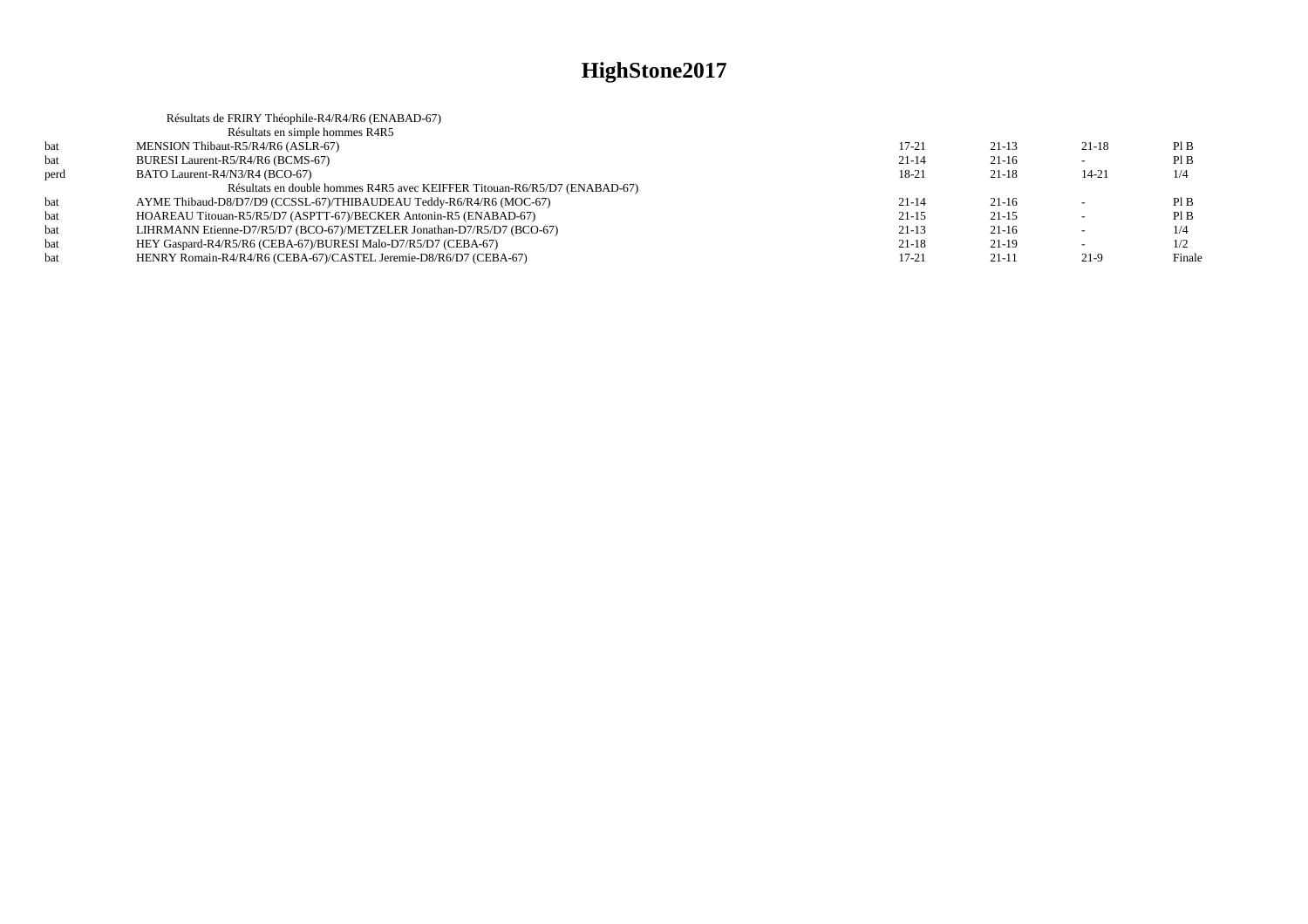|      | Résultats de FRISON Christophe-D9/D7/D9 (SLDB-67)                           |       |       |         |      |
|------|-----------------------------------------------------------------------------|-------|-------|---------|------|
|      | Résultats en double hommes R6D7 avec STOETZEL Yann-D9/D7/D8 (SLDB-67)       |       |       |         |      |
|      | WENDLING Laurent-D8/R6/D8 (CCSSL-67)/FEHLMANN Christian-D8/R6/D7 (CCSSL-67) | 17-21 | 21-18 | $21-16$ | PI D |
| perd | KNITTEL Maxence-R6/R6/D7 (ENABAD-67)/THOMAS Raphael-R6/D7/D7 (ASPTT-67)     |       | 13-21 |         | PI D |
|      |                                                                             |       |       |         |      |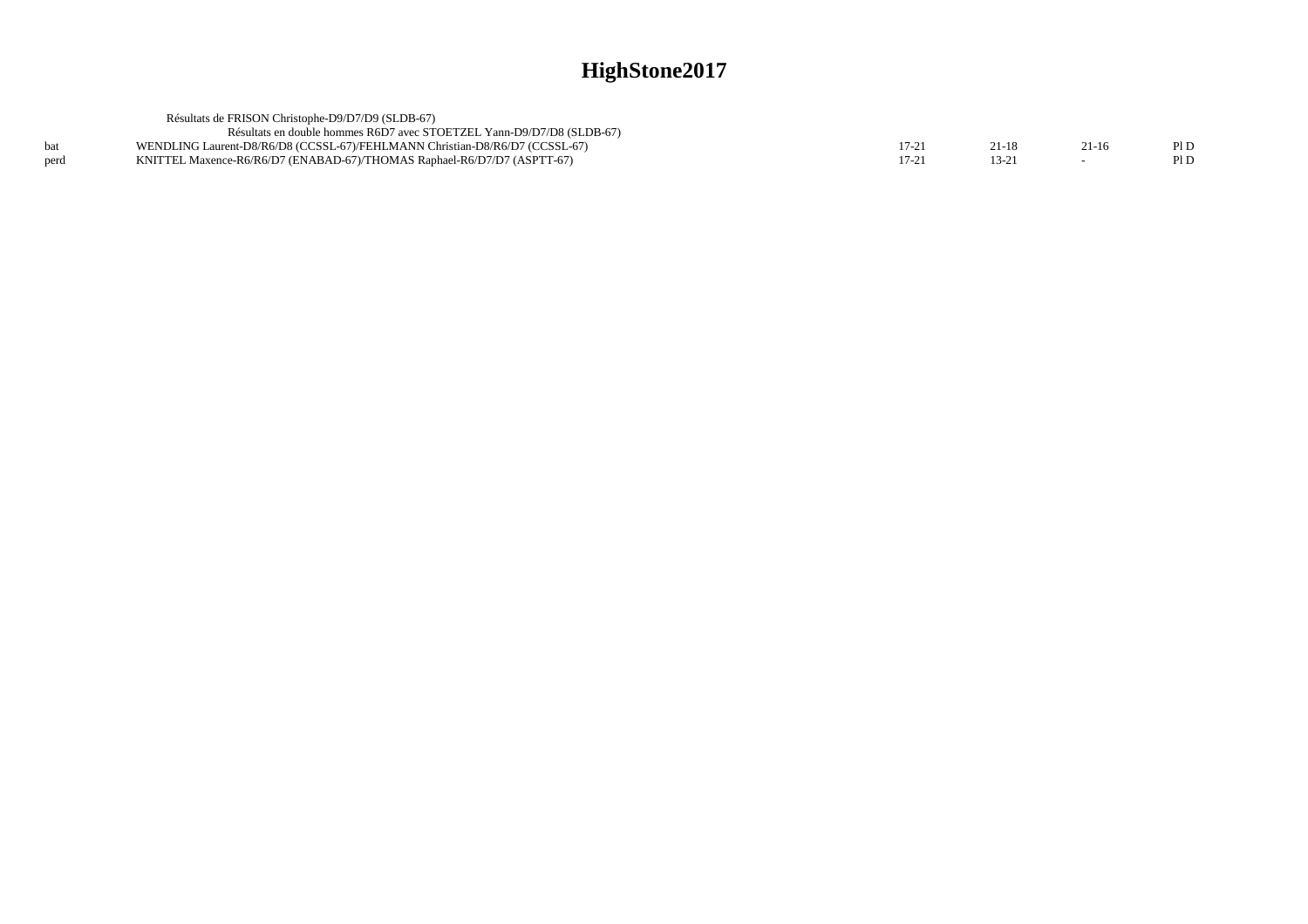|      | Résultats de FURSTOSS Anne-laure-D9/D7/D7 (SCS-67)                        |           |           |                          |     |
|------|---------------------------------------------------------------------------|-----------|-----------|--------------------------|-----|
|      | Résultats en double dames R6D7 avec BIWAND Christelle-D8/R6/D8 (SBC67-67) |           |           |                          |     |
| hat  | MORITZ-PETIT Lara-D8/D8/P10 (CEBA-67)/LOZANO Elodie-D8/D7/D9 (VDR-67)     | 17-21     | 21-15     | $21-13$                  | PIB |
| hat  | RIEGER Sabrina-P11/P10/P11 (VDR-67)/KLEIN Sylvie-D9/D7/D9 (ENABAD-67)     | $21 - 15$ | $21-15$   | $\overline{\phantom{0}}$ | PIB |
| perd | KUCHLER Justine-D8/D8/D9 (CEBA-67)/ANDING Anne-lise-D7/R6/D8 (CEBA-67)    | $21 - 14$ | $11-21$   | $11 - 21$                | PIB |
| perd | SERFASS Sarah-D7/R6/D7 (MBC-67)/RAPENNE Marion-D7/R6/R5 (MBC-67)          | $16-21$   | $12 - 21$ | $\overline{\phantom{a}}$ | 1/2 |
|      |                                                                           |           |           |                          |     |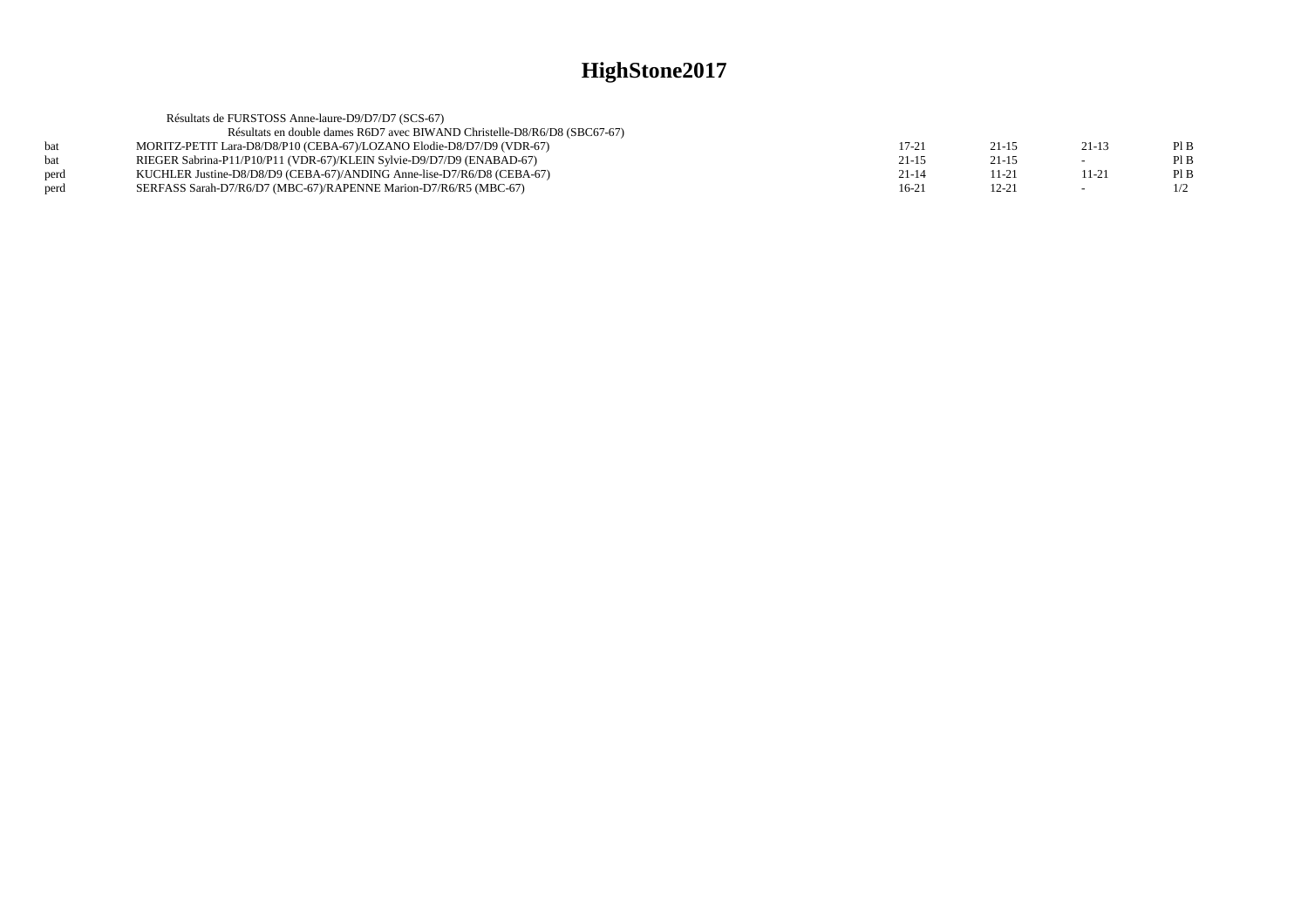|      | Résultats de FURSTOSS Sylvain-R6/R4/R6 (SCS-67)                                   |         |      |  |
|------|-----------------------------------------------------------------------------------|---------|------|--|
|      | Résultats en double hommes R4R5 avec BARTHEL Tristan-R5/R4/R6 (SCS-67)            |         |      |  |
|      | PETERSCHMITT Pierre-antoine-R6/R5/D7 (COBRA-68)/BLANCHET Adam-R5/R4/R6 (ASPTT-67) | 21-19   |      |  |
| perd | SELVA Manuel-R6/D7/D7 (ASCS-67)/MICHEL Maxime-R5/R4/R6 (ASCS-67)                  | $15-2.$ | 15-2 |  |
|      |                                                                                   |         |      |  |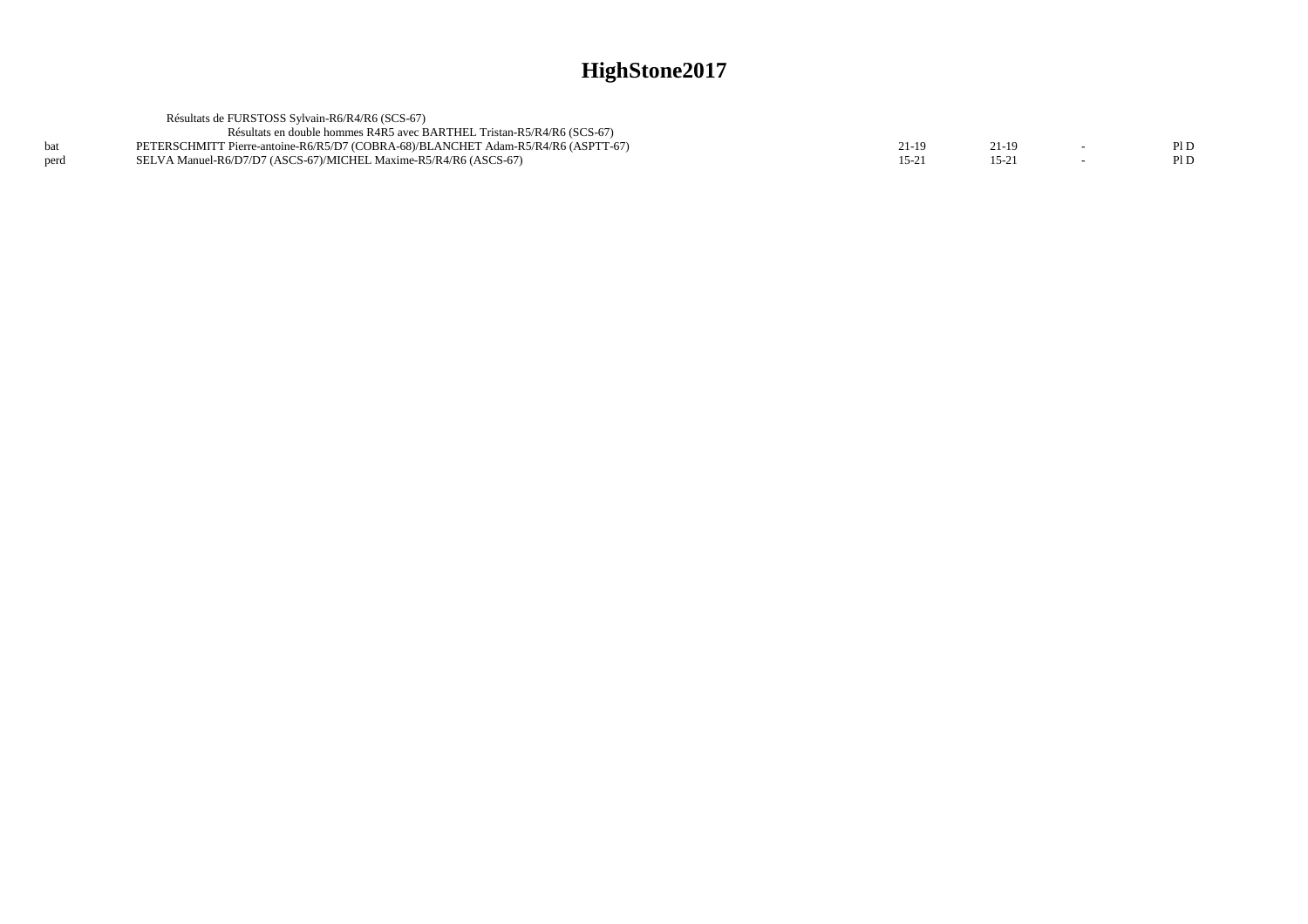|            | Résultats de GARCIA Jérémy-D8/R6/D8 (ASLR-67)                         |          |           |         |      |
|------------|-----------------------------------------------------------------------|----------|-----------|---------|------|
|            | Résultats en double hommes R6D7 avec ESPOSITO Jean-R6/R6/D8 (ASLR-67) |          |           |         |      |
| <b>bat</b> | MATTERN Kevin-D8/R6/D8 (BCM-68)/HABERT Mathieu-D9/D9/P11 (BCM-68)     | 13-21    | $21-16$   | $21-13$ | Pl A |
| bat        | PAULUS Simon-P10/D8/P10 (CBO-67)/ERDMANN Nicolas-D8/R6/D8 (CBO-67)    | $21-10$  | $21-16$   |         | Pl A |
| bat        | BLENNER Vincent-D8/D8/P10 (BCMS-67)/CADIOU Thomas-D9/D7/D9 (BCMS-67)  | $21-14$  | $13 - 21$ | 21-11   |      |
| perd       | PLARD Yann-D8/D7/D8 (BCMS-67)/THIL Francois-D8/R6/R6 (BCMS-67)        | $8 - 21$ | $15 - 21$ |         | 1/2  |
|            | Résultats en double mixte R6D7 avec LOPES Mélanie-D7/R5/R6 (BCO-67)   |          |           |         |      |
| perd       | HORVAT Franck-D8/R6/D8 (PBC-57)/MAGER Margaux-D8/R6/D7 (PBC-57)       | $10-21$  | $13 - 21$ |         | PIA  |
| perd       | MENSION Thibaut-R5/R4/R6 (ASLR-67)/AYEN Cavini-D8/D8/R6 (ASLR-67)     | 17-21    | $9 - 21$  |         | Pl A |
|            |                                                                       |          |           |         |      |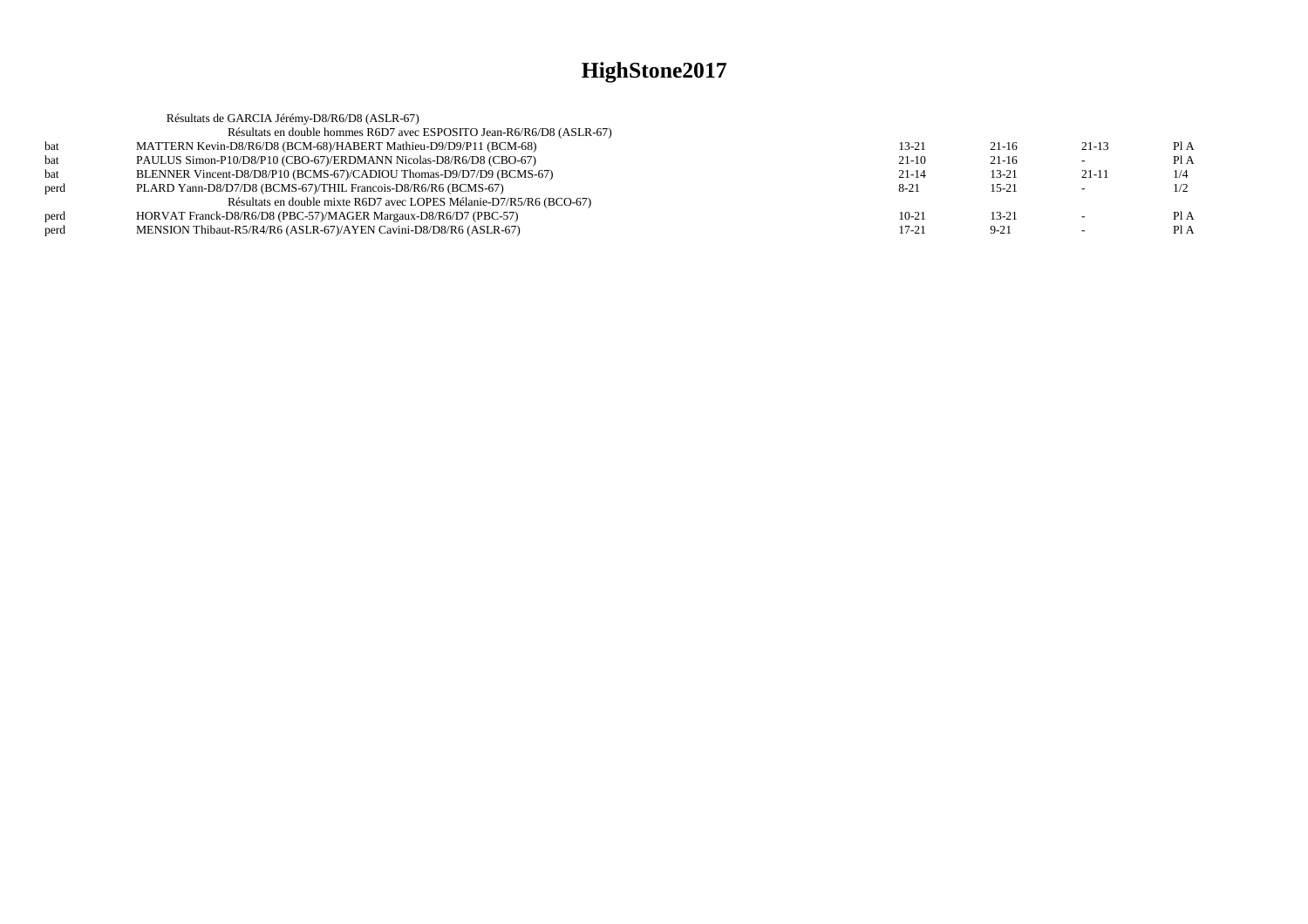|      | Résultats de GARDIES Laurent-D8/R6/D8 (BCMS-67)                         |          |       |        |     |
|------|-------------------------------------------------------------------------|----------|-------|--------|-----|
|      | Résultats en double hommes R6D7 avec FLANET Aurélien-D8/R6/D8 (BCMS-67) |          |       |        |     |
| perd | FREMONT Damien-D8/R6/D8 (HBC-67)/MAZARD Julien-D9/D8/P10 (HBC-67)       | $2 - 21$ | 22-20 | $15-2$ | P1C |
| perd | BOSSOUVI Carlos-R6/D8/D8 (ASLR-67)/PULOU Sebastien-D7/R6/D7 (ASLR-67)   | 15-2     |       |        | PLC |
|      |                                                                         |          |       |        |     |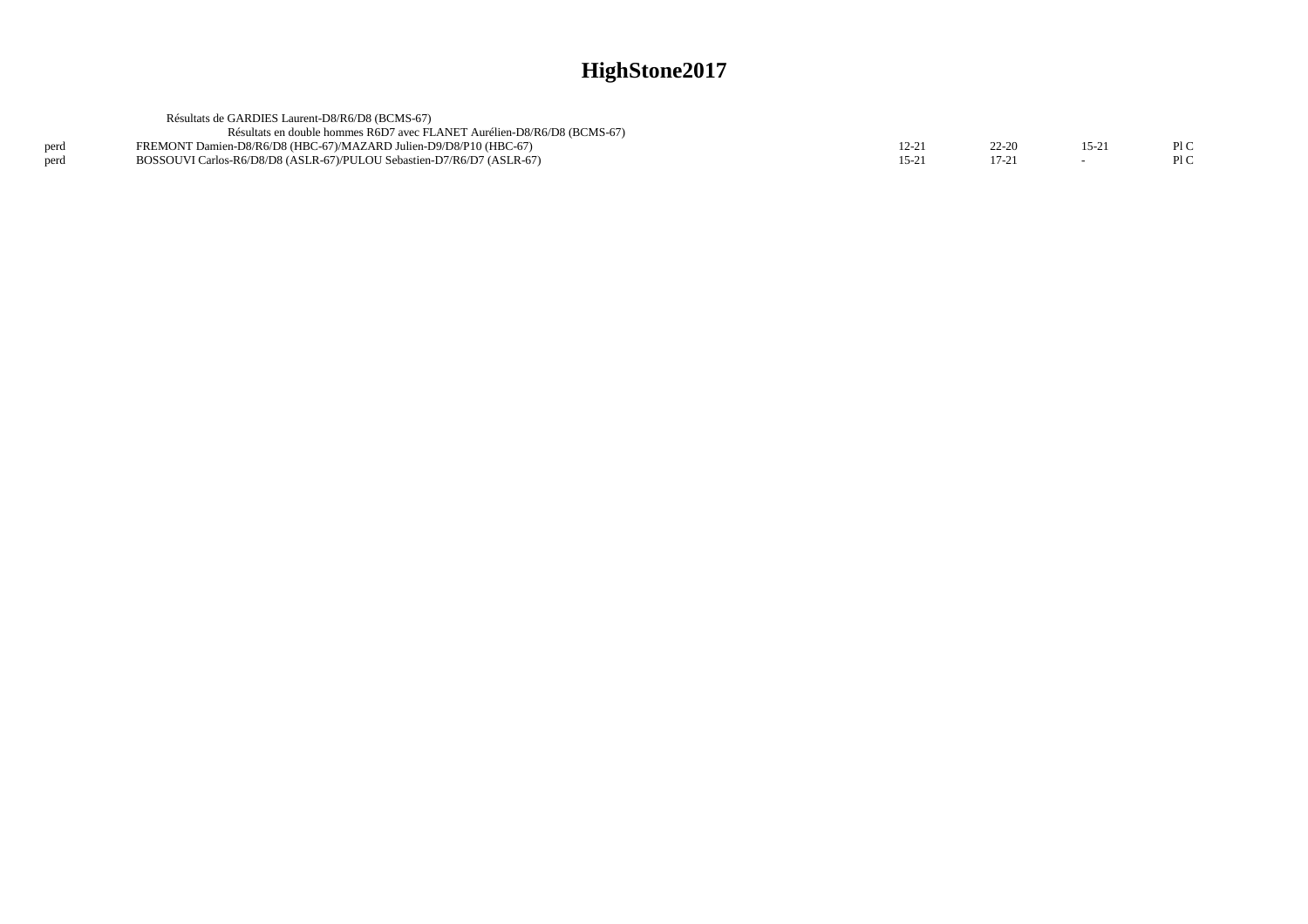|      | Résultats de GARREL Virginie-P12 (CR-67)                                    |         |         |       |     |
|------|-----------------------------------------------------------------------------|---------|---------|-------|-----|
|      | Résultats en double mixte P10P11P12 avec DEVEAUX Pierre-P11/P12/P12 (CR-67) |         |         |       |     |
| perd | BECHER Benoit-D9/D8/P10 (BCN-67)/FLAUDER Anne-P12/P10/P10 (BCN-67)          | $16-2'$ |         |       | PIB |
| perd | BOCK Benjamin-P10/D8/P10 (BCO-67)/ZAJAC Emmanuelle-P12/P10/P10 (BCO-67)     | 21-19   | $19-21$ | $9-2$ | PIB |
|      |                                                                             |         |         |       |     |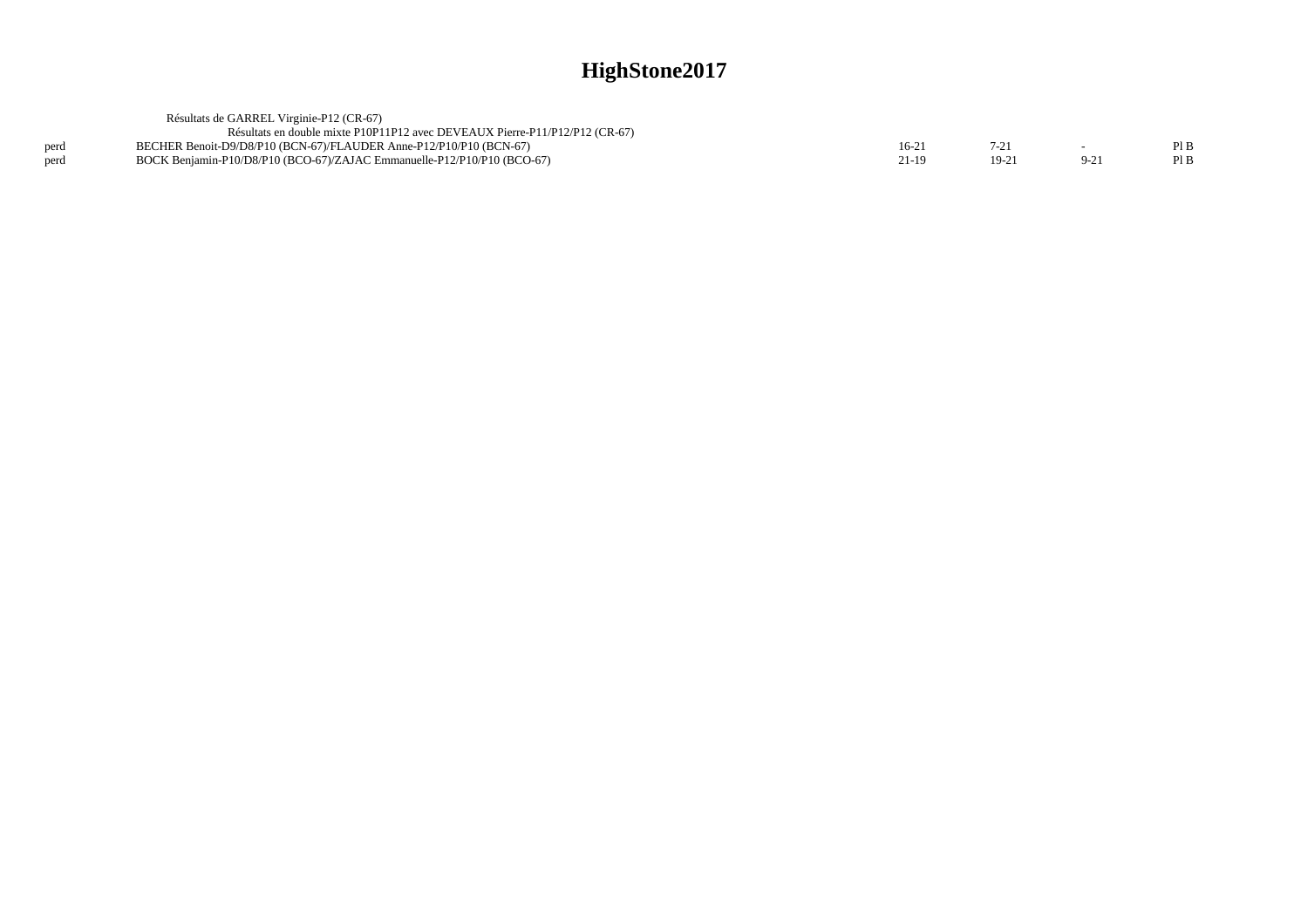|            | Résultats de GARRIGOU Aimée-D7/R6/R5 (CAOB-67)                                   |       |           |     |
|------------|----------------------------------------------------------------------------------|-------|-----------|-----|
|            | Résultats en double mixte R4R5 avec SCHLAGDENHAUFFEN Mizuki-R4/N3/R5 (ENABAD-67) |       |           |     |
| <b>bat</b> | MARINA Mathias-D7/R5/D7 (MBC-67)/RAPENNE Marion-D7/R6/R5 (MBC-67)                | 21-9  | 21-19     | PIB |
| bat        | FALCO Michaêl-R5/N3/R4 (ASLR-67)/KNITTEL Camille-R6/R4/R4 (ASLR-67)              | 21-19 | 21-19     | PIB |
| perd       | BATO Laurent-R4/N3/R4 (BCO-67)/AMESLAND Gabrielle-R6/R5/R4 (BCO-67)              | 13-21 | $12 - 21$ | 1/4 |
|            |                                                                                  |       |           |     |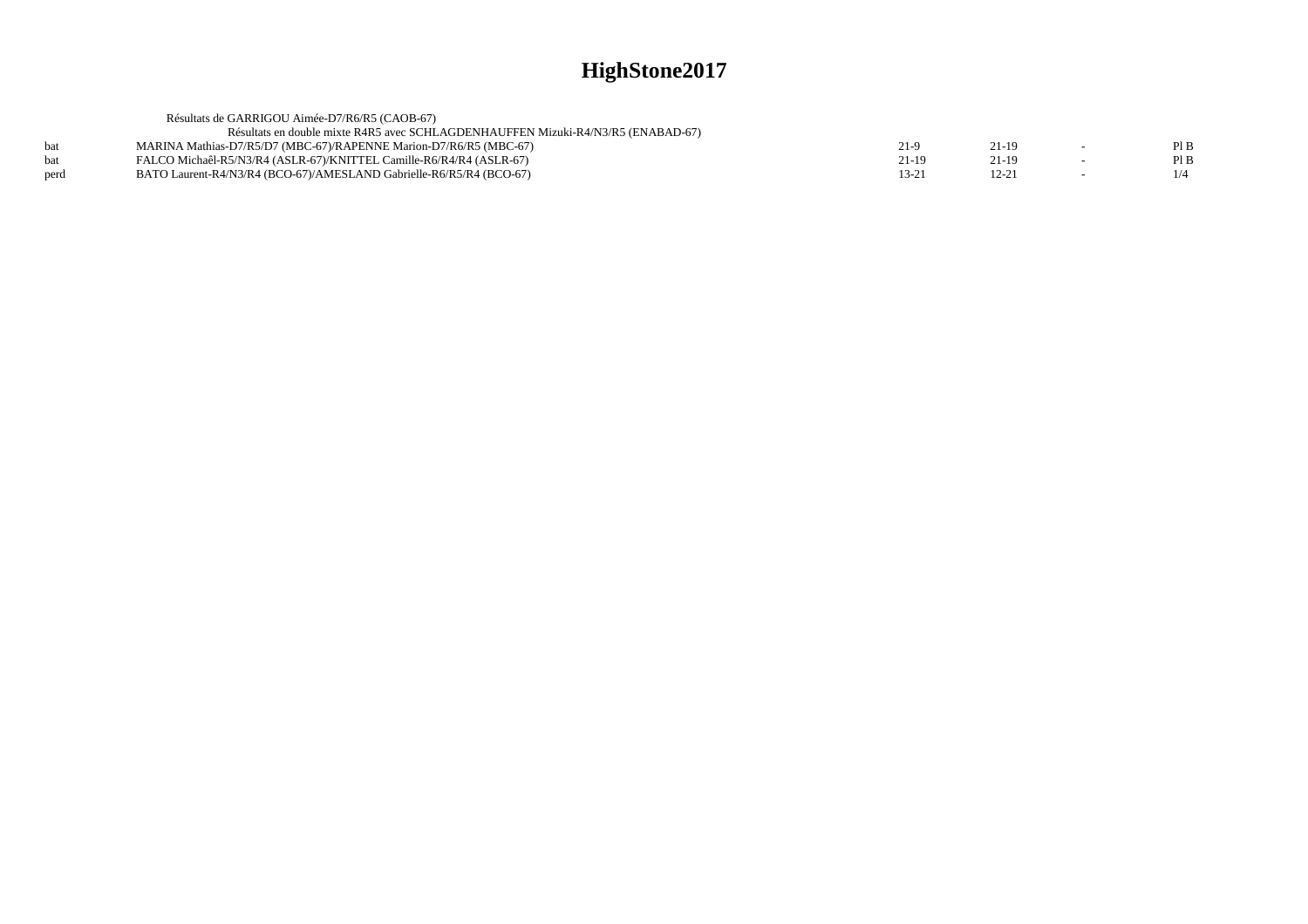|      | Résultats de GIORGETTI Jeremie-NC (CCSSL-67)                              |       |  |      |
|------|---------------------------------------------------------------------------|-------|--|------|
|      | Résultats en double hommes D8D9 avec BERNARD Jéremy-P10/D9/P11 (CCSSL-67) |       |  |      |
| perd | WILHELM Steeve-P12/P10/P12 (EACB-68)/PRUVOST Michaël-P11/D9/P11 (EACB-68) | .J-4. |  | PI C |
| perd | RIEBER Olivier-P10/D9/P10 (EVE-67)/CERVERA Sébastien-P10/D9/P11 (EVE-67)  |       |  | PLC  |
|      |                                                                           |       |  |      |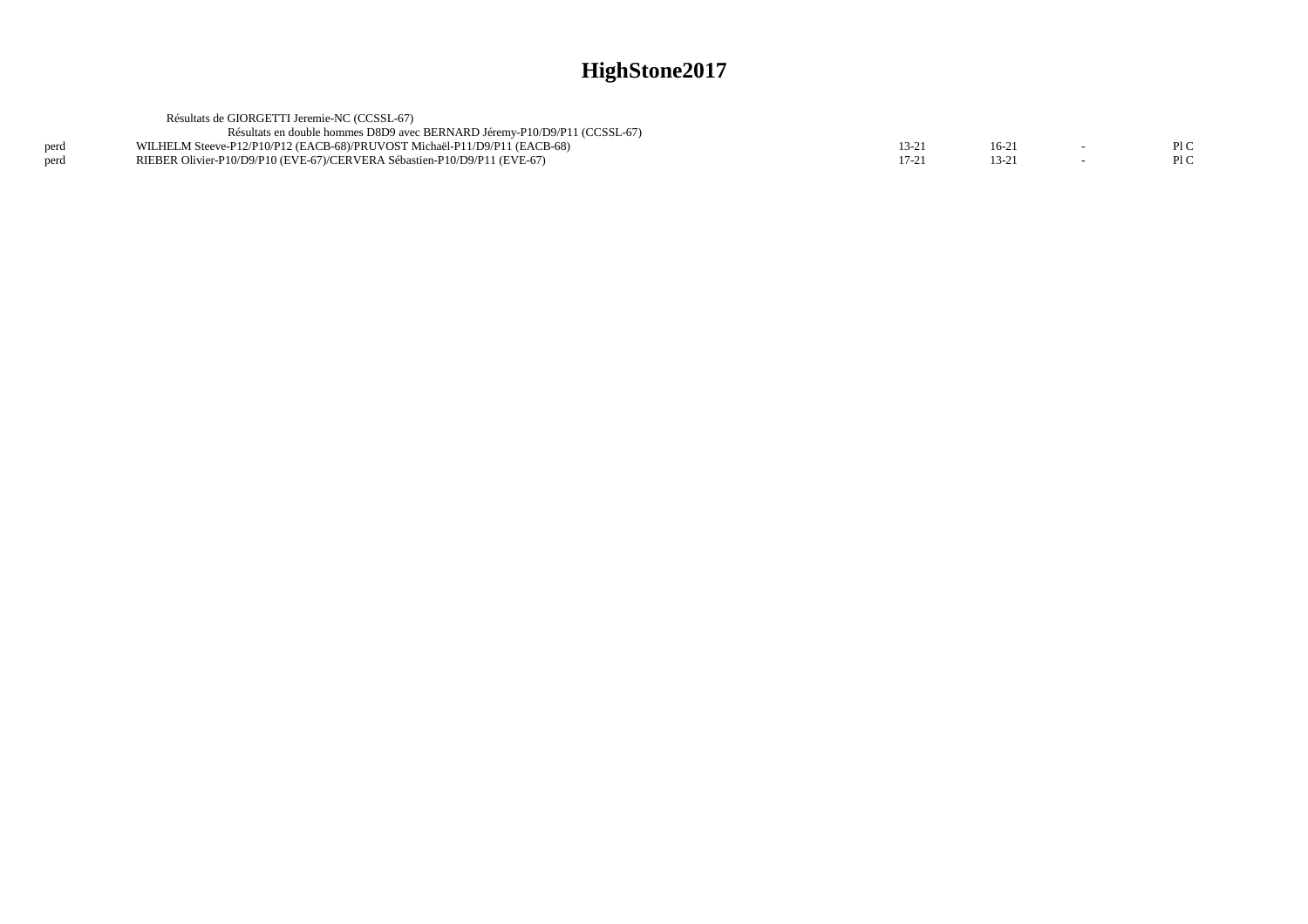|      | Résultats de GIRAULT Francois-P10/D8/D8 (HBC-67)                                      |       |           |      |
|------|---------------------------------------------------------------------------------------|-------|-----------|------|
|      | Résultats en double hommes D8D9 avec UHL Hugo-D7/D8/D9 (ENABAD-67)                    |       |           |      |
| bat  | GRIMONT Christophe-P12/P11/P10 (ENABAD-67)/GUTEKUNST Alexandre-P10/D9/P11 (ENABAD-67) | 21-7  | $21 - 11$ | PI A |
| perd | CAILLAUD Valentin-P10/P10/P12 (ASPTT-67)/JEANJEAN Ludovic-P10/D8/P10 (BCMS-67)        | 19-21 | 14-21     | Pl A |
| perd | WILHELM Steeve-P12/P10/P12 (EACB-68)/PRUVOST Michaël-P11/D9/P11 (EACB-68)             | 16-21 | $16-21$   |      |
|      |                                                                                       |       |           |      |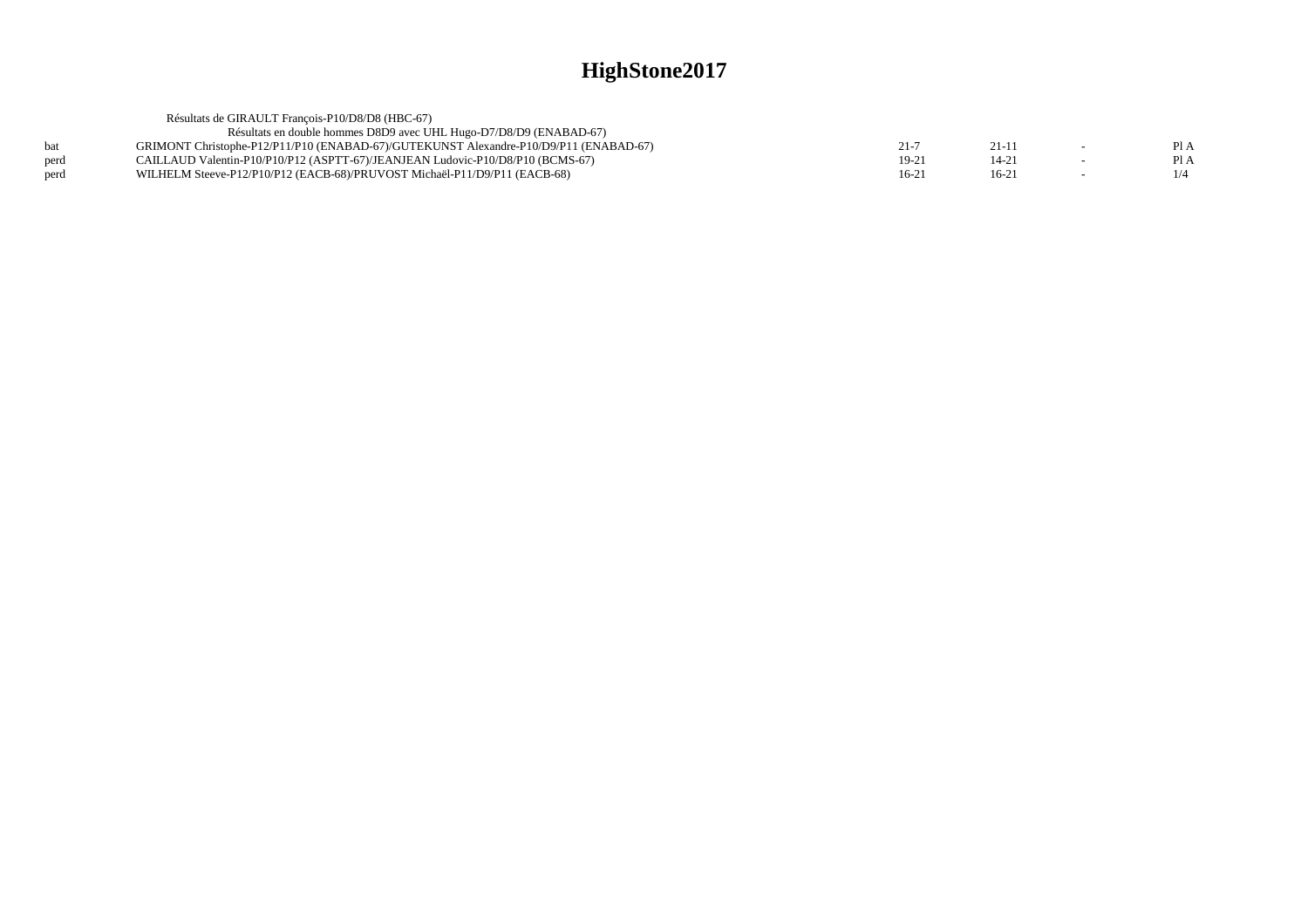|      | Résultats de GIROLT Ludovic-D8/R6/D8 (HBC-67)                            |           |           |           |     |
|------|--------------------------------------------------------------------------|-----------|-----------|-----------|-----|
|      | Résultats en double hommes R6D7 avec VOILQUIN Corentin-R6/R6/D8 (HBC-67) |           |           |           |     |
|      | BLENNER Vincent-D8/D8/P10 (BCMS-67)/CADIOU Thomas-D9/D7/D9 (BCMS-67)     | 21-15     | $21-16$   |           | PIF |
| hat  | PAPON Vincent-D9/D7/D9 (BCIG-67)/BRISSET Fabien-D9/D7/D9 (BCIG-67)       | $21-13$   | $21 - 15$ |           | PIF |
| perd | HELL Laurent-D8/R6/D8 (VDK-67)/SFRONTATO Nicolas-D7/D7/D9 (VDK-67)       | 19-21     | $21-19$   | 18-21     | PIF |
| perd | BOSSOUVI Carlos-R6/D8/D8 (ASLR-67)/PULOU Sebastien-D7/R6/D7 (ASLR-67)    | $21 - 17$ | $15-2$    | $12 - 21$ | 1/4 |
|      |                                                                          |           |           |           |     |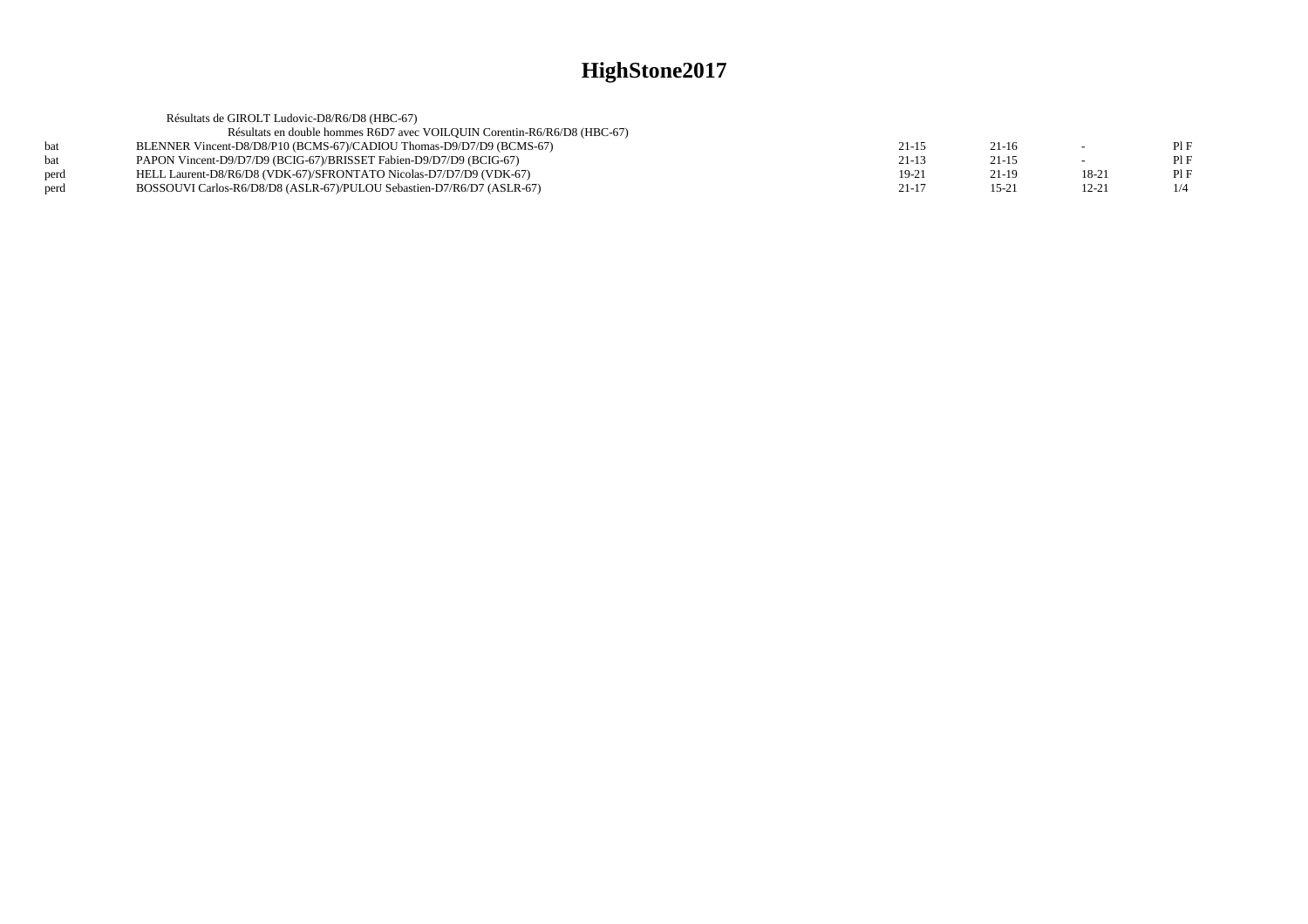| Résultats de GRELLIER Benoit-P12/P10/P12 (BCO-67)                           |           |           |          |      |
|-----------------------------------------------------------------------------|-----------|-----------|----------|------|
| Résultats en double hommes P10P11P12 avec SCHWEITZER Thierry-P11 (BCO-67)   |           |           |          |      |
| MISCHLER Mickael-P11/P11/P10 (ABCM-67)/PIOUET Benoît-P10/P11/P12 (ABCM-67)  | 18-21     | $10 - 21$ |          | Pl A |
| CATOIRE Arnaud-P12/P11/P12 (BCIG-67)/DORNIER Vincent-P12/P11/P12 (BCMS-67)  | 18-21     | $21-16$   | $10-2$   | Pl A |
| MARTY Christophe-P12/P10/P10 (SLDB-67)/MATTEL Mathieu-P10/P11/P12 (SLDB-67) | $21 - 13$ | $10 - 21$ | $7 - 21$ | PIA  |
|                                                                             |           |           |          |      |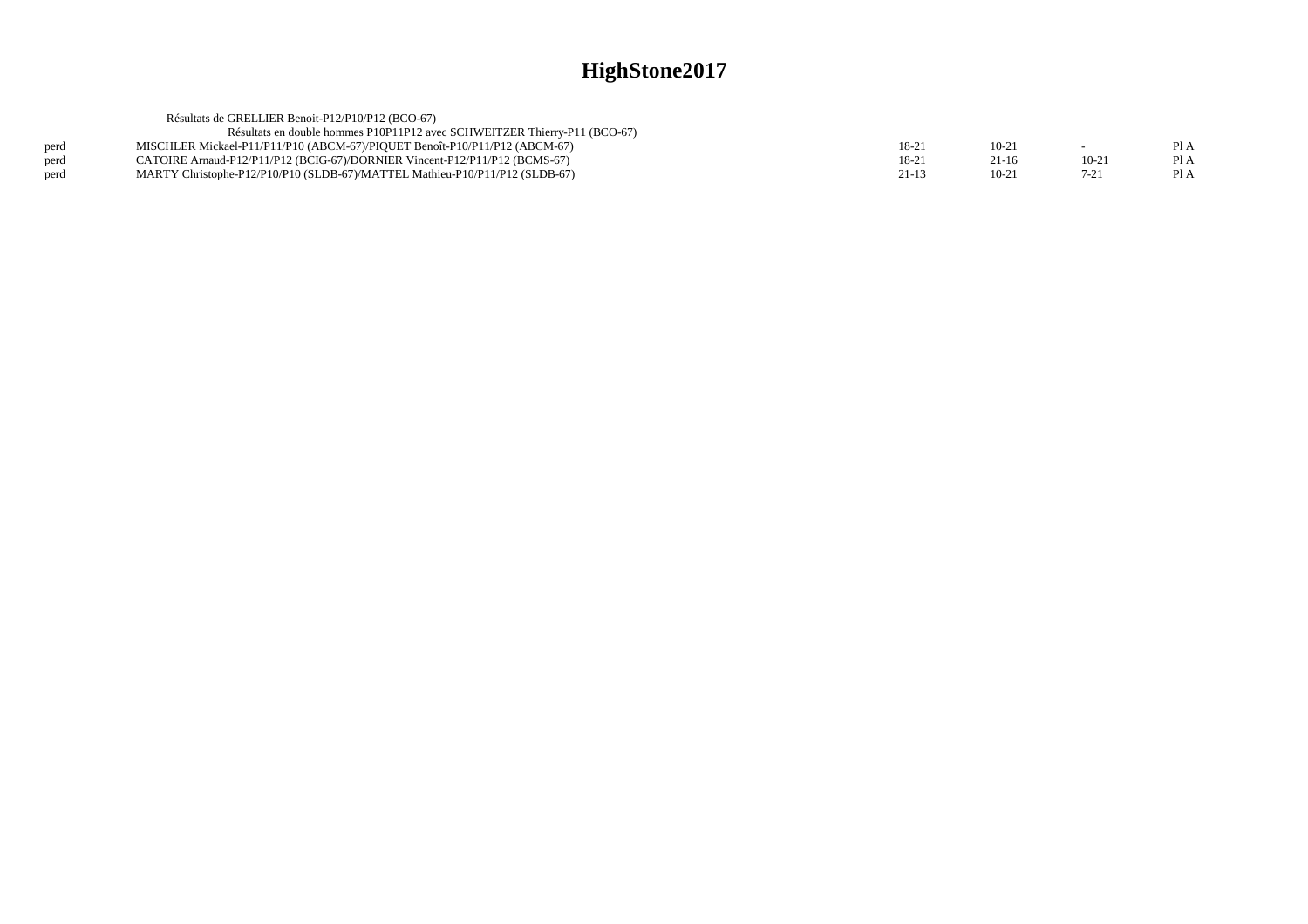|      | Résultats de GRIMONT Christophe-P12/P11/P10 (ENABAD-67)                         |         |  |      |
|------|---------------------------------------------------------------------------------|---------|--|------|
|      | Résultats en double hommes D8D9 avec GUTEKUNST Alexandre-P10/D9/P11 (ENABAD-67) |         |  |      |
| perd | CAILLAUD Valentin-P10/P10/P12 (ASPTT-67)/JEANJEAN Ludovic-P10/D8/P10 (BCMS-67)  | $18-21$ |  | PI A |
| perd | UHL Hugo-D7/D8/D9 (ENABAD-67)/GIRAULT Francois-P10/D8/D8 (HBC-67)               |         |  | Pl A |
|      |                                                                                 |         |  |      |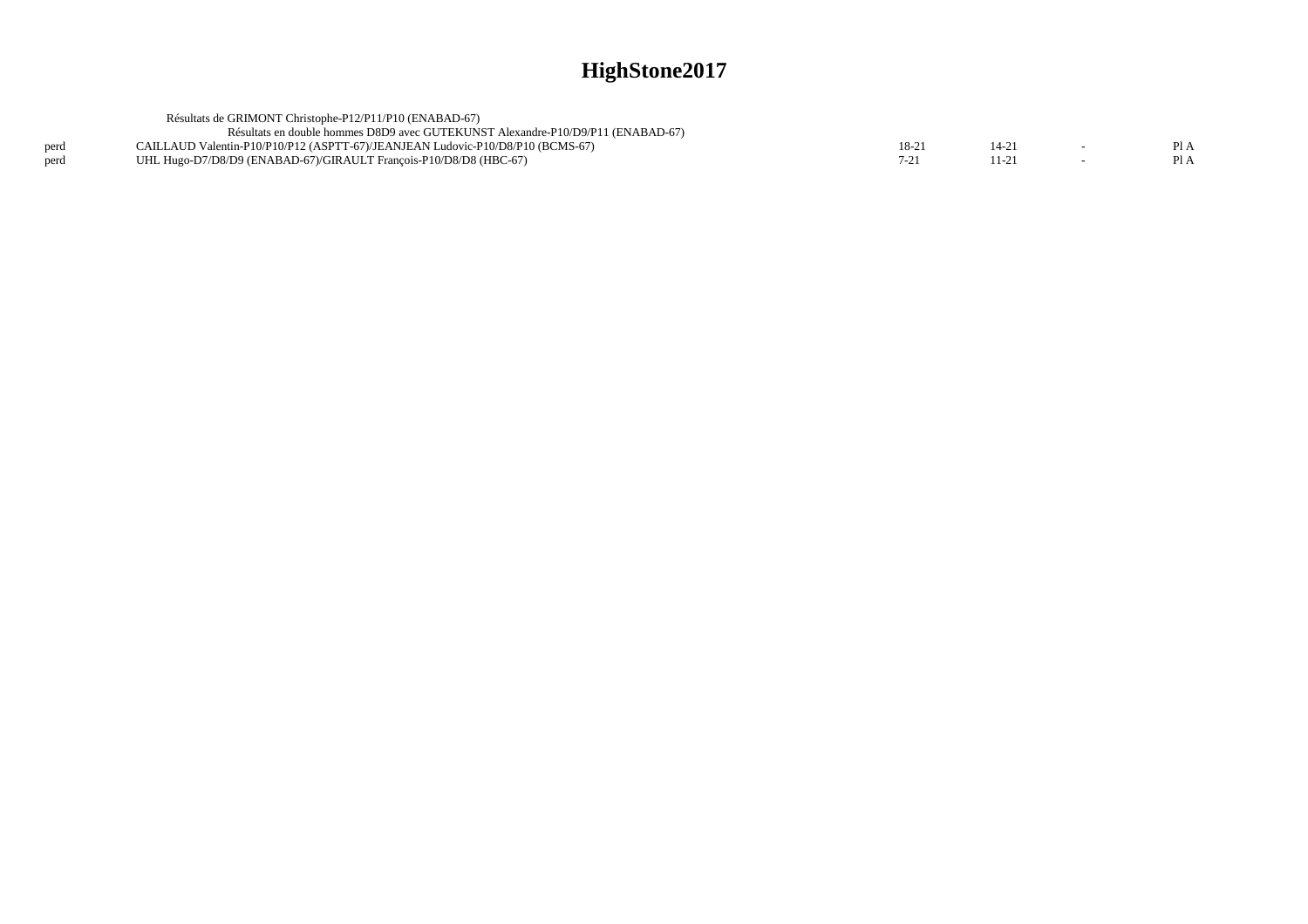|      | Résultats de GROSS Maxime-R6/R4/R6 (BADKOM-67)                           |       |           |         |      |
|------|--------------------------------------------------------------------------|-------|-----------|---------|------|
|      | Résultats en double hommes R4R5 avec RITTIER Kilian-D7/R5/D7 (BADKOM-67) |       |           |         |      |
|      | BEGAUD Valentin-R5/R4/R6 (ASLR-67)/ROLL Yann-D7/R5/D7 (ASLR-67)          | 21-14 | $19-2'$   | $21-16$ | Pl C |
| perd | HEY Gaspard-R4/R5/R6 (CEBA-67)/BURESI Malo-D7/R5/D7 (CEBA-67)            | 14-21 | $19 - 21$ |         |      |
|      |                                                                          |       |           |         |      |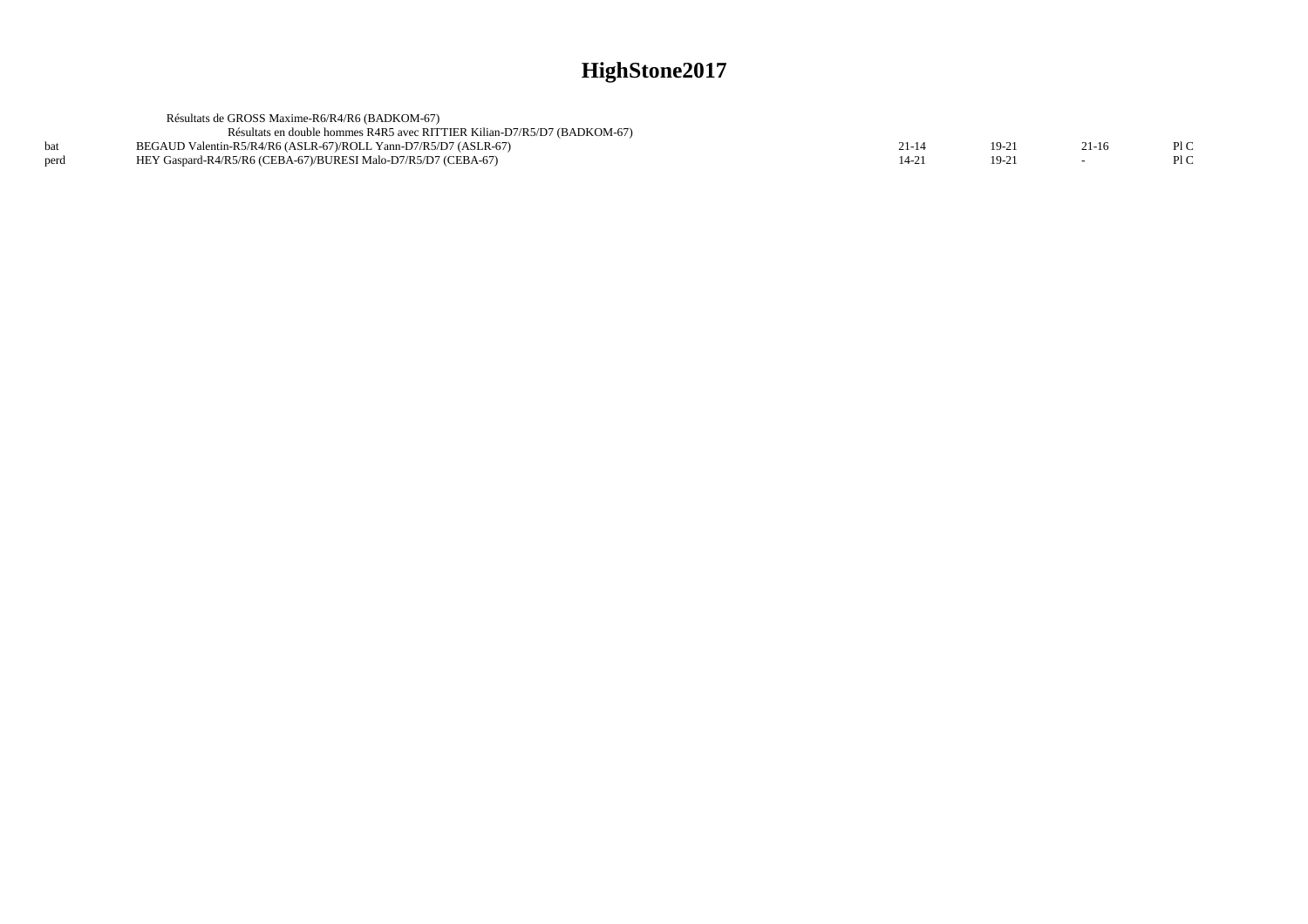|      | Résultats de GUILBOT Yohan-R6/R4/R4 (ASLR-67)                            |         |          |       |  |
|------|--------------------------------------------------------------------------|---------|----------|-------|--|
|      | Résultats en double mixte R4R5 avec ROUSSELET Ingrid-R6/R4/R4 (SBC67-67) |         |          |       |  |
| perd | WALTZER Jérémy-R4/N3/R4 (ENABAD-67)/SOUDANS Pauline-R6/R5/R5 (ENABAD-67) | 17-21   | $23 - 2$ | 18-21 |  |
| perd | JACOUIN Yoann-R4 (BMM-57)/MAILLEUX Nathalie-R6/R6/R4 (ALTB-54)           | $16-21$ | $16-2$   |       |  |
| hat  | BURESI Malo-D7/R5/D7 (CEBA-67)/HELDT Mei li-R6/R5/D7 (CEBA-67)           | $21-11$ | $21-10$  |       |  |
|      |                                                                          |         |          |       |  |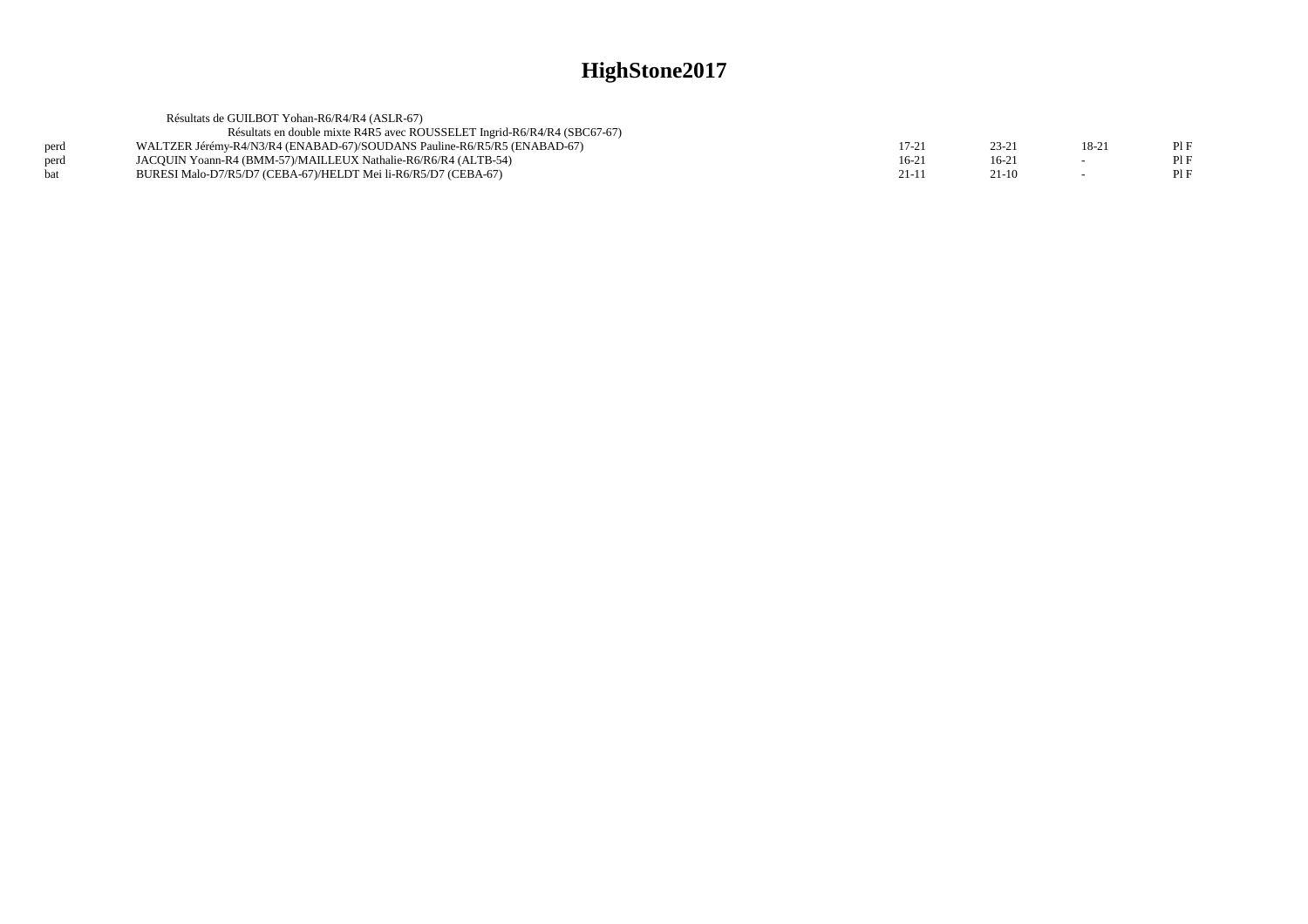|            | Résultats de GUILLEN Angela-P10/P11/P10 (CSCTS-67)                         |         |           |        |      |
|------------|----------------------------------------------------------------------------|---------|-----------|--------|------|
|            | Résultats en double dames D8D9 avec RIEBER Stéphanie-P11/D9/P10 (EVE-67)   |         |           |        |      |
| perd       | SCHALCK Léonie-P12 (ASCS-67)/NEU Charlotte-D8/D8/D9 (ASCS-67)              | 21-16   | $15 - 21$ | 13-21  | Pl B |
| perd       | HITZIGER Isabelle-D9/D8/P10 (OFBC-67)/SINSOU Clara-P10/P10/D8 (OFBC-67)    | $16-21$ | $16-21$   | $\sim$ | Pl B |
| <b>bat</b> | ZAJAC Emmanuelle-P12/P10/P10 (BCO-67)/SCHWEITZER Alena-P11/D9/P11 (BCO-67) | $21-1$  | $21-16$   |        | Pl B |
|            |                                                                            |         |           |        |      |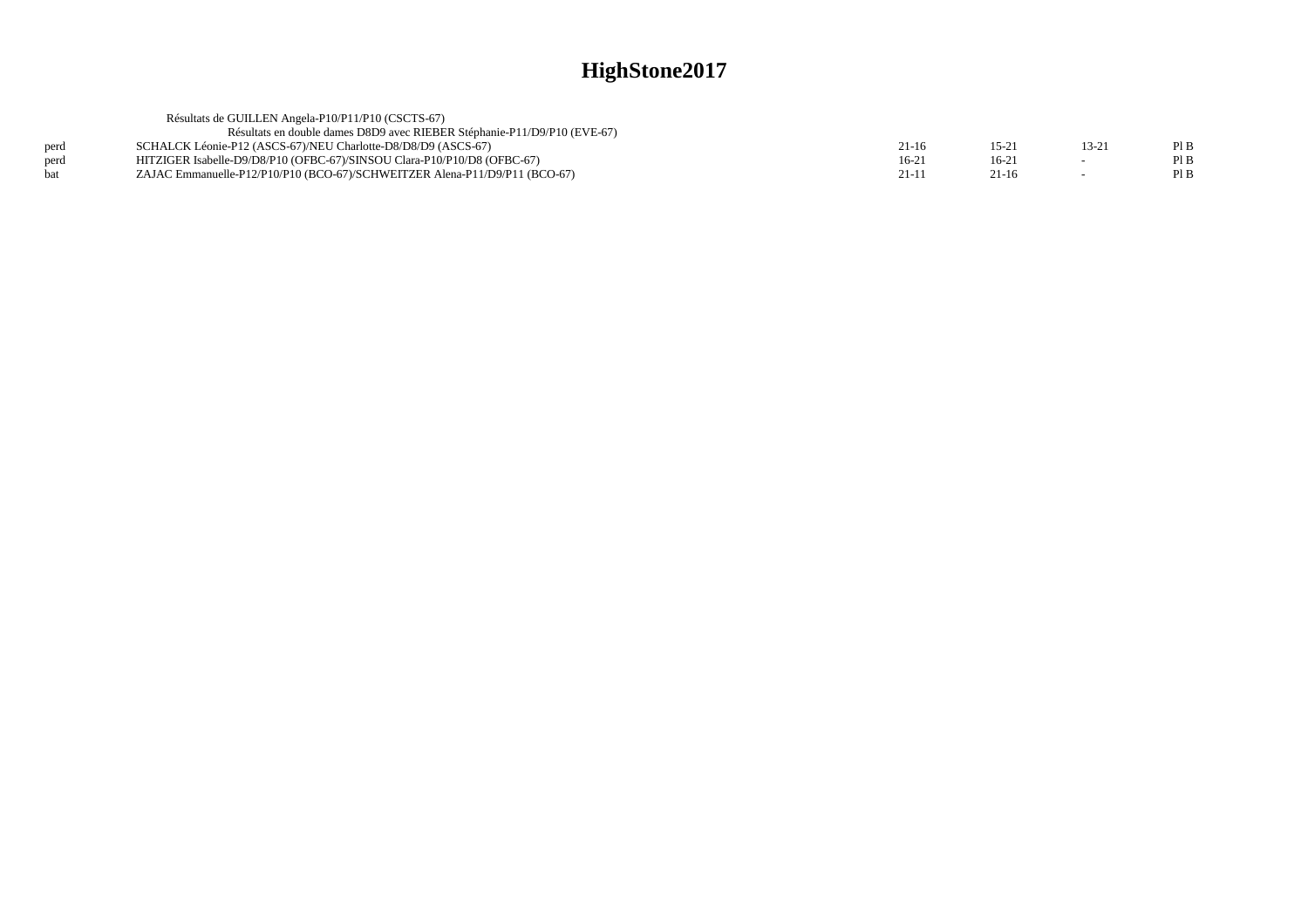| Pl A |
|------|
| Pl A |
|      |
| PID  |
| P1D  |
|      |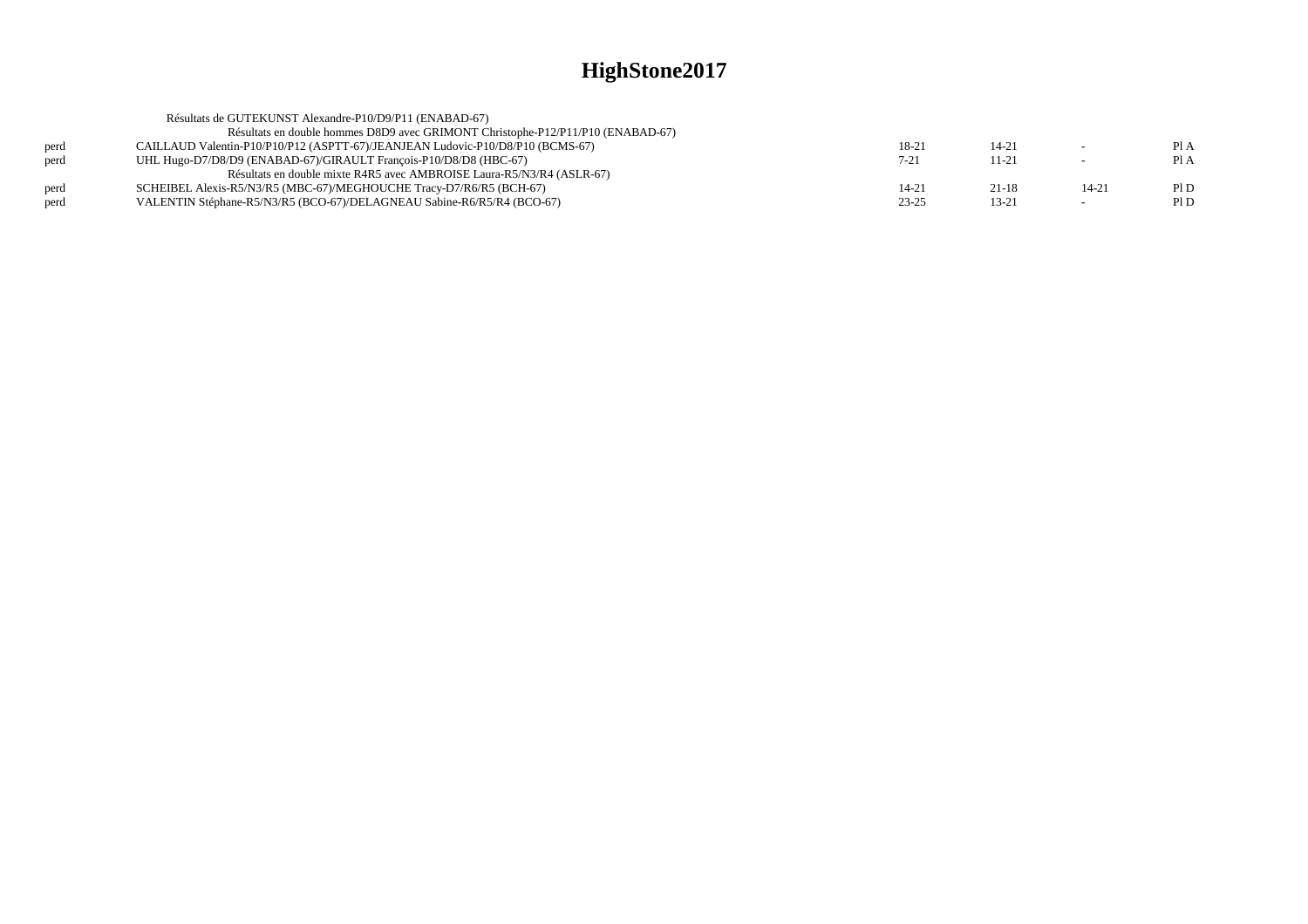|      | Résultats de HABERKORN Léa-D7/D9/D9 (VDR-67)<br>Résultats en simple dames R6D7 |         |           |        |      |
|------|--------------------------------------------------------------------------------|---------|-----------|--------|------|
|      | BEYER Helen-D7/D7/R6 (CBO-67)                                                  | $15-21$ | 21-18     | $21-1$ | Pl C |
| perd | BUISSON Florence-R6/R5/R6 (ASLR-67)                                            | $10-21$ | $\lambda$ |        | Pl C |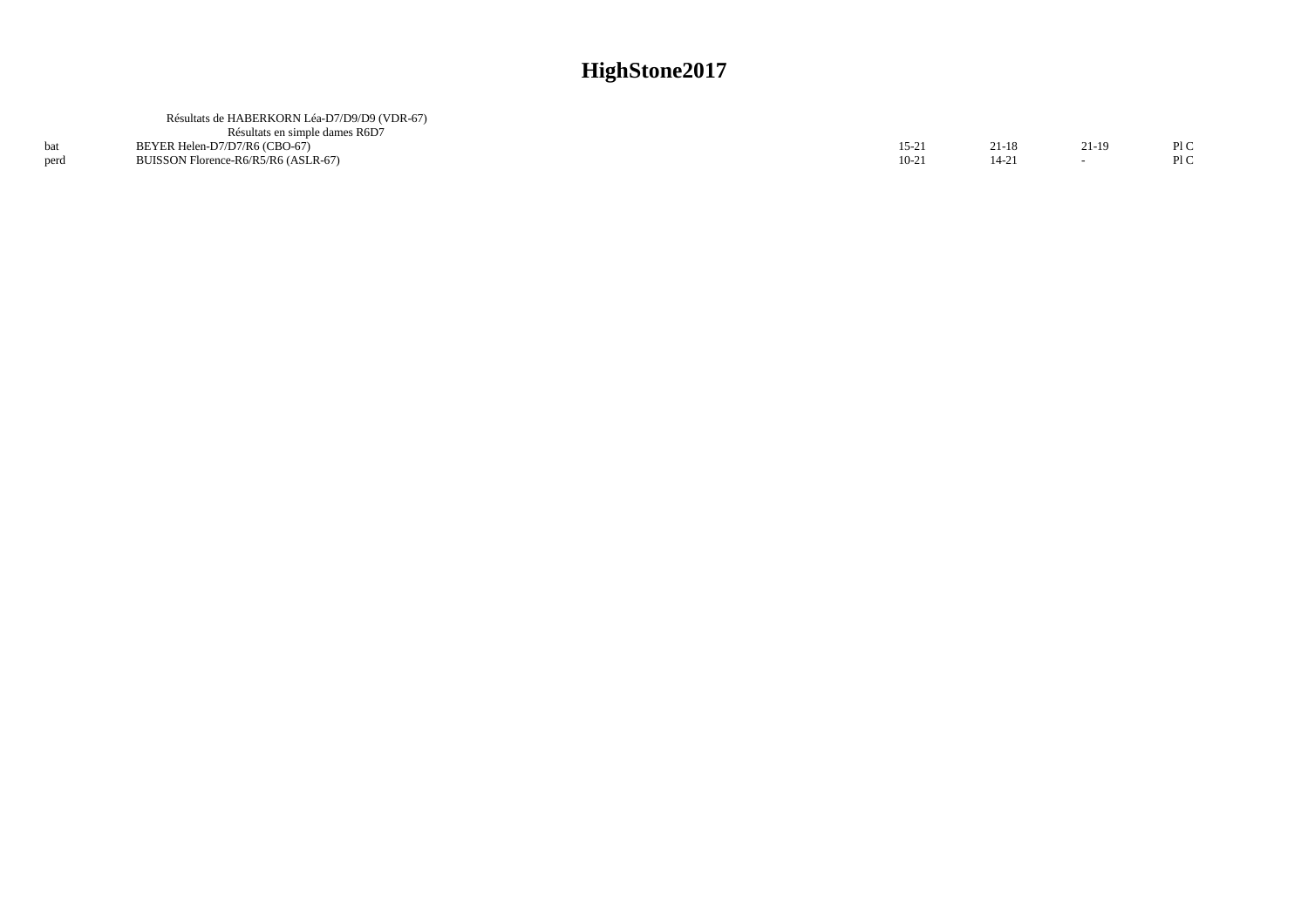|      | Résultats de HABERT Mathieu-D9/D9/P11 (BCM-68)                       |           |           |         |      |
|------|----------------------------------------------------------------------|-----------|-----------|---------|------|
|      | Résultats en double hommes R6D7 avec MATTERN Kevin-D8/R6/D8 (BCM-68) |           |           |         |      |
| perd | PAULUS Simon-P10/D8/P10 (CBO-67)/ERDMANN Nicolas-D8/R6/D8 (CBO-67)   | 14-21     | $22 - 20$ | $19-21$ | Pl A |
| perd | GARCIA Jérémy-D8/R6/D8 (ASLR-67)/ESPOSITO Jean-R6/R6/D8 (ASLR-67)    | $21 - 13$ | 16-21     | 13-21   | Pl A |
|      |                                                                      |           |           |         |      |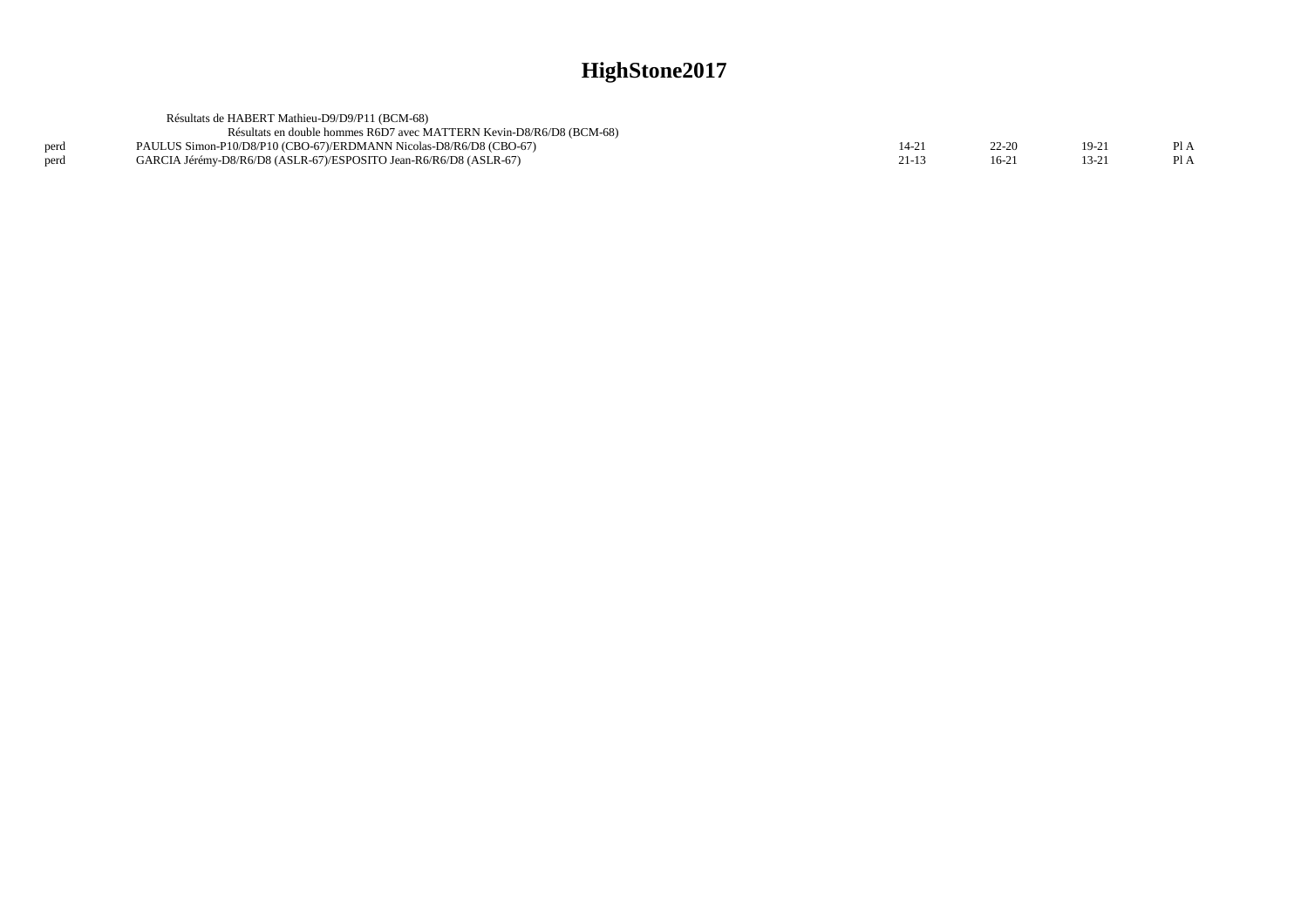|      | Résultats de HEITZ Gregory-D8/R6/R6 (SBC67-67)                             |       |          |     |
|------|----------------------------------------------------------------------------|-------|----------|-----|
|      | Résultats en double mixte R6D7 avec CAMPEIS Marie-laure-D9/D8/D7 (BCIG-67) |       |          |     |
| perd | HELFRICH Jean-vves-D8/R6/D7 (OFBC-67)/BECKER Claudia-D8/R6/D7 (OFBC-67)    | 12-21 |          | PIF |
| perd | RUFFENACH Eric-D7/D7/R6 (BCMS-67)/PIERROT Virginie-D7/R5/D7 (BCT-67)       | 19-21 | $15 - 2$ | PIF |
|      |                                                                            |       |          |     |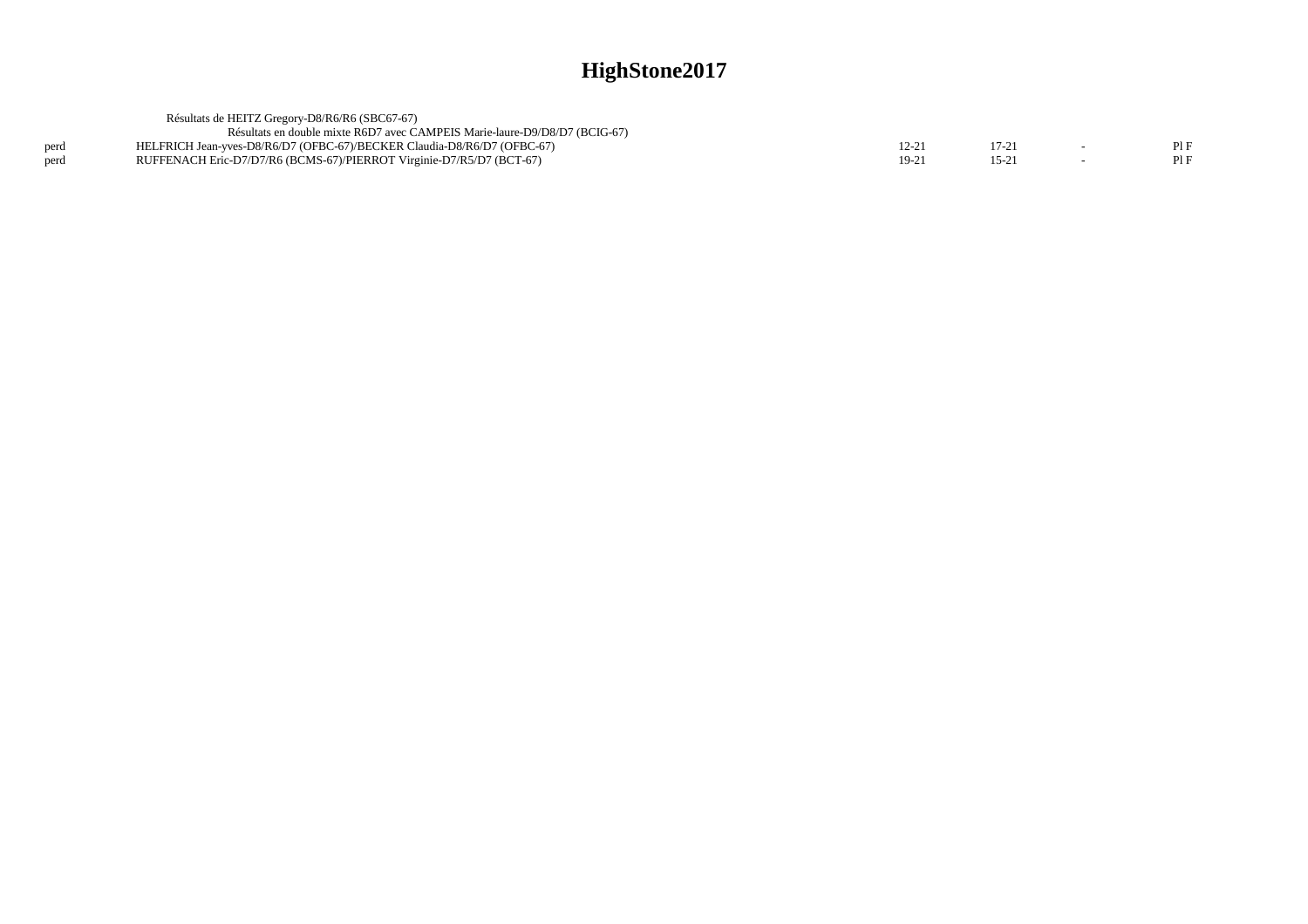|      | Résultats de HELDT Mei li-R6/R5/D7 (CEBA-67)                             |           |           |           |     |
|------|--------------------------------------------------------------------------|-----------|-----------|-----------|-----|
|      | Résultats en simple dames R6D7                                           |           |           |           |     |
| perd | CARRE Alix-R6/R5/R6 (ENABAD-67)                                          | $21 - 17$ | $19-21$   | $14 - 21$ | P1D |
| perd | JEAN-PIERRE Laure-D7/R5/D7 (BCMS-67)                                     | $15-21$   | $22 - 24$ | $\sim$    | PID |
|      | Résultats en double mixte R4R5 avec BURESI Malo-D7/R5/D7 (CEBA-67)       |           |           |           |     |
| nerd | JACOUIN Yoann-R4 (BMM-57)/MAILLEUX Nathalie-R6/R6/R4 (ALTB-54)           | $14 - 21$ | $13 - 21$ |           | PIF |
| perd | WALTZER Jérémy-R4/N3/R4 (ENABAD-67)/SOUDANS Pauline-R6/R5/R5 (ENABAD-67) | $9 - 21$  | $10 - 21$ |           | PIF |
| perd | GUILBOT Yohan-R6/R4/R4 (ASLR-67)/ROUSSELET Ingrid-R6/R4/R4 (SBC67-67)    | 11-21     | $10 - 21$ |           | PIF |
|      |                                                                          |           |           |           |     |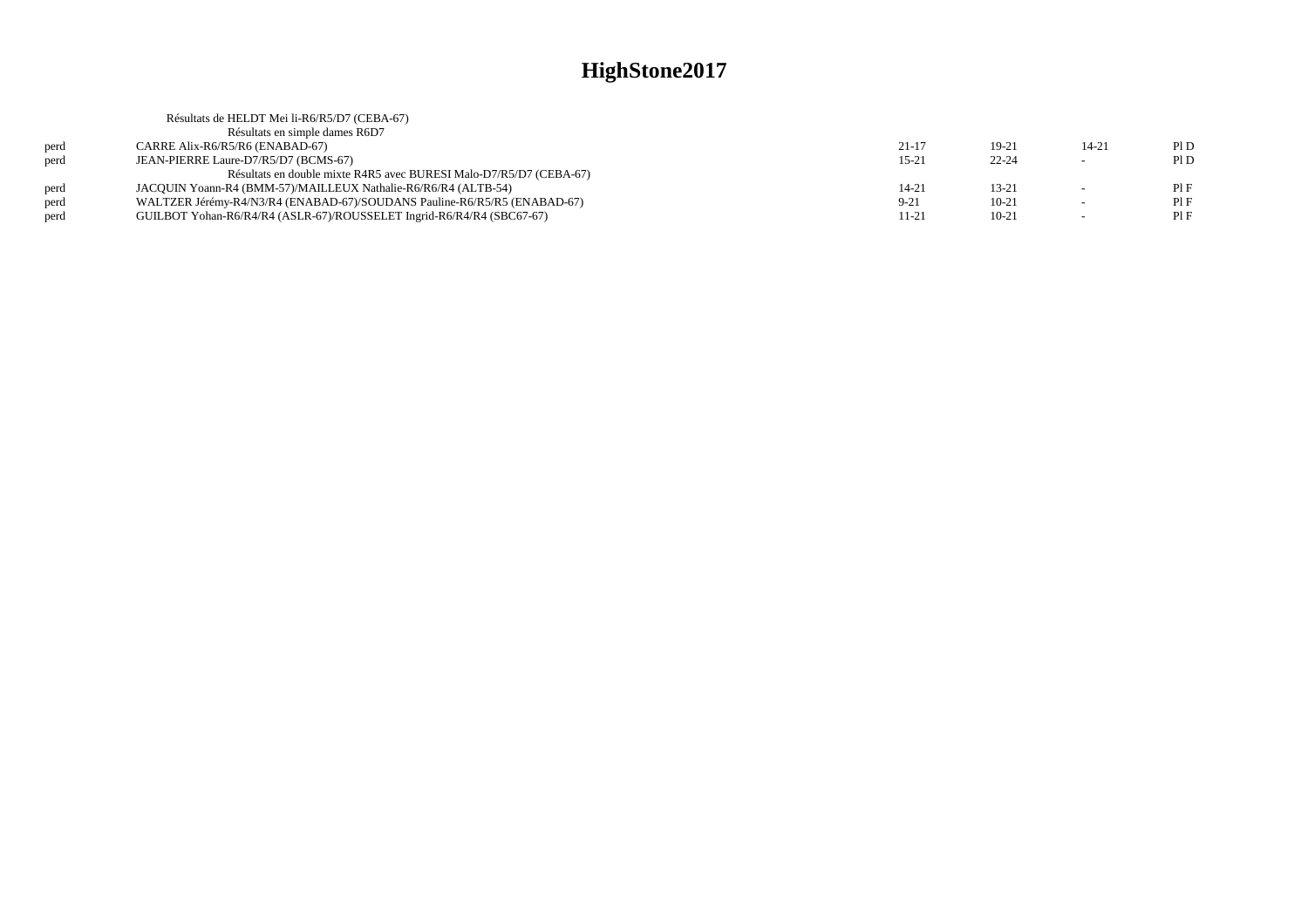|      | Résultats de HELFRICH Jean-yves-D8/R6/D7 (OFBC-67)                       |           |           |        |     |
|------|--------------------------------------------------------------------------|-----------|-----------|--------|-----|
|      | Résultats en simple hommes R6D7                                          |           |           |        |     |
| perd | PULOU Sebastien-D7/R6/D7 (ASLR-67)                                       | 11-21     | $16-21$   | $\sim$ | P1D |
| perd | TRIPIER Arnaud-R6/R5/D7 (BCMS-67)                                        | $11 - 21$ | 21-19     | 11-21  | P1D |
|      | Résultats en double mixte R6D7 avec BECKER Claudia-D8/R6/D7 (OFBC-67)    |           |           |        |     |
| perd | RUFFENACH Eric-D7/D7/R6 (BCMS-67)/PIERROT Virginie-D7/R5/D7 (BCT-67)     | 19-21     | 18-21     |        | PIF |
| hat  | HEITZ Gregory-D8/R6/R6 (SBC67-67)/CAMPEIS Marie-laure-D9/D8/D7 (BCIG-67) | $21-12$   | $21 - 17$ | $\sim$ | PIF |
|      |                                                                          |           |           |        |     |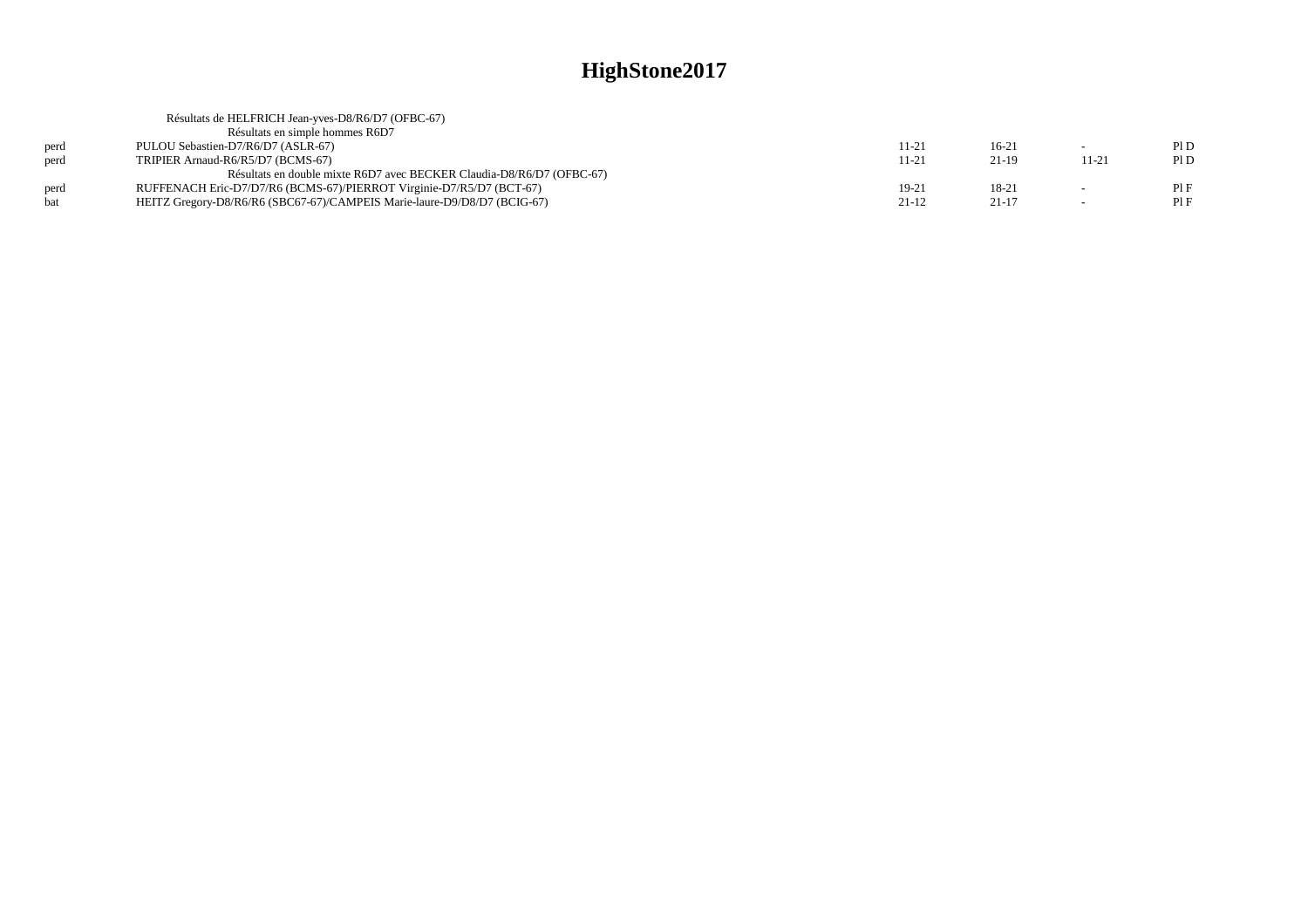|      | Résultats de HELL Laurent-D8/R6/D8 (VDK-67)                              |           |           |         |     |
|------|--------------------------------------------------------------------------|-----------|-----------|---------|-----|
|      | Résultats en simple hommes D8D9                                          |           |           |         |     |
| hat  | TALBOT Victor-D9/D7/D8 (ENABAD-67)                                       | $20 - 22$ | $21-13$   | $21-12$ | PIG |
| bat  | BRONNERT Nicolas-D9/D7/D8 (BCS-67)                                       | $17 - 21$ | $21-12$   | 21-12   | PIG |
| perd | THIL Francois-D8/R6/R6 (BCMS-67)                                         | 11-21     | $12 - 21$ | $\sim$  | 1/4 |
|      | Résultats en double hommes R6D7 avec SFRONTATO Nicolas-D7/D7/D9 (VDK-67) |           |           |         |     |
| hat  | PAPON Vincent-D9/D7/D9 (BCIG-67)/BRISSET Fabien-D9/D7/D9 (BCIG-67)       | $21-19$   | $21 - 14$ | $\sim$  | PIF |
| perd | BLENNER Vincent-D8/D8/P10 (BCMS-67)/CADIOU Thomas-D9/D7/D9 (BCMS-67)     | 18-21     | $16-21$   | $\sim$  | PIF |
| bat  | GIROLT Ludovic-D8/R6/D8 (HBC-67)/VOILOUIN Corentin-R6/R6/D8 (HBC-67)     | $21-19$   | 19-21     | $21-18$ | PIF |
|      |                                                                          |           |           |         |     |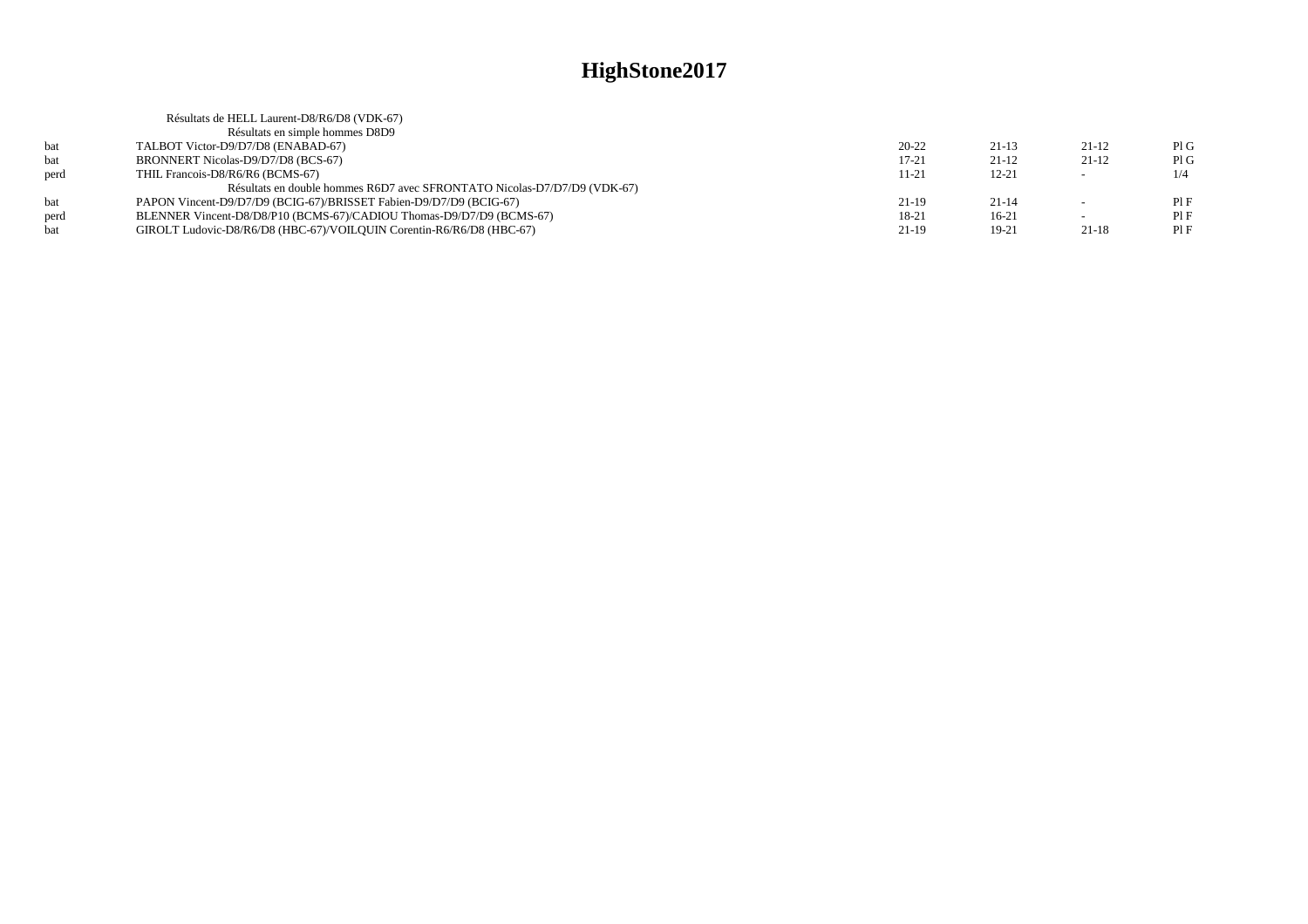|      | Résultats de HENNEOUI Marie-D7/R5/R6 (BCMS-67)                               |  |          |      |
|------|------------------------------------------------------------------------------|--|----------|------|
|      | Résultats en double mixte R6D7 avec DACH Laurent-D8/D7/R6 (BCMS-67)          |  |          |      |
|      | ROTH Thierry-D7/R5/R6 (OFBC-67)/SINSOU Clara-P10/P10/D8 (OFBC-67)            |  |          | PLE  |
| perd | SCHOULLER Christophe-D8/R6/D8 (SLCSN-67)/SCHOULLER Lou-ann-D7/R5/D7 (BCE-67) |  | $14 - 2$ | PI E |
|      |                                                                              |  |          |      |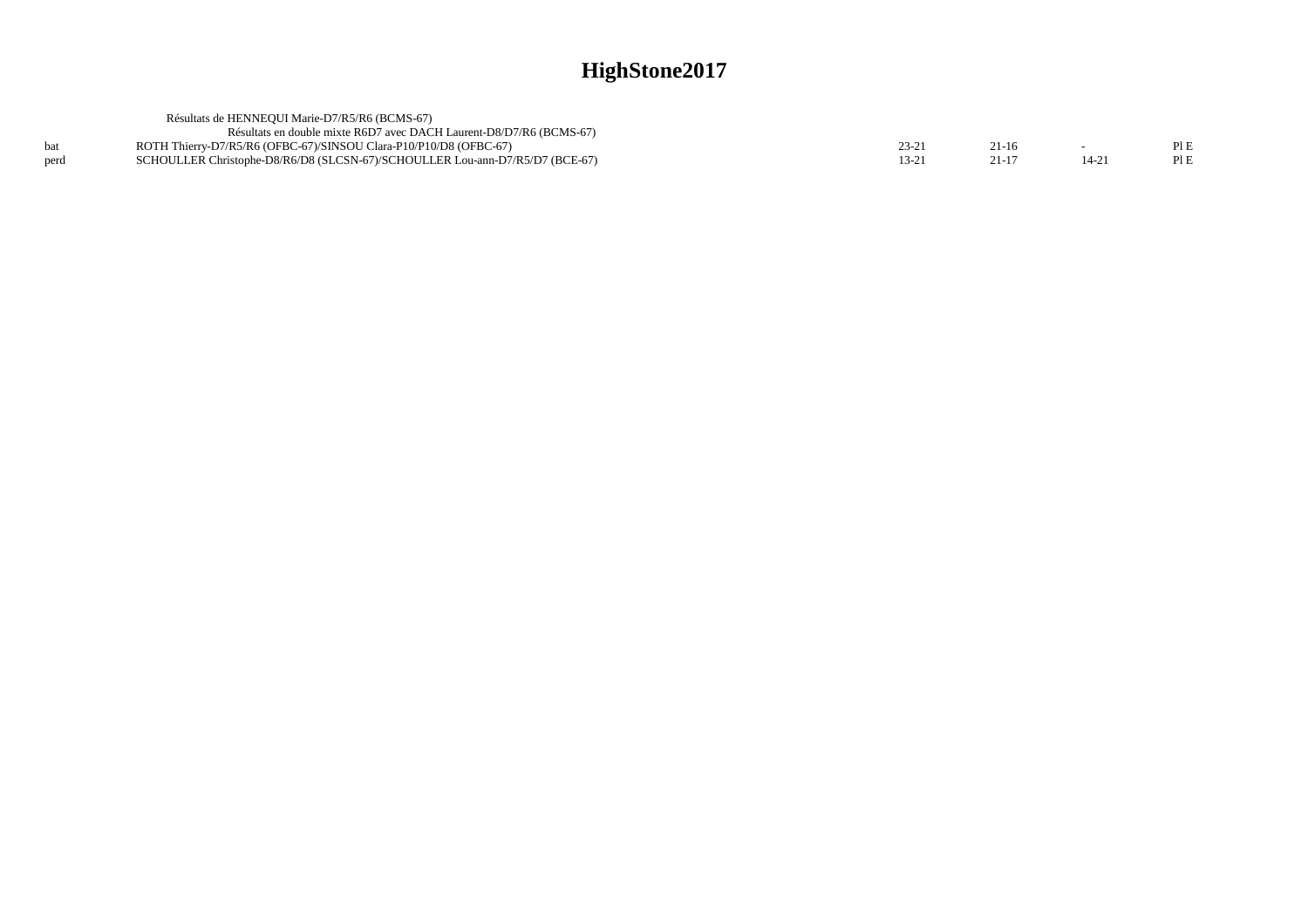| Résultats de HENNEQUIN Estelle-D8/R6/D8 (BCO-67)                           |          |          |      |
|----------------------------------------------------------------------------|----------|----------|------|
| Résultats en double dames R4R5 avec LOHR Elodie-D7/R5/D7 (ENABAD-67)       |          |          |      |
| HOENEN Emma-R5/R5/R6 (ENABAD-67)/HEUBERGER Elisabeth-R5/R4/N3 (BCO-67)     | 11-21    | $10-2$   | Pl A |
| BATOT Florence-R5/R4/R6 (BCF-67)/BRUN Nathalie-R6/R4/R4 (ASLR-67)          | $8 - 21$ | $5 - 21$ | PI A |
| MARTINEZ Florence-D7/R5/D7 (ENABAD-67)/WALTZ Christelle-D8/R6/D8 (SLDB-67) | $16-21$  | $17-21$  | Pl A |
|                                                                            |          |          |      |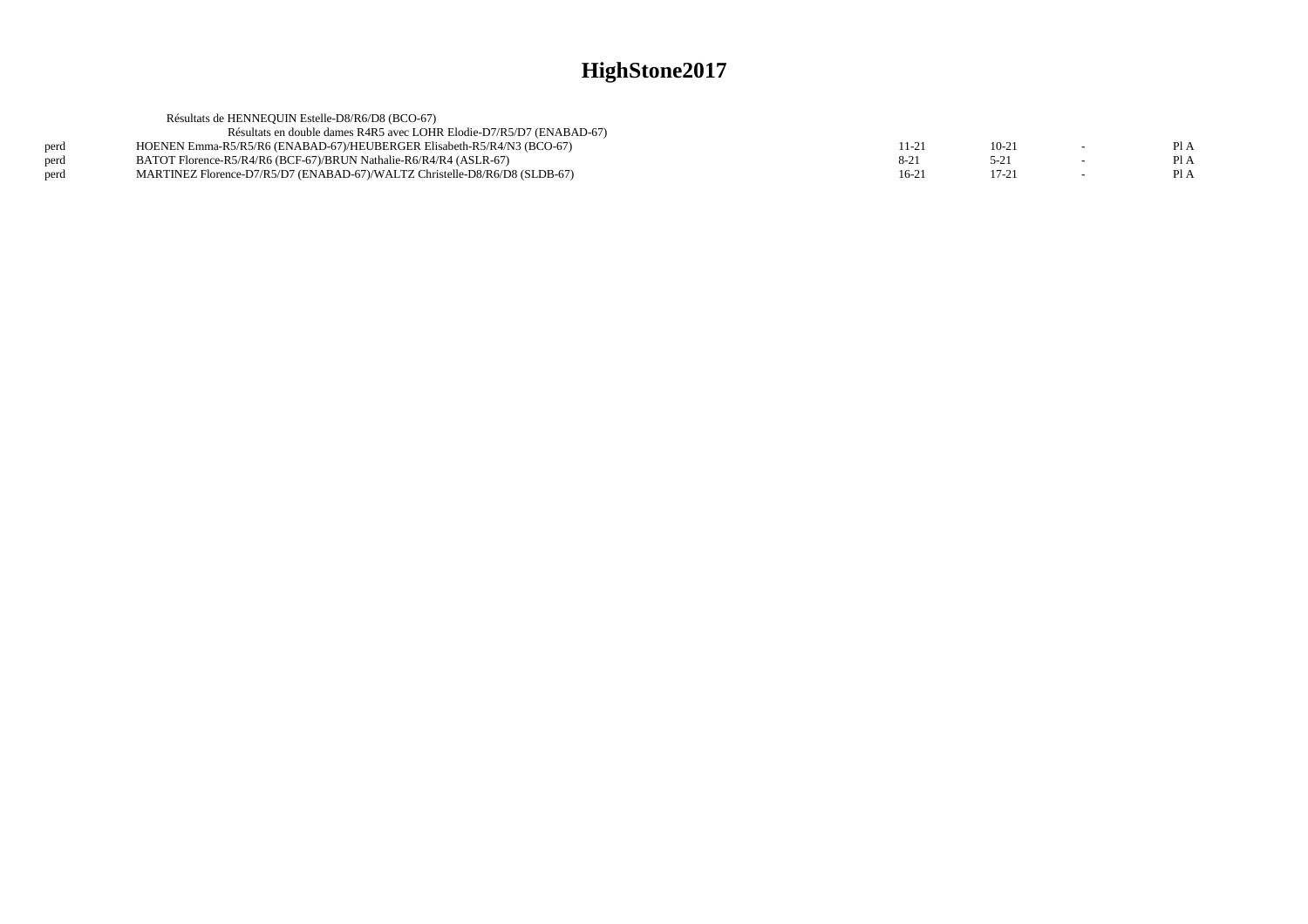| Résultats de HENNINGER Sandrine-P10/D8/P10 (EVE-67) |       |         |        |      |
|-----------------------------------------------------|-------|---------|--------|------|
| Résultats en simple dames P10P11P12                 |       |         |        |      |
| SCHALCK Léonie-P12 (ASCS-67)                        | 17-21 | 15-21   |        | Pl B |
| BALDECK Coraline-P10/P11/P12 (CCSSL-67)             | 21-15 | $21-10$ | $\sim$ | PIB  |
| HUBER Line- $P10/D8/P10$ (VDR-67)                   | WO-   |         |        |      |
|                                                     |       |         |        |      |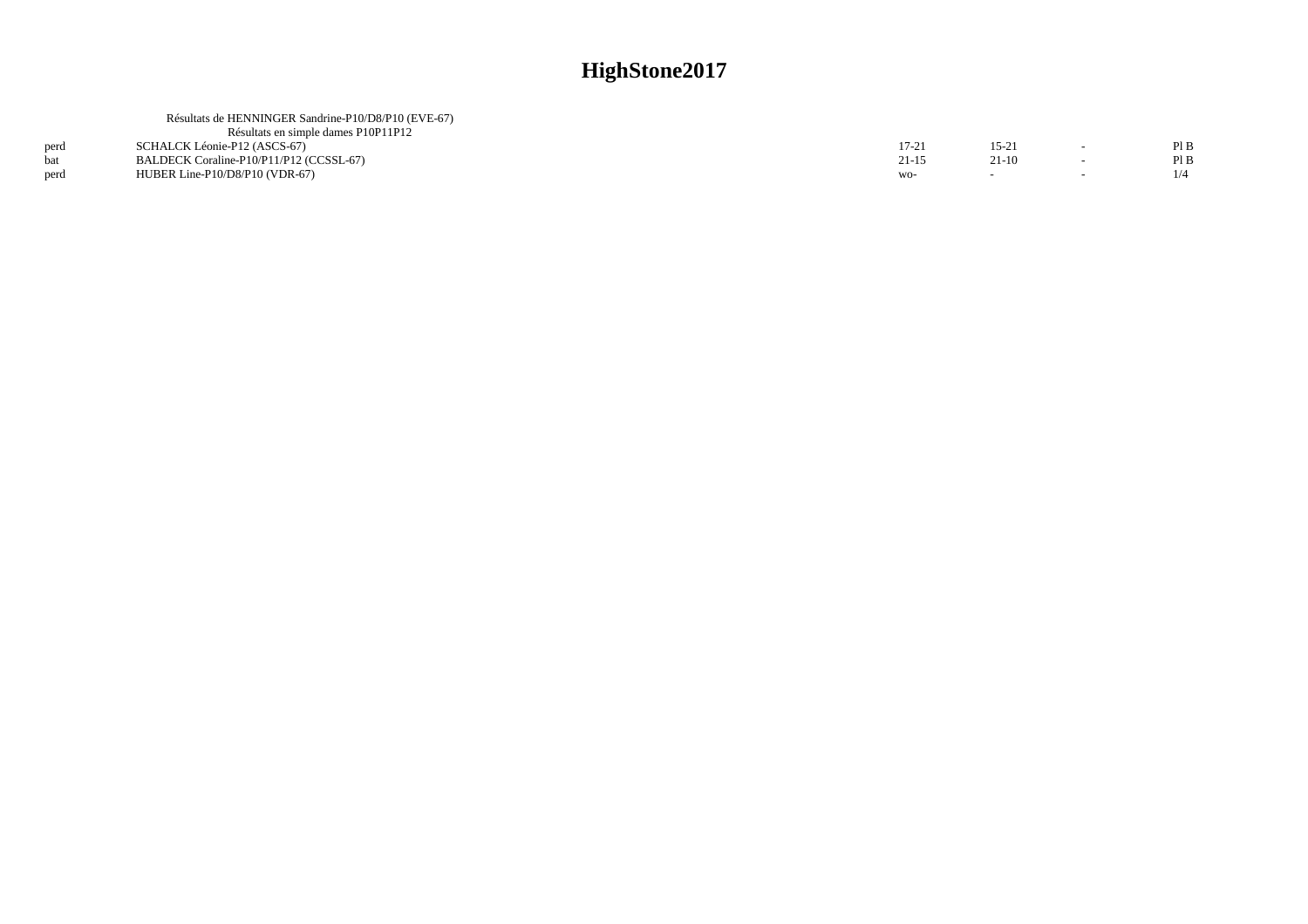| Résultats de HENNINGER Sebastien-D8/D9/P10 (ASPTT-67) |  |      |
|-------------------------------------------------------|--|------|
| Résultats en simple hommes D8D9                       |  |      |
| FLANET Aurélien-D8/R6/D8 (BCMS-67)                    |  | PI D |
| BHOLAH Krishna-P10/D9/P10 (HBC-67)                    |  | Pl D |
|                                                       |  |      |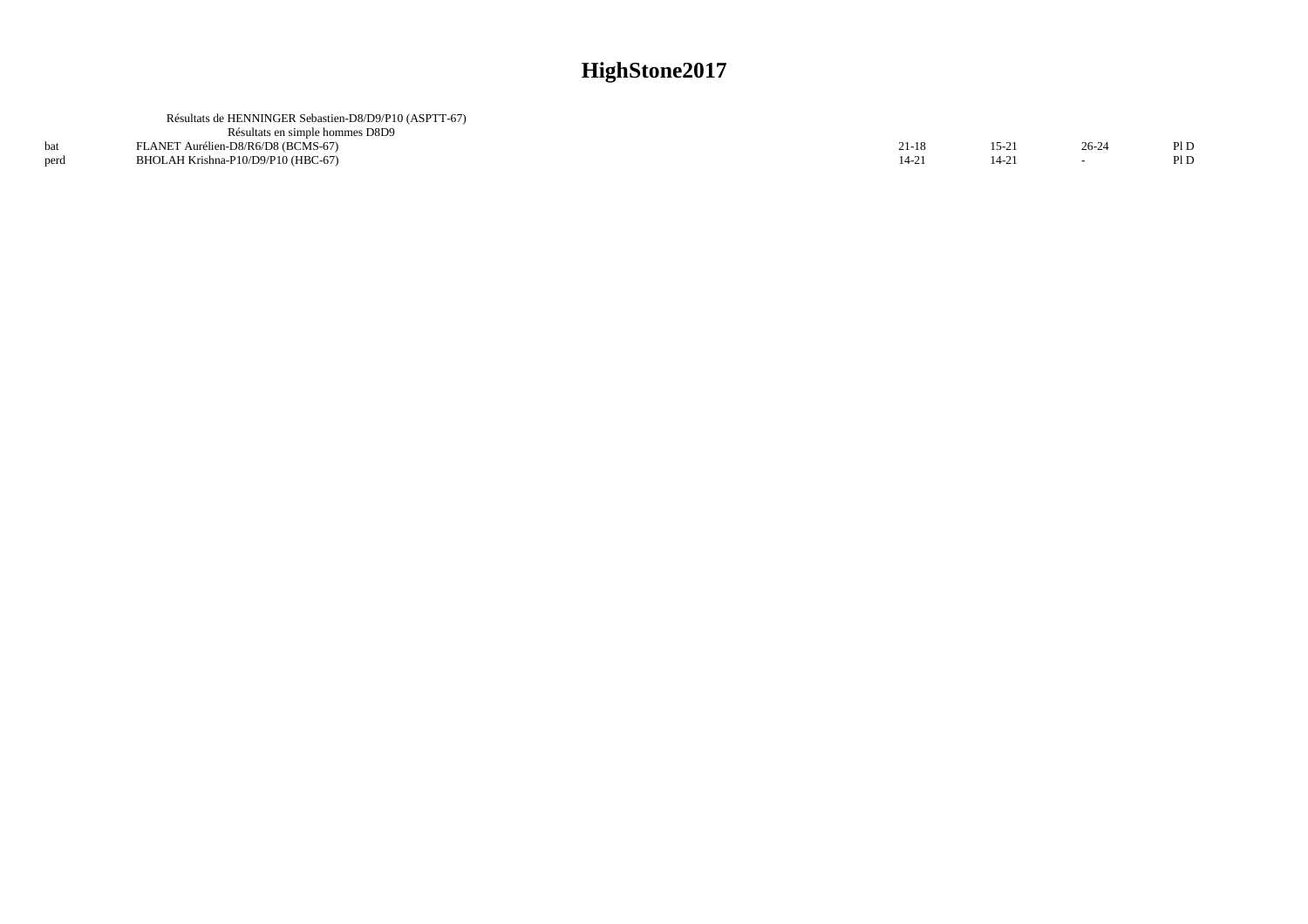|      | Résultats de HENNINGER Sophie-D8/D8/P10 (EVE-67) |           |           |           |     |
|------|--------------------------------------------------|-----------|-----------|-----------|-----|
|      | Résultats en simple dames D8D9                   |           |           |           |     |
| perd | CHAUVIN Doriane-D9/D8/D7 (BCMS-67)               | 21-19     | $20 - 22$ | $14 - 21$ | PIC |
| perd | LUCK Auberi-P10/P11/P12 (BCO-67)                 | $17 - 21$ | 21-16     | $23 - 25$ | P1C |
|      | NEU Charlotte-D8/D8/D9 (ASCS-67)                 | 21-18     | $21-16$   |           | P1C |
|      |                                                  |           |           |           |     |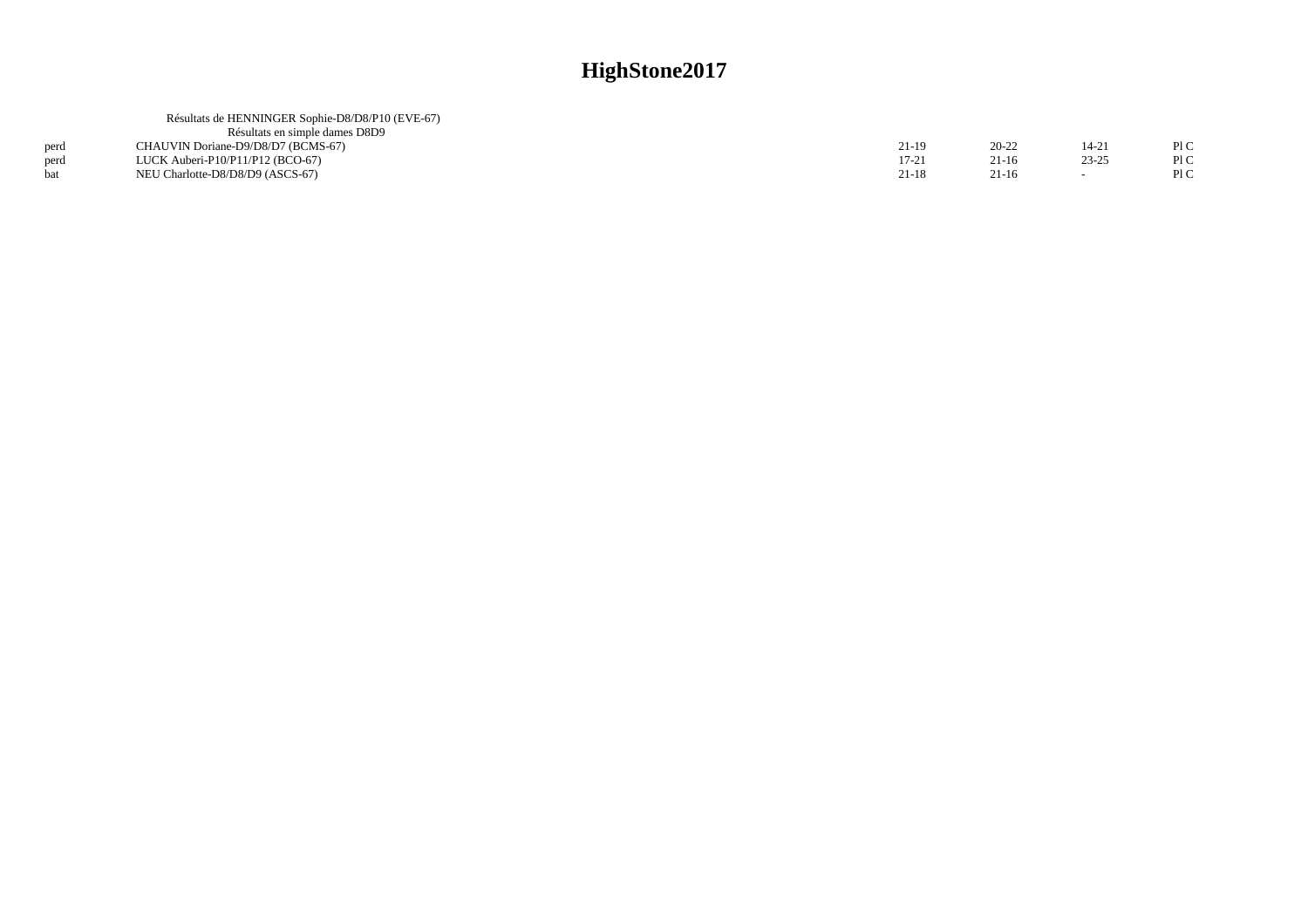|      | Résultats de HENRY Romain-R4/R4/R6 (CEBA-67)                              |           |           |          |        |
|------|---------------------------------------------------------------------------|-----------|-----------|----------|--------|
|      | Résultats en simple hommes R4R5                                           |           |           |          |        |
| bat  | BECKER Antonin-R5 (ENABAD-67)                                             | $21 - 8$  | $21-12$   |          | PIG    |
| bat  | MEYER Michel-R6/R4/R6 (BCMS-67)                                           | $21-18$   | $21 - 17$ |          | PIG    |
| bat  | ROSE Valentin-R4/R4/R6 (ASPTT-67)                                         | $21-10$   | $21-18$   |          | PIG    |
| bat  | CASSAIGNE Jody-R4/R6/R6 (BCS-57)                                          | $21 - 14$ | $21-16$   |          | 1/4    |
| bat  | BATO Laurent-R4/N3/R4 (BCO-67)                                            | $21-16$   | $21-16$   |          | 1/2    |
| hat  | SCHLAGDENHAUFFEN Mizuki-R4/N3/R5 (ENABAD-67)                              | $24 - 22$ | $19-21$   | $21-19$  | Finale |
|      | Résultats en double hommes R4R5 avec CASTEL Jeremie-D8/R6/D7 (CEBA-67)    |           |           |          |        |
| bat  | SAULNIER Jerome-D7/R5/D7 (PBC-57)/REMY-NAZON Flavien-D7/R5/D7 (PBC-57)    | $21-18$   | $21-12$   |          | PI A   |
| bat  | AUTHIER Vincent-R6/R4/R6 (BCO-67)/BONNIN Dimitri-R5/R4/R6 (BCO-67)        | $21 - 17$ | $21 - 14$ |          | Pl A   |
| bat  | BOSSERT Thomas-D7 (BCS-57)/RUFFIN Fabien-R6/R5/D7 (BCS-57)                | $21 - 7$  | $21 - 8$  |          | 1/4    |
| bat  | SELVA Manuel-R6/D7/D7 (ASCS-67)/MICHEL Maxime-R5/R4/R6 (ASCS-67)          | $21-19$   | 18-21     | 21-19    | 1/2    |
| perd | FRIRY Théophile-R4/R4/R6 (ENABAD-67)/KEIFFER Titouan-R6/R5/D7 (ENABAD-67) | $21 - 17$ | $11 - 21$ | $9 - 21$ | Finale |
|      |                                                                           |           |           |          |        |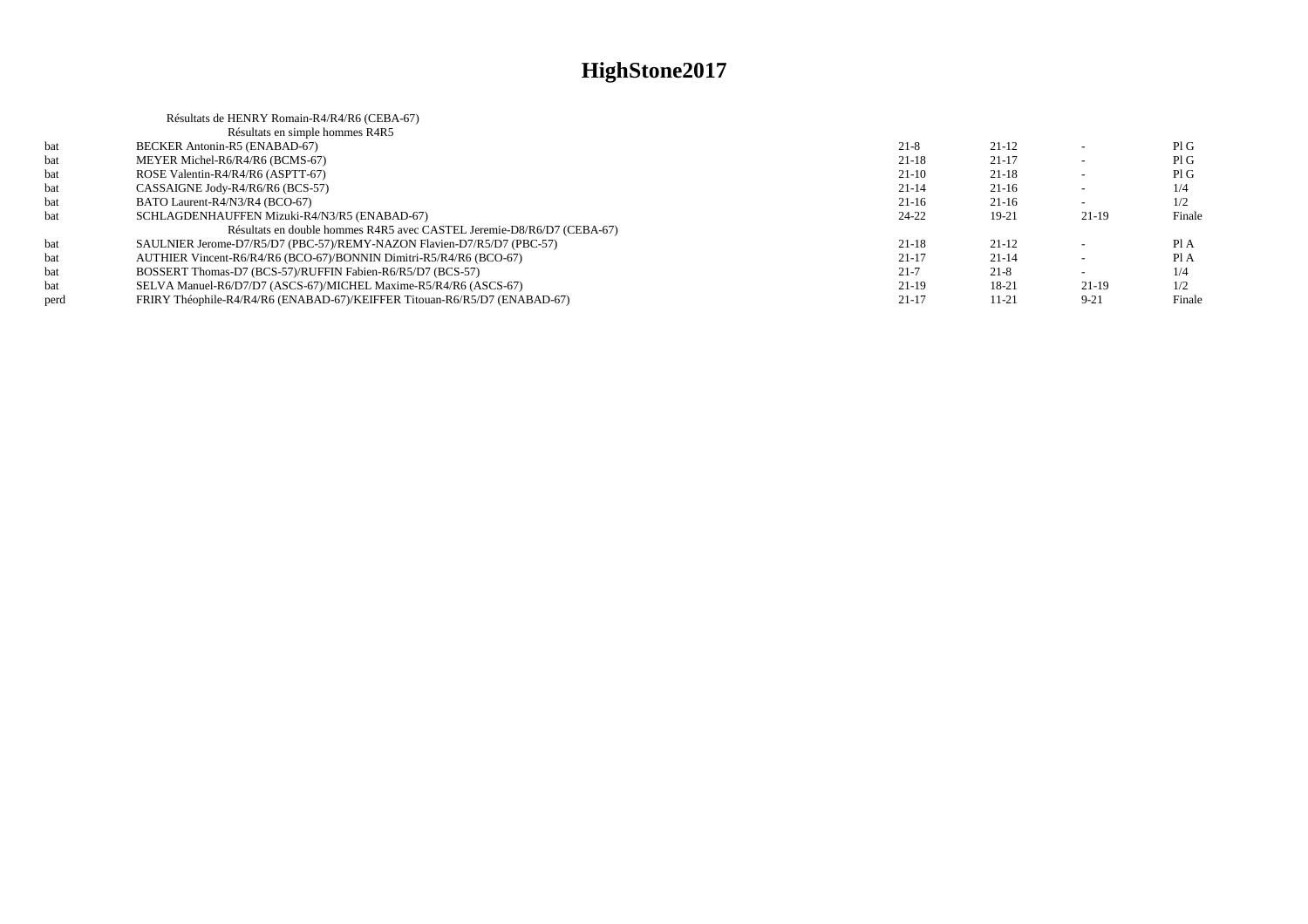|            | Résultats de HEUBERGER Elisabeth-R5/R4/N3 (BCO-67)                         |           |           |         |      |
|------------|----------------------------------------------------------------------------|-----------|-----------|---------|------|
|            | Résultats en double dames R4R5 avec HOENEN Emma-R5/R5/R6 (ENABAD-67)       |           |           |         |      |
| <b>bat</b> | HENNEQUIN Estelle-D8/R6/D8 (BCO-67)/LOHR Elodie-D7/R5/D7 (ENABAD-67)       | $21-11$   | $21-10$   |         | Pl A |
| <b>bat</b> | MARTINEZ Florence-D7/R5/D7 (ENABAD-67)/WALTZ Christelle-D8/R6/D8 (SLDB-67) | $21 - 14$ | $21 - 5$  | $\sim$  | Pl A |
| <b>bat</b> | BATOT Florence-R5/R4/R6 (BCF-67)/BRUN Nathalie-R6/R4/R4 (ASLR-67)          | $23 - 21$ | $21 - 18$ |         | Pl A |
| perd       | BECKER Lilly-R6/R6/D8 (ENABAD-67)/CARRE Alix-R6/R5/R6 (ENABAD-67)          | $17 - 21$ | $23 - 21$ | $16-21$ | 1/2  |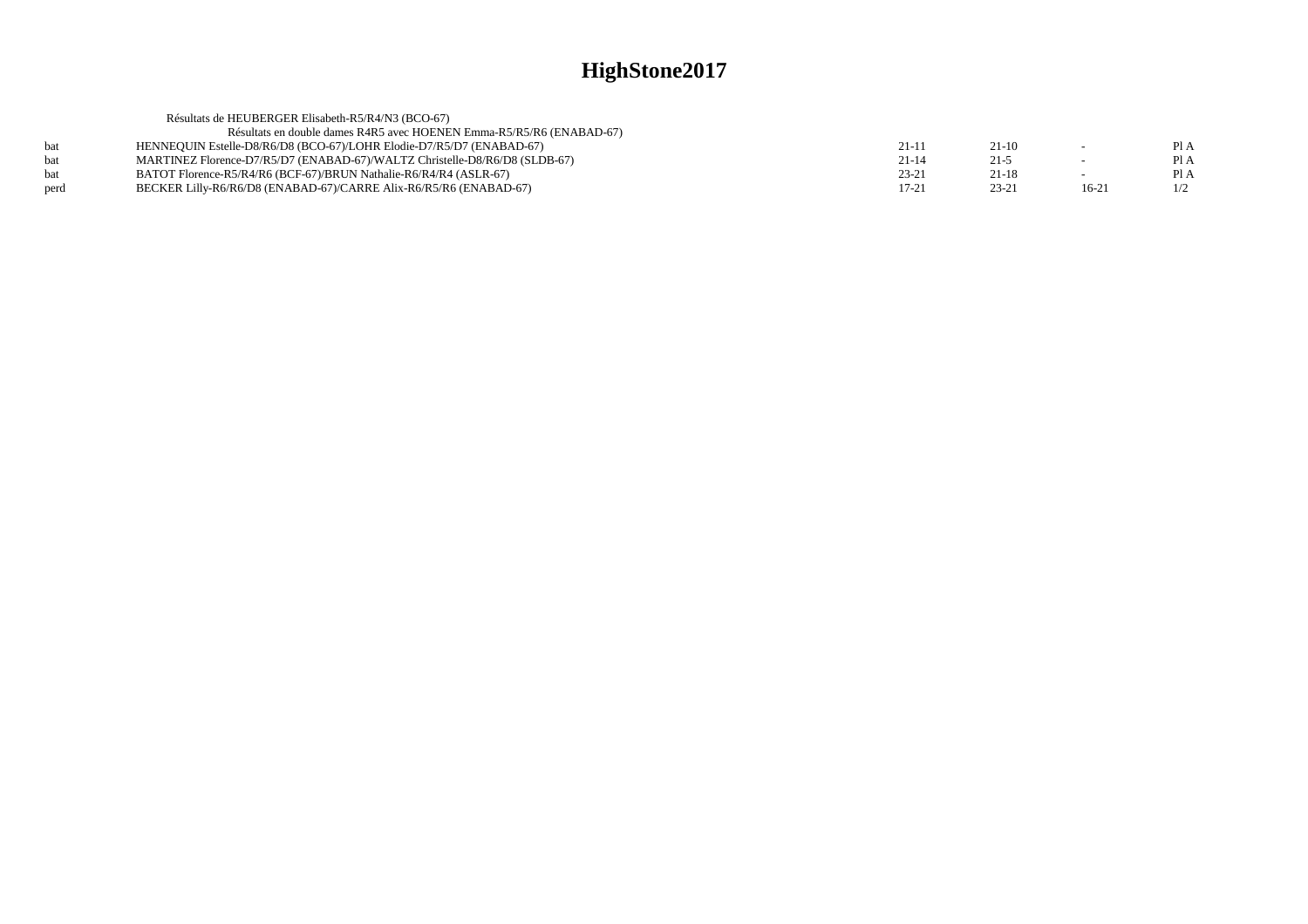|      | Résultats de HEY Gaspard-R4/R5/R6 (CEBA-67)                               |           |           |                          |     |
|------|---------------------------------------------------------------------------|-----------|-----------|--------------------------|-----|
|      | Résultats en simple hommes R4R5                                           |           |           |                          |     |
| bat  | HOAREAU Titouan-R5/R5/D7 (ASPTT-67)                                       | $15 - 21$ | $21 - 15$ | $22 - 20$                | PIF |
| perd | FOURNIAL Raphaël-R4/N3/R4 (ENABAD-67)                                     | $8 - 21$  | $21-16$   | $16-21$                  | PIF |
|      | Résultats en double hommes R4R5 avec BURESI Malo-D7/R5/D7 (CEBA-67)       |           |           |                          |     |
| bat  | BEGAUD Valentin-R5/R4/R6 (ASLR-67)/ROLL Yann-D7/R5/D7 (ASLR-67)           | $21 - 11$ | $21-13$   | $\overline{\phantom{a}}$ | P1C |
| bat  | RITTIER Kilian-D7/R5/D7 (BADKOM-67)/GROSS Maxime-R6/R4/R6 (BADKOM-67)     | $21 - 14$ | $21-19$   |                          | P1C |
| bat  | TRAN Jean-paul-D7/R5/D7 (BCMS-67)/PIERSON Florent-R6/R5/R6 (BCMS-67)      | $21 - 17$ | $22 - 20$ | $\overline{\phantom{a}}$ | 1/4 |
| perd | FRIRY Théophile-R4/R4/R6 (ENABAD-67)/KEIFFER Titouan-R6/R5/D7 (ENABAD-67) | 18-21     | $19-21$   | $\overline{\phantom{0}}$ | 1/2 |
|      |                                                                           |           |           |                          |     |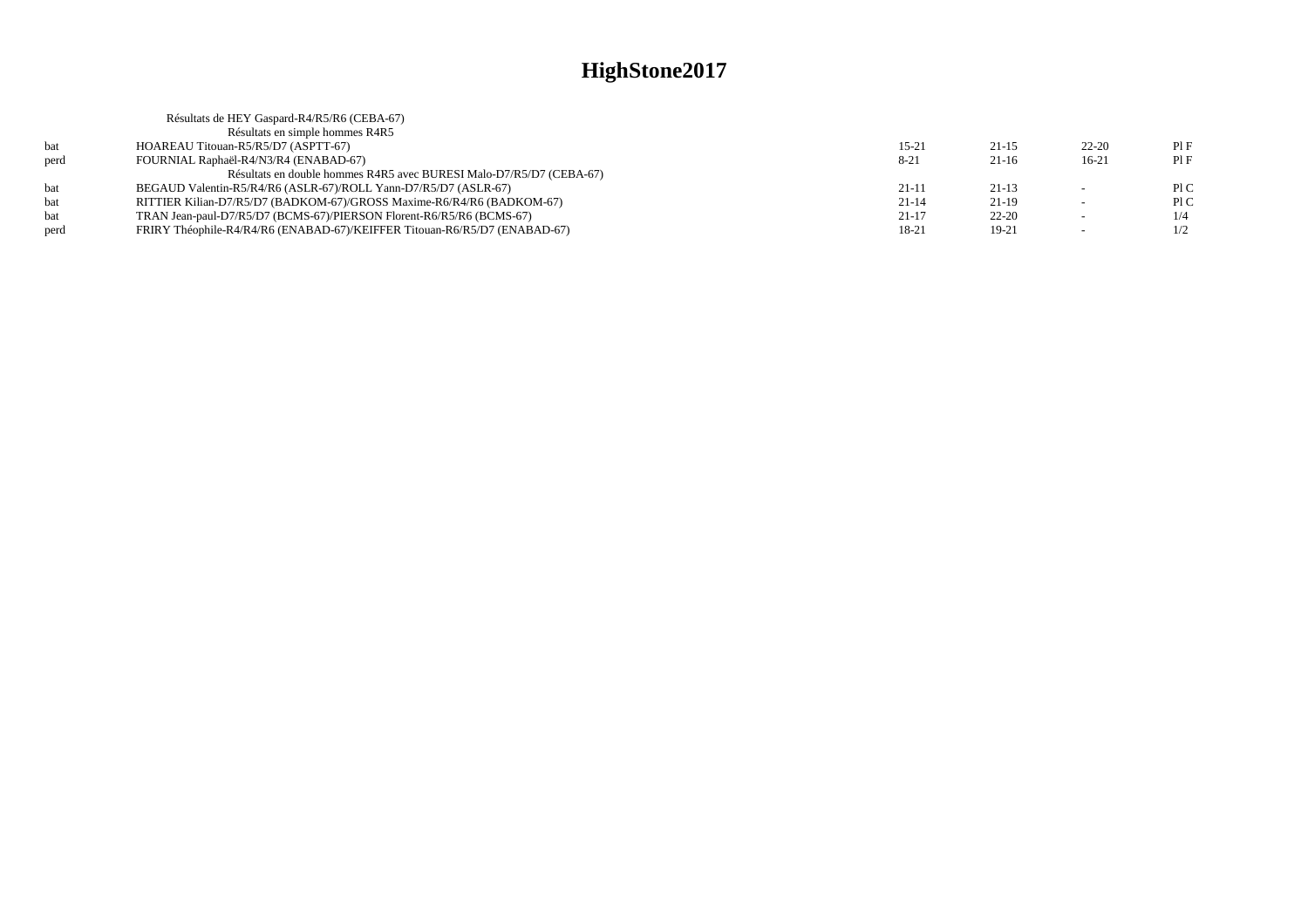| Résultats de HITZIGER Isabelle-D9/D8/P10 (OFBC-67)                    |                                                                                                                                                                                                                                                                                                      |           |        |      |
|-----------------------------------------------------------------------|------------------------------------------------------------------------------------------------------------------------------------------------------------------------------------------------------------------------------------------------------------------------------------------------------|-----------|--------|------|
| Résultats en double dames D8D9 avec SINSOU Clara-P10/P10/D8 (OFBC-67) |                                                                                                                                                                                                                                                                                                      |           |        |      |
|                                                                       | 21-19                                                                                                                                                                                                                                                                                                | $21-11$   | $\sim$ | Pl B |
|                                                                       | 21-16                                                                                                                                                                                                                                                                                                | 21-16     |        | Pl B |
|                                                                       | 13-21                                                                                                                                                                                                                                                                                                | $15 - 21$ |        | Pl B |
|                                                                       | $10-21$                                                                                                                                                                                                                                                                                              | $17 - 21$ |        | 1/2  |
|                                                                       | ZAJAC Emmanuelle-P12/P10/P10 (BCO-67)/SCHWEITZER Alena-P11/D9/P11 (BCO-67)<br>RIEBER Stéphanie-P11/D9/P10 (EVE-67)/GUILLEN Angela-P10/P11/P10 (CSCTS-67)<br>SCHALCK Léonie-P12 (ASCS-67)/NEU Charlotte-D8/D8/D9 (ASCS-67)<br>TRAPPLER Lucie-P10/D8/P10 (BCT-67)/RITTER Coralie-P11/D9/D9 (ENABAD-67) |           |        |      |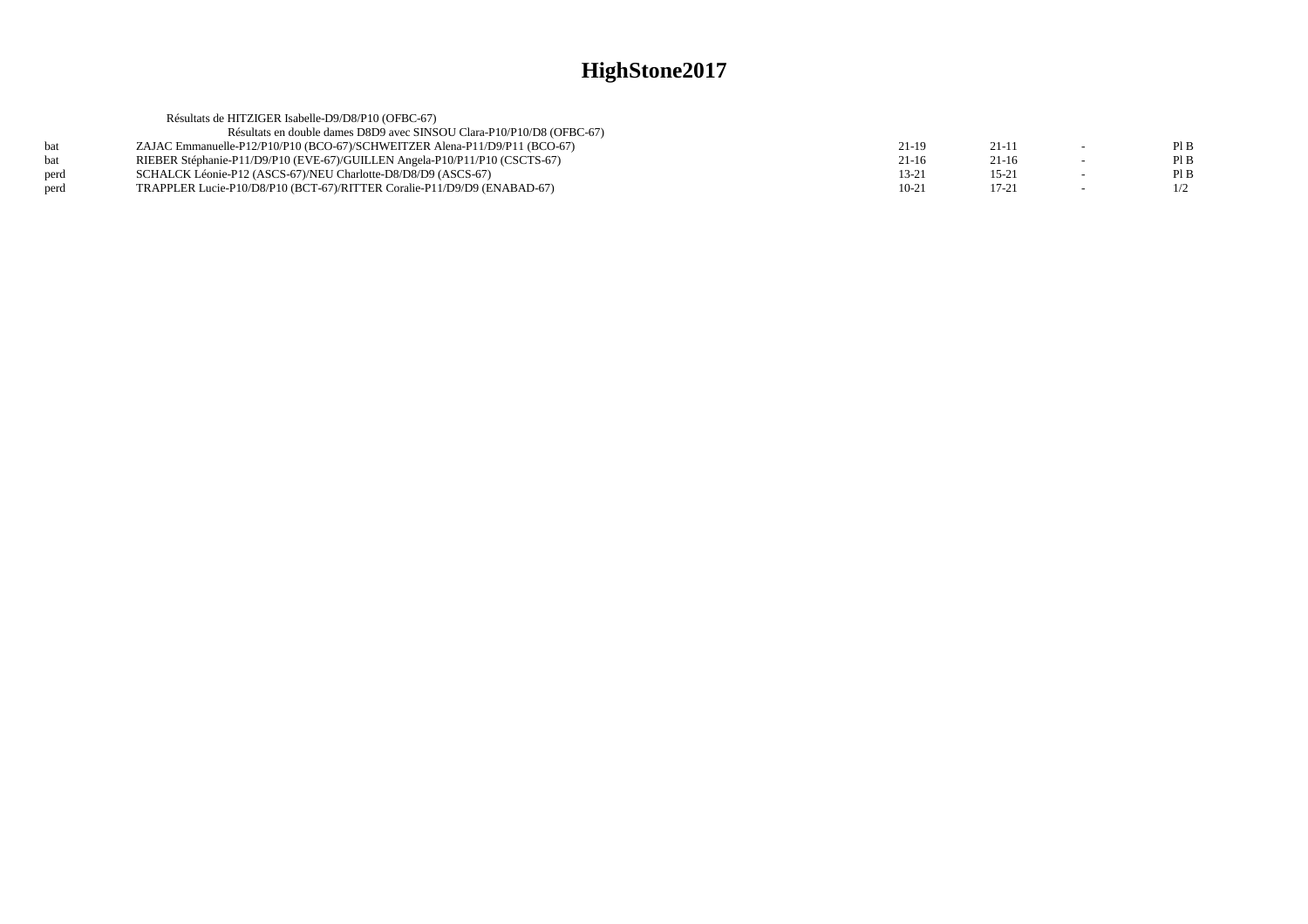|      | Résultats de HOAREAU Titouan-R5/R5/D7 (ASPTT-67)                          |           |           |           |      |
|------|---------------------------------------------------------------------------|-----------|-----------|-----------|------|
|      | Résultats en simple hommes R4R5                                           |           |           |           |      |
| perd | HEY Gaspard-R4/R5/R6 (CEBA-67)                                            | 21-15     | $15 - 21$ | $20 - 22$ | PIF  |
| perd | FOURNIAL Raphaël-R4/N3/R4 (ENABAD-67)                                     | $16-21$   | $14 - 21$ | $\sim$    | PIF  |
|      | Résultats en double hommes R4R5 avec BECKER Antonin-R5 (ENABAD-67)        |           |           |           |      |
| hat  | AYME Thibaud-D8/D7/D9 (CCSSL-67)/THIBAUDEAU Teddy-R6/R4/R6 (MOC-67)       | 21-18     | $20 - 22$ | $21-13$   | PIB  |
| perd | FRIRY Théophile-R4/R4/R6 (ENABAD-67)/KEIFFER Titouan-R6/R5/D7 (ENABAD-67) | $15 - 21$ | $15-21$   | $\sim$    | Pl B |
|      |                                                                           |           |           |           |      |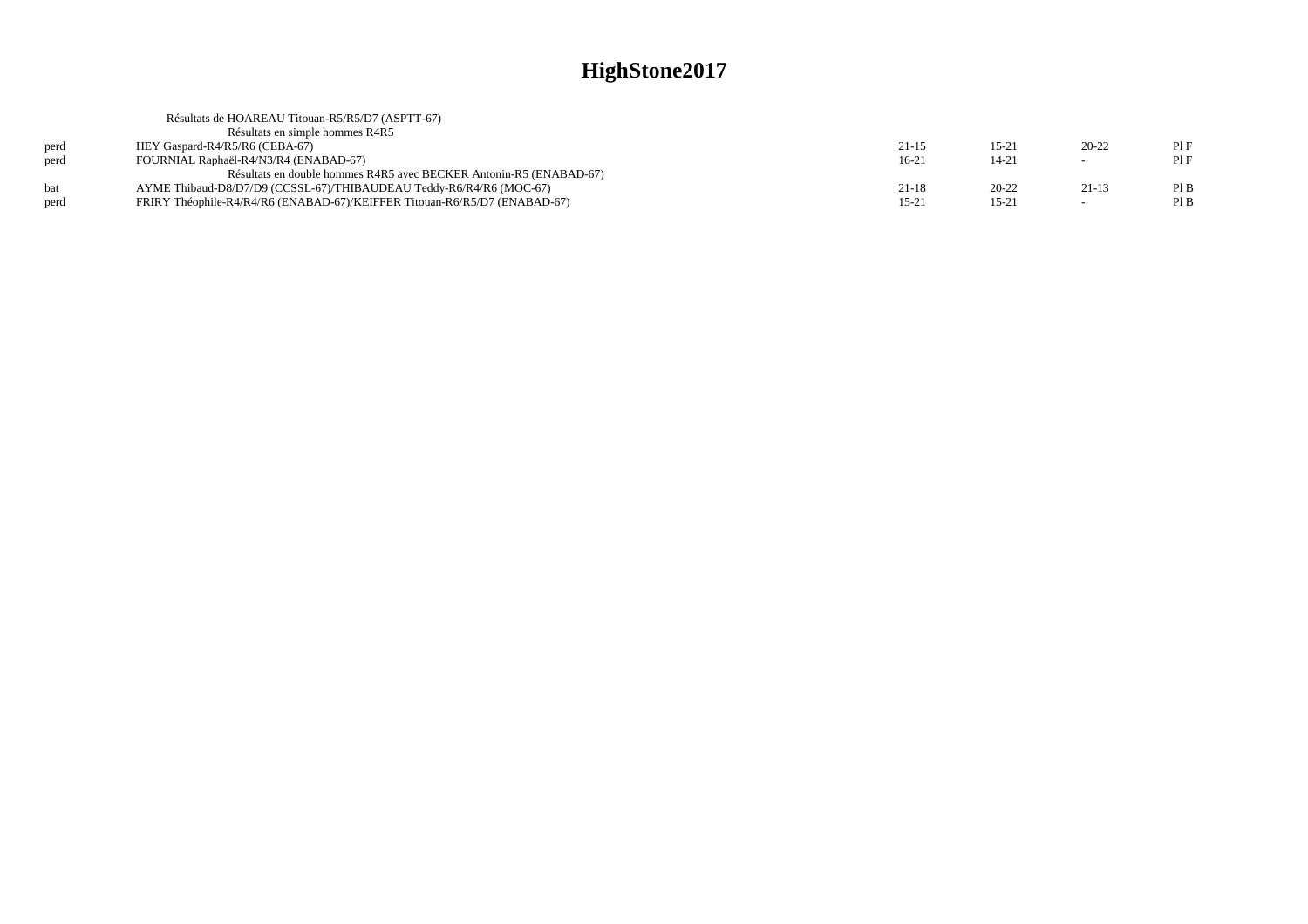|             | Résultats de HOENEN Emma-R5/R5/R6 (ENABAD-67)                              |           |           |         |      |
|-------------|----------------------------------------------------------------------------|-----------|-----------|---------|------|
|             | Résultats en double dames R4R5 avec HEUBERGER Elisabeth-R5/R4/N3 (BCO-67)  |           |           |         |      |
| bat         | HENNEQUIN Estelle-D8/R6/D8 (BCO-67)/LOHR Elodie-D7/R5/D7 (ENABAD-67)       | $21-11$   | $21-10$   |         | PI A |
| bat         | MARTINEZ Florence-D7/R5/D7 (ENABAD-67)/WALTZ Christelle-D8/R6/D8 (SLDB-67) | $21 - 14$ | $21-5$    |         | PI A |
| bat         | BATOT Florence-R5/R4/R6 (BCF-67)/BRUN Nathalie-R6/R4/R4 (ASLR-67)          | $23 - 21$ | $21-18$   |         | Pl A |
| perd        | BECKER Lilly-R6/R6/D8 (ENABAD-67)/CARRE Alix-R6/R5/R6 (ENABAD-67)          | $17 - 21$ | $23 - 21$ | $16-21$ | 1/2  |
|             | Résultats en double mixte R6D7 avec KNITTEL Maxence-R6/R6/D7 (ENABAD-67)   |           |           |         |      |
| <b>b</b> at | CASTEL Jeremie-D8/R6/D7 (CEBA-67)/ANDING Anne-lise-D7/R6/D8 (CEBA-67)      | $21 - 18$ | $21-16$   |         | PIG  |
| bat         | FIRMIN Joel-D8/R6/D7 (ASPTT-67)/LOHR Elodie-D7/R5/D7 (ENABAD-67)           | $15 - 21$ | $21-12$   | $21-19$ | PIG  |
| perd        | RUFFENACH Eric-D7/D7/R6 (BCMS-67)/PIERROT Virginie-D7/R5/D7 (BCT-67)       | $21-16$   | $16-21$   | 19-21   | 1/8  |
|             |                                                                            |           |           |         |      |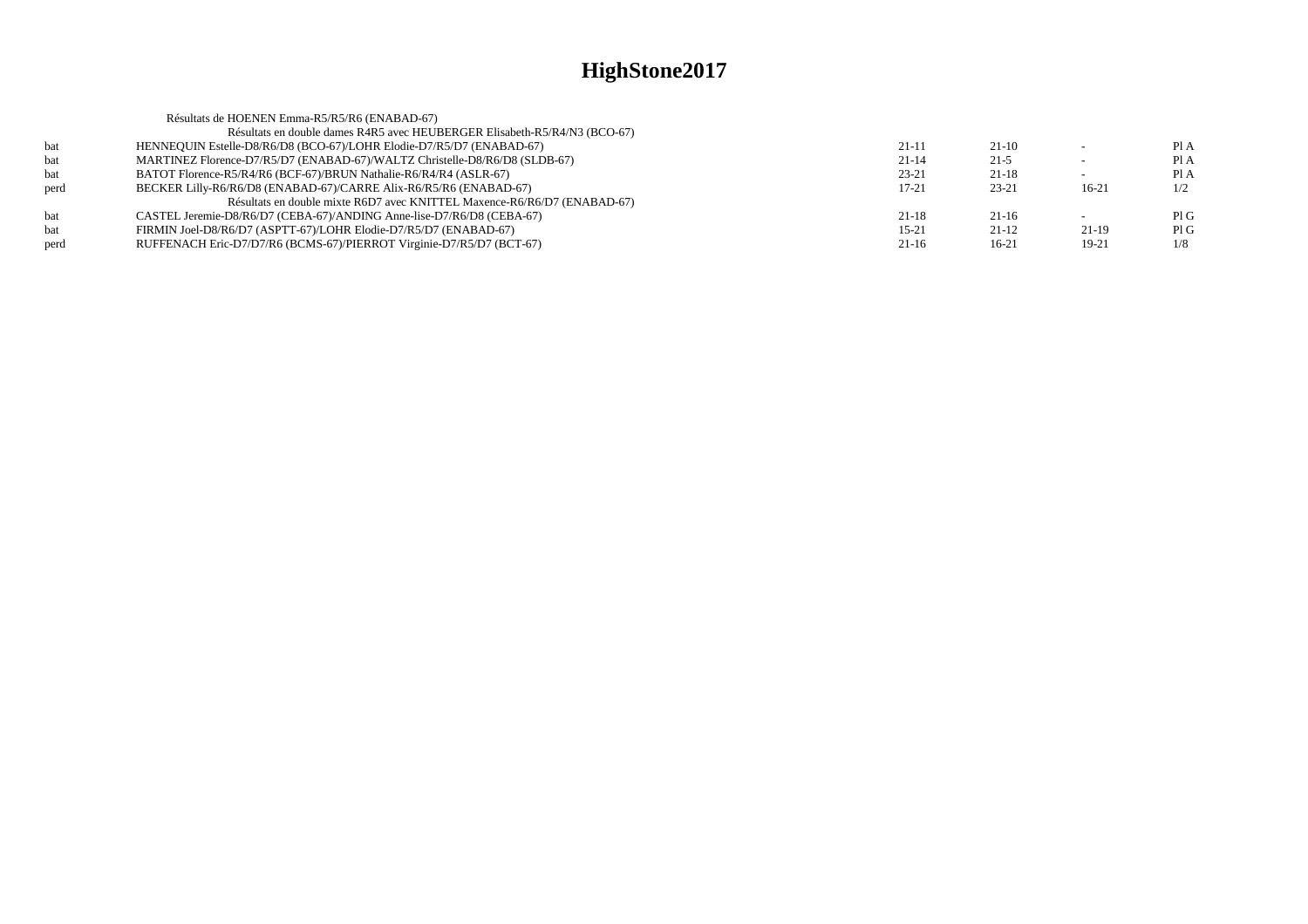|      | Résultats de HOFFMANN Laurent-R6/R5/D7 (BCBB-67)                      |           |           |                          |      |
|------|-----------------------------------------------------------------------|-----------|-----------|--------------------------|------|
|      | Résultats en simple hommes R6D7                                       |           |           |                          |      |
| bat  | UHL Hugo-D7/D8/D9 (ENABAD-67)                                         | $21 - 14$ | $21 - 14$ | $\sim$                   | PIE  |
| bat  | AUTHIER Vincent-R6/R4/R6 (BCO-67)                                     | $21-15$   | $21-11$   |                          | PIE  |
| nerd | PETERSCHMITT Pierre-antoine-R6/R5/D7 (COBRA-68)                       | $16-21$   | $15 - 21$ | $\overline{\phantom{a}}$ | 1/8  |
|      | Résultats en double mixte R6D7 avec STAHL Juliette-D7/D8/D9 (BCBB-67) |           |           |                          |      |
| perd | HUCK David-D7/R5/D7 (ENABAD-67)/HUCK Audrey-D8/R6/D7 (ENABAD-67)      | $21 - 14$ | $9 - 21$  | 19-21                    | PI I |
| perd | BURESI Laurent-R5/R4/R6 (BCMS-67)/ILTISS Catherine-D8/R6/D7 (BCMS-67) | $21 - 17$ | $13 - 21$ | 13-21                    | Pl I |
|      |                                                                       |           |           |                          |      |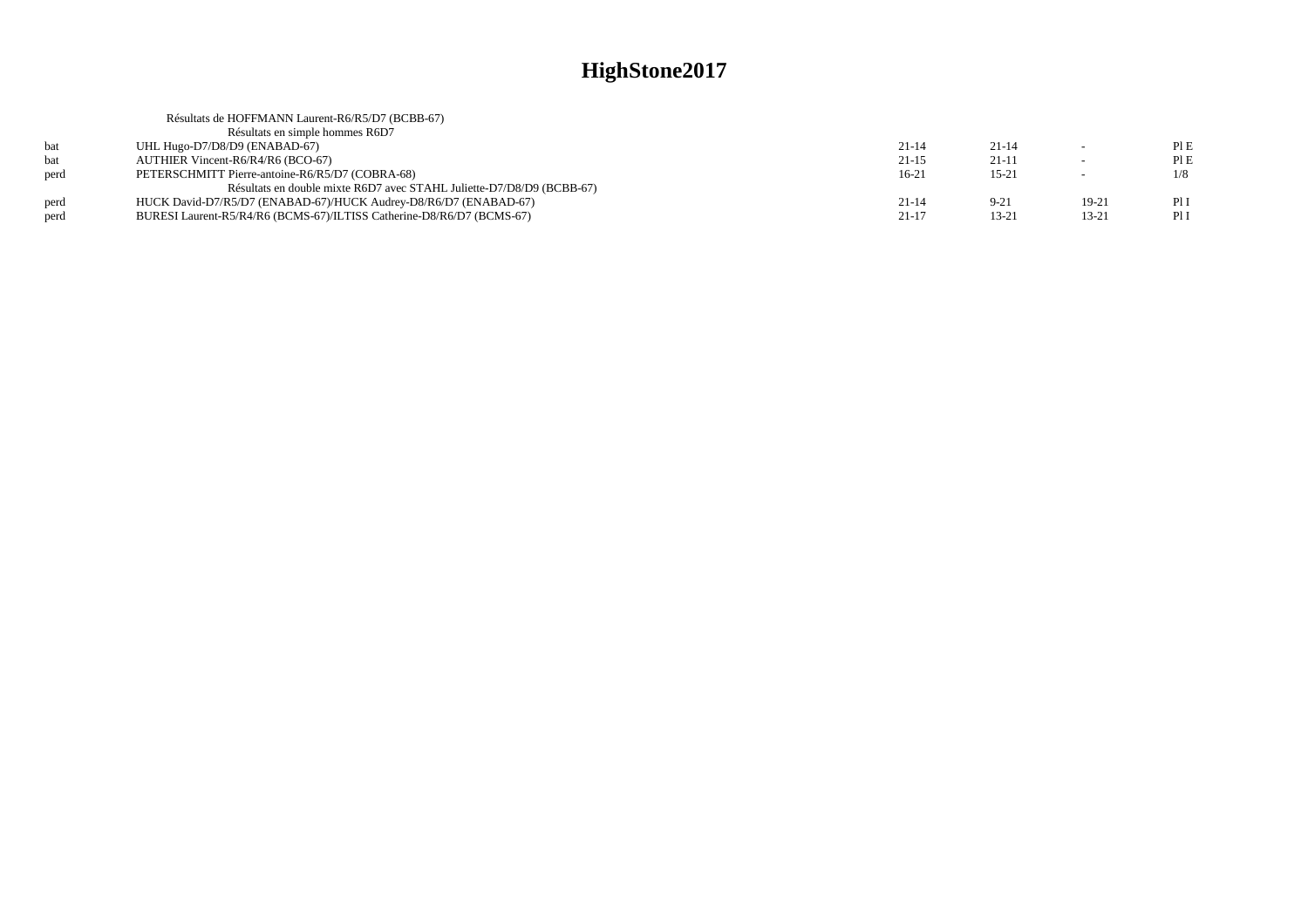|     | Résultats de HORVAT Franck-D8/R6/D8 (PBC-57)                              |           |           |         |        |
|-----|---------------------------------------------------------------------------|-----------|-----------|---------|--------|
|     | Résultats en double mixte R6D7 avec MAGER Margaux-D8/R6/D7 (PBC-57)       |           |           |         |        |
|     | GARCIA Jérémy-D8/R6/D8 (ASLR-67)/LOPES Mélanie-D7/R5/R6 (BCO-67)          | $21-10$   | $21-13$   |         | Pl A   |
|     | MENSION Thibaut-R5/R4/R6 (ASLR-67)/AYEN Cavini-D8/D8/R6 (ASLR-67)         | $21 - 11$ | $21 - 17$ |         | Pl A   |
| hat | BURESI Laurent-R5/R4/R6 (BCMS-67)/ILTISS Catherine-D8/R6/D7 (BCMS-67)     | $21-12$   | $26-24$   |         | 1/4    |
|     | CIBLA Pierre-étienne-D7/R6/R6 (EACB-68)/DURAND Aurélie-D8/D8/R6 (EACB-68) | $21 - 15$ | 18-21     | $21-11$ | 1/2    |
|     | BONNIN Dimitri-R5/R4/R6 (BCO-67)/JONINA Renata-R6/R5/D7 (BCO-67)          | $21-13$   | $23 - 21$ |         | Finale |
|     |                                                                           |           |           |         |        |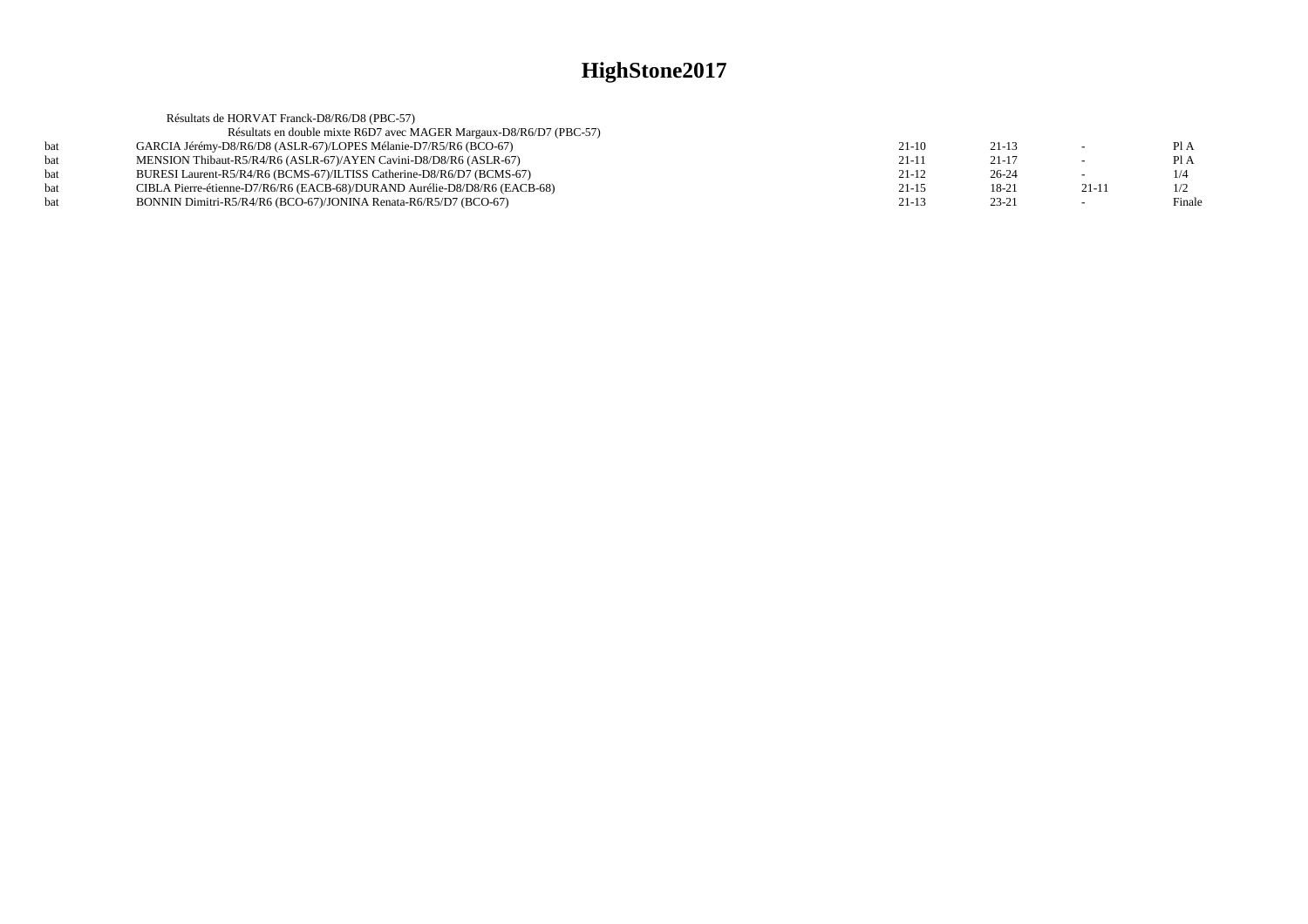|      | Résultats de HUBER Jeremy-P10/D8/P10 (BCT-67)                            |          |           |                          |     |
|------|--------------------------------------------------------------------------|----------|-----------|--------------------------|-----|
|      | Résultats en simple hommes P10P11P12                                     |          |           |                          |     |
| bat  | LAURAIN Marc-P12/P10/P11 (ENABAD-67)                                     | $-WO$    |           |                          | PIF |
| bat  | KONTZLER Thomas-P10/P10/P11 (BCS-57)                                     | $21-16$  | $22 - 20$ | $\overline{\phantom{0}}$ | PIF |
| perd | BOCK Benjamin-P10/D8/P10 (BCO-67)                                        | 12-21    | $21-16$   | 19-21                    | 1/4 |
|      | Résultats en double mixte D8D9 avec RITTER Coralie-P11/D9/D9 (ENABAD-67) |          |           |                          |     |
| bat  | BRONNERT Nicolas-D9/D7/D8 (BCS-67)/FERROUDJ Muriel-D9/D7/D9 (BCS-67)     | $21-18$  | $21-11$   |                          | P1C |
| hat  | PAULUS Simon-P10/D8/P10 (CBO-67)/TRIMBOUR Catherine-D9/D7/D8 (SBC67-67)  | $21 - 7$ | $10-21$   | $21 - 14$                | P1C |
| perd | STOETZEL Yann-D9/D7/D8 (SLDB-67)/WALTZ Christelle-D8/R6/D8 (SLDB-67)     | $16-21$  | $14 - 21$ | $\overline{\phantom{0}}$ | P1C |
| perd | KONTZLER Thomas-P10/P10/P11 (BCS-57)/CARON Perrine-D8/D9/D9 (BCS-57)     | $16-21$  | $21-12$   | 16-21                    | 1/2 |
|      |                                                                          |          |           |                          |     |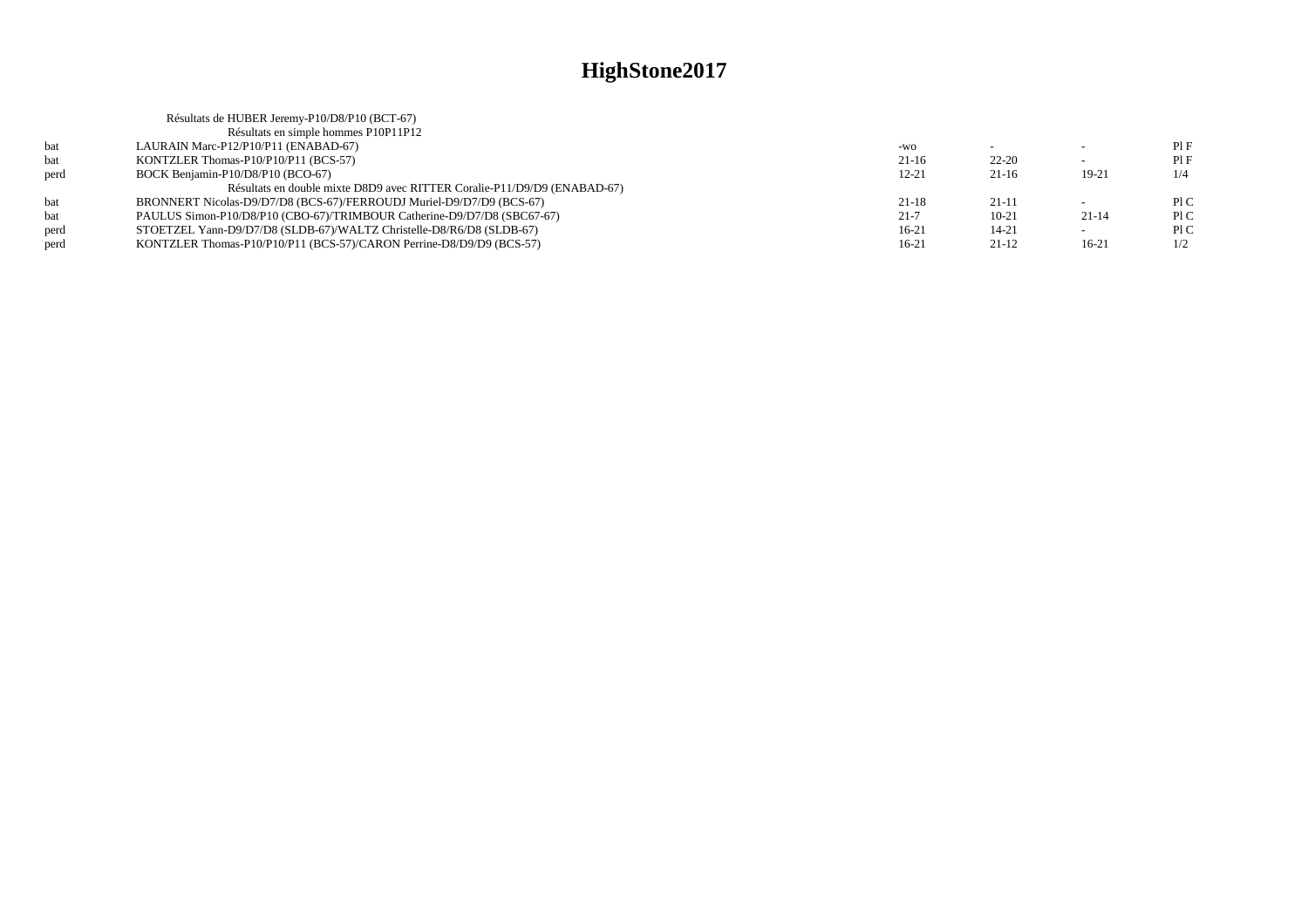|      | Résultats de HUBER Line-P10/D8/P10 (VDR-67)                                 |           |           |                          |        |
|------|-----------------------------------------------------------------------------|-----------|-----------|--------------------------|--------|
|      | Résultats en simple dames P10P11P12                                         |           |           |                          |        |
| bat  | PINTO DE OLIVEIRA Susana-P12/P11/P12 (ASCS-67)                              | $21 - 11$ | $21-18$   |                          | P1C    |
| perd | MALGIERI Jessica-P10/P12/P10 (ASLR-67)                                      | 11-21     | $16-21$   | $\sim$                   | P1C    |
| bat  | HENNINGER Sandrine-P10/D8/P10 (EVE-67)                                      | $-WO$     |           | -                        | 1/4    |
| perd | CASTRO Raphaele-P12/P11/P12 (ASCS-67)                                       | $20 - 22$ | $21-17$   | $14 - 21$                | 1/2    |
|      | Résultats en double mixte P10P11P12 avec ROTH Pierre-P10/D9/P10 (FCJMSB-67) |           |           |                          |        |
| bat  | SCHWEITZER Thierry-P11 (BCO-67)/SCHWEITZER Alena-P11/D9/P11 (BCO-67)        | $21-9$    | $21-16$   |                          | Pl A   |
| bat  | RIEBER Olivier-P10/D9/P10 (EVE-67)/RIEBER Stéphanie-P11/D9/P10 (EVE-67)     | $21-17$   | $21-18$   | $\overline{\phantom{a}}$ | PIA    |
| bat  | BOCK Benjamin-P10/D8/P10 (BCO-67)/ZAJAC Emmanuelle-P12/P10/P10 (BCO-67)     | $21-14$   | $21-18$   |                          | 1/2    |
| perd | BECHER Benoit-D9/D8/P10 (BCN-67)/FLAUDER Anne-P12/P10/P10 (BCN-67)          | 11-21     | $13 - 21$ |                          | Finale |
|      |                                                                             |           |           |                          |        |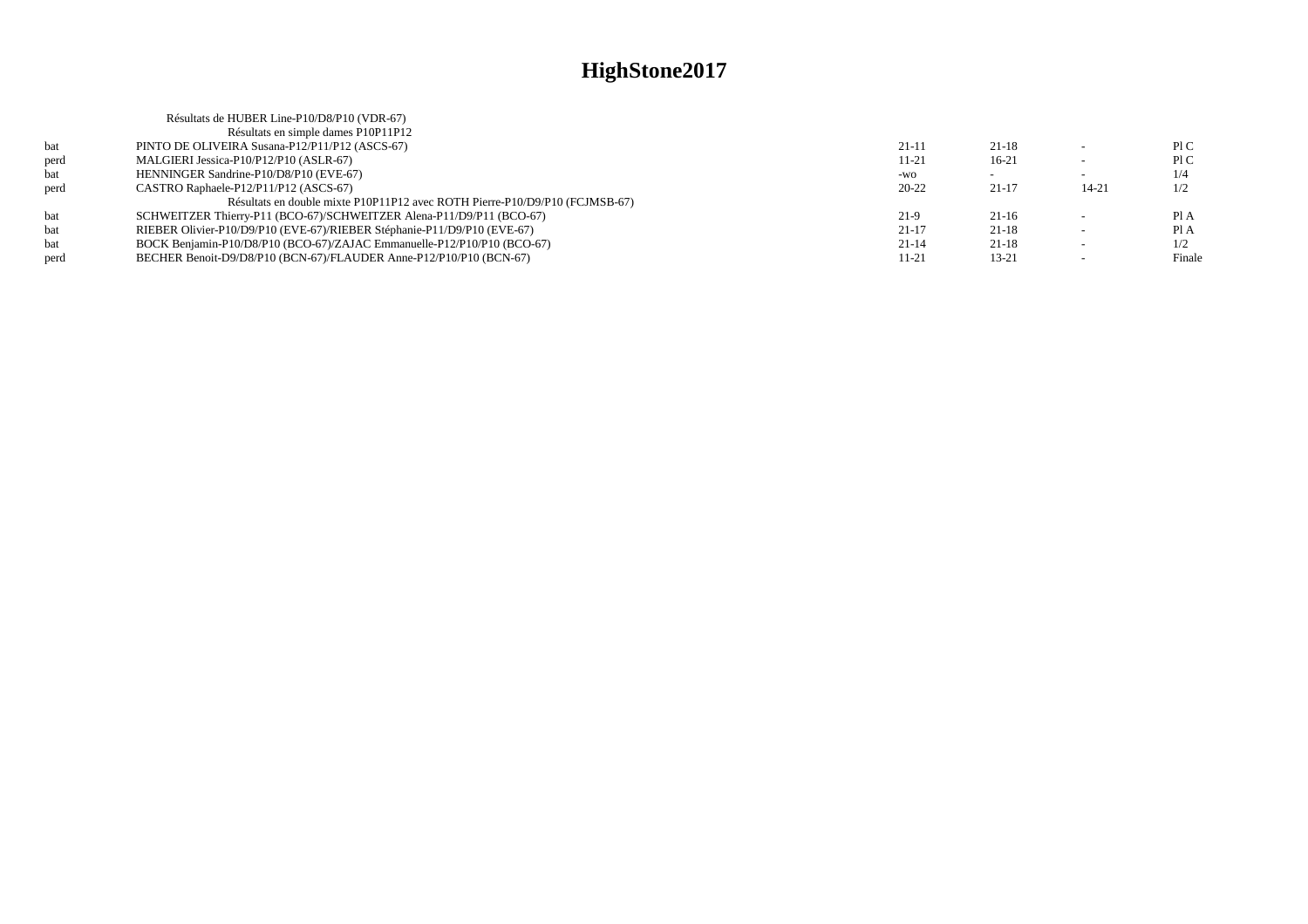|      | Résultats de HUCK Audrey-D8/R6/D7 (ENABAD-67)                         |         |         |     |
|------|-----------------------------------------------------------------------|---------|---------|-----|
|      | Résultats en double mixte R6D7 avec HUCK David-D7/R5/D7 (ENABAD-67)   |         |         |     |
|      | HOFFMANN Laurent-R6/R5/D7 (BCBB-67)/STAHL Juliette-D7/D8/D9 (BCBB-67) |         | $21-19$ | PII |
| perd | BURESI Laurent-R5/R4/R6 (BCMS-67)/ILTISS Catherine-D8/R6/D7 (BCMS-67) | $17-21$ |         | PII |
|      |                                                                       |         |         |     |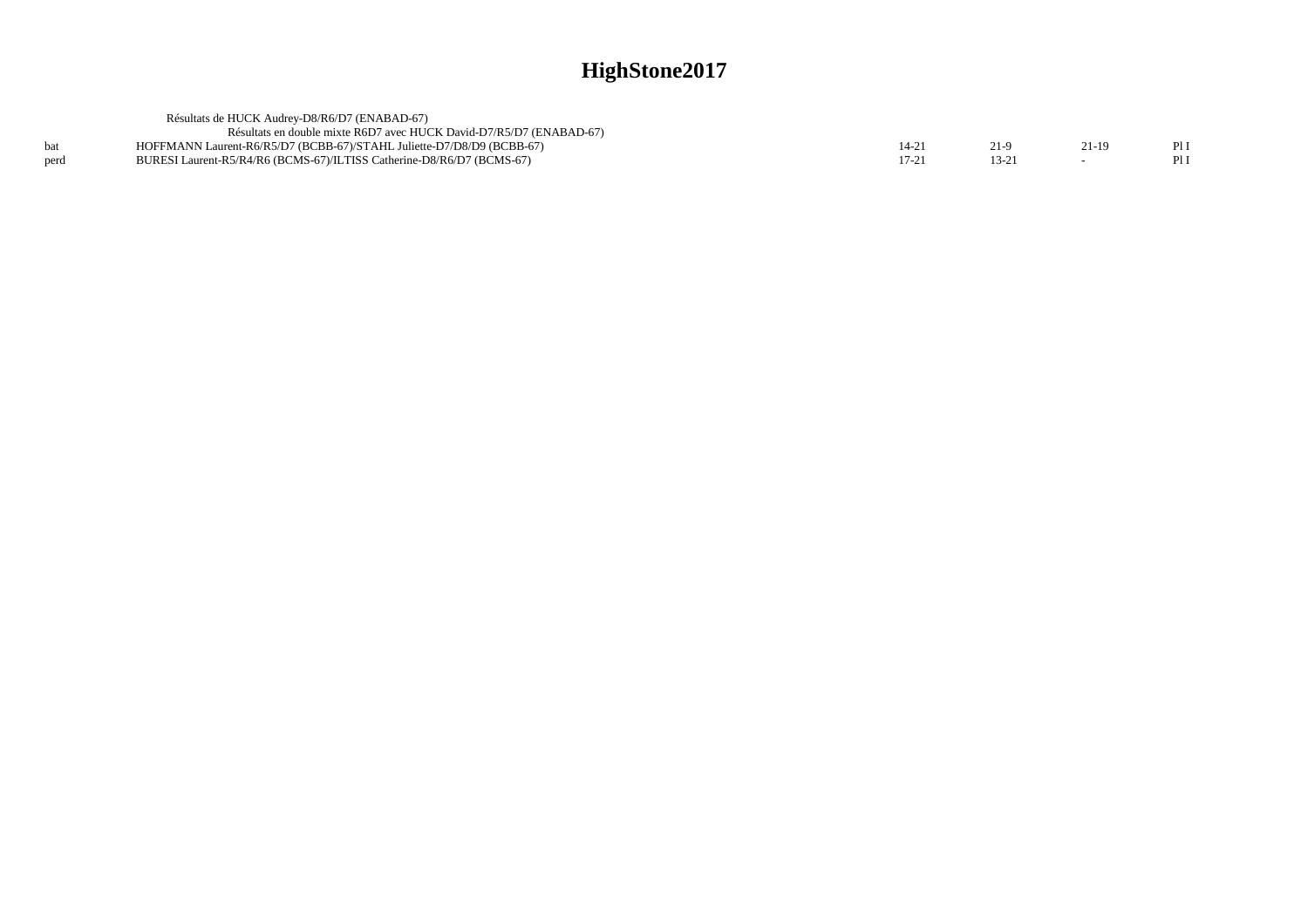|      | Résultats de HUCK David-D7/R5/D7 (ENABAD-67)                          |           |        |     |
|------|-----------------------------------------------------------------------|-----------|--------|-----|
|      | Résultats en double mixte R6D7 avec HUCK Audrey-D8/R6/D7 (ENABAD-67)  |           |        |     |
| bat  | HOFFMANN Laurent-R6/R5/D7 (BCBB-67)/STAHL Juliette-D7/D8/D9 (BCBB-67) | $14 - 2'$ | $21-1$ | PII |
| perd | BURESI Laurent-R5/R4/R6 (BCMS-67)/ILTISS Catherine-D8/R6/D7 (BCMS-67) |           |        | PII |
|      |                                                                       |           |        |     |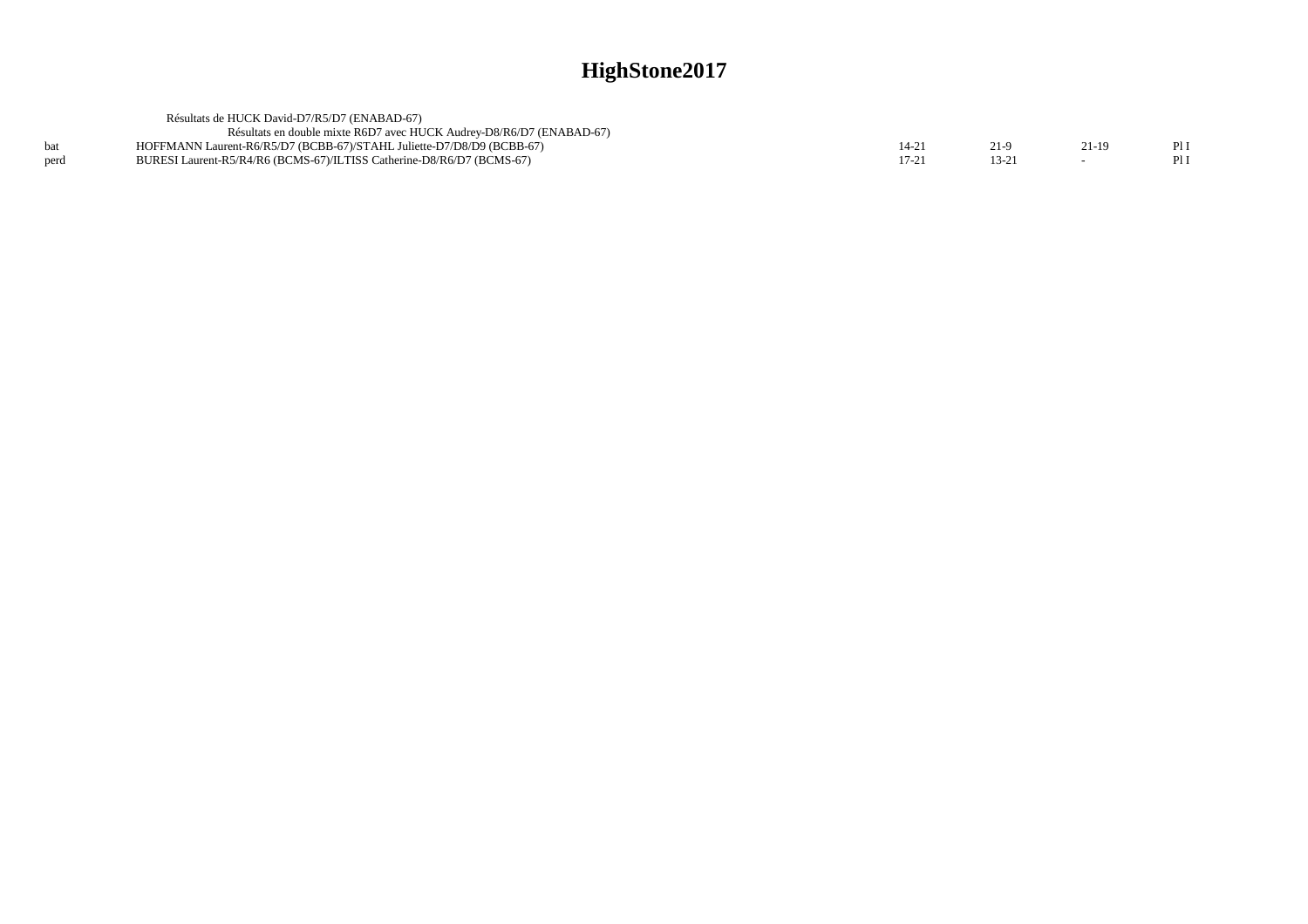|      | Résultats de ILTISS Catherine-D8/R6/D7 (BCMS-67)                      |           |           |           |        |
|------|-----------------------------------------------------------------------|-----------|-----------|-----------|--------|
|      | Résultats en simple dames D8D9                                        |           |           |           |        |
| bat  | LOZANO Elodie-D8/D7/D9 (VDR-67)                                       | $21 - 11$ | $21-13$   |           | PIB    |
| bat  | DURAND Aurélie-D8/D8/R6 (EACB-68)                                     | $23 - 21$ | $21-13$   |           | PIB    |
| bat  | CHAUVIN Doriane-D9/D8/D7 (BCMS-67)                                    | $23 - 21$ | $21-19$   |           | 1/2    |
| perd | KUCHLER Justine-D8/D8/D9 (CEBA-67)                                    | $21-18$   | $21 - 23$ | $17 - 21$ | Finale |
|      | Résultats en double mixte R6D7 avec BURESI Laurent-R5/R4/R6 (BCMS-67) |           |           |           |        |
| bat  | HOFFMANN Laurent-R6/R5/D7 (BCBB-67)/STAHL Juliette-D7/D8/D9 (BCBB-67) | $17-21$   | $21-13$   | $21-13$   | PII    |
| bat  | HUCK David-D7/R5/D7 (ENABAD-67)/HUCK Audrey-D8/R6/D7 (ENABAD-67)      | $21 - 17$ | $21-13$   |           | Pl I   |
| perd | HORVAT Franck-D8/R6/D8 (PBC-57)/MAGER Margaux-D8/R6/D7 (PBC-57)       | $12 - 21$ | $24 - 26$ |           | 1/4    |
|      |                                                                       |           |           |           |        |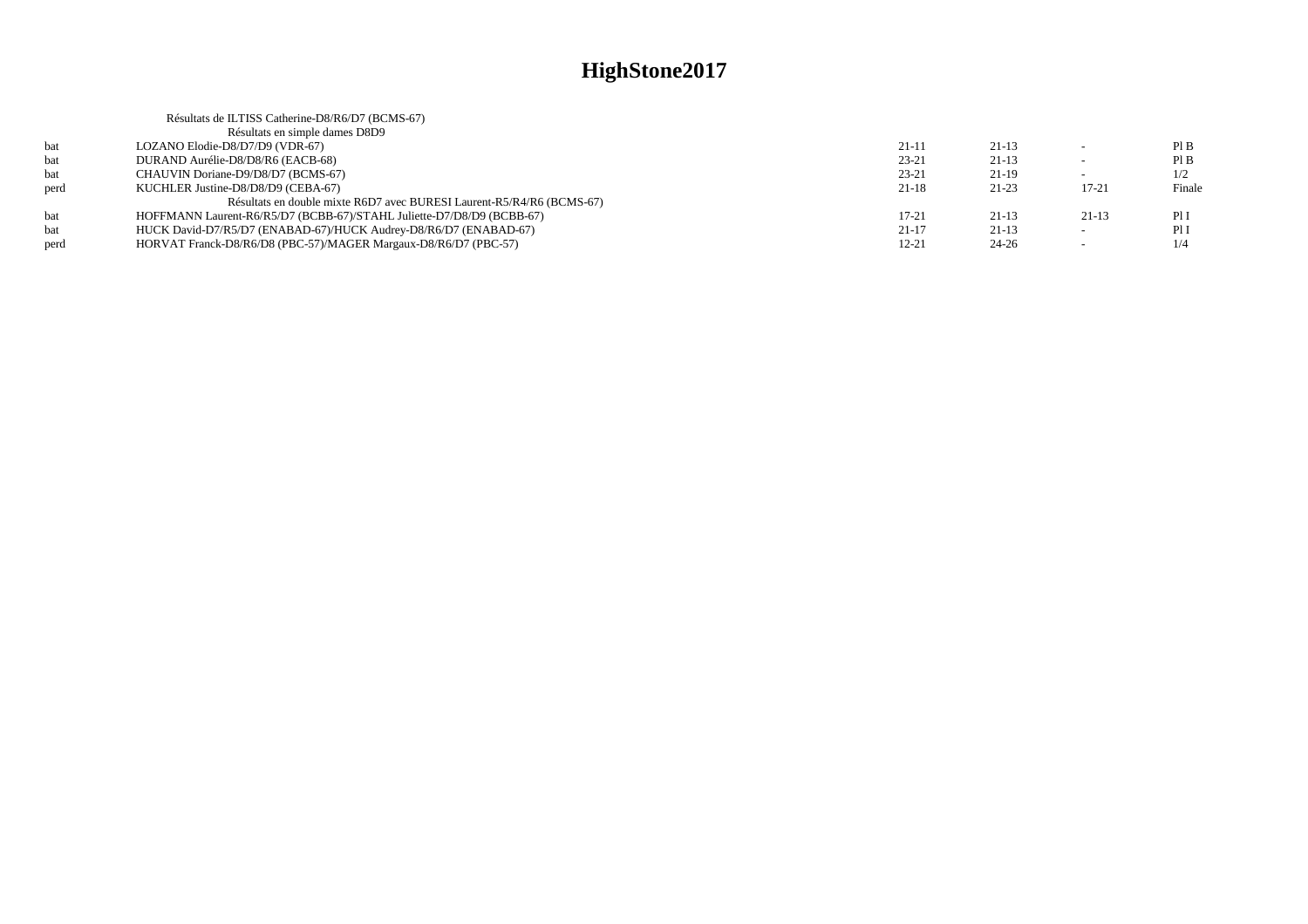|      | Résultats de JACQUIN Yoann-R4 (BMM-57)                                    |           |           |         |        |
|------|---------------------------------------------------------------------------|-----------|-----------|---------|--------|
|      | Résultats en double mixte R4R5 avec MAILLEUX Nathalie-R6/R6/R4 (ALTB-54)  |           |           |         |        |
| hat  | BURESI Malo-D7/R5/D7 (CEBA-67)/HELDT Mei li-R6/R5/D7 (CEBA-67)            | $21 - 14$ | $21-13$   |         | PIF    |
| bat  | GUILBOT Yohan-R6/R4/R4 (ASLR-67)/ROUSSELET Ingrid-R6/R4/R4 (SBC67-67)     | $21-16$   | $21-16$   |         | PIF    |
| nerd | WALTZER Jérémy-R4/N3/R4 (ENABAD-67)/SOUDANS Pauline-R6/R5/R5 (ENABAD-67)  | $13 - 21$ | 18-21     |         | PIF    |
| bat  | ANDRISSEN Laurent-R4/N3/R4 (BCS-67)/LENGENFELDER Cathie-R6/R4/R4 (BCS-67) | 18-21     | $22 - 20$ | $21-10$ | 1/4    |
| hat  | BATO Laurent-R4/N3/R4 (BCO-67)/AMESLAND Gabrielle-R6/R5/R4 (BCO-67)       | 19-21     | $21-12$   | $21-15$ | 1/2    |
| perd | CASTEL Julien-R4 (ASLR-67)/BRUN Nathalie-R6/R4/R4 (ASLR-67)               | $15 - 21$ | 18-21     |         | Finale |
|      |                                                                           |           |           |         |        |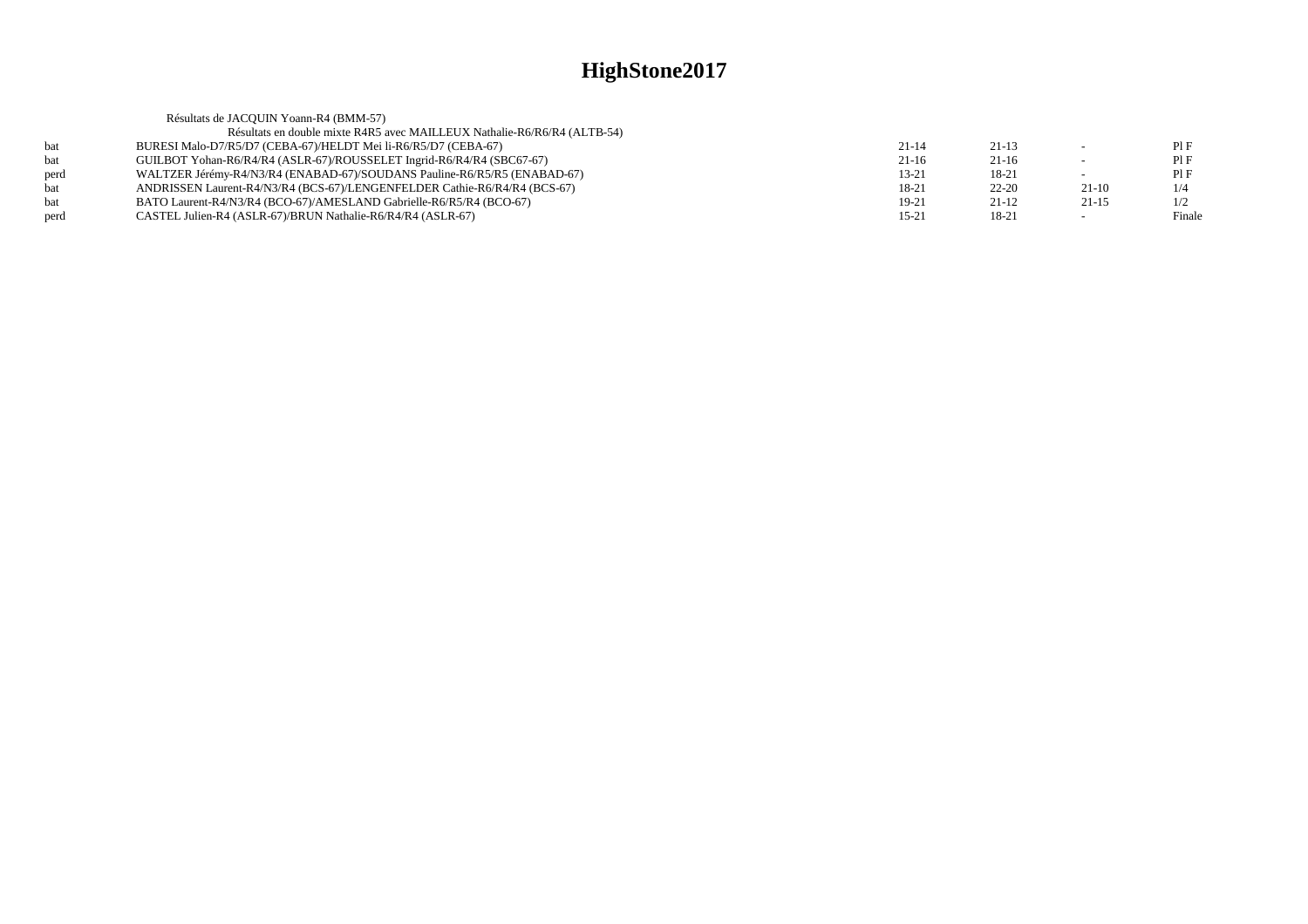|      | Résultats de JAILLET Antonin-R4/R4/R5 (BCD-21) |       |       |         |      |
|------|------------------------------------------------|-------|-------|---------|------|
|      | Résultats en simple hommes R4R5                |       |       |         |      |
|      | MICHEL Maxime-R5/R4/R6 (ASCS-67)               | 21-19 | 19-21 | $25-23$ | PI D |
| perd | DARIGNY Kevin-R4/N2/N3 (ASLR-67)               |       | 13-21 |         | Pl D |
|      |                                                |       |       |         |      |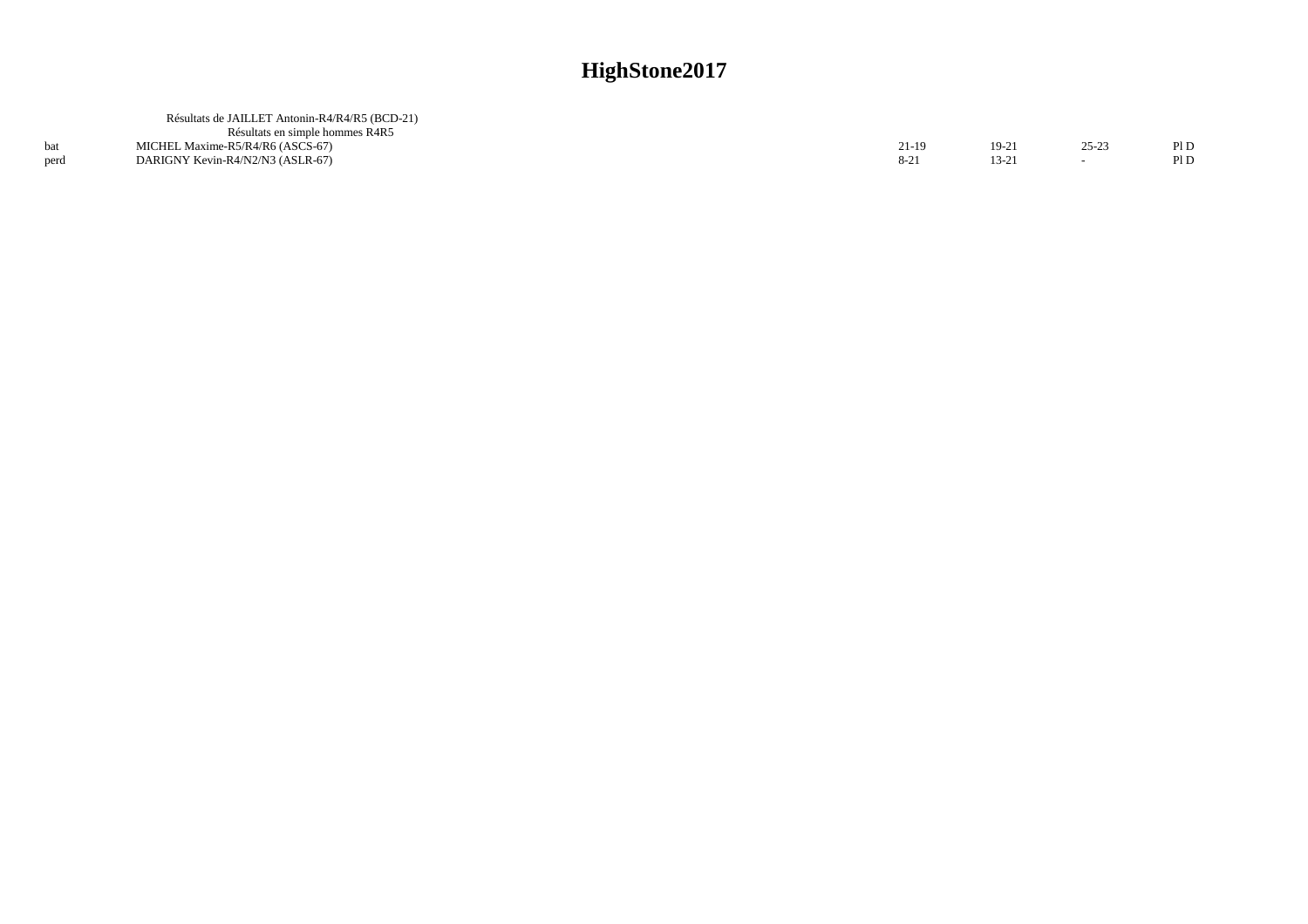|      | Résultats de JEAN-PIERRE Laure-D7/R5/D7 (BCMS-67)                             |           |           |         |      |
|------|-------------------------------------------------------------------------------|-----------|-----------|---------|------|
|      | Résultats en simple dames R6D7                                                |           |           |         |      |
| bat  | CARRE Alix-R6/R5/R6 (ENABAD-67)                                               | $21-19$   | $15 - 21$ | 21-19   | PID  |
| bat  | HELDT Mei li-R6/R5/D7 (CEBA-67)                                               | $21 - 15$ | $24 - 22$ |         | PID  |
| perd | LE NEZET Aurélie-R6/R5/R5 (CSBW-68)                                           | $6 - 21$  | $9 - 21$  |         | 1/2  |
|      | Résultats en double mixte R6D7 avec MEYER Michel-R6/R4/R6 (BCMS-67)           |           |           |         |      |
| hat  | OUDOT Mickaël-D7/R6/D7 (ENABAD-67)/DE LOURTIOUX Clotilde-D8/D7/D7 (ENABAD-67) | -WO       |           | $\sim$  | Pl H |
| bat  | MARTIN Guillaume-D8/D7/D8 (CBO-67)/MARTIN Christel-P10/D9/D8 (BS-67)          | 19-21     | $21 - 18$ | $21-10$ | PIH  |
| perd | CIBLA Pierre-étienne-D7/R6/R6 (EACB-68)/DURAND Aurélie-D8/D8/R6 (EACB-68)     | 18-21     | 18-21     | $\sim$  | 1/4  |
|      |                                                                               |           |           |         |      |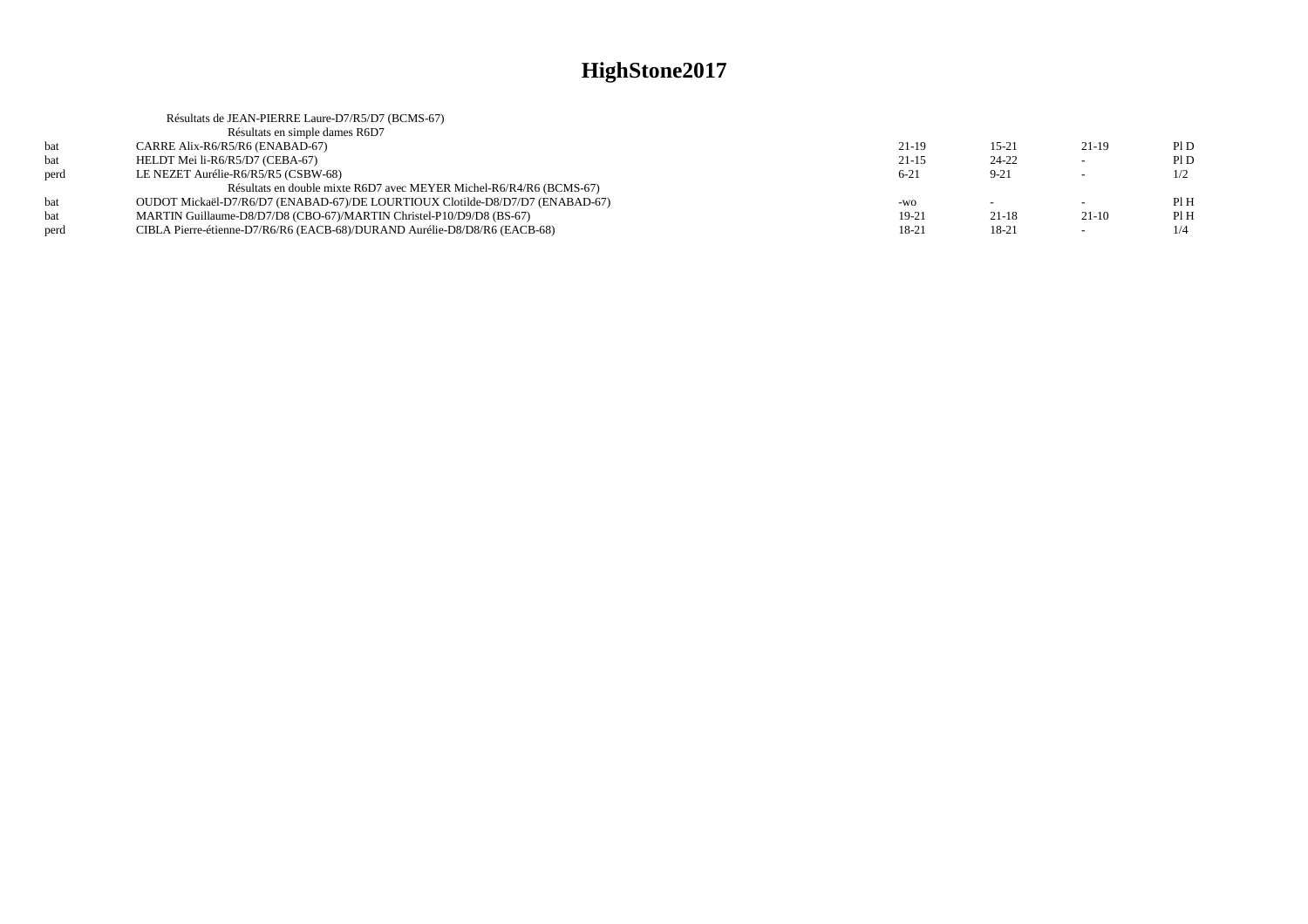|      | Résultats de JEANJEAN Ludovic-P10/D8/P10 (BCMS-67)                                    |           |           |                          |        |
|------|---------------------------------------------------------------------------------------|-----------|-----------|--------------------------|--------|
|      | Résultats en simple hommes D8D9                                                       |           |           |                          |        |
| hat  | FRANCOIS Frédéric-D9/D7/D9 (BCIG-67)                                                  | $21-16$   | $21-19$   | $\sim$                   | Pl A   |
| perd | BEKTAS Eddy-D8/R6/D8 (CCSSL-67)                                                       | $7 - 21$  | $17 - 21$ |                          | Pl A   |
|      | Résultats en double hommes D8D9 avec CAILLAUD Valentin-P10/P10/P12 (ASPTT-67)         |           |           |                          |        |
| hat  | GRIMONT Christophe-P12/P11/P10 (ENABAD-67)/GUTEKUNST Alexandre-P10/D9/P11 (ENABAD-67) | $21 - 18$ | $21 - 14$ |                          | Pl A   |
| bat  | UHL Hugo-D7/D8/D9 (ENABAD-67)/GIRAULT Francois-P10/D8/D8 (HBC-67)                     | $21-19$   | $21 - 14$ | $\overline{\phantom{0}}$ | Pl A   |
| hat  | RIEBER Olivier-P10/D9/P10 (EVE-67)/CERVERA Sébastien-P10/D9/P11 (EVE-67)              | $21-13$   | $21-11$   | $\overline{\phantom{0}}$ | 1/2    |
| hat  | OCHS Gary-D9/D9/P10 (HBC-67)/BHOLAH Krishna-P10/D9/P10 (HBC-67)                       | $21-15$   | $21-17$   |                          | Finale |
|      |                                                                                       |           |           |                          |        |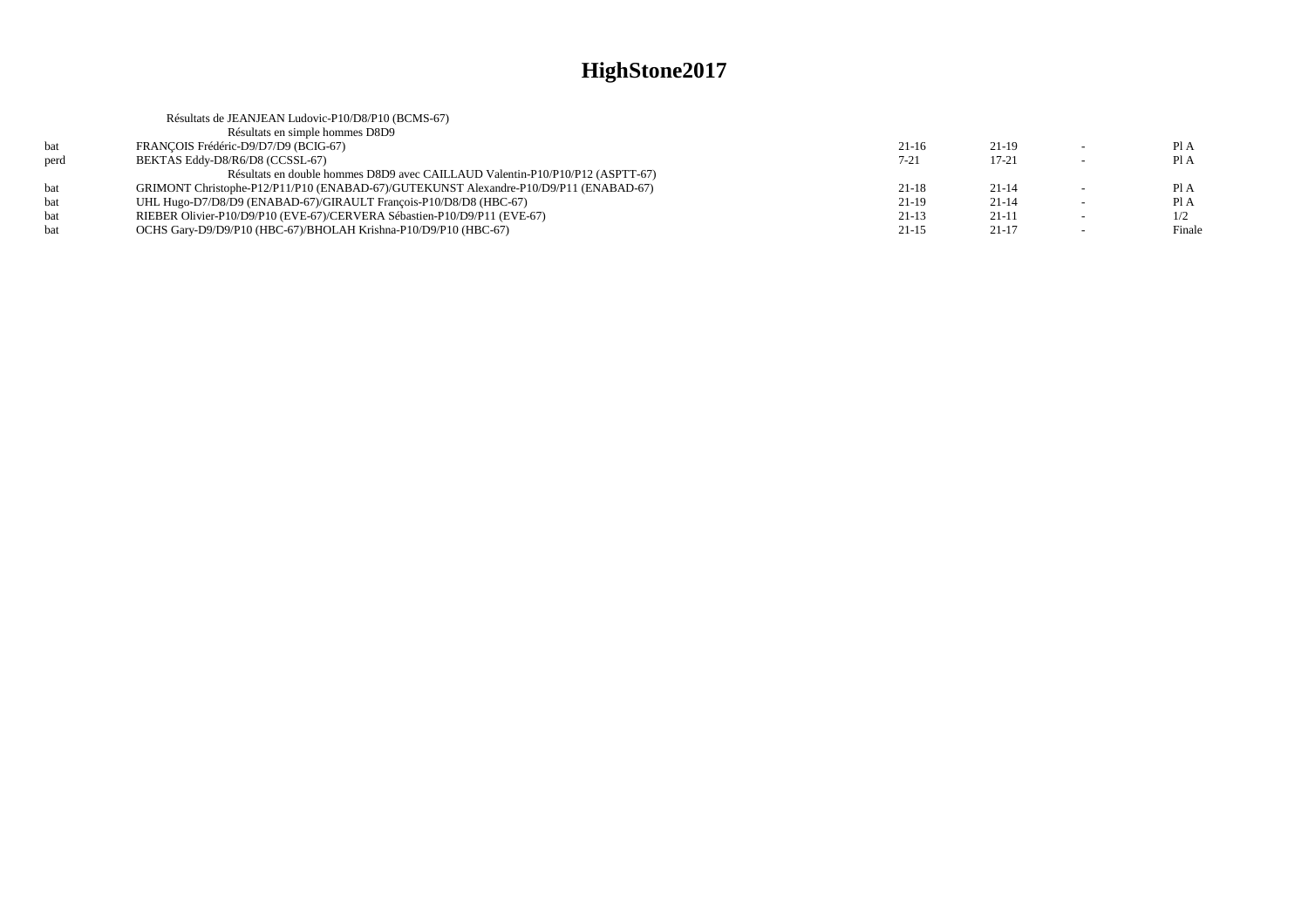| Résultats de JEANNESSON Maud-P10/P12/P10 (BCIG-67)                          |           |          |       |      |
|-----------------------------------------------------------------------------|-----------|----------|-------|------|
| Résultats en double mixte D8D9 avec MAZZOCCO Olivier-D9/D7/D9 (BCIG-67)     |           |          |       |      |
| TALBOT Victor-D9/D7/D8 (ENABAD-67)/SCHILTZ Mathilde-D7/D8/D8 (ENABAD-67)    | $9-21$    | $13-2$   |       | PI B |
| KONTZLER Thomas-P10/P10/P11 (BCS-57)/CARON Perrine-D8/D9/D9 (BCS-57)        | $21 - 15$ | $15 - 2$ | 17-21 | PI B |
| ASSANI Philippe-P10/D9/D9 (ASPTT-67)/RADOSAVLJEVIC Vesna-D9/D7/D8 (ASLR-67) | $20 - 22$ | 14-2     |       |      |
|                                                                             |           |          |       |      |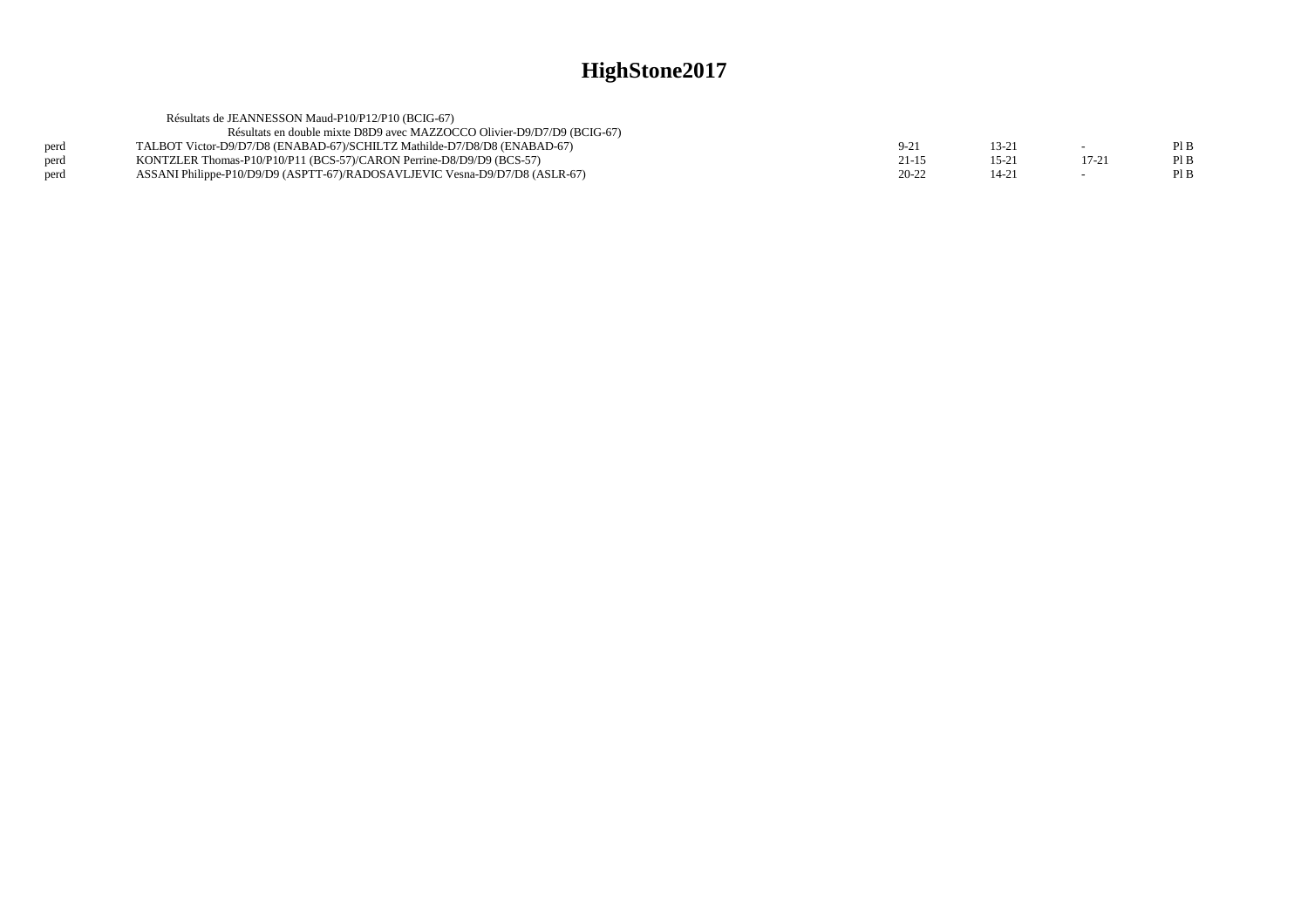|      | Résultats de JONINA Renata-R6/R5/D7 (BCO-67)                         |           |           |         |        |
|------|----------------------------------------------------------------------|-----------|-----------|---------|--------|
|      | Résultats en double mixte R6D7 avec BONNIN Dimitri-R5/R4/R6 (BCO-67) |           |           |         |        |
| hat  | BERKAT Amar-R6/R6/D7 (ASCS-67)/RICOEUR Nicole-D8/R6/D7 (ASCS-67)     | -WO       |           | $\sim$  | PIC    |
| hat  | TRAN Jean-paul-D7/R5/D7 (BCMS-67)/ATKINS Kathryn-D8/R6/D7 (BCMS-67)  | 18-21     | $21-19$   | $21-18$ | P1C    |
| bat  | RUFFENACH Eric-D7/D7/R6 (BCMS-67)/PIERROT Virginie-D7/R5/D7 (BCT-67) | $21-16$   | $21-12$   |         | 1/4    |
| hat  | CASSAIGNE Jody-R4/R6/R6 (BCS-57)/BIGET Peggy-D8/D7/R6 (BCS-57)       | $13 - 21$ | $21-17$   | $21-19$ | 1/2    |
| perd | HORVAT Franck-D8/R6/D8 (PBC-57)/MAGER Margaux-D8/R6/D7 (PBC-57)      | $13 - 21$ | $21 - 23$ |         | Finale |
|      |                                                                      |           |           |         |        |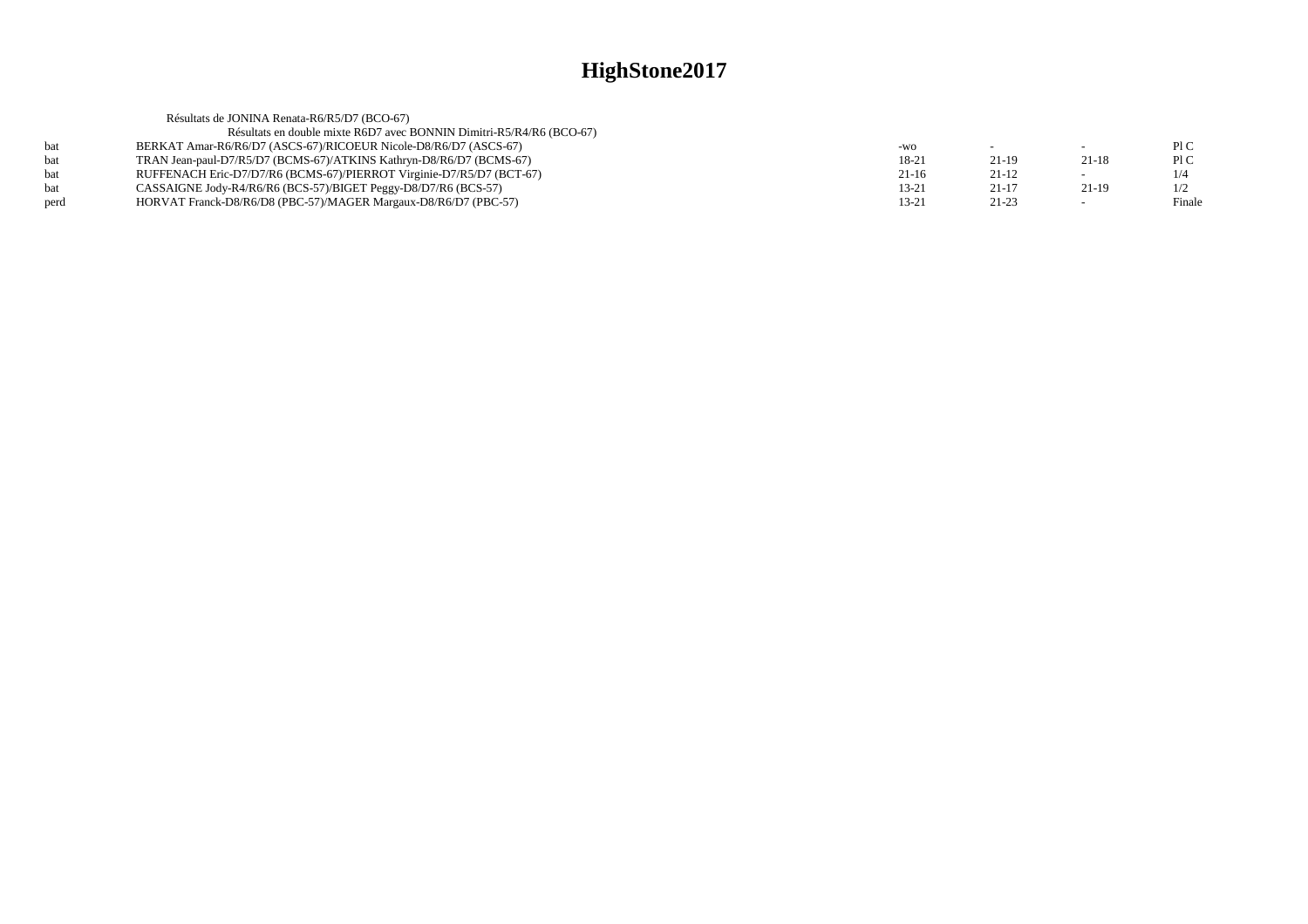|      | Résultats de JUND Steve-D7/R5/D7 (BADKOM-67)                                 |           |           |        |      |
|------|------------------------------------------------------------------------------|-----------|-----------|--------|------|
|      | Résultats en double hommes R4R5 avec CHATELAIN Nicolas-D7/R5/D7 (BADKOM-67)  |           |           |        |      |
|      | LECLERC Anthony-D7/R5/D7 (SLCSN-67)/SCHOULLER Christophe-D8/R6/D8 (SLCSN-67) | $21-16$   | $21 - 14$ | $\sim$ | PIE  |
|      | RUIZ Emmanuel-D7/R5/D7 (MBC-67)/LYONNET Guillaume-R6/R4/R6 (MBC-67)          | $21-19$   | $21 - 12$ |        | PI E |
|      | LIHRMANN Etienne-D7/R5/D7 (BCO-67)/METZELER Jonathan-D7/R5/D7 (BCO-67)       | $21 - 18$ | $21 - 15$ |        | PIE  |
| perd | SELVA Manuel-R6/D7/D7 (ASCS-67)/MICHEL Maxime-R5/R4/R6 (ASCS-67)             | 13-21     | $19-21$   |        | 1/4  |
|      |                                                                              |           |           |        |      |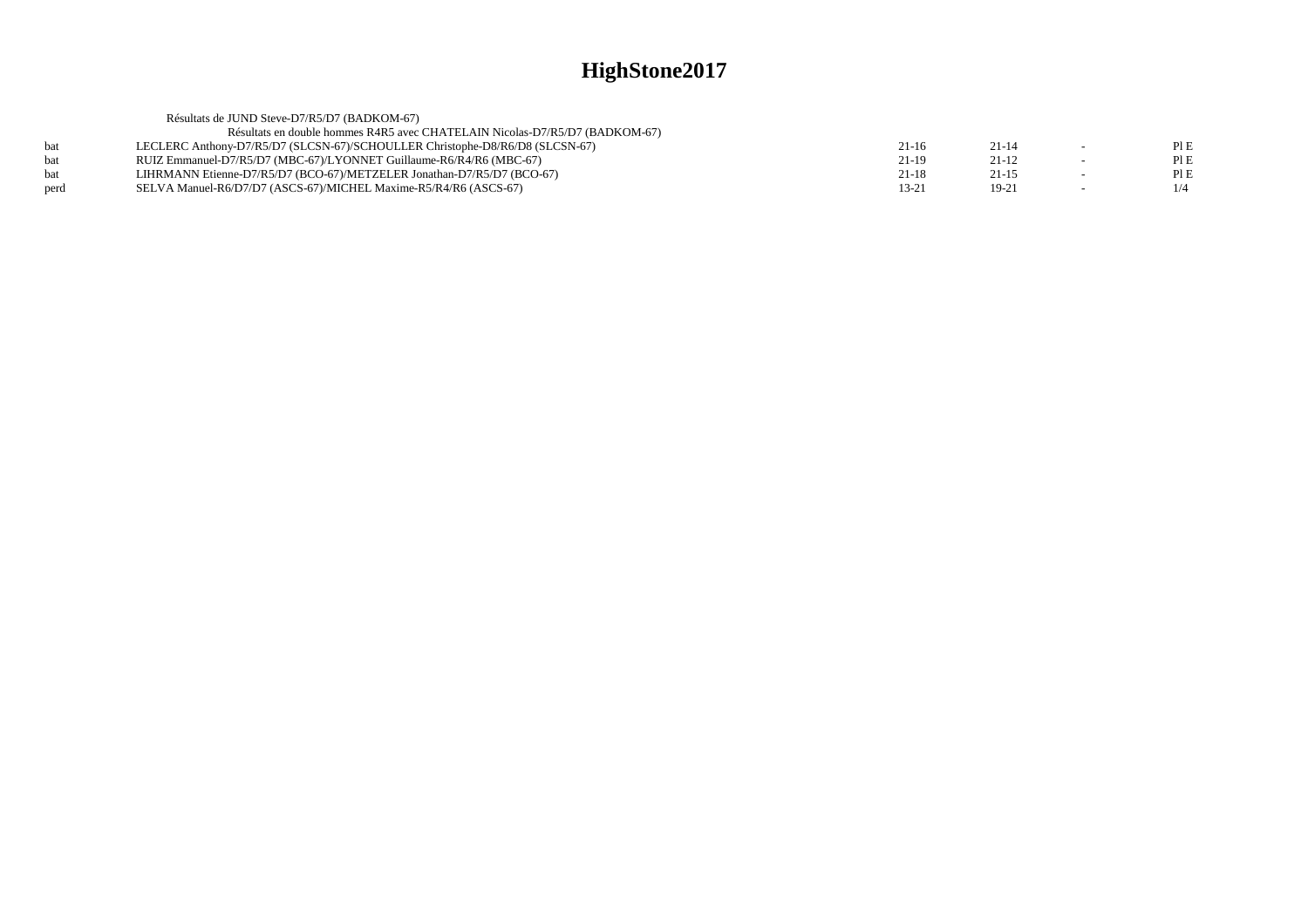|      | Résultats de KEIFFER Nelly-D8/R6/D7 (ENABAD-67)                       |       |       |       |      |
|------|-----------------------------------------------------------------------|-------|-------|-------|------|
|      | Résultats en double dames R6D7 avec BECKER Claudia-D8/R6/D7 (OFBC-67) |       |       |       |      |
| perd | ARGENTIN Sabrina-D9/D7/D8 (CBO-67)/BEYER Helen-D7/D7/R6 (CBO-67)      | 21-18 | 13-21 | 15-21 | Pl A |
| perd | SERFASS Sarah-D7/R6/D7 (MBC-67)/RAPENNE Marion-D7/R6/R5 (MBC-67)      | 10-21 |       |       |      |
|      |                                                                       |       |       |       |      |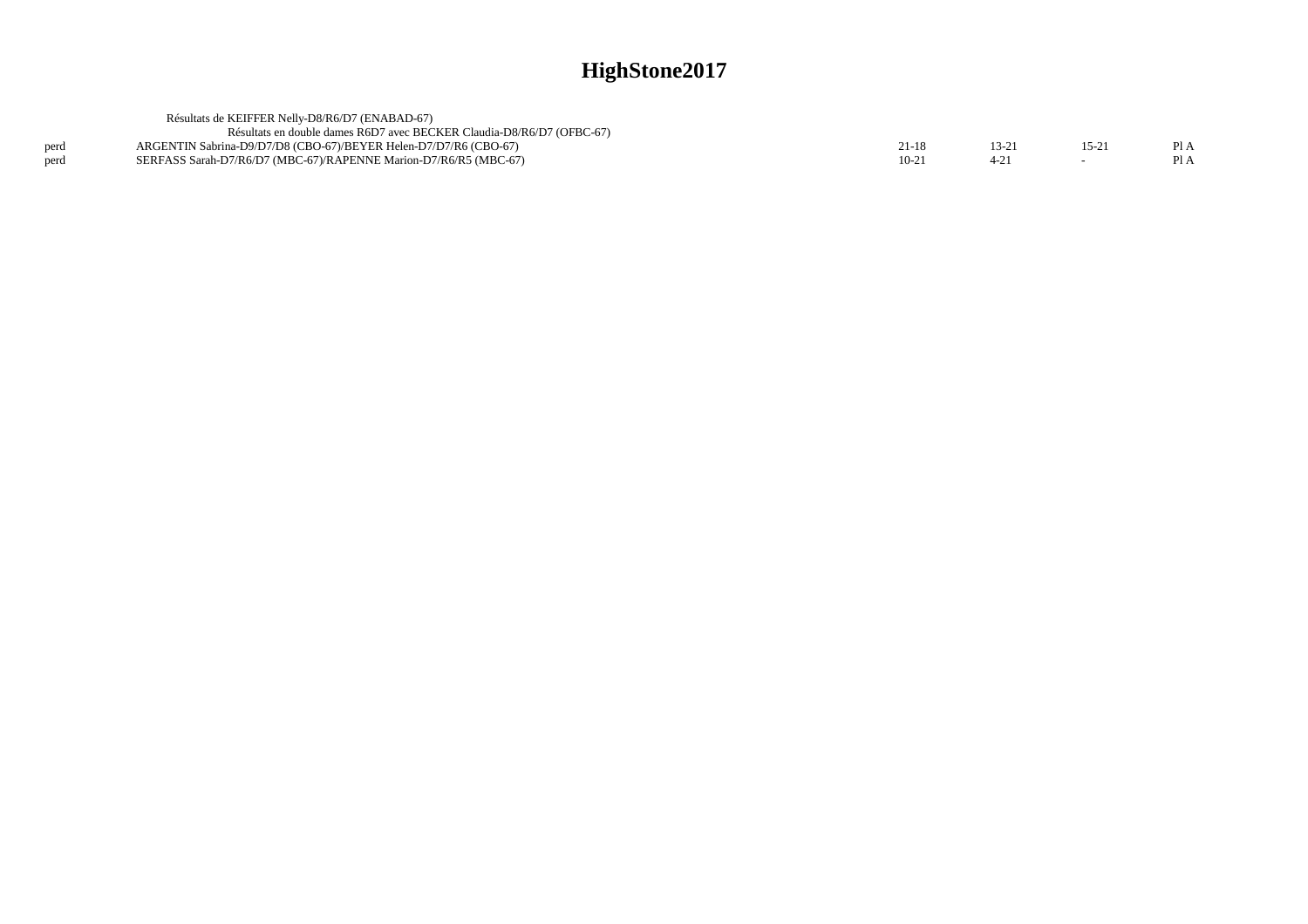|     | Résultats de KEIFFER Titouan-R6/R5/D7 (ENABAD-67)                         |           |         |      |        |
|-----|---------------------------------------------------------------------------|-----------|---------|------|--------|
|     | Résultats en double hommes R4R5 avec FRIRY Théophile-R4/R4/R6 (ENABAD-67) |           |         |      |        |
|     | AYME Thibaud-D8/D7/D9 (CCSSL-67)/THIBAUDEAU Teddy-R6/R4/R6 (MOC-67)       | $21 - 14$ | $21-16$ |      | PIB    |
| hat | HOAREAU Titouan-R5/R5/D7 (ASPTT-67)/BECKER Antonin-R5 (ENABAD-67)         | $21 - 15$ | $21-15$ |      | PIB    |
| hat | LIHRMANN Etienne-D7/R5/D7 (BCO-67)/METZELER Jonathan-D7/R5/D7 (BCO-67)    | $21-13$   | $21-16$ |      | 1/4    |
| hat | HEY Gaspard-R4/R5/R6 (CEBA-67)/BURESI Malo-D7/R5/D7 (CEBA-67)             | $21 - 18$ | 21-19   |      | 1/2    |
|     | HENRY Romain-R4/R4/R6 (CEBA-67)/CASTEL Jeremie-D8/R6/D7 (CEBA-67)         | $17 - 21$ | $21-11$ | 21-9 | Finale |
|     |                                                                           |           |         |      |        |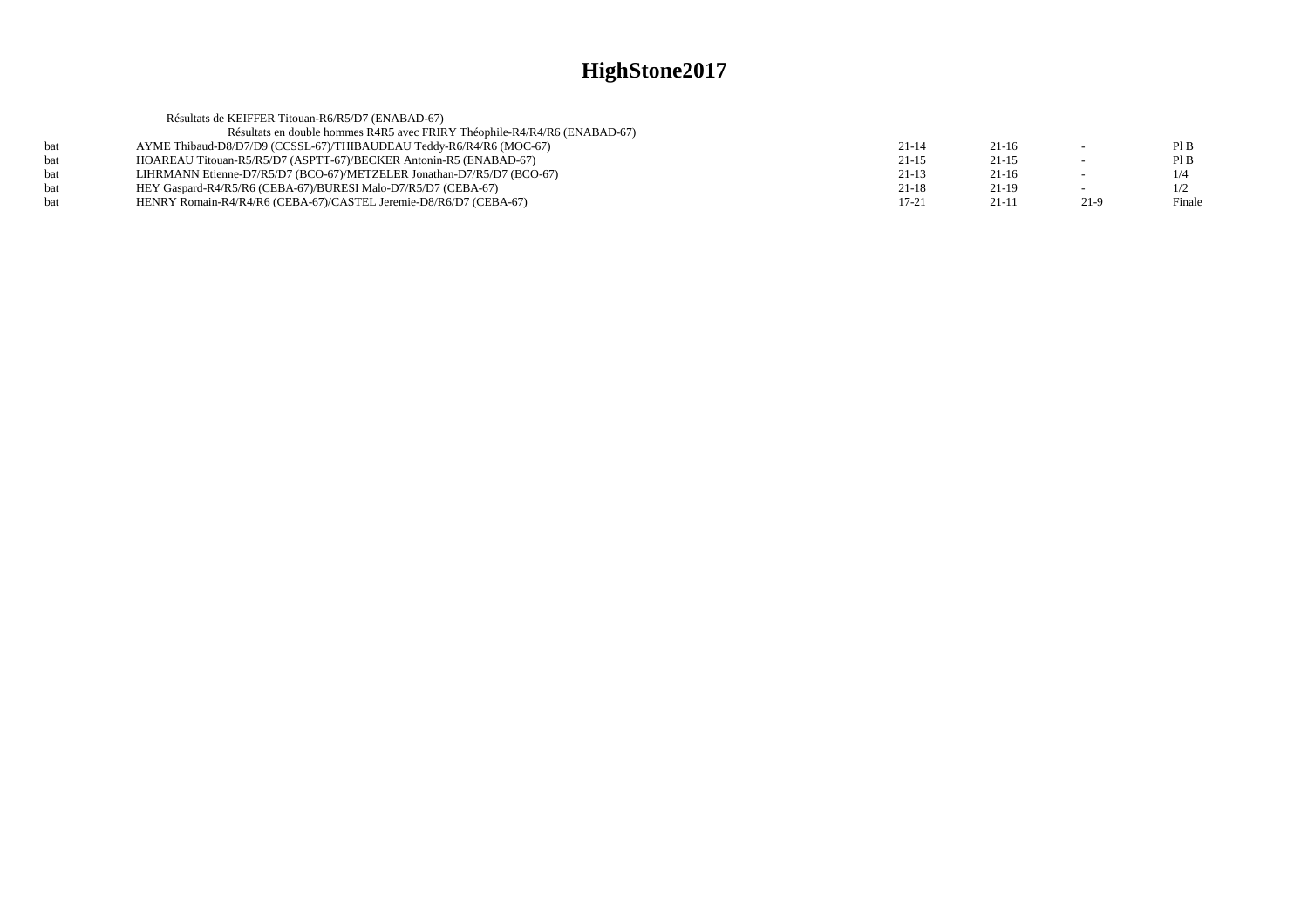Résultats de KIRMANN Larry eric-D9/D7/D9 (HBC-67)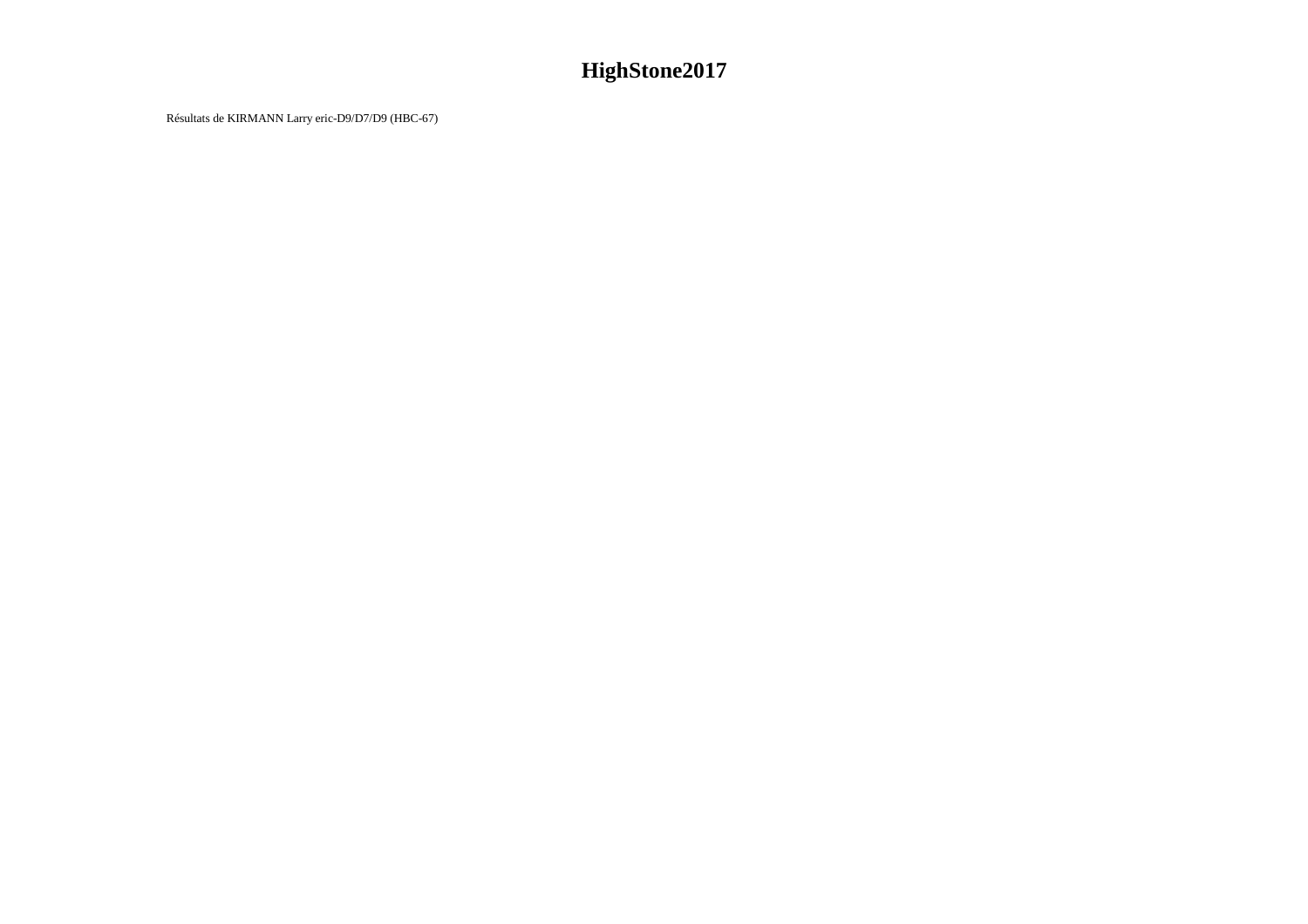|      | Résultats de KLEIN Sylvie-D9/D7/D9 (ENABAD-67)                              |           |          |      |      |
|------|-----------------------------------------------------------------------------|-----------|----------|------|------|
|      | Résultats en double dames R6D7 avec RIEGER Sabrina-P11/P10/P11 (VDR-67)     |           |          |      |      |
| perd | KUCHLER Justine-D8/D8/D9 (CEBA-67)/ANDING Anne-lise-D7/R6/D8 (CEBA-67)      | $15-2$    | $18-2$   |      | Pl B |
| perd | BIWAND Christelle-D8/R6/D8 (SBC67-67)/FURSTOSS Anne-laure-D9/D7/D7 (SCS-67) | $15-21$   | $15 - 2$ |      | Pl B |
| hat  | MORITZ-PETIT Lara-D8/D8/P10 (CEBA-67)/LOZANO Elodie-D8/D7/D9 (VDR-67)       | $21 - 23$ | $21-6$   | 21-9 | PI B |
|      |                                                                             |           |          |      |      |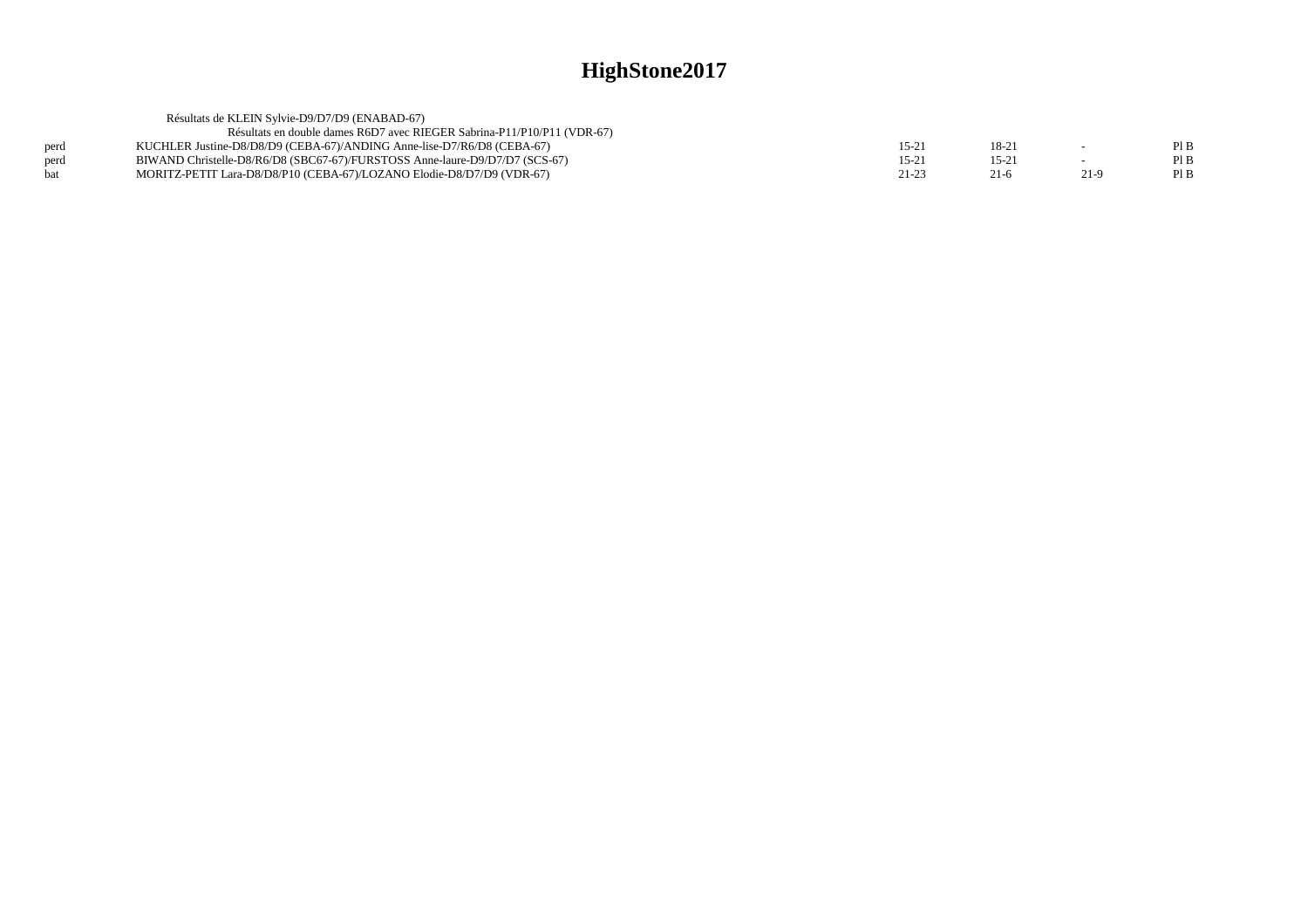|      | Résultats de KNITTEL Camille-R6/R4/R4 (ASLR-67)                                |          |           |        |      |
|------|--------------------------------------------------------------------------------|----------|-----------|--------|------|
|      | Résultats en simple dames R6D7                                                 |          |           |        |      |
| perd | SCHOULLER Lou-ann-D7/R5/D7 (BCE-67)                                            | 11-21    | $12 - 21$ |        | PIB  |
| perd | LE NEZET Aurélie-R6/R5/R5 (CSBW-68)                                            | $9 - 21$ | $9 - 21$  |        | PIB  |
|      | Résultats en double mixte R4R5 avec FALCO Michaêl-R5/N3/R4 (ASLR-67)           |          |           |        |      |
| hat  | MARINA Mathias-D7/R5/D7 (MBC-67)/RAPENNE Marion-D7/R6/R5 (MBC-67)              | $21-11$  | $21-10$   |        | PIB  |
| perd | SCHLAGDENHAUFFEN Mizuki-R4/N3/R5 (ENABAD-67)/GARRIGOU Aimée-D7/R6/R5 (CAOB-67) | 19-21    | $19-21$   | $\sim$ | Pl B |
|      |                                                                                |          |           |        |      |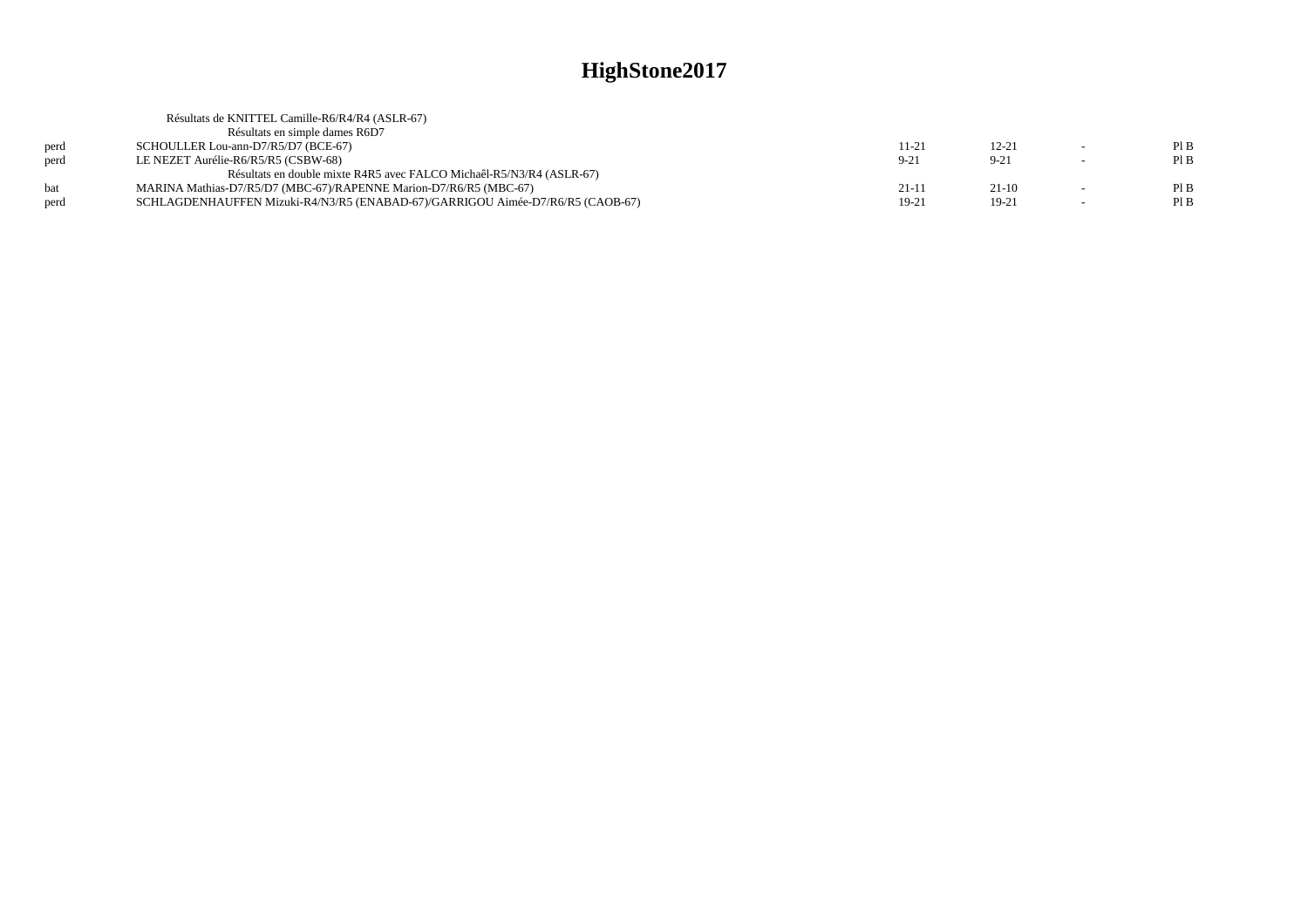| PID  |
|------|
| Pl D |
| 1/4  |
|      |
| PIG  |
| PIG  |
| 1/8  |
|      |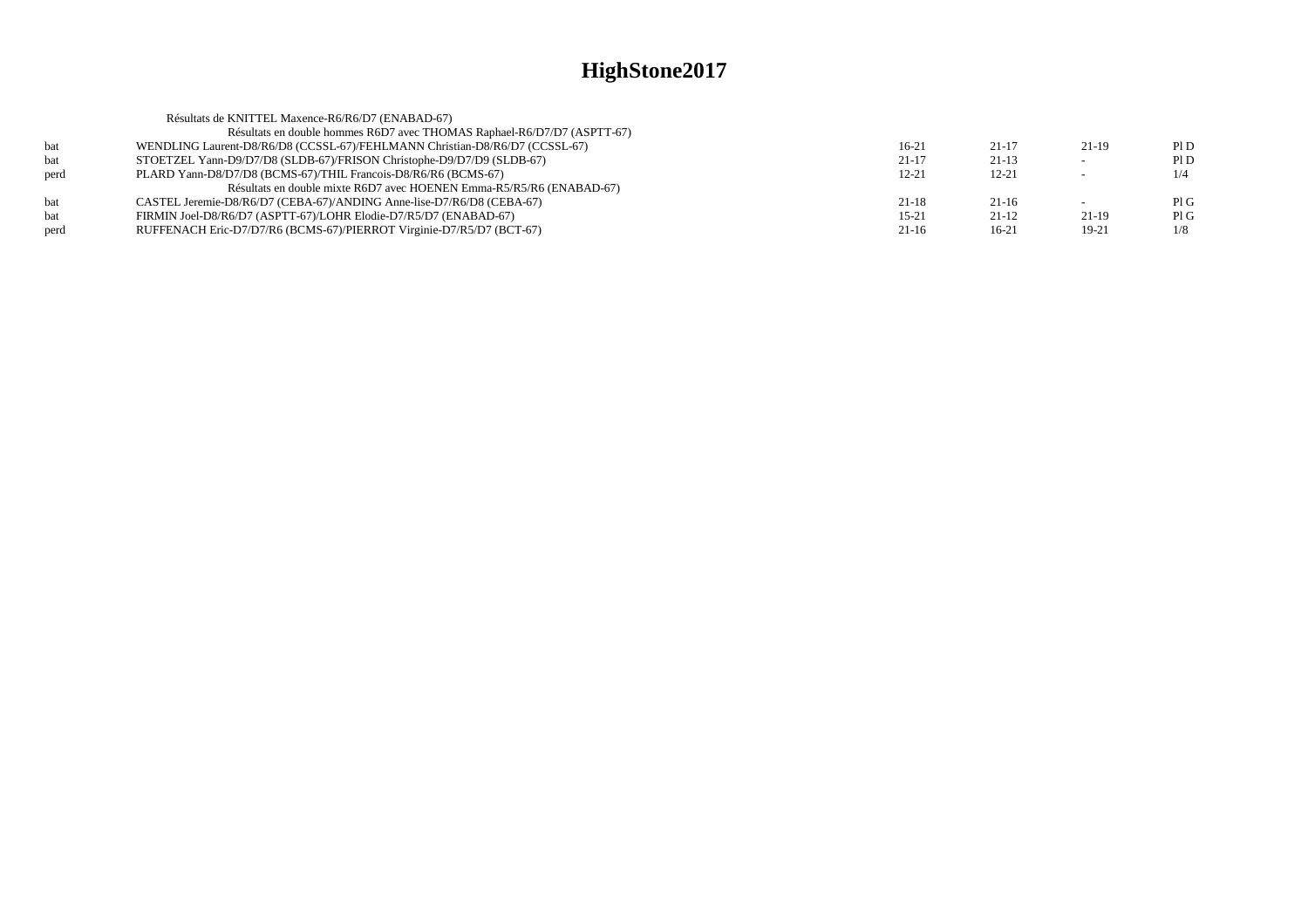| Résultats de KONTZLER Thomas-P10/P10/P11 (BCS-57)                           |           |           |         |        |
|-----------------------------------------------------------------------------|-----------|-----------|---------|--------|
| Résultats en simple hommes P10P11P12                                        |           |           |         |        |
| LAURAIN Marc-P12/P10/P11 (ENABAD-67)                                        | $-WO$     |           |         | PIF    |
| HUBER Jeremy-P10/D8/P10 (BCT-67)                                            | $16-21$   | $20 - 22$ |         | PIF    |
| Résultats en double mixte D8D9 avec CARON Perrine-D8/D9/D9 (BCS-57)         |           |           |         |        |
| ASSANI Philippe-P10/D9/D9 (ASPTT-67)/RADOSAVLJEVIC Vesna-D9/D7/D8 (ASLR-67) | $21 - 15$ | $21-5$    |         | PIB    |
| MAZZOCCO Olivier-D9/D7/D9 (BCIG-67)/JEANNESSON Maud-P10/P12/P10 (BCIG-67)   | $15 - 21$ | $21-15$   | 21-17   | PIB    |
| TALBOT Victor-D9/D7/D8 (ENABAD-67)/SCHILTZ Mathilde-D7/D8/D8 (ENABAD-67)    | $21-16$   | $21-19$   |         | PIB    |
| HUBER Jeremy-P10/D8/P10 (BCT-67)/RITTER Coralie-P11/D9/D9 (ENABAD-67)       | $21-16$   | $12 - 21$ | $21-16$ | 1/2    |
| ASSANI Maxime-D7/D7/D8 (ASPTT-67)/VICTORI-BUREL Léa-R6/R6/D8 (ASPTT-67)     | 21-17     | $21-11$   |         | Finale |
|                                                                             |           |           |         |        |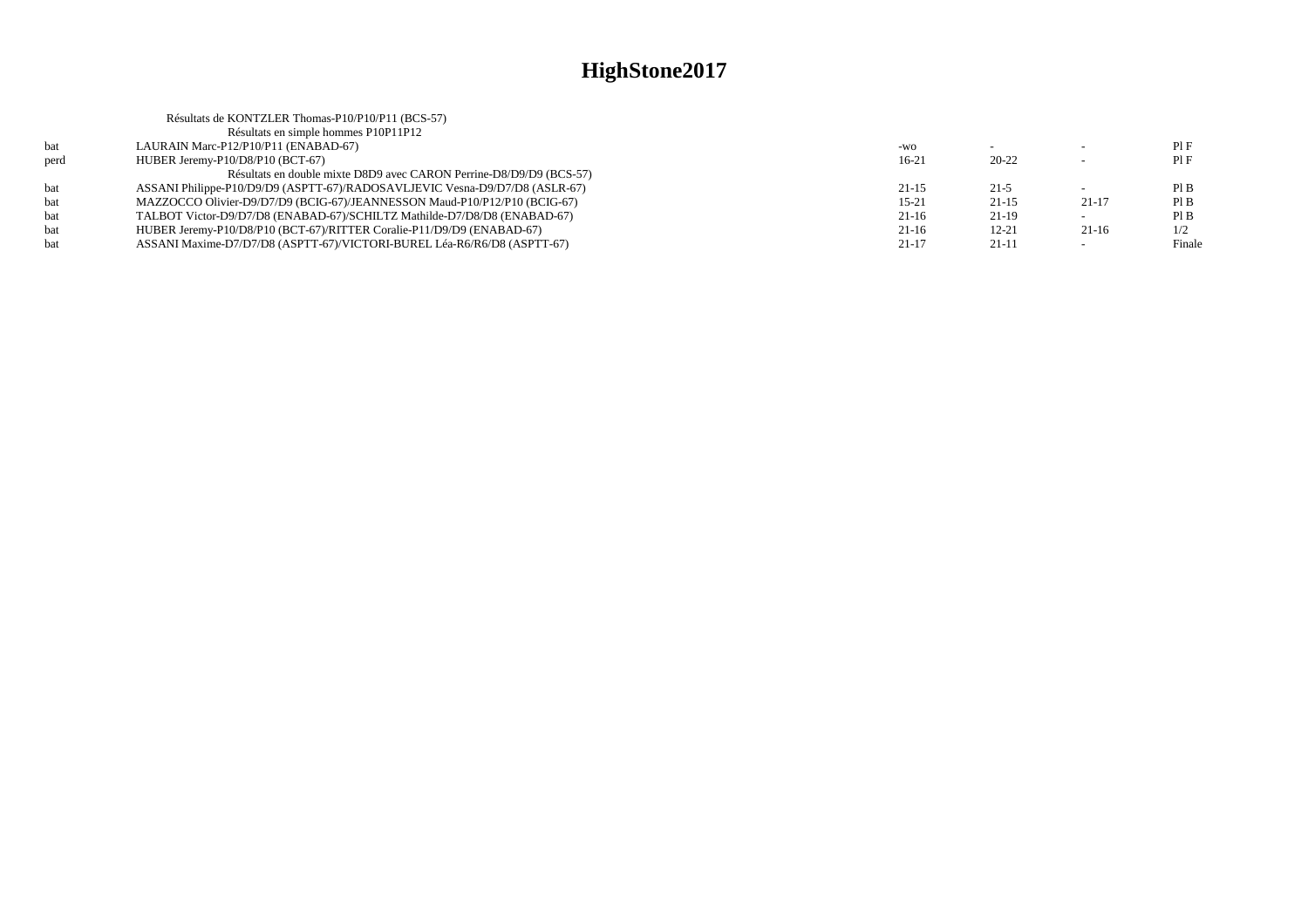|     | Résultats de KUCHLER Justine-D8/D8/D9 (CEBA-67)                             |           |           |           |        |
|-----|-----------------------------------------------------------------------------|-----------|-----------|-----------|--------|
|     | Résultats en simple dames D8D9                                              |           |           |           |        |
| bat | DE LOURTIOUX Clotilde-D8/D7/D7 (ENABAD-67)                                  | $-WO$     |           |           | Pl A   |
| bat | ATKINS Kathryn-D8/R6/D7 (BCMS-67)                                           | $21 - 17$ | $21-6$    |           | Pl A   |
| bat | LUCK Auberi-P10/P11/P12 (BCO-67)                                            | $21 - 15$ | $21-11$   |           | 1/2    |
| bat | ILTISS Catherine-D8/R6/D7 (BCMS-67)                                         | 18-21     | $23 - 21$ | $21-17$   | Finale |
|     | Résultats en double dames R6D7 avec ANDING Anne-lise-D7/R6/D8 (CEBA-67)     |           |           |           |        |
| bat | RIEGER Sabrina-P11/P10/P11 (VDR-67)/KLEIN Sylvie-D9/D7/D9 (ENABAD-67)       | $21 - 15$ | $21-18$   |           | PI B   |
| bat | MORITZ-PETIT Lara-D8/D8/P10 (CEBA-67)/LOZANO Elodie-D8/D7/D9 (VDR-67)       | $21 - 14$ | $21-18$   |           | PIB    |
| bat | BIWAND Christelle-D8/R6/D8 (SBC67-67)/FURSTOSS Anne-laure-D9/D7/D7 (SCS-67) | $14 - 21$ | $21-11$   | $21 - 11$ | Pl B   |
| bat | ARGENTIN Sabrina-D9/D7/D8 (CBO-67)/BEYER Helen-D7/D7/R6 (CBO-67)            | $21 - 17$ | $21-15$   |           | 1/2    |
| bat | SERFASS Sarah-D7/R6/D7 (MBC-67)/RAPENNE Marion-D7/R6/R5 (MBC-67)            | $21 - 15$ | $21-19$   |           | Finale |
|     |                                                                             |           |           |           |        |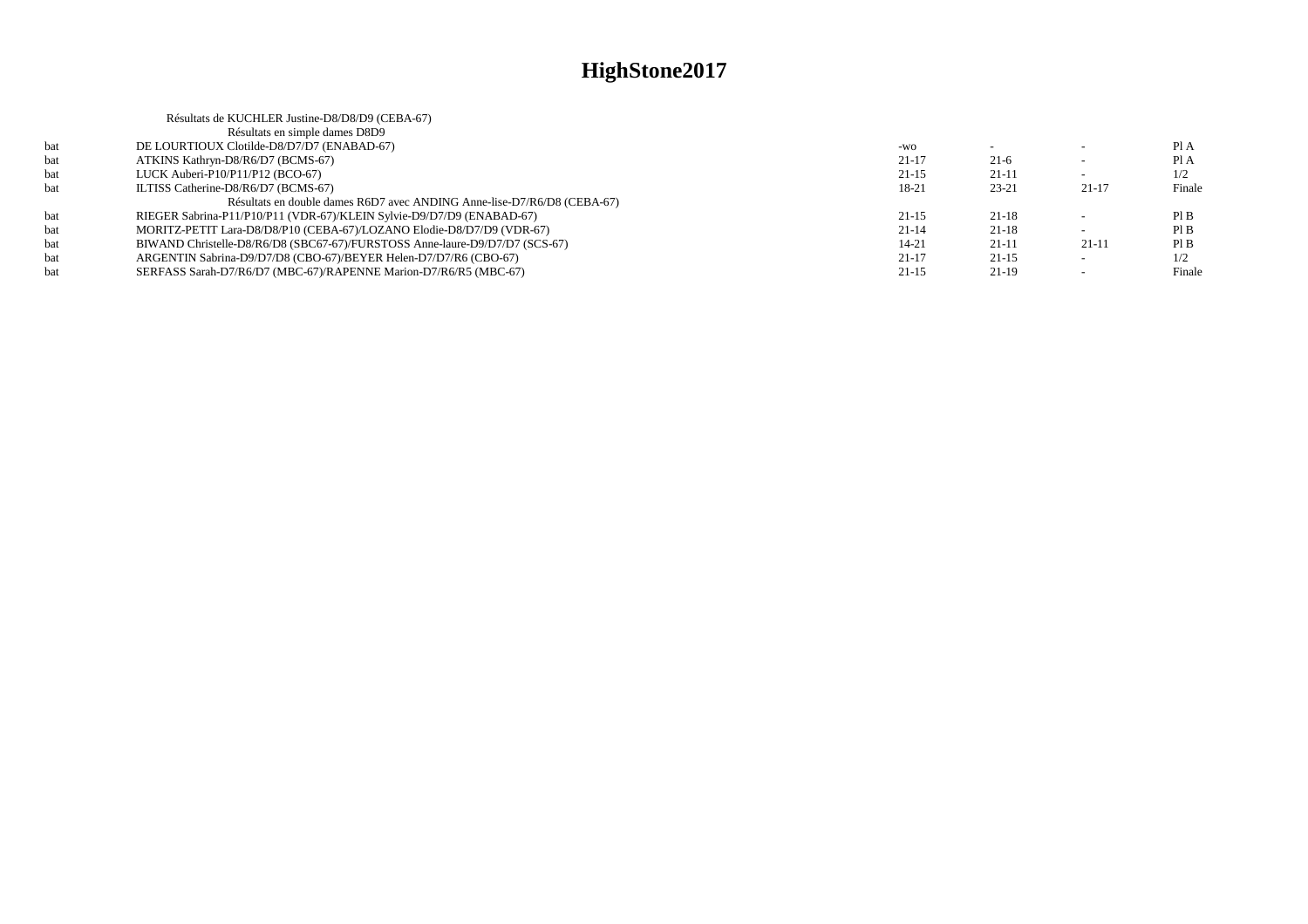|            | Résultats de LAMBLOT Johanne-D8/P10/P10 (ASPTT-67)                                   |           |           |          |      |
|------------|--------------------------------------------------------------------------------------|-----------|-----------|----------|------|
|            | Résultats en double dames P10P11P12 avec FELBER Elsa-D8/P10/P10 (ASPTT-67)           |           |           |          |      |
| bat        | FLICK Emilie-P10/P10/D8 (PBC-57)/DIARD Jessica-P12 (PBC-57)                          | $16-21$   | $21 - 14$ | 21-18    | Pl A |
| perd       | CASTRO Raphaele-P12/P11/P12 (ASCS-67)/PINTO DE OLIVEIRA Susana-P12/P11/P12 (ASCS-67) | $17 - 21$ | $15 - 21$ | $\sim$   | PI A |
| bat        | DAMASO MERX Julie-P12 (BCIG-67)/MOULIS Armelle-P12/P10/P10 (BCIG-67)                 | 21-15     | $21 - 17$ |          | PI A |
| <b>bat</b> | BOOS Sandra-P12/P11/P10 (ABCM-67)/SCHURR Cindy-P11/P10/P11 (ABCM-67)                 | $17 - 21$ | $21 - 17$ | $21 - 8$ | PI A |
|            |                                                                                      |           |           |          |      |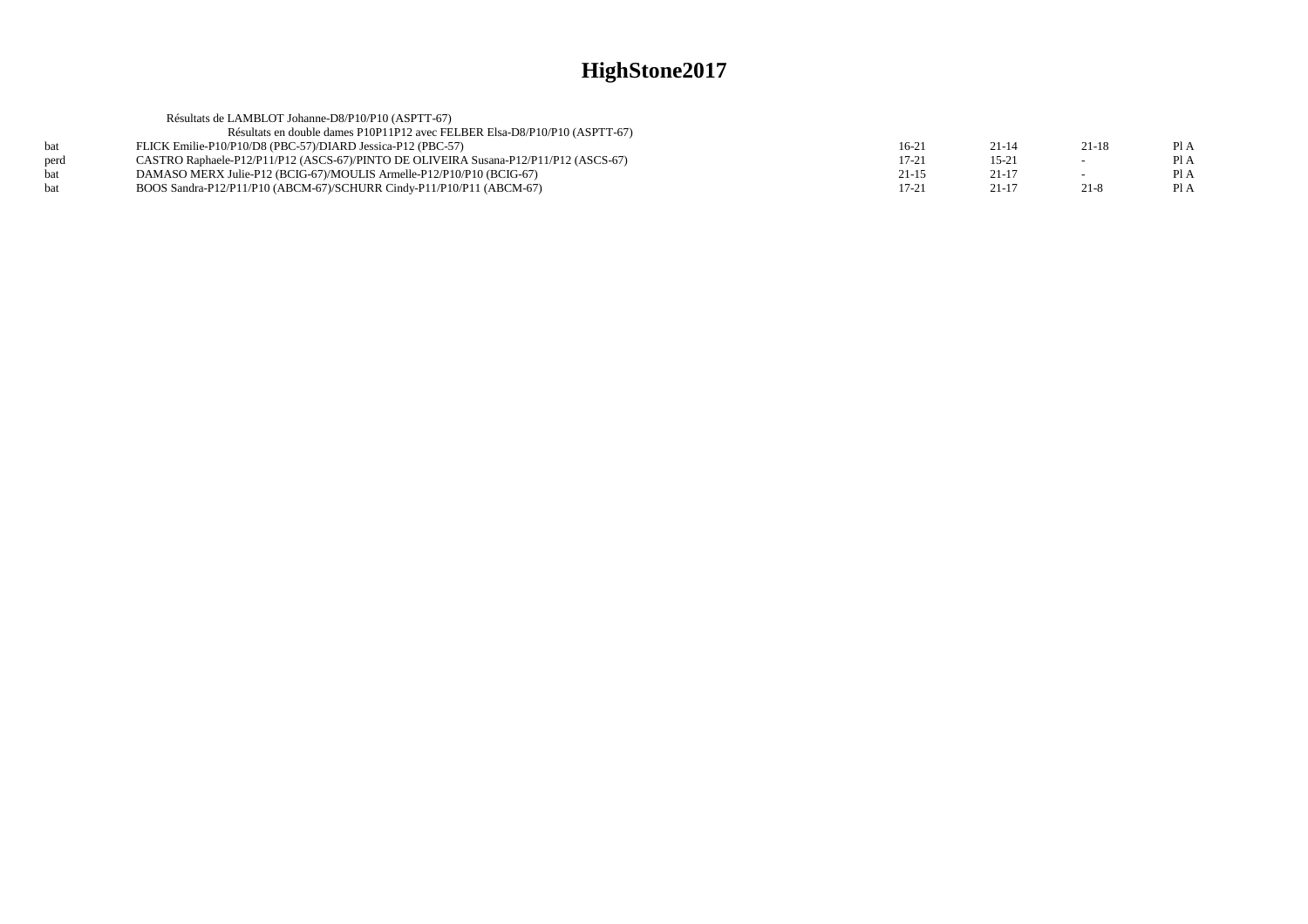|      | Résultats de LANDMANN Christophe-D7/D9/D9 (ENABAD-67) |          |           |     |
|------|-------------------------------------------------------|----------|-----------|-----|
|      | Résultats en simple hommes R6D7                       |          |           |     |
| perd | THOMAS Raphael-R6/D7/D7 (ASPTT-67)                    | 12-21    | $14 - 21$ | PIF |
| perd | PLARD Yann-D8/D7/D8 (BCMS-67)                         | $8 - 21$ | $14 - 21$ | PIF |
| perd | BEISSER Bruno-D7/D7/D9 (CBO-67)                       | 12-21    | $17-21$   | PIF |
|      |                                                       |          |           |     |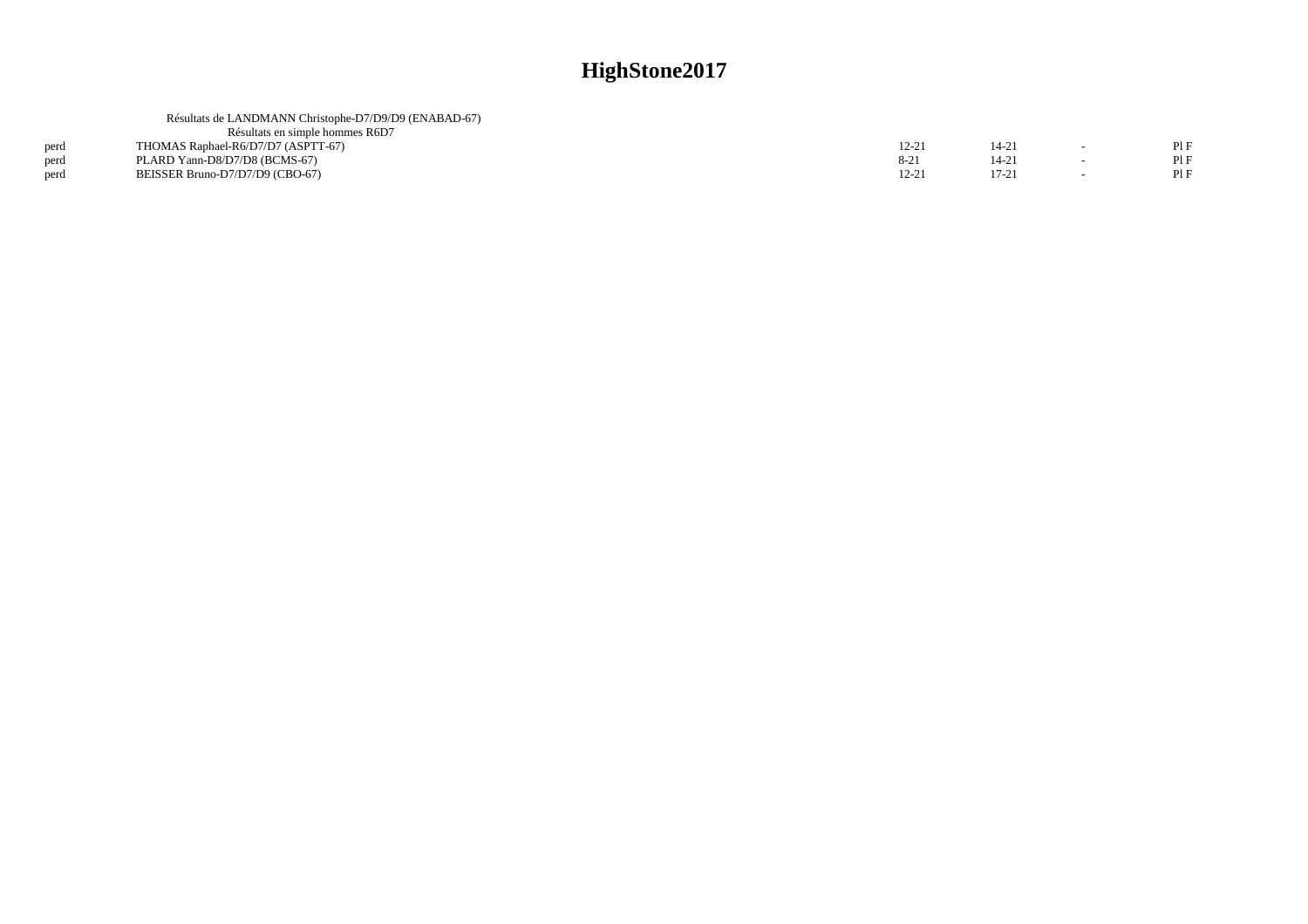|            | Résultats de LAUQUE Pierre-D8/R6/D8 (ENABAD-67)                             |           |           |         |     |
|------------|-----------------------------------------------------------------------------|-----------|-----------|---------|-----|
|            | Résultats en double hommes R6D7 avec OUDOT Mickaël-D7/R6/D7 (ENABAD-67)     |           |           |         |     |
| hat        | WENDT David-P10/D8/P10 (PBC-57)/CHARTON Killian-D9/D7/D9 (PBC-57)           | $21 - 15$ | $17 - 21$ | $21-15$ | PIE |
| <b>bat</b> | MAZZOCCO Olivier-D9/D7/D9 (BCIG-67)/DELIMAL Christophe-P10/D8/P10 (BCIG-67) | $21 - 14$ | $21-12$   |         | PIE |
| perd       | PLARD Yann-D8/D7/D8 (BCMS-67)/THIL Francois-D8/R6/R6 (BCMS-67)              | $16-21$   | $10 - 21$ |         | PIE |
| <b>bat</b> | ACKER Benoit-D9/D7/D9 (BADKOM-67)/BERNUZZI Théo-D9/D7/D9 (BADKOM-67)        | $21 - 17$ | $25 - 23$ |         | 1/4 |
| perd       | BOSSOUVI Carlos-R6/D8/D8 (ASLR-67)/PULOU Sebastien-D7/R6/D7 (ASLR-67)       | 11-21     | $11 - 21$ |         | 1/2 |
|            |                                                                             |           |           |         |     |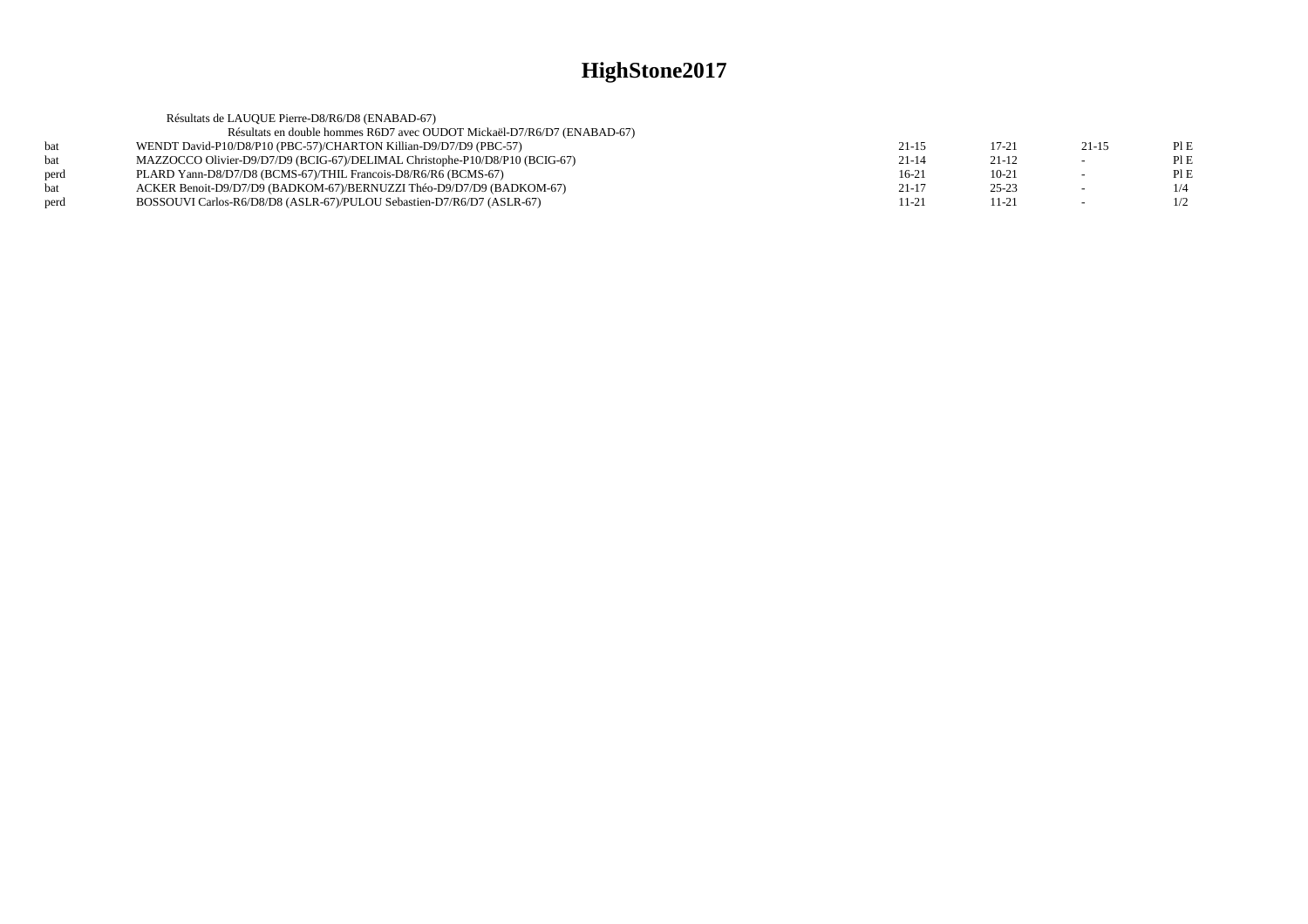|      | Résultats de LAURAIN Marc-P12/P10/P11 (ENABAD-67) |       |  |     |
|------|---------------------------------------------------|-------|--|-----|
|      | Résultats en simple hommes P10P11P12              |       |  |     |
| perd | KONTZLER Thomas-P10/P10/P11 (BCS-57)              | $WO-$ |  | PIE |
| perd | HUBER Jeremy-P10/D8/P10 (BCT-67)                  | $WO-$ |  |     |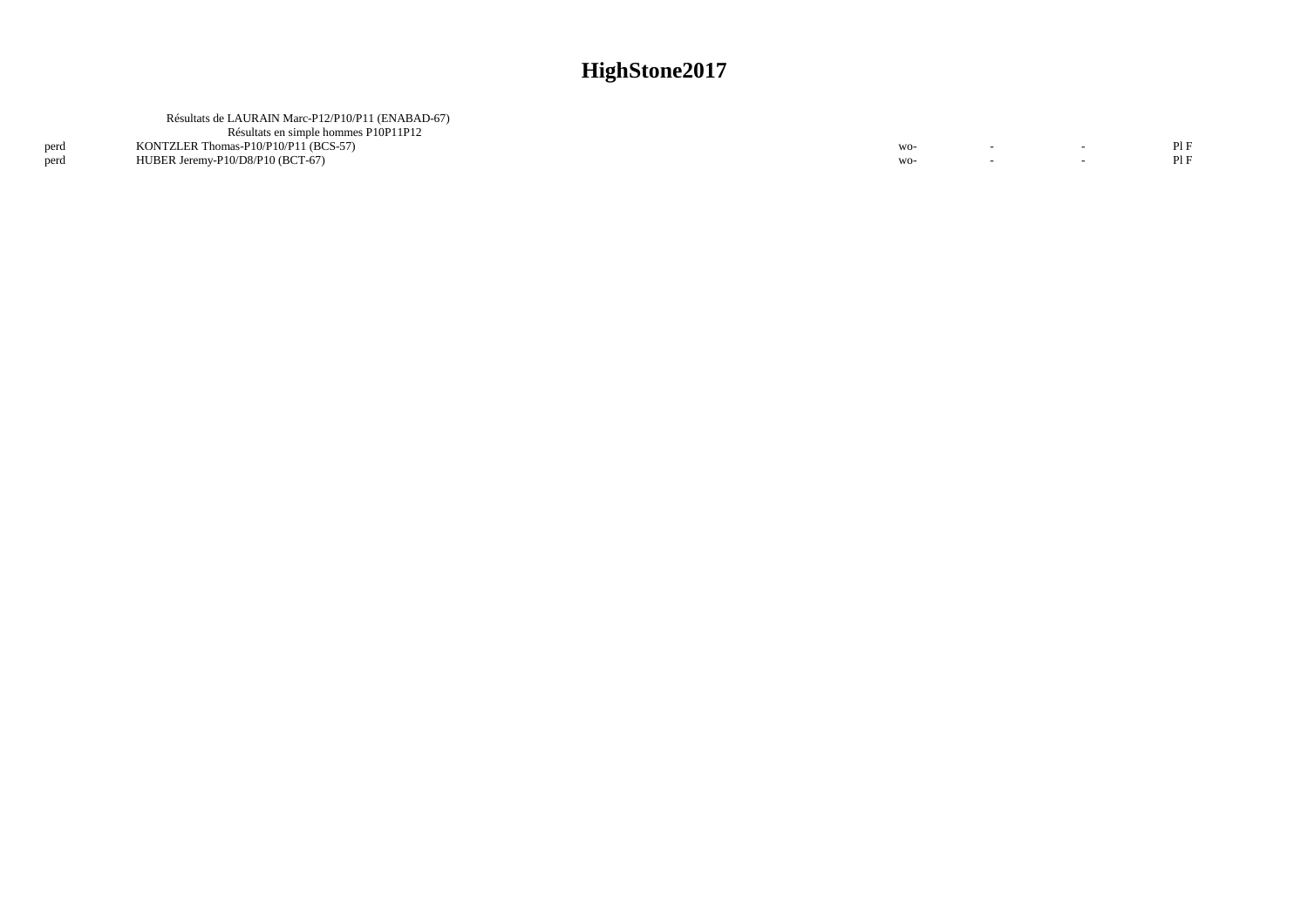|      | Résultats de LE Duy long-D8/D8/P10 (BT-67) |        |       |      |      |
|------|--------------------------------------------|--------|-------|------|------|
|      | Résultats en simple hommes D8D9            |        |       |      |      |
|      | SAID Louis-D9/D8/P10 (SLDB-67)             | 21-8   | 18-21 | 21-8 | PLC  |
| perd | MAZARD Julien-D9/D8/P10 (HBC-67)           | $18-2$ | 14-21 |      | Pl C |
|      |                                            |        |       |      |      |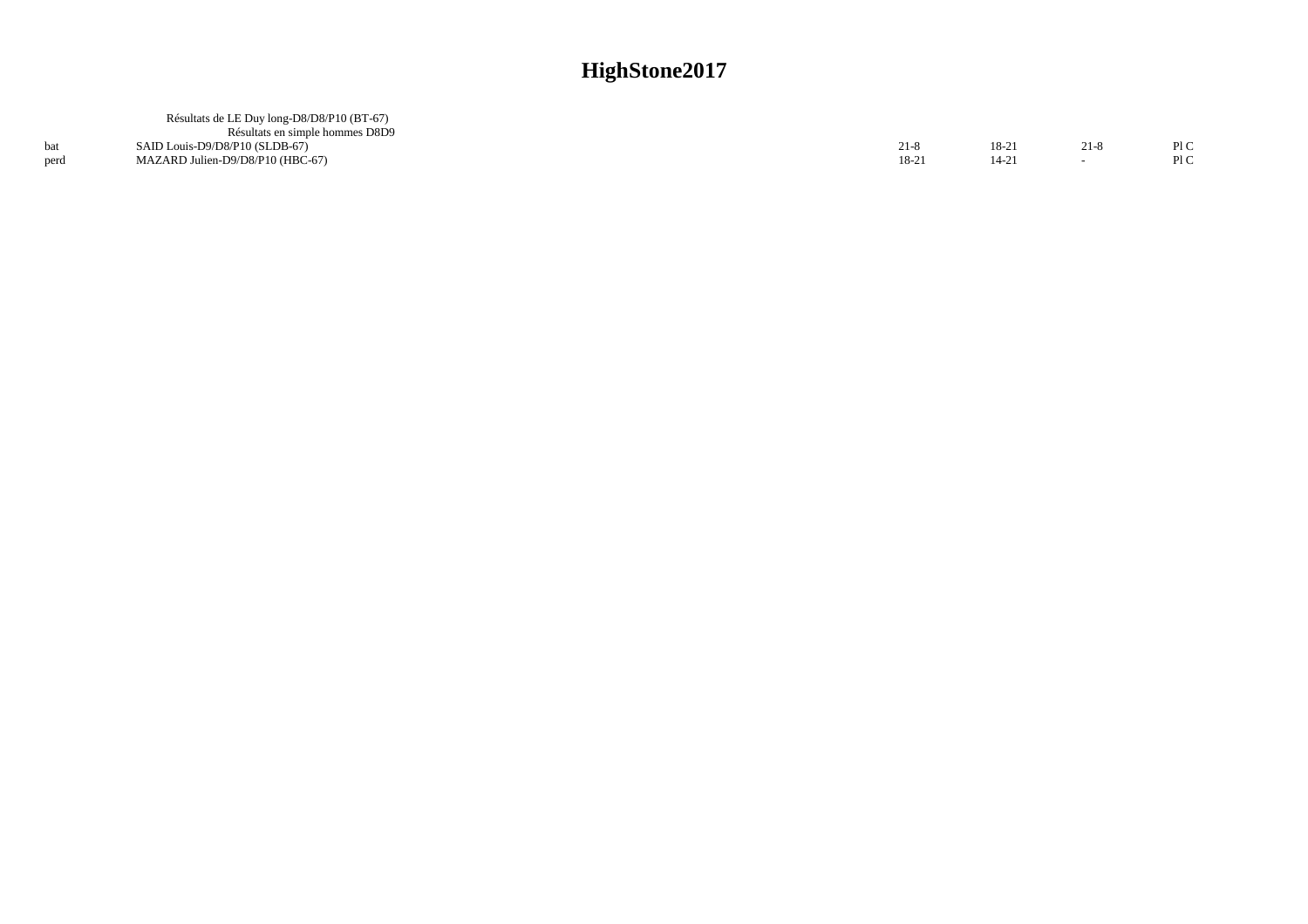|      | Résultats de LE NEZET Aurélie-R6/R5/R5 (CSBW-68)                        |           |           |                          |        |
|------|-------------------------------------------------------------------------|-----------|-----------|--------------------------|--------|
|      | Résultats en simple dames R6D7                                          |           |           |                          |        |
| bat  | KNITTEL Camille-R6/R4/R4 (ASLR-67)                                      | $21-9$    | $21-9$    | $\overline{\phantom{0}}$ | PIB    |
| bat  | SCHOULLER Lou-ann-D7/R5/D7 (BCE-67)                                     | $21 - 17$ | $21-9$    | $\sim$                   | PIB    |
| bat  | JEAN-PIERRE Laure-D7/R5/D7 (BCMS-67)                                    | $21-6$    | $21-9$    |                          | 1/2    |
| hat  | BECKER Lilly-R6/R6/D8 (ENABAD-67)                                       | $21 - 14$ | $21-18$   | $\sim$                   | Finale |
|      | Résultats en double dames R4R5 avec BUISSON Florence-R6/R5/R6 (ASLR-67) |           |           |                          |        |
| perd | SCHMITT Céline-R6/R4/R5 (BCT-67)/LENGENFELDER Cathie-R6/R4/R4 (BCS-67)  | $19-21$   | $12 - 21$ |                          | PIB    |
| perd | BECKER Lilly-R6/R6/D8 (ENABAD-67)/CARRE Alix-R6/R5/R6 (ENABAD-67)       | 19-21     | $21-12$   | $15 - 21$                | PIB    |
| perd | CHABRIER Sylvie-R6/R4/R4 (ASCS-67)/LOPES Mélanie-D7/R5/R6 (BCO-67)      | $16 - 21$ | $16-21$   |                          | PIB    |
|      |                                                                         |           |           |                          |        |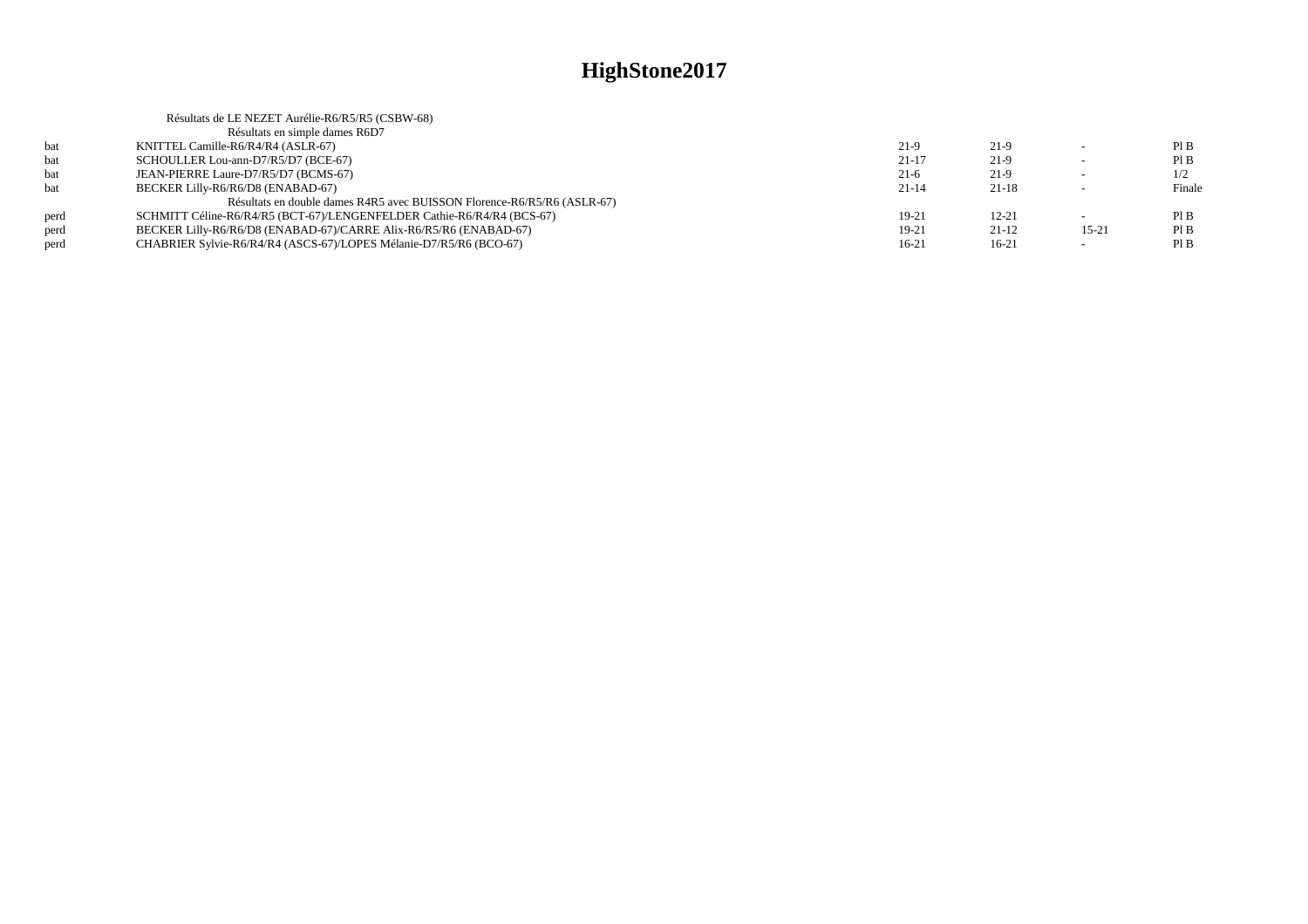|      | Résultats de LEBERT Florian-P11/D9/D9 (BCMS-67)                       |           |           |                          |      |
|------|-----------------------------------------------------------------------|-----------|-----------|--------------------------|------|
|      | Résultats en simple hommes P10P11P12                                  |           |           |                          |      |
| perd | DUTARTRE Olivier-P11/P12/P12 (PBC-57)                                 | $14 - 21$ | $21 - 23$ |                          | PIG  |
| hat  | MILLET Michael-P10/D9/P11 (CBO-67)                                    | $21-10$   | $22 - 20$ | $\overline{\phantom{0}}$ | PIG  |
|      | Résultats en double hommes D8D9 avec SCALIA Jérôme-P12 (BCMS-67)      |           |           |                          |      |
| perd | OCHS Gary-D9/D9/P10 (HBC-67)/BHOLAH Krishna-P10/D9/P10 (HBC-67)       | 19-21     | $17 - 21$ |                          | PIB  |
| perd | MILLET Michael-P10/D9/P11 (CBO-67)/OBERLE Nicolas-P10/D8/P10 (CBO-67) | $21 - 14$ | 13-21     | $22 - 24$                | Pl B |
|      |                                                                       |           |           |                          |      |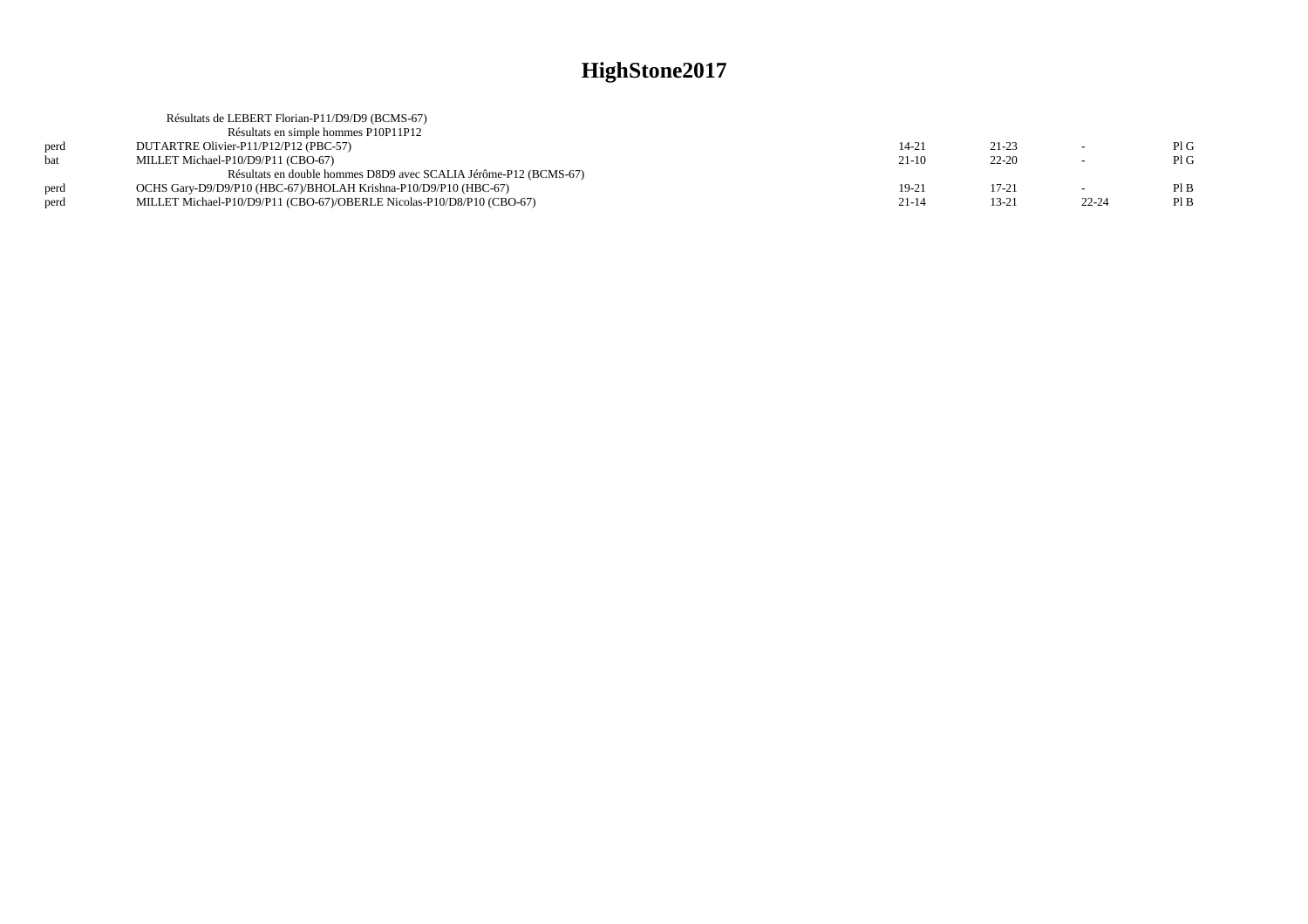|      | Résultats de LECLERC Anthony-D7/R5/D7 (SLCSN-67)                              |           |           |           |      |
|------|-------------------------------------------------------------------------------|-----------|-----------|-----------|------|
|      | Résultats en double hommes R4R5 avec SCHOULLER Christophe-D8/R6/D8 (SLCSN-67) |           |           |           |      |
| perd | CHATELAIN Nicolas-D7/R5/D7 (BADKOM-67)/JUND Steve-D7/R5/D7 (BADKOM-67)        | $16-21$   | 14-21     |           | PI E |
| perd | LIHRMANN Etienne-D7/R5/D7 (BCO-67)/METZELER Jonathan-D7/R5/D7 (BCO-67)        | $12 - 21$ | $18-2$    |           |      |
| bat  | RUIZ Emmanuel-D7/R5/D7 (MBC-67)/LYONNET Guillaume-R6/R4/R6 (MBC-67)           | 21-19     | $12 - 21$ | $24 - 22$ |      |
|      |                                                                               |           |           |           |      |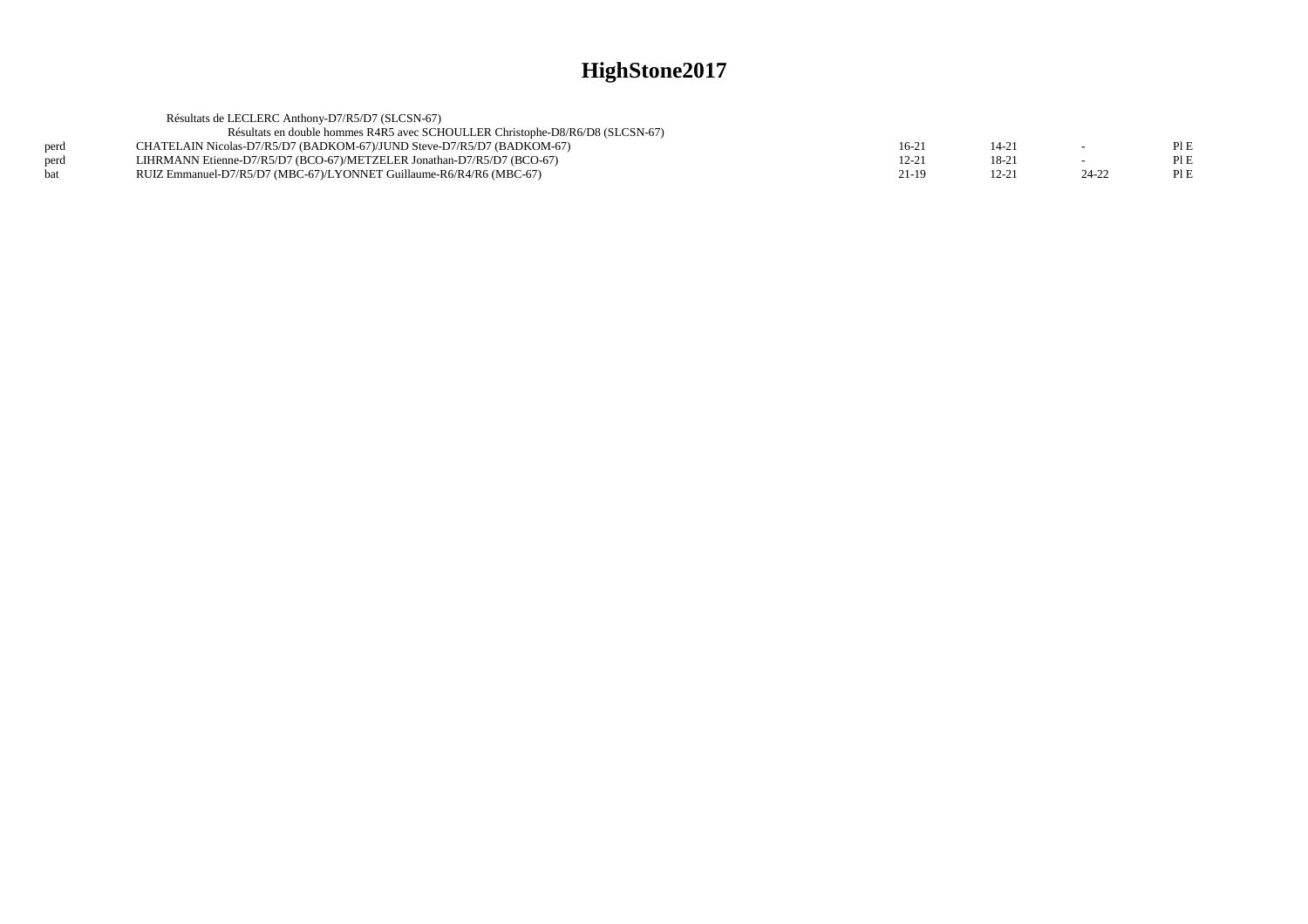|      | Résultats de LENGENFELDER Cathie-R6/R4/R4 (BCS-67)                      |           |           |         |        |
|------|-------------------------------------------------------------------------|-----------|-----------|---------|--------|
|      | Résultats en double dames R4R5 avec SCHMITT Céline-R6/R4/R5 (BCT-67)    |           |           |         |        |
| bat  | BUISSON Florence-R6/R5/R6 (ASLR-67)/LE NEZET Aurélie-R6/R5/R5 (CSBW-68) | $21-19$   | $21-12$   |         | PIB    |
| bat  | CHABRIER Sylvie-R6/R4/R4 (ASCS-67)/LOPES Mélanie-D7/R5/R6 (BCO-67)      | $21 - 17$ | $21-19$   |         | PIB    |
| bat  | BECKER Lilly-R6/R6/D8 (ENABAD-67)/CARRE Alix-R6/R5/R6 (ENABAD-67)       | $21-16$   | $21-12$   |         | PIB    |
| bat  | BATOT Florence-R5/R4/R6 (BCF-67)/BRUN Nathalie-R6/R4/R4 (ASLR-67)       | $21-15$   | $21 - 18$ |         | 1/2    |
| perd | BECKER Lilly-R6/R6/D8 (ENABAD-67)/CARRE Alix-R6/R5/R6 (ENABAD-67)       | $20 - 22$ | $21 - 23$ |         | Finale |
|      | Résultats en double mixte R4R5 avec ANDRISSEN Laurent-R4/N3/R4 (BCS-67) |           |           |         |        |
| bat  | STEINMETZ Marc-andré-D7/R5/R5 (BCS-67)/SCHMITT Céline-R6/R4/R5 (BCT-67) | $21 - 17$ | $21-16$   |         | P1C    |
| bat  | BRICO Sébastien-R6/R6/R4 (ASCS-67)/CHABRIER Sylvie-R6/R4/R4 (ASCS-67)   | $21-13$   | $21-17$   |         | P1C    |
| perd | JACQUIN Yoann-R4 (BMM-57)/MAILLEUX Nathalie-R6/R6/R4 (ALTB-54)          | $21 - 18$ | $20 - 22$ | $10-21$ | 1/4    |
|      |                                                                         |           |           |         |        |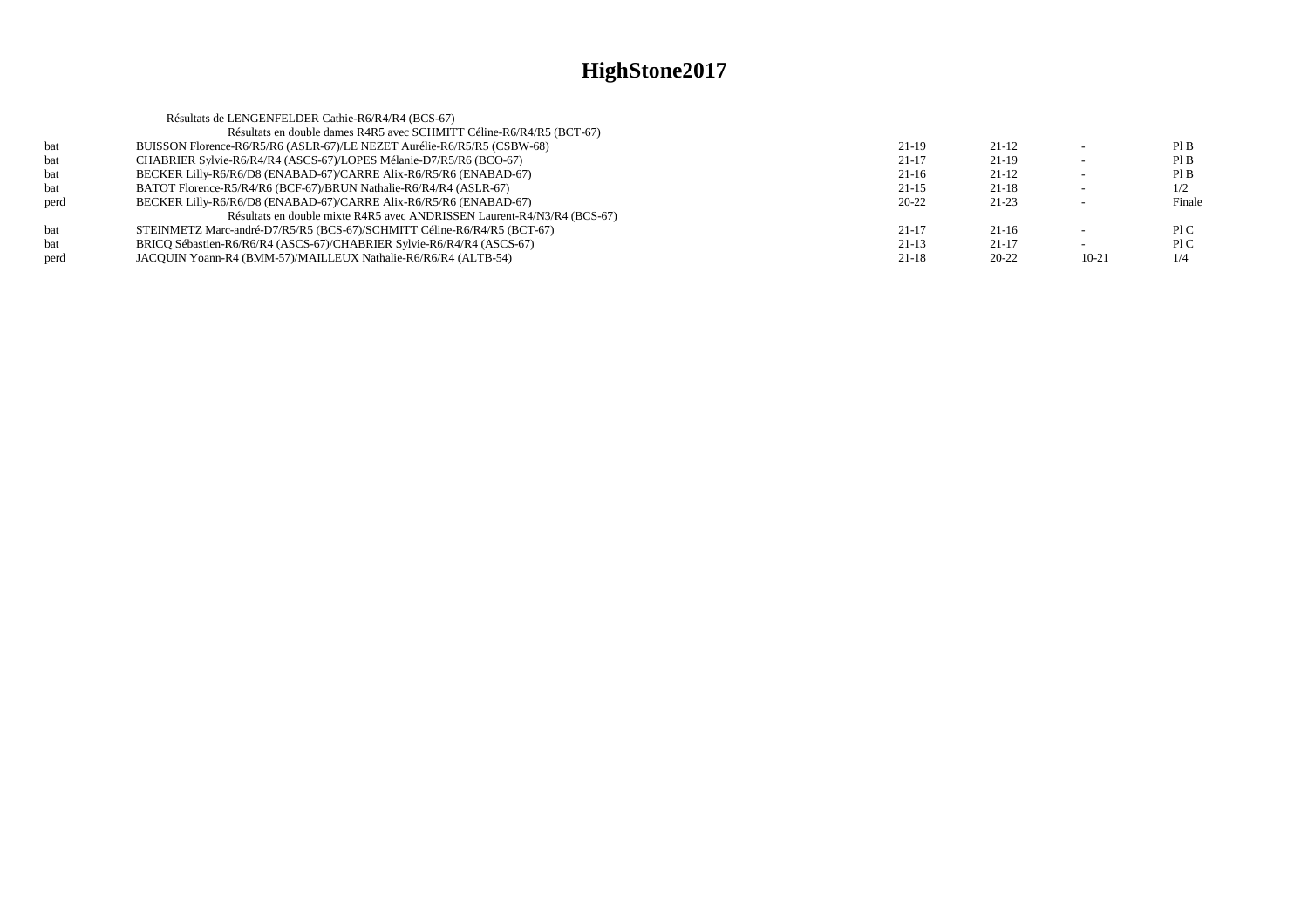|      | Résultats de LERCH Lauriane-R6/R4/R5 (DBC-68)                              |        |         |           |      |
|------|----------------------------------------------------------------------------|--------|---------|-----------|------|
|      | Résultats en double mixte R4R5 avec DIETZ Vincent-D7/R5/R5 (BCIG-67)       |        |         |           |      |
|      | TERMINAUX Philippe-D7/R5/R5 (SBC57-57)/WITZEL Nathalie-D7/R6/R5 (SBC57-57) | $21-1$ | 21-19   | $\sim$    | Pl A |
| perd | CASTEL Julien-R4 (ASLR-67)/BRUN Nathalie-R6/R4/R4 (ASLR-67)                | $21-1$ | $10-21$ | $20 - 22$ | PI A |
|      |                                                                            |        |         |           |      |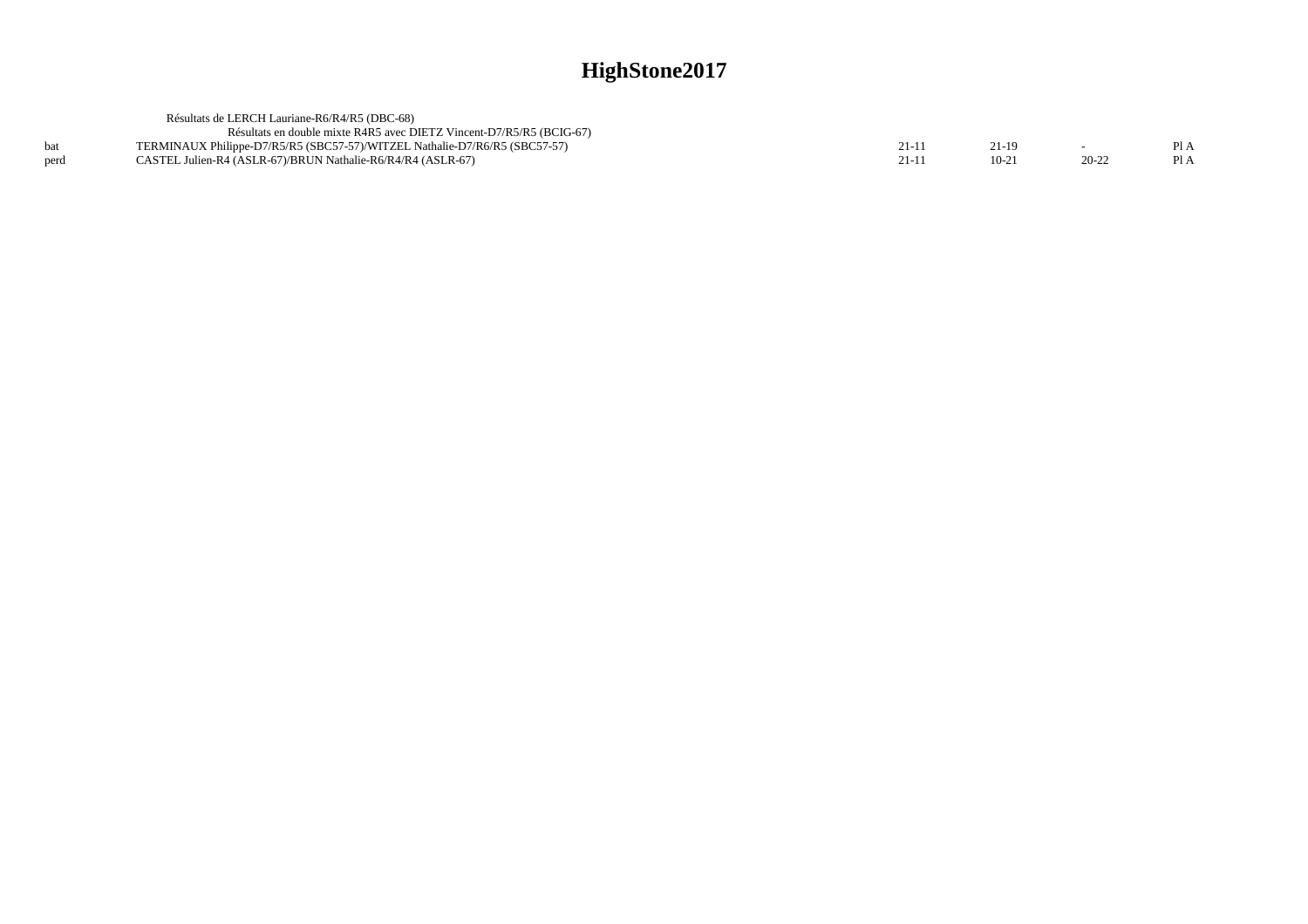|            | Résultats de LIHRMANN Etienne-D7/R5/D7 (BCO-67)                              |           |           |                          |     |
|------------|------------------------------------------------------------------------------|-----------|-----------|--------------------------|-----|
|            | Résultats en double hommes R4R5 avec METZELER Jonathan-D7/R5/D7 (BCO-67)     |           |           |                          |     |
| <b>bat</b> | RUIZ Emmanuel-D7/R5/D7 (MBC-67)/LYONNET Guillaume-R6/R4/R6 (MBC-67)          | $21-11$   | $21 - 15$ | $\sim$                   | PIE |
| <b>bat</b> | LECLERC Anthony-D7/R5/D7 (SLCSN-67)/SCHOULLER Christophe-D8/R6/D8 (SLCSN-67) | $21-12$   | $21 - 18$ | $\overline{\phantom{0}}$ | PIE |
| perd       | CHATELAIN Nicolas-D7/R5/D7 (BADKOM-67)/JUND Steve-D7/R5/D7 (BADKOM-67)       | 18-21     | $15 - 21$ | $\sim$                   | PIE |
| perd       | FRIRY Théophile-R4/R4/R6 (ENABAD-67)/KEIFFER Titouan-R6/R5/D7 (ENABAD-67)    | $13 - 21$ | $16-21$   | $\sim$                   | 1/4 |
|            |                                                                              |           |           |                          |     |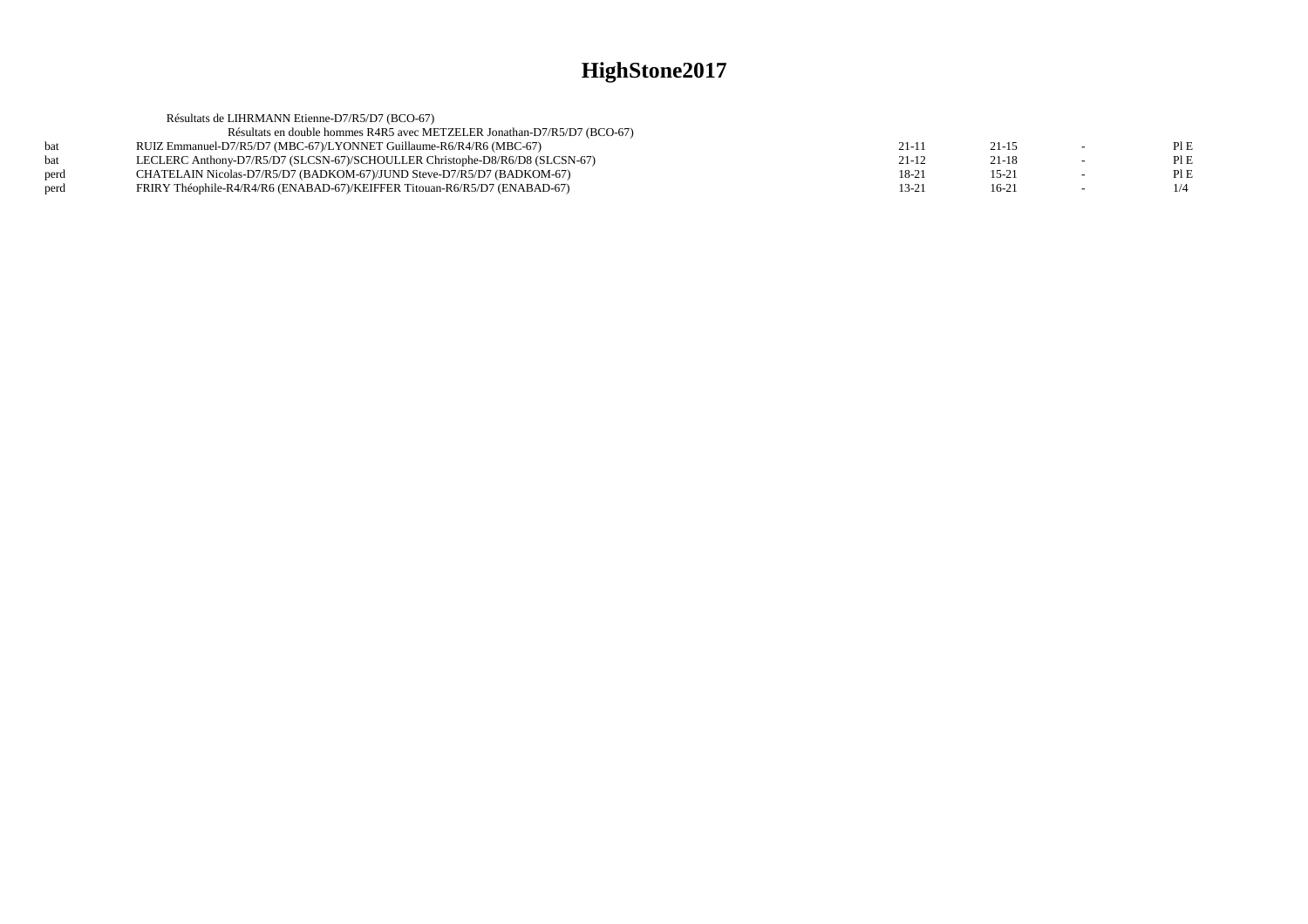|      | Résultats de LINSIG Carole-P10/P11/P12 (BCMS-67) |        |  |      |
|------|--------------------------------------------------|--------|--|------|
|      | Résultats en simple dames P10P11P12              |        |  |      |
| perd | NULLANS Perrine-P10 (HBC-67)                     | $10-2$ |  | Pl A |
| perd | CASTRO Raphaele-P12/P11/P12 (ASCS-67)            |        |  | PI A |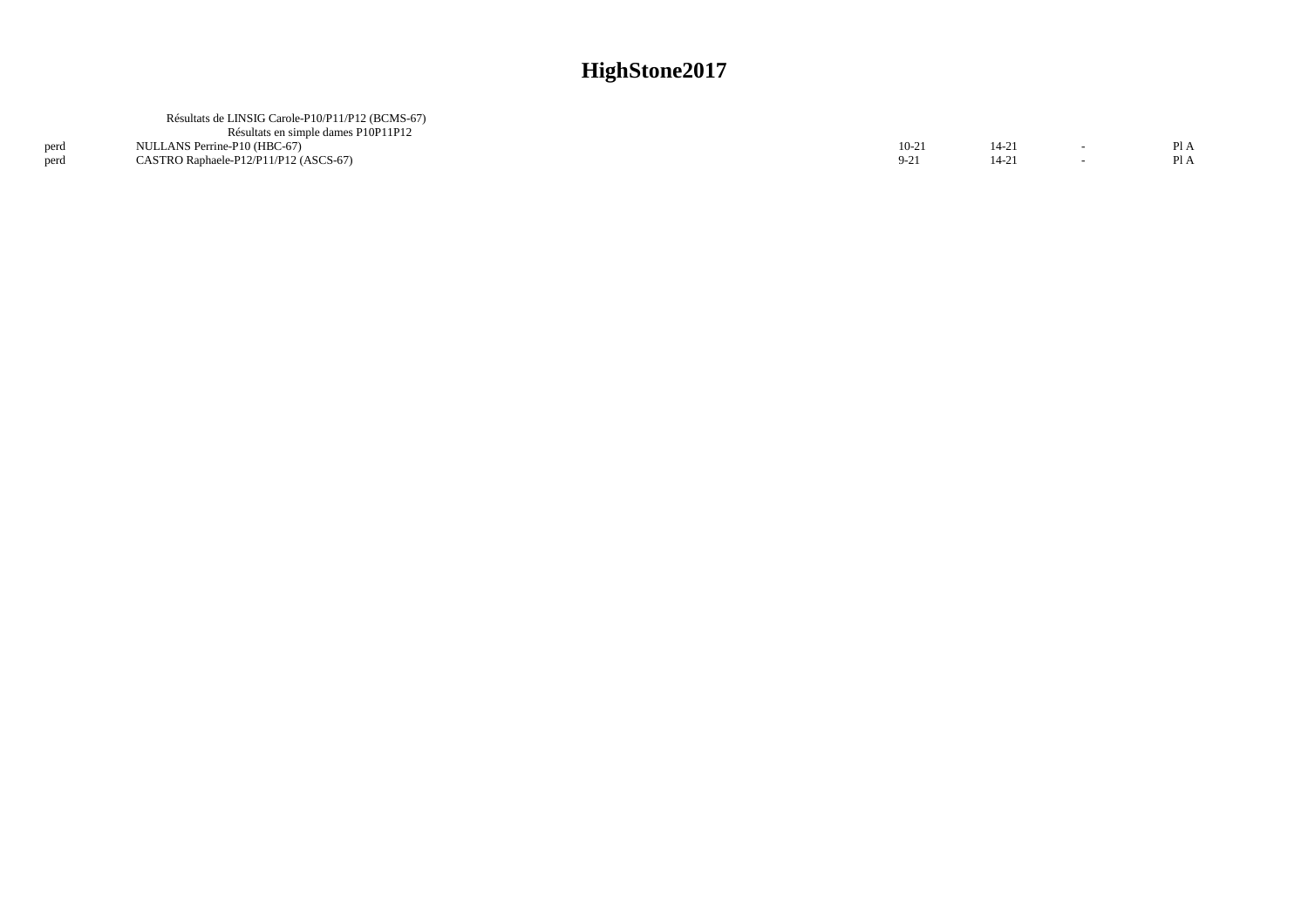|            | Résultats de LOHR Elodie-D7/R5/D7 (ENABAD-67)                              |           |           |        |      |
|------------|----------------------------------------------------------------------------|-----------|-----------|--------|------|
|            | Résultats en double dames R4R5 avec HENNEOUIN Estelle-D8/R6/D8 (BCO-67)    |           |           |        |      |
| perd       | HOENEN Emma-R5/R5/R6 (ENABAD-67)/HEUBERGER Elisabeth-R5/R4/N3 (BCO-67)     | 11-21     | $10 - 21$ |        | PI A |
| perd       | BATOT Florence-R5/R4/R6 (BCF-67)/BRUN Nathalie-R6/R4/R4 (ASLR-67)          | $8 - 21$  | $5 - 21$  | $\sim$ | Pl A |
| perd       | MARTINEZ Florence-D7/R5/D7 (ENABAD-67)/WALTZ Christelle-D8/R6/D8 (SLDB-67) | $16-21$   | $17 - 21$ |        | PI A |
|            | Résultats en double mixte R6D7 avec FIRMIN Joel-D8/R6/D7 (ASPTT-67)        |           |           |        |      |
| <b>bat</b> | CASTEL Jeremie-D8/R6/D7 (CEBA-67)/ANDING Anne-lise-D7/R6/D8 (CEBA-67)      | $21 - 15$ | $21-19$   |        | PIG  |
| perd       | KNITTEL Maxence-R6/R6/D7 (ENABAD-67)/HOENEN Emma-R5/R5/R6 (ENABAD-67)      | $21 - 15$ | $12 - 21$ | 19-21  | PIG  |
|            |                                                                            |           |           |        |      |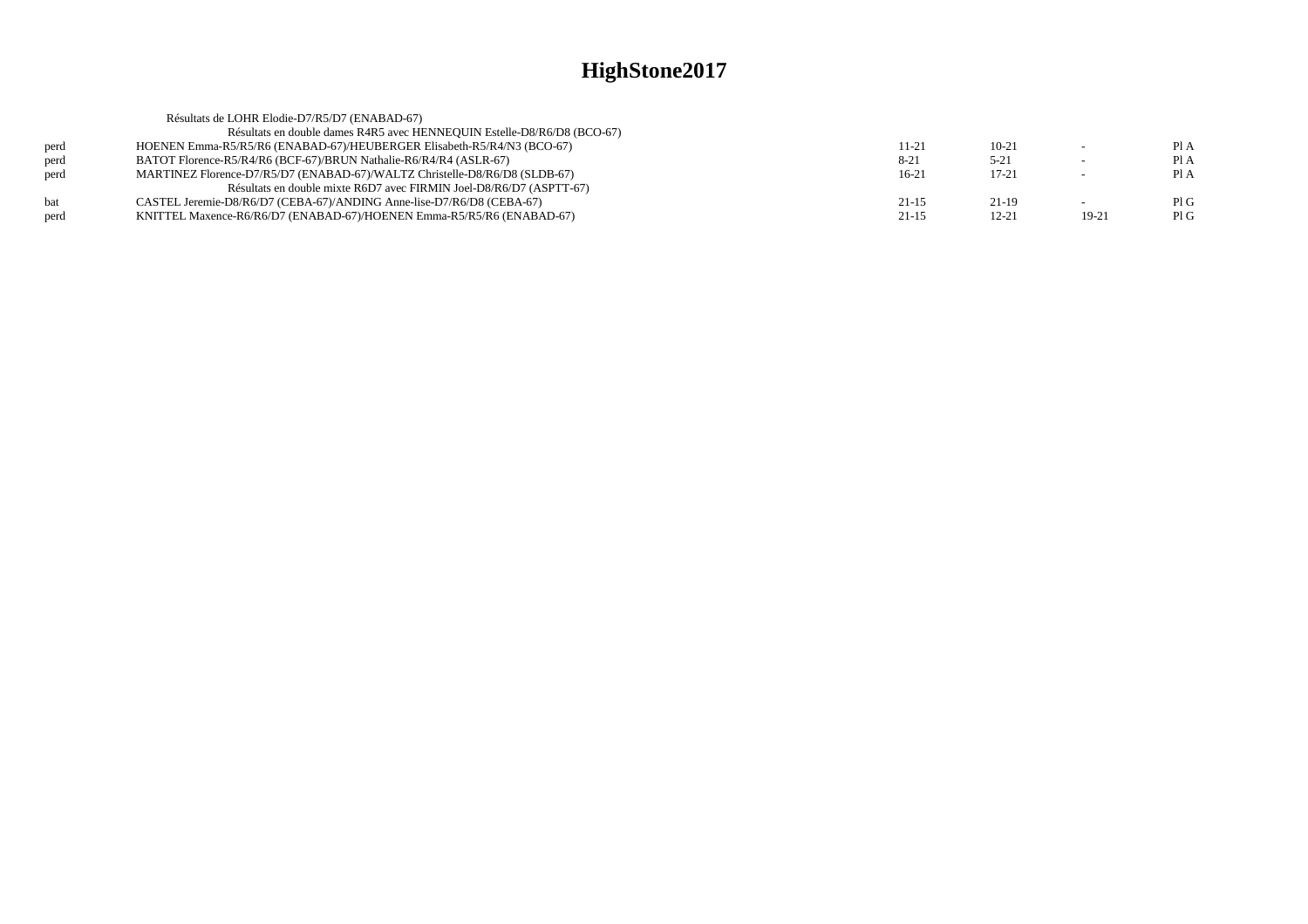|            | Résultats de LOPES Mélanie-D7/R5/R6 (BCO-67)                            |           |           |                          |      |
|------------|-------------------------------------------------------------------------|-----------|-----------|--------------------------|------|
|            | Résultats en double dames R4R5 avec CHABRIER Sylvie-R6/R4/R4 (ASCS-67)  |           |           |                          |      |
| perd       | BECKER Lilly-R6/R6/D8 (ENABAD-67)/CARRE Alix-R6/R5/R6 (ENABAD-67)       | $21-18$   | $12 - 21$ | 19-21                    | PIB  |
| perd       | SCHMITT Céline-R6/R4/R5 (BCT-67)/LENGENFELDER Cathie-R6/R4/R4 (BCS-67)  | $17 - 21$ | $19-21$   | $\sim$                   | PIB  |
| <b>bat</b> | BUISSON Florence-R6/R5/R6 (ASLR-67)/LE NEZET Aurélie-R6/R5/R5 (CSBW-68) | $21-16$   | $21-16$   | $\overline{\phantom{a}}$ | PIB  |
|            | Résultats en double mixte R6D7 avec GARCIA Jérémy-D8/R6/D8 (ASLR-67)    |           |           |                          |      |
| perd       | HORVAT Franck-D8/R6/D8 (PBC-57)/MAGER Margaux-D8/R6/D7 (PBC-57)         | $10-21$   | $13 - 21$ |                          | Pl A |
| perd       | MENSION Thibaut-R5/R4/R6 (ASLR-67)/AYEN Cavini-D8/D8/R6 (ASLR-67)       | 17-21     | $9 - 21$  |                          | Pl A |
|            |                                                                         |           |           |                          |      |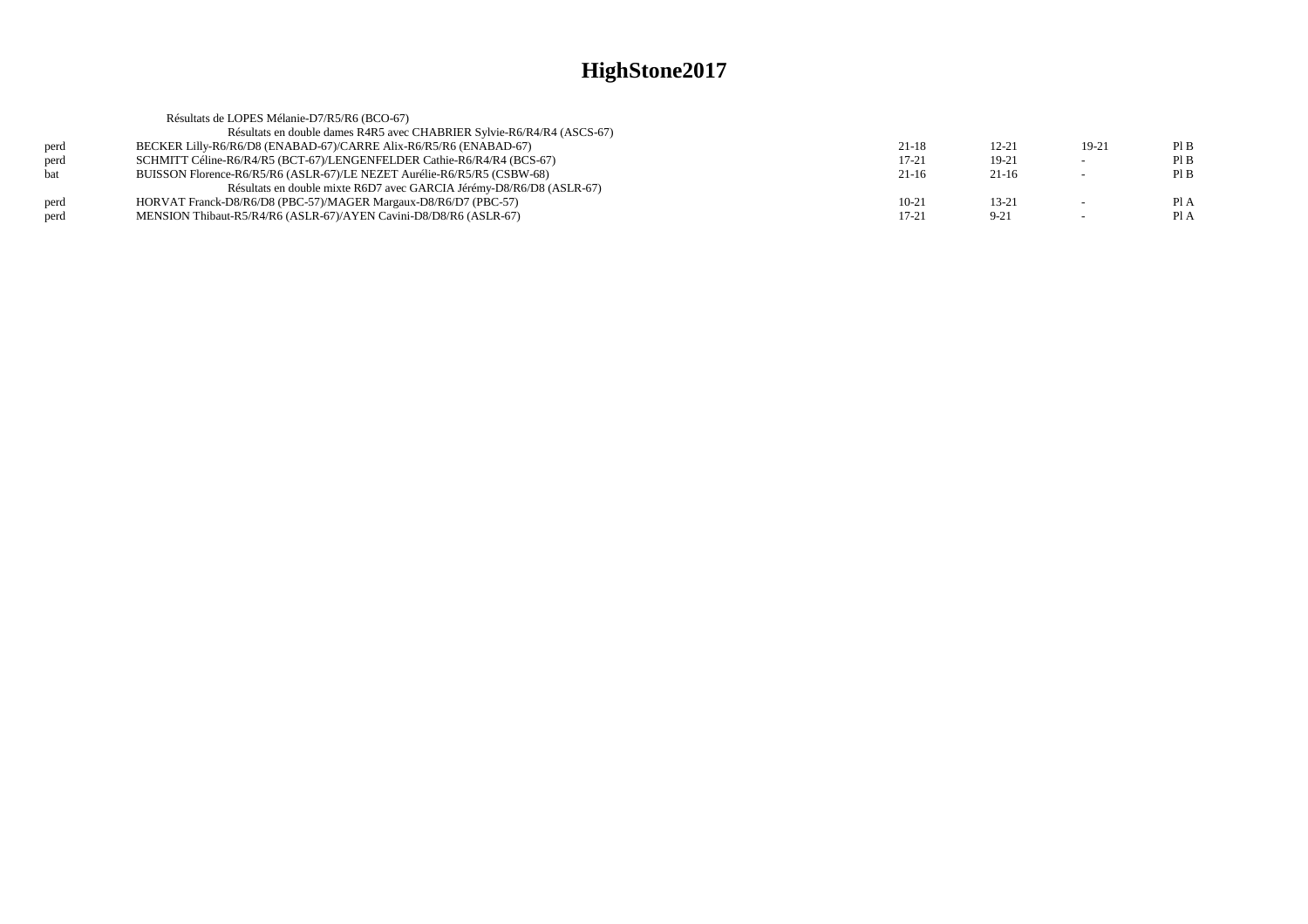|      | Résultats de LOZANO Elodie-D8/D7/D9 (VDR-67)                                |           |           |          |     |
|------|-----------------------------------------------------------------------------|-----------|-----------|----------|-----|
|      | Résultats en simple dames D8D9                                              |           |           |          |     |
| perd | ILTISS Catherine-D8/R6/D7 (BCMS-67)                                         | 11-21     | $13 - 21$ |          | PIB |
| perd | DURAND Aurélie-D8/D8/R6 (EACB-68)                                           | $5 - 21$  | $5 - 21$  |          | PIB |
|      | Résultats en double dames R6D7 avec MORITZ-PETIT Lara-D8/D8/P10 (CEBA-67)   |           |           |          |     |
| perd | BIWAND Christelle-D8/R6/D8 (SBC67-67)/FURSTOSS Anne-laure-D9/D7/D7 (SCS-67) | $21 - 17$ | $15 - 21$ | 13-21    | PIB |
| perd | KUCHLER Justine-D8/D8/D9 (CEBA-67)/ANDING Anne-lise-D7/R6/D8 (CEBA-67)      | $14 - 21$ | 18-21     |          | PIB |
| perd | RIEGER Sabrina-P11/P10/P11 (VDR-67)/KLEIN Sylvie-D9/D7/D9 (ENABAD-67)       | $23 - 21$ | $6 - 21$  | $9 - 21$ | PIB |
|      |                                                                             |           |           |          |     |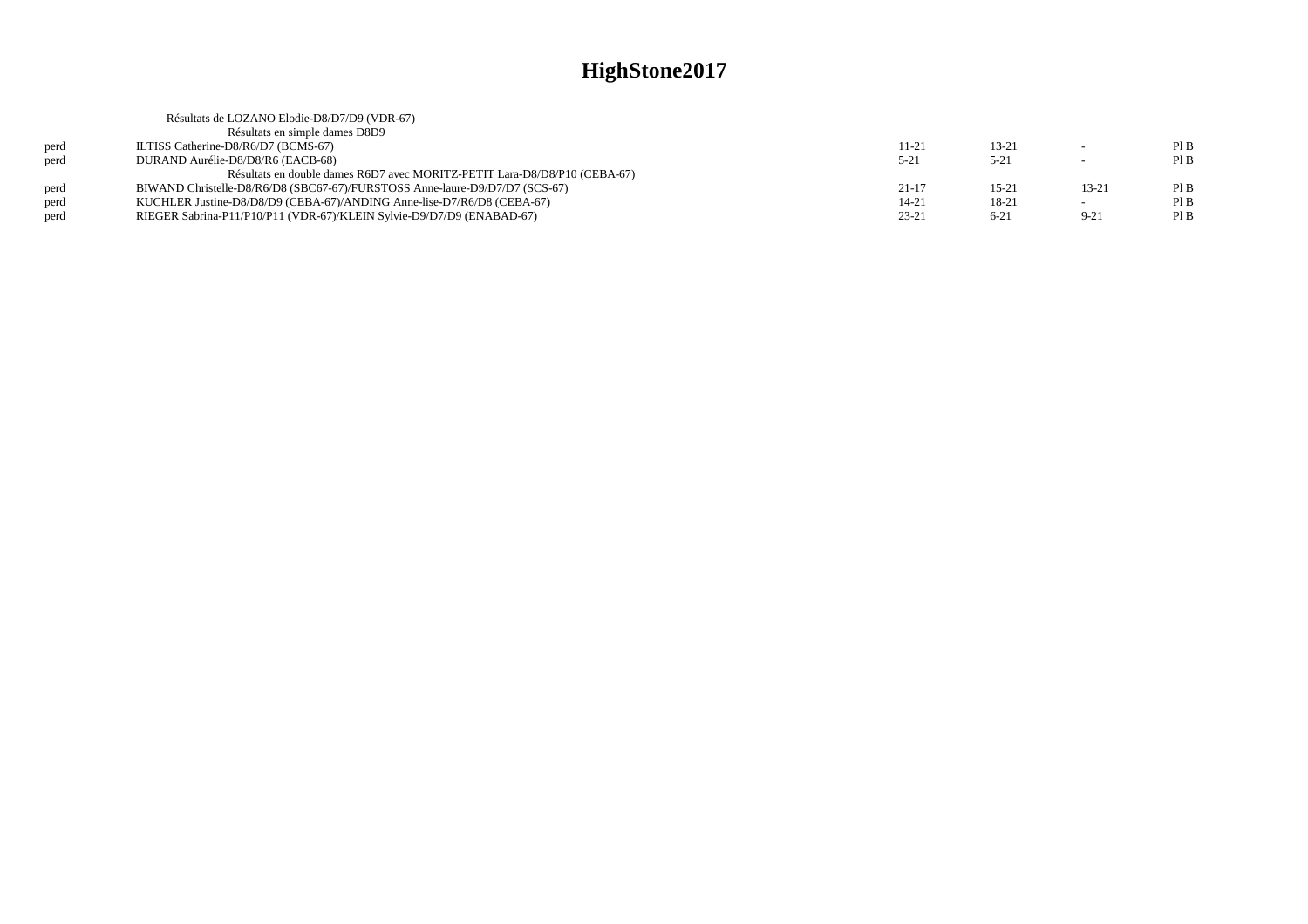|      | Résultats de LUCK Auberi-P10/P11/P12 (BCO-67) |           |           |           |     |
|------|-----------------------------------------------|-----------|-----------|-----------|-----|
|      | Résultats en simple dames D8D9                |           |           |           |     |
|      | NEU Charlotte-D8/D8/D9 (ASCS-67)              | 11-21     | 21-14     | $21 - 14$ | P1C |
|      | HENNINGER Sophie-D8/D8/P10 (EVE-67)           | $21 - 17$ | $16-21$   | $25 - 23$ | P1C |
| perd | CHAUVIN Doriane-D9/D8/D7 (BCMS-67)            | $17 - 21$ | $17 - 21$ |           | P1C |
| perd | KUCHLER Justine-D8/D8/D9 (CEBA-67)            | $15 - 21$ | 11-21     | $\sim$    |     |
|      |                                               |           |           |           |     |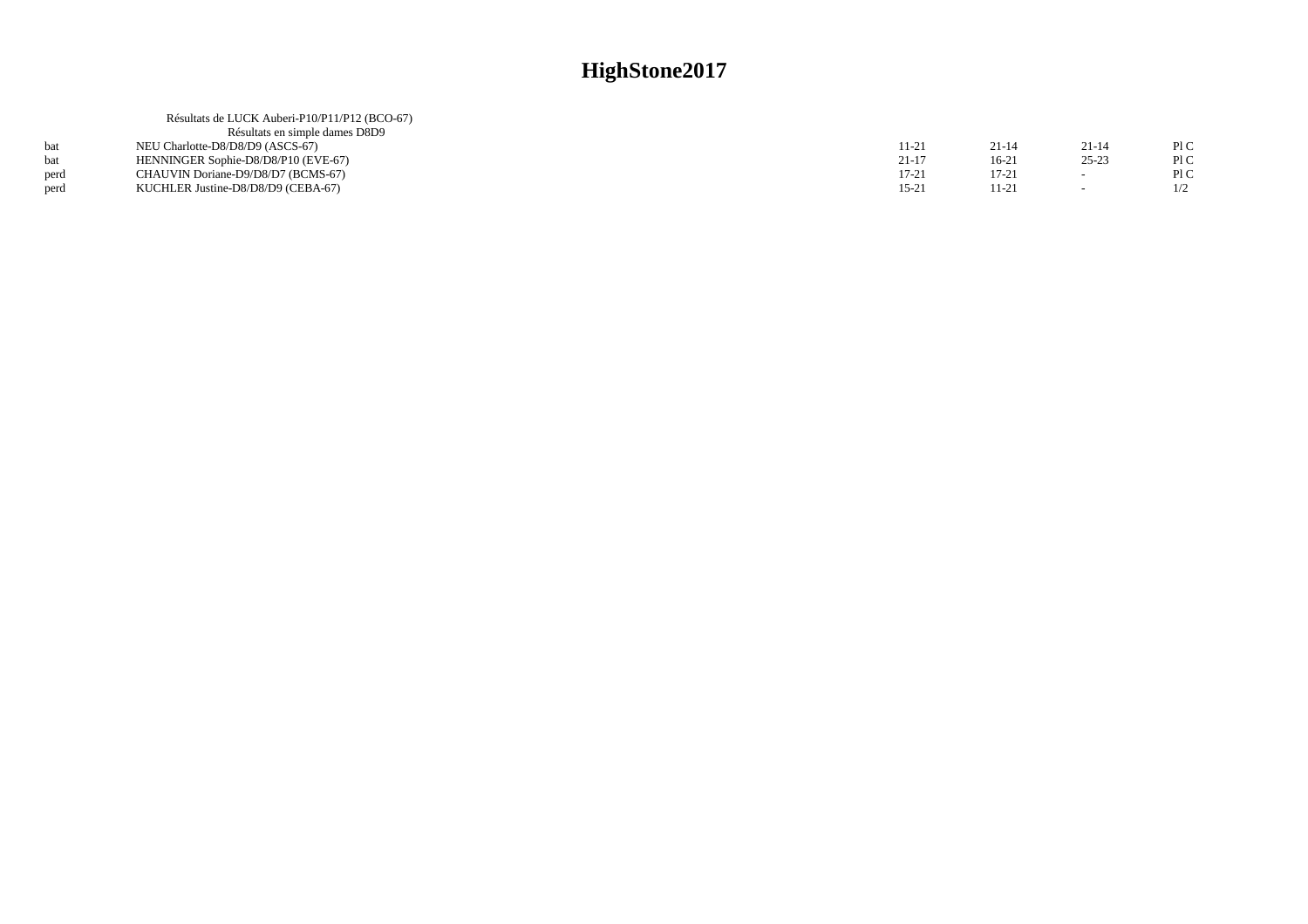|            | Résultats de LYONNET Guillaume-R6/R4/R6 (MBC-67)                             |           |           |           |      |
|------------|------------------------------------------------------------------------------|-----------|-----------|-----------|------|
|            | Résultats en double hommes R4R5 avec RUIZ Emmanuel-D7/R5/D7 (MBC-67)         |           |           |           |      |
| perd       | LIHRMANN Etienne-D7/R5/D7 (BCO-67)/METZELER Jonathan-D7/R5/D7 (BCO-67)       | $11 - 21$ | $15 - 21$ |           | PIE  |
| perd       | CHATELAIN Nicolas-D7/R5/D7 (BADKOM-67)/JUND Steve-D7/R5/D7 (BADKOM-67)       | 19-21     | $12 - 21$ | $\sim$    | PIE  |
| perd       | LECLERC Anthony-D7/R5/D7 (SLCSN-67)/SCHOULLER Christophe-D8/R6/D8 (SLCSN-67) | 19-21     | $21-12$   | $22 - 24$ | PI E |
|            | Résultats en double mixte R6D7 avec SCHAEFFER Joanne-P10/D8/D9 (MBC-67)      |           |           |           |      |
| <b>bat</b> | FEHLMANN Christian-D8/R6/D7 (CCSSL-67)/DURAND Aurelie-D9/D8/P10 (CCSSL-67)   | $23 - 21$ | $21-17$   |           | PIB  |
| perd       | CASSAIGNE Jody-R4/R6/R6 (BCS-57)/BIGET Peggy-D8/D7/R6 (BCS-57)               | $14 - 21$ | $6 - 21$  |           | Pl B |
|            |                                                                              |           |           |           |      |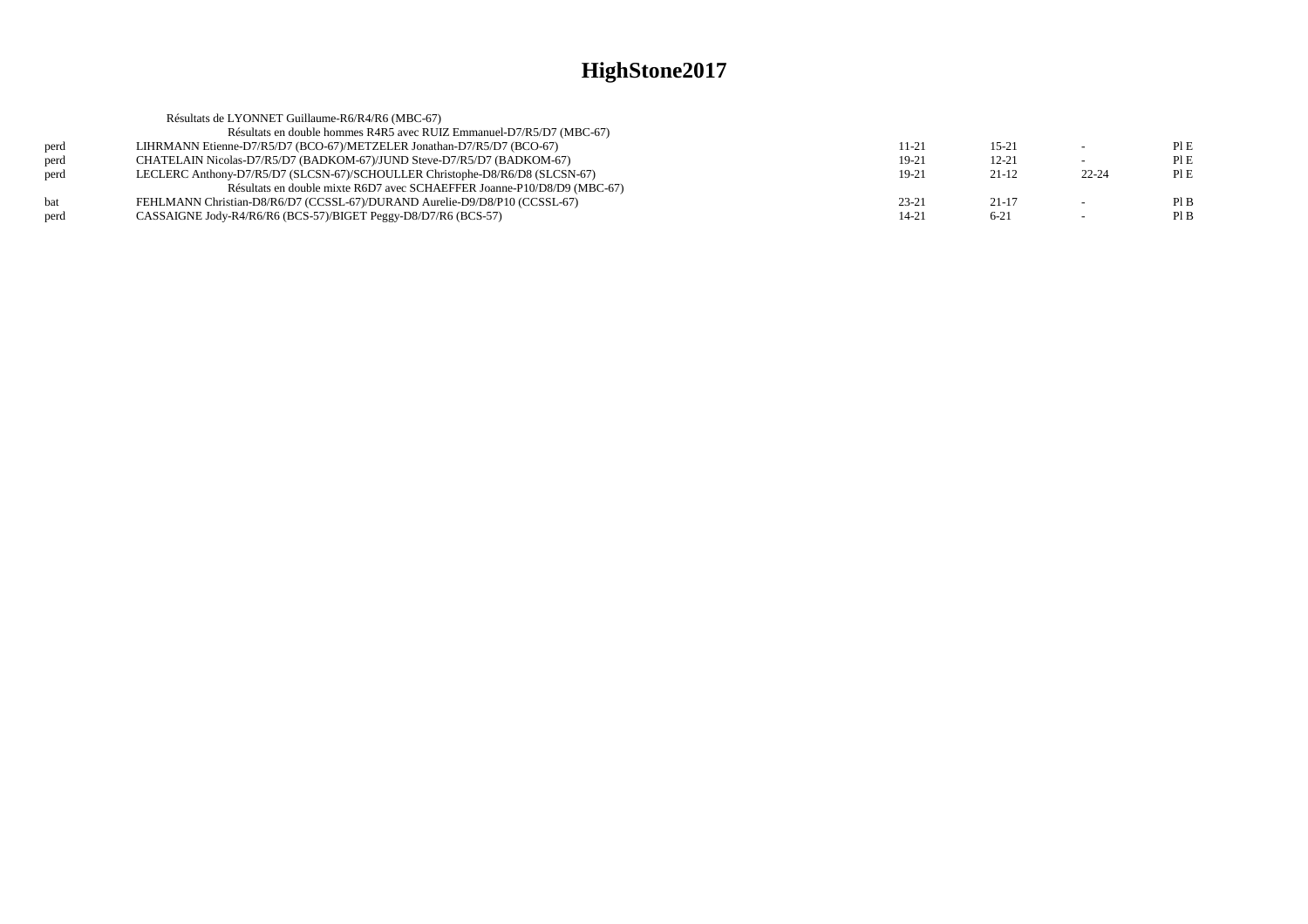|     | Résultats de MAGER Margaux-D8/R6/D7 (PBC-57)                              |         |           |         |        |
|-----|---------------------------------------------------------------------------|---------|-----------|---------|--------|
|     | Résultats en double mixte R6D7 avec HORVAT Franck-D8/R6/D8 (PBC-57)       |         |           |         |        |
| hat | GARCIA Jérémy-D8/R6/D8 (ASLR-67)/LOPES Mélanie-D7/R5/R6 (BCO-67)          | $21-10$ | $21-13$   |         | Pl A   |
| bat | MENSION Thibaut-R5/R4/R6 (ASLR-67)/AYEN Cavini-D8/D8/R6 (ASLR-67)         | $21-11$ | $21 - 17$ |         | Pl A   |
| hat | BURESI Laurent-R5/R4/R6 (BCMS-67)/ILTISS Catherine-D8/R6/D7 (BCMS-67)     | $21-12$ | $26 - 24$ |         | 1/4    |
|     | CIBLA Pierre-étienne-D7/R6/R6 (EACB-68)/DURAND Aurélie-D8/D8/R6 (EACB-68) | $21-15$ | 18-21     | $21-11$ | 1/2    |
|     | BONNIN Dimitri-R5/R4/R6 (BCO-67)/JONINA Renata-R6/R5/D7 (BCO-67)          | $21-13$ | $23 - 21$ |         | Finale |
|     |                                                                           |         |           |         |        |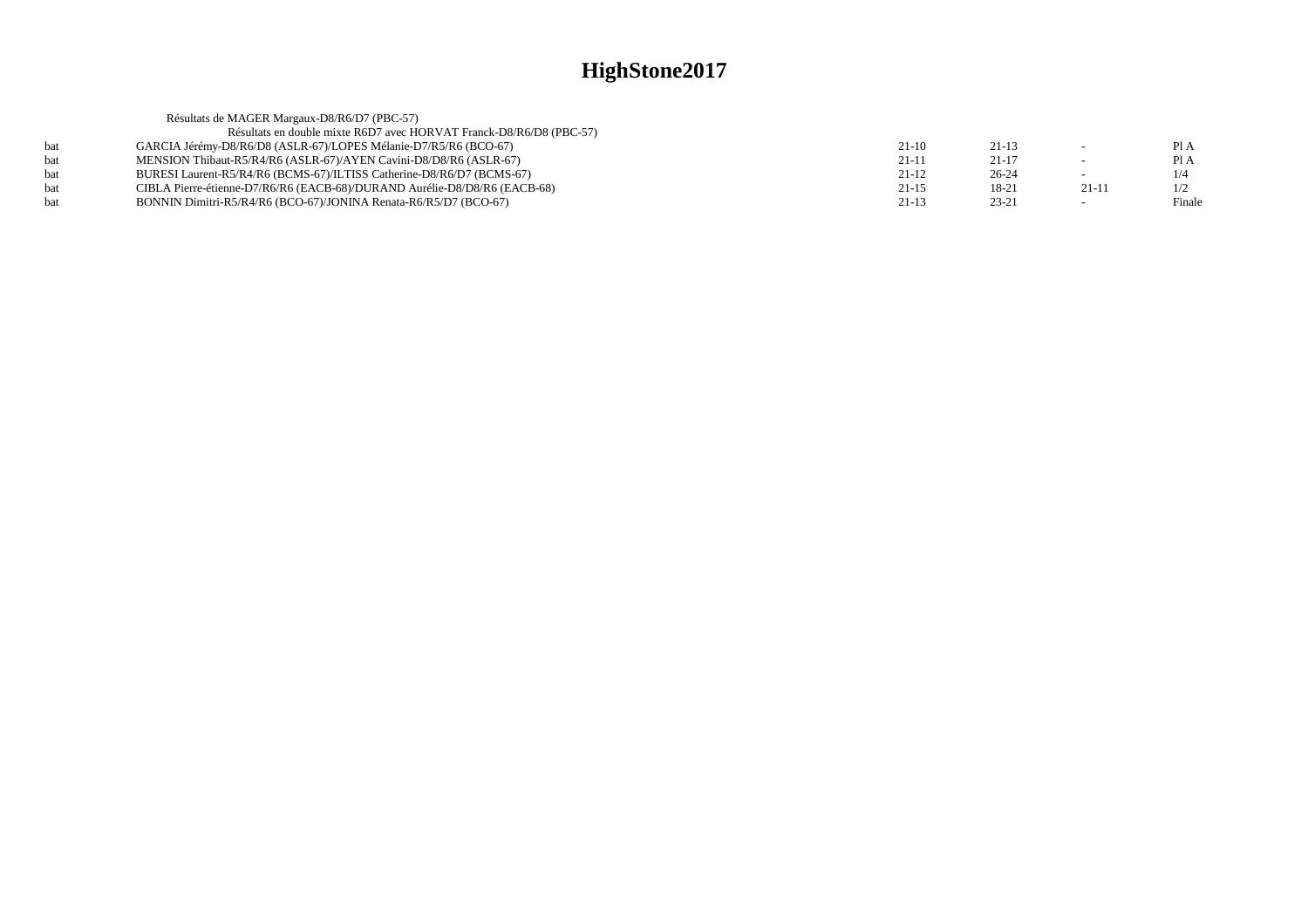|      | Résultats de MAHE Alexandre-D9/P10/P11 (BT-67) |           |        |       |     |
|------|------------------------------------------------|-----------|--------|-------|-----|
|      | Résultats en simple hommes D8D9                |           |        |       |     |
|      | BRISSET Fabien-D9/D7/D9 (BCIG-67)              | $16 - 21$ | 21-12  | 21-12 | PIF |
| perd | MARTIN Guillaume-D8/D7/D8 (CBO-67)             | 18-21     | $9-21$ |       | PIF |
|      |                                                |           |        |       |     |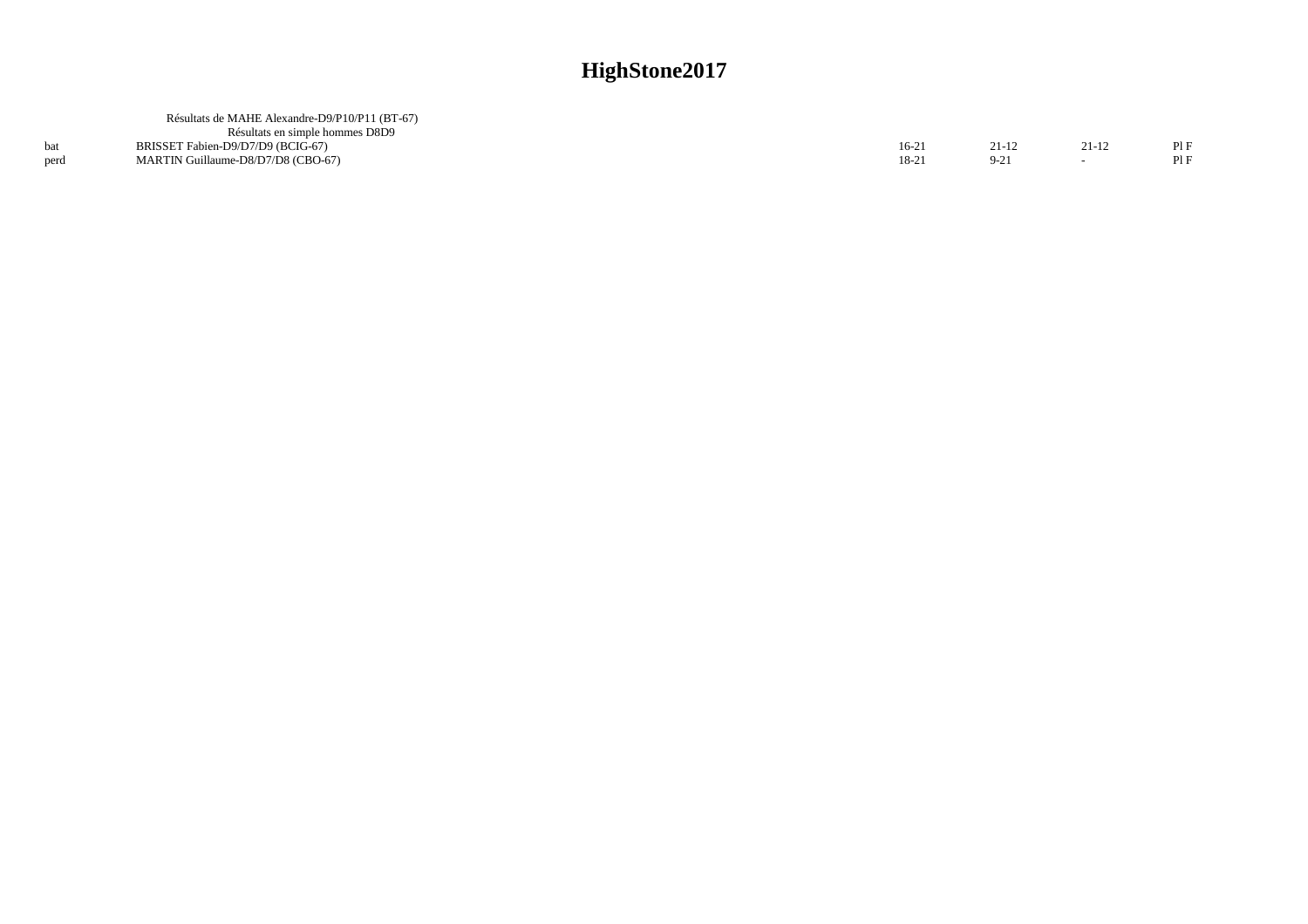|      | Résultats de MAILLEUX Nathalie-R6/R6/R4 (ALTB-54)                         |           |           |         |        |
|------|---------------------------------------------------------------------------|-----------|-----------|---------|--------|
|      | Résultats en double mixte R4R5 avec JACQUIN Yoann-R4 (BMM-57)             |           |           |         |        |
| hat  | BURESI Malo-D7/R5/D7 (CEBA-67)/HELDT Mei li-R6/R5/D7 (CEBA-67)            | $21 - 14$ | $21-13$   |         | PIF    |
| bat  | GUILBOT Yohan-R6/R4/R4 (ASLR-67)/ROUSSELET Ingrid-R6/R4/R4 (SBC67-67)     | $21-16$   | $21-16$   | $\sim$  | PIF    |
| perd | WALTZER Jérémy-R4/N3/R4 (ENABAD-67)/SOUDANS Pauline-R6/R5/R5 (ENABAD-67)  | $13 - 21$ | 18-21     |         | PIF    |
| bat  | ANDRISSEN Laurent-R4/N3/R4 (BCS-67)/LENGENFELDER Cathie-R6/R4/R4 (BCS-67) | 18-21     | $22 - 20$ | $21-10$ | 1/4    |
| bat  | BATO Laurent-R4/N3/R4 (BCO-67)/AMESLAND Gabrielle-R6/R5/R4 (BCO-67)       | 19-21     | $21-12$   | $21-15$ | 1/2    |
| perd | CASTEL Julien-R4 (ASLR-67)/BRUN Nathalie-R6/R4/R4 (ASLR-67)               | $15 - 21$ | 18-21     | $\sim$  | Finale |
|      |                                                                           |           |           |         |        |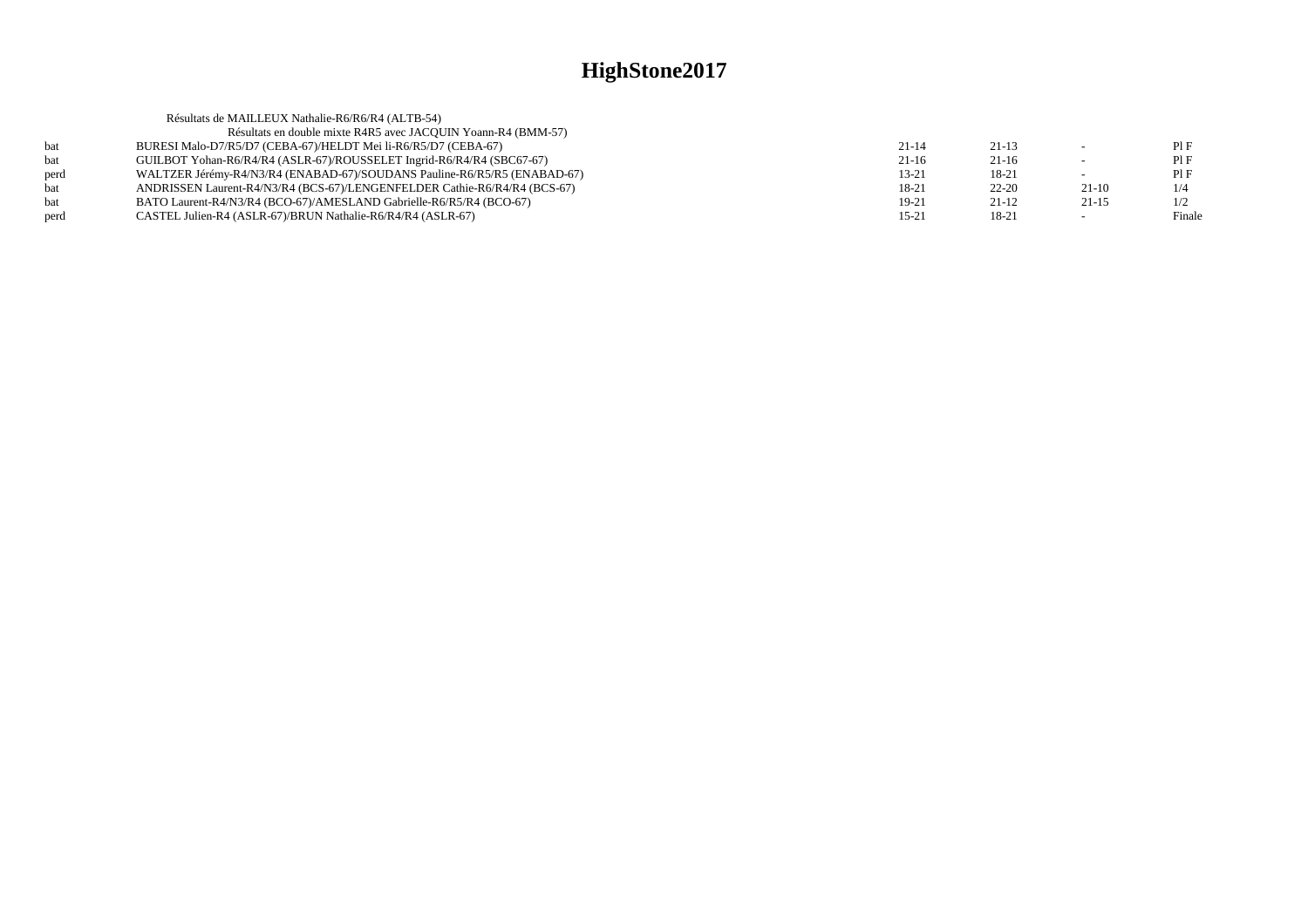|      | Résultats de MALGIERI Jessica-P10/P12/P10 (ASLR-67)                                 |           |           |        |      |
|------|-------------------------------------------------------------------------------------|-----------|-----------|--------|------|
|      | Résultats en simple dames P10P11P12                                                 |           |           |        |      |
| bat  | PINTO DE OLIVEIRA Susana-P12/P11/P12 (ASCS-67)                                      | $21 - 15$ | $21-13$   |        | P1C  |
| bat  | HUBER Line-P10/D8/P10 (VDR-67)                                                      | $21 - 11$ | $21-16$   | $\sim$ | P1C  |
| perd | NULLANS Perrine-P10 (HBC-67)                                                        | 18-21     | $22 - 24$ |        | 1/4  |
|      | Résultats en double dames D8D9 avec SCHNEIDER WOLFF Isabelle-P12/P11/P10 (ASLR-67)  |           |           |        |      |
| perd | BALDECK Coraline-P10/P11/P12 (CCSSL-67)/DURAND Aurelie-D9/D8/P10 (CCSSL-67)         | $16-21$   | $16-21$   |        | Pl A |
| perd | TRAPPLER Lucie-P10/D8/P10 (BCT-67)/RITTER Coralie-P11/D9/D9 (ENABAD-67)             | $13 - 21$ | $8-21$    | $\sim$ | Pl A |
| perd | WEBER-GUTHERTZ Alizée-P11/P10/P12 (SLCSN-67)/CLAUSSE Isabelle-P10/D9/P11 (SLCSN-67) | $16-21$   | $19-21$   |        | Pl A |
|      |                                                                                     |           |           |        |      |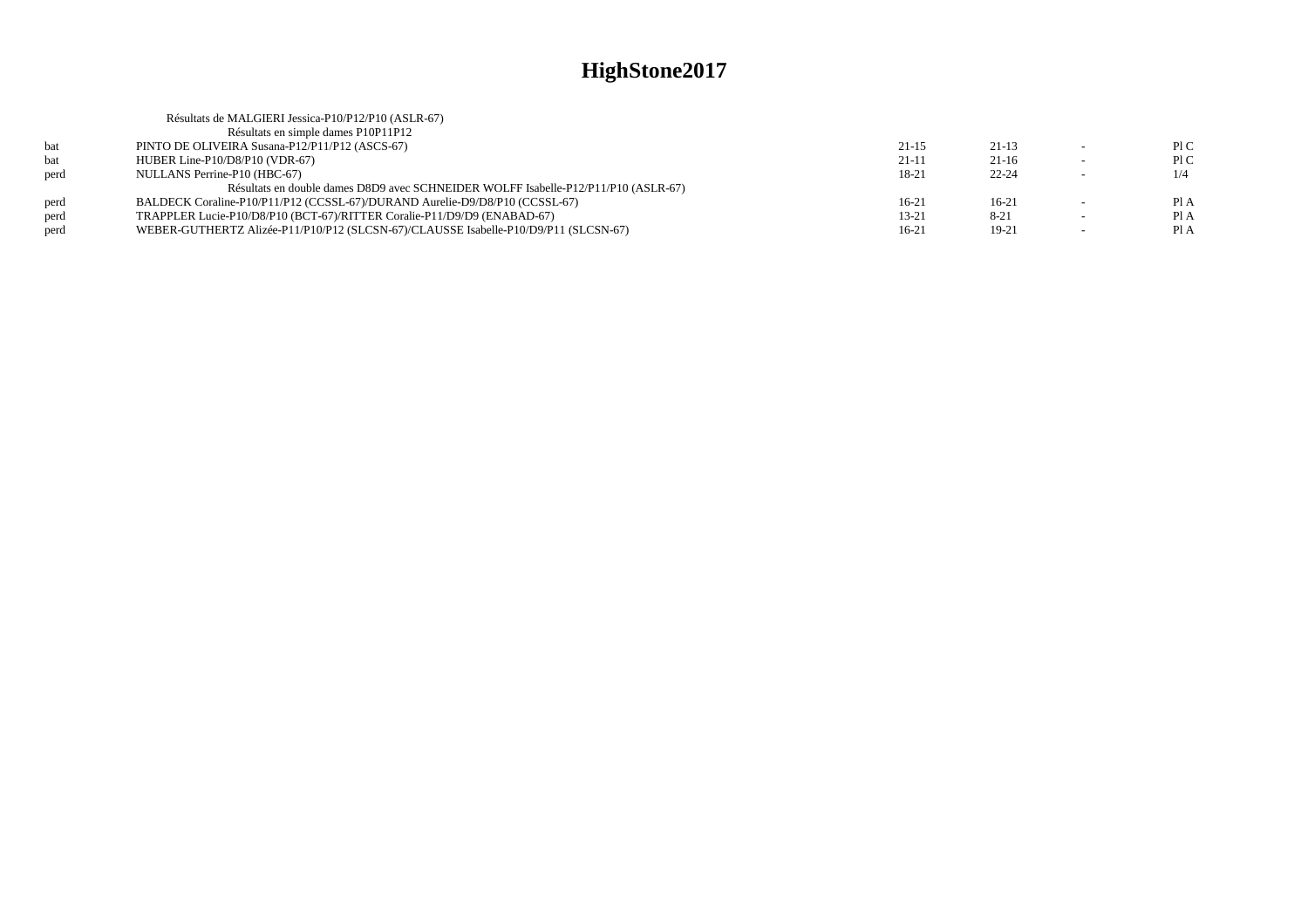|            | Résultats de MARINA Mathias-D7/R5/D7 (MBC-67)                                  |           |           |                          |     |
|------------|--------------------------------------------------------------------------------|-----------|-----------|--------------------------|-----|
|            | Résultats en simple hommes R6D7                                                |           |           |                          |     |
| perd       | BLENNER Vincent-D8/D8/P10 (BCMS-67)                                            | $5 - 21$  | $16-21$   |                          | PIG |
| perd       | PETERSCHMITT Pierre-antoine-R6/R5/D7 (COBRA-68)                                | 19-21     | $12 - 21$ | $\overline{\phantom{a}}$ | PIG |
| <b>bat</b> | ROLL Yann-D7/R5/D7 (ASLR-67)                                                   | $22 - 20$ | $21-16$   |                          | PIG |
|            | Résultats en double mixte R4R5 avec RAPENNE Marion-D7/R6/R5 (MBC-67)           |           |           |                          |     |
| perd       | SCHLAGDENHAUFFEN Mizuki-R4/N3/R5 (ENABAD-67)/GARRIGOU Aimée-D7/R6/R5 (CAOB-67) | $9 - 21$  | $19-21$   | $\sim$                   | PIB |
| perd       | FALCO Michaêl-R5/N3/R4 (ASLR-67)/KNITTEL Camille-R6/R4/R4 (ASLR-67)            | 11-21     | $10-21$   |                          | PIB |
|            |                                                                                |           |           |                          |     |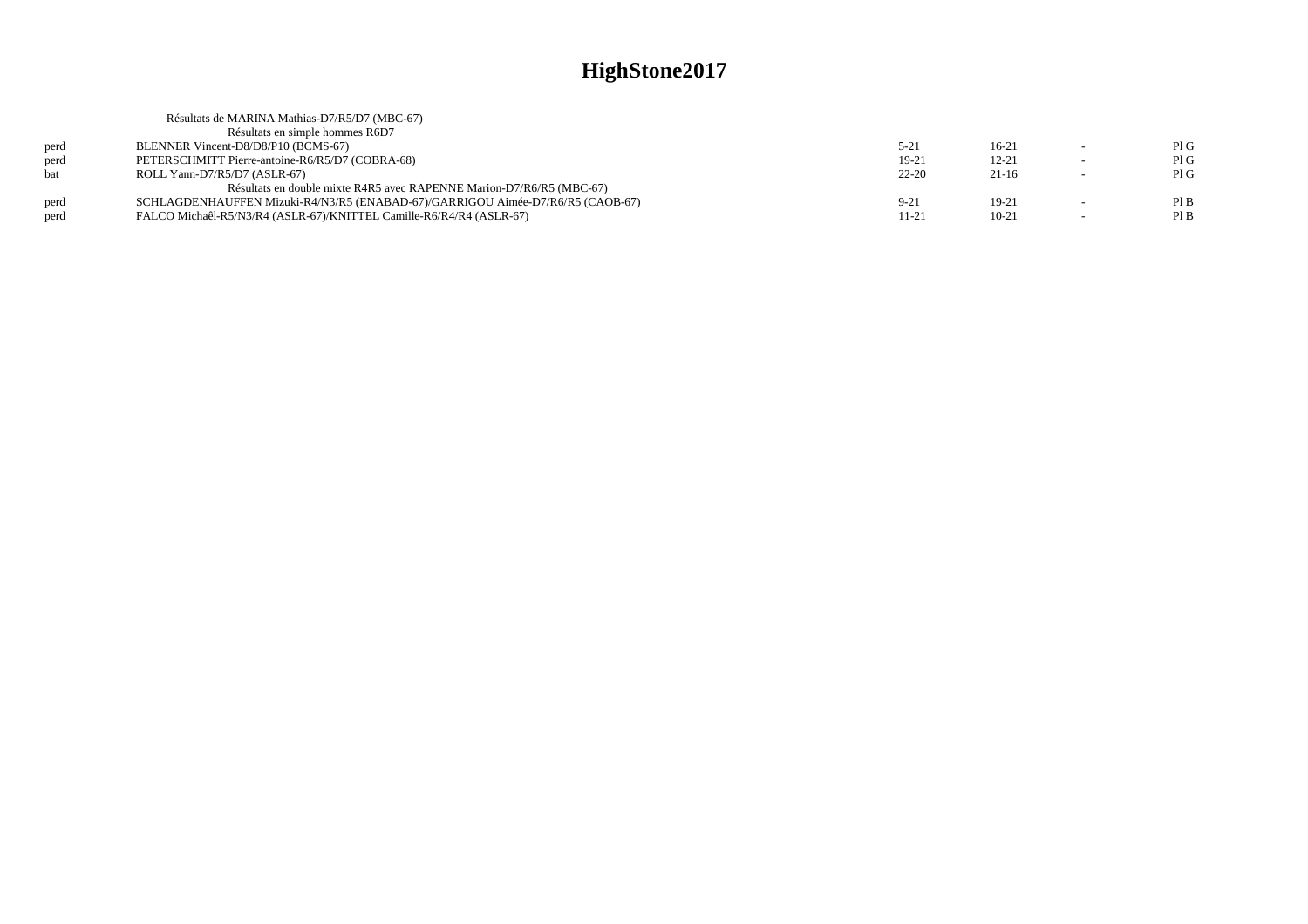|      | Résultats de MARTIN Christel-P10/D9/D8 (BS-67)                                |       |        |         |      |
|------|-------------------------------------------------------------------------------|-------|--------|---------|------|
|      | Résultats en double mixte R6D7 avec MARTIN Guillaume-D8/D7/D8 (CBO-67)        |       |        |         |      |
|      | OUDOT Mickaël-D7/R6/D7 (ENABAD-67)/DE LOURTIOUX Clotilde-D8/D7/D7 (ENABAD-67) | $-WO$ |        |         | PI H |
| perd | MEYER Michel-R6/R4/R6 (BCMS-67)/JEAN-PIERRE Laure-D7/R5/D7 (BCMS-67)          | 21-19 | $18-2$ | $10-21$ | Pl H |
|      |                                                                               |       |        |         |      |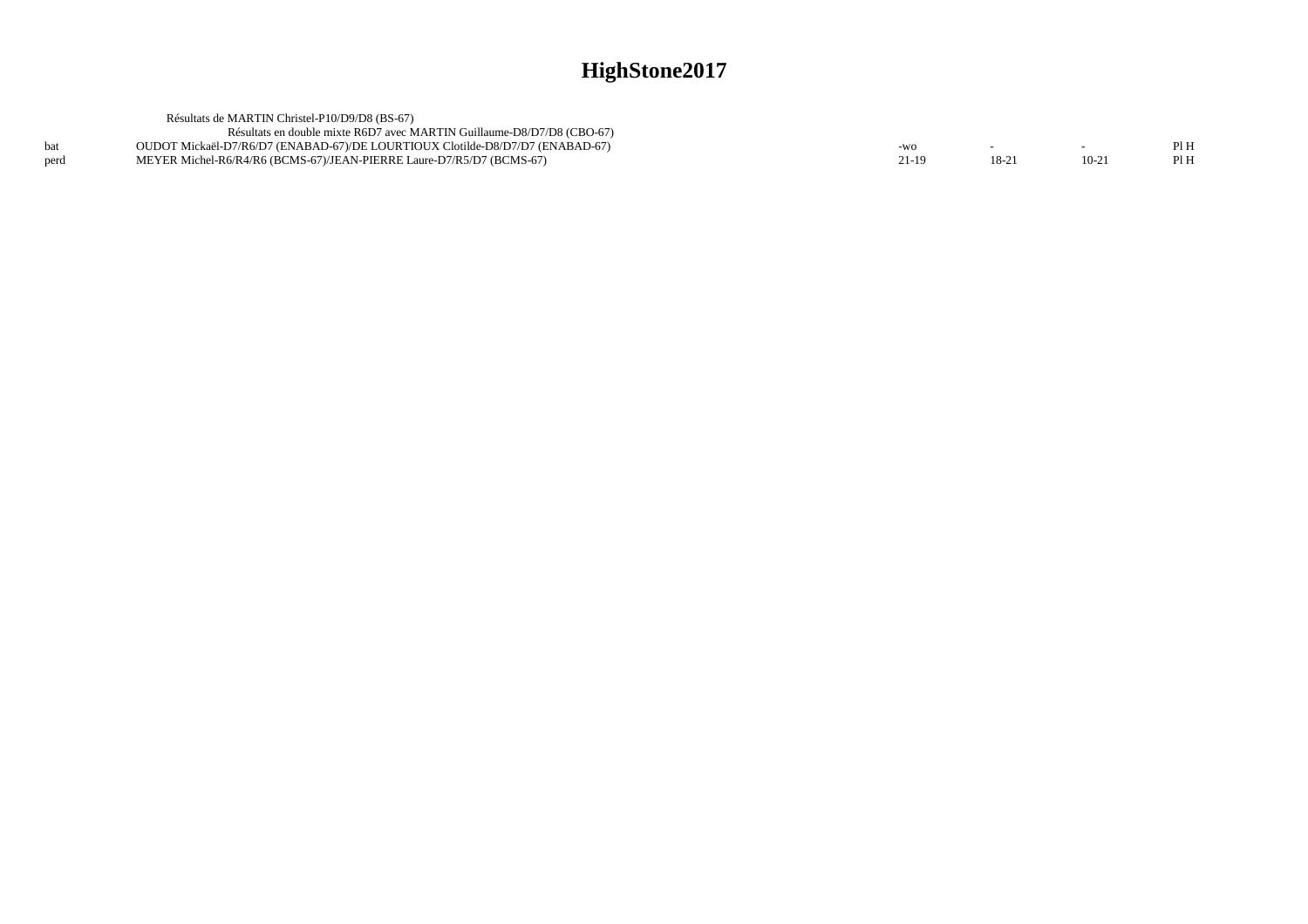|      | Résultats de MARTIN Guillaume-D8/D7/D8 (CBO-67)                               |           |          |                          |     |
|------|-------------------------------------------------------------------------------|-----------|----------|--------------------------|-----|
|      | Résultats en simple hommes D8D9                                               |           |          |                          |     |
| hat  | BRISSET Fabien-D9/D7/D9 (BCIG-67)                                             | $21-10$   | $21-11$  | $\sim$                   | PIF |
| bat  | MAHE Alexandre-D9/P10/P11 (BT-67)                                             | $21-18$   | $21-9$   | $\overline{\phantom{0}}$ | PIF |
| perd | MAZARD Julien-D9/D8/P10 (HBC-67)                                              | $12 - 21$ | $5 - 21$ | $\overline{\phantom{a}}$ | 1/4 |
|      | Résultats en double mixte R6D7 avec MARTIN Christel-P10/D9/D8 (BS-67)         |           |          |                          |     |
| hat  | OUDOT Mickaël-D7/R6/D7 (ENABAD-67)/DE LOURTIOUX Clotilde-D8/D7/D7 (ENABAD-67) | $-WO$     |          | $\overline{\phantom{0}}$ | PIH |
| perd | MEYER Michel-R6/R4/R6 (BCMS-67)/JEAN-PIERRE Laure-D7/R5/D7 (BCMS-67)          | $21-19$   | 18-21    | $10 - 21$                | PIH |
|      |                                                                               |           |          |                          |     |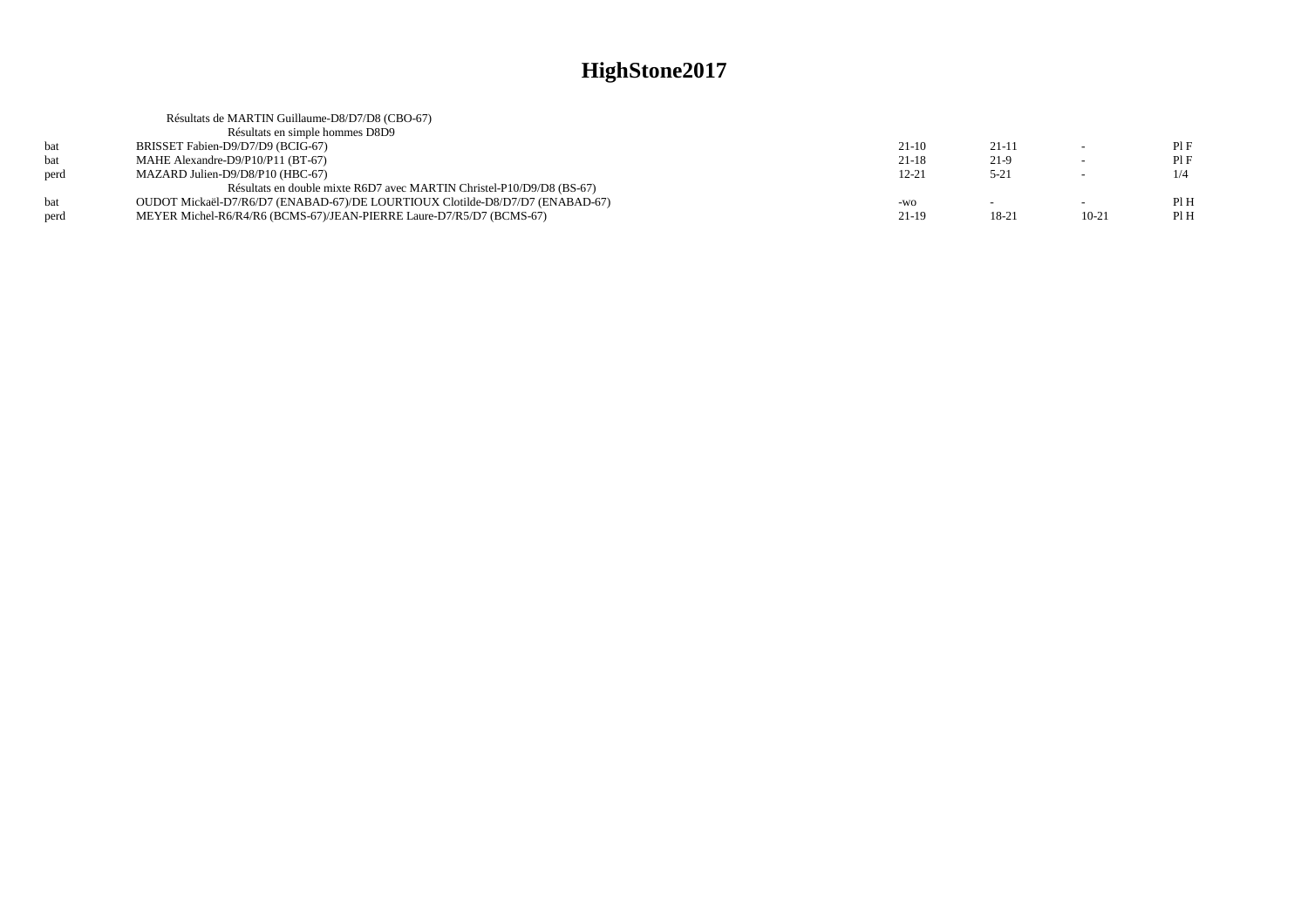|      | Résultats de MARTINEZ Florence-D7/R5/D7 (ENABAD-67)                     |        |           |      |
|------|-------------------------------------------------------------------------|--------|-----------|------|
|      | Résultats en double dames R4R5 avec WALTZ Christelle-D8/R6/D8 (SLDB-67) |        |           |      |
| perd | BATOT Florence-R5/R4/R6 (BCF-67)/BRUN Nathalie-R6/R4/R4 (ASLR-67)       | $9-21$ | 12-2      | Pl A |
| perd | HOENEN Emma-R5/R5/R6 (ENABAD-67)/HEUBERGER Elisabeth-R5/R4/N3 (BCO-67)  | 14-21  | $5-21$    | Pl A |
| bat  | HENNEQUIN Estelle-D8/R6/D8 (BCO-67)/LOHR Elodie-D7/R5/D7 (ENABAD-67)    | 21-16  | $21 - 17$ | PI A |
|      |                                                                         |        |           |      |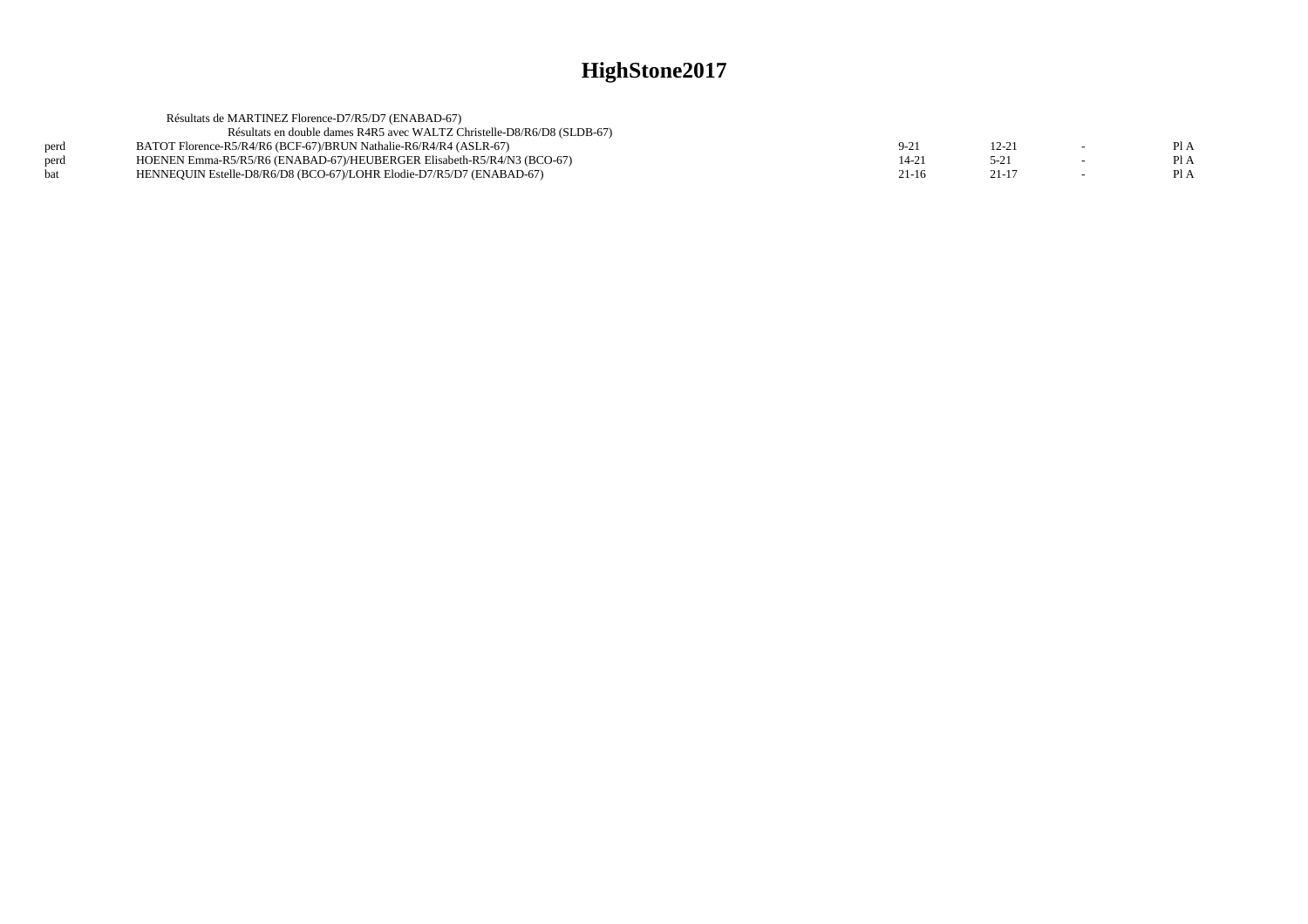|      | Résultats de MARTY Anne-laure-P10/D9/D8 (MBC-67)                        |       |       |         |
|------|-------------------------------------------------------------------------|-------|-------|---------|
|      | Résultats en double mixte D8D9 avec MARTY Hugues-D9/D7/D9 (MBC-67)      |       |       |         |
|      | DUTARTRE Olivier-P11/P12/P12 (PBC-57)/FLICK Emilie-P10/P10/D8 (PBC-57)  | ∠1-10 | 20-22 | $P_{A}$ |
| perd | ASSANI Maxime-D7/D7/D8 (ASPTT-67)/VICTORI-BUREL Léa-R6/R6/D8 (ASPTT-67) | 16-2  |       | P1A     |
|      |                                                                         |       |       |         |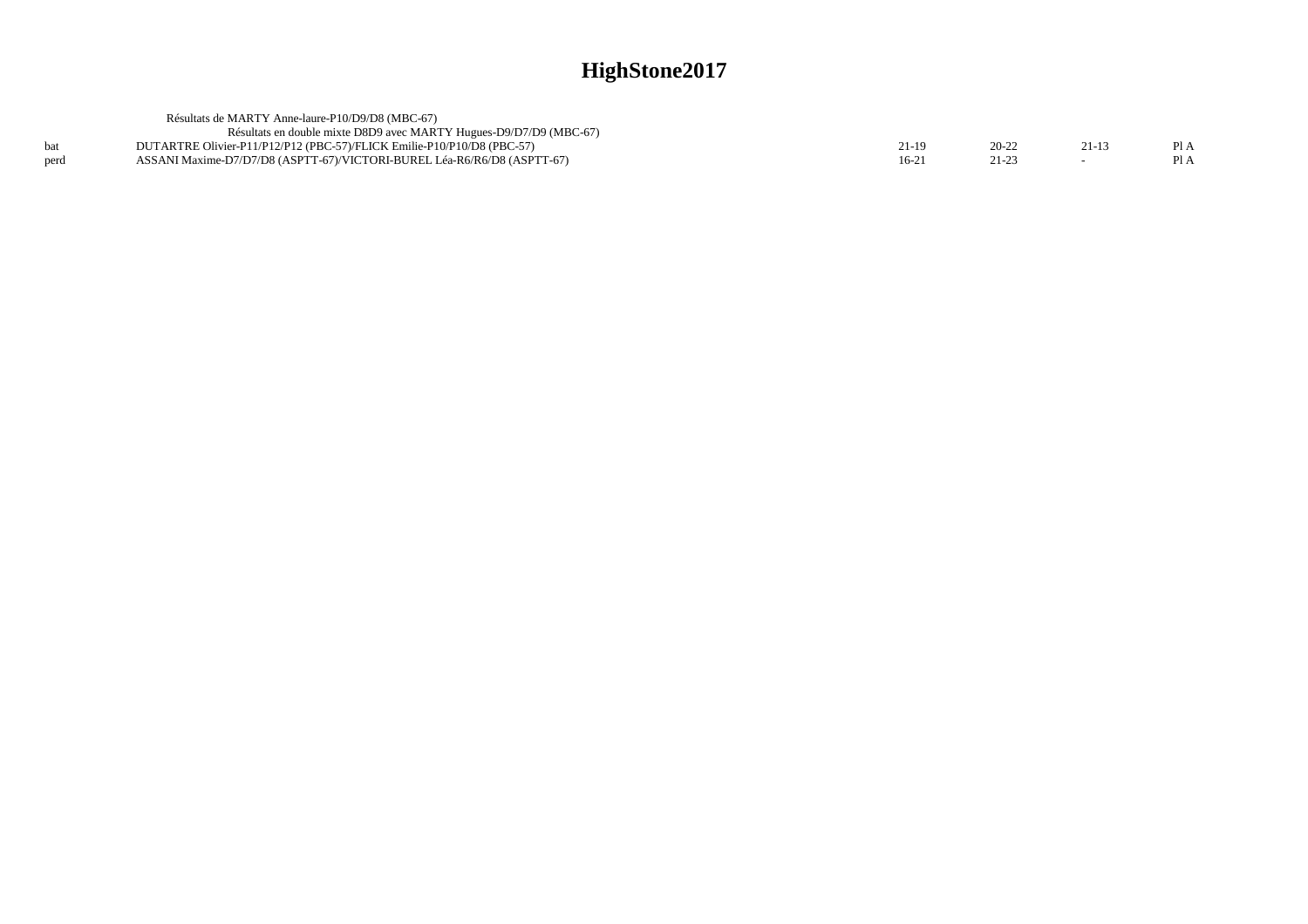|      | Résultats de MARTY Christophe-P12/P10/P10 (SLDB-67)                            |           |           |      |      |
|------|--------------------------------------------------------------------------------|-----------|-----------|------|------|
|      | Résultats en double hommes P10P11P12 avec MATTEL Mathieu-P10/P11/P12 (SLDB-67) |           |           |      |      |
| perd | CATOIRE Arnaud-P12/P11/P12 (BCIG-67)/DORNIER Vincent-P12/P11/P12 (BCMS-67)     | 12-21     | $22 - 24$ |      | Pl A |
| perd | MISCHLER Mickael-P11/P11/P10 (ABCM-67)/PIQUET Benoît-P10/P11/P12 (ABCM-67)     | $21 - 23$ | $17 - 21$ |      | PI A |
| hat  | GRELLIER Benoit-P12/P10/P12 (BCO-67)/SCHWEITZER Thierry-P11 (BCO-67)           | 13-21     | $21-10$   | 21-7 | PI A |
|      |                                                                                |           |           |      |      |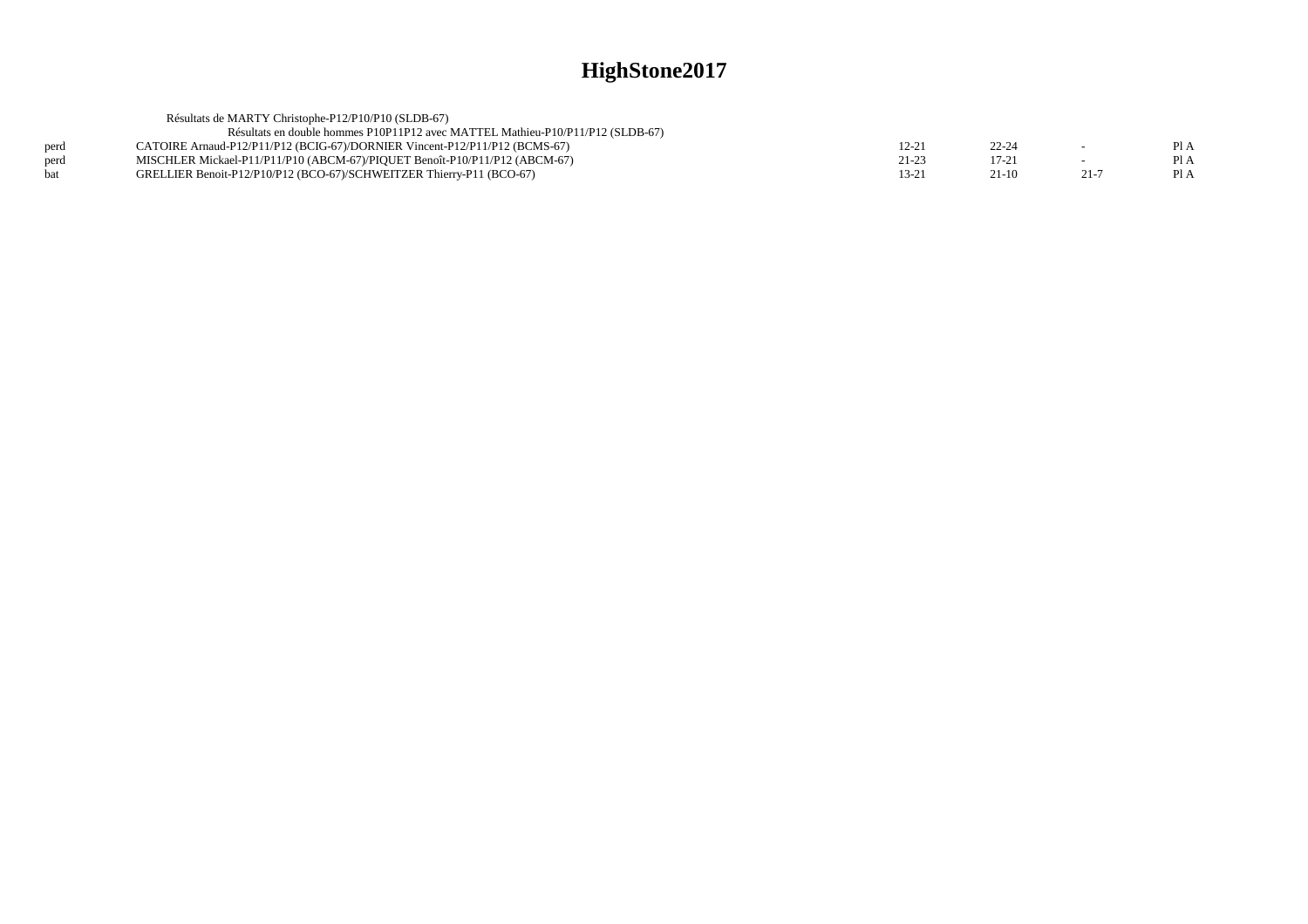|      | Résultats de MARTY Hugues-D9/D7/D9 (MBC-67)                             |       |           |     |
|------|-------------------------------------------------------------------------|-------|-----------|-----|
|      | Résultats en double mixte D8D9 avec MARTY Anne-laure-P10/D9/D8 (MBC-67) |       |           |     |
| hat  | DUTARTRE Olivier-P11/P12/P12 (PBC-57)/FLICK Emilie-P10/P10/D8 (PBC-57)  | 11-19 | $20 - 22$ | P1A |
| perd | ASSANI Maxime-D7/D7/D8 (ASPTT-67)/VICTORI-BUREL Léa-R6/R6/D8 (ASPTT-67) | 16-21 | 21-23     | P1A |
|      |                                                                         |       |           |     |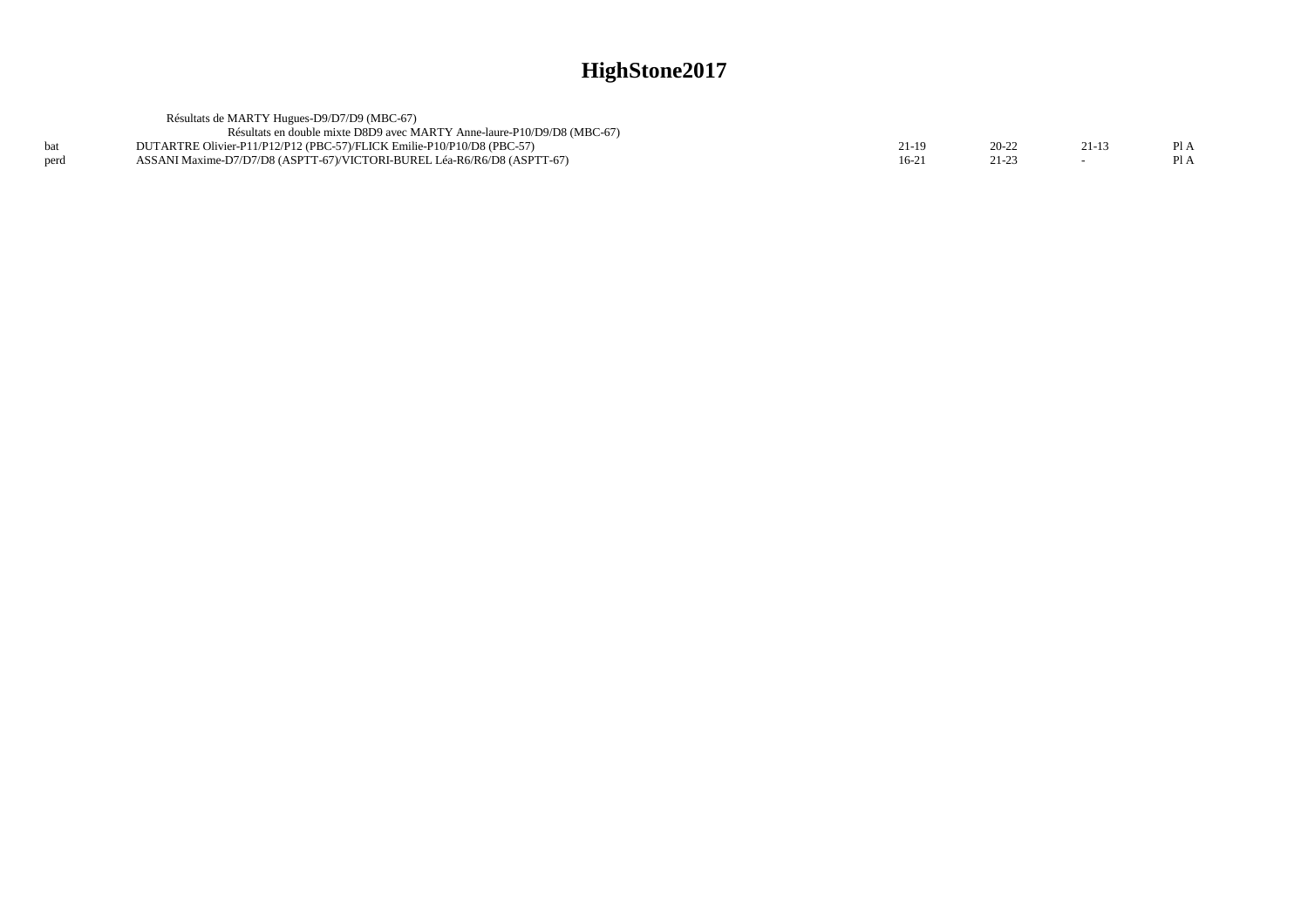|      | Résultats de MATTEL Mathieu-P10/P11/P12 (SLDB-67)                                |       |           |          |      |
|------|----------------------------------------------------------------------------------|-------|-----------|----------|------|
|      | Résultats en double hommes P10P11P12 avec MARTY Christophe-P12/P10/P10 (SLDB-67) |       |           |          |      |
| perd | CATOIRE Arnaud-P12/P11/P12 (BCIG-67)/DORNIER Vincent-P12/P11/P12 (BCMS-67)       | 12-21 | $22 - 24$ | $\sim$   | P1A  |
| perd | MISCHLER Mickael-P11/P11/P10 (ABCM-67)/PIOUET Benoît-P10/P11/P12 (ABCM-67)       | 21-23 | $17 - 21$ |          | PI A |
| hat  | GRELLIER Benoit-P12/P10/P12 (BCO-67)/SCHWEITZER Thierry-P11 (BCO-67)             | 13-21 | $21-10$   | $21 - 7$ | Pl A |
|      |                                                                                  |       |           |          |      |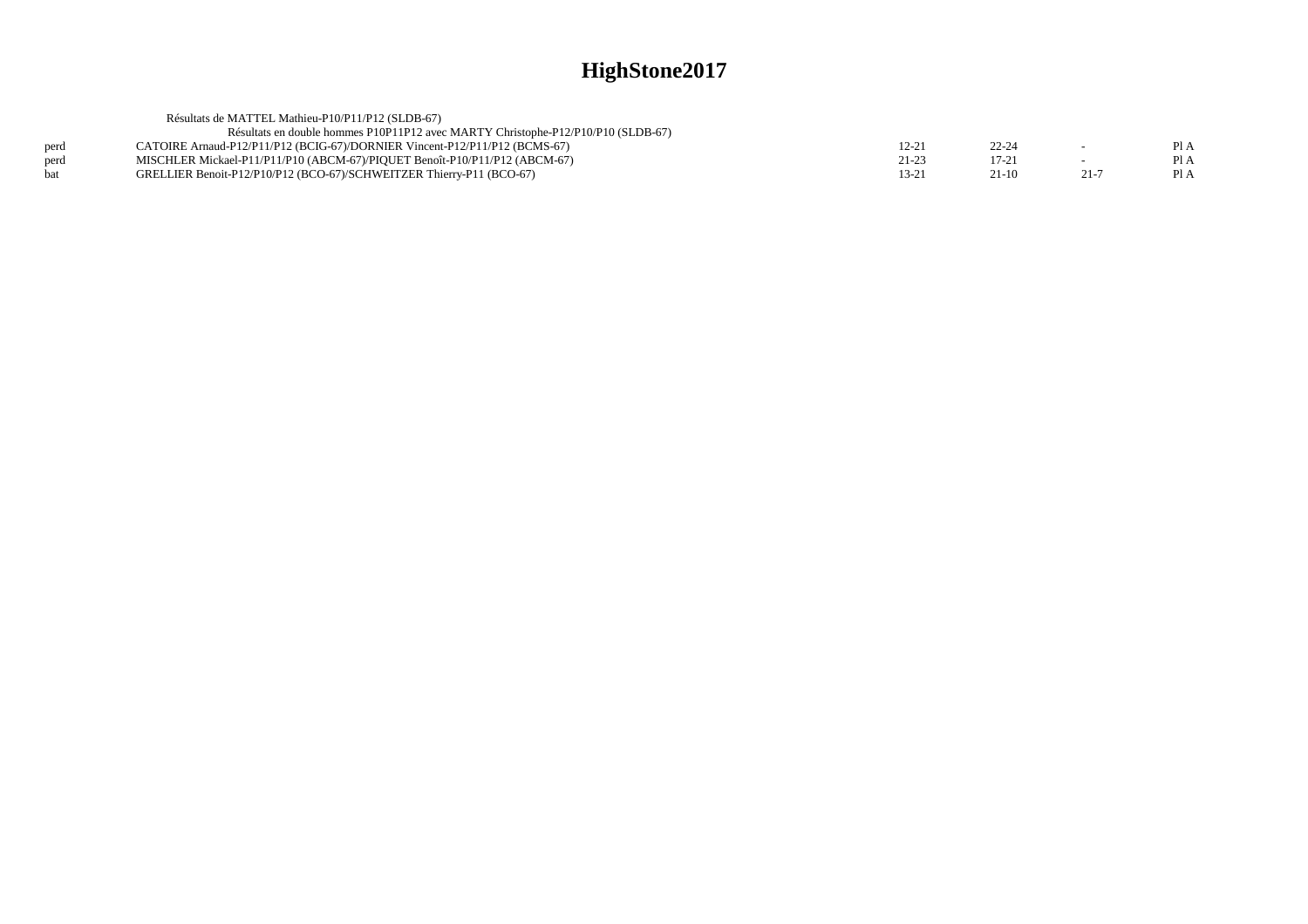|      | Résultats de MATTERN Kevin-D8/R6/D8 (BCM-68)                           |           |         |         |      |
|------|------------------------------------------------------------------------|-----------|---------|---------|------|
|      | Résultats en double hommes R6D7 avec HABERT Mathieu-D9/D9/P11 (BCM-68) |           |         |         |      |
| perd | PAULUS Simon-P10/D8/P10 (CBO-67)/ERDMANN Nicolas-D8/R6/D8 (CBO-67)     | 14-21     | 22-20   | $19-21$ | PI A |
| perd | GARCIA Jérémy-D8/R6/D8 (ASLR-67)/ESPOSITO Jean-R6/R6/D8 (ASLR-67)      | $21 - 13$ | $16-21$ | 13-21   | PI A |
|      |                                                                        |           |         |         |      |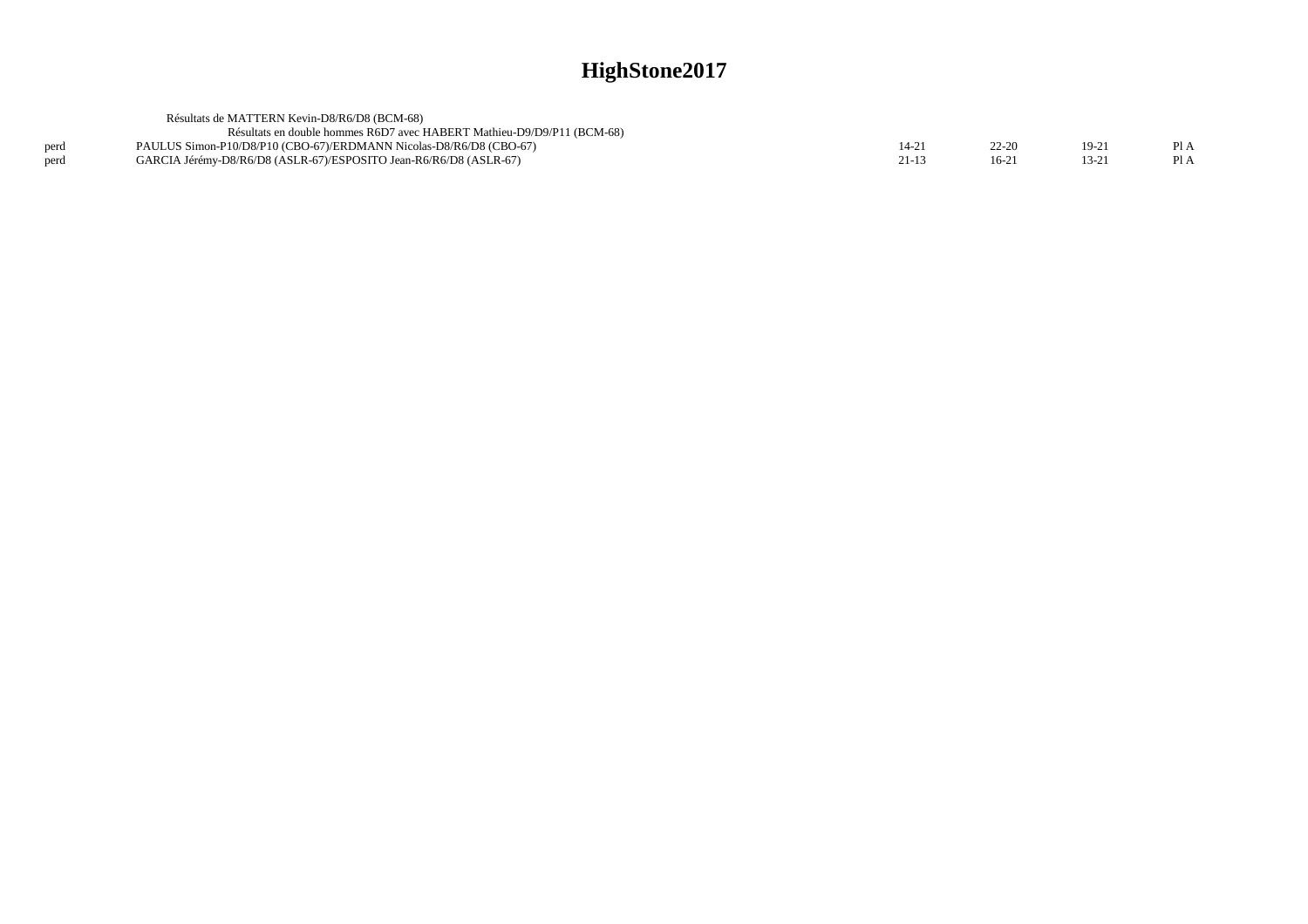|      | Résultats de MAZARD Julien-D9/D8/P10 (HBC-67)                         |           |           |                          |        |
|------|-----------------------------------------------------------------------|-----------|-----------|--------------------------|--------|
|      | Résultats en simple hommes D8D9                                       |           |           |                          |        |
| bat  | SAID Louis-D9/D8/P10 (SLDB-67)                                        | $21-12$   | $21 - 15$ |                          | P1C    |
| bat  | LE Duy $long-D8/D8/P10$ (BT-67)                                       | $21-18$   | $21 - 14$ | -                        | P1C    |
| bat  | MARTIN Guillaume-D8/D7/D8 (CBO-67)                                    | $21-12$   | $21-5$    | $\overline{\phantom{0}}$ | 1/4    |
| bat  | THIL Francois-D8/R6/R6 (BCMS-67)                                      | $21-12$   | $21 - 18$ |                          | 1/2    |
| bat  | BEKTAS Eddy-D8/R6/D8 (CCSSL-67)                                       | $21-19$   | $20 - 22$ | $23 - 21$                | Finale |
|      | Résultats en double hommes R6D7 avec FREMONT Damien-D8/R6/D8 (HBC-67) |           |           |                          |        |
| perd | BOSSOUVI Carlos-R6/D8/D8 (ASLR-67)/PULOU Sebastien-D7/R6/D7 (ASLR-67) | $11 - 21$ | $14 - 21$ | $\overline{\phantom{0}}$ | P1C    |
| bat  | GARDIES Laurent-D8/R6/D8 (BCMS-67)/FLANET Aurélien-D8/R6/D8 (BCMS-67) | $21-12$   | $20 - 22$ | $21-15$                  | P1C    |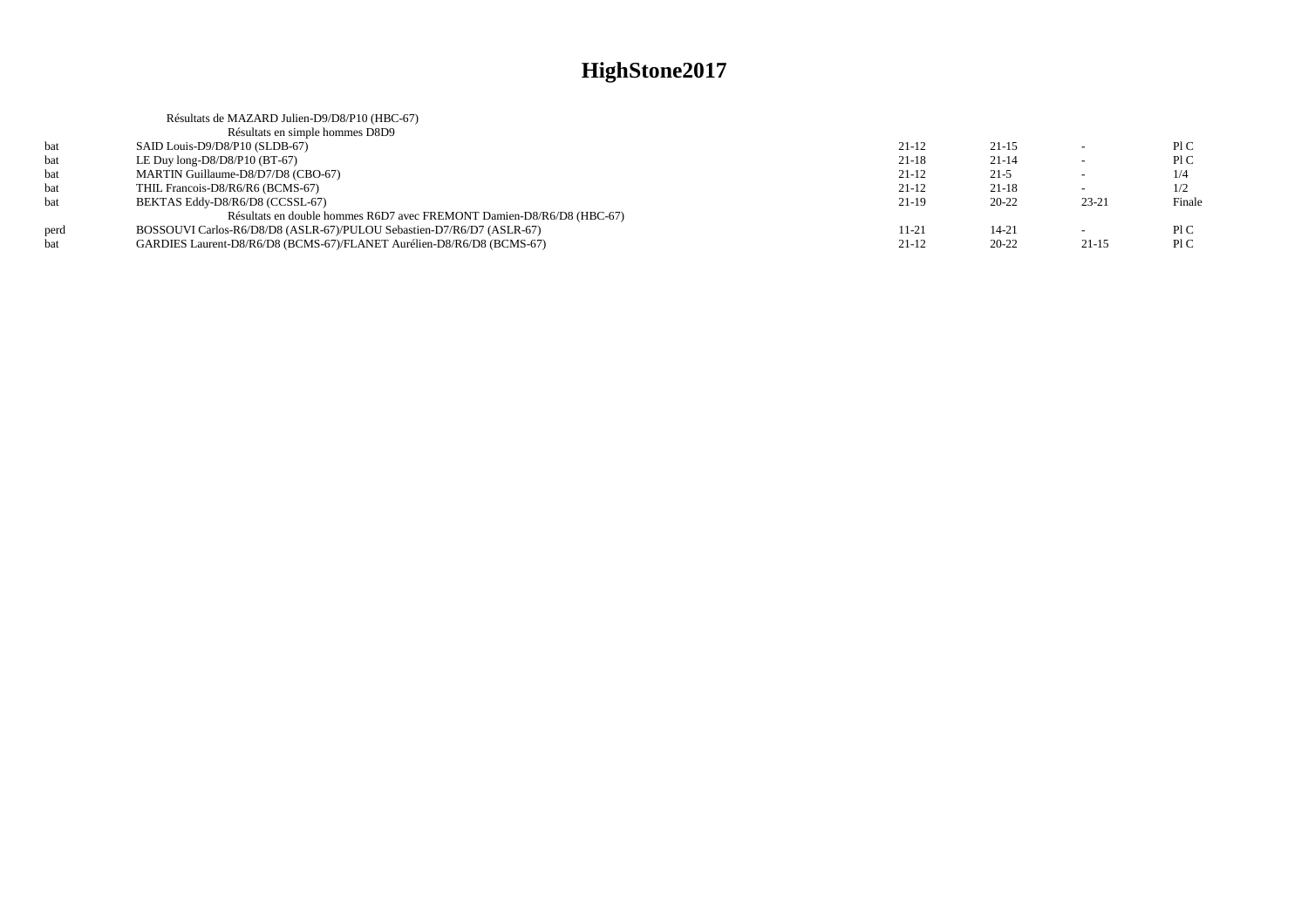|      | Résultats de MAZZOCCO Olivier-D9/D7/D9 (BCIG-67)                             |           |           |           |      |
|------|------------------------------------------------------------------------------|-----------|-----------|-----------|------|
|      | Résultats en double hommes R6D7 avec DELIMAL Christophe-P10/D8/P10 (BCIG-67) |           |           |           |      |
| perd | PLARD Yann-D8/D7/D8 (BCMS-67)/THIL Francois-D8/R6/R6 (BCMS-67)               | 11-21     | $3 - 21$  | $\sim$    | PIE  |
| perd | OUDOT Mickaël-D7/R6/D7 (ENABAD-67)/LAUQUE Pierre-D8/R6/D8 (ENABAD-67)        | 14-21     | $12 - 21$ |           | PIE  |
| perd | WENDT David-P10/D8/P10 (PBC-57)/CHARTON Killian-D9/D7/D9 (PBC-57)            | $13 - 21$ | $21-13$   | $13 - 21$ | PIE  |
|      | Résultats en double mixte D8D9 avec JEANNESSON Maud-P10/P12/P10 (BCIG-67)    |           |           |           |      |
| perd | TALBOT Victor-D9/D7/D8 (ENABAD-67)/SCHILTZ Mathilde-D7/D8/D8 (ENABAD-67)     | $9 - 21$  | $13 - 21$ |           | PIB  |
| perd | KONTZLER Thomas-P10/P10/P11 (BCS-57)/CARON Perrine-D8/D9/D9 (BCS-57)         | $21 - 15$ | $15 - 21$ | 17-21     | Pl B |
| perd | ASSANI Philippe-P10/D9/D9 (ASPTT-67)/RADOSAVLJEVIC Vesna-D9/D7/D8 (ASLR-67)  | $20 - 22$ | 14-21     |           | PIB  |
|      |                                                                              |           |           |           |      |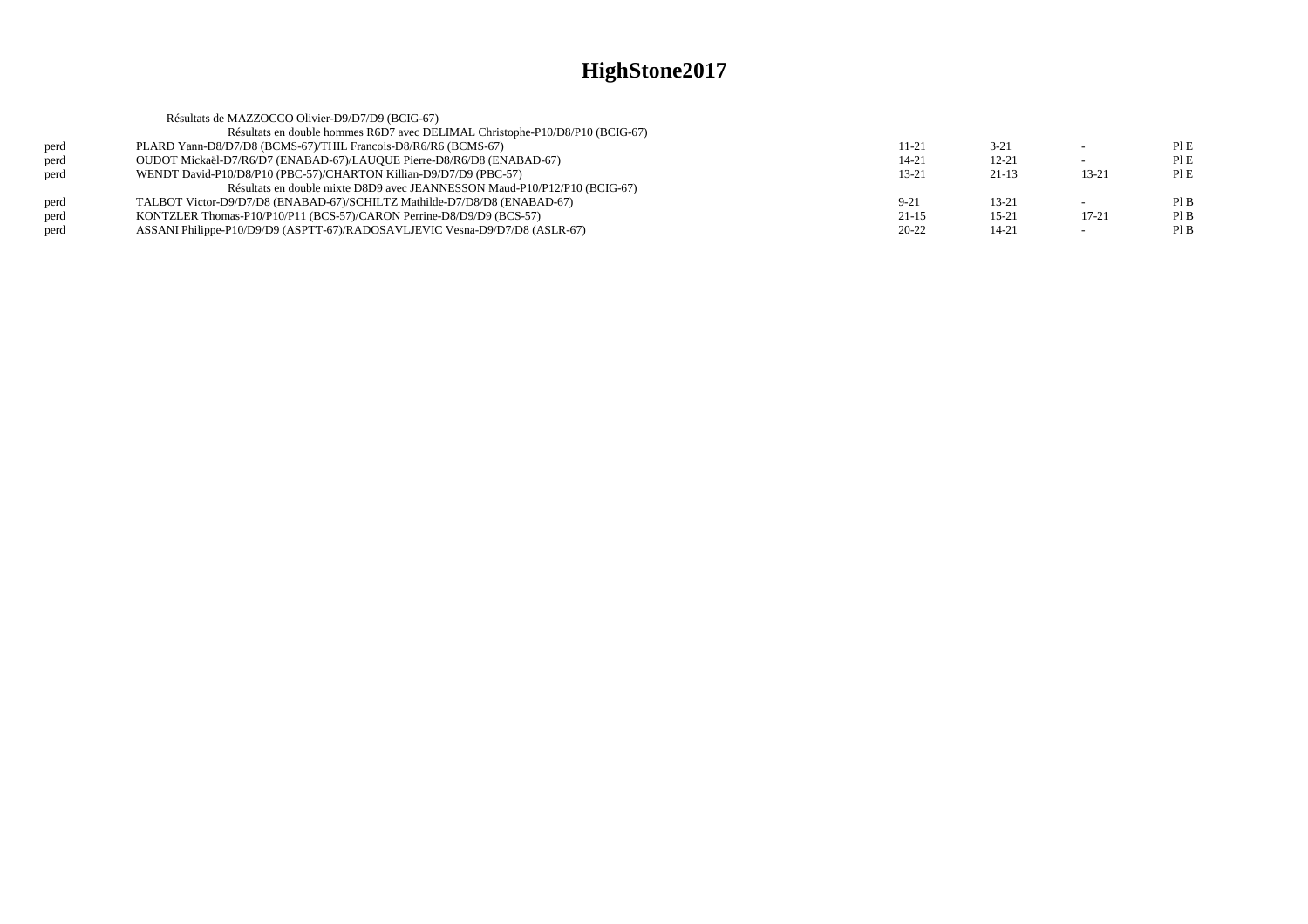|      | Résultats de MEGHOUCHE Tracy-D7/R6/R5 (BCH-67)                               |         |        |        |      |
|------|------------------------------------------------------------------------------|---------|--------|--------|------|
|      | Résultats en double mixte R4R5 avec SCHEIBEL Alexis-R5/N3/R5 (MBC-67)        |         |        |        |      |
|      | GUTEKUNST Alexandre-P10/D9/P11 (ENABAD-67)/AMBROISE Laura-R5/N3/R4 (ASLR-67) |         | $18-2$ |        | Pl D |
| perd | VALENTIN Stéphane-R5/N3/R5 (BCO-67)/DELAGNEAU Sabine-R6/R5/R4 (BCO-67)       | $21-16$ | $18-2$ | $16-2$ | Pl D |
|      |                                                                              |         |        |        |      |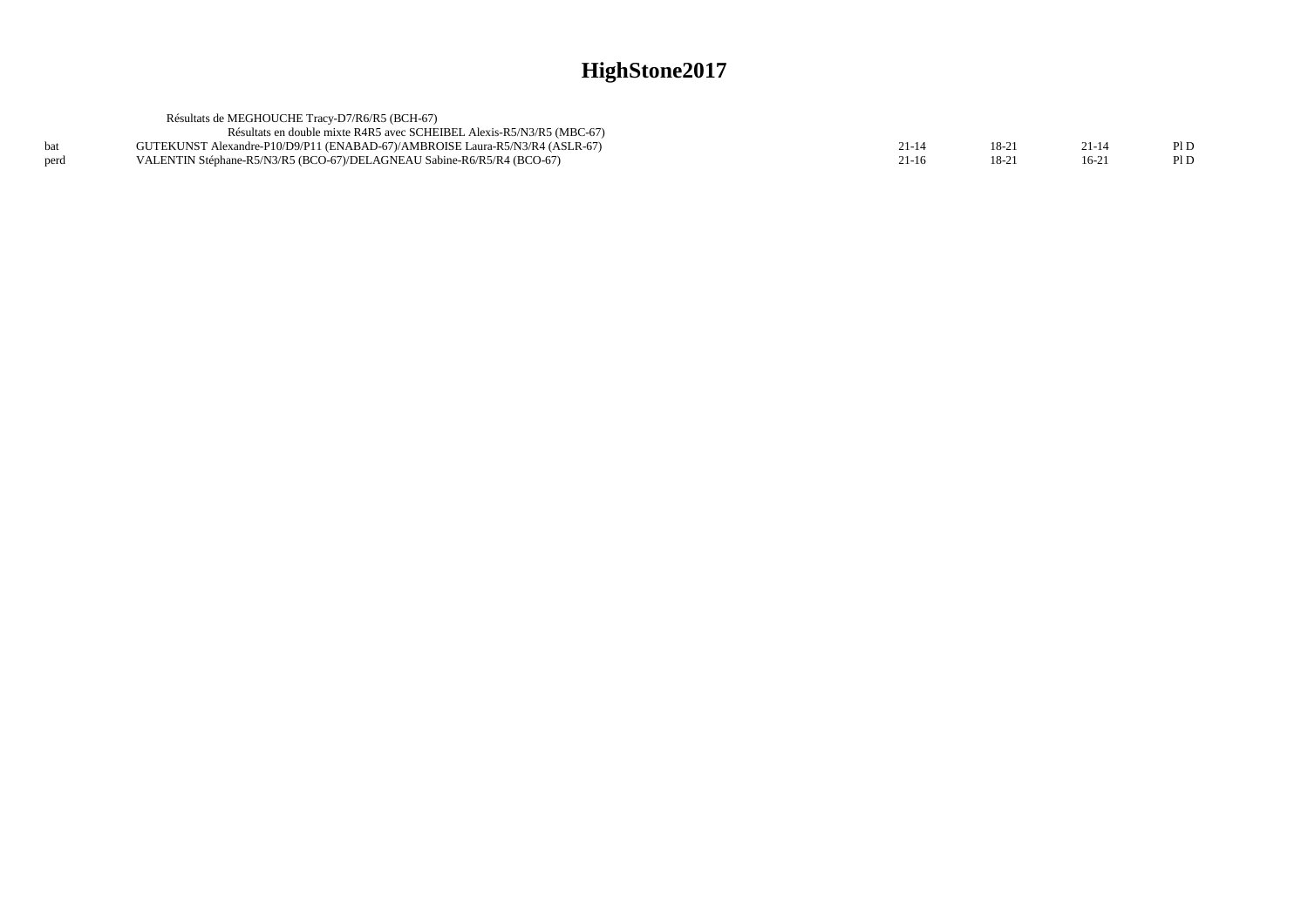|      | Résultats de MENSION Thibaut-R5/R4/R6 (ASLR-67)                    |           |           |        |      |
|------|--------------------------------------------------------------------|-----------|-----------|--------|------|
|      | Résultats en simple hommes R4R5                                    |           |           |        |      |
| perd | BURESI Laurent-R5/R4/R6 (BCMS-67)                                  | 11-21     | $12 - 21$ |        | PIB  |
| perd | FRIRY Théophile-R4/R4/R6 (ENABAD-67)                               | $21 - 17$ | $13 - 21$ | 18-21  | Pl B |
|      | Résultats en double mixte R6D7 avec AYEN Cavini-D8/D8/R6 (ASLR-67) |           |           |        |      |
| hat  | GARCIA Jérémy-D8/R6/D8 (ASLR-67)/LOPES Mélanie-D7/R5/R6 (BCO-67)   | $21 - 17$ | $21-9$    |        | Pl A |
| perd | HORVAT Franck-D8/R6/D8 (PBC-57)/MAGER Margaux-D8/R6/D7 (PBC-57)    | 11-21     | $17 - 21$ | $\sim$ | Pl A |
|      |                                                                    |           |           |        |      |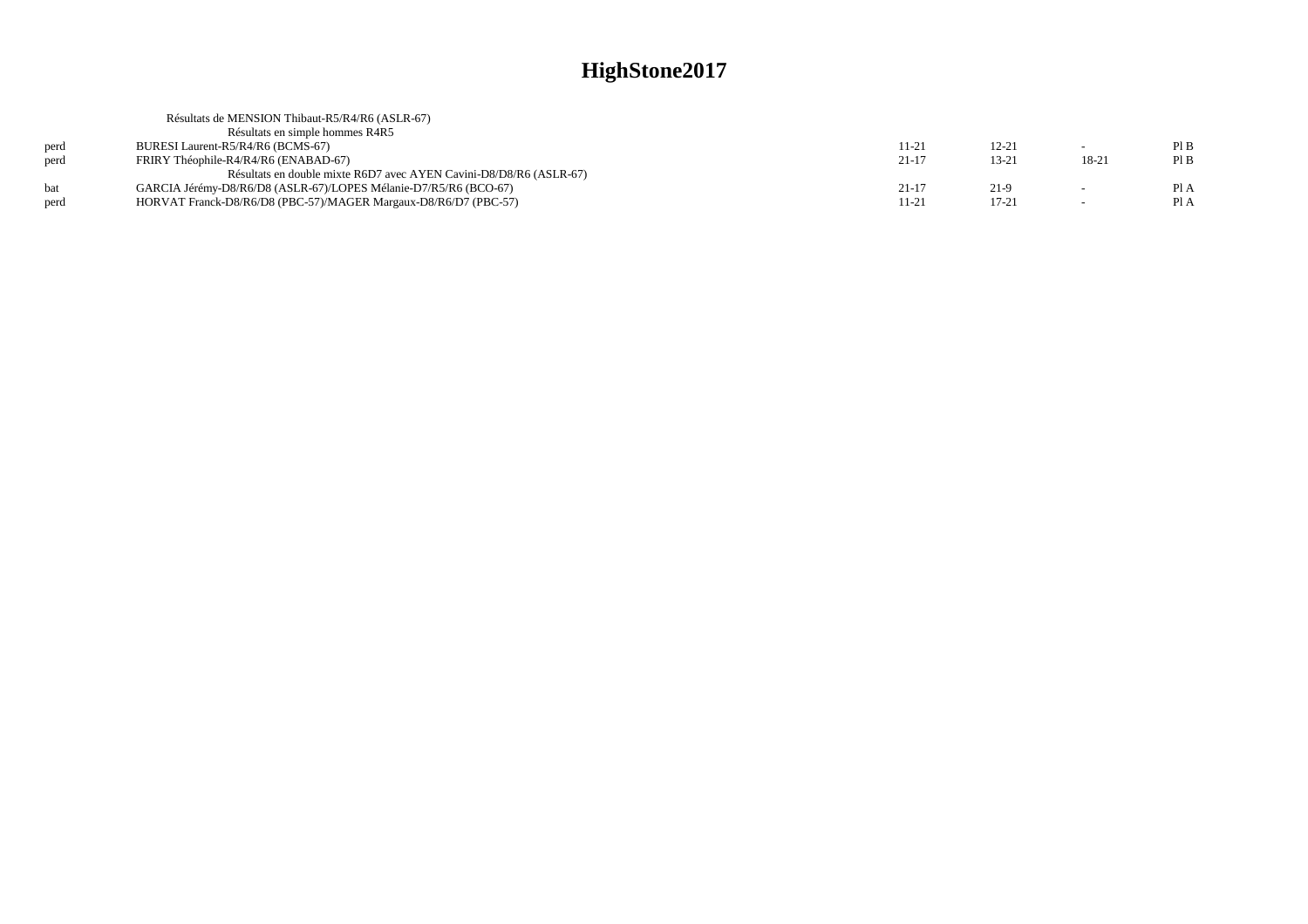|      | Résultats de METZ Alexandre-D9/D9/P10 (ENABAD-67) |       |          |     |
|------|---------------------------------------------------|-------|----------|-----|
|      | Résultats en simple hommes D8D9                   |       |          |     |
| perd | MORI Lucas-P11/D9/P11 (BCBB-67)                   | 15-21 | $16-2$   | PLE |
| perd | VAN HAUWAERT Pierre-yves-D8/D7/D9 (ENABAD-67)     |       | $12 - 2$ | PIE |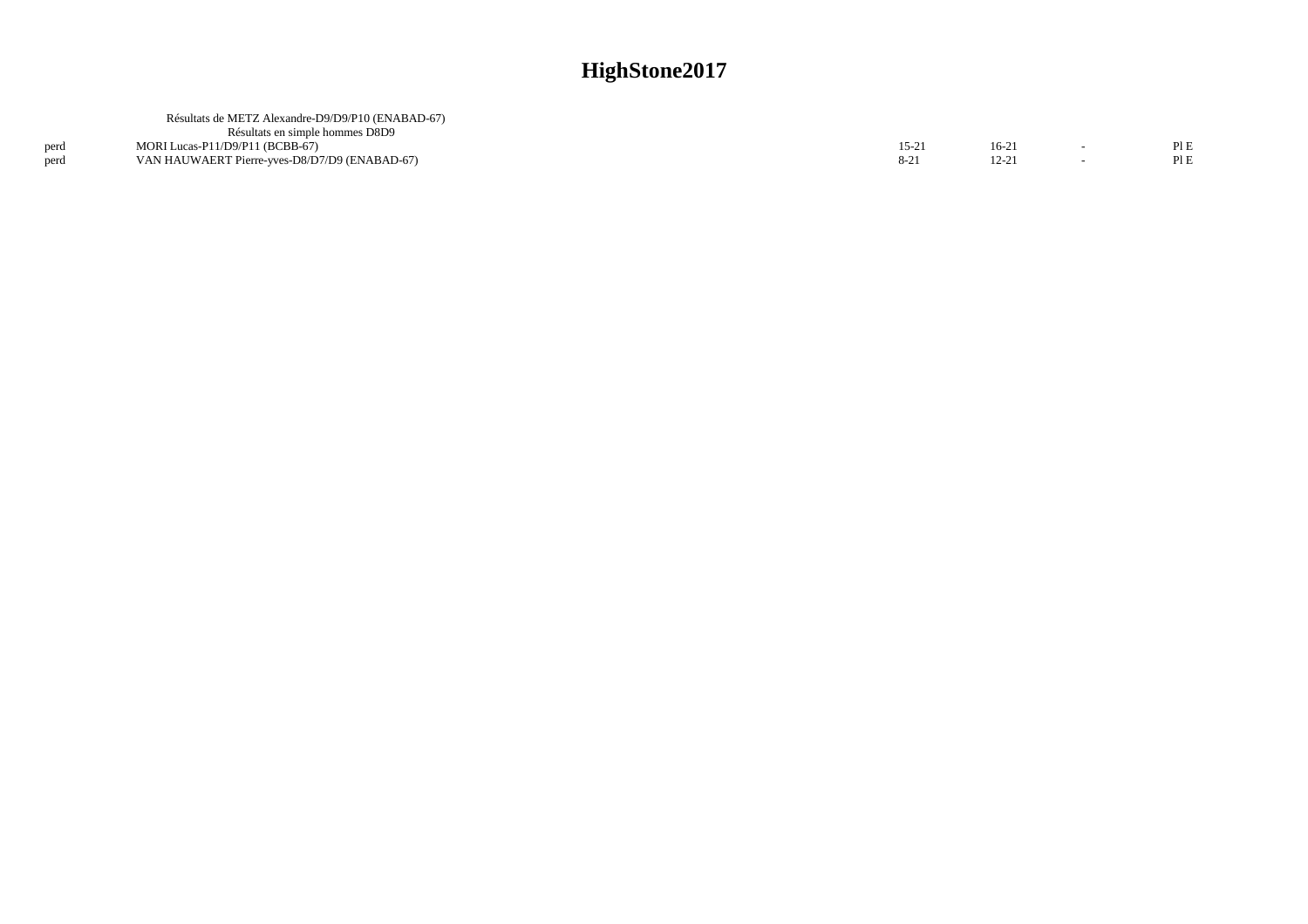| Résultats de METZELER Jonathan-D7/R5/D7 (BCO-67)                             |                                                                     |           |     |
|------------------------------------------------------------------------------|---------------------------------------------------------------------|-----------|-----|
| Résultats en double hommes R4R5 avec LIHRMANN Etienne-D7/R5/D7 (BCO-67)      |                                                                     |           |     |
|                                                                              | $21-1$                                                              | $21 - 15$ | PIE |
| LECLERC Anthony-D7/R5/D7 (SLCSN-67)/SCHOULLER Christophe-D8/R6/D8 (SLCSN-67) | $21-12$                                                             | $21 - 18$ | PIE |
| CHATELAIN Nicolas-D7/R5/D7 (BADKOM-67)/JUND Steve-D7/R5/D7 (BADKOM-67)       | $18-21$                                                             | $15 - 21$ | PIE |
| FRIRY Théophile-R4/R4/R6 (ENABAD-67)/KEIFFER Titouan-R6/R5/D7 (ENABAD-67)    | $13 - 21$                                                           | $16-21$   | 1/4 |
|                                                                              | RUIZ Emmanuel-D7/R5/D7 (MBC-67)/LYONNET Guillaume-R6/R4/R6 (MBC-67) |           |     |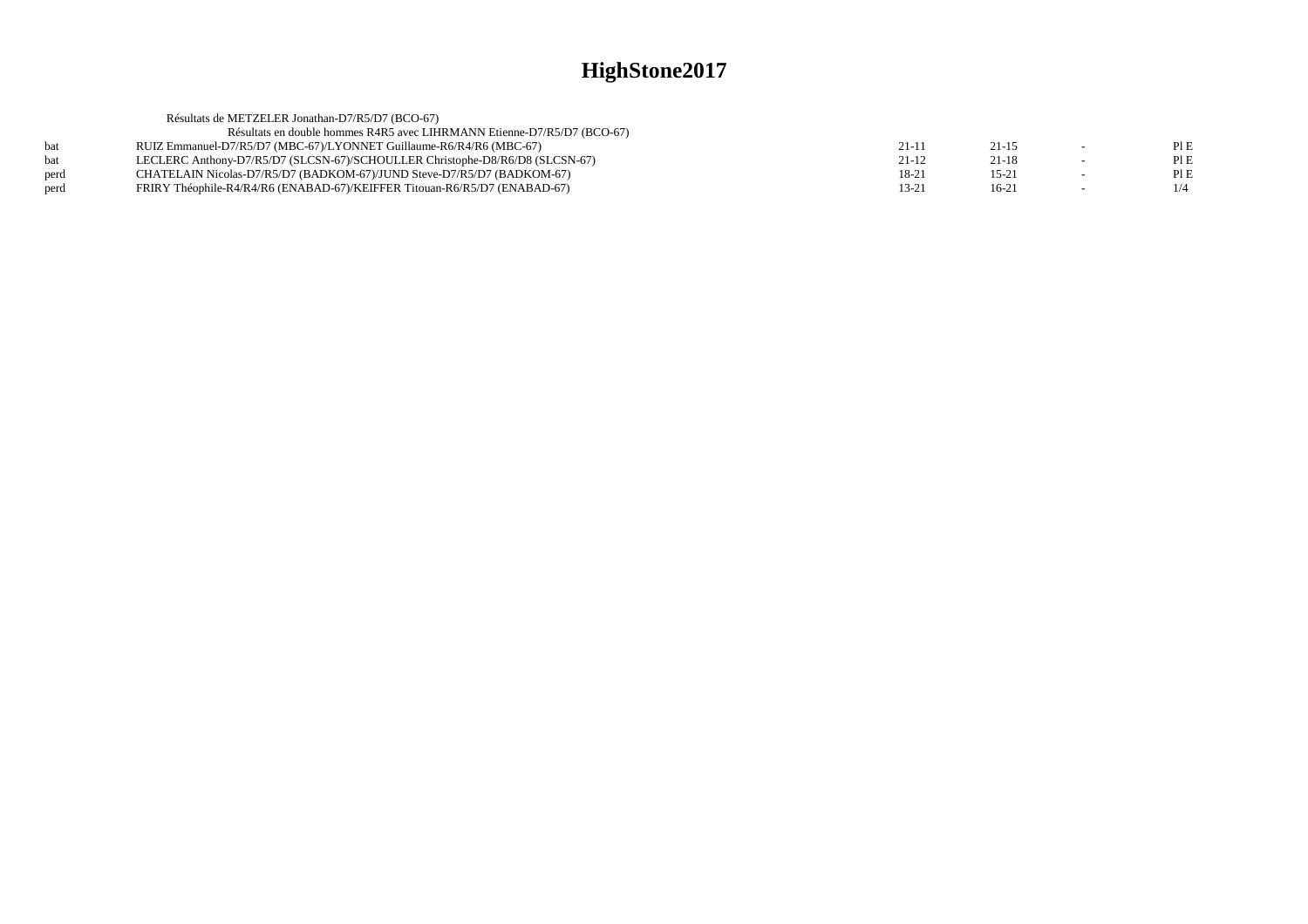|      | Résultats de MEYER Michel-R6/R4/R6 (BCMS-67)                                  |           |           |           |      |
|------|-------------------------------------------------------------------------------|-----------|-----------|-----------|------|
|      | Résultats en simple hommes R4R5                                               |           |           |           |      |
| perd | ROSE Valentin-R4/R4/R6 (ASPTT-67)                                             | $22 - 20$ | 17-21     | $17 - 21$ | PIG  |
| perd | HENRY Romain-R4/R4/R6 (CEBA-67)                                               | 18-21     | $17 - 21$ |           | PIG  |
| perd | BECKER Antonin-R5 (ENABAD-67)                                                 | $21-18$   | $16-21$   | 18-21     | PIG  |
|      | Résultats en double mixte R6D7 avec JEAN-PIERRE Laure-D7/R5/D7 (BCMS-67)      |           |           |           |      |
| hat  | OUDOT Mickaël-D7/R6/D7 (ENABAD-67)/DE LOURTIOUX Clotilde-D8/D7/D7 (ENABAD-67) | -WO       |           | $\sim$    | Pl H |
| bat  | MARTIN Guillaume-D8/D7/D8 (CBO-67)/MARTIN Christel-P10/D9/D8 (BS-67)          | 19-21     | $21 - 18$ | $21-10$   | PIH  |
| perd | CIBLA Pierre-étienne-D7/R6/R6 (EACB-68)/DURAND Aurélie-D8/D8/R6 (EACB-68)     | 18-21     | 18-21     | $\sim$    | 1/4  |
|      |                                                                               |           |           |           |      |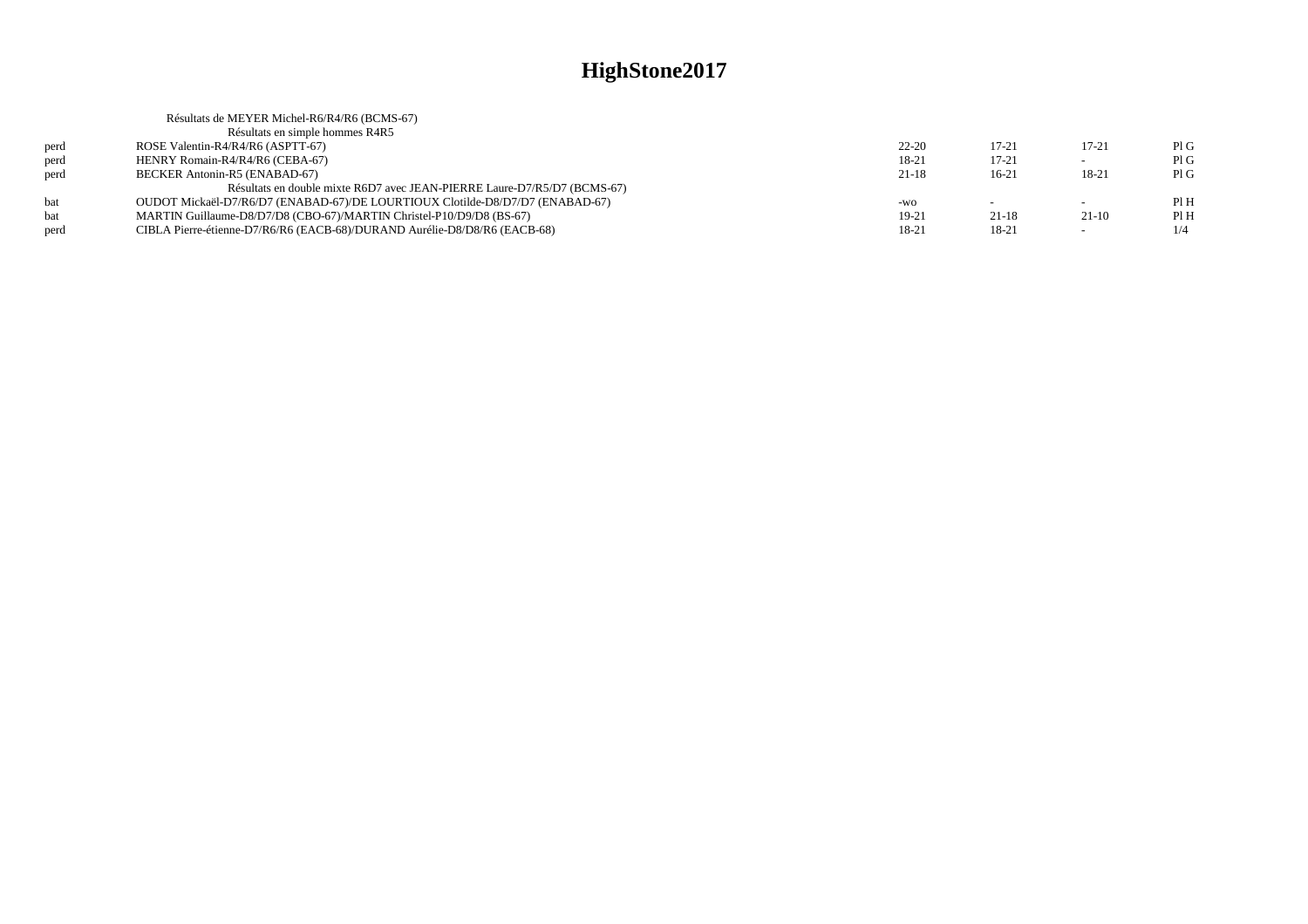|      | Résultats de MICHEL Maxime-R5/R4/R6 (ASCS-67)                                     |           |          |           |     |
|------|-----------------------------------------------------------------------------------|-----------|----------|-----------|-----|
|      | Résultats en simple hommes R4R5                                                   |           |          |           |     |
| perd | DARIGNY Kevin-R4/N2/N3 (ASLR-67)                                                  | 12-21     | $8 - 21$ |           | PID |
| perd | JAILLET Antonin-R4/R4/R5 (BCD-21)                                                 | 19-21     | $21-19$  | $23 - 25$ | PID |
|      | Résultats en double hommes R4R5 avec SELVA Manuel-R6/D7/D7 (ASCS-67)              |           |          |           |     |
| hat  | PETERSCHMITT Pierre-antoine-R6/R5/D7 (COBRA-68)/BLANCHET Adam-R5/R4/R6 (ASPTT-67) | $21-19$   | $21-12$  |           | PID |
| bat  | BARTHEL Tristan-R5/R4/R6 (SCS-67)/FURSTOSS Sylvain-R6/R4/R6 (SCS-67)              | $21 - 15$ | $21-15$  |           | PID |
| hat  | CHATELAIN Nicolas-D7/R5/D7 (BADKOM-67)/JUND Steve-D7/R5/D7 (BADKOM-67)            | $21-13$   | $21-19$  | $\sim$    | 1/4 |
| perd | HENRY Romain-R4/R4/R6 (CEBA-67)/CASTEL Jeremie-D8/R6/D7 (CEBA-67)                 | 19-21     | $21-18$  | $19-21$   | 1/2 |
|      |                                                                                   |           |          |           |     |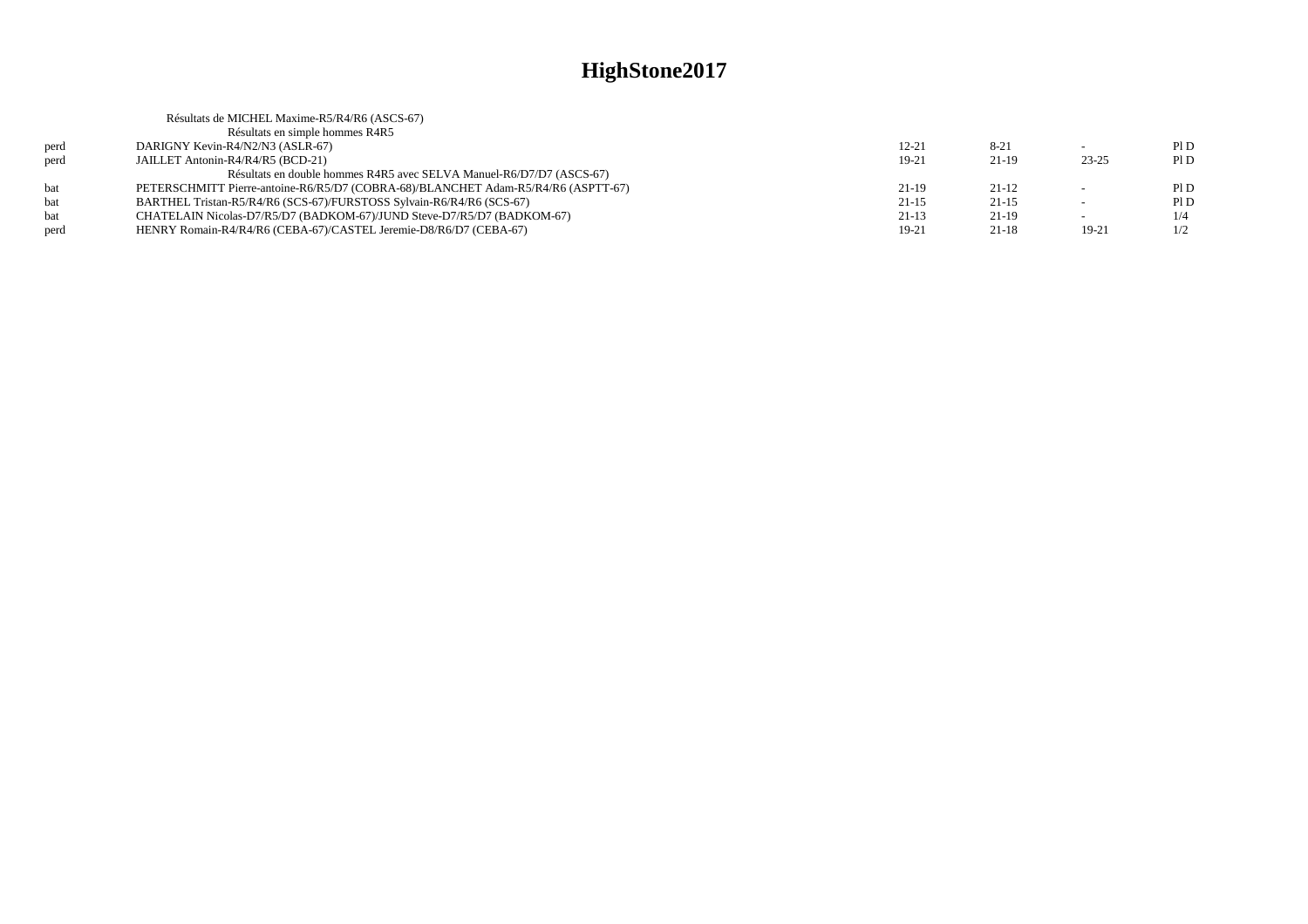|      | Résultats de MILLET Michael-P10/D9/P11 (CBO-67)                          |           |           |           |     |
|------|--------------------------------------------------------------------------|-----------|-----------|-----------|-----|
|      | Résultats en simple hommes P10P11P12                                     |           |           |           |     |
| perd | LEBERT Florian-P11/D9/D9 (BCMS-67)                                       | $10-21$   | $20 - 22$ |           | PIG |
| perd | DUTARTRE Olivier-P11/P12/P12 (PBC-57)                                    | $16-21$   | $16-21$   |           | PIG |
|      | Résultats en double hommes D8D9 avec OBERLE Nicolas-P10/D8/P10 (CBO-67)  |           |           |           |     |
| hat  | LEBERT Florian-P11/D9/D9 (BCMS-67)/SCALIA Jérôme-P12 (BCMS-67)           | $14 - 21$ | $21-13$   | $24 - 22$ | PIB |
| perd | OCHS Gary-D9/D9/P10 (HBC-67)/BHOLAH Krishna-P10/D9/P10 (HBC-67)          | 14-21     | $15 - 21$ |           | PIB |
| perd | RIEBER Olivier-P10/D9/P10 (EVE-67)/CERVERA Sébastien-P10/D9/P11 (EVE-67) | $7 - 21$  | $21 - 17$ | $13 - 21$ | 1/4 |
|      |                                                                          |           |           |           |     |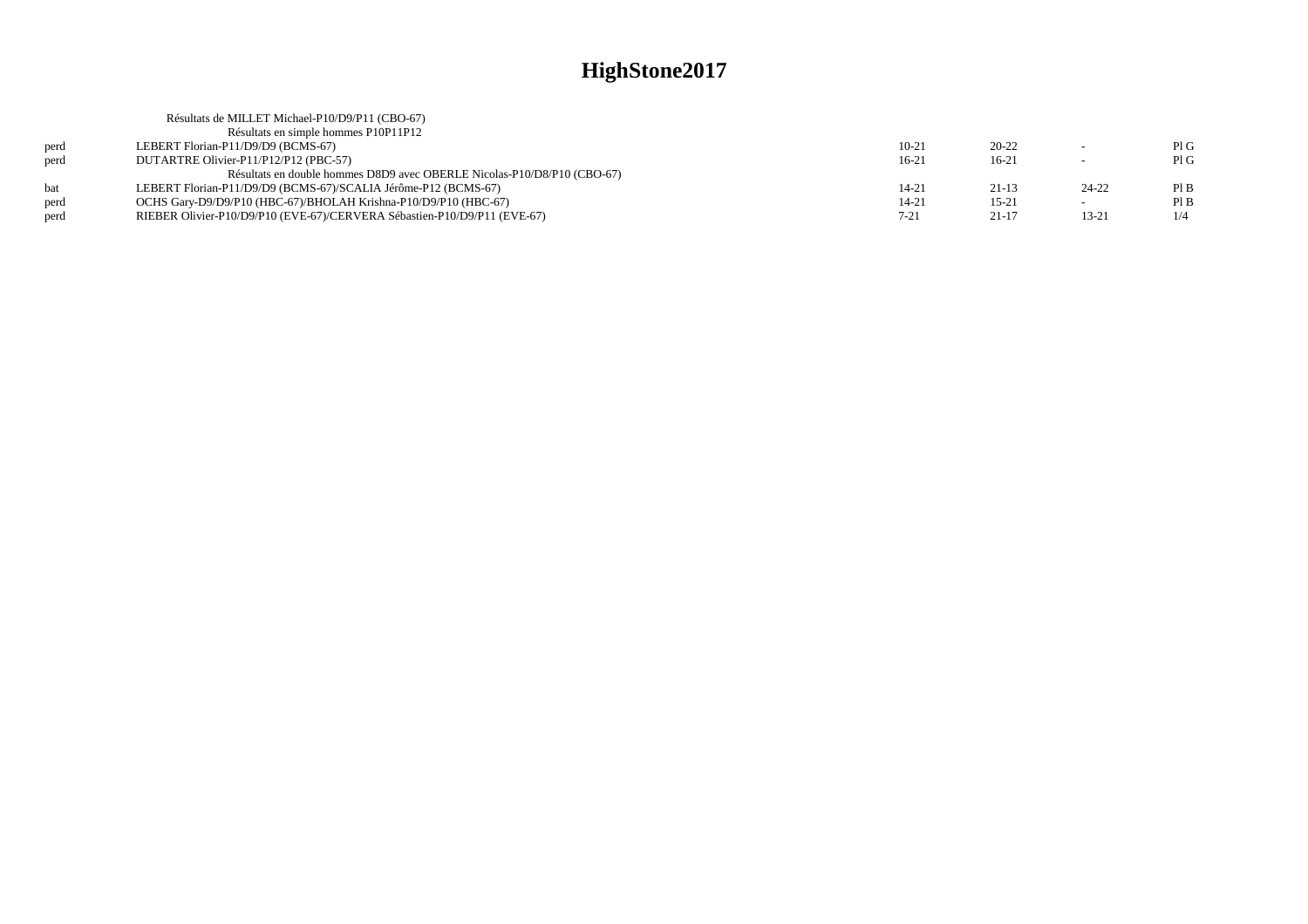|            | Résultats de MISCHLER Mickael-P11/P11/P10 (ABCM-67)                           |       |           |           |      |
|------------|-------------------------------------------------------------------------------|-------|-----------|-----------|------|
|            | Résultats en double hommes P10P11P12 avec PIQUET Benoît-P10/P11/P12 (ABCM-67) |       |           |           |      |
| <b>bat</b> | GRELLIER Benoit-P12/P10/P12 (BCO-67)/SCHWEITZER Thierry-P11 (BCO-67)          | 21-18 | $21-10$   | $\sim$    | Pl A |
| <b>bat</b> | MARTY Christophe-P12/P10/P10 (SLDB-67)/MATTEL Mathieu-P10/P11/P12 (SLDB-67)   | 23-21 | $21 - 17$ | $\sim$    | PI A |
| <b>bat</b> | CATOIRE Arnaud-P12/P11/P12 (BCIG-67)/DORNIER Vincent-P12/P11/P12 (BCMS-67)    | 18-21 | 21-12     | $21 - 18$ | Pl A |
|            |                                                                               |       |           |           |      |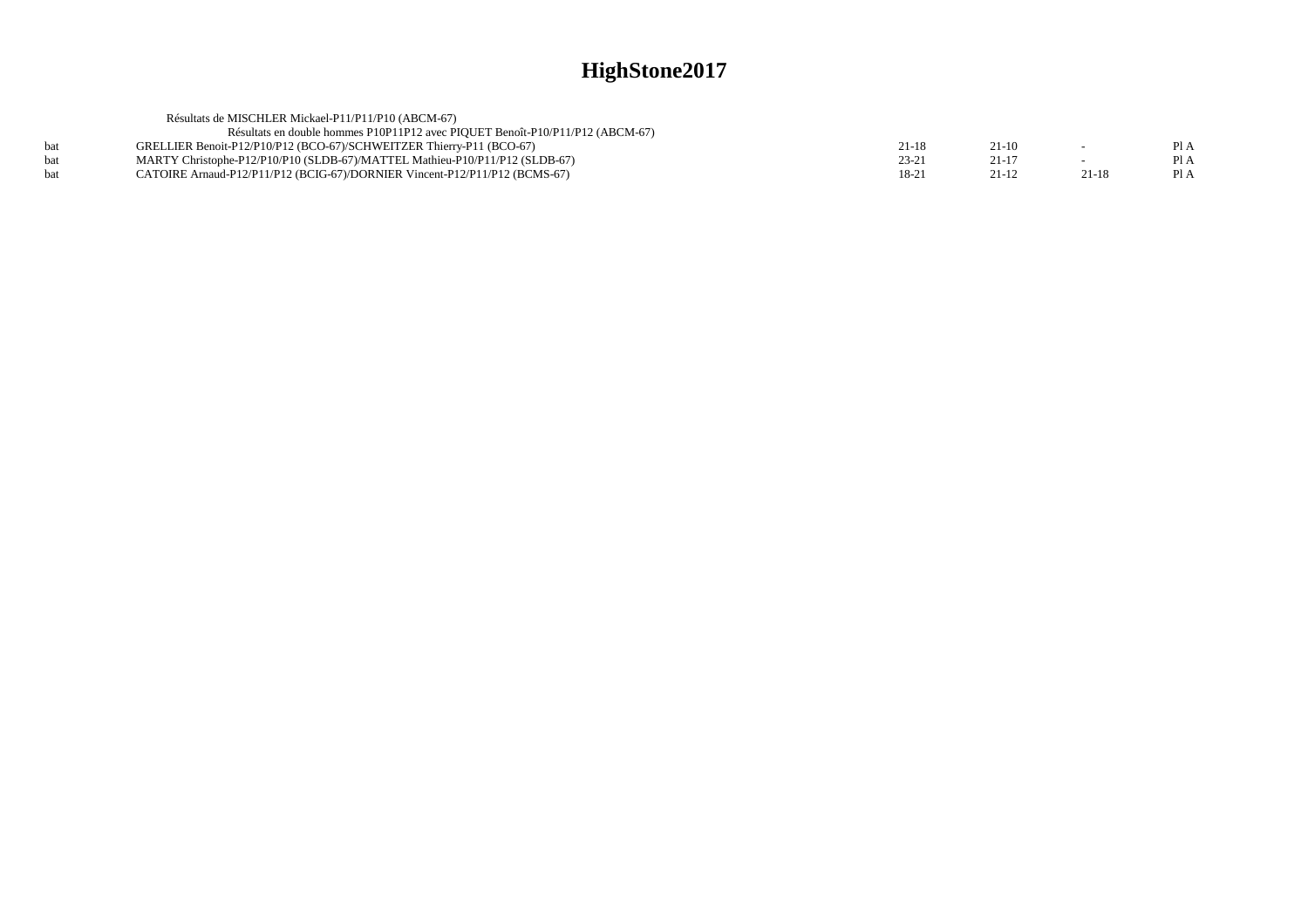|      | Résultats de MONARD Julien-D8/D8/P10 (ENABAD-67)                         |       |          |      |
|------|--------------------------------------------------------------------------|-------|----------|------|
|      | Résultats en double hommes R6D7 avec EBENER Nicolas-D8/R6/D7 (ENABAD-67) |       |          |      |
| perd | ACKER Benoit-D9/D7/D9 (BADKOM-67)/BERNUZZI Théo-D9/D7/D9 (BADKOM-67)     | 21-23 | $15 - 2$ | Pl B |
|      | BERKAT Amar-R6/R6/D7 (ASCS-67)/BRICO Sébastien-R6/R6/R4 (ASCS-67)        | -WO   |          | Pl B |
|      |                                                                          |       |          |      |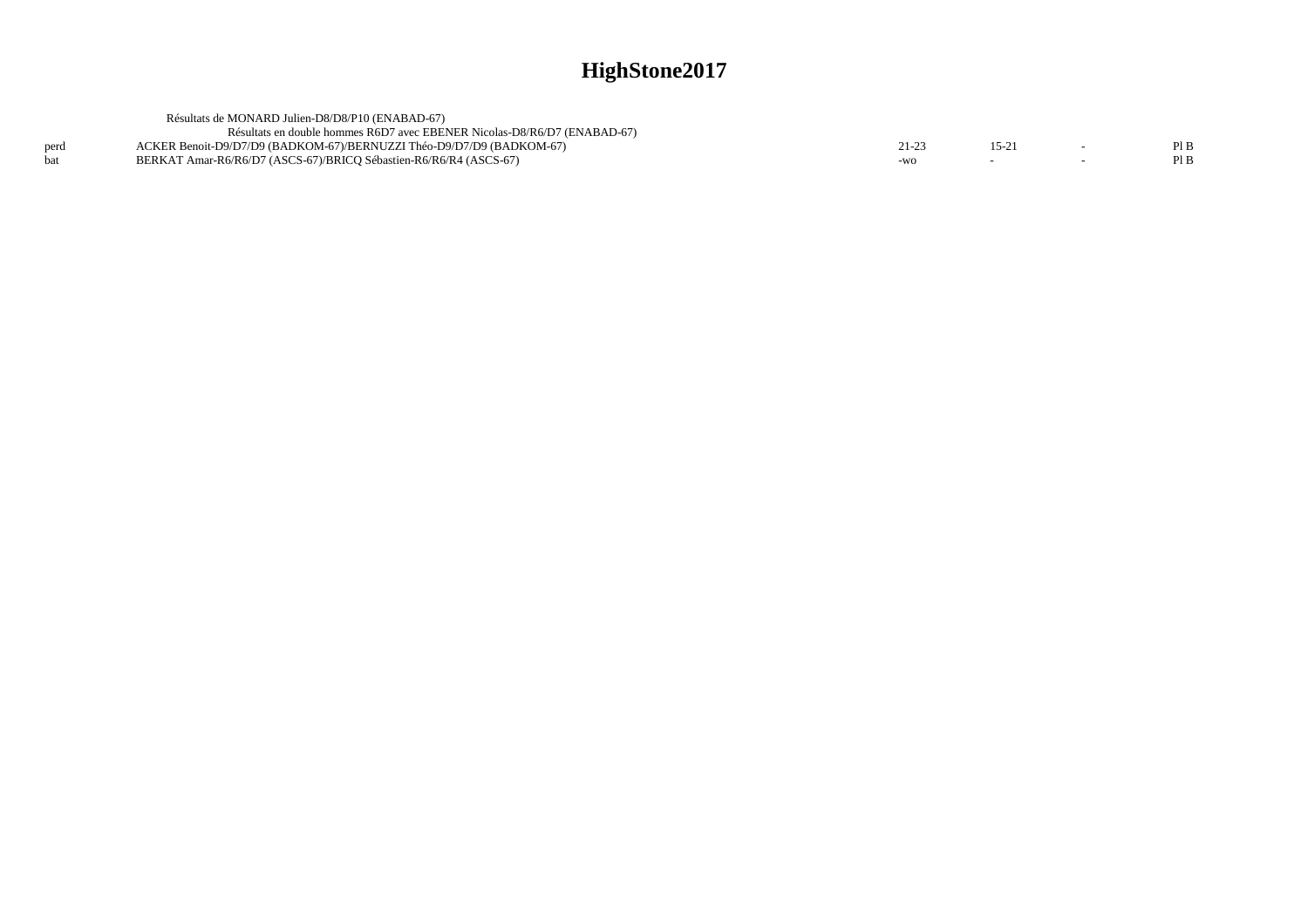|      | Résultats de MORI Lucas-P11/D9/P11 (BCBB-67)                           |           |           |           |      |
|------|------------------------------------------------------------------------|-----------|-----------|-----------|------|
|      | Résultats en simple hommes D8D9                                        |           |           |           |      |
| hat  | METZ Alexandre-D9/D9/P10 (ENABAD-67)                                   | $21 - 15$ | $21-16$   | $\sim$    | PIE  |
| perd | VAN HAUWAERT Pierre-yves-D8/D7/D9 (ENABAD-67)                          | 18-21     | $16-21$   |           | PI E |
|      | Résultats en double hommes R4R5 avec STREITH Victor-R5/R4/R6 (BCBB-67) |           |           |           |      |
| nerd | BOSSERT Thomas-D7 (BCS-57)/RUFFIN Fabien-R6/R5/D7 (BCS-57)             | 18-21     | 18-21     |           | PIF  |
| perd | TRAN Jean-paul-D7/R5/D7 (BCMS-67)/PIERSON Florent-R6/R5/R6 (BCMS-67)   | $12 - 21$ | 11-21     |           | PIF  |
|      | ROTH Thierry-D7/R5/R6 (OFBC-67)/BECKER François-D7/R5/D7 (OFBC-67)     | $21 - 14$ | $18 - 21$ | $21 - 18$ | PIF  |
|      |                                                                        |           |           |           |      |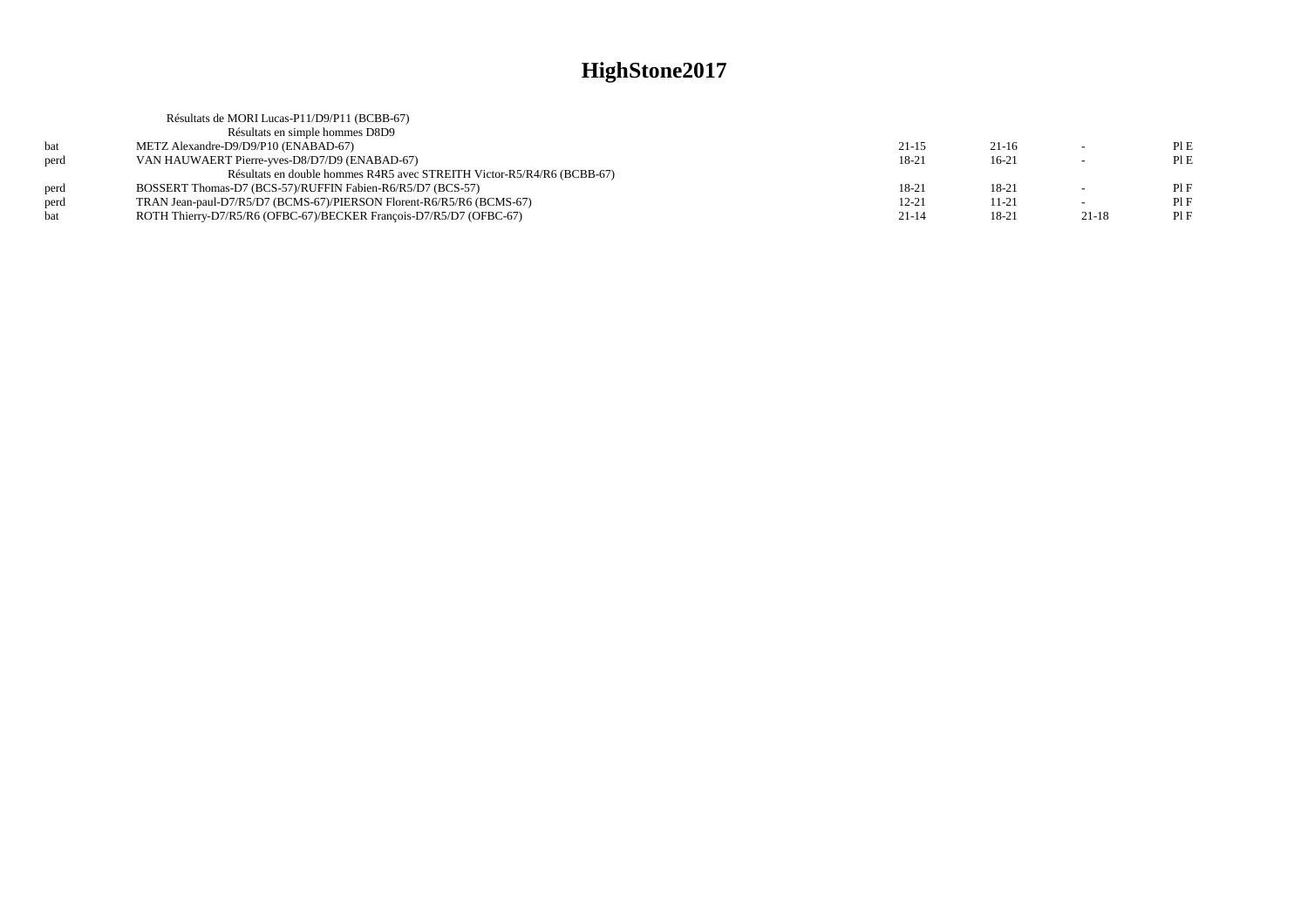|      | Résultats de MORITZ-PETIT Lara-D8/D8/P10 (CEBA-67)                          |           |         |          |      |
|------|-----------------------------------------------------------------------------|-----------|---------|----------|------|
|      | Résultats en double dames R6D7 avec LOZANO Elodie-D8/D7/D9 (VDR-67)         |           |         |          |      |
| perd | BIWAND Christelle-D8/R6/D8 (SBC67-67)/FURSTOSS Anne-laure-D9/D7/D7 (SCS-67) | $21 - 17$ | $15-2.$ | 13-21    | PIB  |
| perd | KUCHLER Justine-D8/D8/D9 (CEBA-67)/ANDING Anne-lise-D7/R6/D8 (CEBA-67)      | $14 - 2'$ | $18-2$  |          | Pl B |
| perd | RIEGER Sabrina-P11/P10/P11 (VDR-67)/KLEIN Sylvie-D9/D7/D9 (ENABAD-67)       | $23 - 21$ | 6-21    | $9 - 21$ | PIB  |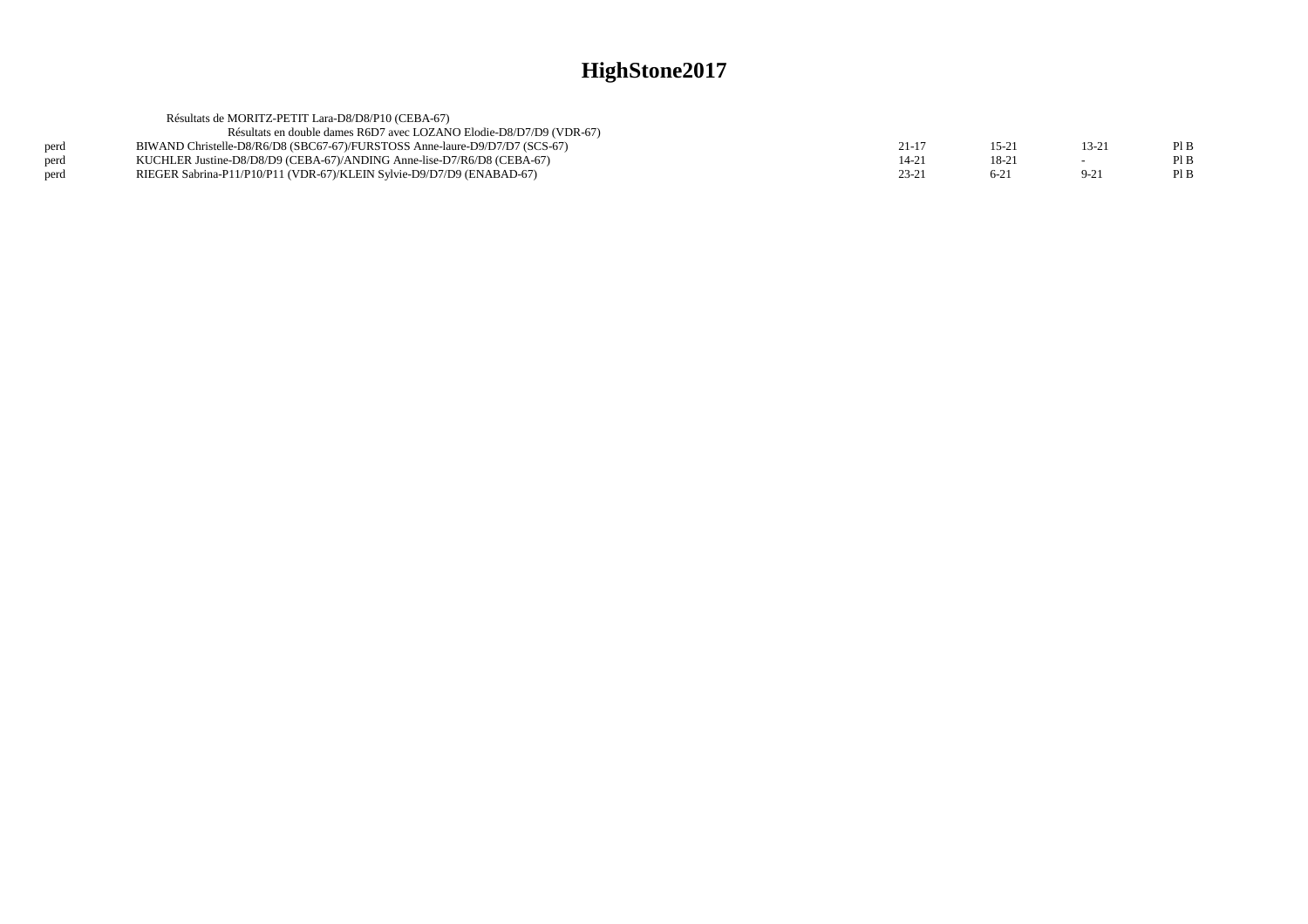|            | Résultats de MOULIS Armelle-P12/P10/P10 (BCIG-67)                                    |           |           |        |      |
|------------|--------------------------------------------------------------------------------------|-----------|-----------|--------|------|
|            | Résultats en double dames P10P11P12 avec DAMASO MERX Julie-P12 (BCIG-67)             |           |           |        |      |
| perd       | BOOS Sandra-P12/P11/P10 (ABCM-67)/SCHURR Cindy-P11/P10/P11 (ABCM-67)                 | 13-21     | $3 - 21$  | $\sim$ | Pl A |
| perd       | CASTRO Raphaele-P12/P11/P12 (ASCS-67)/PINTO DE OLIVEIRA Susana-P12/P11/P12 (ASCS-67) | 11-21     | $17 - 21$ |        | Pl A |
| perd       | FELBER Elsa-D8/P10/P10 (ASPTT-67)/LAMBLOT Johanne-D8/P10/P10 (ASPTT-67)              | $15 - 21$ | $17 - 21$ |        | Pl A |
| <b>bat</b> | FLICK Emilie-P10/P10/D8 (PBC-57)/DIARD Jessica-P12 (PBC-57)                          | $21-19$   | $21 - 14$ | $\sim$ | PI A |
|            |                                                                                      |           |           |        |      |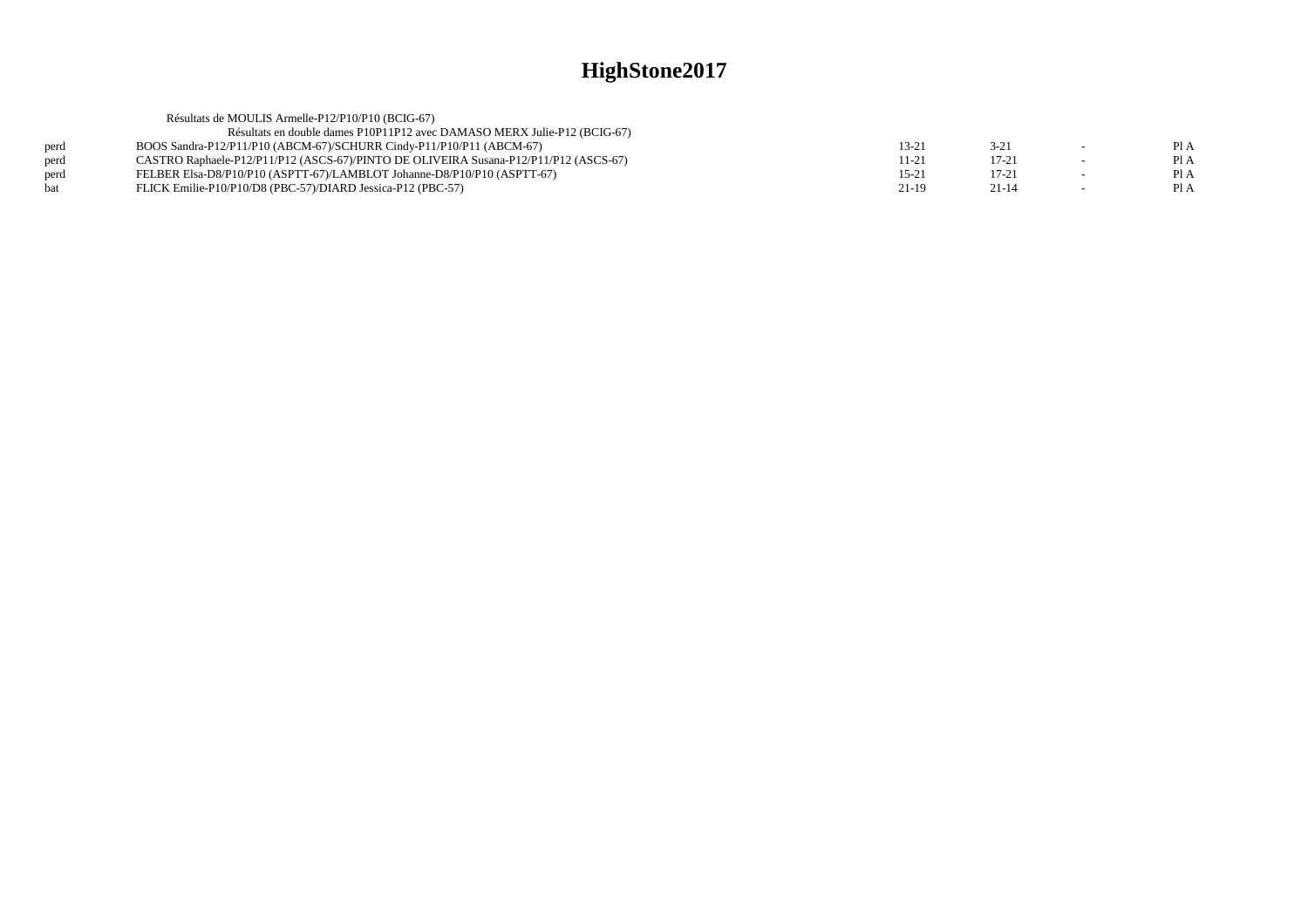|      | Résultats de MOUROT Alexis-P12/P11/P12 (EACB-68) |           |         |      |
|------|--------------------------------------------------|-----------|---------|------|
|      | Résultats en simple hommes P10P11P12             |           |         |      |
|      | BOUGARDIER Bertrand-P11/P12/P12 (ABCM-67)        | $21 - 15$ | 21-6    | Pl A |
| perd | BOCK Beniamin-P10/D8/P10 (BCO-67)                | 19-21     | $18-2.$ | Pl A |
|      |                                                  |           |         |      |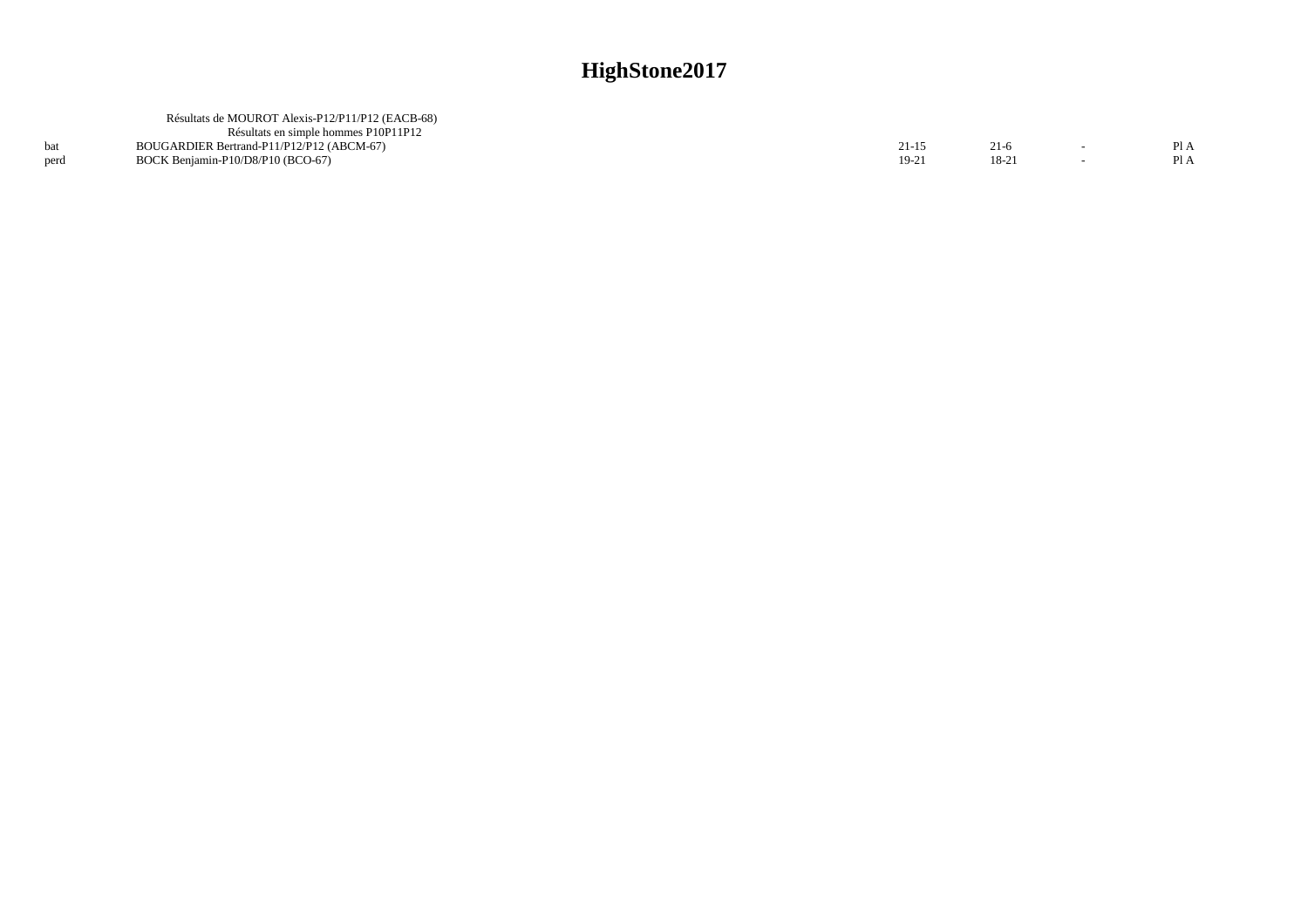|      | Résultats de MOUROT Josselyn-P10/P12/P12 (EACB-68) |       |         |           |     |
|------|----------------------------------------------------|-------|---------|-----------|-----|
|      | Résultats en simple hommes P10P11P12               |       |         |           |     |
| perd | BISCHOFF Nicolas-P11/D9/P11 (BCO-67)               | 21-19 | $19-21$ | $22 - 24$ | P1C |
| perd | EHRMANN Stève-P10/P10/P11 (HBC-67)                 | 19-21 | 21-12   | $14 - 2!$ | P1C |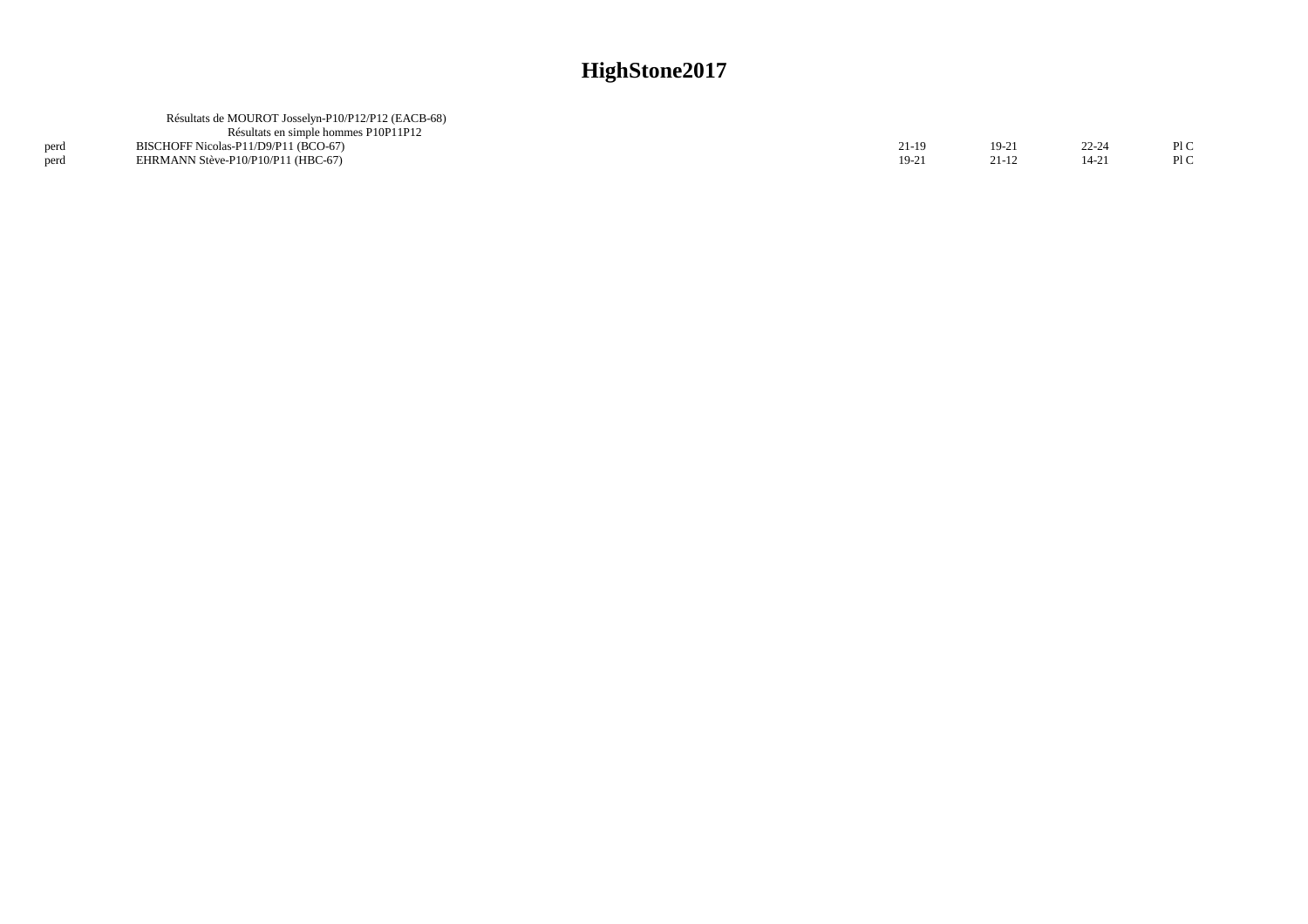|      | Résultats de NEU Charlotte-D8/D8/D9 (ASCS-67)                                       |           |           |                          |      |
|------|-------------------------------------------------------------------------------------|-----------|-----------|--------------------------|------|
|      | Résultats en simple dames D8D9                                                      |           |           |                          |      |
| perd | LUCK Auberi-P $10/P11/P12$ (BCO-67)                                                 | $21 - 11$ | $14 - 21$ | $14 - 21$                | P1C  |
| perd | CHAUVIN Doriane-D9/D8/D7 (BCMS-67)                                                  | $21 - 18$ | $17 - 21$ | $4 - 21$                 | P1C  |
| perd | HENNINGER Sophie-D8/D8/P10 (EVE-67)                                                 | 18-21     | $16-21$   |                          | P1C  |
|      | Résultats en double dames D8D9 avec SCHALCK Léonie-P12 (ASCS-67)                    |           |           |                          |      |
| bat  | RIEBER Stéphanie-P11/D9/P10 (EVE-67)/GUILLEN Angela-P10/P11/P10 (CSCTS-67)          | $16-21$   | $21 - 15$ | $21-13$                  | Pl B |
| bat  | ZAJAC Emmanuelle-P12/P10/P10 (BCO-67)/SCHWEITZER Alena-P11/D9/P11 (BCO-67)          | $21-9$    | $21-9$    | $\sim$                   | PIB  |
| bat  | HITZIGER Isabelle-D9/D8/P10 (OFBC-67)/SINSOU Clara-P10/P10/D8 (OFBC-67)             | $21-13$   | $21 - 15$ | $\overline{\phantom{0}}$ | PIB  |
| perd | WEBER-GUTHERTZ Alizée-P11/P10/P12 (SLCSN-67)/CLAUSSE Isabelle-P10/D9/P11 (SLCSN-67) | $21-18$   | 14-21     | $20 - 22$                | 1/2  |
|      |                                                                                     |           |           |                          |      |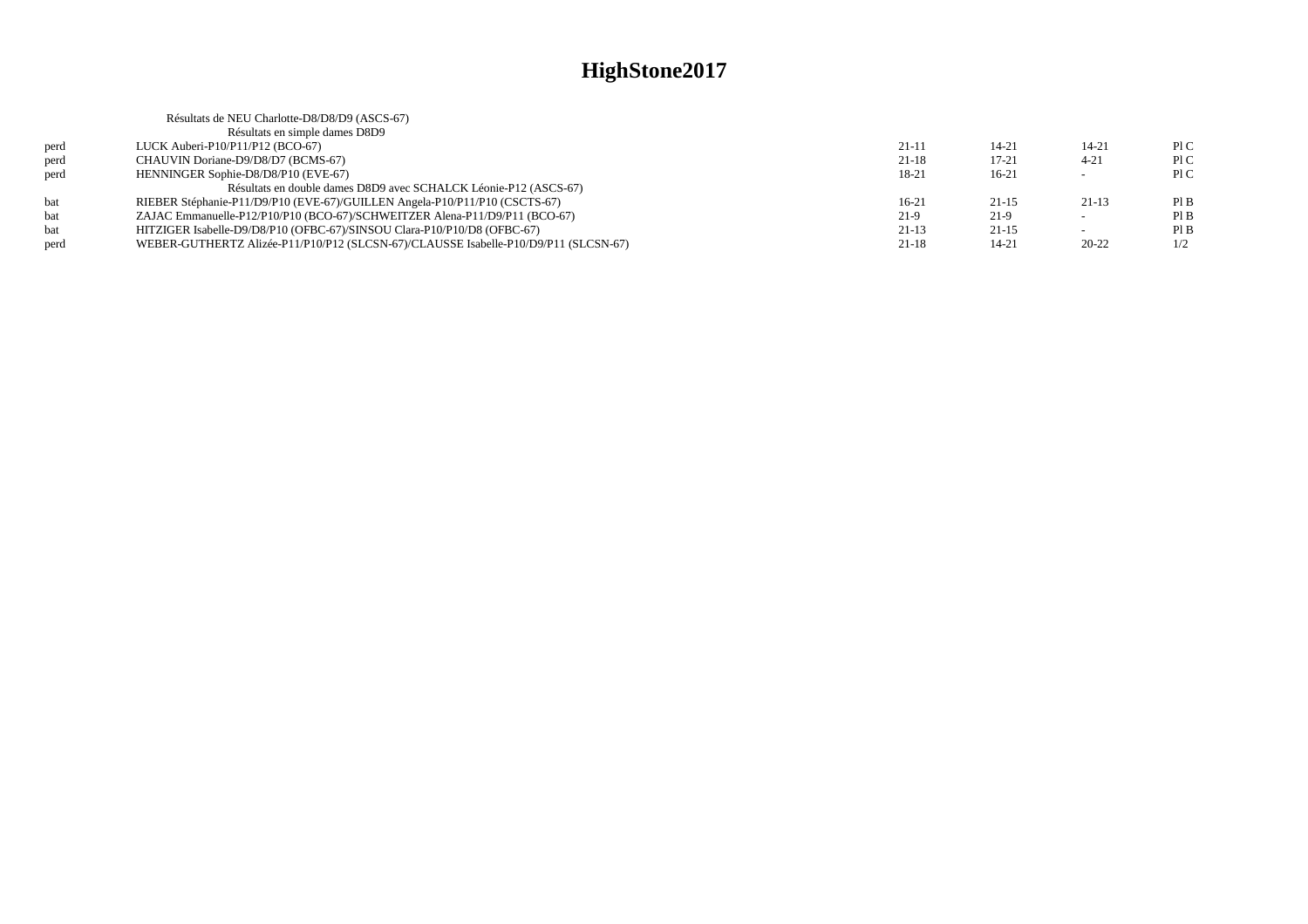|      | Résultats de NULLANS Perrine-P10 (HBC-67) |         |           |         |      |
|------|-------------------------------------------|---------|-----------|---------|------|
|      | Résultats en simple dames P10P11P12       |         |           |         |      |
| perd | CASTRO Raphaele-P12/P11/P12 (ASCS-67)     | 17-21   | $22 - 20$ | $10-21$ | Pl A |
| hat  | LINSIG Carole-P10/P11/P12 (BCMS-67)       | $21-10$ | $21 - 14$ | $\sim$  | Pl A |
| hat  | MALGIERI Jessica-P10/P12/P10 (ASLR-67)    | $21-18$ | 24-22     | $\sim$  | 1/4  |
| perd | SCHALCK Léonie-P12 (ASCS-67)              | 15-21   | $12 - 21$ |         | 1/2  |
|      |                                           |         |           |         |      |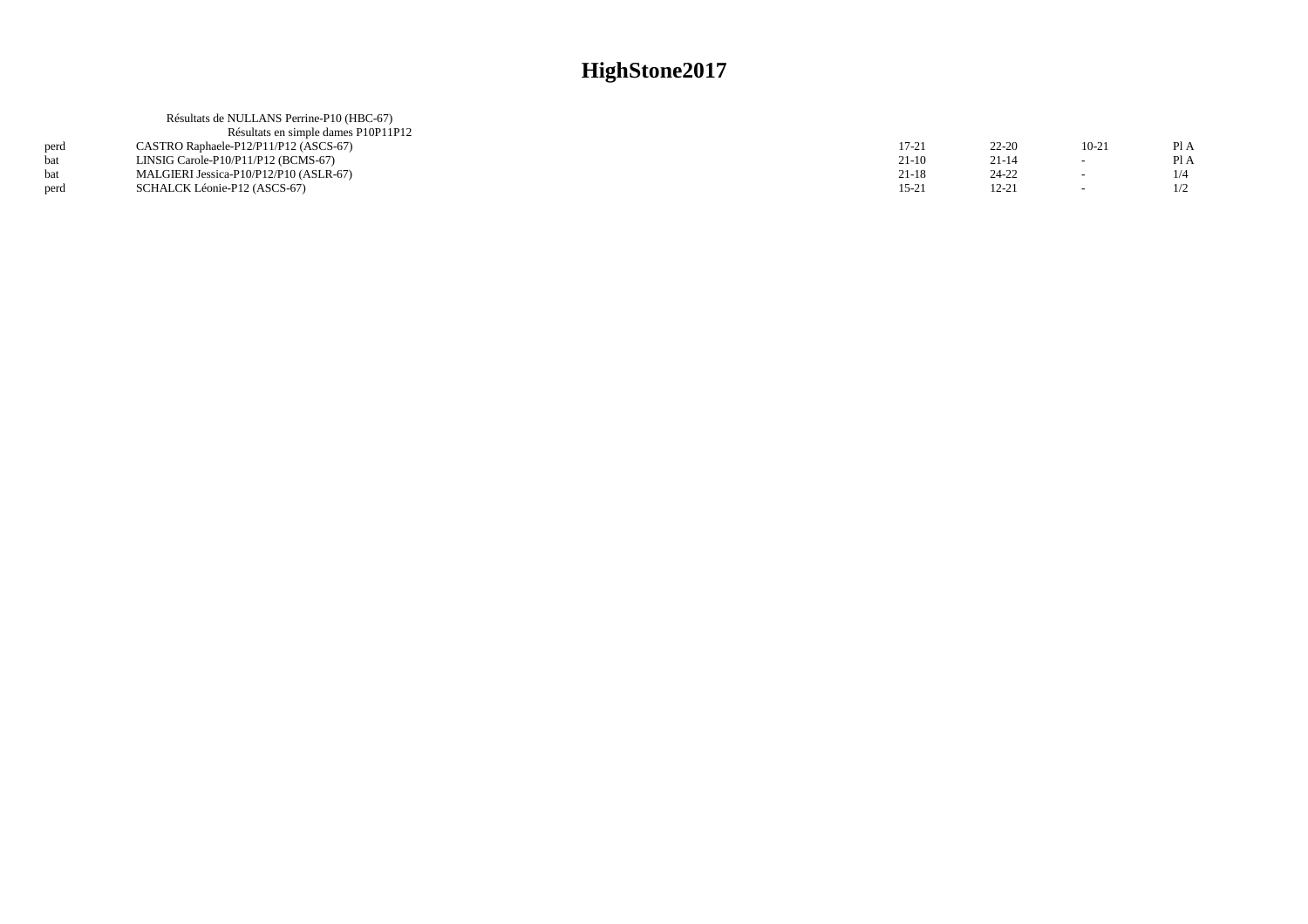|      | Résultats de OBERLE Nicolas-P10/D8/P10 (CBO-67)                          |           |           |                          |     |
|------|--------------------------------------------------------------------------|-----------|-----------|--------------------------|-----|
|      | Résultats en simple hommes P10P11P12                                     |           |           |                          |     |
| perd | BAUMANN Jonathan-P10 (SBC67-67)                                          | $20 - 22$ | $21 - 18$ | $16-21$                  | PIB |
| perd | WILHELM Steeve-P12/P10/P12 (EACB-68)                                     | 18-21     | 18-21     | $\overline{\phantom{0}}$ | PIB |
|      | Résultats en double hommes D8D9 avec MILLET Michael-P10/D9/P11 (CBO-67)  |           |           |                          |     |
| hat  | LEBERT Florian-P11/D9/D9 (BCMS-67)/SCALIA Jérôme-P12 (BCMS-67)           | $14 - 21$ | $21 - 13$ | $24 - 22$                | PIB |
| perd | OCHS Gary-D9/D9/P10 (HBC-67)/BHOLAH Krishna-P10/D9/P10 (HBC-67)          | $14 - 21$ | $15 - 21$ | $\overline{\phantom{0}}$ | PIB |
| perd | RIEBER Olivier-P10/D9/P10 (EVE-67)/CERVERA Sébastien-P10/D9/P11 (EVE-67) | $7 - 21$  | $21-17$   | $13 - 21$                | 1/4 |
|      |                                                                          |           |           |                          |     |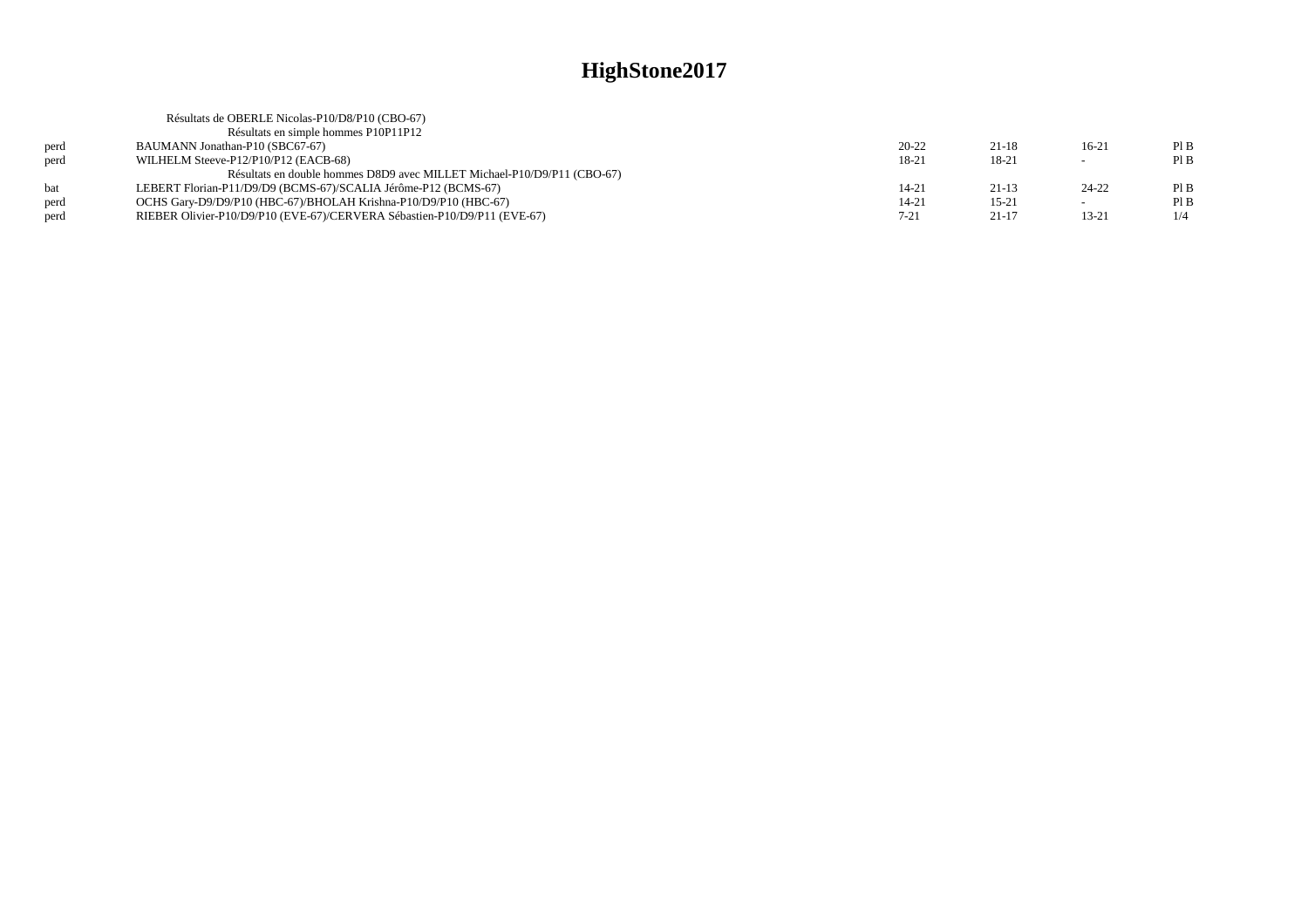|      | Résultats de OCHS Gary-D9/D9/P10 (HBC-67)                                      |           |           |        |
|------|--------------------------------------------------------------------------------|-----------|-----------|--------|
|      | Résultats en double hommes D8D9 avec BHOLAH Krishna-P10/D9/P10 (HBC-67)        |           |           |        |
|      | LEBERT Florian-P11/D9/D9 (BCMS-67)/SCALIA Jérôme-P12 (BCMS-67)                 | 21-19     | 21-17     | PIB    |
|      | MILLET Michael-P10/D9/P11 (CBO-67)/OBERLE Nicolas-P10/D8/P10 (CBO-67)          | $21-14$   | $21 - 15$ | PIB    |
|      | WILHELM Steeve-P12/P10/P12 (EACB-68)/PRUVOST Michaël-P11/D9/P11 (EACB-68)      | $21-19$   | $21-16$   | 1/2    |
| nerd | CAILLAUD Valentin-P10/P10/P12 (ASPTT-67)/JEANJEAN Ludovic-P10/D8/P10 (BCMS-67) | $15 - 21$ | $17 - 21$ | Finale |
|      |                                                                                |           |           |        |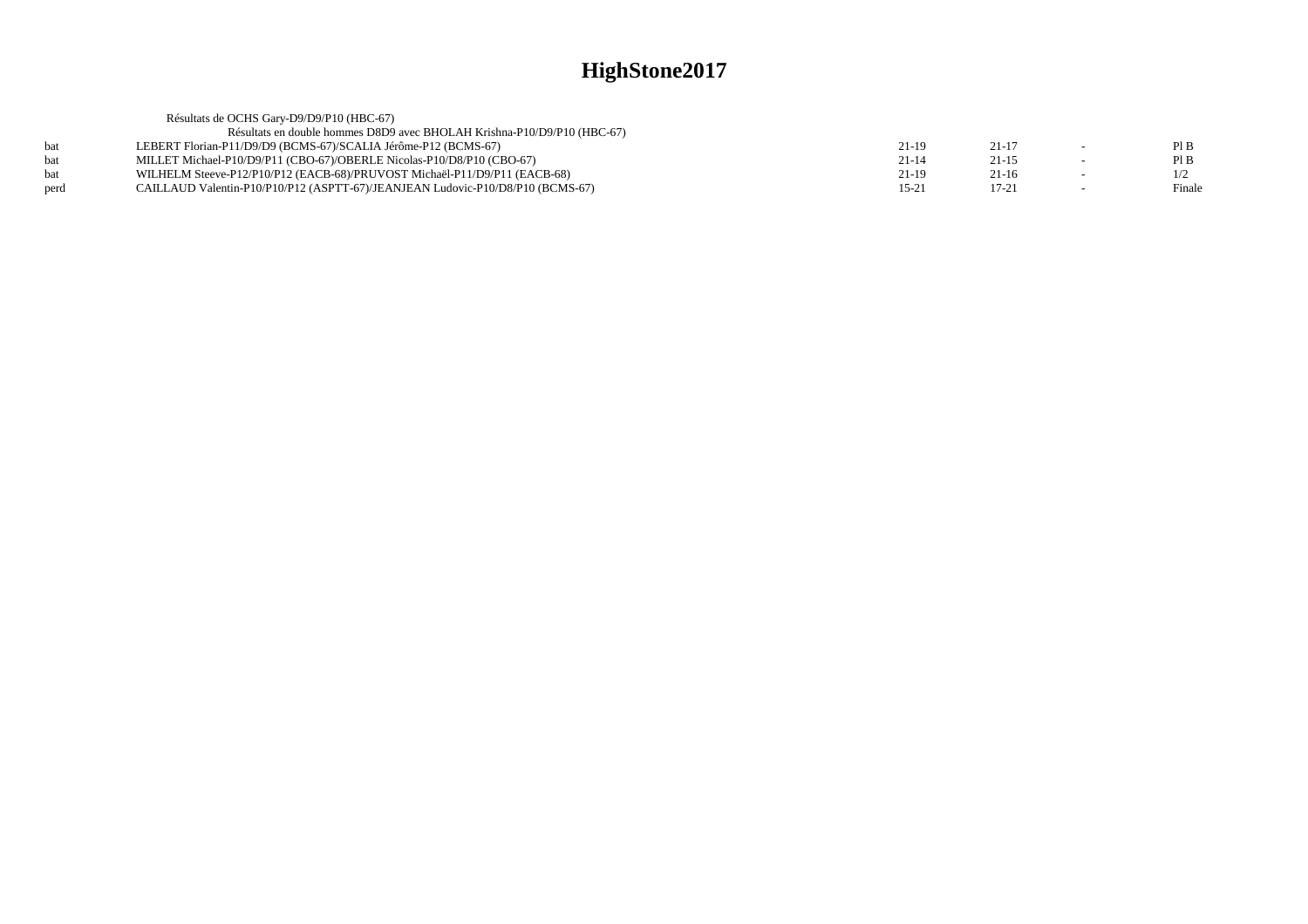|      | Résultats de OUDOT Mickaël-D7/R6/D7 (ENABAD-67)                                |           |           |         |      |
|------|--------------------------------------------------------------------------------|-----------|-----------|---------|------|
|      | Résultats en double hommes R6D7 avec LAUQUE Pierre-D8/R6/D8 (ENABAD-67)        |           |           |         |      |
| bat  | WENDT David-P10/D8/P10 (PBC-57)/CHARTON Killian-D9/D7/D9 (PBC-57)              | $21 - 15$ | $17 - 21$ | $21-15$ | PI E |
| bat  | MAZZOCCO Olivier-D9/D7/D9 (BCIG-67)/DELIMAL Christophe-P10/D8/P10 (BCIG-67)    | $21-14$   | $21 - 12$ |         | PIE  |
| perd | PLARD Yann-D8/D7/D8 (BCMS-67)/THIL Francois-D8/R6/R6 (BCMS-67)                 | $16-21$   | $10 - 21$ |         | PIE  |
| bat  | ACKER Benoit-D9/D7/D9 (BADKOM-67)/BERNUZZI Théo-D9/D7/D9 (BADKOM-67)           | $21-17$   | $25 - 23$ |         | 1/4  |
| perd | BOSSOUVI Carlos-R6/D8/D8 (ASLR-67)/PULOU Sebastien-D7/R6/D7 (ASLR-67)          | 11-21     | $11 - 21$ |         | 1/2  |
|      | Résultats en double mixte R6D7 avec DE LOURTIOUX Clotilde-D8/D7/D7 (ENABAD-67) |           |           |         |      |
| perd | MARTIN Guillaume-D8/D7/D8 (CBO-67)/MARTIN Christel-P10/D9/D8 (BS-67)           | WO-       |           |         | PIH  |
| perd | MEYER Michel-R6/R4/R6 (BCMS-67)/JEAN-PIERRE Laure-D7/R5/D7 (BCMS-67)           | $WO-$     |           |         | Pl H |
|      |                                                                                |           |           |         |      |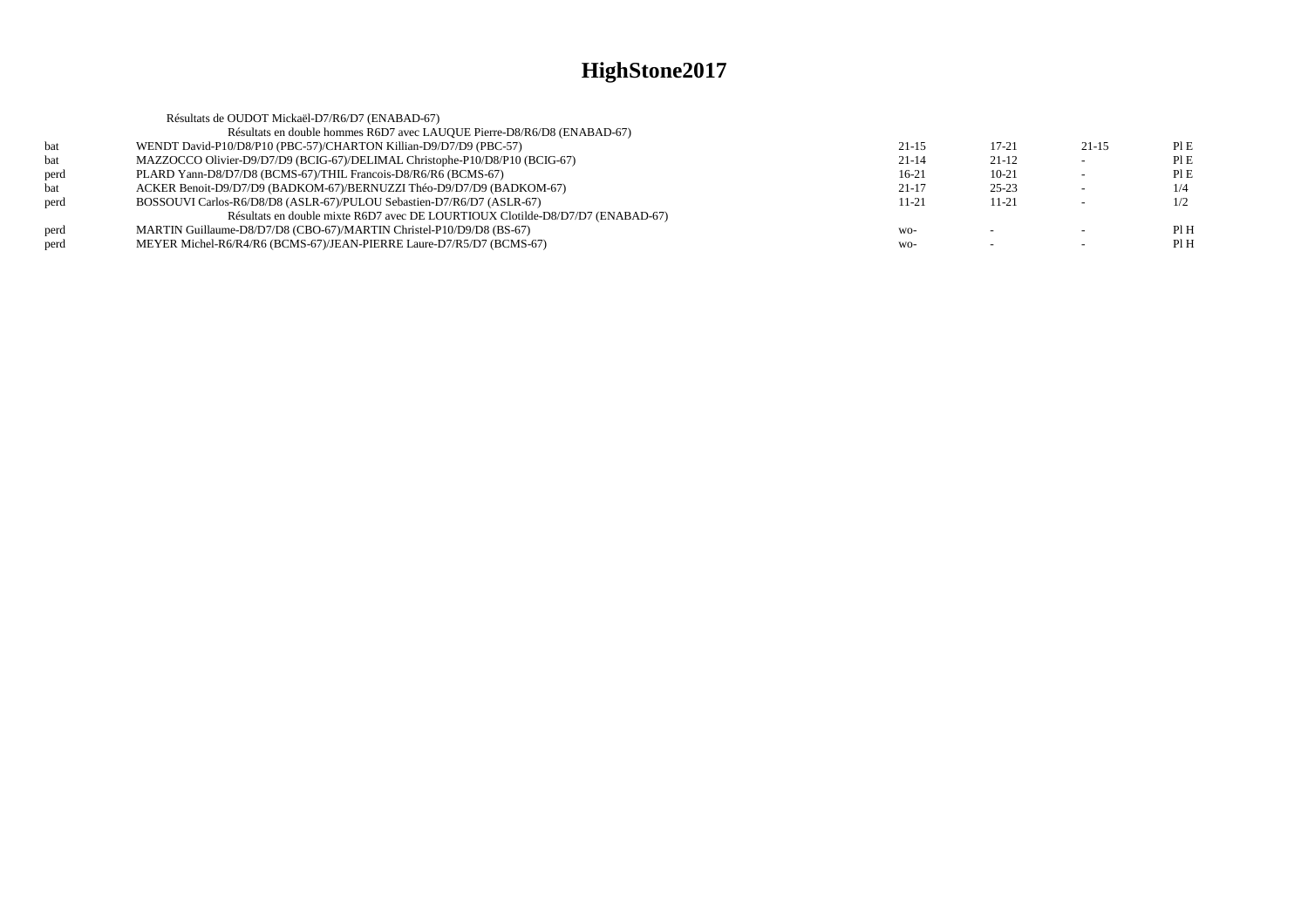|      | Résultats de PAPON Vincent-D9/D7/D9 (BCIG-67)                          |           |           |                          |      |
|------|------------------------------------------------------------------------|-----------|-----------|--------------------------|------|
|      | Résultats en simple hommes D8D9                                        |           |           |                          |      |
| perd | BONHOMME Noël-D9/D7/D9 (CEBA-67)                                       | $9 - 21$  | $21-19$   | $15 - 21$                | PIB  |
| perd | THIL Francois-D8/R6/R6 (BCMS-67)                                       | 13-21     | $17 - 21$ |                          | PIB  |
|      | Résultats en double hommes R6D7 avec BRISSET Fabien-D9/D7/D9 (BCIG-67) |           |           |                          |      |
| perd | HELL Laurent-D8/R6/D8 (VDK-67)/SFRONTATO Nicolas-D7/D7/D9 (VDK-67)     | 19-21     | $14 - 21$ |                          | PIF  |
| perd | GIROLT Ludovic-D8/R6/D8 (HBC-67)/VOILQUIN Corentin-R6/R6/D8 (HBC-67)   | $13 - 21$ | $15 - 21$ | $\overline{\phantom{a}}$ | PIF  |
| perd | BLENNER Vincent-D8/D8/P10 (BCMS-67)/CADIOU Thomas-D9/D7/D9 (BCMS-67)   | $17 - 21$ | $15 - 21$ | $\overline{\phantom{a}}$ | PI F |
|      |                                                                        |           |           |                          |      |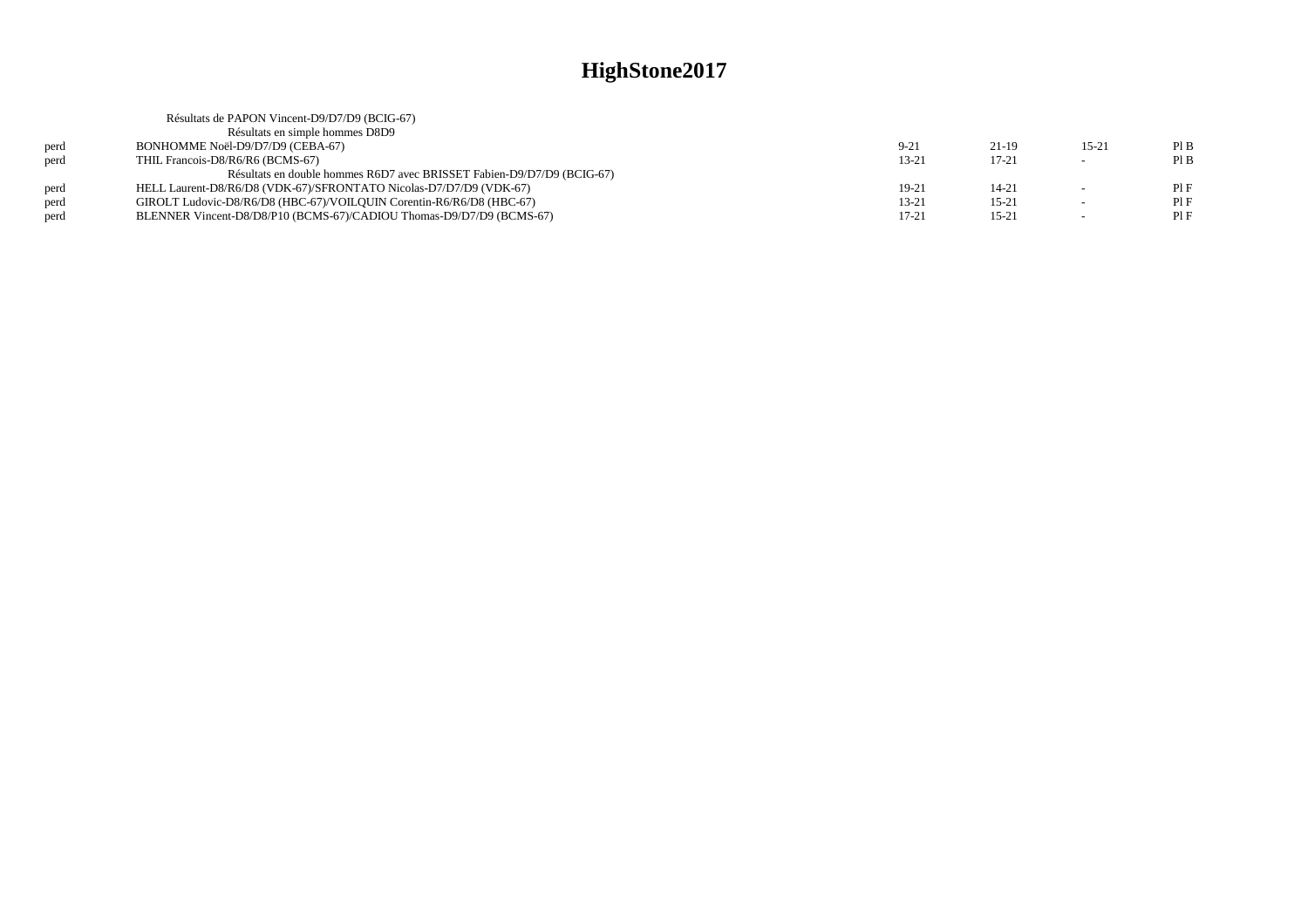|      | Résultats de PAULUS Simon-P10/D8/P10 (CBO-67)                              |           |           |           |      |
|------|----------------------------------------------------------------------------|-----------|-----------|-----------|------|
|      | Résultats en double hommes R6D7 avec ERDMANN Nicolas-D8/R6/D8 (CBO-67)     |           |           |           |      |
| bat  | MATTERN Kevin-D8/R6/D8 (BCM-68)/HABERT Mathieu-D9/D9/P11 (BCM-68)          | $21 - 14$ | $20 - 22$ | 21-19     | PI A |
| perd | GARCIA Jérémy-D8/R6/D8 (ASLR-67)/ESPOSITO Jean-R6/R6/D8 (ASLR-67)          | $10-21$   | $16-21$   |           | Pl A |
|      | Résultats en double mixte D8D9 avec TRIMBOUR Catherine-D9/D7/D8 (SBC67-67) |           |           |           |      |
| perd | STOETZEL Yann-D9/D7/D8 (SLDB-67)/WALTZ Christelle-D8/R6/D8 (SLDB-67)       | $10-21$   | $21-19$   | $12 - 21$ | P1C  |
| perd | HUBER Jeremy-P10/D8/P10 (BCT-67)/RITTER Coralie-P11/D9/D9 (ENABAD-67)      | $7 - 21$  | $21-10$   | 14-21     | P1C  |
| perd | BRONNERT Nicolas-D9/D7/D8 (BCS-67)/FERROUDJ Muriel-D9/D7/D9 (BCS-67)       | $9 - 21$  | $8 - 21$  |           | P1C  |
|      |                                                                            |           |           |           |      |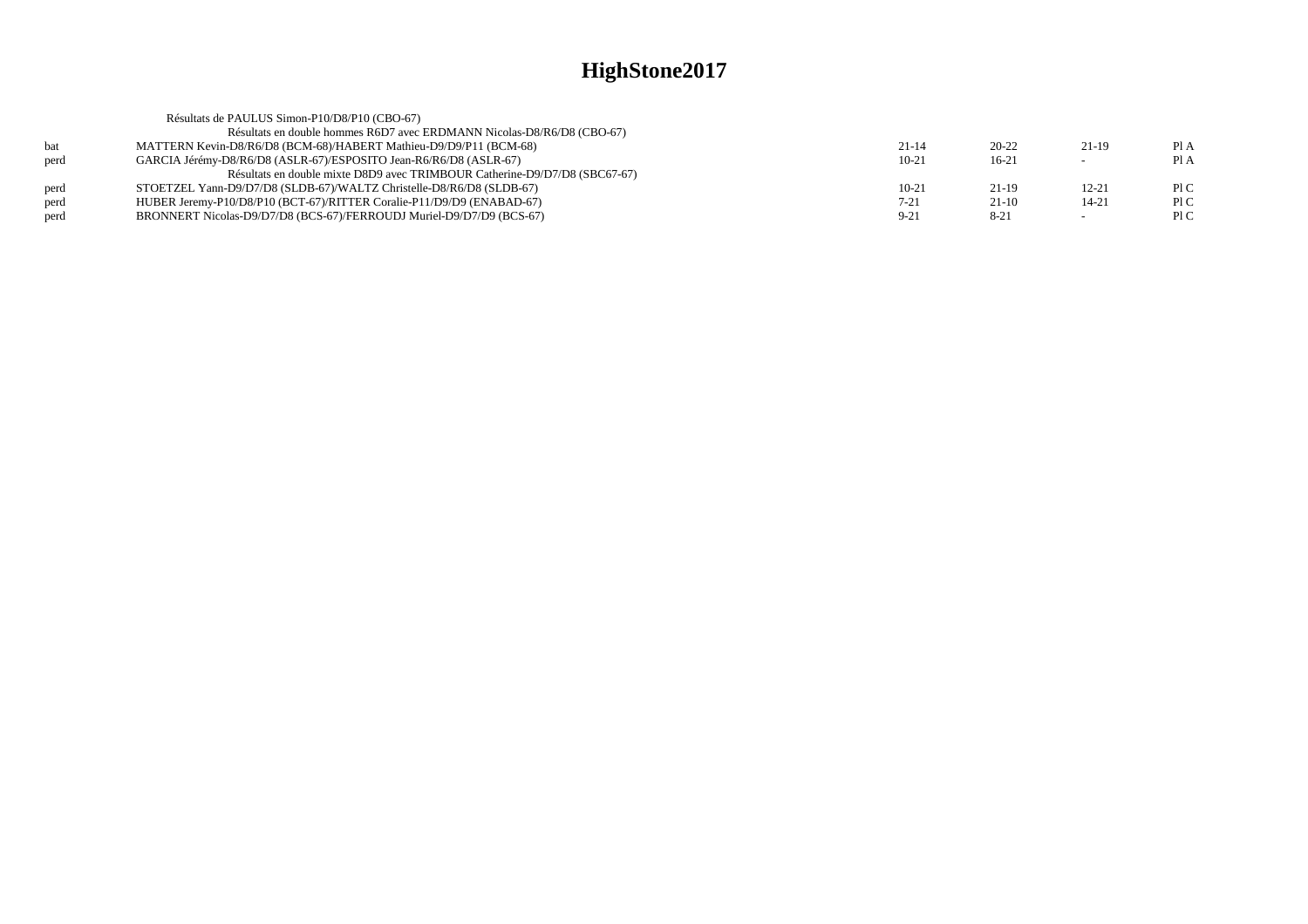|      | Résultats de PETERSCHMITT Pierre-antoine-R6/R5/D7 (COBRA-68)           |           |           |                          |     |
|------|------------------------------------------------------------------------|-----------|-----------|--------------------------|-----|
|      | Résultats en simple hommes R6D7                                        |           |           |                          |     |
| bat  | ROLL Yann-D7/R5/D7 (ASLR-67)                                           | $21 - 14$ | $21-13$   |                          | PIG |
| bat  | MARINA Mathias-D7/R5/D7 (MBC-67)                                       | $21-19$   | $21-12$   |                          | PIG |
| perd | BLENNER Vincent-D8/D8/P10 (BCMS-67)                                    | $5 - 21$  | $21 - 17$ | $12 - 21$                | PIG |
| bat  | HOFFMANN Laurent-R6/R5/D7 (BCBB-67)                                    | $21-16$   | $21 - 15$ |                          | 1/8 |
| perd | TRIPIER Arnaud-R6/R5/D7 (BCMS-67)                                      | $13 - 21$ | $7 - 21$  |                          | 1/4 |
|      | Résultats en double hommes R4R5 avec BLANCHET Adam-R5/R4/R6 (ASPTT-67) |           |           |                          |     |
| perd | SELVA Manuel-R6/D7/D7 (ASCS-67)/MICHEL Maxime-R5/R4/R6 (ASCS-67)       | 19-21     | $12 - 21$ |                          | PID |
| perd | BARTHEL Tristan-R5/R4/R6 (SCS-67)/FURSTOSS Sylvain-R6/R4/R6 (SCS-67)   | 19-21     | $19-21$   | $\overline{\phantom{a}}$ | P1D |
|      |                                                                        |           |           |                          |     |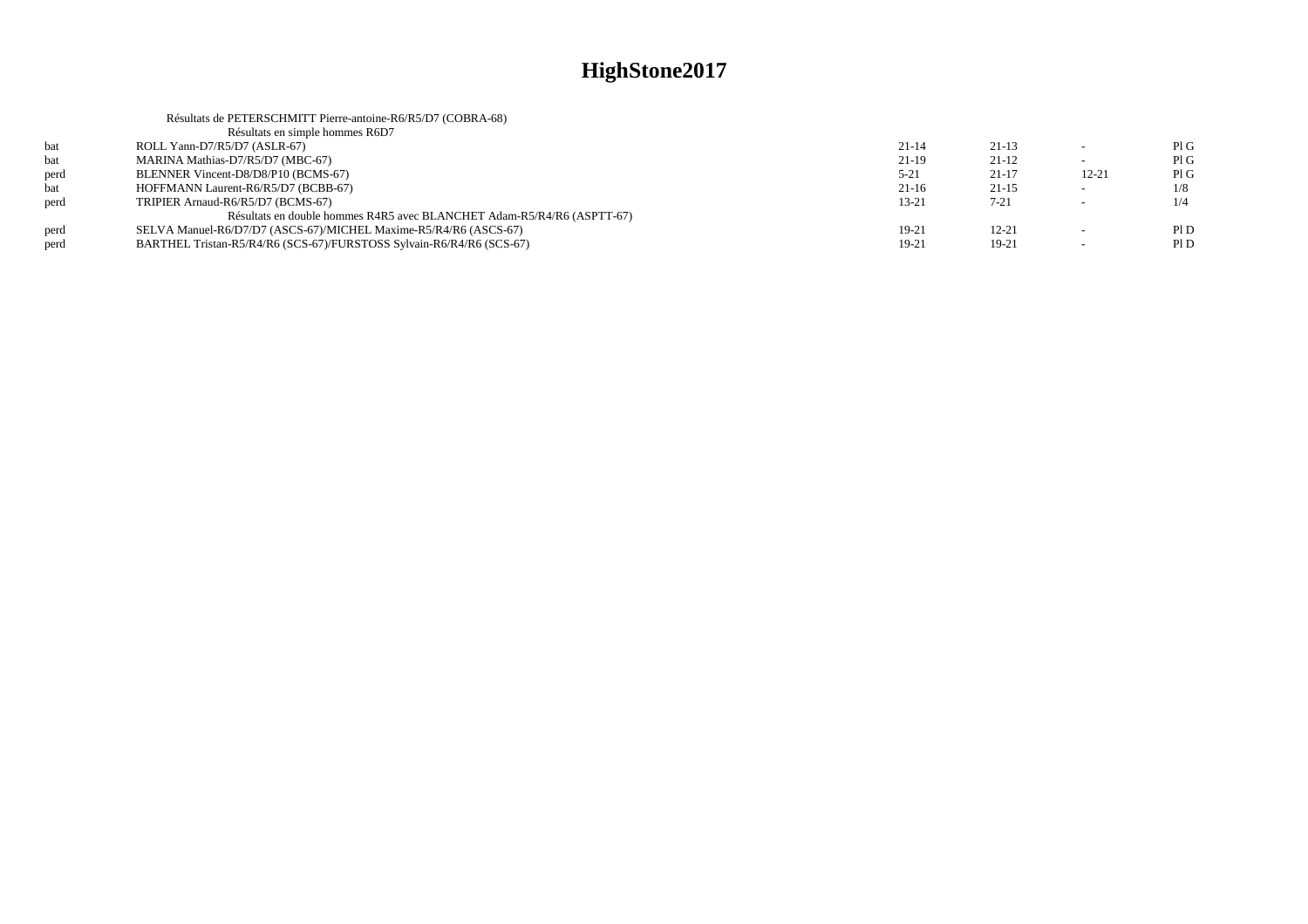|      | Résultats de PETIT Amandine-D7/D7/D9 (BCE-67) |       |  |     |
|------|-----------------------------------------------|-------|--|-----|
|      | Résultats en simple dames R6D7                |       |  |     |
| perd | SERFASS Sarah-D7/R6/D7 (MBC-67)               | 14-21 |  | P1A |
| perd | BECKER Lilly-R6/R6/D8 (ENABAD-67)             | 15-2  |  | PIA |
|      |                                               |       |  |     |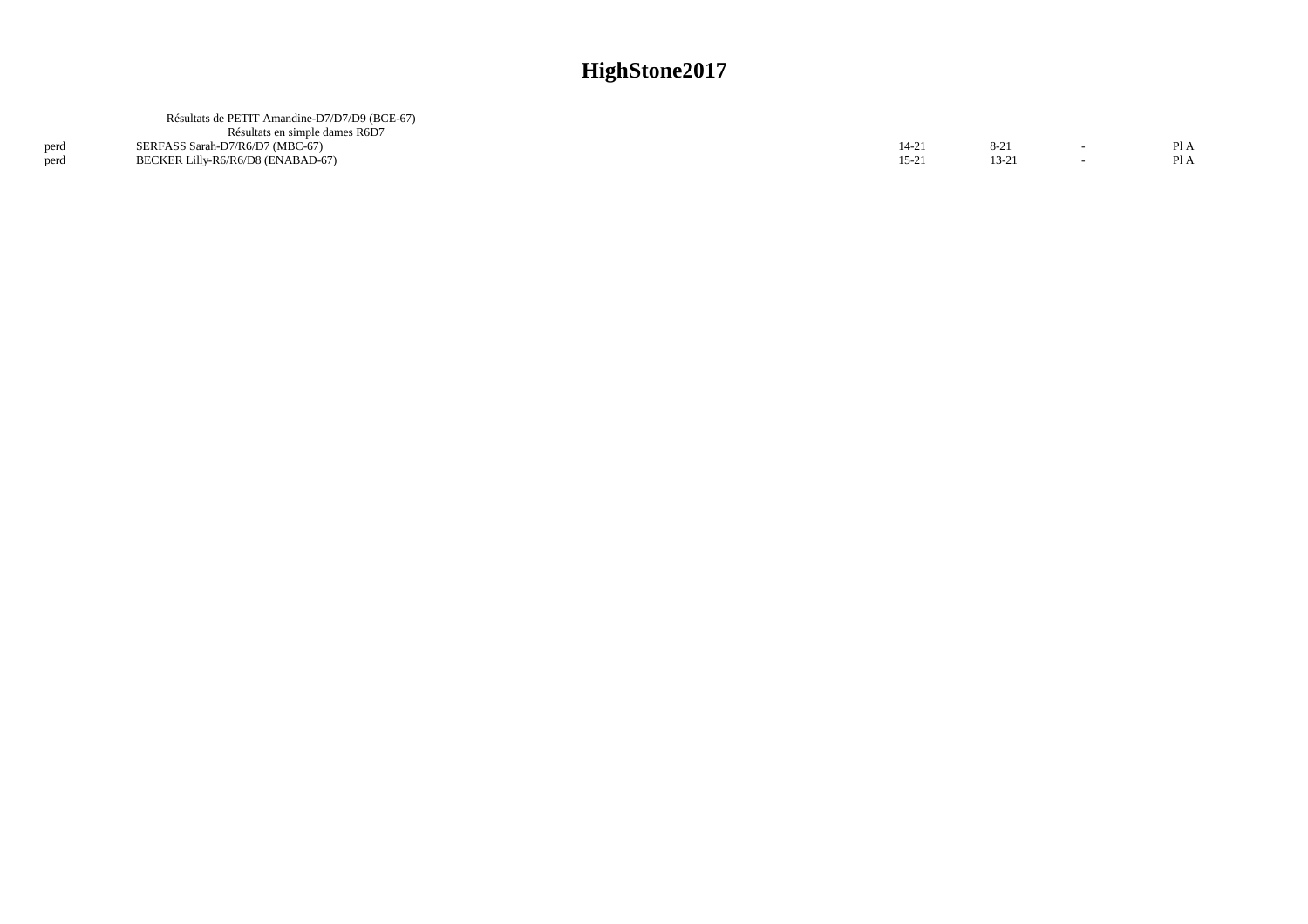| Résultats de PIERROT Virginie-D7/R5/D7 (BCT-67)                       |                                                                                                                                                                                                                                                                                                  |           |         |     |
|-----------------------------------------------------------------------|--------------------------------------------------------------------------------------------------------------------------------------------------------------------------------------------------------------------------------------------------------------------------------------------------|-----------|---------|-----|
| Résultats en double mixte R6D7 avec RUFFENACH Eric-D7/D7/R6 (BCMS-67) |                                                                                                                                                                                                                                                                                                  |           |         |     |
|                                                                       | 21-19                                                                                                                                                                                                                                                                                            | $21 - 18$ |         | PIF |
|                                                                       | $21-19$                                                                                                                                                                                                                                                                                          | $21 - 15$ |         | PIF |
|                                                                       | $16-21$                                                                                                                                                                                                                                                                                          | 21-16     | $21-19$ | 1/8 |
|                                                                       | $16-21$                                                                                                                                                                                                                                                                                          | $12 - 21$ |         |     |
|                                                                       | HELFRICH Jean-vyes-D8/R6/D7 (OFBC-67)/BECKER Claudia-D8/R6/D7 (OFBC-67)<br>HEITZ Gregory-D8/R6/R6 (SBC67-67)/CAMPEIS Marie-laure-D9/D8/D7 (BCIG-67)<br>KNITTEL Maxence-R6/R6/D7 (ENABAD-67)/HOENEN Emma-R5/R5/R6 (ENABAD-67)<br>BONNIN Dimitri-R5/R4/R6 (BCO-67)/JONINA Renata-R6/R5/D7 (BCO-67) |           |         |     |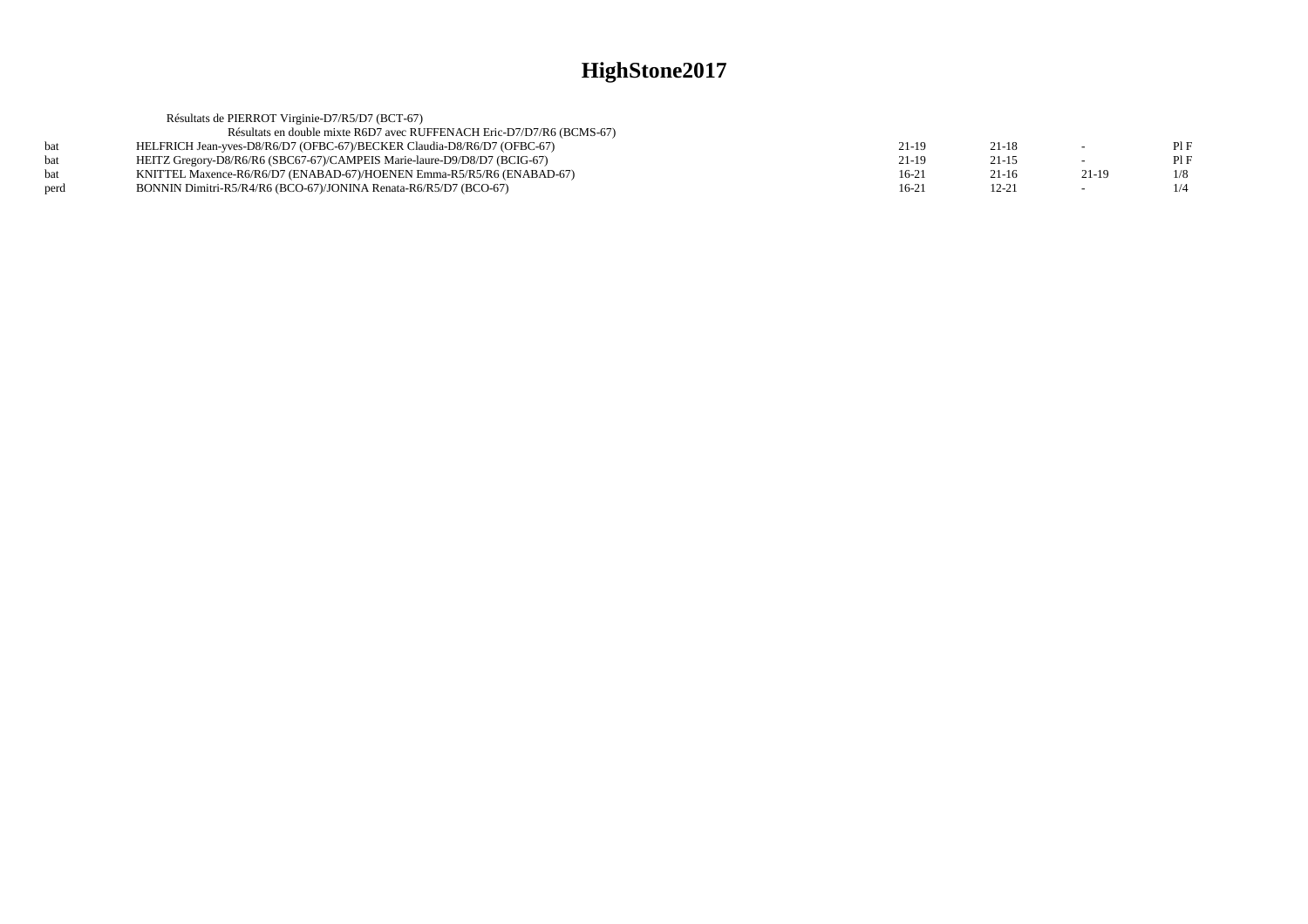|      | Résultats de PIERSON Florent-R6/R5/R6 (BCMS-67)                        |           |           |         |     |
|------|------------------------------------------------------------------------|-----------|-----------|---------|-----|
|      | Résultats en simple hommes R6D7                                        |           |           |         |     |
| bat  | RUIZ Emmanuel-D7/R5/D7 (MBC-67)                                        | $21-16$   | $21 - 14$ |         | PIB |
| perd | CIBLA Pierre-étienne-D7/R6/R6 (EACB-68)                                | $21-17$   | $10 - 21$ | 19-21   | PIB |
|      | Résultats en double hommes R4R5 avec TRAN Jean-paul-D7/R5/D7 (BCMS-67) |           |           |         |     |
| bat  | ROTH Thierry-D7/R5/R6 (OFBC-67)/BECKER François-D7/R5/D7 (OFBC-67)     | $21-16$   | $15 - 21$ | $21-11$ | PIF |
| bat  | MORI Lucas-P11/D9/P11 (BCBB-67)/STREITH Victor-R5/R4/R6 (BCBB-67)      | $21-12$   | $21-11$   | $\sim$  | PIF |
| bat  | BOSSERT Thomas-D7 (BCS-57)/RUFFIN Fabien-R6/R5/D7 (BCS-57)             | $21-19$   | $21-13$   |         | PIF |
| perd | HEY Gaspard-R4/R5/R6 (CEBA-67)/BURESI Malo-D7/R5/D7 (CEBA-67)          | $17 - 21$ | $20 - 22$ |         | 1/4 |
|      |                                                                        |           |           |         |     |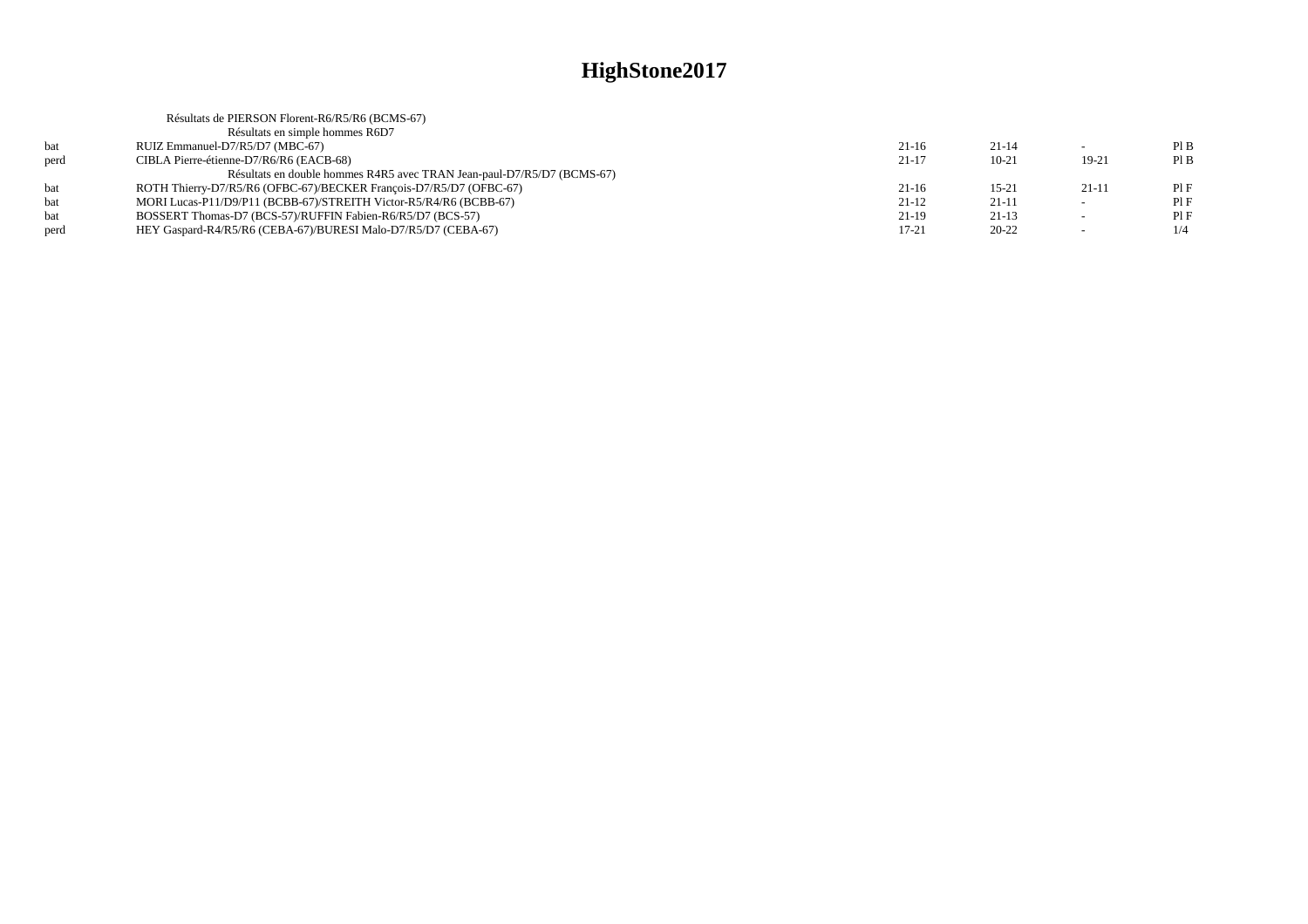|      | Résultats de PINTO DE OLIVEIRA Susana-P12/P11/P12 (ASCS-67)                    |           |           |      |
|------|--------------------------------------------------------------------------------|-----------|-----------|------|
|      | Résultats en simple dames P10P11P12                                            |           |           |      |
| perd | HUBER Line-P10/D8/P10 (VDR-67)                                                 | 11-21     | 18-21     | P1C  |
| nerd | MALGIERI Jessica-P10/P12/P10 (ASLR-67)                                         | $15 - 21$ | $13 - 21$ | P1C  |
|      | Résultats en double dames P10P11P12 avec CASTRO Raphaele-P12/P11/P12 (ASCS-67) |           |           |      |
| hat. | FLICK Emilie-P10/P10/D8 (PBC-57)/DIARD Jessica-P12 (PBC-57)                    | $21-9$    | $21 - 5$  | Pl A |
| hat. | DAMASO MERX Julie-P12 (BCIG-67)/MOULIS Armelle-P12/P10/P10 (BCIG-67)           | $21-11$   | $21-17$   | Pl A |
| bat  | FELBER Elsa-D8/P10/P10 (ASPTT-67)/LAMBLOT Johanne-D8/P10/P10 (ASPTT-67)        | $21-17$   | $21-15$   | Pl A |
| hat  | BOOS Sandra-P12/P11/P10 (ABCM-67)/SCHURR Cindy-P11/P10/P11 (ABCM-67)           | $21-11$   | $21 - 18$ | Pl A |
|      |                                                                                |           |           |      |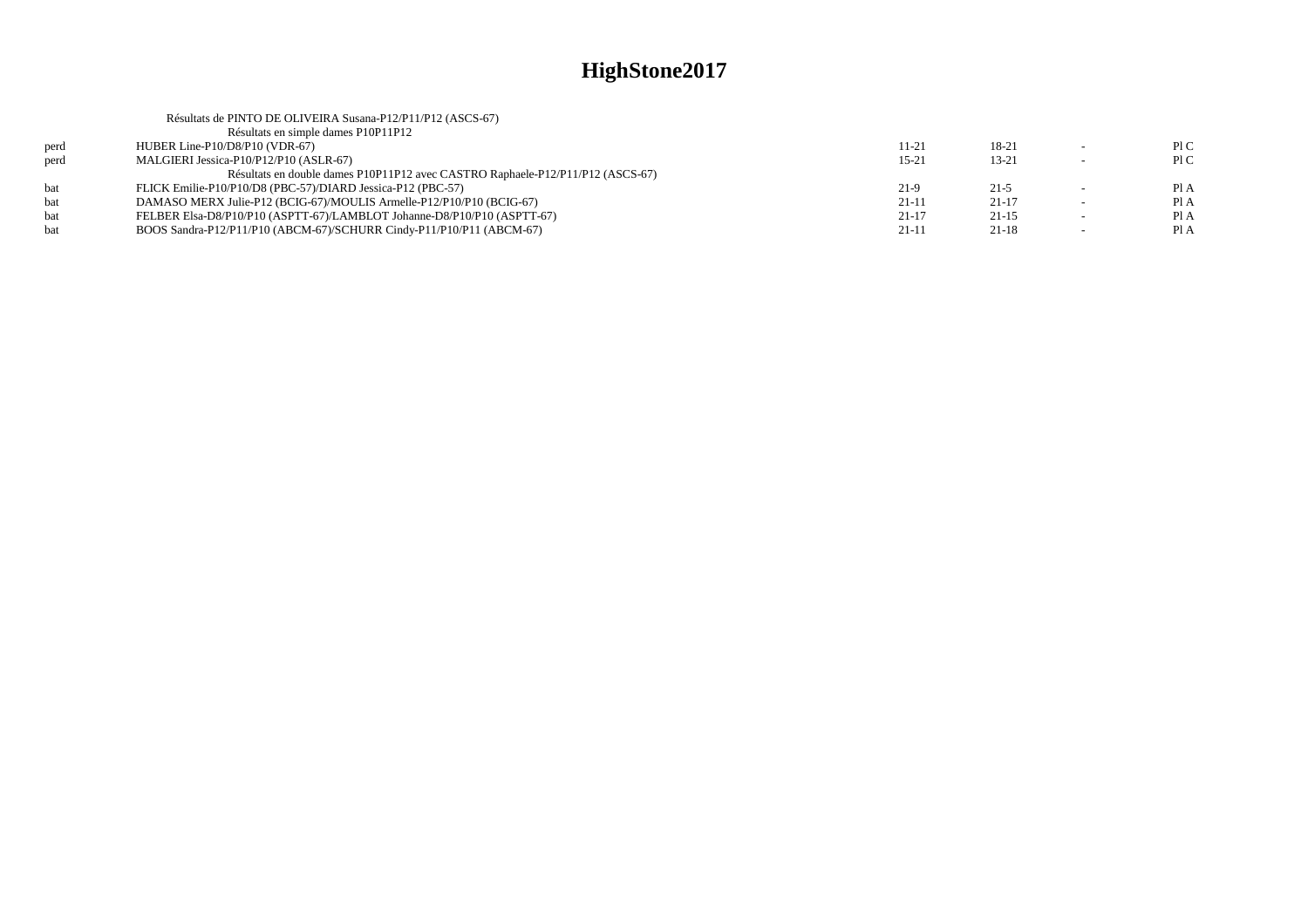|      | Résultats de PIQUET Benoît-P10/P11/P12 (ABCM-67)                                 |           |           |         |      |
|------|----------------------------------------------------------------------------------|-----------|-----------|---------|------|
|      | Résultats en simple hommes P10P11P12                                             |           |           |         |      |
| bat  | DEVEAUX Pierre-P11/P12/P12 (CR-67)                                               | $21 - 15$ | $21-8$    | $\sim$  | PIE  |
| bat  | BIRGEL Jonathan-P10/D9/P11 (BT-67)                                               | $21-11$   | $21-19$   |         | PIE  |
| perd | WILHELM Steeve-P12/P10/P12 (EACB-68)                                             | $7 - 21$  | $21 - 18$ | 19-21   | 1/4  |
|      | Résultats en double hommes P10P11P12 avec MISCHLER Mickael-P11/P11/P10 (ABCM-67) |           |           |         |      |
| hat  | GRELLIER Benoit-P12/P10/P12 (BCO-67)/SCHWEITZER Thierry-P11 (BCO-67)             | $21 - 18$ | $21-10$   |         | Pl A |
| bat  | MARTY Christophe-P12/P10/P10 (SLDB-67)/MATTEL Mathieu-P10/P11/P12 (SLDB-67)      | $23 - 21$ | $21-17$   |         | Pl A |
| hat  | CATOIRE Arnaud-P12/P11/P12 (BCIG-67)/DORNIER Vincent-P12/P11/P12 (BCMS-67)       | 18-21     | $21 - 12$ | $21-18$ | Pl A |
|      |                                                                                  |           |           |         |      |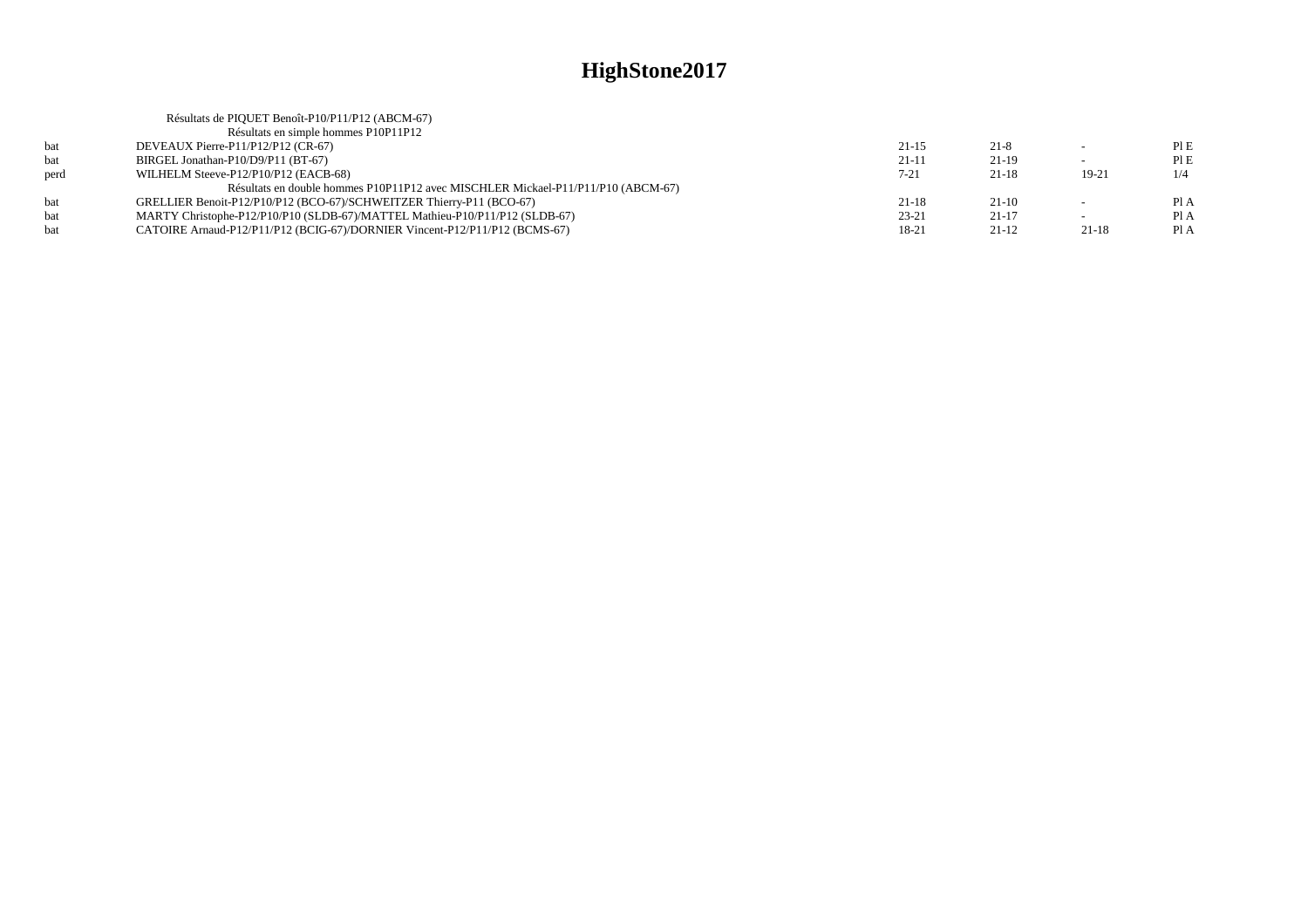|      | Résultats de PLARD Yann-D8/D7/D8 (BCMS-67)                                  |           |           |           |        |
|------|-----------------------------------------------------------------------------|-----------|-----------|-----------|--------|
|      | Résultats en simple hommes R6D7                                             |           |           |           |        |
| bat  | BEISSER Bruno-D7/D7/D9 (CBO-67)                                             | $21-13$   | $21 - 14$ |           | PIF    |
| bat  | LANDMANN Christophe-D7/D9/D9 (ENABAD-67)                                    | $21 - 8$  | $21 - 14$ |           | PIF    |
| bat  | THOMAS Raphael-R6/D7/D7 (ASPTT-67)                                          | 21-10     | $21 - 18$ |           | PIF    |
| perd | CIBLA Pierre-étienne-D7/R6/R6 (EACB-68)                                     | $16-21$   | $21 - 14$ | $22 - 24$ | 1/4    |
|      | Résultats en double hommes R6D7 avec THIL Francois-D8/R6/R6 (BCMS-67)       |           |           |           |        |
| bat  | MAZZOCCO Olivier-D9/D7/D9 (BCIG-67)/DELIMAL Christophe-P10/D8/P10 (BCIG-67) | $21 - 11$ | $21-3$    |           | PIE    |
| bat  | WENDT David-P10/D8/P10 (PBC-57)/CHARTON Killian-D9/D7/D9 (PBC-57)           | $21 - 11$ | $21 - 14$ |           | PIE    |
| bat  | OUDOT Mickaël-D7/R6/D7 (ENABAD-67)/LAUQUE Pierre-D8/R6/D8 (ENABAD-67)       | 21-16     | $21-10$   |           | PIE    |
| bat  | KNITTEL Maxence-R6/R6/D7 (ENABAD-67)/THOMAS Raphael-R6/D7/D7 (ASPTT-67)     | $21-12$   | $21-12$   |           | 1/4    |
| bat  | GARCIA Jérémy-D8/R6/D8 (ASLR-67)/ESPOSITO Jean-R6/R6/D8 (ASLR-67)           | $21-8$    | $21-15$   |           | 1/2    |
| bat  | BOSSOUVI Carlos-R6/D8/D8 (ASLR-67)/PULOU Sebastien-D7/R6/D7 (ASLR-67)       | $12 - 21$ | $21-19$   | $21-16$   | Finale |
|      |                                                                             |           |           |           |        |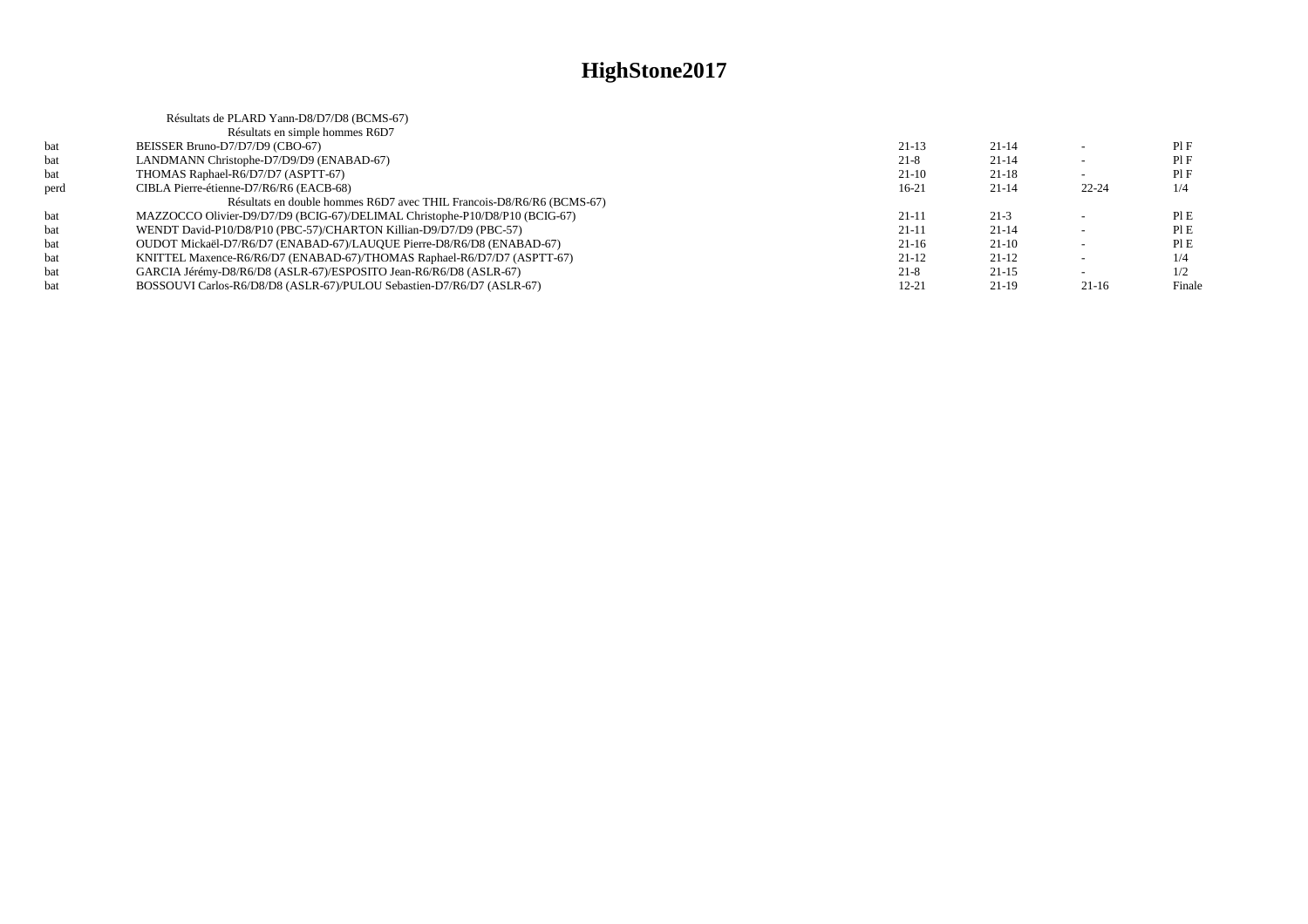|            | Résultats de PRUVOST Michaël-P11/D9/P11 (EACB-68)                         |           |           |        |     |
|------------|---------------------------------------------------------------------------|-----------|-----------|--------|-----|
|            | Résultats en double hommes D8D9 avec WILHELM Steeve-P12/P10/P12 (EACB-68) |           |           |        |     |
| <b>bat</b> | GIORGETTI Jeremie-NC (CCSSL-67)/BERNARD Jéremy-P10/D9/P11 (CCSSL-67)      | 21-13     | $21-16$   |        | PLC |
| <b>bat</b> | RIEBER Olivier-P10/D9/P10 (EVE-67)/CERVERA Sébastien-P10/D9/P11 (EVE-67)  | $21 - 12$ | $21-10$   | $\sim$ | PLC |
| <b>bat</b> | UHL Hugo-D7/D8/D9 (ENABAD-67)/GIRAULT Francois-P10/D8/D8 (HBC-67)         | $21-16$   | $21 - 16$ | $\sim$ | 1/4 |
| perd       | OCHS Gary-D9/D9/P10 (HBC-67)/BHOLAH Krishna-P10/D9/P10 (HBC-67)           | 19-21     | $16-21$   | $\sim$ | 1/2 |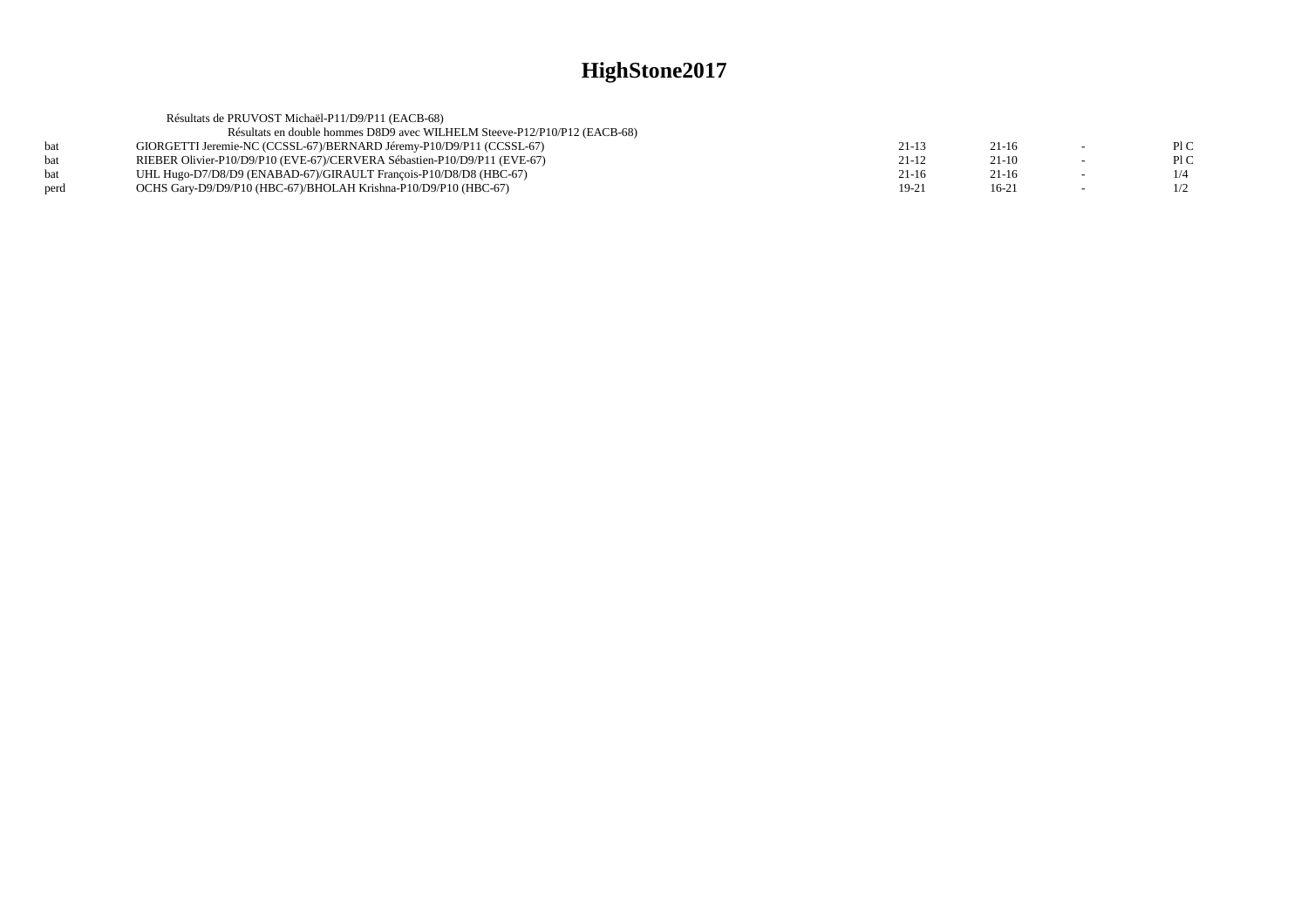| Résultats de PULOU Sebastien-D7/R6/D7 (ASLR-67)                         |           |           |         |        |
|-------------------------------------------------------------------------|-----------|-----------|---------|--------|
| Résultats en simple hommes R6D7                                         |           |           |         |        |
| HELFRICH Jean-yves-D8/R6/D7 (OFBC-67)                                   | $21 - 11$ | $21-16$   |         | P1D    |
| TRIPIER Arnaud-R6/R5/D7 (BCMS-67)                                       | $13 - 21$ | $12 - 21$ |         | P1D    |
| Résultats en double hommes R6D7 avec BOSSOUVI Carlos-R6/D8/D8 (ASLR-67) |           |           |         |        |
| FREMONT Damien-D8/R6/D8 (HBC-67)/MAZARD Julien-D9/D8/P10 (HBC-67)       | $21-11$   | $21 - 14$ |         | P1C    |
| GARDIES Laurent-D8/R6/D8 (BCMS-67)/FLANET Aurélien-D8/R6/D8 (BCMS-67)   | $21 - 15$ | $21-17$   |         | P1C    |
| GIROLT Ludovic-D8/R6/D8 (HBC-67)/VOILOUIN Corentin-R6/R6/D8 (HBC-67)    | $17 - 21$ | $21-15$   | $21-12$ | 1/4    |
| OUDOT Mickaël-D7/R6/D7 (ENABAD-67)/LAUQUE Pierre-D8/R6/D8 (ENABAD-67)   | $21 - 11$ | $21-11$   |         | 1/2    |
| PLARD Yann-D8/D7/D8 (BCMS-67)/THIL Francois-D8/R6/R6 (BCMS-67)          | $21-12$   | $19-21$   | $16-21$ | Finale |
|                                                                         |           |           |         |        |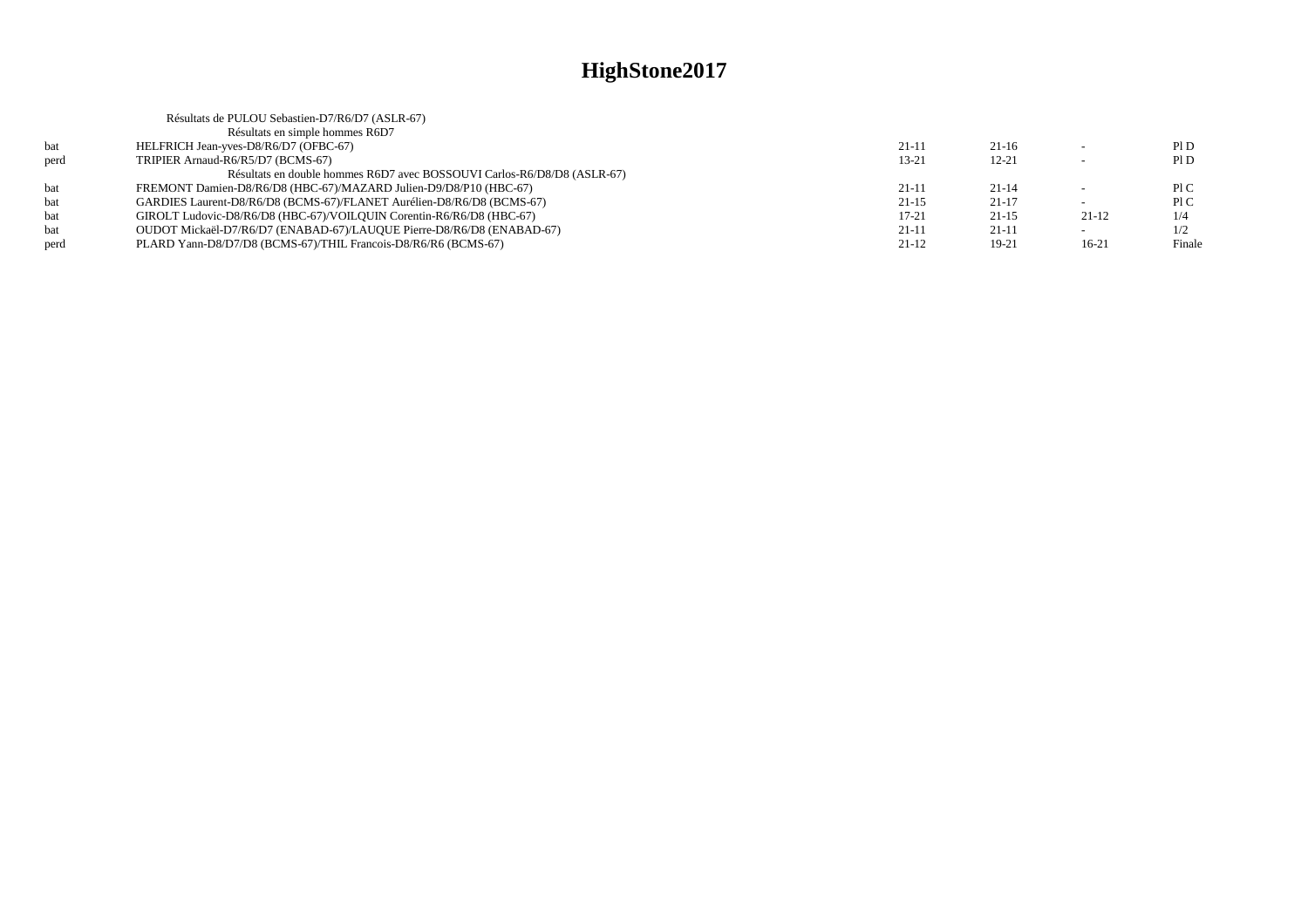|      | Résultats de RADOSAVLJEVIC Vesna-D9/D7/D8 (ASLR-67)                       |         |           |                          |      |
|------|---------------------------------------------------------------------------|---------|-----------|--------------------------|------|
|      | Résultats en double mixte D8D9 avec ASSANI Philippe-P10/D9/D9 (ASPTT-67)  |         |           |                          |      |
| perd | KONTZLER Thomas-P10/P10/P11 (BCS-57)/CARON Perrine-D8/D9/D9 (BCS-57)      | 15-21   | 5-21      | $\overline{\phantom{0}}$ | Pl B |
| perd | TALBOT Victor-D9/D7/D8 (ENABAD-67)/SCHILTZ Mathilde-D7/D8/D8 (ENABAD-67)  | $10-21$ | 11-21     | $\sim$                   | Pl B |
| hat  | MAZZOCCO Olivier-D9/D7/D9 (BCIG-67)/JEANNESSON Maud-P10/P12/P10 (BCIG-67) | 22-20   | $21 - 14$ |                          | Pl B |
|      |                                                                           |         |           |                          |      |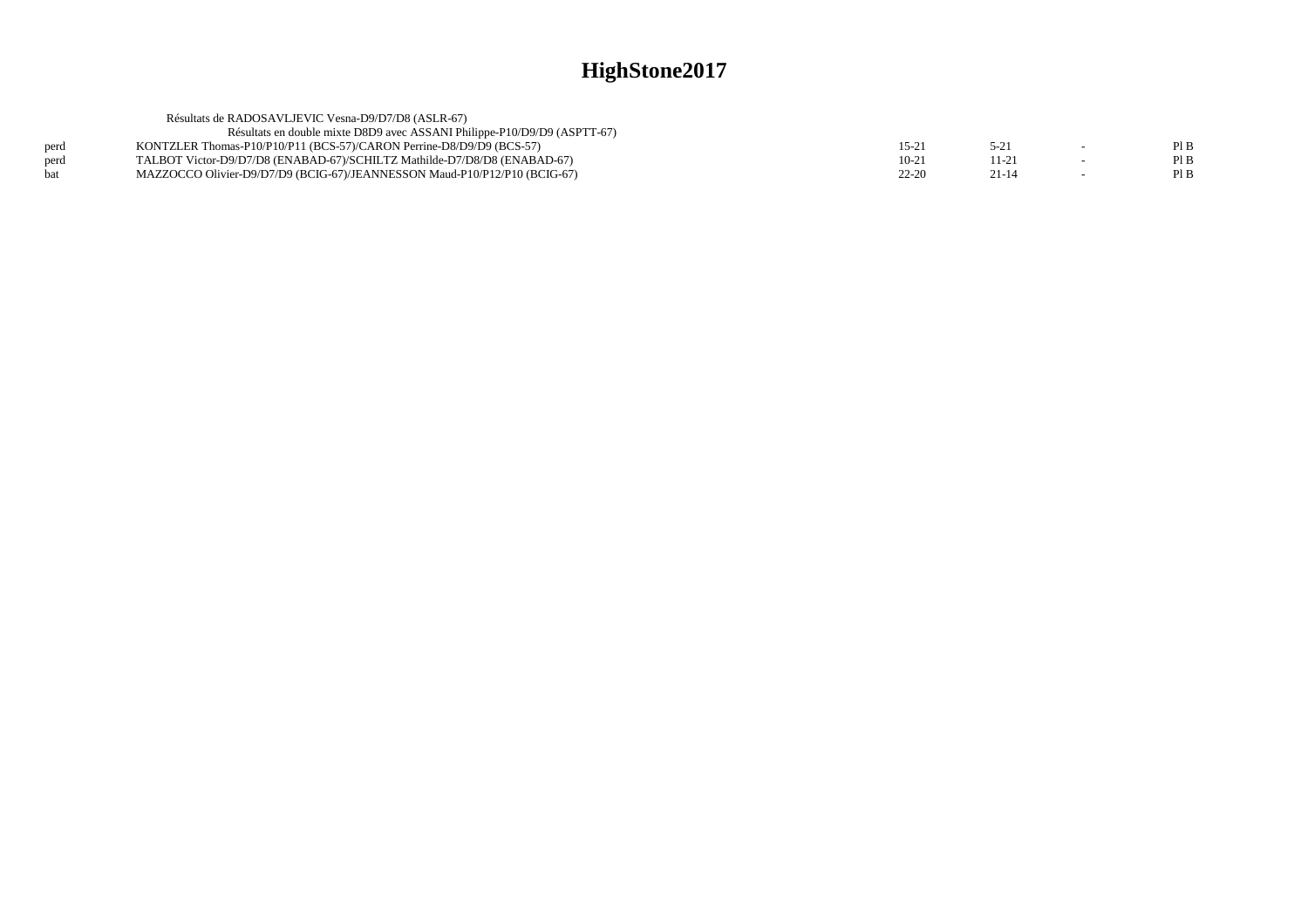|      | Résultats de RAPENNE Marion-D7/R6/R5 (MBC-67)                                  |           |          |        |
|------|--------------------------------------------------------------------------------|-----------|----------|--------|
|      | Résultats en double dames R6D7 avec SERFASS Sarah-D7/R6/D7 (MBC-67)            |           |          |        |
| bat  | BECKER Claudia-D8/R6/D7 (OFBC-67)/KEIFFER Nelly-D8/R6/D7 (ENABAD-67)           | $21-10$   | $21 - 4$ | Pl A   |
| bat  | ARGENTIN Sabrina-D9/D7/D8 (CBO-67)/BEYER Helen-D7/D7/R6 (CBO-67)               | $21-9$    | $21-11$  | Pl A   |
| bat  | BIWAND Christelle-D8/R6/D8 (SBC67-67)/FURSTOSS Anne-laure-D9/D7/D7 (SCS-67)    | $21-16$   | $21-12$  | 1/2    |
| perd | KUCHLER Justine-D8/D8/D9 (CEBA-67)/ANDING Anne-lise-D7/R6/D8 (CEBA-67)         | $15 - 21$ | $19-21$  | Finale |
|      | Résultats en double mixte R4R5 avec MARINA Mathias-D7/R5/D7 (MBC-67)           |           |          |        |
| perd | SCHLAGDENHAUFFEN Mizuki-R4/N3/R5 (ENABAD-67)/GARRIGOU Aimée-D7/R6/R5 (CAOB-67) | $9 - 21$  | $19-21$  | PIB    |
| perd | FALCO Michaêl-R5/N3/R4 (ASLR-67)/KNITTEL Camille-R6/R4/R4 (ASLR-67)            | 11-21     | $10-21$  | PIB    |
|      |                                                                                |           |          |        |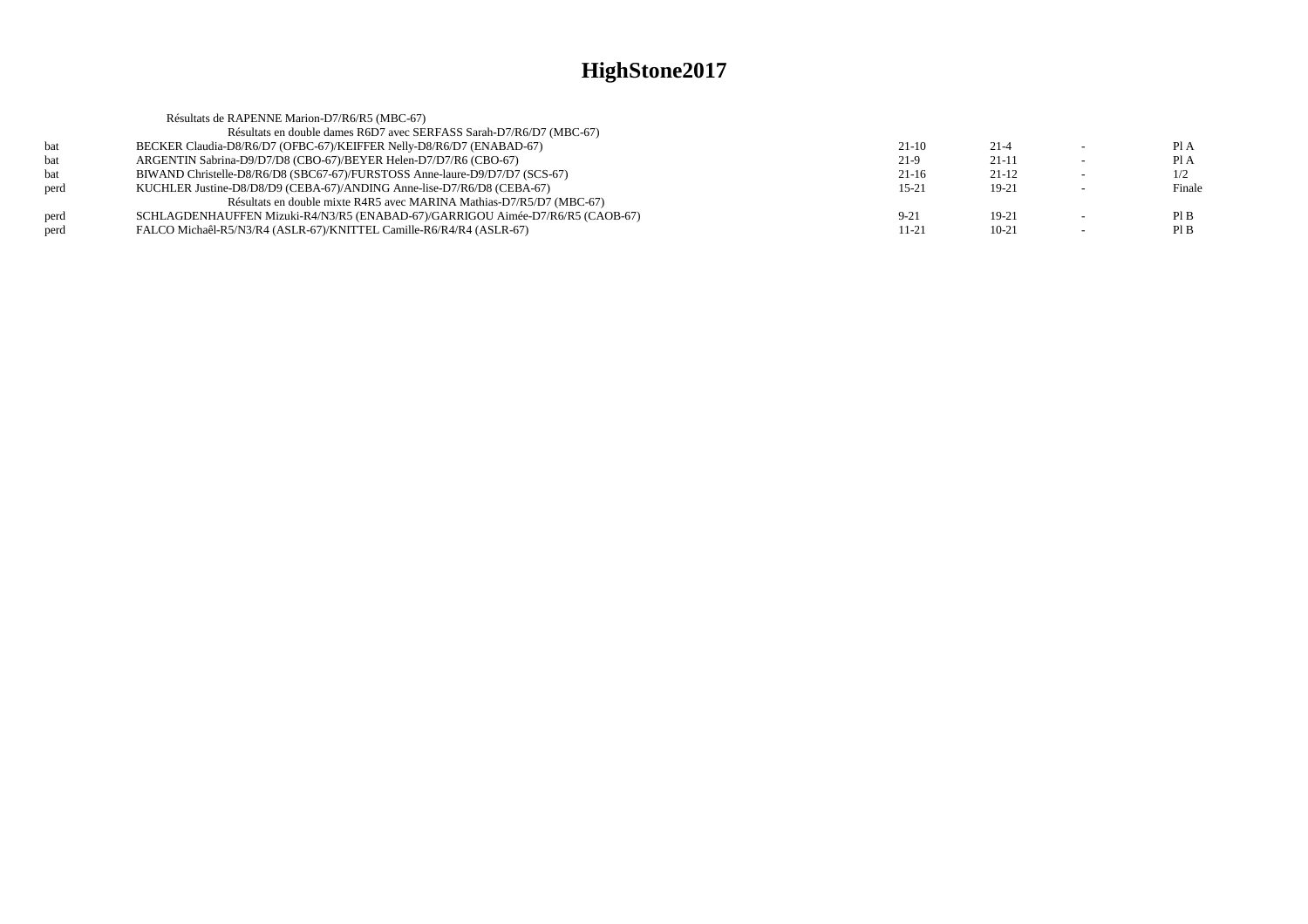|      | Résultats de REMY-NAZON Flavien-D7/R5/D7 (PBC-57)                      |       |       |         |
|------|------------------------------------------------------------------------|-------|-------|---------|
|      | Résultats en double hommes R4R5 avec SAULNIER Jerome-D7/R5/D7 (PBC-57) |       |       |         |
| perd | HENRY Romain-R4/R4/R6 (CEBA-67)/CASTEL Jeremie-D8/R6/D7 (CEBA-67)      | 18-2  | 12.21 | $P_{A}$ |
| nerd | AUTHIER Vincent-R6/R4/R6 (BCO-67)/BONNIN Dimitri-R5/R4/R6 (BCO-67)     | 23-25 |       | P1A     |
|      |                                                                        |       |       |         |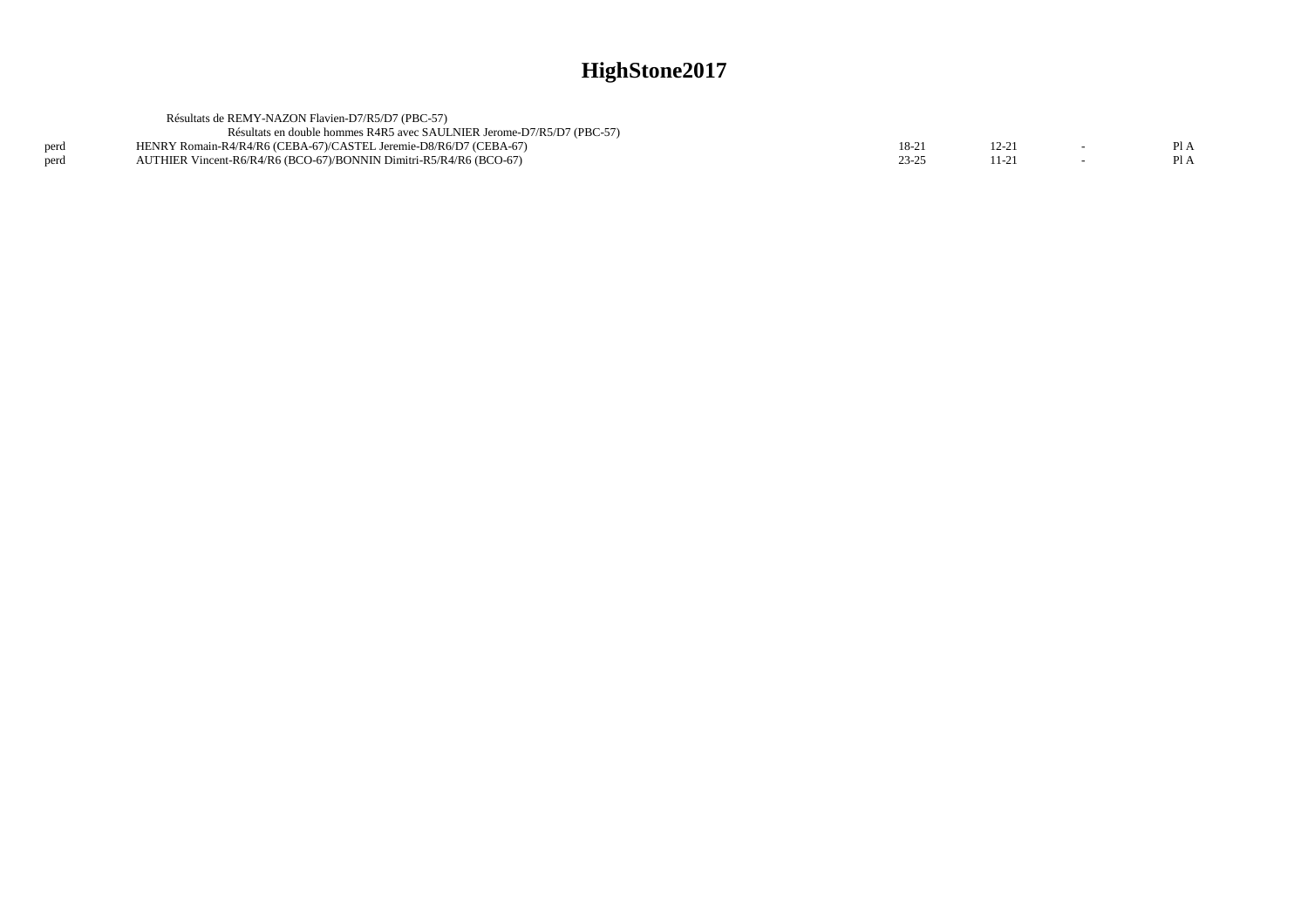|      | Résultats de RICOEUR Nicole-D8/R6/D7 (ASCS-67)                      |       |  |     |
|------|---------------------------------------------------------------------|-------|--|-----|
|      | Résultats en double mixte R6D7 avec BERKAT Amar-R6/R6/D7 (ASCS-67)  |       |  |     |
| perd | TRAN Jean-paul-D7/R5/D7 (BCMS-67)/ATKINS Kathryn-D8/R6/D7 (BCMS-67) | $WO-$ |  | P1C |
| perd | BONNIN Dimitri-R5/R4/R6 (BCO-67)/JONINA Renata-R6/R5/D7 (BCO-67)    | $WO-$ |  | PLC |
|      |                                                                     |       |  |     |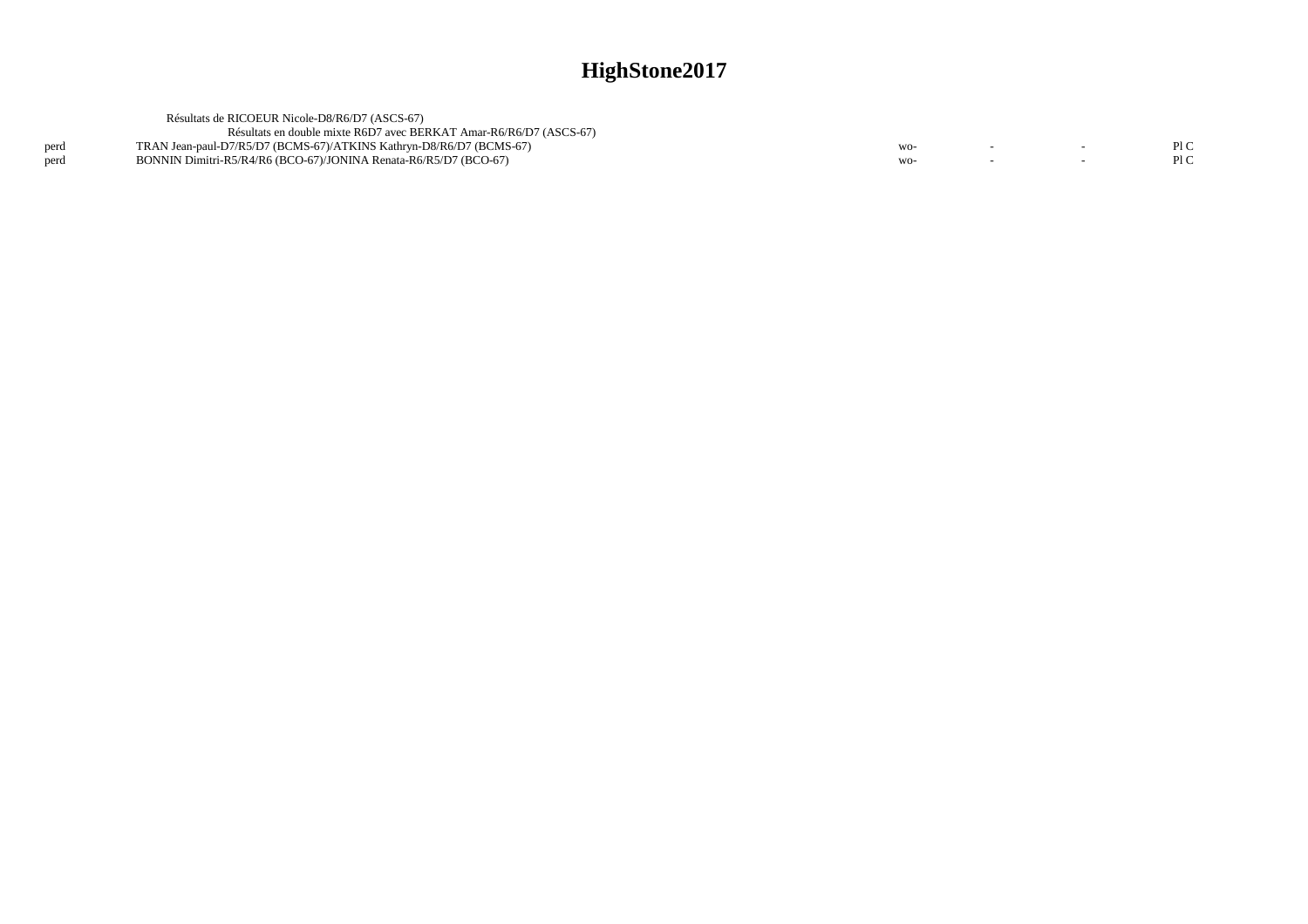|      | Résultats de RIEBER Olivier-P10/D9/P10 (EVE-67)                                |           |           |         |      |
|------|--------------------------------------------------------------------------------|-----------|-----------|---------|------|
|      | Résultats en double hommes D8D9 avec CERVERA Sébastien-P10/D9/P11 (EVE-67)     |           |           |         |      |
| bat  | GIORGETTI Jeremie-NC (CCSSL-67)/BERNARD Jéremy-P10/D9/P11 (CCSSL-67)           | $21 - 17$ | $21-13$   |         | P1C  |
| perd | WILHELM Steeve-P12/P10/P12 (EACB-68)/PRUVOST Michaël-P11/D9/P11 (EACB-68)      | $12 - 21$ | $10 - 21$ |         | P1C  |
| bat  | MILLET Michael-P10/D9/P11 (CBO-67)/OBERLE Nicolas-P10/D8/P10 (CBO-67)          | $21 - 7$  | $17 - 21$ | $21-13$ | 1/4  |
| perd | CAILLAUD Valentin-P10/P10/P12 (ASPTT-67)/JEANJEAN Ludovic-P10/D8/P10 (BCMS-67) | 13-21     | 11-21     |         | 1/2  |
|      | Résultats en double mixte P10P11P12 avec RIEBER Stéphanie-P11/D9/P10 (EVE-67)  |           |           |         |      |
| bat  | SCHWEITZER Thierry-P11 (BCO-67)/SCHWEITZER Alena-P11/D9/P11 (BCO-67)           | $21 - 18$ | $21-10$   |         | PI A |
| perd | ROTH Pierre-P10/D9/P10 (FCJMSB-67)/HUBER Line-P10/D8/P10 (VDR-67)              | $17 - 21$ | 18-21     |         | Pl A |
| perd | BECHER Benoit-D9/D8/P10 (BCN-67)/FLAUDER Anne-P12/P10/P10 (BCN-67)             | 18-21     | $16-21$   |         | 1/2  |
|      |                                                                                |           |           |         |      |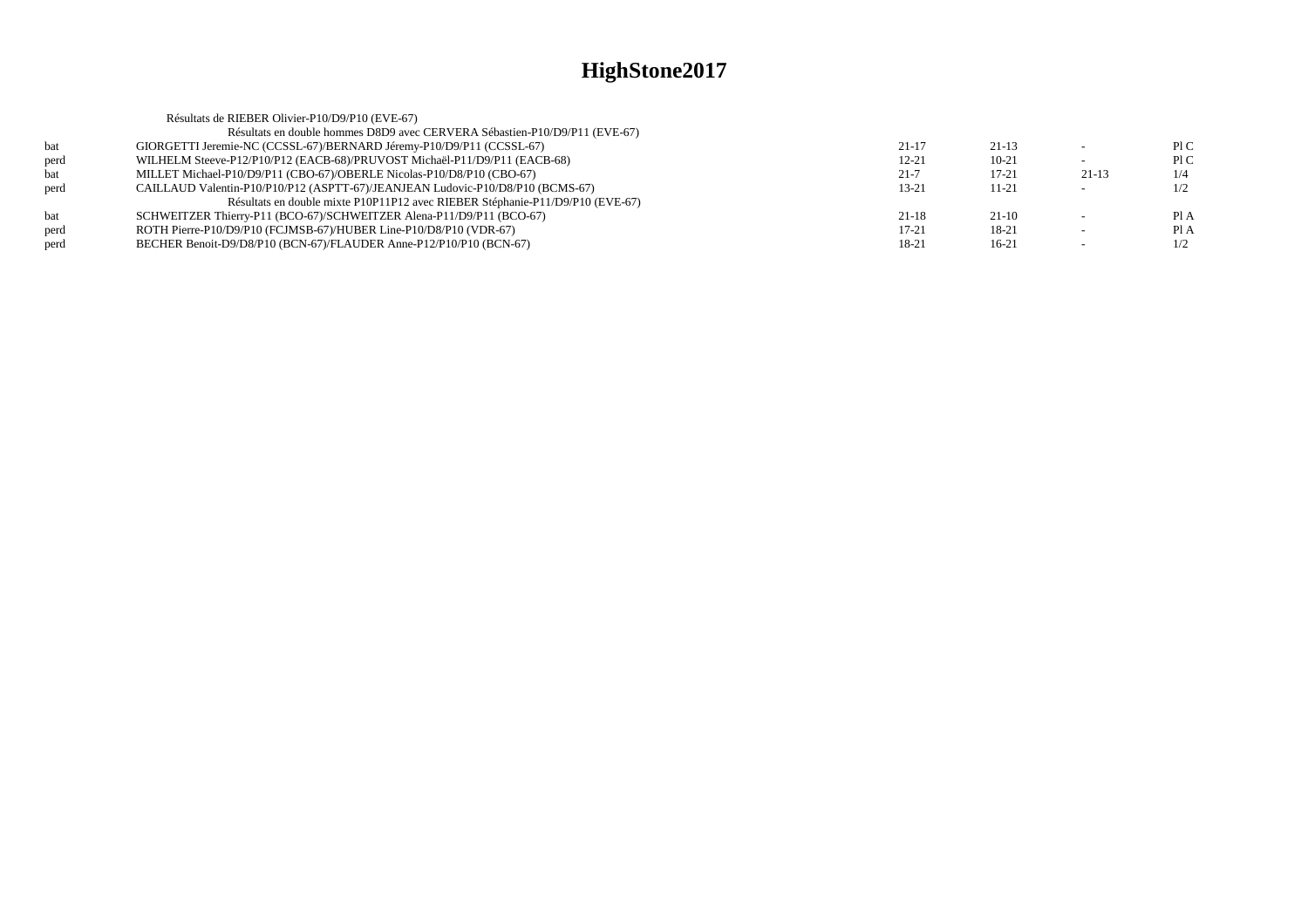|            | Résultats de RIEBER Stéphanie-P11/D9/P10 (EVE-67)                           |           |           |           |      |
|------------|-----------------------------------------------------------------------------|-----------|-----------|-----------|------|
|            | Résultats en double dames D8D9 avec GUILLEN Angela-P10/P11/P10 (CSCTS-67)   |           |           |           |      |
| perd       | SCHALCK Léonie-P12 (ASCS-67)/NEU Charlotte-D8/D8/D9 (ASCS-67)               | 21-16     | $15 - 21$ | $13 - 21$ | PIB  |
| perd       | HITZIGER Isabelle-D9/D8/P10 (OFBC-67)/SINSOU Clara-P10/P10/D8 (OFBC-67)     | $16-21$   | $16-21$   |           | PIB  |
| <b>bat</b> | ZAJAC Emmanuelle-P12/P10/P10 (BCO-67)/SCHWEITZER Alena-P11/D9/P11 (BCO-67)  | 21-11     | $21-16$   |           | PIB  |
|            | Résultats en double mixte P10P11P12 avec RIEBER Olivier-P10/D9/P10 (EVE-67) |           |           |           |      |
| bat        | SCHWEITZER Thierry-P11 (BCO-67)/SCHWEITZER Alena-P11/D9/P11 (BCO-67)        | $21 - 18$ | $21-10$   |           | PI A |
| perd       | ROTH Pierre-P10/D9/P10 (FCJMSB-67)/HUBER Line-P10/D8/P10 (VDR-67)           | $17 - 21$ | 18-21     |           | PI A |
| perd       | BECHER Benoit-D9/D8/P10 (BCN-67)/FLAUDER Anne-P12/P10/P10 (BCN-67)          | 18-21     | $16-21$   |           | 1/2  |
|            |                                                                             |           |           |           |      |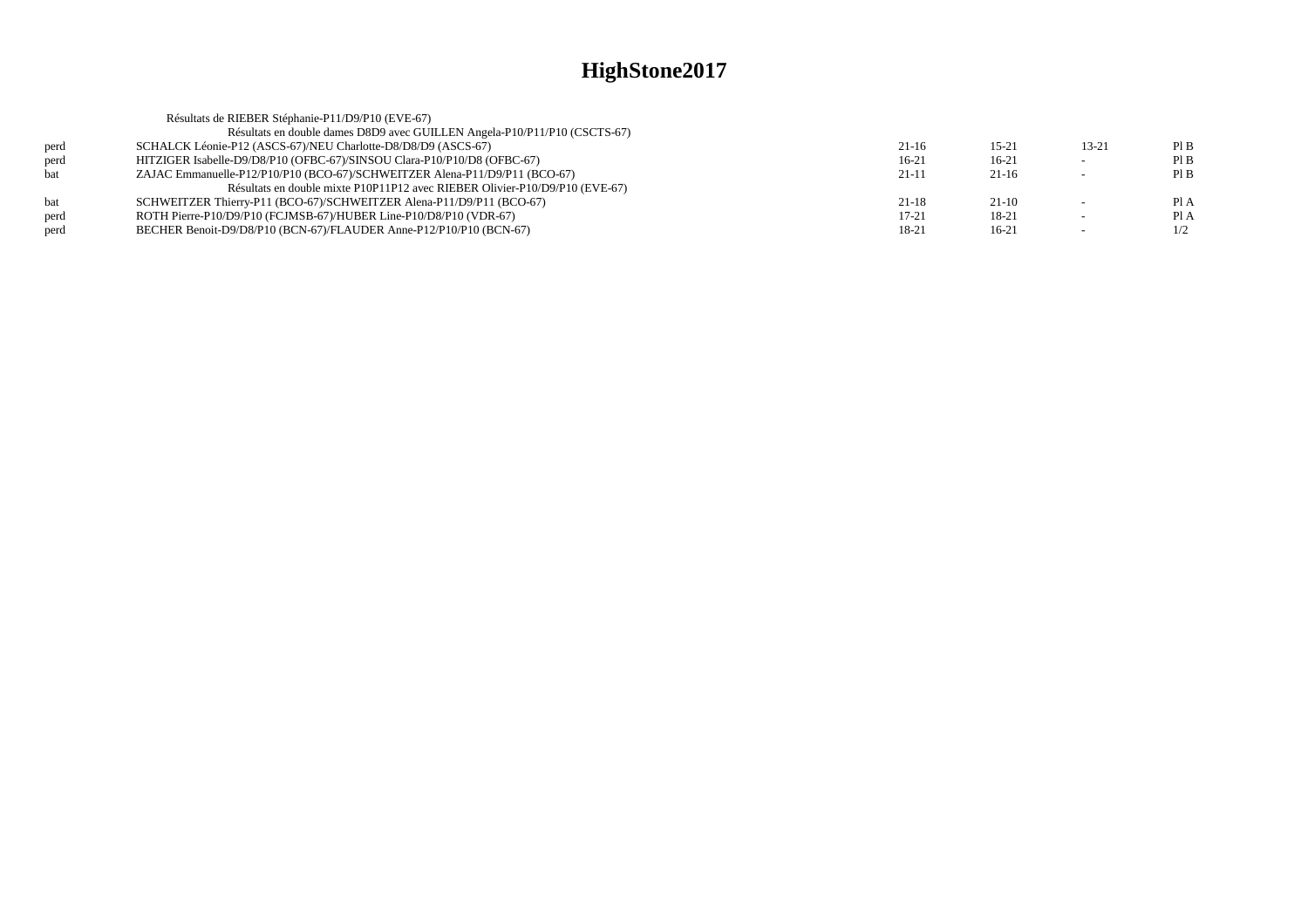|      | Résultats de RIEGER Sabrina-P11/P10/P11 (VDR-67)                            |           |          |        |      |
|------|-----------------------------------------------------------------------------|-----------|----------|--------|------|
|      | Résultats en double dames R6D7 avec KLEIN Sylvie-D9/D7/D9 (ENABAD-67)       |           |          |        |      |
| perd | KUCHLER Justine-D8/D8/D9 (CEBA-67)/ANDING Anne-lise-D7/R6/D8 (CEBA-67)      | $15-21$   | $18-2$   |        | Pl B |
| perd | BIWAND Christelle-D8/R6/D8 (SBC67-67)/FURSTOSS Anne-laure-D9/D7/D7 (SCS-67) | $15-21$   | $15 - 2$ |        | Pl B |
| hat  | MORITZ-PETIT Lara-D8/D8/P10 (CEBA-67)/LOZANO Elodie-D8/D7/D9 (VDR-67)       | $21 - 23$ | $21-6$   | $21-9$ | PI B |
|      |                                                                             |           |          |        |      |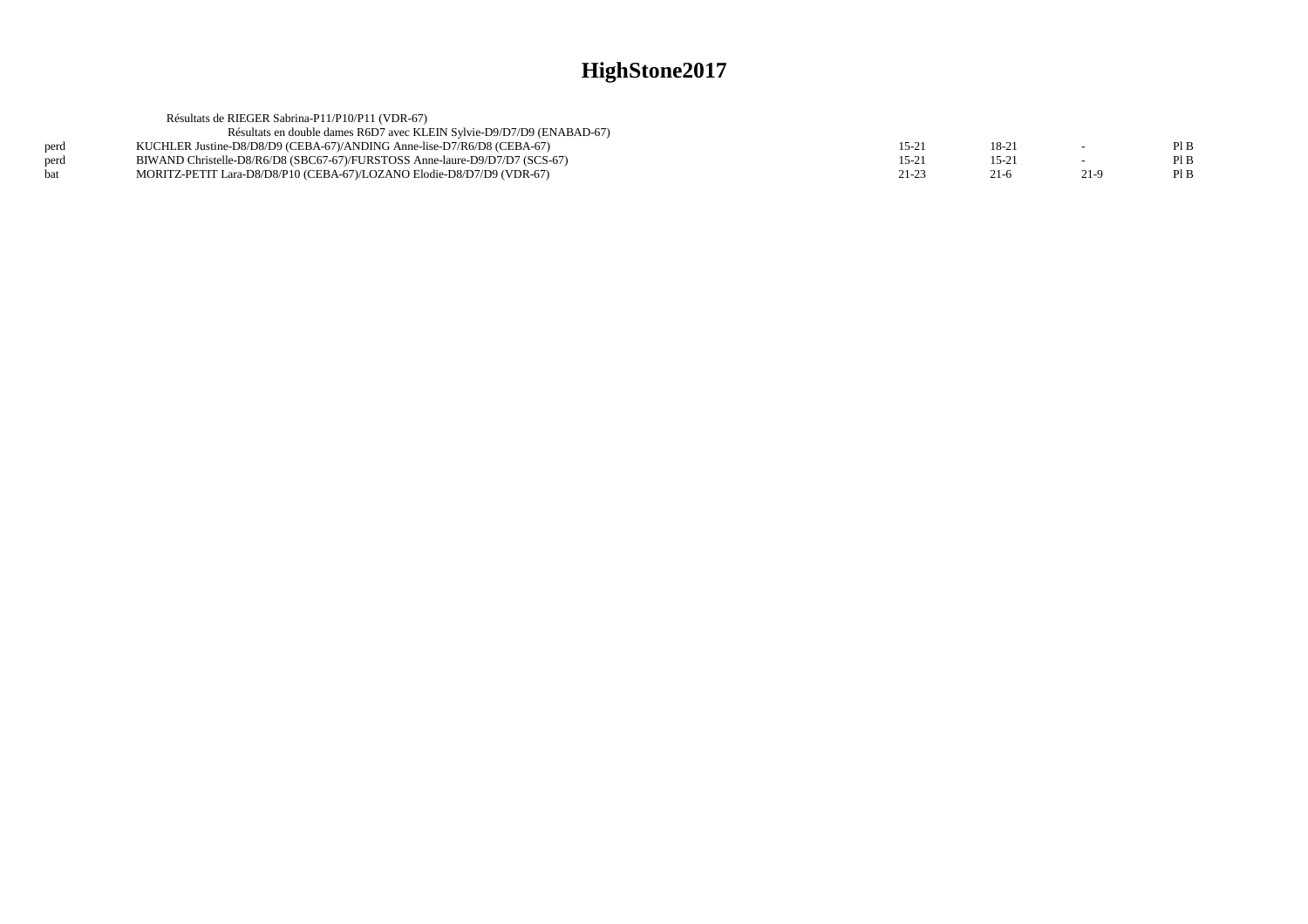|      | Résultats de RITTER Coralie-P11/D9/D9 (ENABAD-67)                                     |           |           |           |        |
|------|---------------------------------------------------------------------------------------|-----------|-----------|-----------|--------|
|      | Résultats en double dames D8D9 avec TRAPPLER Lucie-P10/D8/P10 (BCT-67)                |           |           |           |        |
| bat  | WEBER-GUTHERTZ Alizée-P11/P10/P12 (SLCSN-67)/CLAUSSE Isabelle-P10/D9/P11 (SLCSN-67)   | $15 - 21$ | $21 - 14$ | $21 - 18$ | Pl A   |
| bat  | MALGIERI Jessica-P10/P12/P10 (ASLR-67)/SCHNEIDER WOLFF Isabelle-P12/P11/P10 (ASLR-67) | $21-13$   | $21 - 8$  |           | Pl A   |
| bat  | BALDECK Coraline-P10/P11/P12 (CCSSL-67)/DURAND Aurelie-D9/D8/P10 (CCSSL-67)           | $21-17$   | $15 - 21$ | $21-11$   | PI A   |
| bat  | HITZIGER Isabelle-D9/D8/P10 (OFBC-67)/SINSOU Clara-P10/P10/D8 (OFBC-67)               | $21-10$   | $21-17$   |           | 1/2    |
| bat  | WEBER-GUTHERTZ Alizée-P11/P10/P12 (SLCSN-67)/CLAUSSE Isabelle-P10/D9/P11 (SLCSN-67)   | $21-13$   | $21-17$   |           | Finale |
|      | Résultats en double mixte D8D9 avec HUBER Jeremy-P10/D8/P10 (BCT-67)                  |           |           |           |        |
| bat  | BRONNERT Nicolas-D9/D7/D8 (BCS-67)/FERROUDJ Muriel-D9/D7/D9 (BCS-67)                  | $21 - 18$ | $21-11$   |           | P1C    |
| bat  | PAULUS Simon-P10/D8/P10 (CBO-67)/TRIMBOUR Catherine-D9/D7/D8 (SBC67-67)               | $21 - 7$  | $10-21$   | $21 - 14$ | P1C    |
| perd | STOETZEL Yann-D9/D7/D8 (SLDB-67)/WALTZ Christelle-D8/R6/D8 (SLDB-67)                  | $16-21$   | 14-21     |           | P1C    |
| perd | KONTZLER Thomas-P10/P10/P11 (BCS-57)/CARON Perrine-D8/D9/D9 (BCS-57)                  | $16-21$   | $21-12$   | $16-21$   | 1/2    |
|      |                                                                                       |           |           |           |        |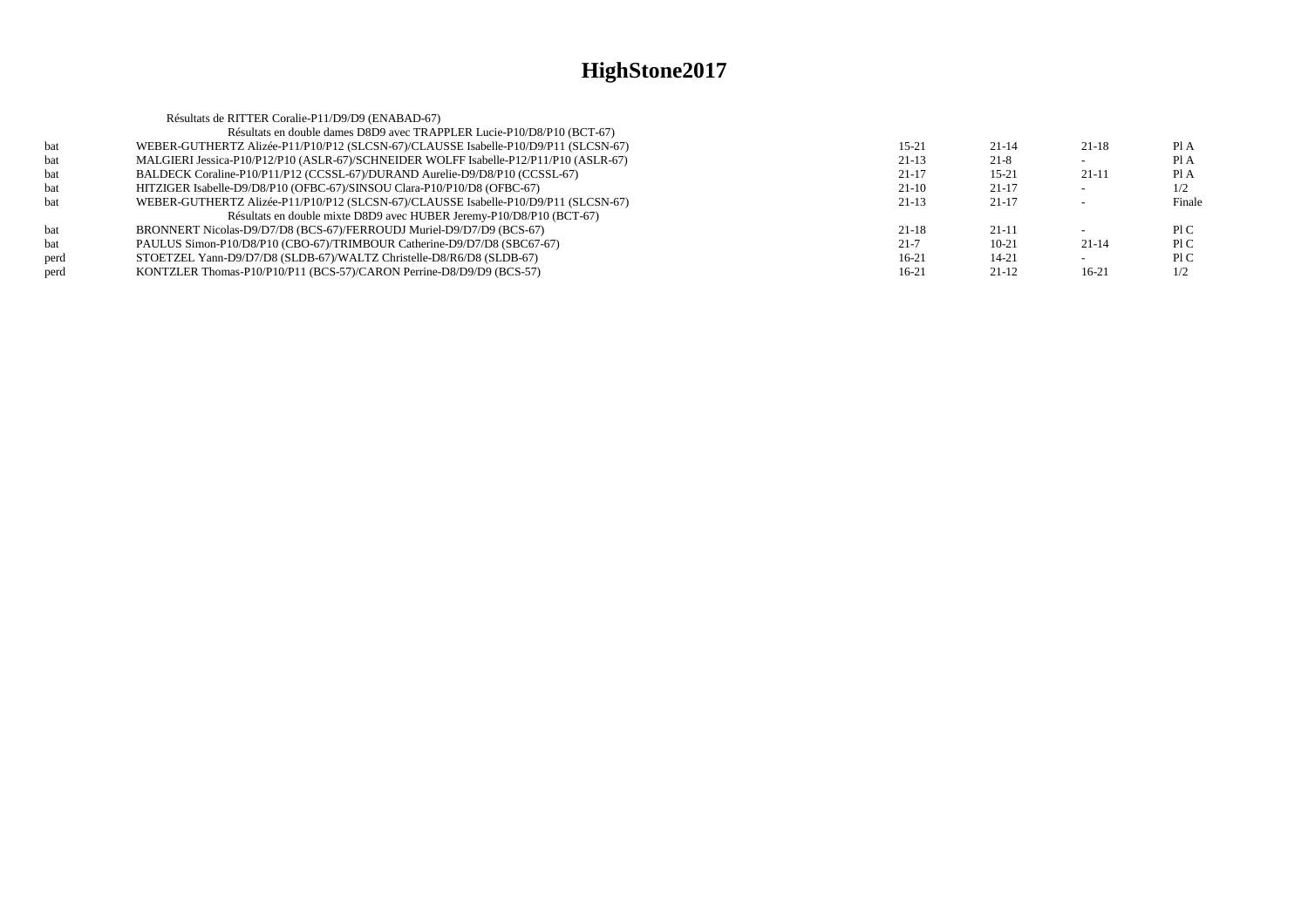|      | Résultats de RITTIER Kilian-D7/R5/D7 (BADKOM-67)                       |       |       |         |  |
|------|------------------------------------------------------------------------|-------|-------|---------|--|
|      | Résultats en double hommes R4R5 avec GROSS Maxime-R6/R4/R6 (BADKOM-67) |       |       |         |  |
|      | BEGAUD Valentin-R5/R4/R6 (ASLR-67)/ROLL Yann-D7/R5/D7 (ASLR-67)        | 21-14 | 19-21 | $21-16$ |  |
| perd | HEY Gaspard-R4/R5/R6 (CEBA-67)/BURESI Malo-D7/R5/D7 (CEBA-67)          |       | 19-21 |         |  |
|      |                                                                        |       |       |         |  |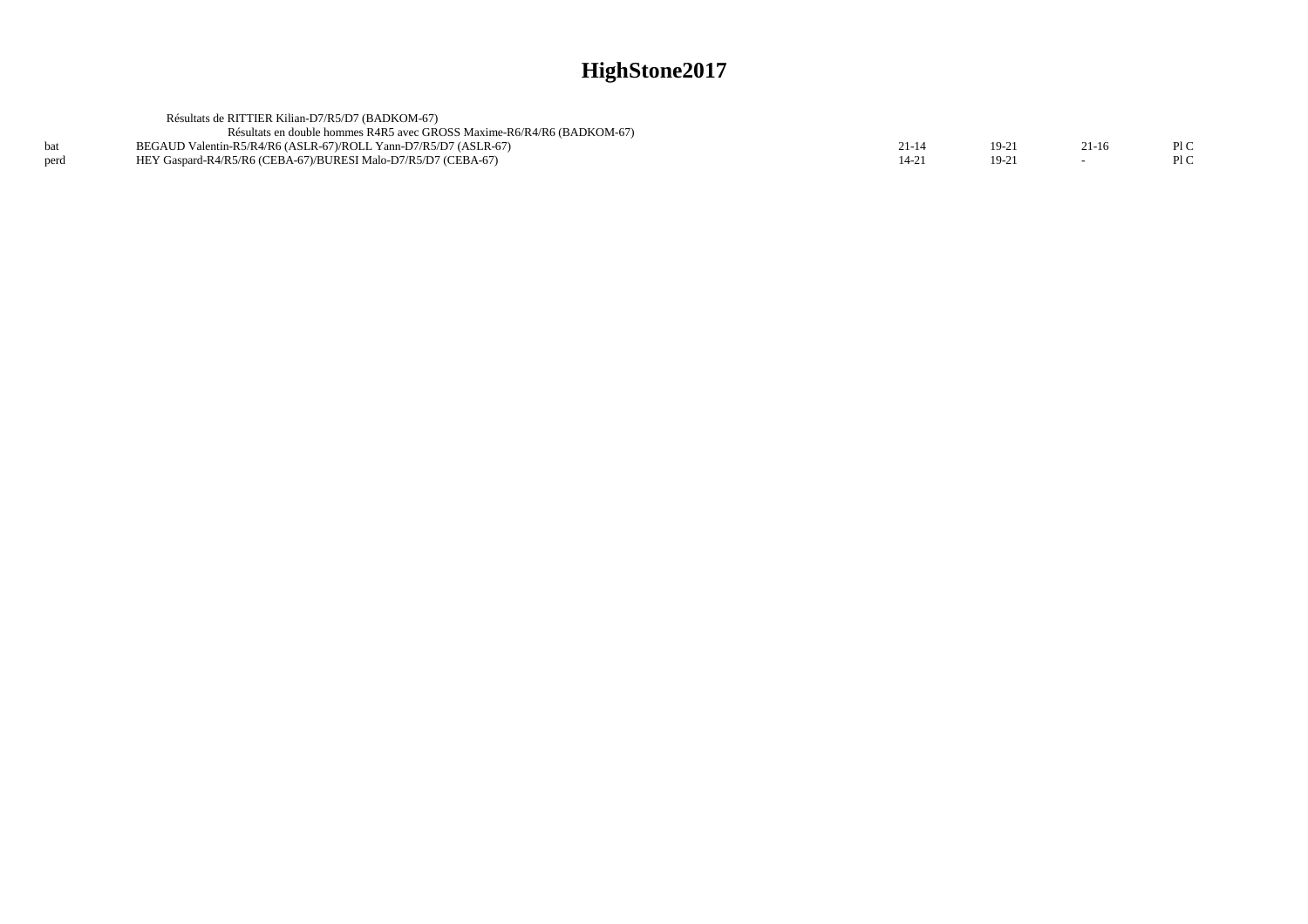|      | Résultats de ROLL Yann-D7/R5/D7 (ASLR-67)                               |           |           |         |     |
|------|-------------------------------------------------------------------------|-----------|-----------|---------|-----|
|      | Résultats en simple hommes R6D7                                         |           |           |         |     |
| perd | PETERSCHMITT Pierre-antoine-R6/R5/D7 (COBRA-68)                         | 14-21     | $13 - 21$ | $\sim$  | PIG |
| perd | BLENNER Vincent-D8/D8/P10 (BCMS-67)                                     | 14-21     | $10-21$   |         | PIG |
| perd | MARINA Mathias-D7/R5/D7 (MBC-67)                                        | $20 - 22$ | $16-21$   |         | PIG |
|      | Résultats en double hommes R4R5 avec BEGAUD Valentin-R5/R4/R6 (ASLR-67) |           |           |         |     |
| perd | HEY Gaspard-R4/R5/R6 (CEBA-67)/BURESI Malo-D7/R5/D7 (CEBA-67)           | 11-21     | $13 - 21$ |         | P1C |
| perd | RITTIER Kilian-D7/R5/D7 (BADKOM-67)/GROSS Maxime-R6/R4/R6 (BADKOM-67)   | 14-21     | $21-19$   | $16-21$ | PIC |
|      |                                                                         |           |           |         |     |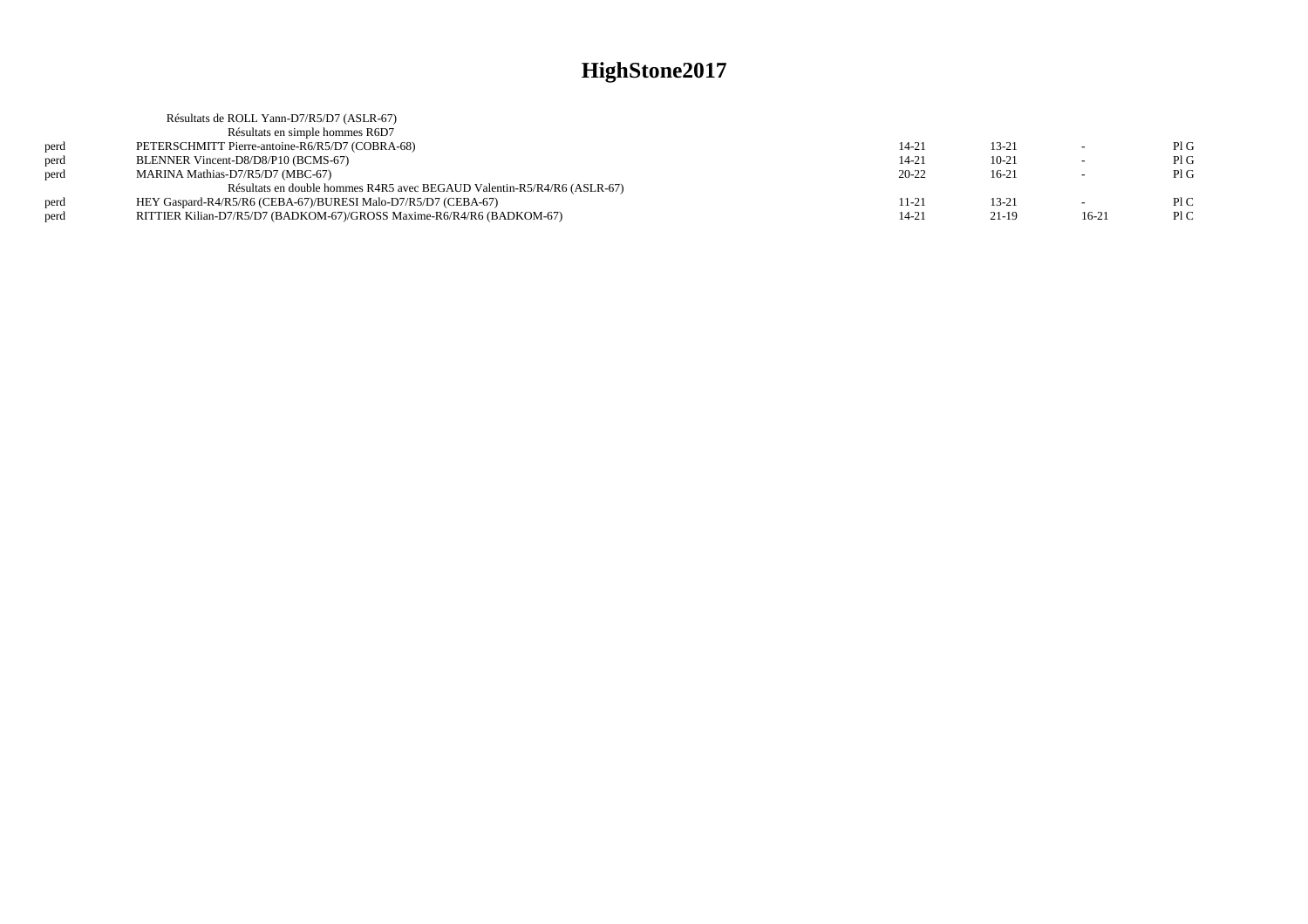|      | Résultats de ROSE Valentin-R4/R4/R6 (ASPTT-67) |           |        |           |     |
|------|------------------------------------------------|-----------|--------|-----------|-----|
|      | Résultats en simple hommes R4R5                |           |        |           |     |
|      | MEYER Michel-R6/R4/R6 (BCMS-67)                | 20-22     | 21-1   | $21 - 1'$ | PIG |
| nerd | BECKER Antonin-R5 (ENABAD-67)                  | $21 - 14$ | 12-21  | $21 - 23$ | PIG |
| perd | HENRY Romain-R4/R4/R6 (CEBA-67)                | $10-21$   | $18-2$ |           | PIG |
|      |                                                |           |        |           |     |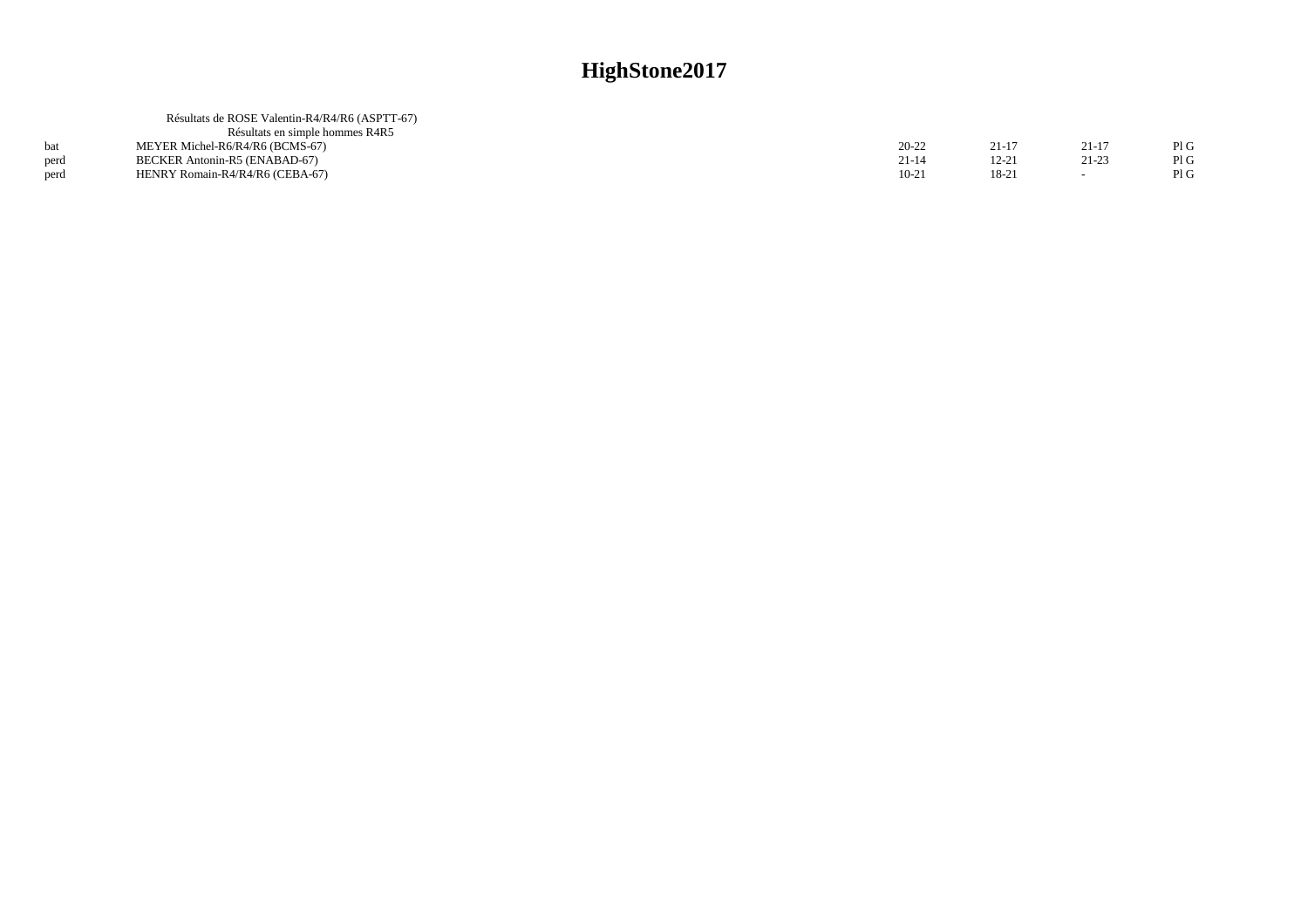|            | Résultats de ROTH Pierre-P10/D9/P10 (FCJMSB-67)                         |           |           |        |
|------------|-------------------------------------------------------------------------|-----------|-----------|--------|
|            | Résultats en double mixte P10P11P12 avec HUBER Line-P10/D8/P10 (VDR-67) |           |           |        |
| <b>bat</b> | SCHWEITZER Thierry-P11 (BCO-67)/SCHWEITZER Alena-P11/D9/P11 (BCO-67)    | $21-9$    | $21-16$   | Pl A   |
| <b>bat</b> | RIEBER Olivier-P10/D9/P10 (EVE-67)/RIEBER Stéphanie-P11/D9/P10 (EVE-67) | $21-17$   | $21-18$   | Pl A   |
| <b>bat</b> | BOCK Benjamin-P10/D8/P10 (BCO-67)/ZAJAC Emmanuelle-P12/P10/P10 (BCO-67) | $21 - 14$ | $21 - 18$ | 1/2    |
| perd       | BECHER Benoit-D9/D8/P10 (BCN-67)/FLAUDER Anne-P12/P10/P10 (BCN-67)      | $11 - 21$ | 13-21     | Finale |
|            |                                                                         |           |           |        |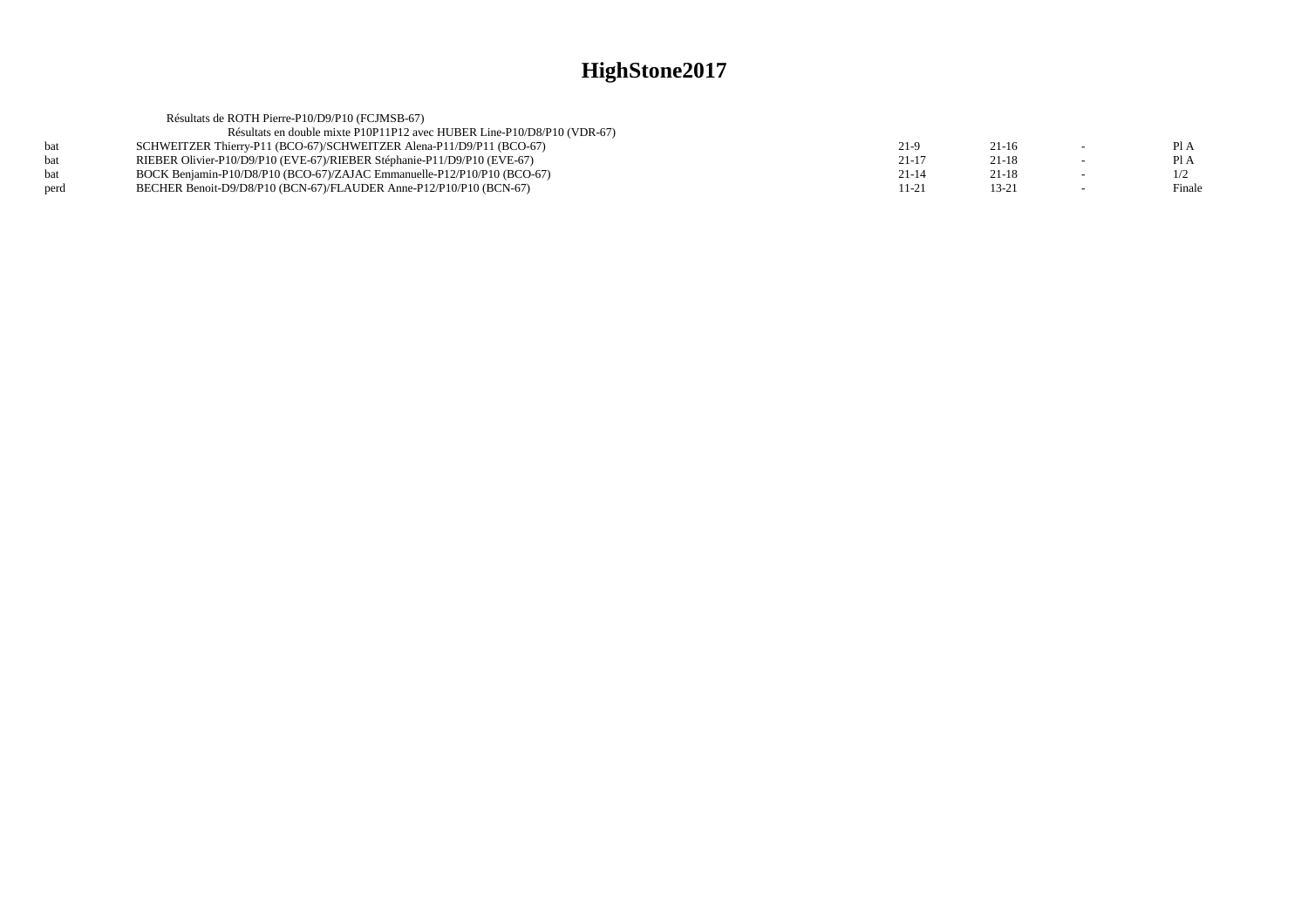|      | Résultats de ROTH Thierry-D7/R5/R6 (OFBC-67)                                 |           |           |       |     |
|------|------------------------------------------------------------------------------|-----------|-----------|-------|-----|
|      | Résultats en double hommes R4R5 avec BECKER François-D7/R5/D7 (OFBC-67)      |           |           |       |     |
| perd | TRAN Jean-paul-D7/R5/D7 (BCMS-67)/PIERSON Florent-R6/R5/R6 (BCMS-67)         | $16-21$   | $21-15$   | 11-21 | PIF |
| perd | BOSSERT Thomas-D7 (BCS-57)/RUFFIN Fabien-R6/R5/D7 (BCS-57)                   | 21-19     | $15 - 21$ | 17-21 | PIF |
| perd | MORI Lucas-P11/D9/P11 (BCBB-67)/STREITH Victor-R5/R4/R6 (BCBB-67)            | $14 - 21$ | $21-18$   | 18-21 | PIF |
|      | Résultats en double mixte R6D7 avec SINSOU Clara-P10/P10/D8 (OFBC-67)        |           |           |       |     |
| perd | SCHOULLER Christophe-D8/R6/D8 (SLCSN-67)/SCHOULLER Lou-ann-D7/R5/D7 (BCE-67) | $12 - 21$ | $21 - 14$ | 13-21 | PIE |
| perd | DACH Laurent-D8/D7/R6 (BCMS-67)/HENNEOUI Marie-D7/R5/R6 (BCMS-67)            | $21 - 23$ | $16-21$   |       | PIE |
|      |                                                                              |           |           |       |     |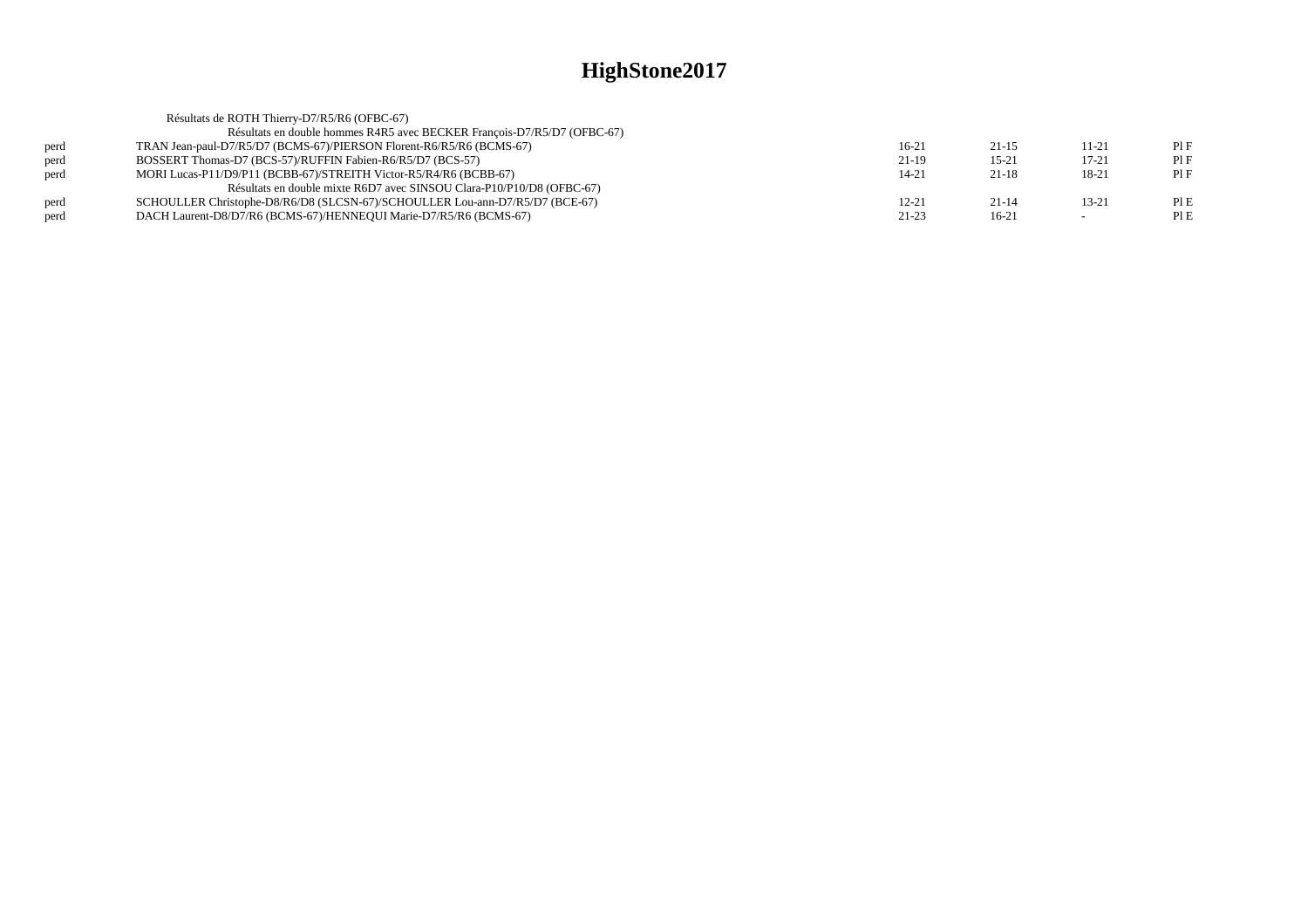|      | Résultats de ROUSSELET Ingrid-R6/R4/R4 (SBC67-67)                        |         |         |       |  |
|------|--------------------------------------------------------------------------|---------|---------|-------|--|
|      | Résultats en double mixte R4R5 avec GUILBOT Yohan-R6/R4/R4 (ASLR-67)     |         |         |       |  |
| perd | WALTZER Jérémy-R4/N3/R4 (ENABAD-67)/SOUDANS Pauline-R6/R5/R5 (ENABAD-67) | 17-2    | 23-2    | 18-21 |  |
| perd | JACOUIN Yoann-R4 (BMM-57)/MAILLEUX Nathalie-R6/R6/R4 (ALTB-54)           | $16-21$ | $16-2$  |       |  |
| hat  | BURESI Malo-D7/R5/D7 (CEBA-67)/HELDT Mei li-R6/R5/D7 (CEBA-67)           | $21-11$ | $21-10$ |       |  |
|      |                                                                          |         |         |       |  |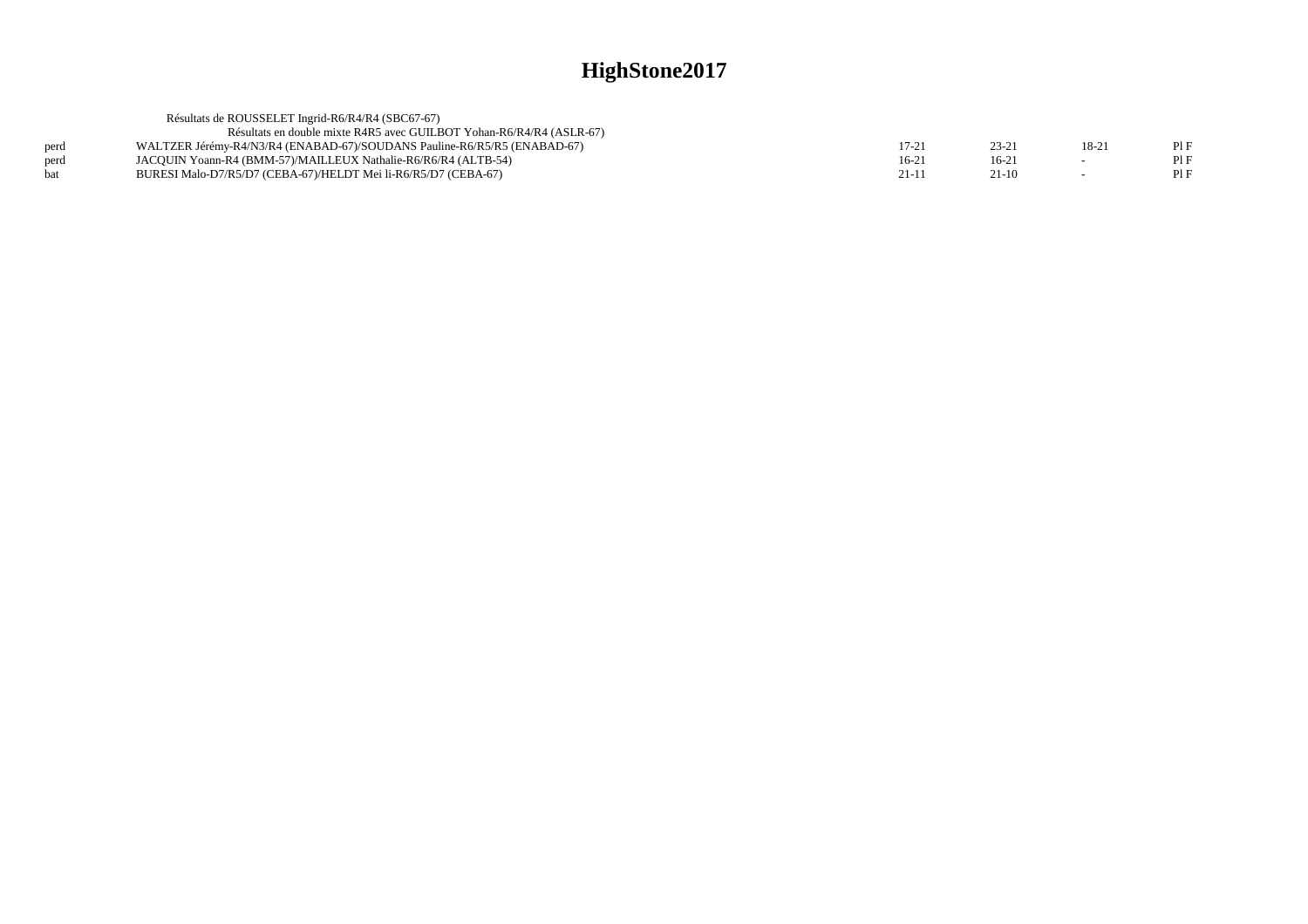|      | Résultats de RUFFENACH Eric-D7/D7/R6 (BCMS-67)                           |           |           |                          |      |
|------|--------------------------------------------------------------------------|-----------|-----------|--------------------------|------|
|      | Résultats en simple hommes R6D7                                          |           |           |                          |      |
| bat  | SFRONTATO Nicolas-D7/D7/D9 (VDK-67)                                      | $21 - 11$ | $21 - 14$ |                          | Pl A |
| bat  | RUFFIN Fabien-R6/R5/D7 (BCS-57)                                          | $21-19$   | $22 - 20$ |                          | Pl A |
| bat  | BLENNER Vincent-D8/D8/P10 (BCMS-67)                                      | $21 - 8$  | $21-12$   | $\overline{\phantom{0}}$ | 1/4  |
| perd | BOSSERT Thomas-D7 (BCS-57)                                               | $18 - 21$ | 18-21     | $\sim$                   | 1/2  |
|      | Résultats en double mixte R6D7 avec PIERROT Virginie-D7/R5/D7 (BCT-67)   |           |           |                          |      |
| bat  | HELFRICH Jean-yves-D8/R6/D7 (OFBC-67)/BECKER Claudia-D8/R6/D7 (OFBC-67)  | $21-19$   | $21 - 18$ |                          | PIF  |
| bat  | HEITZ Gregory-D8/R6/R6 (SBC67-67)/CAMPEIS Marie-laure-D9/D8/D7 (BCIG-67) | $21-19$   | $21 - 15$ | $\sim$                   | PIF  |
| bat  | KNITTEL Maxence-R6/R6/D7 (ENABAD-67)/HOENEN Emma-R5/R5/R6 (ENABAD-67)    | $16-21$   | $21-16$   | $21-19$                  | 1/8  |
| perd | BONNIN Dimitri-R5/R4/R6 (BCO-67)/JONINA Renata-R6/R5/D7 (BCO-67)         | $16-21$   | $12 - 21$ | $\overline{\phantom{0}}$ | 1/4  |
|      |                                                                          |           |           |                          |      |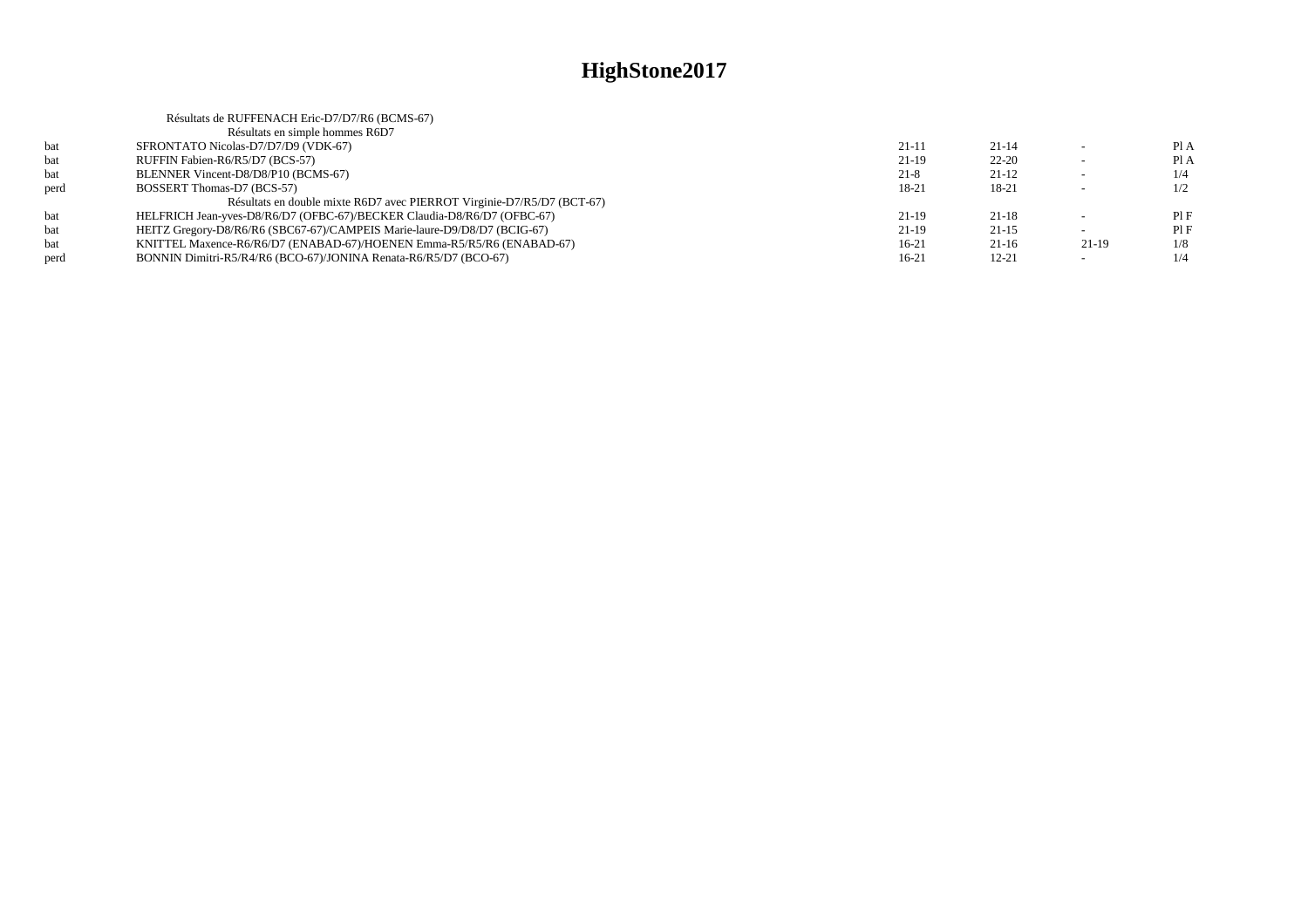|      | Résultats de RUFFIN Fabien-R6/R5/D7 (BCS-57)                         |           |           |         |     |
|------|----------------------------------------------------------------------|-----------|-----------|---------|-----|
|      | Résultats en simple hommes R6D7                                      |           |           |         |     |
| bat  | SFRONTATO Nicolas-D7/D7/D9 (VDK-67)                                  | $21 - 17$ | $21-13$   |         | PIA |
| perd | RUFFENACH Eric-D7/D7/R6 (BCMS-67)                                    | $19-21$   | $20 - 22$ |         | PIA |
|      | Résultats en double hommes R4R5 avec BOSSERT Thomas-D7 (BCS-57)      |           |           |         |     |
| bat  | MORI Lucas-P11/D9/P11 (BCBB-67)/STREITH Victor-R5/R4/R6 (BCBB-67)    | $21 - 18$ | $21 - 18$ |         | PIF |
| bat  | ROTH Thierry-D7/R5/R6 (OFBC-67)/BECKER François-D7/R5/D7 (OFBC-67)   | 19-21     | $21-15$   | $21-17$ | PIF |
| perd | TRAN Jean-paul-D7/R5/D7 (BCMS-67)/PIERSON Florent-R6/R5/R6 (BCMS-67) | 19-21     | $13 - 21$ |         | PIF |
| perd | HENRY Romain-R4/R4/R6 (CEBA-67)/CASTEL Jeremie-D8/R6/D7 (CEBA-67)    | $7 - 21$  | $8 - 21$  |         |     |
|      |                                                                      |           |           |         |     |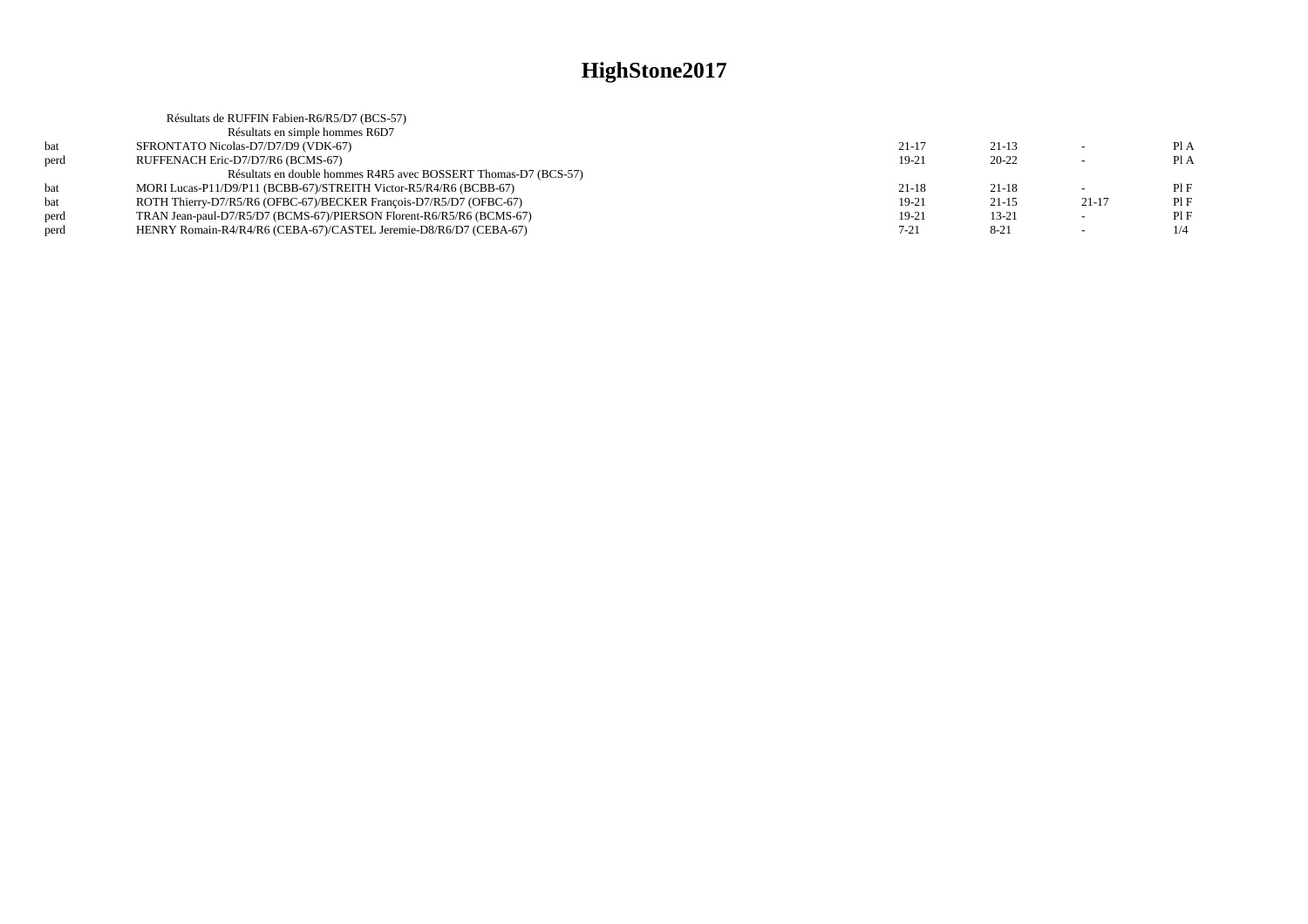|      | Résultats de RUIZ Emmanuel-D7/R5/D7 (MBC-67)                                 |         |           |           |      |
|------|------------------------------------------------------------------------------|---------|-----------|-----------|------|
|      | Résultats en simple hommes R6D7                                              |         |           |           |      |
| perd | CIBLA Pierre-étienne-D7/R6/R6 (EACB-68)                                      | $21-12$ | $13 - 21$ | $17 - 21$ | PIB  |
| perd | PIERSON Florent-R6/R5/R6 (BCMS-67)                                           | $16-21$ | $14 - 21$ |           | PIB  |
|      | Résultats en double hommes R4R5 avec LYONNET Guillaume-R6/R4/R6 (MBC-67)     |         |           |           |      |
| perd | LIHRMANN Etienne-D7/R5/D7 (BCO-67)/METZELER Jonathan-D7/R5/D7 (BCO-67)       | 11-21   | $15 - 21$ |           | PIE  |
| perd | CHATELAIN Nicolas-D7/R5/D7 (BADKOM-67)/JUND Steve-D7/R5/D7 (BADKOM-67)       | $19-21$ | $12 - 21$ |           | PIE  |
| perd | LECLERC Anthony-D7/R5/D7 (SLCSN-67)/SCHOULLER Christophe-D8/R6/D8 (SLCSN-67) | 19-21   | $21-12$   | $22 - 24$ | PI E |
|      |                                                                              |         |           |           |      |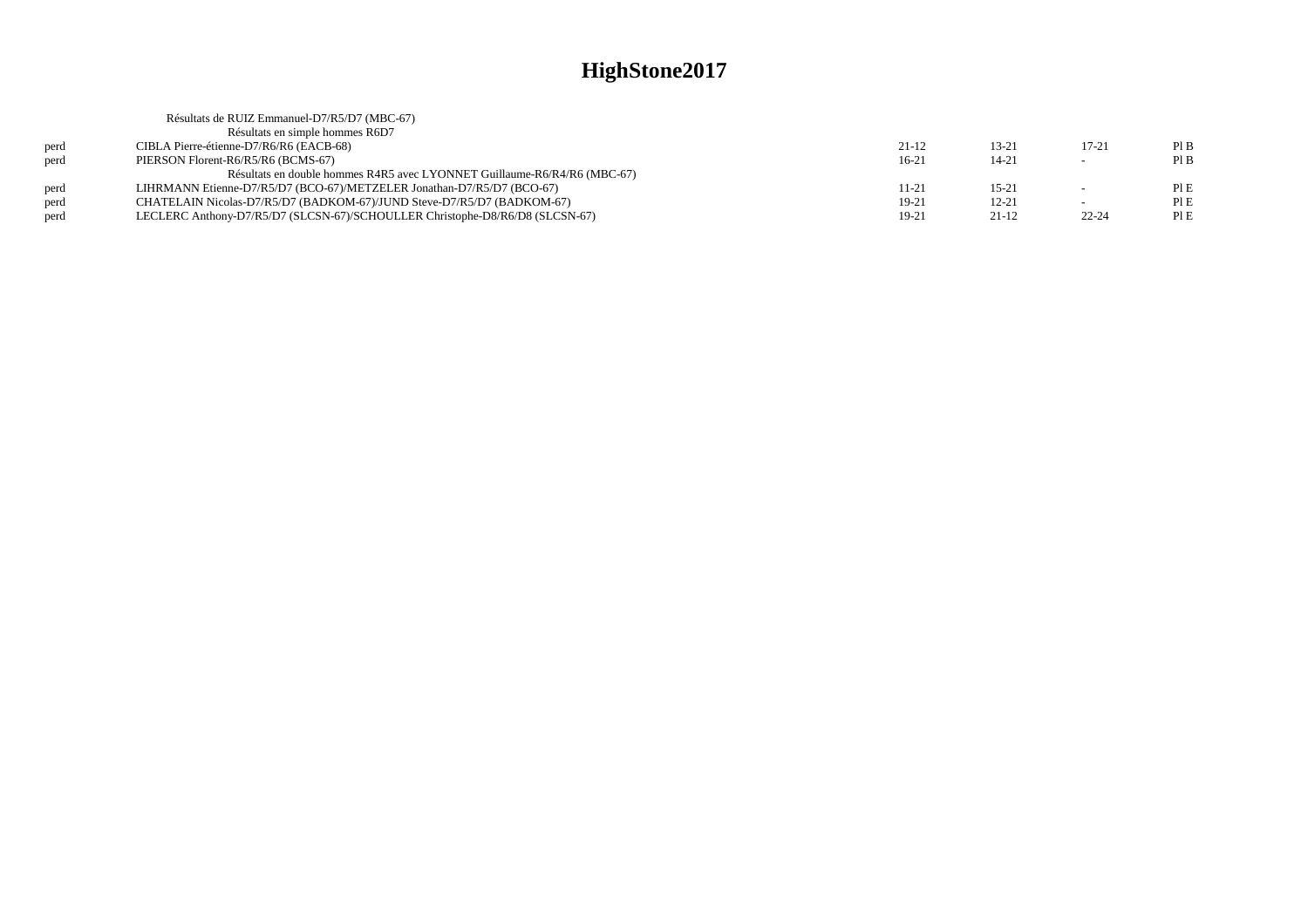|      | Résultats de SAID Louis-D9/D8/P10 (SLDB-67)<br>Résultats en simple hommes D8D9 |                 |                |                 |            |
|------|--------------------------------------------------------------------------------|-----------------|----------------|-----------------|------------|
| perd | MAZARD Julien-D9/D8/P10 (HBC-67)<br>LE Duy $long-D8/D8/P10$ (BT-67)            | 12-21<br>$8-21$ | 15-21<br>21-18 | $\sim$<br>$8-2$ | P1C<br>P1C |
| perd |                                                                                |                 |                |                 |            |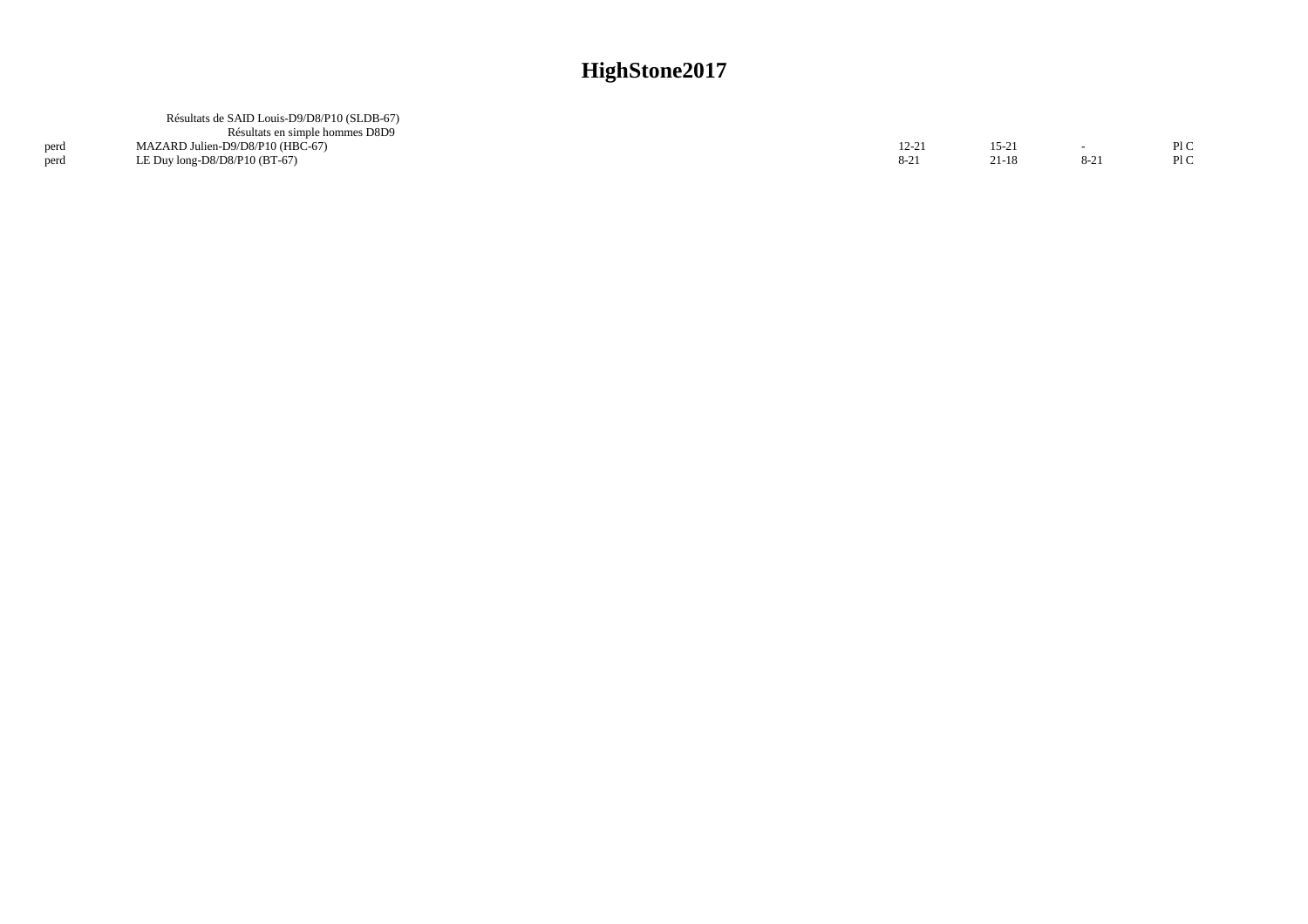|      | Résultats de SAULNIER Jerome-D7/R5/D7 (PBC-57)                            |           |       |      |
|------|---------------------------------------------------------------------------|-----------|-------|------|
|      | Résultats en double hommes R4R5 avec REMY-NAZON Flavien-D7/R5/D7 (PBC-57) |           |       |      |
| perd | HENRY Romain-R4/R4/R6 (CEBA-67)/CASTEL Jeremie-D8/R6/D7 (CEBA-67)         | 18-21     | 12-21 | PI A |
| perd | AUTHIER Vincent-R6/R4/R6 (BCO-67)/BONNIN Dimitri-R5/R4/R6 (BCO-67)        | $23 - 25$ |       | PI A |
|      |                                                                           |           |       |      |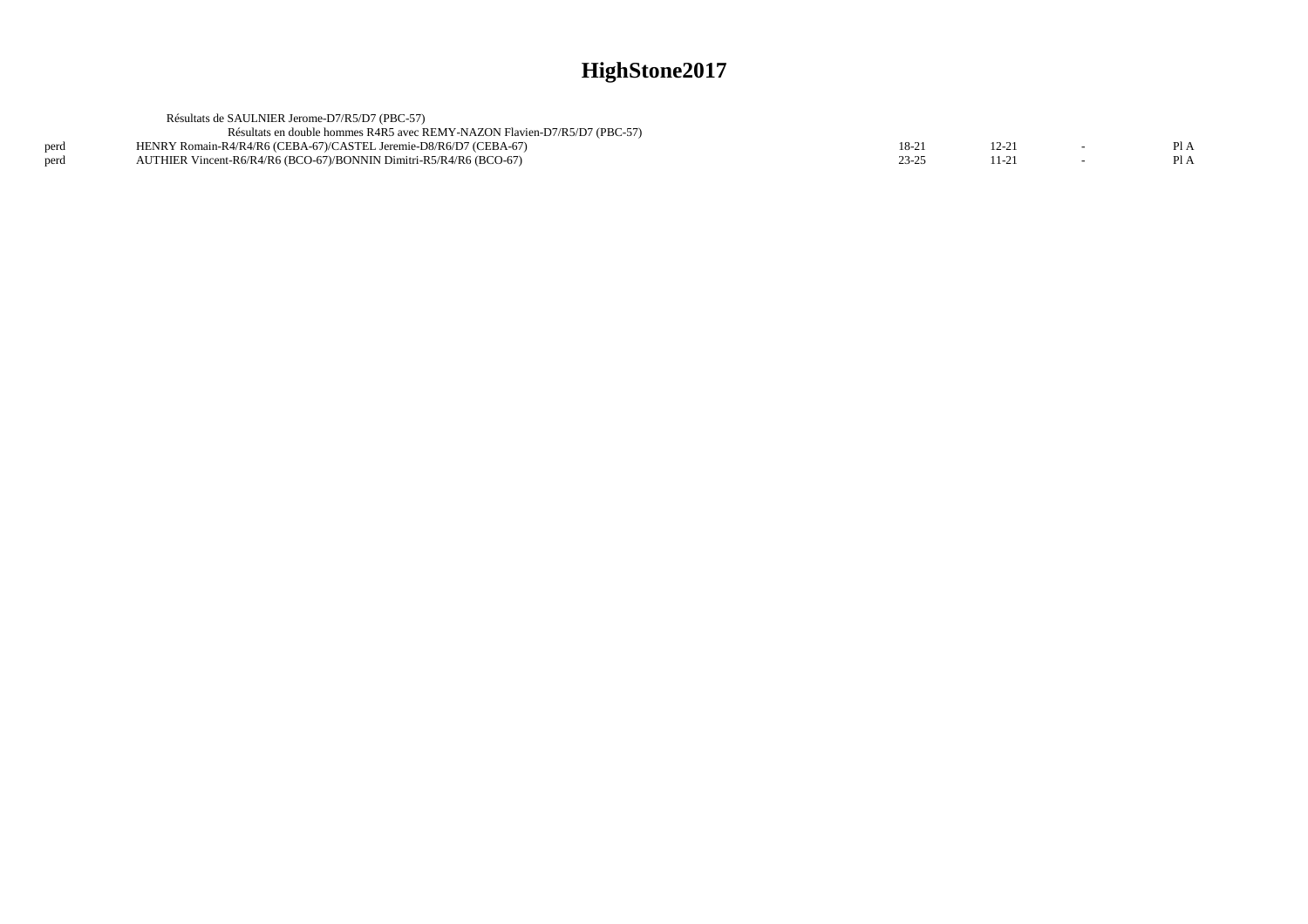|      | Résultats de SCALIA Jérôme-P12 (BCMS-67)                                |           |          |       |      |
|------|-------------------------------------------------------------------------|-----------|----------|-------|------|
|      | Résultats en double hommes D8D9 avec LEBERT Florian-P11/D9/D9 (BCMS-67) |           |          |       |      |
| perd | OCHS Garv-D9/D9/P10 (HBC-67)/BHOLAH Krishna-P10/D9/P10 (HBC-67)         | 19-21     | $17-2$ . |       | Pl B |
| perd | MILLET Michael-P10/D9/P11 (CBO-67)/OBERLE Nicolas-P10/D8/P10 (CBO-67)   | $21 - 14$ | $13-2.$  | 22-24 | PIB  |
|      |                                                                         |           |          |       |      |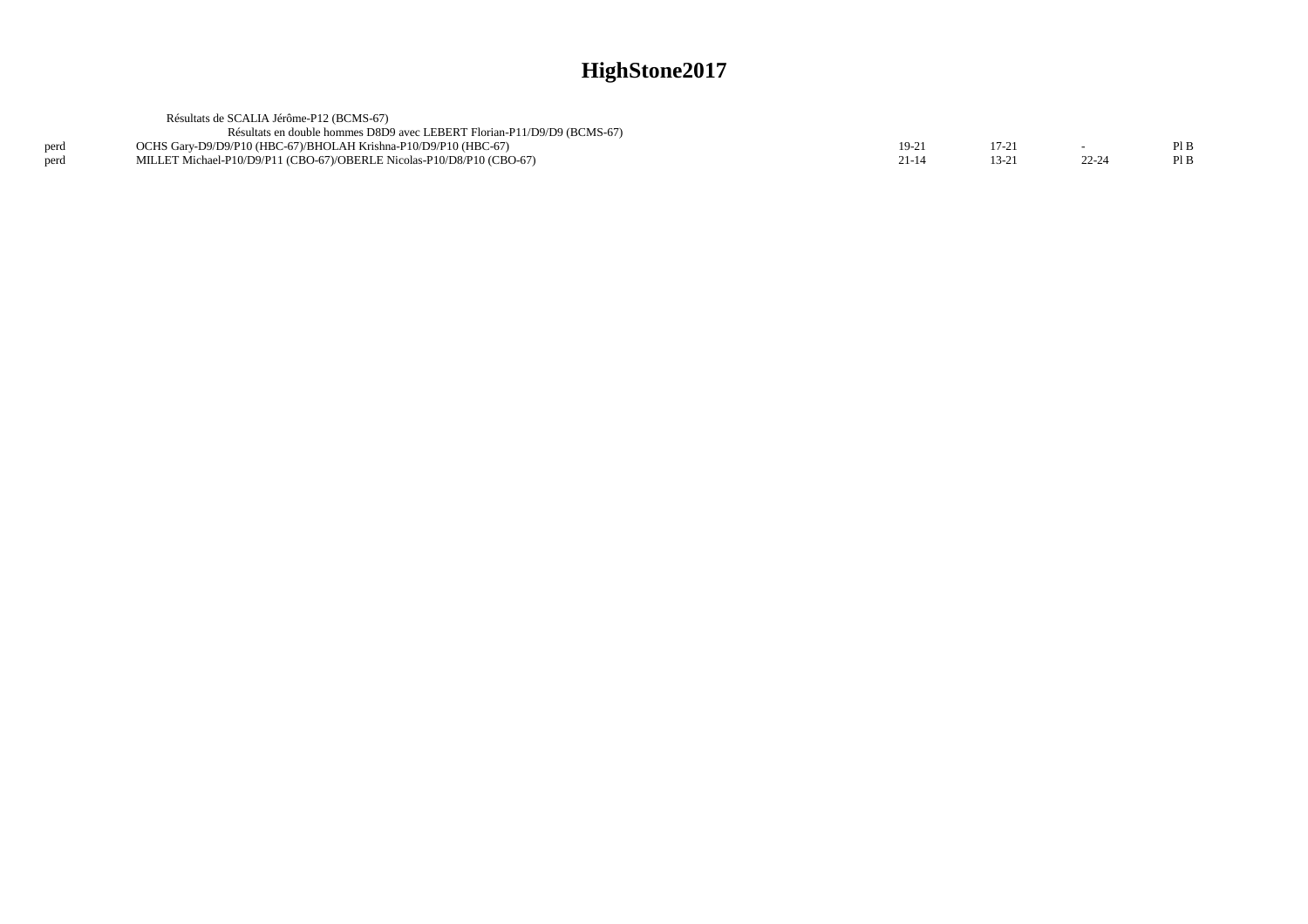|      | Résultats de SCHAEFFER Joanne-P10/D8/D9 (MBC-67)                           |           |  |      |
|------|----------------------------------------------------------------------------|-----------|--|------|
|      | Résultats en double mixte R6D7 avec LYONNET Guillaume-R6/R4/R6 (MBC-67)    |           |  |      |
|      | FEHLMANN Christian-D8/R6/D7 (CCSSL-67)/DURAND Aurelie-D9/D8/P10 (CCSSL-67) | 23-21     |  | PIB  |
| perd | CASSAIGNE Jody-R4/R6/R6 (BCS-57)/BIGET Peggy-D8/D7/R6 (BCS-57)             | $14 - 2'$ |  | Pl B |
|      |                                                                            |           |  |      |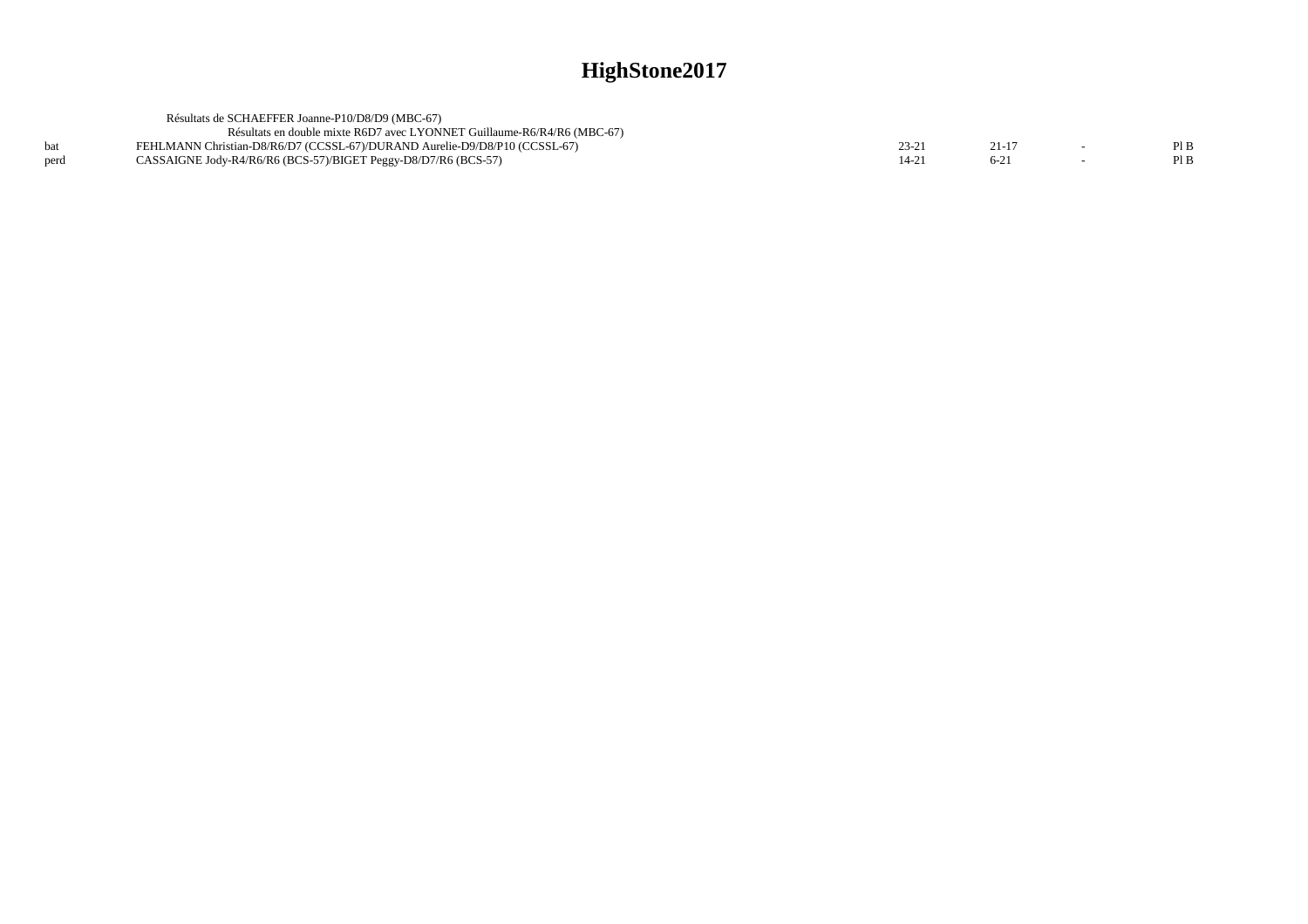|      | Résultats de SCHALCK Léonie-P12 (ASCS-67)                                           |           |           |           |        |
|------|-------------------------------------------------------------------------------------|-----------|-----------|-----------|--------|
|      | Résultats en simple dames P10P11P12                                                 |           |           |           |        |
| bat  | HENNINGER Sandrine-P10/D8/P10 (EVE-67)                                              | $21-17$   | $21 - 15$ |           | PIB    |
| bat  | BALDECK Coraline-P10/P11/P12 (CCSSL-67)                                             | $21-5$    | $21-6$    |           | PIB    |
| bat  | NULLANS Perrine-P10 (HBC-67)                                                        | $21 - 15$ | $21-12$   |           | 1/2    |
| perd | CASTRO Raphaele-P12/P11/P12 (ASCS-67)                                               | 18-21     | $12 - 21$ |           | Finale |
|      | Résultats en double dames D8D9 avec NEU Charlotte-D8/D8/D9 (ASCS-67)                |           |           |           |        |
| bat  | RIEBER Stéphanie-P11/D9/P10 (EVE-67)/GUILLEN Angela-P10/P11/P10 (CSCTS-67)          | $16-21$   | $21 - 15$ | $21-13$   | PIB    |
| bat  | ZAJAC Emmanuelle-P12/P10/P10 (BCO-67)/SCHWEITZER Alena-P11/D9/P11 (BCO-67)          | $21-9$    | 21-9      |           | PIB    |
| bat  | HITZIGER Isabelle-D9/D8/P10 (OFBC-67)/SINSOU Clara-P10/P10/D8 (OFBC-67)             | $21-13$   | $21 - 15$ |           | PIB    |
| perd | WEBER-GUTHERTZ Alizée-P11/P10/P12 (SLCSN-67)/CLAUSSE Isabelle-P10/D9/P11 (SLCSN-67) | $21 - 18$ | $14 - 21$ | $20 - 22$ | 1/2    |
|      |                                                                                     |           |           |           |        |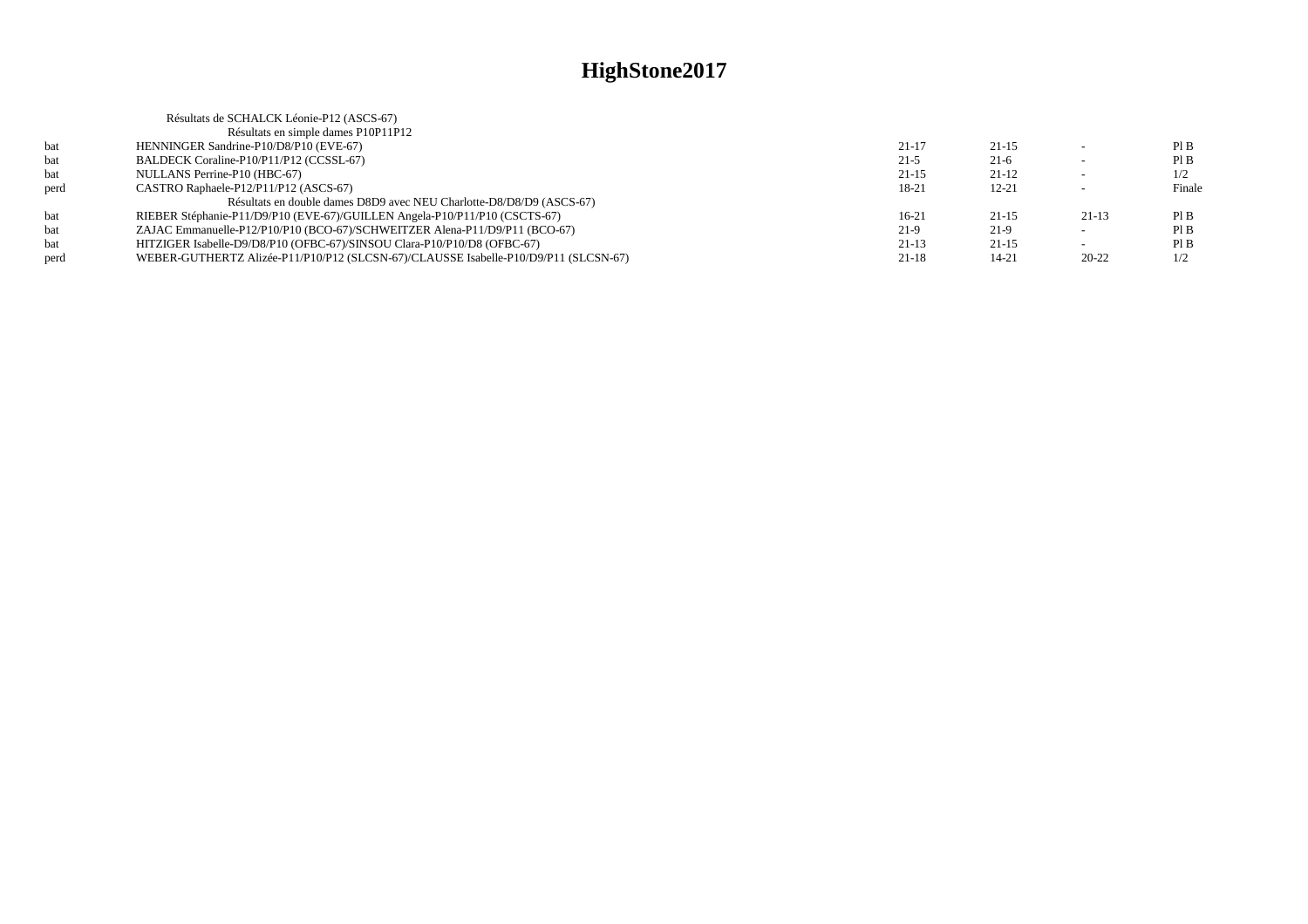| Résultats de SCHEIBEL Alexis-R5/N3/R5 (MBC-67)                               |           |         |         |      |
|------------------------------------------------------------------------------|-----------|---------|---------|------|
| Résultats en simple hommes R4R5                                              |           |         |         |      |
| BLANCHET Adam-R5/R4/R6 (ASPTT-67)                                            | $21-12$   | $21-16$ |         | PIA  |
| SCHLAGDENHAUFFEN Mizuki-R4/N3/R5 (ENABAD-67)                                 | $13 - 21$ | 11-21   |         | PIA  |
| Résultats en double mixte R4R5 avec MEGHOUCHE Tracy-D7/R6/R5 (BCH-67)        |           |         |         |      |
| GUTEKUNST Alexandre-P10/D9/P11 (ENABAD-67)/AMBROISE Laura-R5/N3/R4 (ASLR-67) | $21 - 14$ | 18-21   | $21-14$ | PID  |
| VALENTIN Stéphane-R5/N3/R5 (BCO-67)/DELAGNEAU Sabine-R6/R5/R4 (BCO-67)       | $21-16$   | 18-21   | $16-21$ | Pl D |
|                                                                              |           |         |         |      |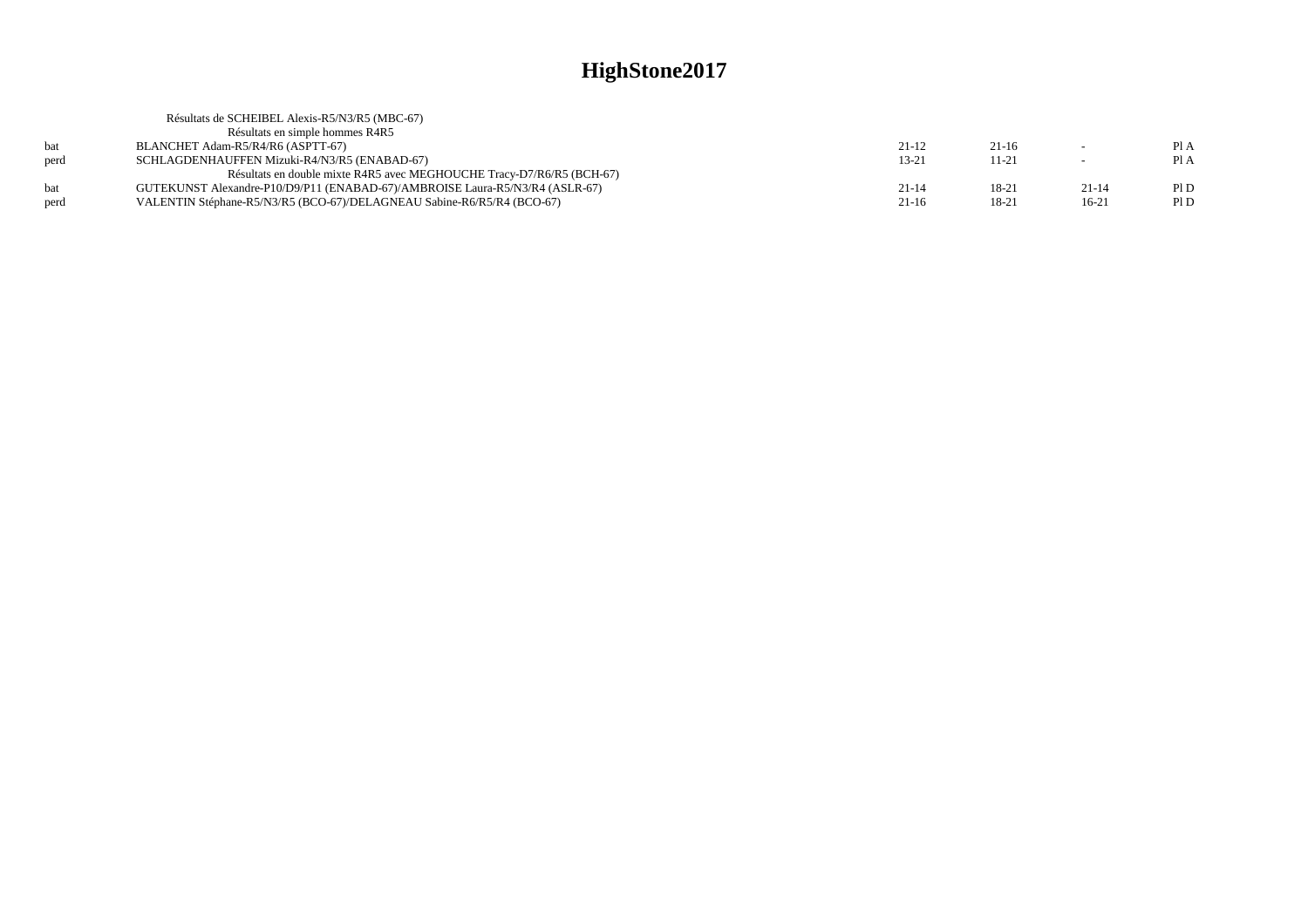|      | Résultats de SCHILTZ Mathilde-D7/D8/D8 (ENABAD-67)                          |         |           |     |
|------|-----------------------------------------------------------------------------|---------|-----------|-----|
|      | Résultats en double mixte D8D9 avec TALBOT Victor-D9/D7/D8 (ENABAD-67)      |         |           |     |
| hat  | MAZZOCCO Olivier-D9/D7/D9 (BCIG-67)/JEANNESSON Maud-P10/P12/P10 (BCIG-67)   | 21-9    | $21 - 13$ | PIB |
| hat  | ASSANI Philippe-P10/D9/D9 (ASPTT-67)/RADOSAVLJEVIC Vesna-D9/D7/D8 (ASLR-67) | 21-10   | $21 - 11$ | PIB |
| perd | KONTZLER Thomas-P10/P10/P11 (BCS-57)/CARON Perrine-D8/D9/D9 (BCS-57)        | $16-21$ | $19-21$   | PIB |
| perd | STOETZEL Yann-D9/D7/D8 (SLDB-67)/WALTZ Christelle-D8/R6/D8 (SLDB-67)        | 18-21   | $14 - 21$ | 1/4 |
|      |                                                                             |         |           |     |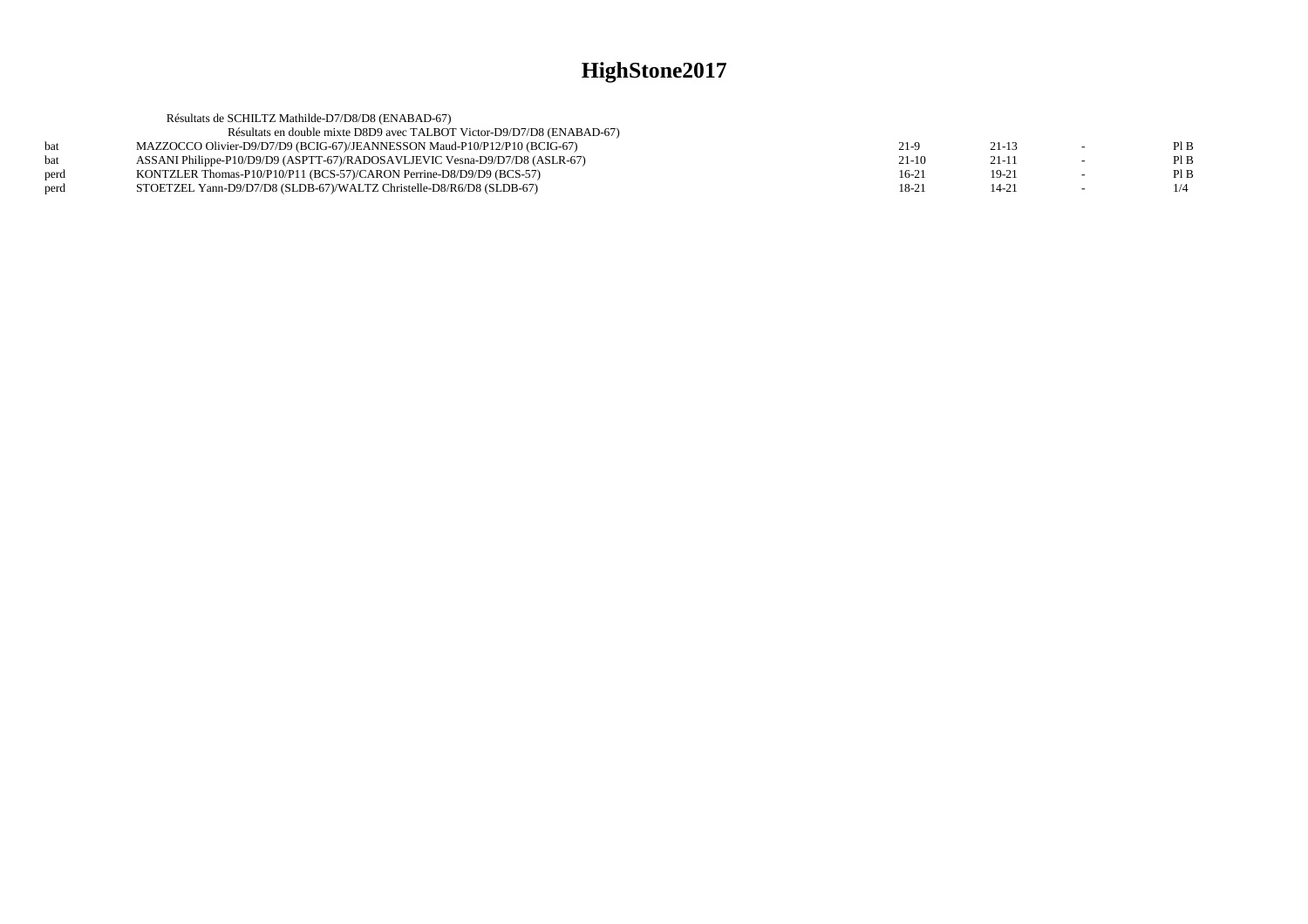|      | Résultats de SCHLAGDENHAUFFEN Mizuki-R4/N3/R5 (ENABAD-67)             |           |           |          |        |
|------|-----------------------------------------------------------------------|-----------|-----------|----------|--------|
|      | Résultats en simple hommes R4R5                                       |           |           |          |        |
| bat  | BLANCHET Adam-R5/R4/R6 (ASPTT-67)                                     | $21-13$   | $21 - 7$  |          | Pl A   |
| bat  | SCHEIBEL Alexis-R5/N3/R5 (MBC-67)                                     | $21-13$   | $21 - 11$ | <b>.</b> | Pl A   |
| bat  | BECKER Antonin-R5 (ENABAD-67)                                         | $21-13$   | $21-16$   |          | 1/4    |
| bat  | DARIGNY Kevin-R4/N2/N3 (ASLR-67)                                      | $13 - 21$ | $21-14$   | 21-19    | 1/2    |
| perd | HENRY Romain-R4/R4/R6 (CEBA-67)                                       | $22 - 24$ | $21-19$   | $19-21$  | Finale |
|      | Résultats en double mixte R4R5 avec GARRIGOU Aimée-D7/R6/R5 (CAOB-67) |           |           |          |        |
| bat  | MARINA Mathias-D7/R5/D7 (MBC-67)/RAPENNE Marion-D7/R6/R5 (MBC-67)     | $21-9$    | $21-19$   |          | PIB    |
| bat  | FALCO Michaêl-R5/N3/R4 (ASLR-67)/KNITTEL Camille-R6/R4/R4 (ASLR-67)   | $21-19$   | $21-19$   |          | PIB    |
| perd | BATO Laurent-R4/N3/R4 (BCO-67)/AMESLAND Gabrielle-R6/R5/R4 (BCO-67)   | 13-21     | $12 - 21$ |          | 1/4    |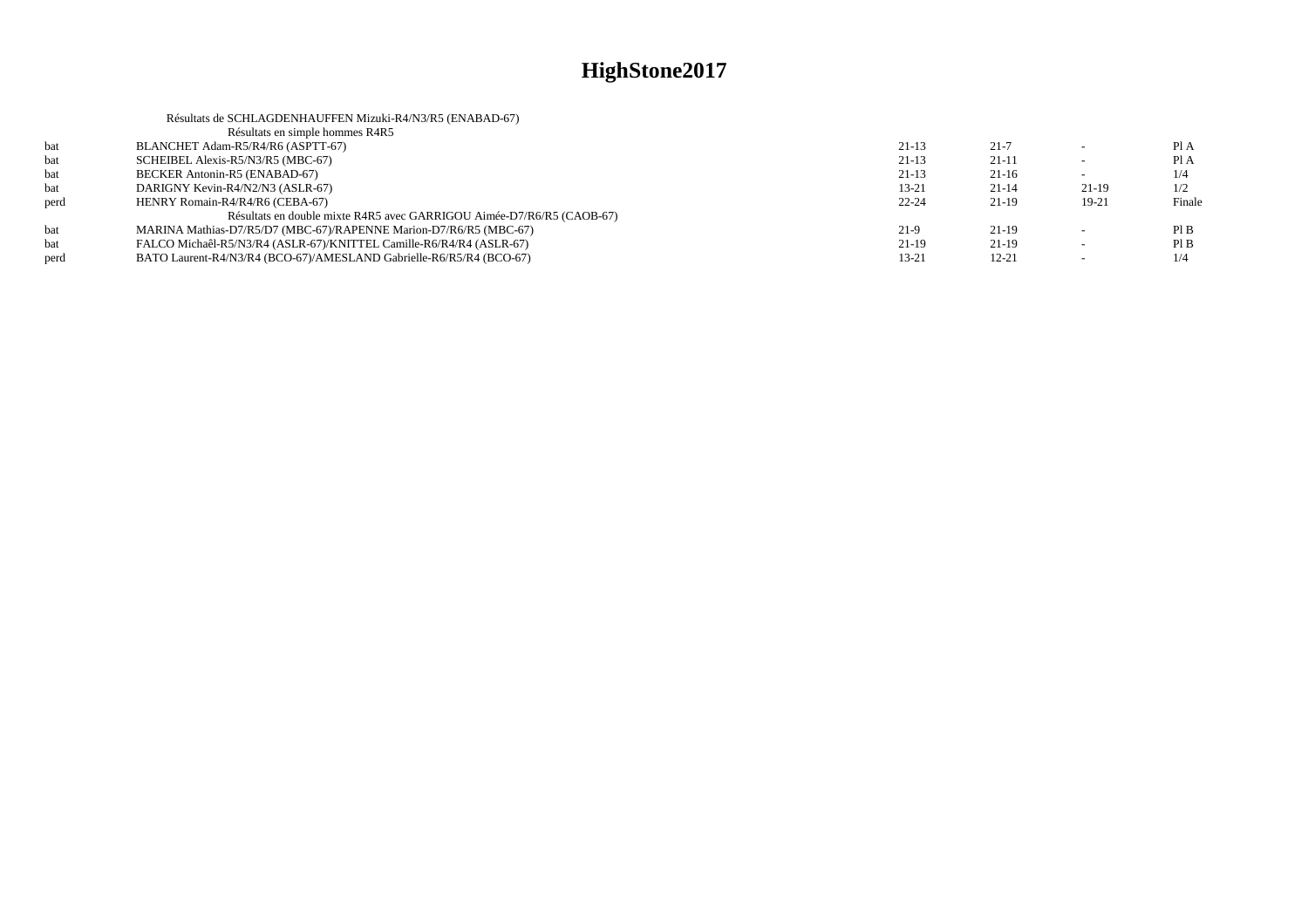| Résultats de SCHMITT Céline-R6/R4/R5 (BCT-67)                              |           |          |                          |        |
|----------------------------------------------------------------------------|-----------|----------|--------------------------|--------|
| Résultats en double dames R4R5 avec LENGENFELDER Cathie-R6/R4/R4 (BCS-67)  |           |          |                          |        |
| BUISSON Florence-R6/R5/R6 (ASLR-67)/LE NEZET Aurélie-R6/R5/R5 (CSBW-68)    | 21-19     | $21-12$  |                          | PIB    |
| CHABRIER Sylvie-R6/R4/R4 (ASCS-67)/LOPES Mélanie-D7/R5/R6 (BCO-67)         | $21 - 17$ | $21-19$  | $\overline{\phantom{0}}$ | PIB    |
| BECKER Lilly-R6/R6/D8 (ENABAD-67)/CARRE Alix-R6/R5/R6 (ENABAD-67)          | $21-16$   | $21-12$  |                          | PIB    |
| BATOT Florence-R5/R4/R6 (BCF-67)/BRUN Nathalie-R6/R4/R4 (ASLR-67)          | $21 - 15$ | $21-18$  | $\overline{\phantom{0}}$ | 1/2    |
| BECKER Lilly-R6/R6/D8 (ENABAD-67)/CARRE Alix-R6/R5/R6 (ENABAD-67)          | $20 - 22$ | 21-23    |                          | Finale |
| Résultats en double mixte R4R5 avec STEINMETZ Marc-andré-D7/R5/R5 (BCS-67) |           |          |                          |        |
| BRICO Sébastien-R6/R6/R4 (ASCS-67)/CHABRIER Sylvie-R6/R4/R4 (ASCS-67)      | $21-19$   | $9 - 21$ | $13 - 21$                | P1C    |
| ANDRISSEN Laurent-R4/N3/R4 (BCS-67)/LENGENFELDER Cathie-R6/R4/R4 (BCS-67)  | 17-21     | $16-21$  |                          | P1C    |
|                                                                            |           |          |                          |        |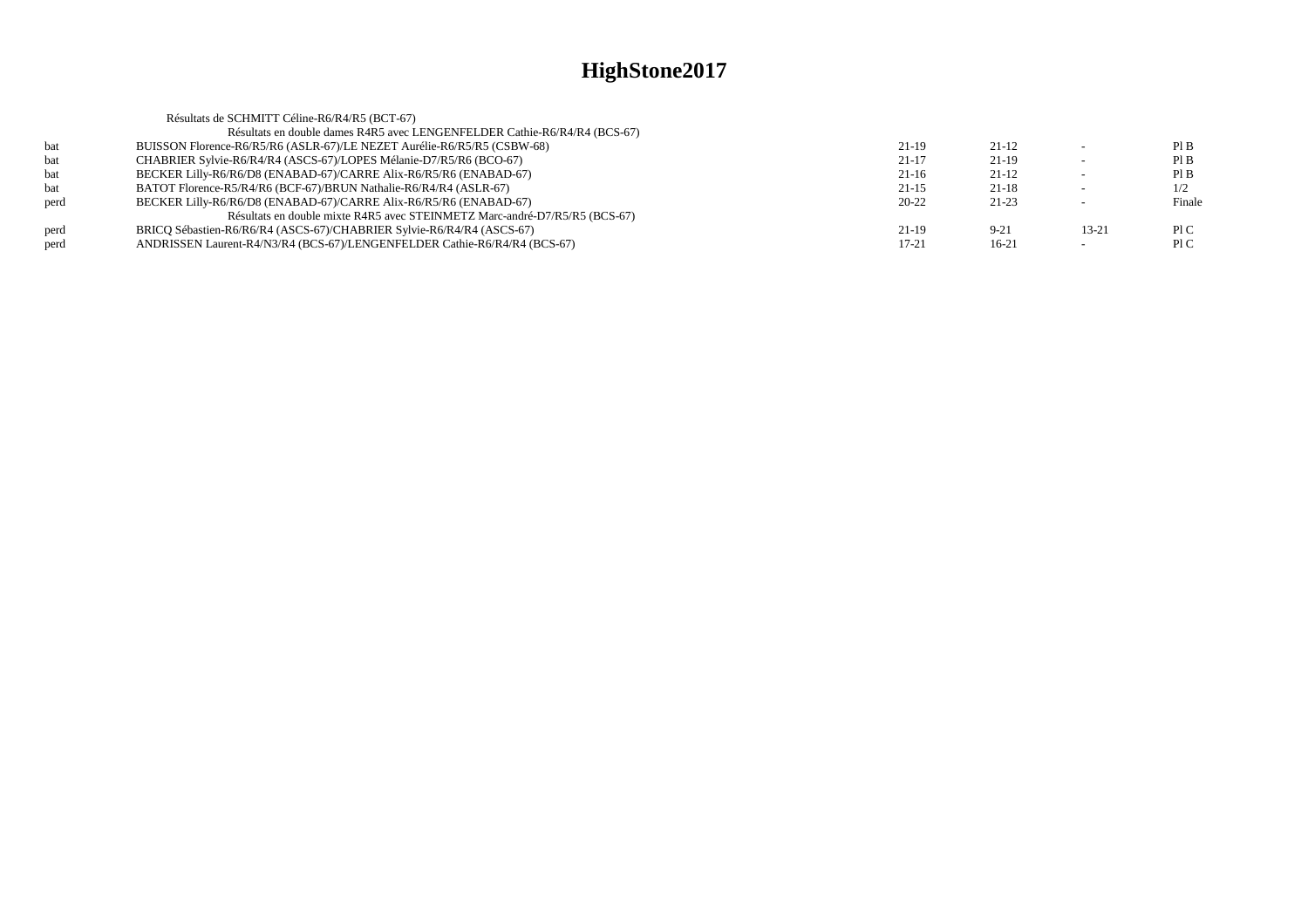| Résultats de SCHNEIDER WOLFF Isabelle-P12/P11/P10 (ASLR-67)                         |         |          |      |
|-------------------------------------------------------------------------------------|---------|----------|------|
| Résultats en double dames D8D9 avec MALGIERI Jessica-P10/P12/P10 (ASLR-67)          |         |          |      |
| BALDECK Coraline-P10/P11/P12 (CCSSL-67)/DURAND Aurelie-D9/D8/P10 (CCSSL-67)         | $16-21$ | 16-21    | PI A |
| TRAPPLER Lucie-P10/D8/P10 (BCT-67)/RITTER Coralie-P11/D9/D9 (ENABAD-67)             | 13-21   | $8 - 21$ | PI A |
| WEBER-GUTHERTZ Alizée-P11/P10/P12 (SLCSN-67)/CLAUSSE Isabelle-P10/D9/P11 (SLCSN-67) | $16-21$ | $19-21$  | Pl A |
|                                                                                     |         |          |      |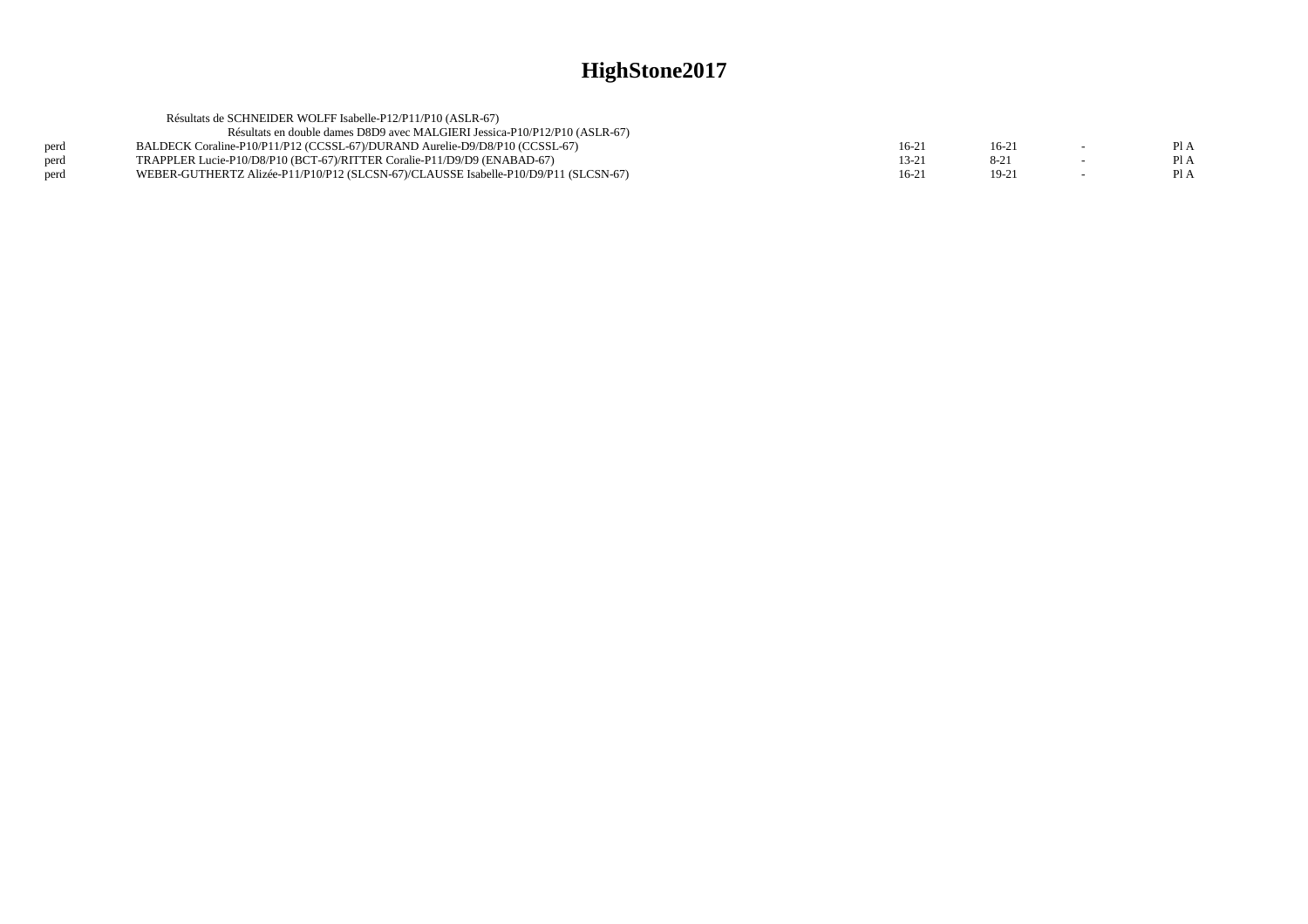Résultats de SCHOTT Caroline-R5/R5/R6 (BCS-67)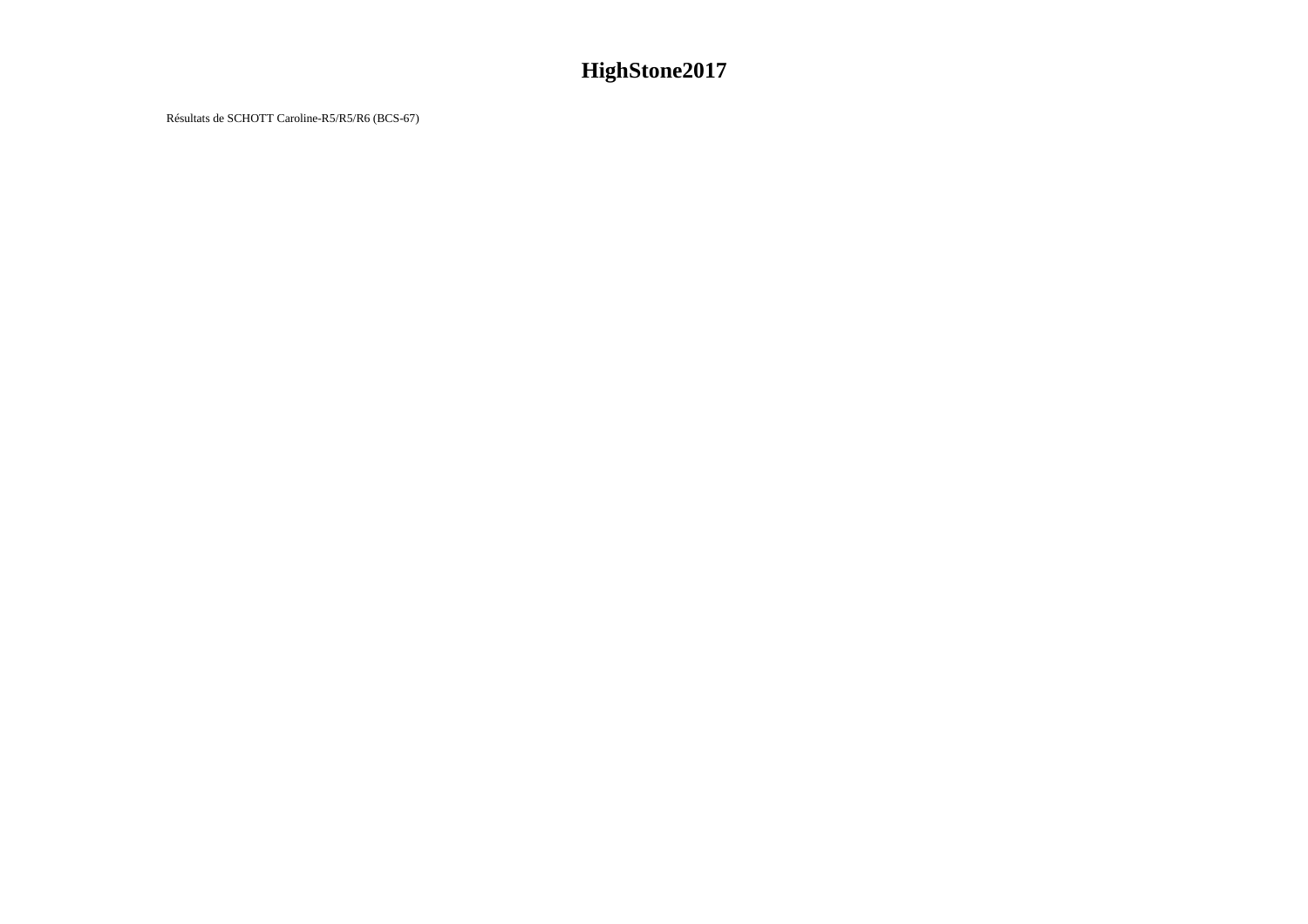|      | Résultats de SCHOULLER Christophe-D8/R6/D8 (SLCSN-67)                    |           |           |           |      |
|------|--------------------------------------------------------------------------|-----------|-----------|-----------|------|
|      | Résultats en double hommes R4R5 avec LECLERC Anthony-D7/R5/D7 (SLCSN-67) |           |           |           |      |
| perd | CHATELAIN Nicolas-D7/R5/D7 (BADKOM-67)/JUND Steve-D7/R5/D7 (BADKOM-67)   | 16-21     | 14-21     |           | PIE  |
| perd | LIHRMANN Etienne-D7/R5/D7 (BCO-67)/METZELER Jonathan-D7/R5/D7 (BCO-67)   | $12 - 21$ | 18-21     |           | PIE  |
| bat  | RUIZ Emmanuel-D7/R5/D7 (MBC-67)/LYONNET Guillaume-R6/R4/R6 (MBC-67)      | $21-19$   | $12 - 21$ | $24 - 22$ | PI E |
|      | Résultats en double mixte R6D7 avec SCHOULLER Lou-ann-D7/R5/D7 (BCE-67)  |           |           |           |      |
| bat  | ROTH Thierry-D7/R5/R6 (OFBC-67)/SINSOU Clara-P10/P10/D8 (OFBC-67)        | $21-12$   | 14-21     | $21-13$   | PIE  |
| bat  | DACH Laurent-D8/D7/R6 (BCMS-67)/HENNEOUI Marie-D7/R5/R6 (BCMS-67)        | $21-13$   | $17 - 21$ | $21 - 14$ | PIE  |
| perd | CASSAIGNE Jody-R4/R6/R6 (BCS-57)/BIGET Peggy-D8/D7/R6 (BCS-57)           | $17 - 21$ | $22 - 20$ | $24 - 26$ |      |
|      |                                                                          |           |           |           |      |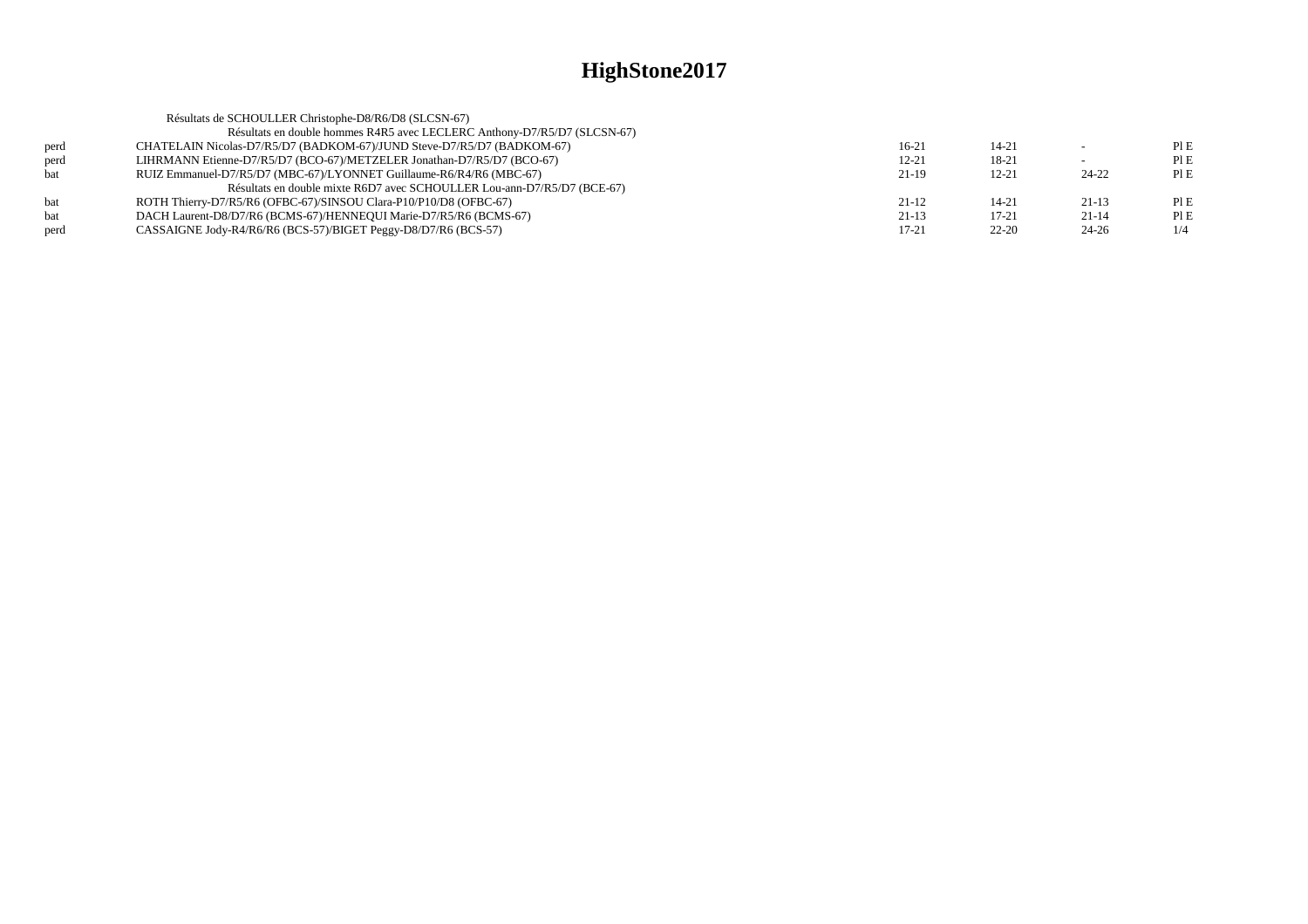|      | Résultats de SCHOULLER Lou-ann-D7/R5/D7 (BCE-67)                             |           |           |           |     |
|------|------------------------------------------------------------------------------|-----------|-----------|-----------|-----|
|      | Résultats en simple dames R6D7                                               |           |           |           |     |
| bat  | KNITTEL Camille-R6/R4/R4 (ASLR-67)                                           | 21-11     | $21-12$   |           | PIB |
| perd | LE NEZET Aurélie-R6/R5/R5 (CSBW-68)                                          | $17-21$   | $9 - 21$  |           | PIB |
|      | Résultats en double mixte R6D7 avec SCHOULLER Christophe-D8/R6/D8 (SLCSN-67) |           |           |           |     |
| hat  | ROTH Thierry-D7/R5/R6 (OFBC-67)/SINSOU Clara-P10/P10/D8 (OFBC-67)            | $21-12$   | 14-21     | $21-13$   | PIE |
|      | DACH Laurent-D8/D7/R6 (BCMS-67)/HENNEOUI Marie-D7/R5/R6 (BCMS-67)            | $21-13$   | $17 - 21$ | $21 - 14$ | PIE |
| perd | CASSAIGNE Jody-R4/R6/R6 (BCS-57)/BIGET Peggy-D8/D7/R6 (BCS-57)               | $17 - 21$ | $22 - 20$ | $24 - 26$ | 1/4 |
|      |                                                                              |           |           |           |     |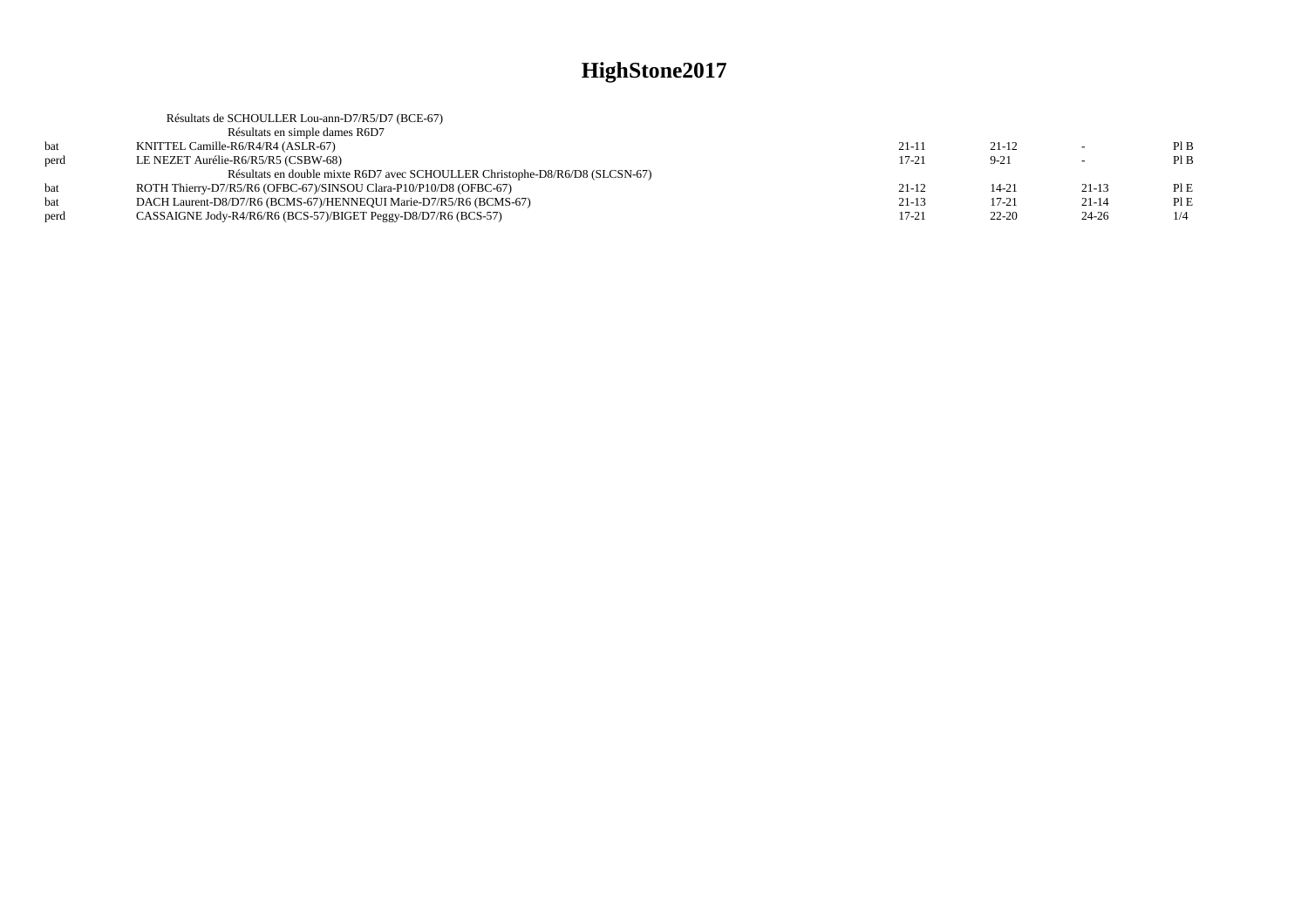|      | Résultats de SCHURR Cindy-P11/P10/P11 (ABCM-67)                                      |           |          |          |      |
|------|--------------------------------------------------------------------------------------|-----------|----------|----------|------|
|      | Résultats en double dames P10P11P12 avec BOOS Sandra-P12/P11/P10 (ABCM-67)           |           |          |          |      |
| hat  | DAMASO MERX Julie-P12 (BCIG-67)/MOULIS Armelle-P12/P10/P10 (BCIG-67)                 | $21-13$   | $21 - 3$ |          | Pl A |
| bat  | FLICK Emilie-P10/P10/D8 (PBC-57)/DIARD Jessica-P12 (PBC-57)                          | $21-11$   | $21-12$  |          | PI A |
| perd | CASTRO Raphaele-P12/P11/P12 (ASCS-67)/PINTO DE OLIVEIRA Susana-P12/P11/P12 (ASCS-67) | 11-21     | 18-21    |          | PI A |
| perd | FELBER Elsa-D8/P10/P10 (ASPTT-67)/LAMBLOT Johanne-D8/P10/P10 (ASPTT-67)              | $21 - 17$ | 17-21    | $8 - 21$ | PI A |
|      |                                                                                      |           |          |          |      |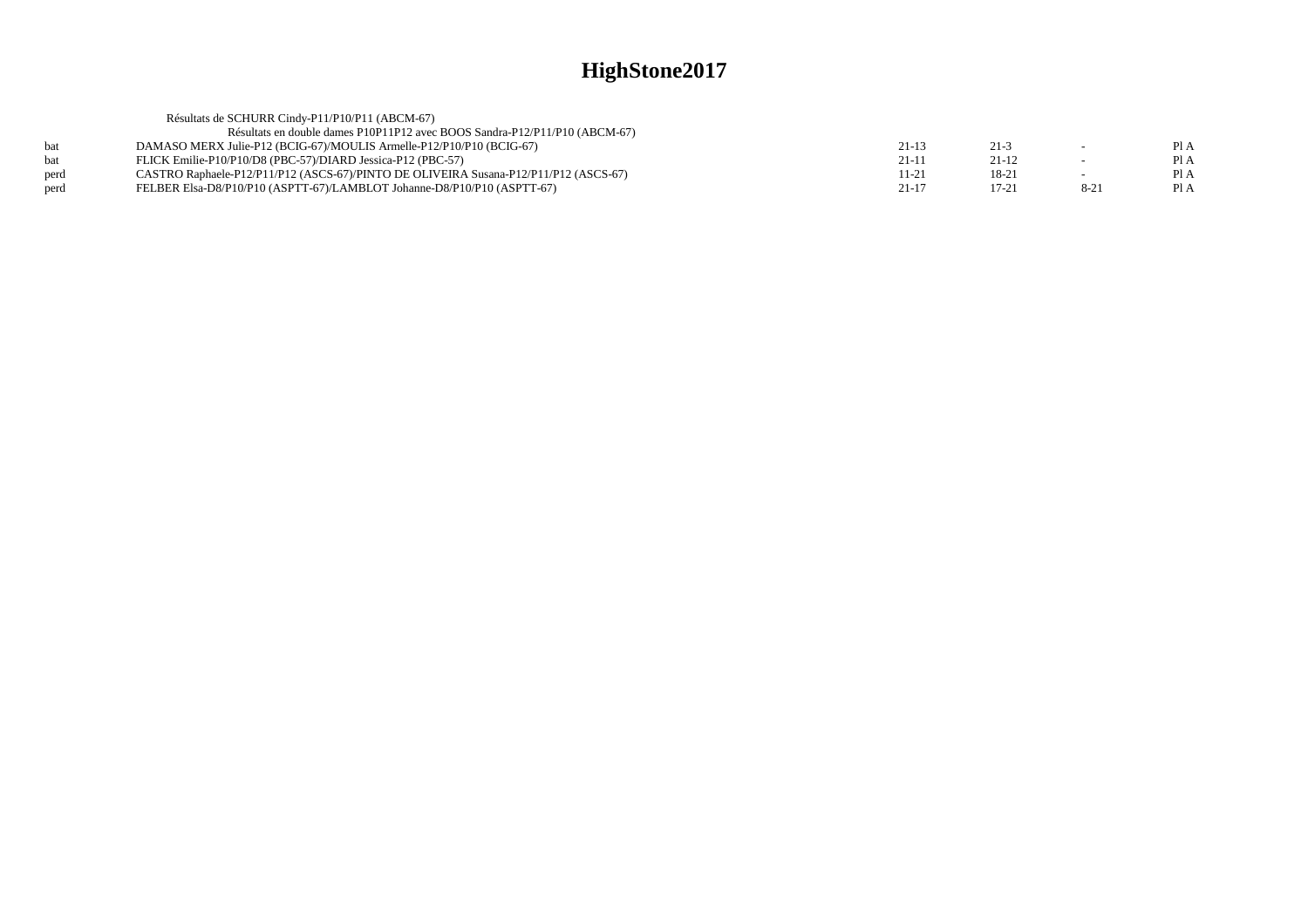|      | Résultats de SCHWEITZER Alena-P11/D9/P11 (BCO-67)                          |           |           |        |      |
|------|----------------------------------------------------------------------------|-----------|-----------|--------|------|
|      | Résultats en double dames D8D9 avec ZAJAC Emmanuelle-P12/P10/P10 (BCO-67)  |           |           |        |      |
| perd | HITZIGER Isabelle-D9/D8/P10 (OFBC-67)/SINSOU Clara-P10/P10/D8 (OFBC-67)    | $19-21$   | $11 - 21$ |        | PIB  |
| perd | SCHALCK Léonie-P12 (ASCS-67)/NEU Charlotte-D8/D8/D9 (ASCS-67)              | $9 - 21$  | $9 - 21$  |        | PIB  |
| perd | RIEBER Stéphanie-P11/D9/P10 (EVE-67)/GUILLEN Angela-P10/P11/P10 (CSCTS-67) | $11 - 21$ | $16-21$   |        | PIB  |
|      | Résultats en double mixte P10P11P12 avec SCHWEITZER Thierry-P11 (BCO-67)   |           |           |        |      |
| perd | ROTH Pierre-P10/D9/P10 (FCJMSB-67)/HUBER Line-P10/D8/P10 (VDR-67)          | $9-21$    | $16-21$   |        | Pl A |
| perd | RIEBER Olivier-P10/D9/P10 (EVE-67)/RIEBER Stéphanie-P11/D9/P10 (EVE-67)    | 18-21     | $10-21$   | $\sim$ | Pl A |
|      |                                                                            |           |           |        |      |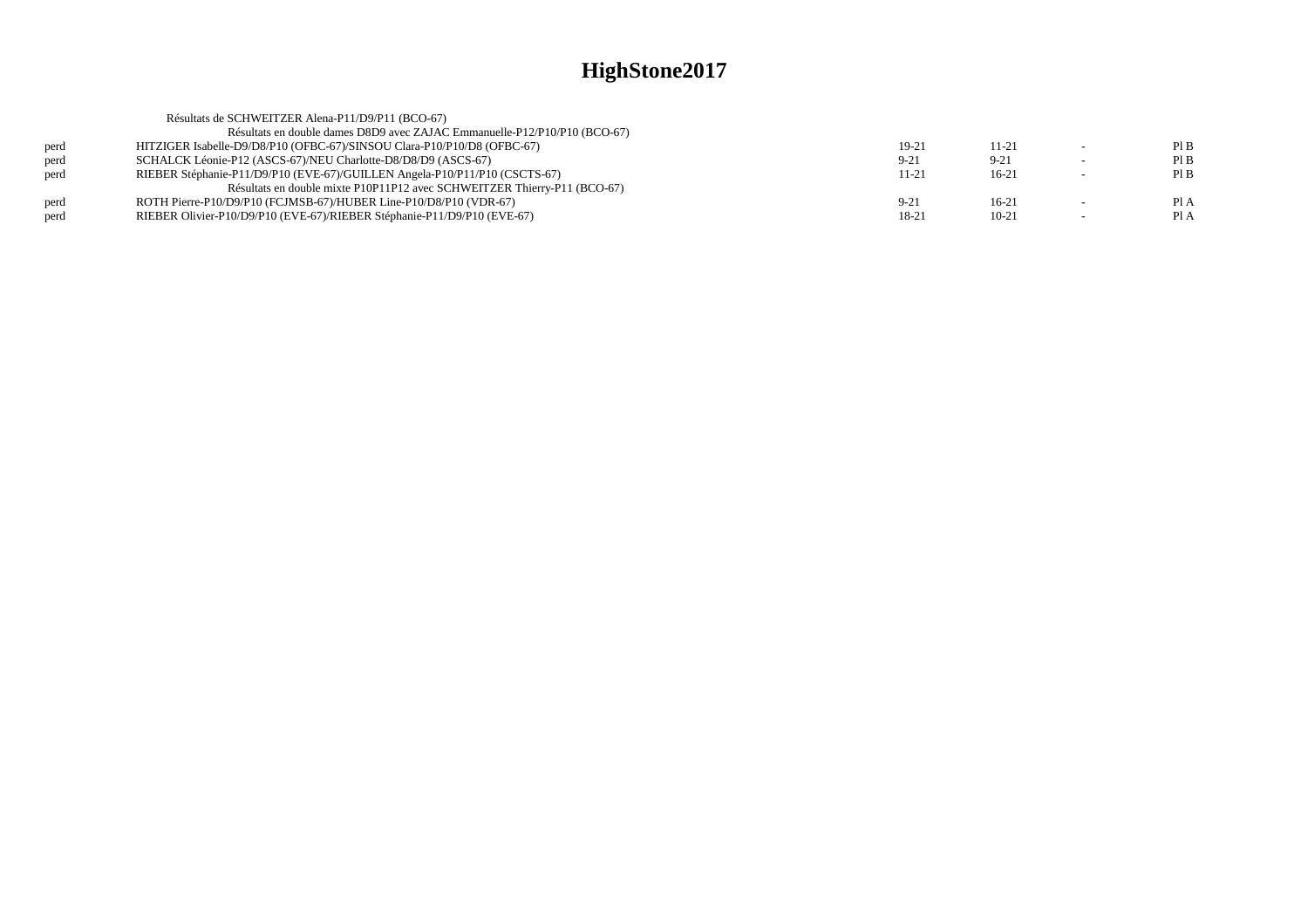|      | Résultats de SCHWEITZER Thierry-P11 (BCO-67)                                   |          |         |           |      |
|------|--------------------------------------------------------------------------------|----------|---------|-----------|------|
|      | Résultats en double hommes P10P11P12 avec GRELLIER Benoit-P12/P10/P12 (BCO-67) |          |         |           |      |
| perd | MISCHLER Mickael-P11/P11/P10 (ABCM-67)/PIQUET Benoît-P10/P11/P12 (ABCM-67)     | 18-21    | $10-21$ |           | Pl A |
| perd | CATOIRE Arnaud-P12/P11/P12 (BCIG-67)/DORNIER Vincent-P12/P11/P12 (BCMS-67)     | 18-21    | $21-16$ | $10 - 21$ | Pl A |
| perd | MARTY Christophe-P12/P10/P10 (SLDB-67)/MATTEL Mathieu-P10/P11/P12 (SLDB-67)    | $21-13$  | $10-21$ | $7 - 21$  | Pl A |
|      | Résultats en double mixte P10P11P12 avec SCHWEITZER Alena-P11/D9/P11 (BCO-67)  |          |         |           |      |
| perd | ROTH Pierre-P10/D9/P10 (FCJMSB-67)/HUBER Line-P10/D8/P10 (VDR-67)              | $9 - 21$ | $16-21$ |           | Pl A |
| perd | RIEBER Olivier-P10/D9/P10 (EVE-67)/RIEBER Stéphanie-P11/D9/P10 (EVE-67)        | 18-21    | $10-21$ |           | PI A |
|      |                                                                                |          |         |           |      |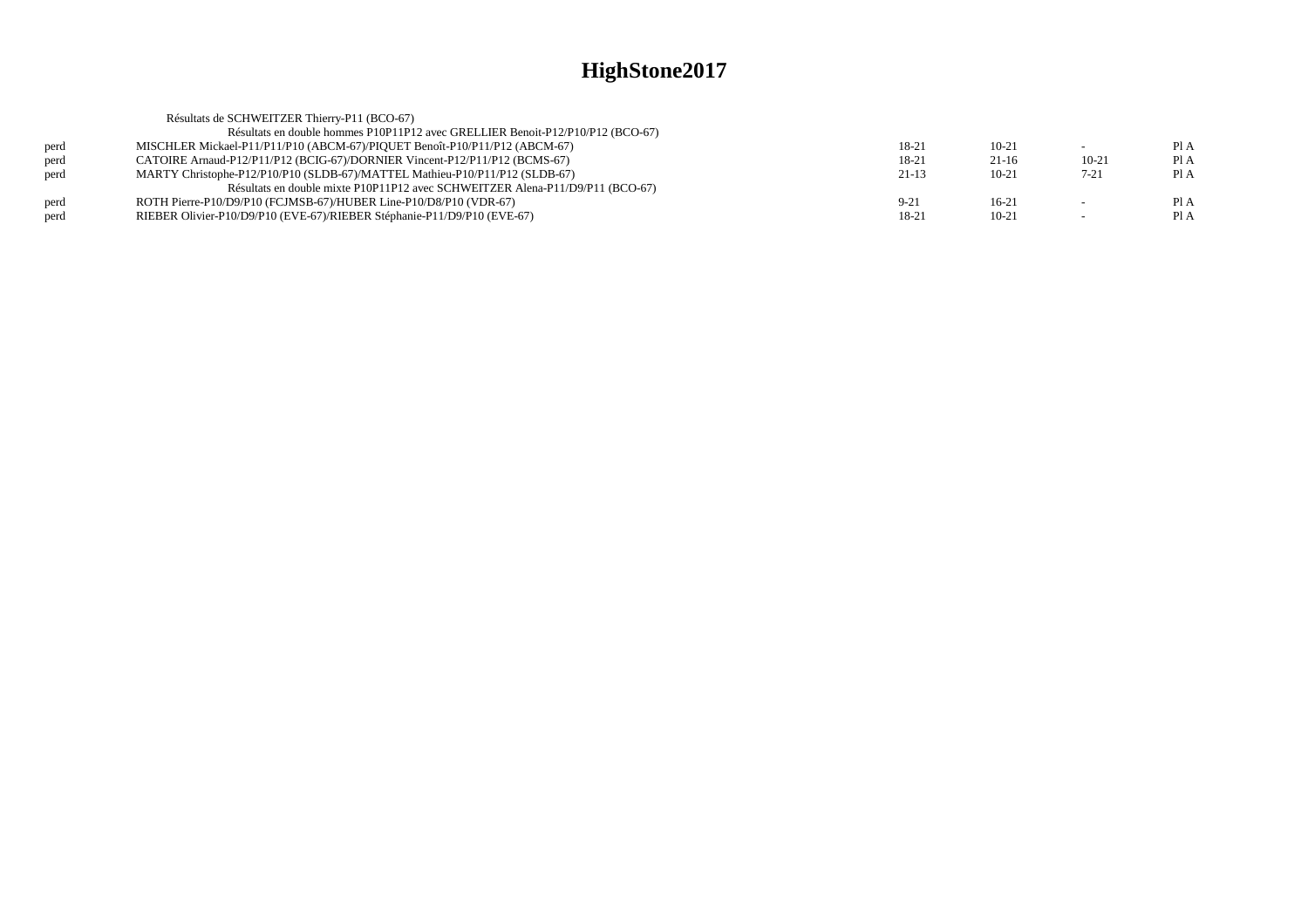| Résultats de SELVA Manuel-R6/D7/D7 (ASCS-67)                                      |           |           |         |     |
|-----------------------------------------------------------------------------------|-----------|-----------|---------|-----|
| Résultats en double hommes R4R5 avec MICHEL Maxime-R5/R4/R6 (ASCS-67)             |           |           |         |     |
| PETERSCHMITT Pierre-antoine-R6/R5/D7 (COBRA-68)/BLANCHET Adam-R5/R4/R6 (ASPTT-67) | 21-19     | $21 - 12$ | $\sim$  | P1D |
| BARTHEL Tristan-R5/R4/R6 (SCS-67)/FURSTOSS Sylvain-R6/R4/R6 (SCS-67)              | $21 - 15$ | $21 - 15$ |         | P1D |
| CHATELAIN Nicolas-D7/R5/D7 (BADKOM-67)/JUND Steve-D7/R5/D7 (BADKOM-67)            | $21-13$   | $21-19$   | $\sim$  | 1/4 |
| HENRY Romain-R4/R4/R6 (CEBA-67)/CASTEL Jeremie-D8/R6/D7 (CEBA-67)                 | 19-21     | $21 - 18$ | $19-21$ | 1/2 |
|                                                                                   |           |           |         |     |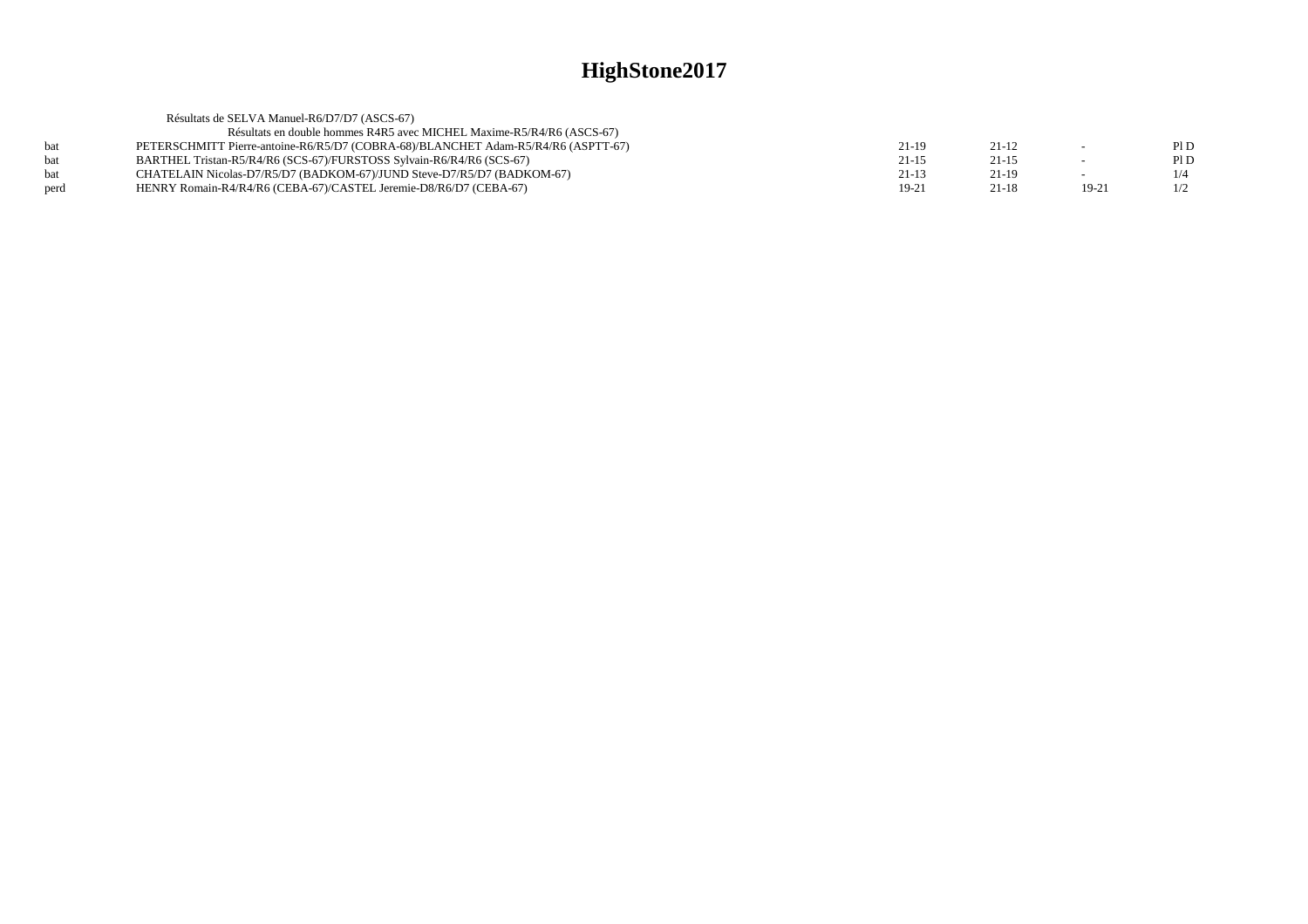|      | Résultats de SERFASS Sarah-D7/R6/D7 (MBC-67)                                |           |           |                          |        |
|------|-----------------------------------------------------------------------------|-----------|-----------|--------------------------|--------|
|      | Résultats en simple dames R6D7                                              |           |           |                          |        |
| bat  | PETIT Amandine-D7/D7/D9 (BCE-67)                                            | $21-14$   | $21 - 8$  | $\sim$                   | Pl A   |
| perd | BECKER Lilly-R6/R6/D8 (ENABAD-67)                                           | $11 - 21$ | $12 - 21$ | $\overline{\phantom{0}}$ | Pl A   |
|      | Résultats en double dames R6D7 avec RAPENNE Marion-D7/R6/R5 (MBC-67)        |           |           |                          |        |
| bat  | BECKER Claudia-D8/R6/D7 (OFBC-67)/KEIFFER Nelly-D8/R6/D7 (ENABAD-67)        | $21-10$   | $21 - 4$  | $\overline{\phantom{a}}$ | Pl A   |
| bat  | ARGENTIN Sabrina-D9/D7/D8 (CBO-67)/BEYER Helen-D7/D7/R6 (CBO-67)            | $21-9$    | $21-11$   |                          | Pl A   |
| bat  | BIWAND Christelle-D8/R6/D8 (SBC67-67)/FURSTOSS Anne-laure-D9/D7/D7 (SCS-67) | $21-16$   | $21-12$   | $\sim$                   | 1/2    |
| perd | KUCHLER Justine-D8/D8/D9 (CEBA-67)/ANDING Anne-lise-D7/R6/D8 (CEBA-67)      | $15 - 21$ | $19-21$   |                          | Finale |
|      |                                                                             |           |           |                          |        |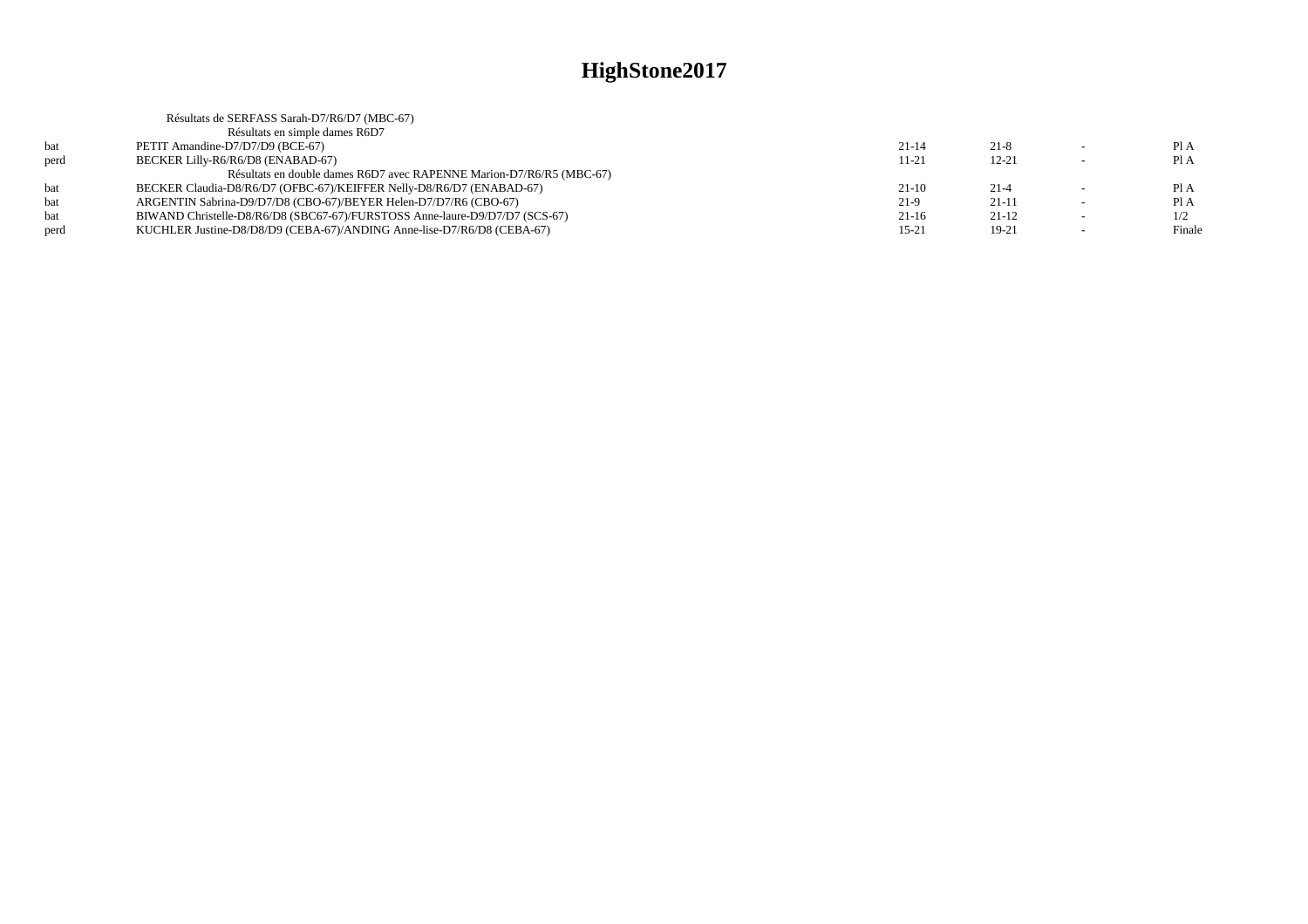|      | Résultats de SFRONTATO Nicolas-D7/D7/D9 (VDK-67)                     |           |           |           |      |
|------|----------------------------------------------------------------------|-----------|-----------|-----------|------|
|      | Résultats en simple hommes R6D7                                      |           |           |           |      |
| perd | RUFFENACH Eric-D7/D7/R6 (BCMS-67)                                    | 11-21     | $14 - 21$ |           | Pl A |
| perd | RUFFIN Fabien-R6/R5/D7 (BCS-57)                                      | $17 - 21$ | $13 - 21$ |           | Pl A |
|      | Résultats en double hommes R6D7 avec HELL Laurent-D8/R6/D8 (VDK-67)  |           |           |           |      |
| hat  | PAPON Vincent-D9/D7/D9 (BCIG-67)/BRISSET Fabien-D9/D7/D9 (BCIG-67)   | 21-19     | $21 - 14$ |           | PIF  |
| perd | BLENNER Vincent-D8/D8/P10 (BCMS-67)/CADIOU Thomas-D9/D7/D9 (BCMS-67) | 18-21     | $16-21$   |           | PIF  |
|      | GIROLT Ludovic-D8/R6/D8 (HBC-67)/VOILQUIN Corentin-R6/R6/D8 (HBC-67) | $21-19$   | $19-21$   | $21 - 18$ | PIF  |
|      |                                                                      |           |           |           |      |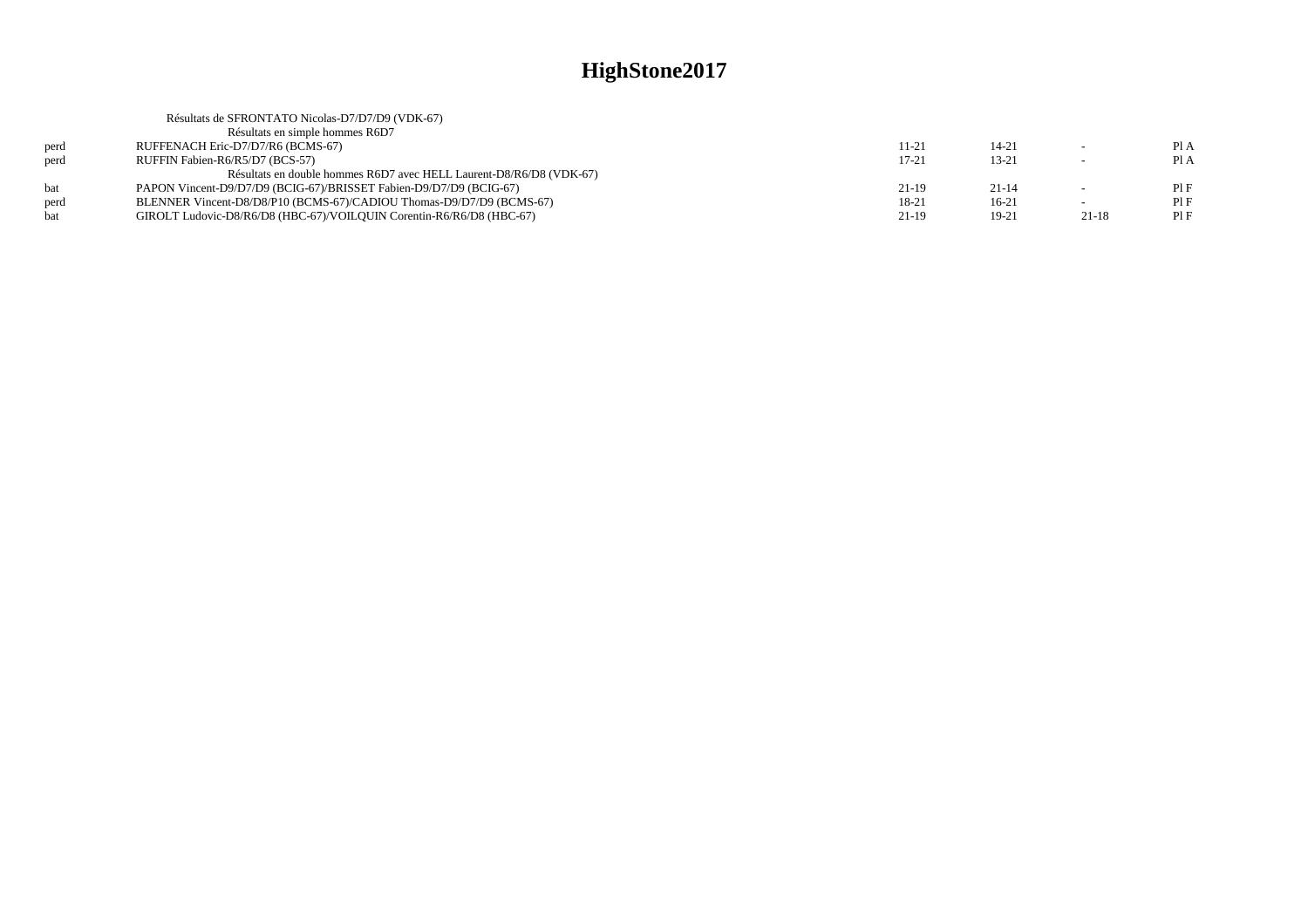| PIB |
|-----|
| PIB |
| PIB |
| 1/2 |
|     |
| PIE |
| PLE |
|     |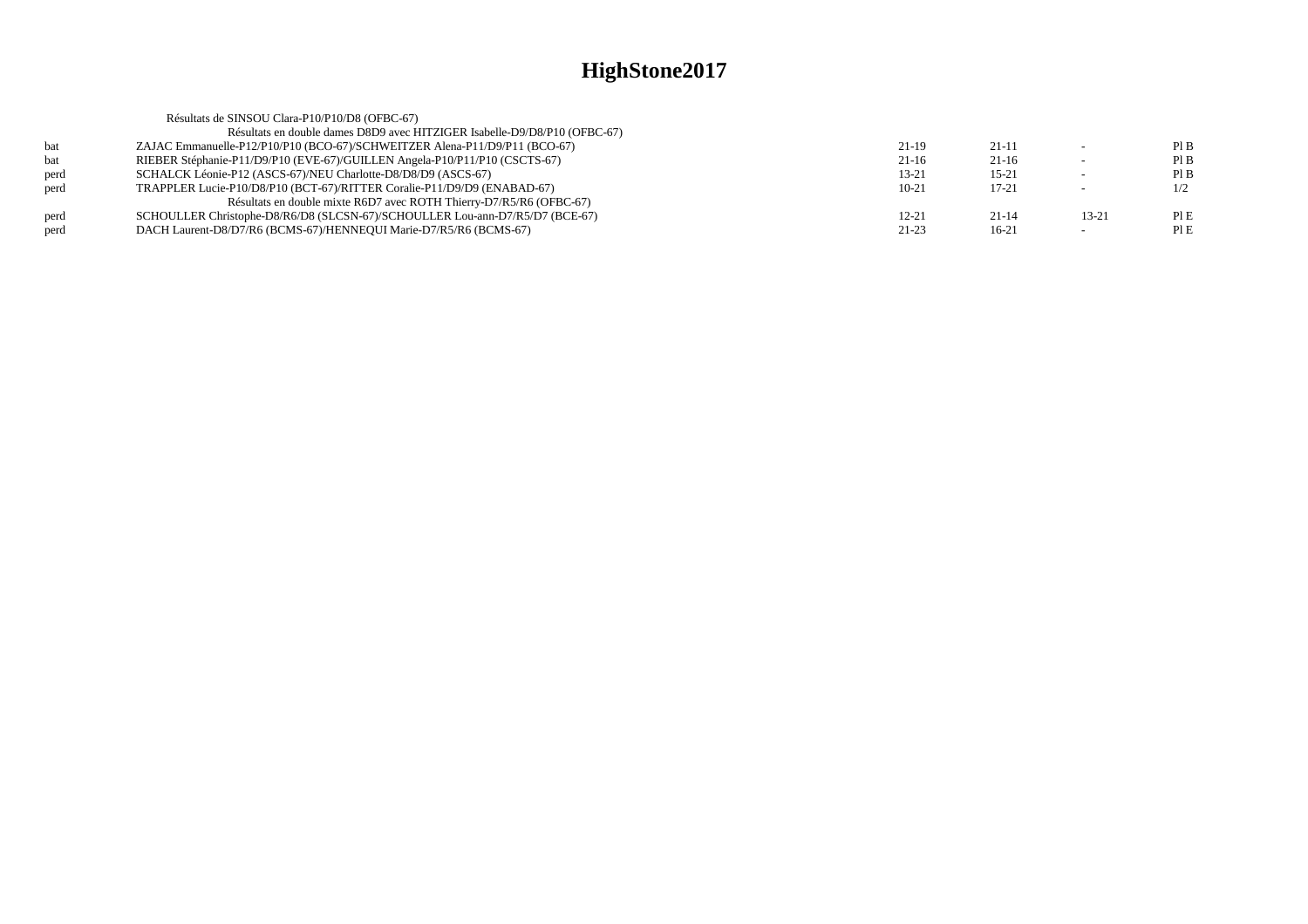|      | Résultats de SOUDANS Pauline-R6/R5/R5 (ENABAD-67)                       |           |           |        |     |
|------|-------------------------------------------------------------------------|-----------|-----------|--------|-----|
|      | Résultats en double mixte R4R5 avec WALTZER Jérémy-R4/N3/R4 (ENABAD-67) |           |           |        |     |
| hat  | GUILBOT Yohan-R6/R4/R4 (ASLR-67)/ROUSSELET Ingrid-R6/R4/R4 (SBC67-67)   | $21 - 17$ | $21 - 23$ | 21-18  | PIF |
| bat  | BURESI Malo-D7/R5/D7 (CEBA-67)/HELDT Mei li-R6/R5/D7 (CEBA-67)          | $21-9$    | $21-10$   | --     | PIF |
| hat  | JACOUIN Yoann-R4 (BMM-57)/MAILLEUX Nathalie-R6/R6/R4 (ALTB-54)          | $21-13$   | $21-18$   | $\sim$ | PIF |
| hat  | VALENTIN Stéphane-R5/N3/R5 (BCO-67)/DELAGNEAU Sabine-R6/R5/R4 (BCO-67)  | $21 - 14$ | $21 - 15$ | $\sim$ | 1/4 |
| perd | CASTEL Julien-R4 (ASLR-67)/BRUN Nathalie-R6/R4/R4 (ASLR-67)             | $17 - 21$ | $20 - 22$ | $\sim$ | 1/2 |
|      |                                                                         |           |           |        |     |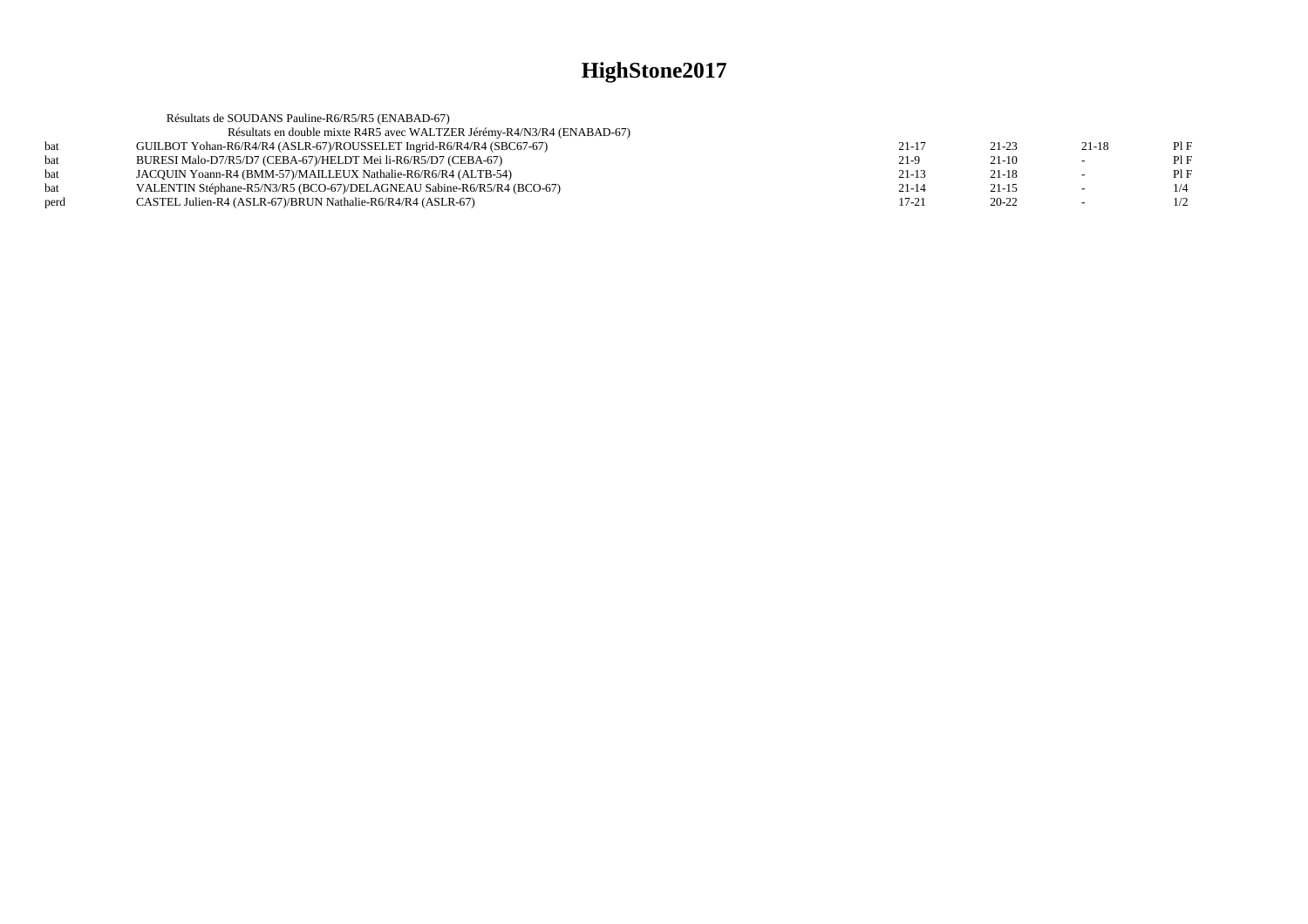|      | Résultats de STAHL Juliette-D7/D8/D9 (BCBB-67)                          |       |           |      |
|------|-------------------------------------------------------------------------|-------|-----------|------|
|      | Résultats en double mixte R6D7 avec HOFFMANN Laurent-R6/R5/D7 (BCBB-67) |       |           |      |
| perd | HUCK David-D7/R5/D7 (ENABAD-67)/HUCK Audrey-D8/R6/D7 (ENABAD-67)        | 21-14 | $19-21$   | Pl I |
| nerd | BURESI Laurent-R5/R4/R6 (BCMS-67)/ILTISS Catherine-D8/R6/D7 (BCMS-67)   |       | $13 - 21$ | PII  |
|      |                                                                         |       |           |      |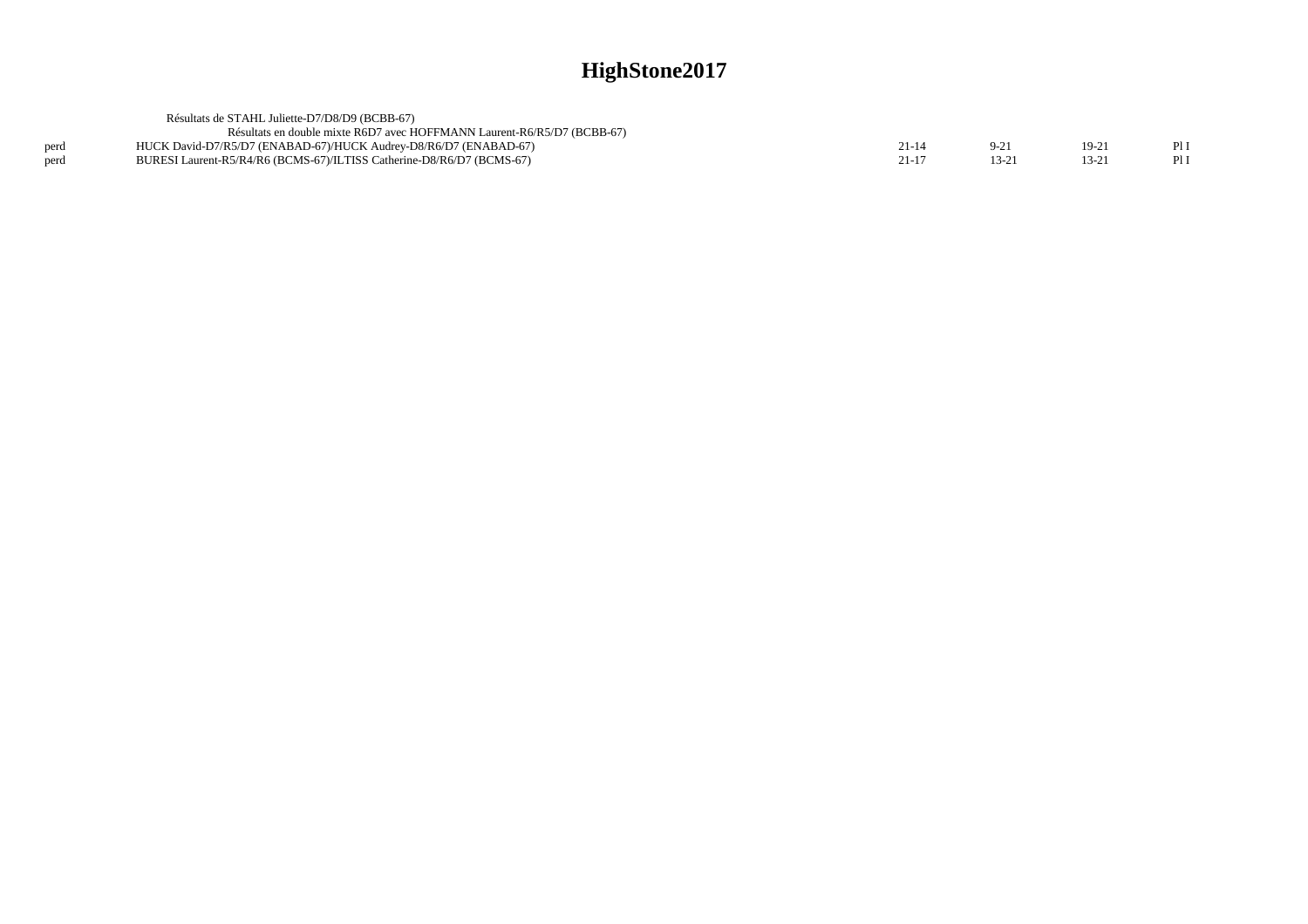|      | Résultats de STEINMETZ Marc-andré-D7/R5/R5 (BCS-67)                       |  |       |      |
|------|---------------------------------------------------------------------------|--|-------|------|
|      | Résultats en double mixte R4R5 avec SCHMITT Céline-R6/R4/R5 (BCT-67)      |  |       |      |
| perd | BRICO Sébastien-R6/R6/R4 (ASCS-67)/CHABRIER Sylvie-R6/R4/R4 (ASCS-67)     |  | 13-21 | PI C |
| perd | ANDRISSEN Laurent-R4/N3/R4 (BCS-67)/LENGENFELDER Cathie-R6/R4/R4 (BCS-67) |  |       | PLC  |
|      |                                                                           |  |       |      |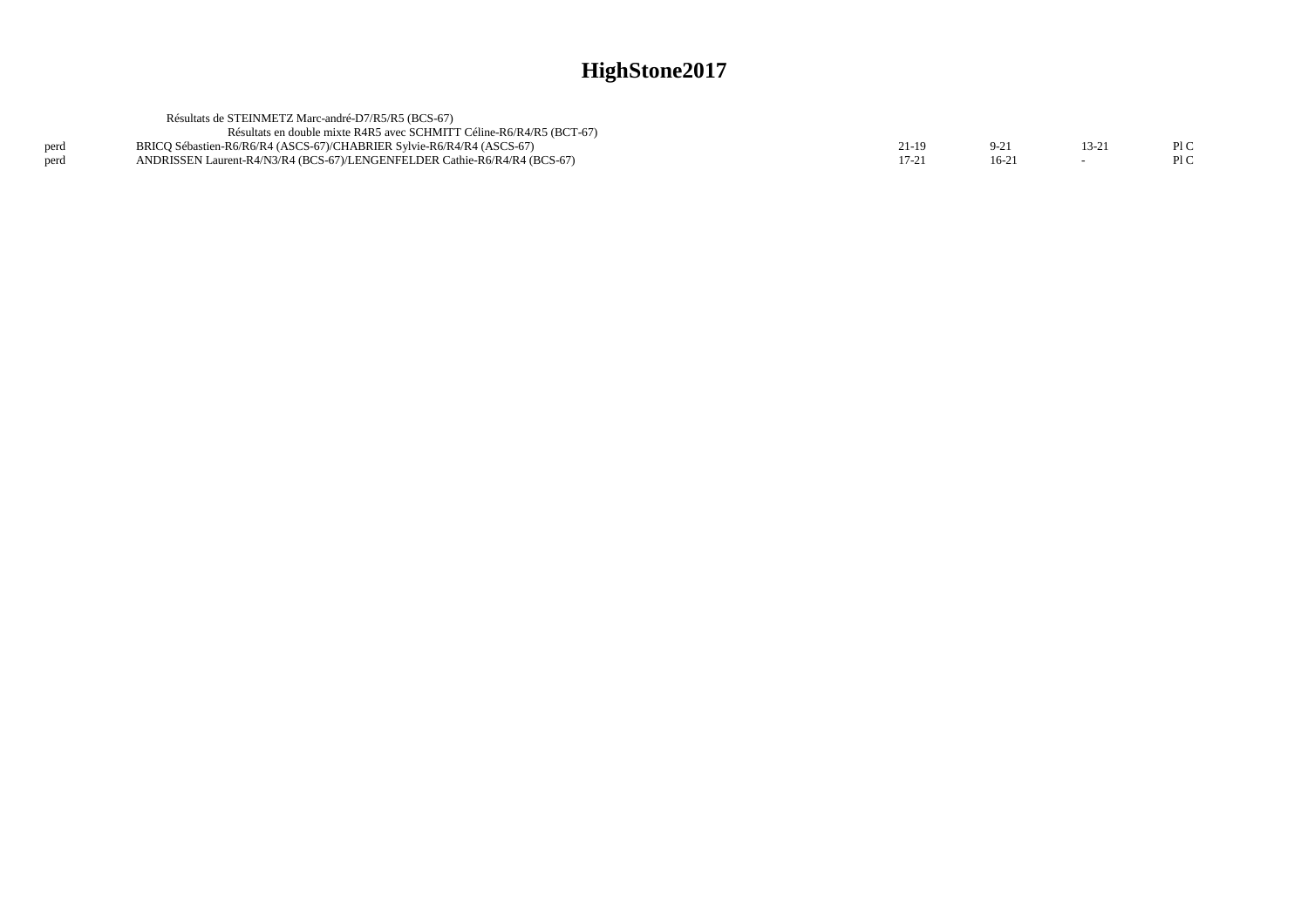|      | Résultats de STOETZEL Yann-D9/D7/D8 (SLDB-67)                               |         |           |         |     |
|------|-----------------------------------------------------------------------------|---------|-----------|---------|-----|
|      | Résultats en double hommes R6D7 avec FRISON Christophe-D9/D7/D9 (SLDB-67)   |         |           |         |     |
| bat  | WENDLING Laurent-D8/R6/D8 (CCSSL-67)/FEHLMANN Christian-D8/R6/D7 (CCSSL-67) | 17-21   | $21 - 18$ | $21-16$ | PID |
| perd | KNITTEL Maxence-R6/R6/D7 (ENABAD-67)/THOMAS Raphael-R6/D7/D7 (ASPTT-67)     | 17-21   | $13 - 21$ |         | P1D |
|      | Résultats en double mixte D8D9 avec WALTZ Christelle-D8/R6/D8 (SLDB-67)     |         |           |         |     |
| bat  | PAULUS Simon-P10/D8/P10 (CBO-67)/TRIMBOUR Catherine-D9/D7/D8 (SBC67-67)     | $21-10$ | $19-21$   | $21-12$ | P1C |
| bat  | BRONNERT Nicolas-D9/D7/D8 (BCS-67)/FERROUDJ Muriel-D9/D7/D9 (BCS-67)        | $21-8$  | $21-10$   |         | P1C |
| bat  | HUBER Jeremy-P10/D8/P10 (BCT-67)/RITTER Coralie-P11/D9/D9 (ENABAD-67)       | $21-16$ | $21-14$   |         | P1C |
| bat  | TALBOT Victor-D9/D7/D8 (ENABAD-67)/SCHILTZ Mathilde-D7/D8/D8 (ENABAD-67)    | 21-18   | $21-14$   |         | 1/4 |
| perd | ASSANI Maxime-D7/D7/D8 (ASPTT-67)/VICTORI-BUREL Léa-R6/R6/D8 (ASPTT-67)     | $21-23$ | $14 - 21$ |         | 1/2 |
|      |                                                                             |         |           |         |     |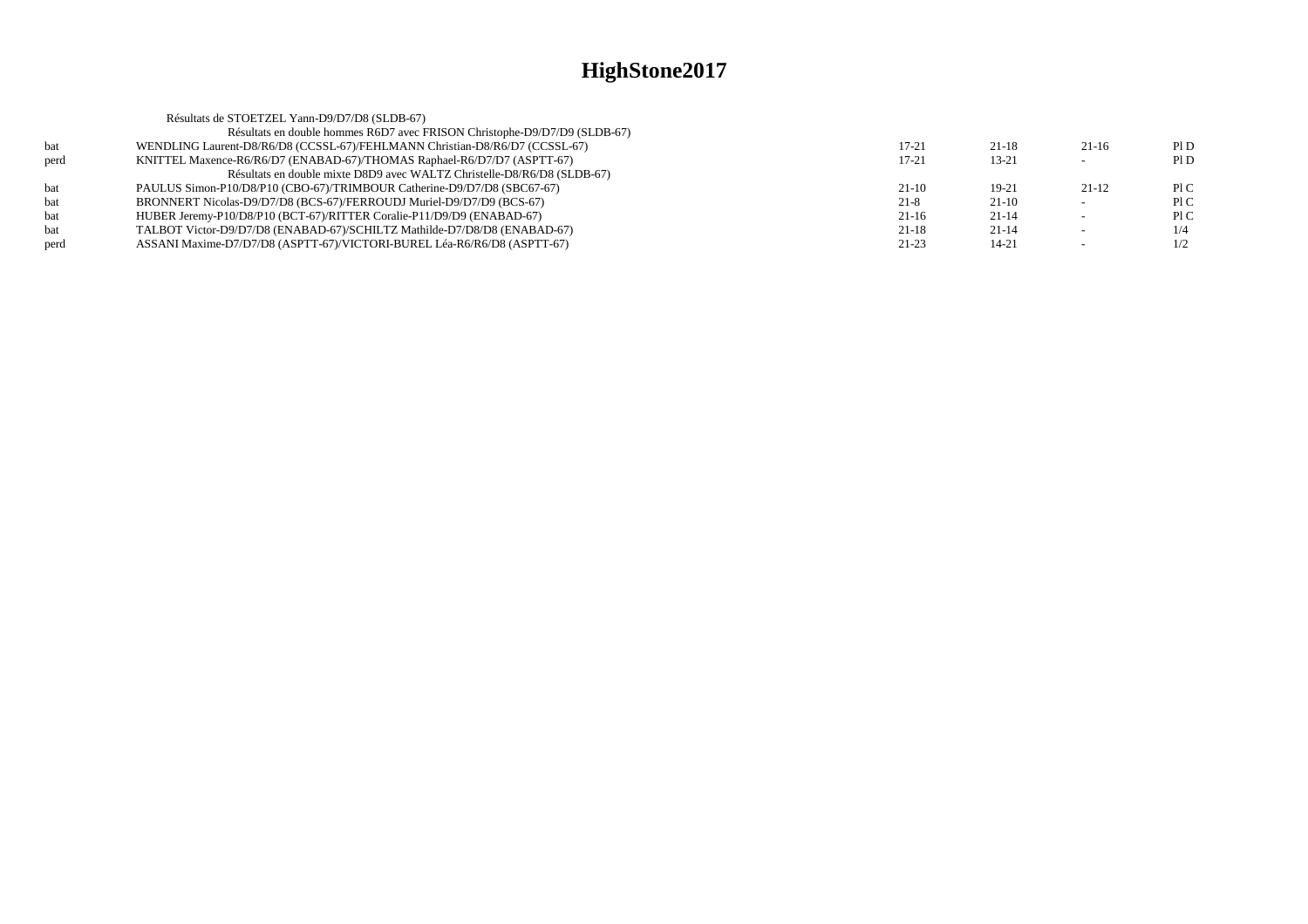|      | Résultats de STREITH Victor-R5/R4/R6 (BCBB-67)                       |           |         |           |     |
|------|----------------------------------------------------------------------|-----------|---------|-----------|-----|
|      | Résultats en simple hommes R4R5                                      |           |         |           |     |
| perd | BEGAUD Valentin-R5/R4/R6 (ASLR-67)                                   | $14 - 21$ | $19-21$ |           | PIE |
| perd | BATO Laurent-R4/N3/R4 (BCO-67)                                       | $22 - 24$ | $19-21$ |           | PIE |
|      | Résultats en double hommes R4R5 avec MORI Lucas-P11/D9/P11 (BCBB-67) |           |         |           |     |
| perd | BOSSERT Thomas-D7 (BCS-57)/RUFFIN Fabien-R6/R5/D7 (BCS-57)           | 18-21     | 18-21   |           | PIF |
| perd | TRAN Jean-paul-D7/R5/D7 (BCMS-67)/PIERSON Florent-R6/R5/R6 (BCMS-67) | $12 - 21$ | 11-21   | $\sim$    | PIF |
| bat  | ROTH Thierry-D7/R5/R6 (OFBC-67)/BECKER François-D7/R5/D7 (OFBC-67)   | $21 - 14$ | 18-21   | $21 - 18$ | PIF |
|      |                                                                      |           |         |           |     |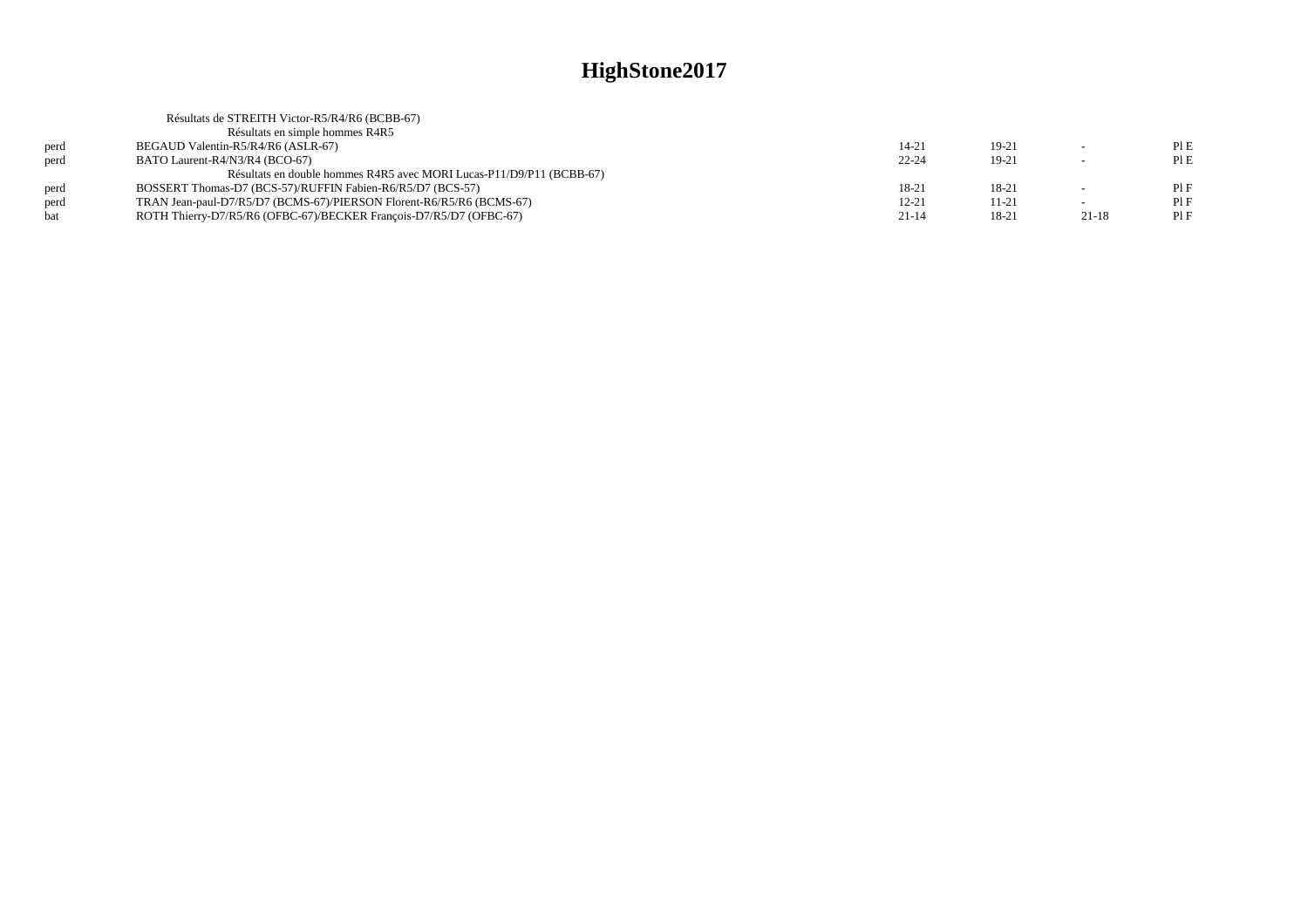|      | Résultats de TALBOT Victor-D9/D7/D8 (ENABAD-67)                             |           |           |           |     |
|------|-----------------------------------------------------------------------------|-----------|-----------|-----------|-----|
|      | Résultats en simple hommes D8D9                                             |           |           |           |     |
| perd | BRONNERT Nicolas-D9/D7/D8 (BCS-67)                                          | $17 - 21$ | $17 - 21$ |           | PIG |
| perd | HELL Laurent-D8/R6/D8 (VDK-67)                                              | $22 - 20$ | $13 - 21$ | $12 - 21$ | PIG |
|      | Résultats en double mixte D8D9 avec SCHILTZ Mathilde-D7/D8/D8 (ENABAD-67)   |           |           |           |     |
| bat  | MAZZOCCO Olivier-D9/D7/D9 (BCIG-67)/JEANNESSON Maud-P10/P12/P10 (BCIG-67)   | 21-9      | $21 - 13$ |           | PIB |
| bat  | ASSANI Philippe-P10/D9/D9 (ASPTT-67)/RADOSAVLJEVIC Vesna-D9/D7/D8 (ASLR-67) | $21-10$   | $21-11$   |           | PIB |
| perd | KONTZLER Thomas-P10/P10/P11 (BCS-57)/CARON Perrine-D8/D9/D9 (BCS-57)        | $16-21$   | $19-21$   |           | PIB |
| perd | STOETZEL Yann-D9/D7/D8 (SLDB-67)/WALTZ Christelle-D8/R6/D8 (SLDB-67)        | 18-21     | $14 - 21$ |           | 1/4 |
|      |                                                                             |           |           |           |     |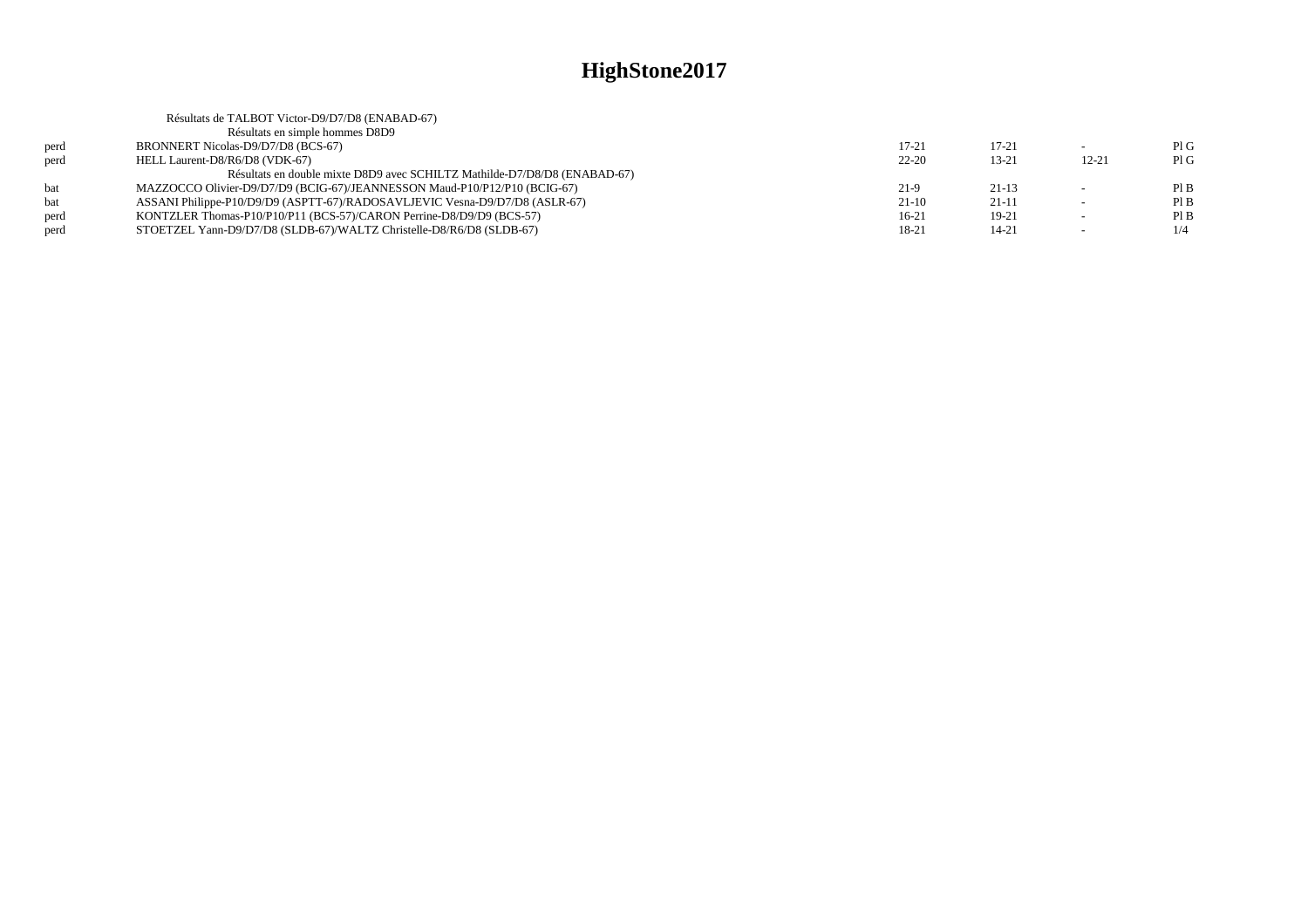|      | Résultats de TERMINAUX Philippe-D7/R5/R5 (SBC57-57)                     |         |        |                  |
|------|-------------------------------------------------------------------------|---------|--------|------------------|
|      | Résultats en double mixte R4R5 avec WITZEL Nathalie-D7/R6/R5 (SBC57-57) |         |        |                  |
| perd | DIETZ Vincent-D7/R5/R5 (BCIG-67)/LERCH Lauriane-R6/R4/R5 (DBC-68)       | 11-21   | $19-2$ | $P_{A}$          |
| perd | CASTEL Julien-R4 (ASLR-67)/BRUN Nathalie-R6/R4/R4 (ASLR-67)             | $19-2!$ | $10-2$ | P <sub>1</sub> A |
|      |                                                                         |         |        |                  |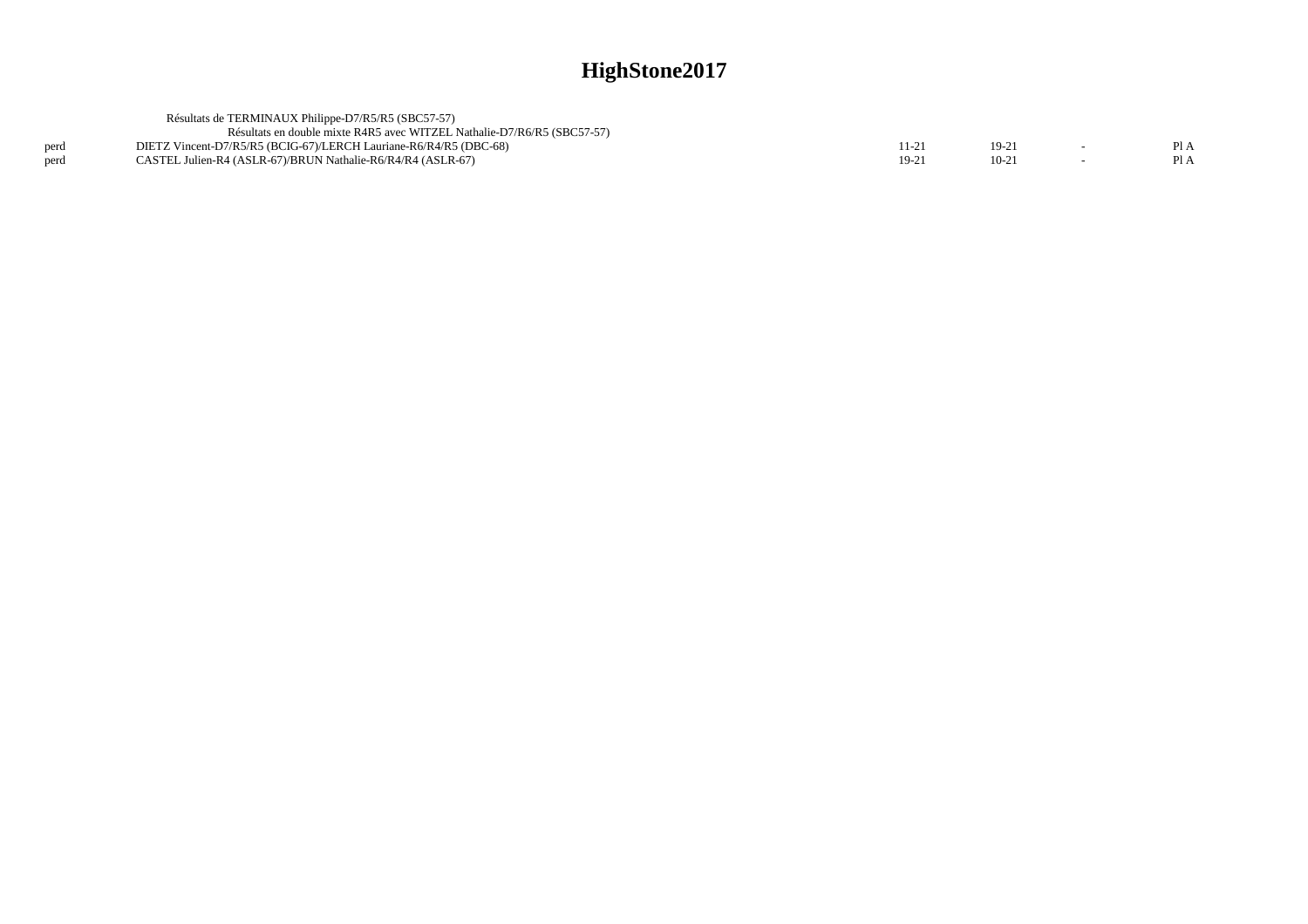|      | Résultats de THIBAUDEAU Teddy-R6/R4/R6 (MOC-67)                           |       |        |       |      |
|------|---------------------------------------------------------------------------|-------|--------|-------|------|
|      | Résultats en double hommes R4R5 avec AYME Thibaud-D8/D7/D9 (CCSSL-67)     |       |        |       |      |
| perd | HOAREAU Titouan-R5/R5/D7 (ASPTT-67)/BECKER Antonin-R5 (ENABAD-67)         | 18-21 | 22-20  | 13-21 | Pl B |
| perd | FRIRY Théophile-R4/R4/R6 (ENABAD-67)/KEIFFER Titouan-R6/R5/D7 (ENABAD-67) | 14-21 | $16-2$ |       | Pl B |
|      |                                                                           |       |        |       |      |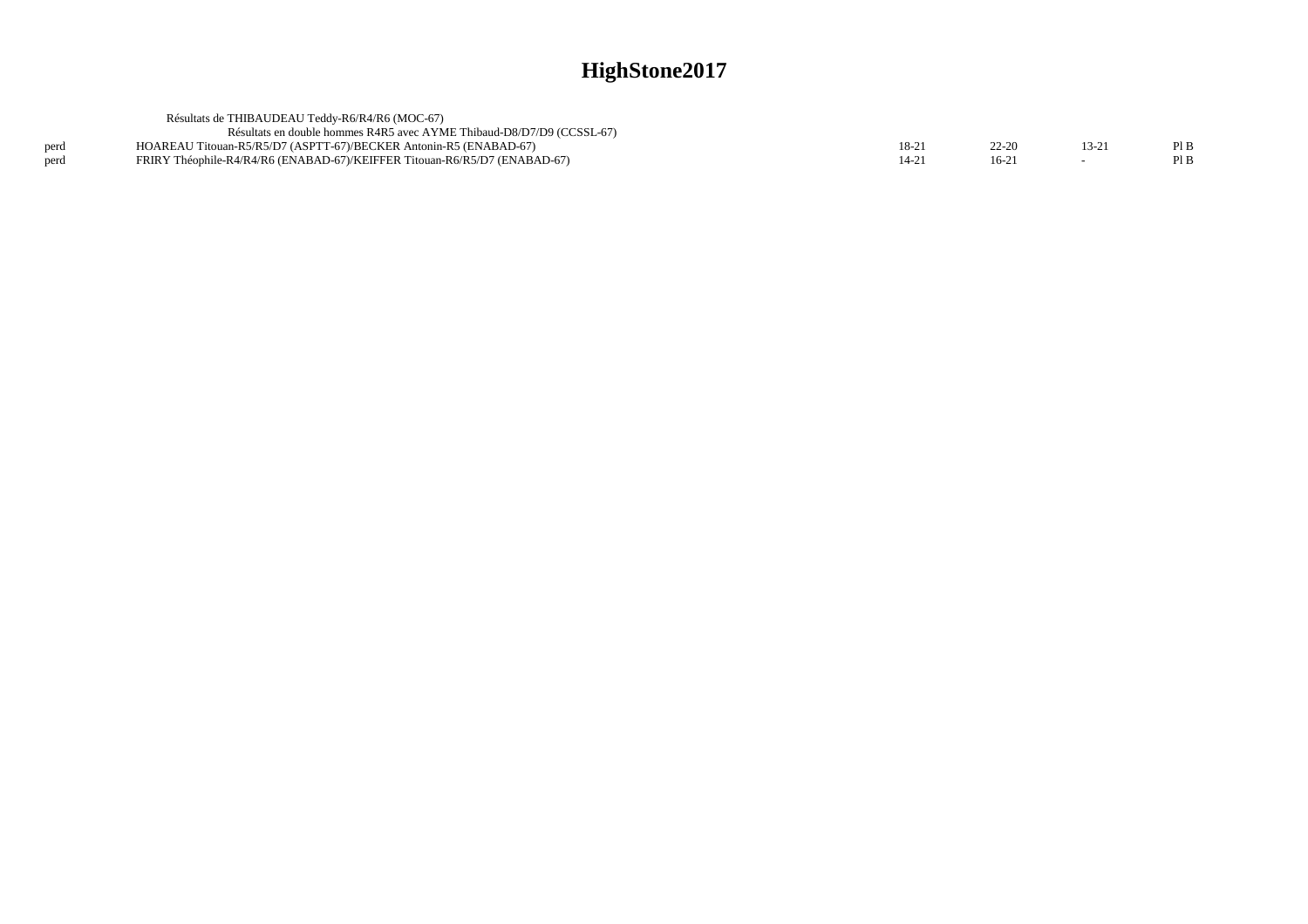|      | Résultats de THIL Francois-D8/R6/R6 (BCMS-67)                               |           |         |         |        |
|------|-----------------------------------------------------------------------------|-----------|---------|---------|--------|
|      | Résultats en simple hommes D8D9                                             |           |         |         |        |
| bat  | PAPON Vincent-D9/D7/D9 (BCIG-67)                                            | $21-13$   | $21-17$ |         | PIB    |
| bat  | BONHOMME Noël-D9/D7/D9 (CEBA-67)                                            | 21-19     | $21-17$ |         | PIB    |
| bat  | HELL Laurent-D8/R6/D8 (VDK-67)                                              | $21 - 11$ | $21-12$ |         | 1/4    |
| perd | MAZARD Julien-D9/D8/P10 (HBC-67)                                            | $12 - 21$ | 18-21   |         | 1/2    |
|      | Résultats en double hommes R6D7 avec PLARD Yann-D8/D7/D8 (BCMS-67)          |           |         |         |        |
| bat  | MAZZOCCO Olivier-D9/D7/D9 (BCIG-67)/DELIMAL Christophe-P10/D8/P10 (BCIG-67) | $21 - 11$ | $21-3$  |         | PIE    |
| bat  | WENDT David-P10/D8/P10 (PBC-57)/CHARTON Killian-D9/D7/D9 (PBC-57)           | $21 - 11$ | $21-14$ |         | PIE    |
| bat  | OUDOT Mickaël-D7/R6/D7 (ENABAD-67)/LAUQUE Pierre-D8/R6/D8 (ENABAD-67)       | $21-16$   | $21-10$ |         | PIE    |
| bat  | KNITTEL Maxence-R6/R6/D7 (ENABAD-67)/THOMAS Raphael-R6/D7/D7 (ASPTT-67)     | $21-12$   | $21-12$ |         | 1/4    |
| bat  | GARCIA Jérémy-D8/R6/D8 (ASLR-67)/ESPOSITO Jean-R6/R6/D8 (ASLR-67)           | $21-8$    | $21-15$ |         | 1/2    |
| bat  | BOSSOUVI Carlos-R6/D8/D8 (ASLR-67)/PULOU Sebastien-D7/R6/D7 (ASLR-67)       | $12 - 21$ | $21-19$ | $21-16$ | Finale |
|      |                                                                             |           |         |         |        |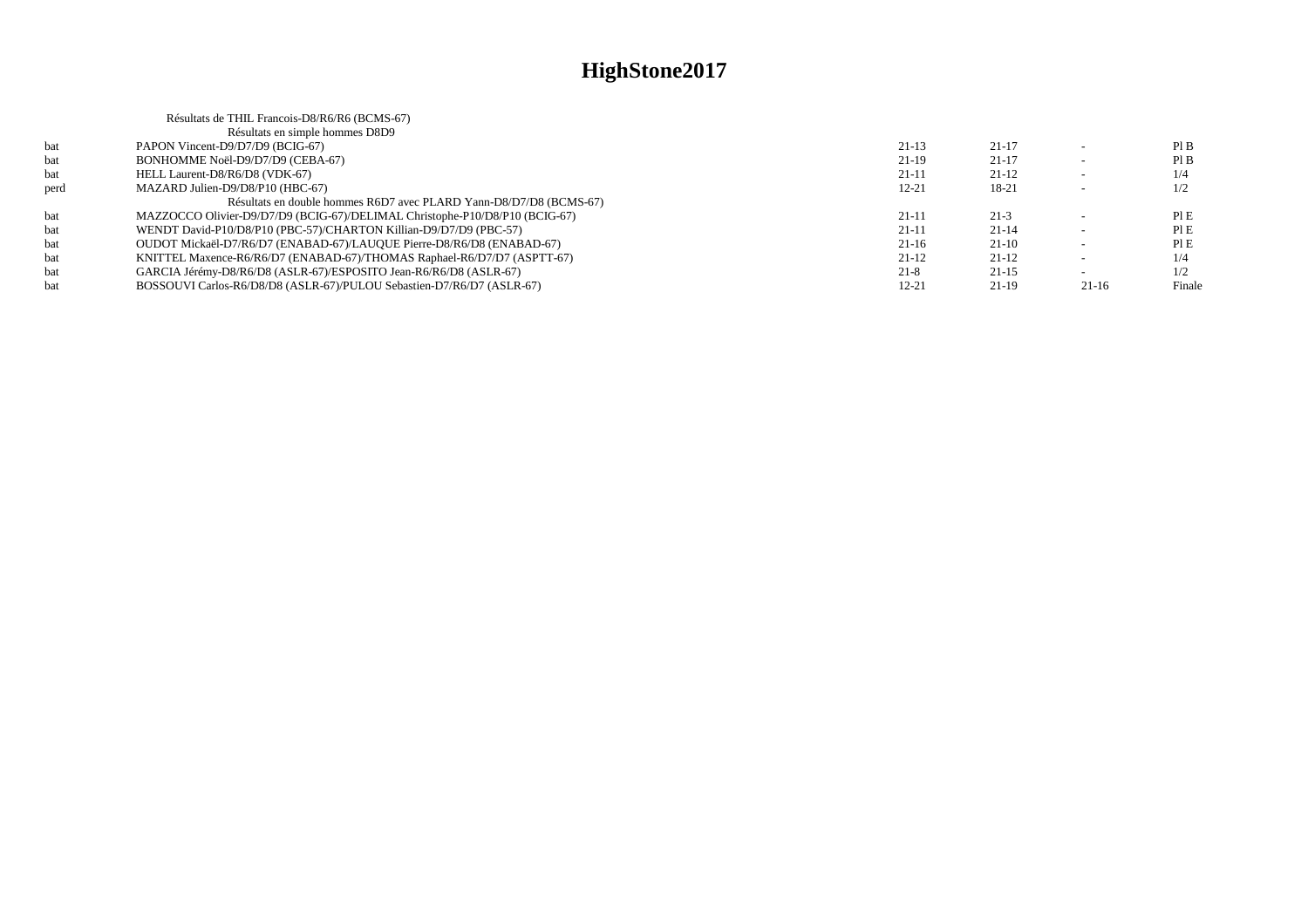|      | Résultats de THOMAS Raphael-R6/D7/D7 (ASPTT-67)                             |           |           |                          |      |
|------|-----------------------------------------------------------------------------|-----------|-----------|--------------------------|------|
|      | Résultats en simple hommes R6D7                                             |           |           |                          |      |
| bat  | LANDMANN Christophe-D7/D9/D9 (ENABAD-67)                                    | $21-12$   | $21 - 14$ |                          | Pl F |
| bat  | BEISSER Bruno-D7/D7/D9 (CBO-67)                                             | 19-21     | $21 - 8$  | $21 - 17$                | PIF  |
| perd | PLARD Yann-D8/D7/D8 (BCMS-67)                                               | $10 - 21$ | 18-21     | $\sim$                   | PIF  |
| perd | BOSSERT Thomas-D7 (BCS-57)                                                  | $7 - 21$  | $9 - 21$  | $\overline{\phantom{0}}$ | 1/4  |
|      | Résultats en double hommes R6D7 avec KNITTEL Maxence-R6/R6/D7 (ENABAD-67)   |           |           |                          |      |
| bat  | WENDLING Laurent-D8/R6/D8 (CCSSL-67)/FEHLMANN Christian-D8/R6/D7 (CCSSL-67) | $16-21$   | $21-17$   | $21-19$                  | Pl D |
| bat  | STOETZEL Yann-D9/D7/D8 (SLDB-67)/FRISON Christophe-D9/D7/D9 (SLDB-67)       | $21 - 17$ | $21-13$   | $\sim$                   | PI D |
| perd | PLARD Yann-D8/D7/D8 (BCMS-67)/THIL Francois-D8/R6/R6 (BCMS-67)              | $12 - 21$ | $12 - 21$ | $\overline{\phantom{0}}$ | 1/4  |
|      |                                                                             |           |           |                          |      |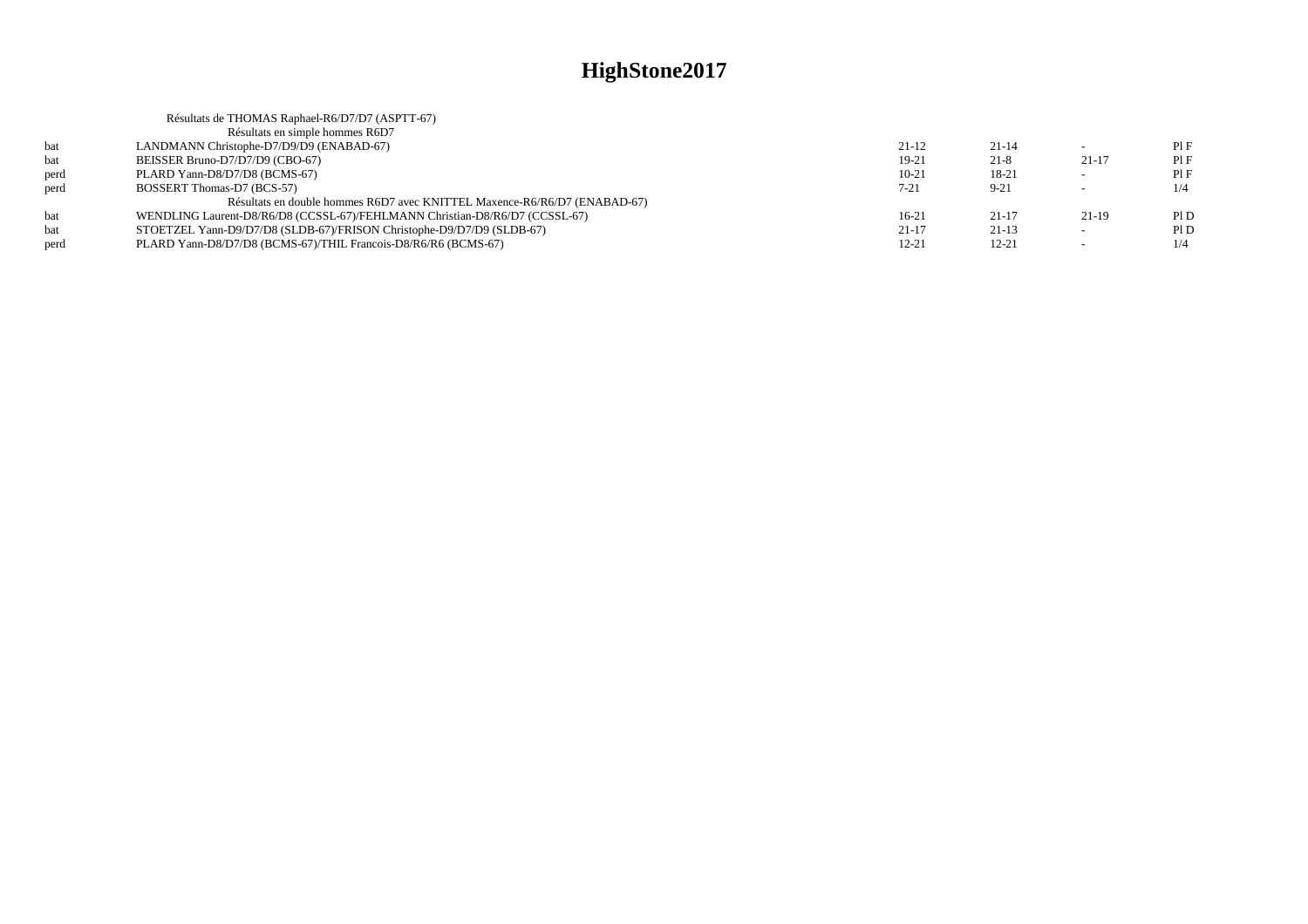|            | Résultats de TRAN Jean-paul-D7/R5/D7 (BCMS-67)                          |           |           |                          |     |
|------------|-------------------------------------------------------------------------|-----------|-----------|--------------------------|-----|
|            | Résultats en double hommes R4R5 avec PIERSON Florent-R6/R5/R6 (BCMS-67) |           |           |                          |     |
| <b>bat</b> | ROTH Thierry-D7/R5/R6 (OFBC-67)/BECKER Francois-D7/R5/D7 (OFBC-67)      | $21-16$   | $15 - 21$ | $21-11$                  | PIF |
| bat        | MORI Lucas-P11/D9/P11 (BCBB-67)/STREITH Victor-R5/R4/R6 (BCBB-67)       | $21-12$   | $21-11$   | $\sim$                   | PIF |
| bat        | BOSSERT Thomas-D7 (BCS-57)/RUFFIN Fabien-R6/R5/D7 (BCS-57)              | $21-19$   | $21-13$   | $\overline{\phantom{a}}$ | PIF |
| perd       | HEY Gaspard-R4/R5/R6 (CEBA-67)/BURESI Malo-D7/R5/D7 (CEBA-67)           | $17 - 21$ | $20 - 22$ |                          | 1/4 |
|            | Résultats en double mixte R6D7 avec ATKINS Kathryn-D8/R6/D7 (BCMS-67)   |           |           |                          |     |
| <b>bat</b> | BERKAT Amar-R6/R6/D7 (ASCS-67)/RICOEUR Nicole-D8/R6/D7 (ASCS-67)        | $-WO$     |           | $\sim$                   | PLC |
| perd       | BONNIN Dimitri-R5/R4/R6 (BCO-67)/JONINA Renata-R6/R5/D7 (BCO-67)        | $21-18$   | 19-21     | $18-21$                  | PLC |
|            |                                                                         |           |           |                          |     |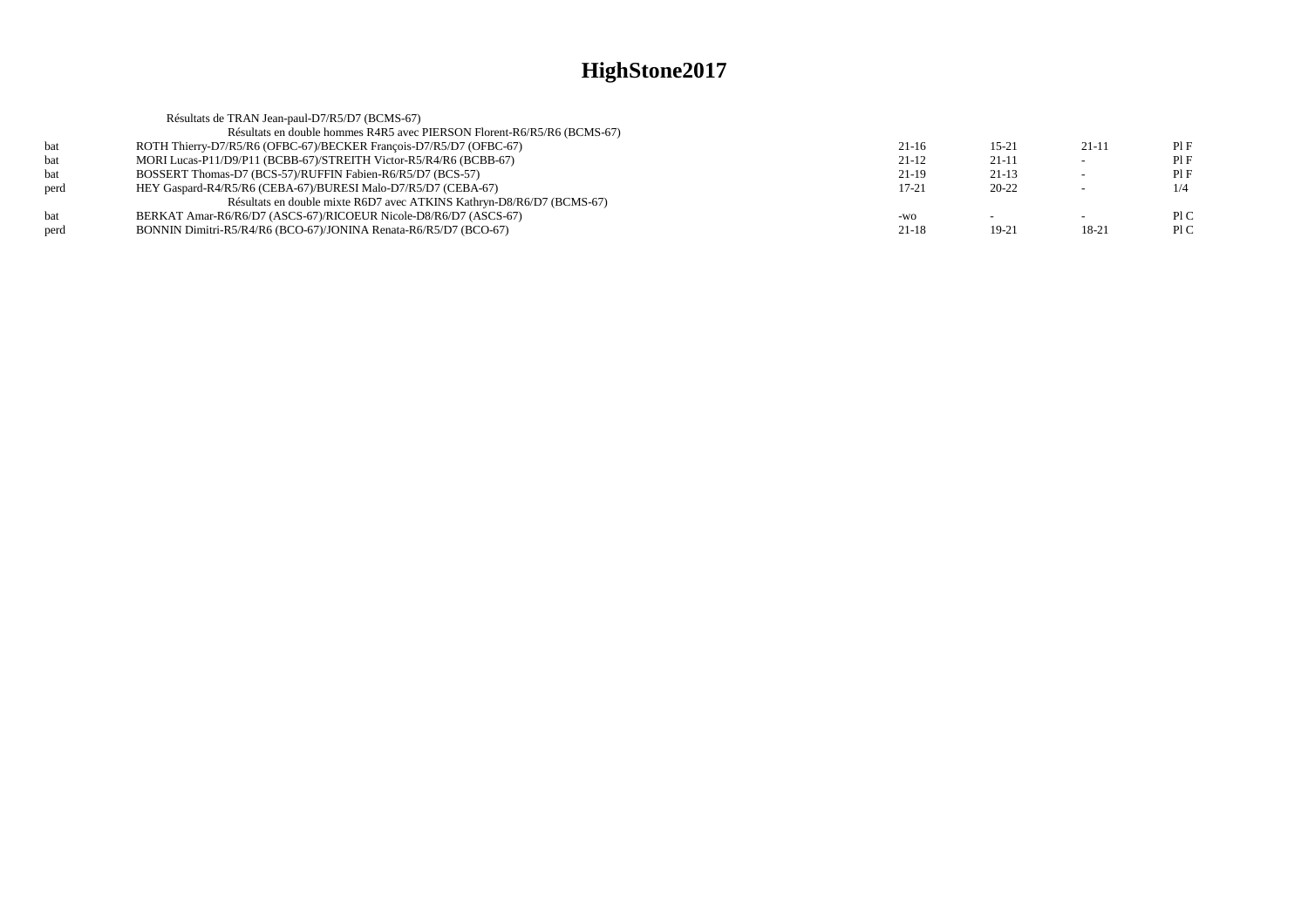|     | Résultats de TRAPPLER Lucie-P10/D8/P10 (BCT-67)                                       |           |           |                          |        |
|-----|---------------------------------------------------------------------------------------|-----------|-----------|--------------------------|--------|
|     | Résultats en double dames D8D9 avec RITTER Coralie-P11/D9/D9 (ENABAD-67)              |           |           |                          |        |
|     | WEBER-GUTHERTZ Alizée-P11/P10/P12 (SLCSN-67)/CLAUSSE Isabelle-P10/D9/P11 (SLCSN-67)   | $15 - 21$ | $21 - 14$ | $21-18$                  | Pl A   |
|     | MALGIERI Jessica-P10/P12/P10 (ASLR-67)/SCHNEIDER WOLFF Isabelle-P12/P11/P10 (ASLR-67) | $21-13$   | $21-8$    | $\overline{\phantom{0}}$ | Pl A   |
| hat | BALDECK Coraline-P10/P11/P12 (CCSSL-67)/DURAND Aurelie-D9/D8/P10 (CCSSL-67)           | $21 - 17$ | $15-21$   | $21-11$                  | Pl A   |
|     | HITZIGER Isabelle-D9/D8/P10 (OFBC-67)/SINSOU Clara-P10/P10/D8 (OFBC-67)               | $21-10$   | 21-17     | $\sim$                   | 1/2    |
|     | WEBER-GUTHERTZ Alizée-P11/P10/P12 (SLCSN-67)/CLAUSSE Isabelle-P10/D9/P11 (SLCSN-67)   | $21-13$   | $21-17$   |                          | Finale |
|     |                                                                                       |           |           |                          |        |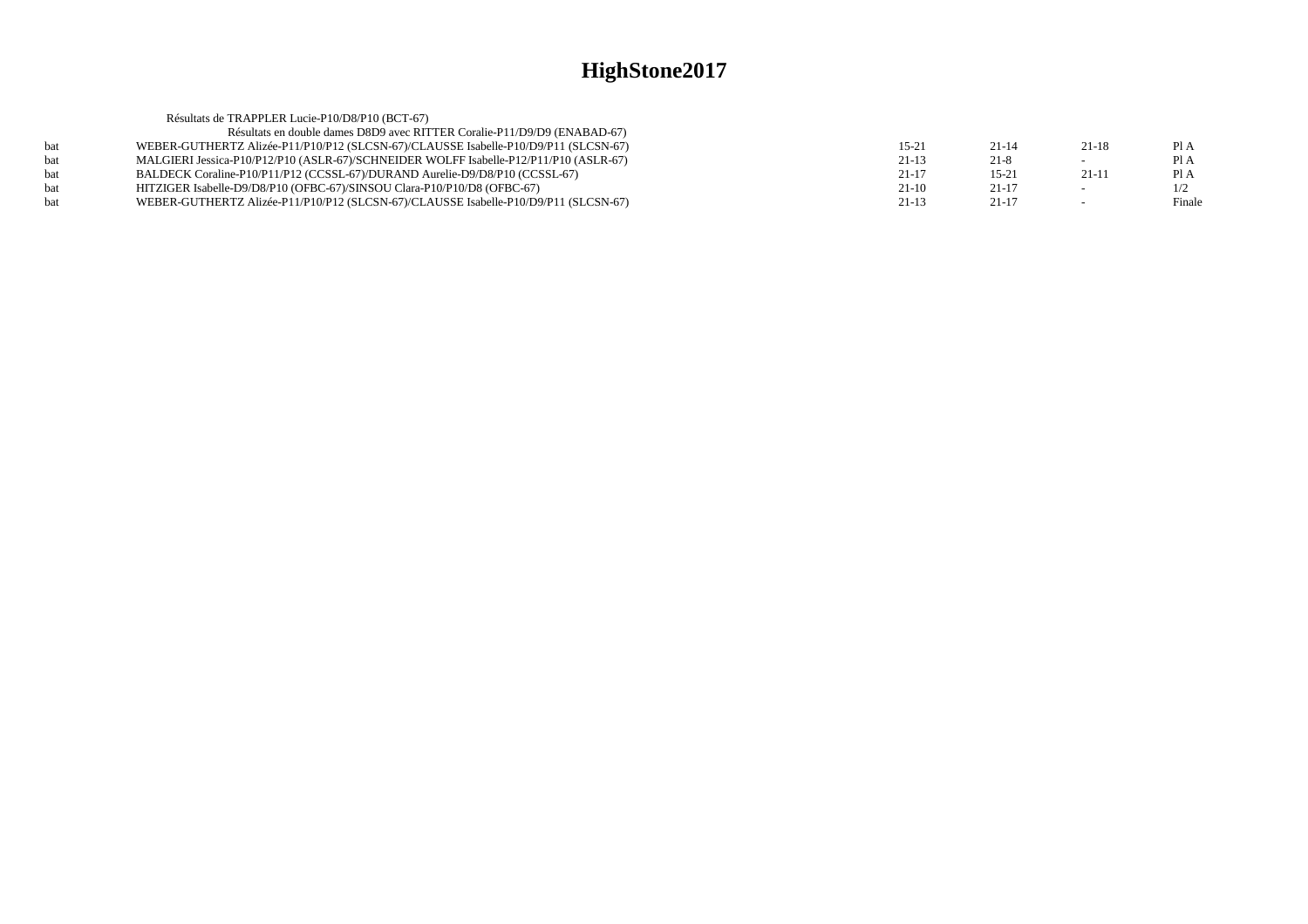|      | Résultats de TRIMBOUR Catherine-D9/D7/D8 (SBC67-67)                   |        |         |           |      |
|------|-----------------------------------------------------------------------|--------|---------|-----------|------|
|      | Résultats en double mixte D8D9 avec PAULUS Simon-P10/D8/P10 (CBO-67)  |        |         |           |      |
| perd | STOETZEL Yann-D9/D7/D8 (SLDB-67)/WALTZ Christelle-D8/R6/D8 (SLDB-67)  | $10-2$ | 21-19   | 12-21     | PIC  |
| perd | HUBER Jeremy-P10/D8/P10 (BCT-67)/RITTER Coralie-P11/D9/D9 (ENABAD-67) | $7-21$ | $21-10$ | $14 - 21$ | PIC  |
| perd | BRONNERT Nicolas-D9/D7/D8 (BCS-67)/FERROUDJ Muriel-D9/D7/D9 (BCS-67)  | $9-21$ |         |           | Pl C |
|      |                                                                       |        |         |           |      |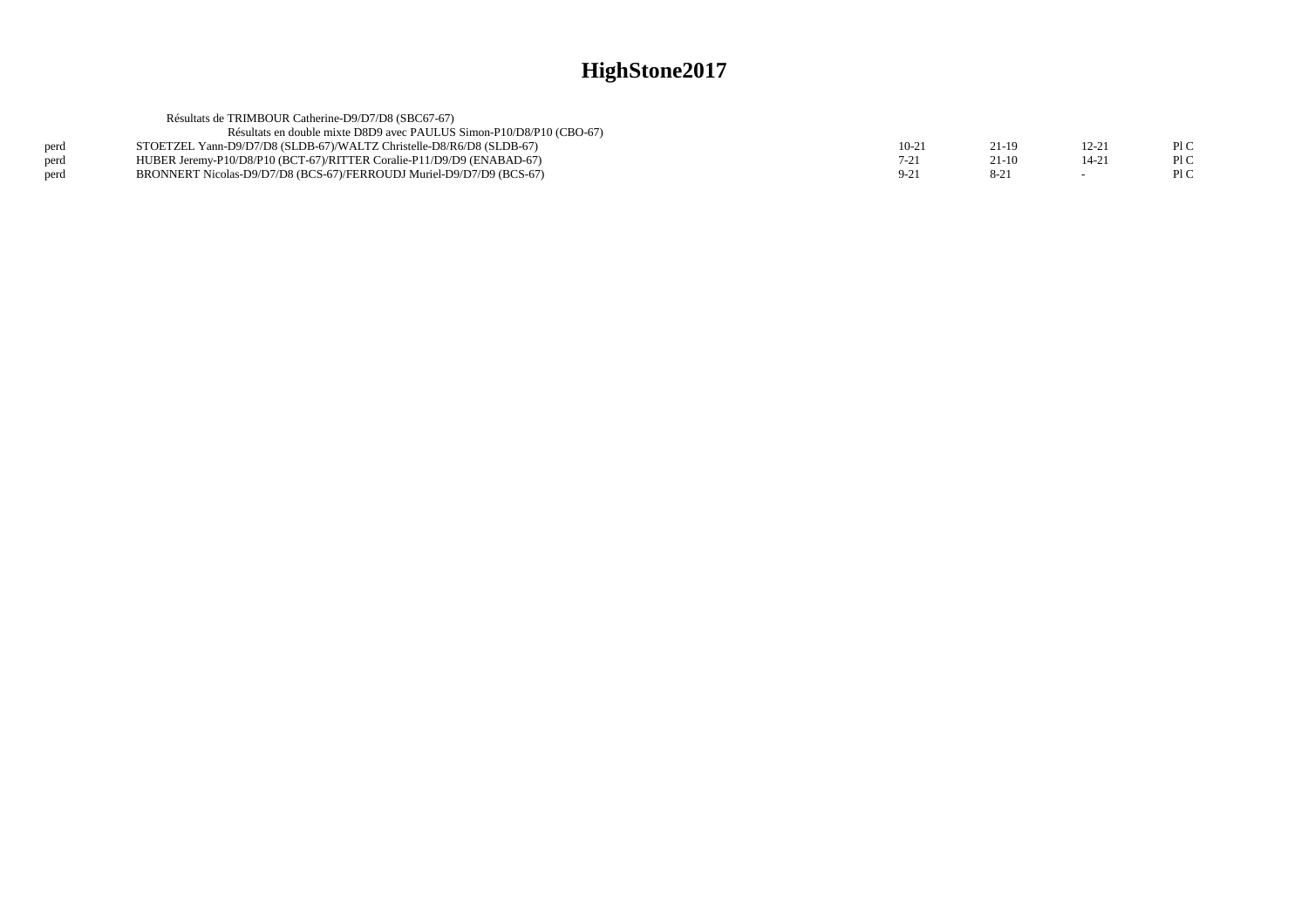| Résultats de TRIPIER Arnaud-R6/R5/D7 (BCMS-67)                            |           |           |                          |     |
|---------------------------------------------------------------------------|-----------|-----------|--------------------------|-----|
| Résultats en simple hommes R6D7                                           |           |           |                          |     |
| HELFRICH Jean-yves-D8/R6/D7 (OFBC-67)                                     | $21 - 11$ | $19-21$   | $21-11$                  | P1D |
| PULOU Sebastien-D7/R6/D7 (ASLR-67)                                        | $21-13$   | $21-12$   | $\overline{\phantom{a}}$ | P1D |
| PETERSCHMITT Pierre-antoine-R6/R5/D7 (COBRA-68)                           | $21-13$   | $21 - 7$  | $\sim$                   | 1/4 |
| CIBLA Pierre-étienne-D7/R6/R6 (EACB-68)                                   | $11 - 21$ | $21-9$    | $19-21$                  | 1/2 |
| Résultats en double mixte R6D7 avec CHAUVIN Doriane-D9/D8/D7 (BCMS-67)    |           |           |                          |     |
| AYME Thibaud-D8/D7/D9 (CCSSL-67)/WOLFF Marjorie-D8/R6/D7 (CCSSL-67)       | $16-21$   | $21-11$   | $21-10$                  | P1D |
| CIBLA Pierre-étienne-D7/R6/R6 (EACB-68)/DURAND Aurélie-D8/D8/R6 (EACB-68) | $10-21$   | $14 - 21$ | $\overline{\phantom{a}}$ | P1D |
|                                                                           |           |           |                          |     |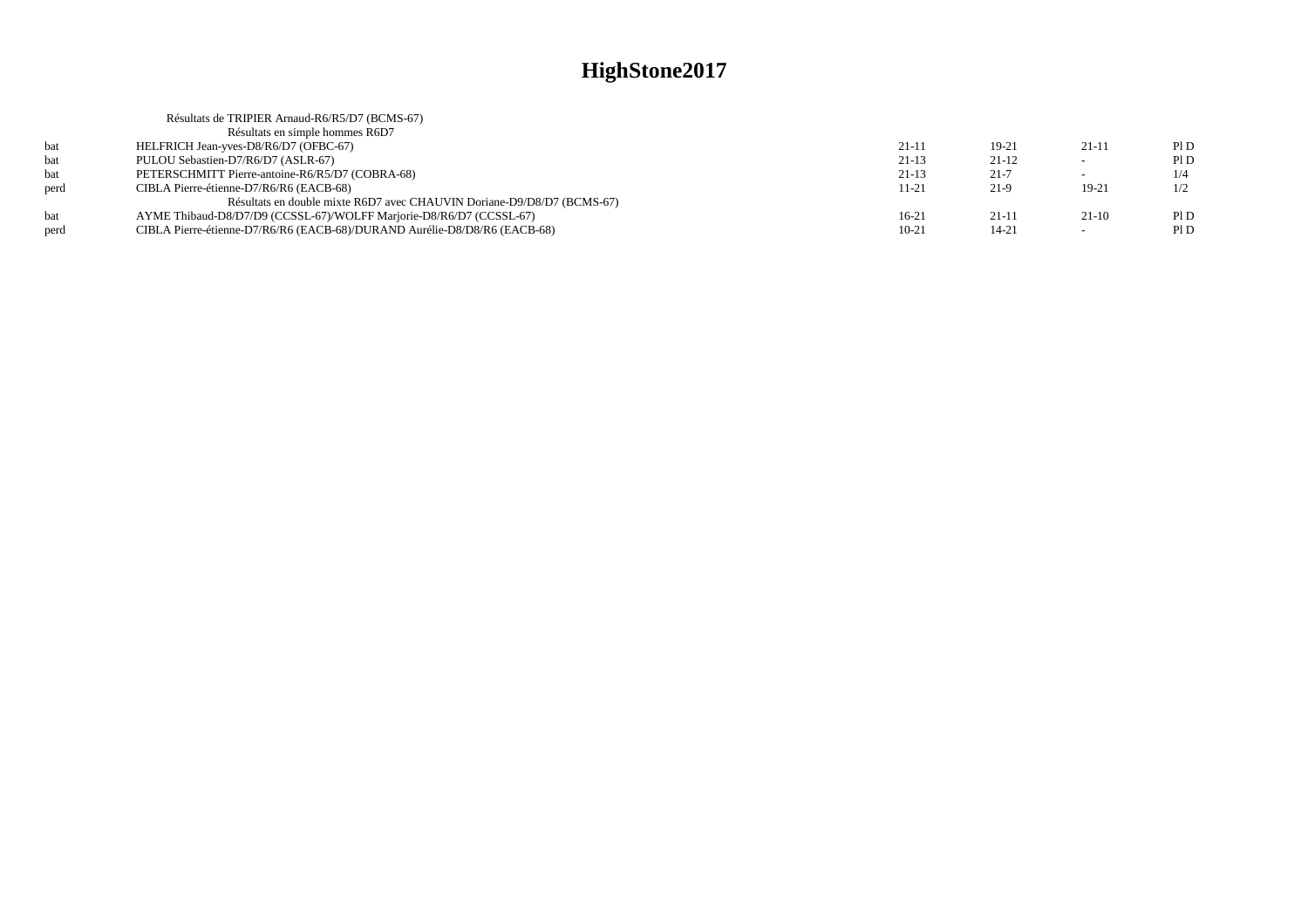|      | Résultats de UHL Hugo-D7/D8/D9 (ENABAD-67)                                            |           |           |        |      |
|------|---------------------------------------------------------------------------------------|-----------|-----------|--------|------|
|      | Résultats en simple hommes R6D7                                                       |           |           |        |      |
| perd | AUTHIER Vincent-R6/R4/R6 (BCO-67)                                                     | $20 - 22$ | $16-21$   |        | PIE  |
| perd | HOFFMANN Laurent-R6/R5/D7 (BCBB-67)                                                   | $14 - 21$ | $14 - 21$ | $\sim$ | PIE  |
|      | Résultats en double hommes D8D9 avec GIRAULT Francois-P10/D8/D8 (HBC-67)              |           |           |        |      |
| hat  | GRIMONT Christophe-P12/P11/P10 (ENABAD-67)/GUTEKUNST Alexandre-P10/D9/P11 (ENABAD-67) | $21 - 7$  | $21 - 11$ | $\sim$ | PI A |
| perd | CAILLAUD Valentin-P10/P10/P12 (ASPTT-67)/JEANJEAN Ludovic-P10/D8/P10 (BCMS-67)        | 19-21     | $14 - 21$ |        | Pl A |
| perd | WILHELM Steeve-P12/P10/P12 (EACB-68)/PRUVOST Michaël-P11/D9/P11 (EACB-68)             | $16-21$   | $16-21$   | $\sim$ | 1/4  |
|      |                                                                                       |           |           |        |      |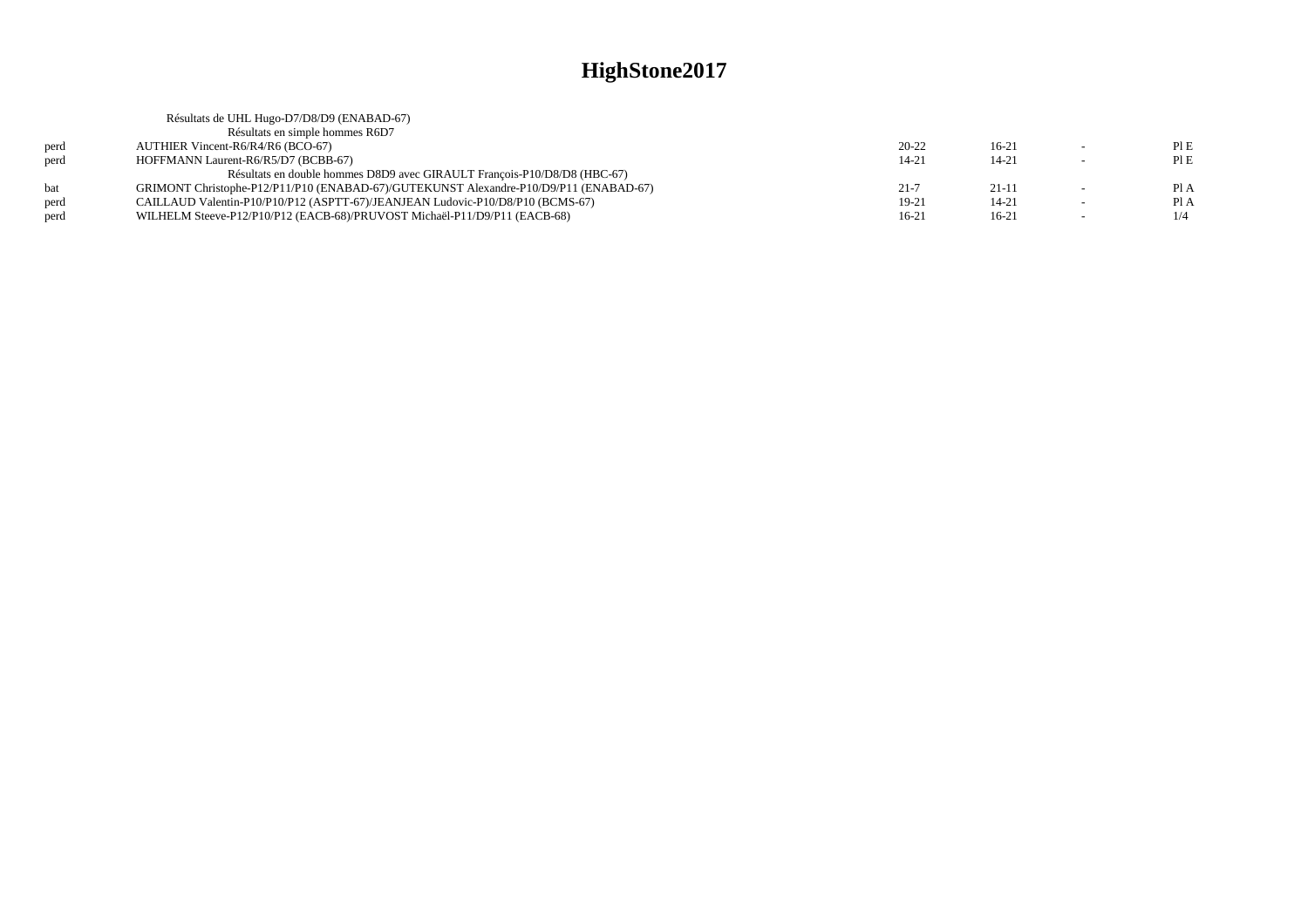|      | Résultats de UNTERNEHR Alexandre-R4/N2/R4 (BS-67)                       |       |         |          |      |
|------|-------------------------------------------------------------------------|-------|---------|----------|------|
|      | Résultats en double mixte R4R5 avec DEMANET Vanessa-D7/R6/R5 (BS-67)    |       |         |          |      |
|      | DURRHEIMER Julien-R6/R5/R5 (BCO-67)/BOUVEROT Ségolène-D7/R6/R5 (BCO-67) | 24-22 | $21-16$ |          | PLE  |
| perd | BATO Laurent-R4/N3/R4 (BCO-67)/AMESLAND Gabrielle-R6/R5/R4 (BCO-67)     | 21-18 | 14-2    | $7 - 21$ | PI E |
|      |                                                                         |       |         |          |      |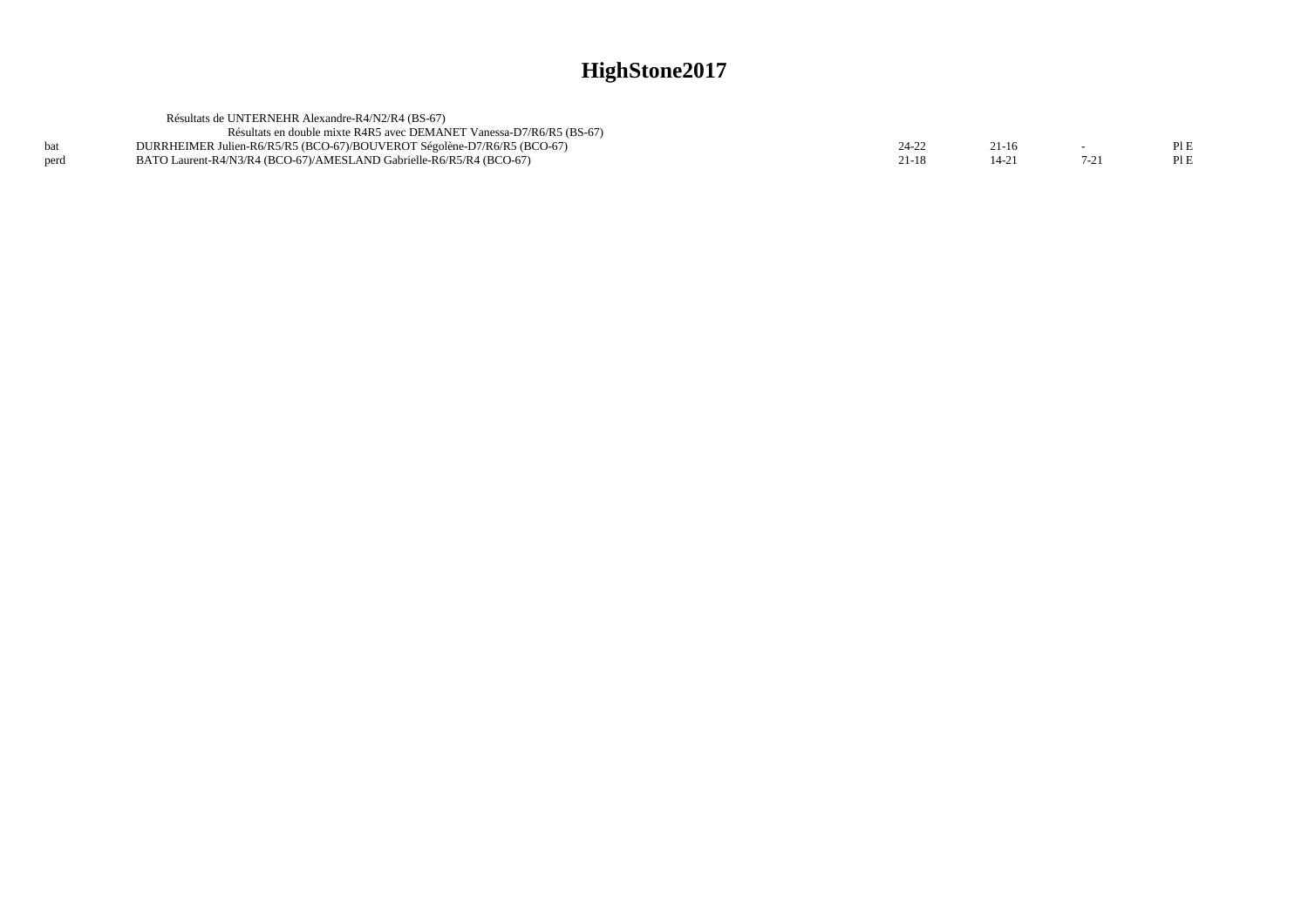|      | Résultats de VALENTIN Stéphane-R5/N3/R5 (BCO-67)                             |       |           |         |      |
|------|------------------------------------------------------------------------------|-------|-----------|---------|------|
|      | Résultats en double mixte R4R5 avec DELAGNEAU Sabine-R6/R5/R4 (BCO-67)       |       |           |         |      |
| bat  | GUTEKUNST Alexandre-P10/D9/P11 (ENABAD-67)/AMBROISE Laura-R5/N3/R4 (ASLR-67) | 25-23 | $21 - 13$ |         | PI D |
| bat  | SCHEIBEL Alexis-R5/N3/R5 (MBC-67)/MEGHOUCHE Tracy-D7/R6/R5 (BCH-67)          | 16-21 | 21-18     | $21-16$ | PI D |
| perd | WALTZER Jérémy-R4/N3/R4 (ENABAD-67)/SOUDANS Pauline-R6/R5/R5 (ENABAD-67)     | 14-21 | 15-21     |         |      |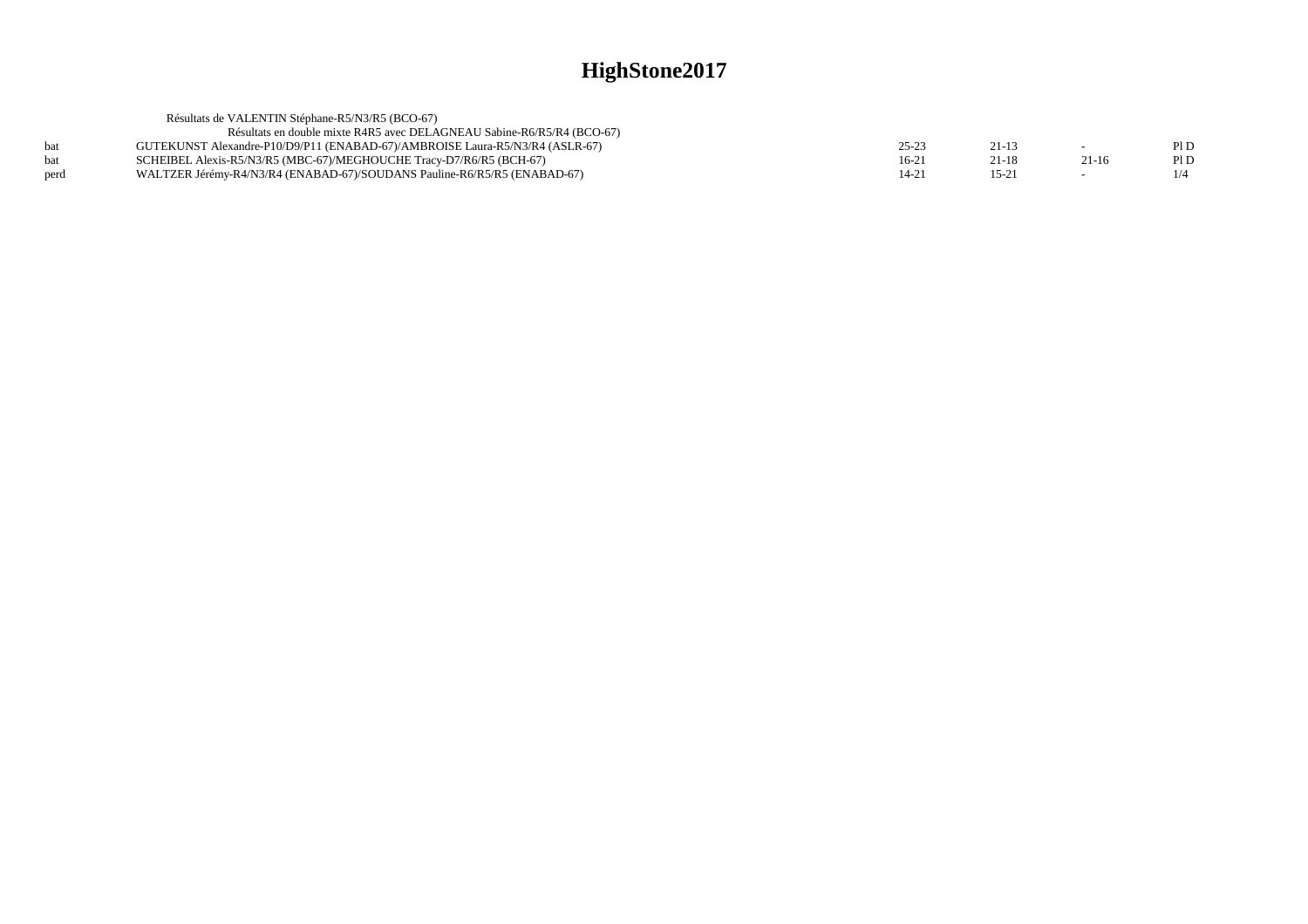|      | Résultats de VAN HAUWAERT Pierre-yves-D8/D7/D9 (ENABAD-67) |           |         |         |     |
|------|------------------------------------------------------------|-----------|---------|---------|-----|
|      | Résultats en simple hommes D8D9                            |           |         |         |     |
|      | METZ Alexandre-D9/D9/P10 (ENABAD-67)                       | $21 - 8$  | 21-12   |         | PLE |
| bat  | MORI Lucas-P11/D9/P11 (BCBB-67)                            | $21-18$   | $21-16$ |         | PIE |
| perd | BHOLAH Krishna-P10/D9/P10 (HBC-67)                         | $20 - 22$ | $21-13$ | $16-21$ |     |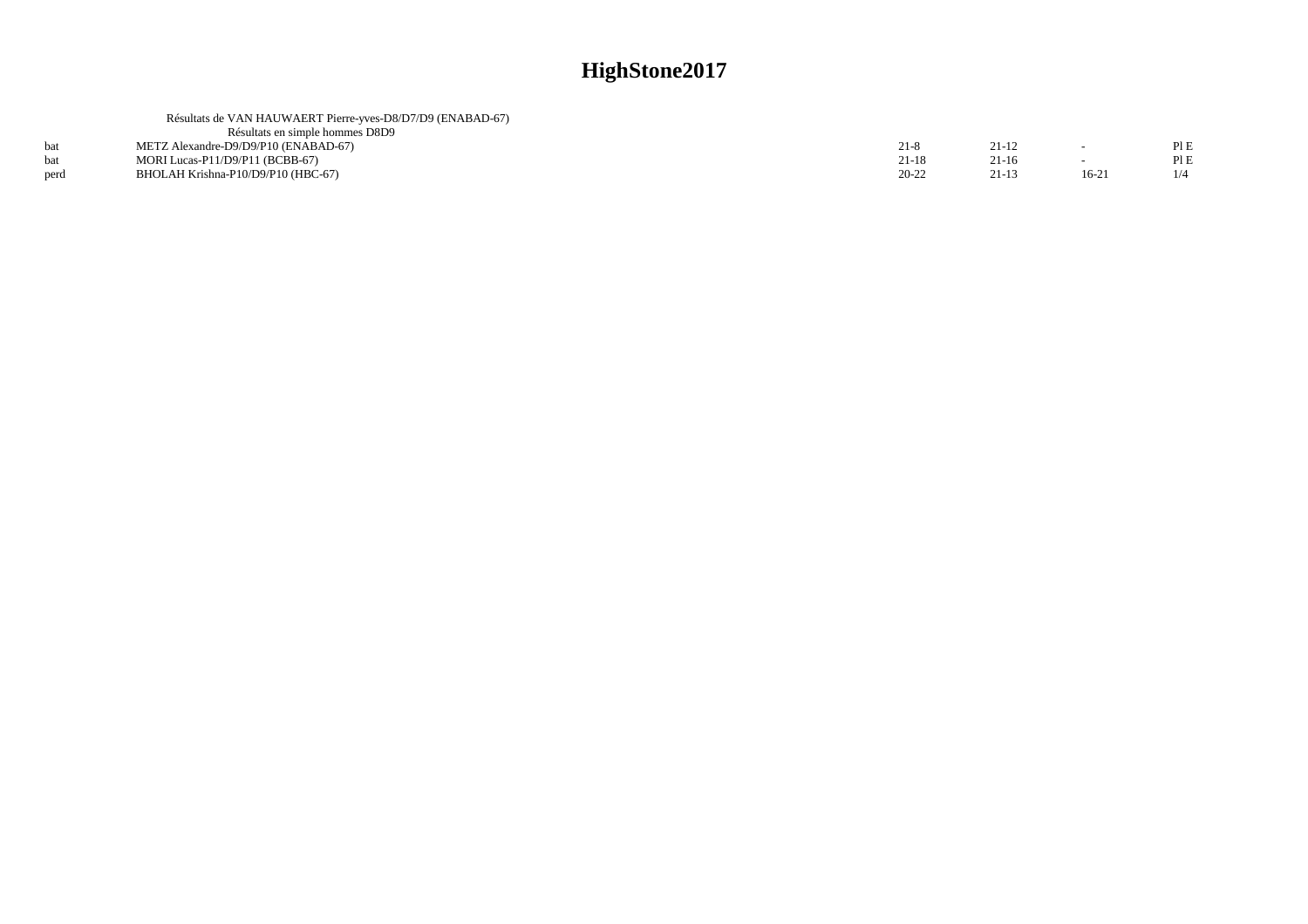|            | Résultats de VICTORI-BUREL Léa-R6/R6/D8 (ASPTT-67)                     |           |           |        |
|------------|------------------------------------------------------------------------|-----------|-----------|--------|
|            | Résultats en double mixte D8D9 avec ASSANI Maxime-D7/D7/D8 (ASPTT-67)  |           |           |        |
| hat        | DUTARTRE Olivier-P11/P12/P12 (PBC-57)/FLICK Emilie-P10/P10/D8 (PBC-57) | $21-1$    | $21-11$   | PI A   |
| <b>bat</b> | MARTY Hugues-D9/D7/D9 (MBC-67)/MARTY Anne-laure-P10/D9/D8 (MBC-67)     | $21-16$   | $23 - 21$ | Pl A   |
| <b>bat</b> | STOETZEL Yann-D9/D7/D8 (SLDB-67)/WALTZ Christelle-D8/R6/D8 (SLDB-67)   | $23 - 21$ | $21 - 14$ |        |
| perd       | KONTZLER Thomas-P10/P10/P11 (BCS-57)/CARON Perrine-D8/D9/D9 (BCS-57)   | 17-21     | $11 - 21$ | Finale |
|            |                                                                        |           |           |        |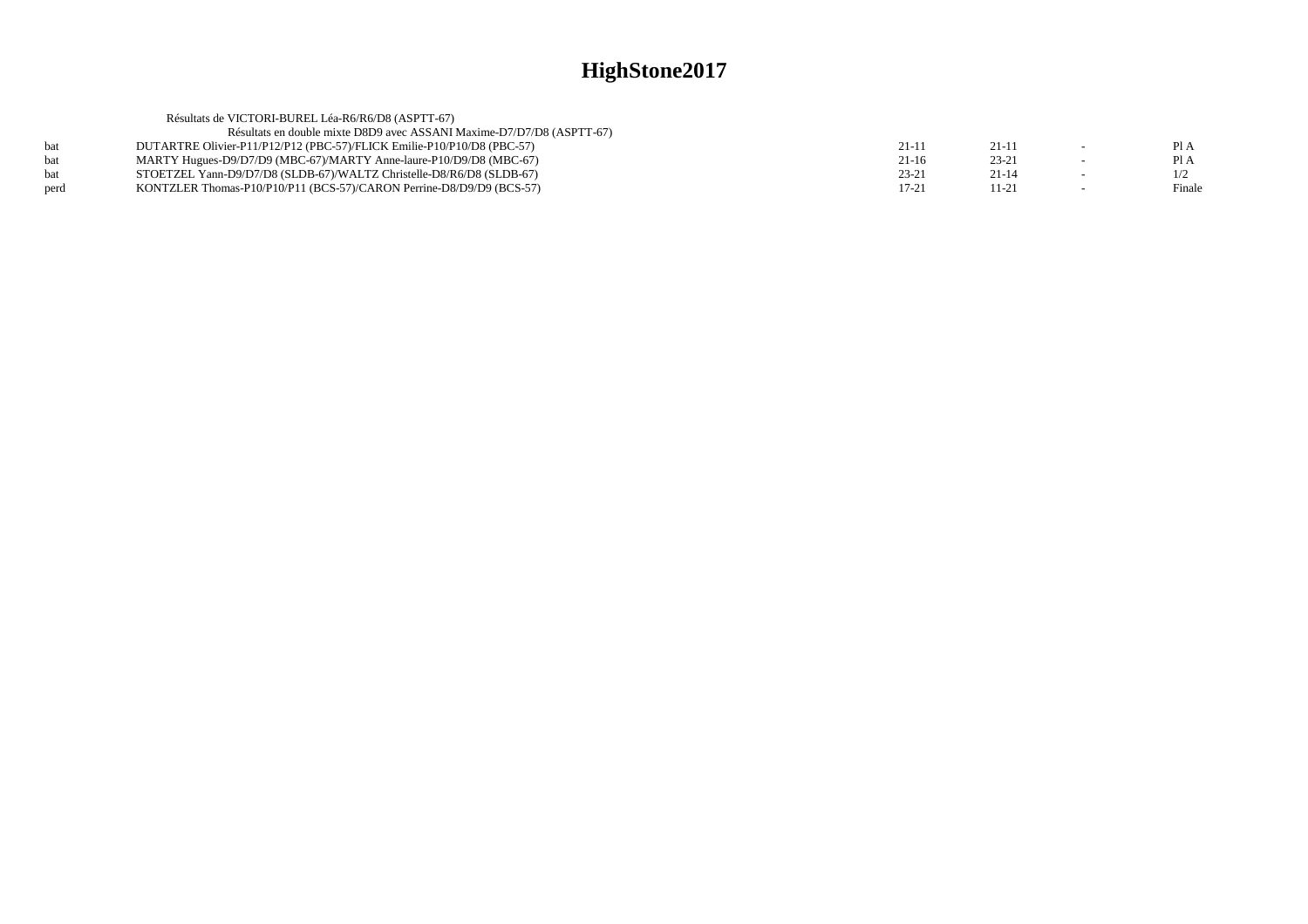|      | Résultats de VOILQUIN Corentin-R6/R6/D8 (HBC-67)                      |           |           |           |     |
|------|-----------------------------------------------------------------------|-----------|-----------|-----------|-----|
|      | Résultats en simple hommes R6D7                                       |           |           |           |     |
| bat  | FERBER Grégory-D7/D8/D9 (BDR-67)                                      | $21-13$   | $21-9$    |           | P1C |
| perd | BOSSERT Thomas-D7 (BCS-57)                                            | 21-19     | $25 - 27$ | 17-21     | P1C |
|      | Résultats en double hommes R6D7 avec GIROLT Ludovic-D8/R6/D8 (HBC-67) |           |           |           |     |
| bat  | BLENNER Vincent-D8/D8/P10 (BCMS-67)/CADIOU Thomas-D9/D7/D9 (BCMS-67)  | $21 - 15$ | $21-16$   |           | PIF |
| bat  | PAPON Vincent-D9/D7/D9 (BCIG-67)/BRISSET Fabien-D9/D7/D9 (BCIG-67)    | $21-13$   | $21 - 15$ |           | PIF |
| perd | HELL Laurent-D8/R6/D8 (VDK-67)/SFRONTATO Nicolas-D7/D7/D9 (VDK-67)    | $19-21$   | $21-19$   | 18-21     | PIF |
| perd | BOSSOUVI Carlos-R6/D8/D8 (ASLR-67)/PULOU Sebastien-D7/R6/D7 (ASLR-67) | $21 - 17$ | $15 - 21$ | $12 - 21$ | 1/4 |
|      |                                                                       |           |           |           |     |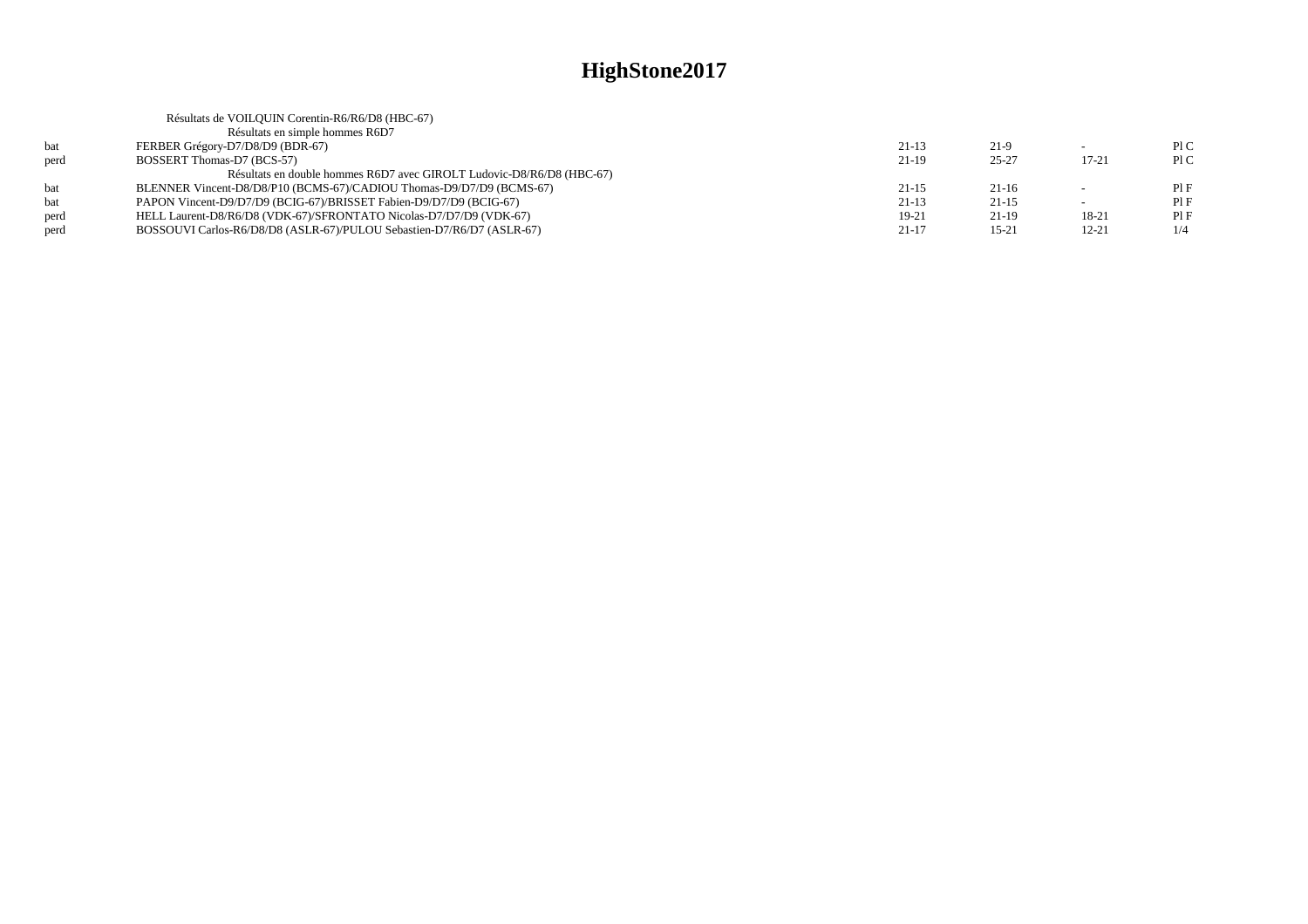|      | Résultats de WALTZ Christelle-D8/R6/D8 (SLDB-67)                           |           |           |         |      |
|------|----------------------------------------------------------------------------|-----------|-----------|---------|------|
|      | Résultats en double dames R4R5 avec MARTINEZ Florence-D7/R5/D7 (ENABAD-67) |           |           |         |      |
| perd | BATOT Florence-R5/R4/R6 (BCF-67)/BRUN Nathalie-R6/R4/R4 (ASLR-67)          | $9 - 21$  | $12 - 21$ |         | PI A |
| perd | HOENEN Emma-R5/R5/R6 (ENABAD-67)/HEUBERGER Elisabeth-R5/R4/N3 (BCO-67)     | $14 - 21$ | $5 - 21$  |         | Pl A |
| bat  | HENNEQUIN Estelle-D8/R6/D8 (BCO-67)/LOHR Elodie-D7/R5/D7 (ENABAD-67)       | $21-16$   | $21-17$   |         | Pl A |
|      | Résultats en double mixte D8D9 avec STOETZEL Yann-D9/D7/D8 (SLDB-67)       |           |           |         |      |
| bat  | PAULUS Simon-P10/D8/P10 (CBO-67)/TRIMBOUR Catherine-D9/D7/D8 (SBC67-67)    | $21-10$   | $19 - 21$ | $21-12$ | P1C  |
| bat  | BRONNERT Nicolas-D9/D7/D8 (BCS-67)/FERROUDJ Muriel-D9/D7/D9 (BCS-67)       | $21-8$    | $21-10$   |         | P1C  |
| bat  | HUBER Jeremy-P10/D8/P10 (BCT-67)/RITTER Coralie-P11/D9/D9 (ENABAD-67)      | $21-16$   | $21-14$   |         | P1C  |
| bat  | TALBOT Victor-D9/D7/D8 (ENABAD-67)/SCHILTZ Mathilde-D7/D8/D8 (ENABAD-67)   | $21 - 18$ | $21-14$   |         | 1/4  |
| perd | ASSANI Maxime-D7/D7/D8 (ASPTT-67)/VICTORI-BUREL Léa-R6/R6/D8 (ASPTT-67)    | $21 - 23$ | 14-21     |         | 1/2  |
|      |                                                                            |           |           |         |      |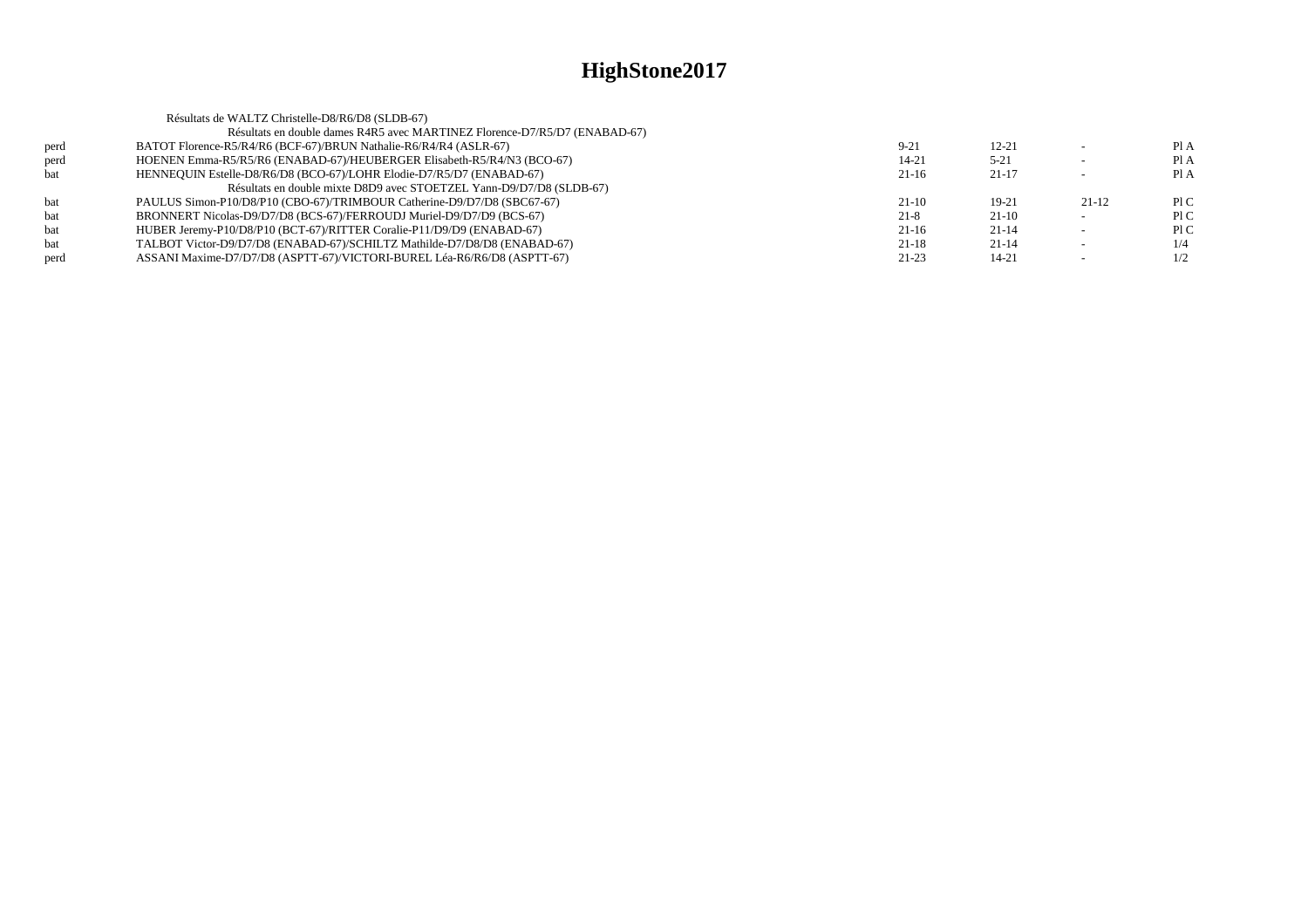|      | Résultats de WALTZER Jérémy-R4/N3/R4 (ENABAD-67)                         |           |           |                          |     |
|------|--------------------------------------------------------------------------|-----------|-----------|--------------------------|-----|
|      | Résultats en double mixte R4R5 avec SOUDANS Pauline-R6/R5/R5 (ENABAD-67) |           |           |                          |     |
| hat  | GUILBOT Yohan-R6/R4/R4 (ASLR-67)/ROUSSELET Ingrid-R6/R4/R4 (SBC67-67)    | $21-17$   | $21 - 23$ | 21-18                    | PIF |
| bat  | BURESI Malo-D7/R5/D7 (CEBA-67)/HELDT Mei li-R6/R5/D7 (CEBA-67)           | $21-9$    | $21-10$   | --                       | PIF |
| hat  | JACOUIN Yoann-R4 (BMM-57)/MAILLEUX Nathalie-R6/R6/R4 (ALTB-54)           | $21-13$   | $21-18$   |                          | PIF |
| hat  | VALENTIN Stéphane-R5/N3/R5 (BCO-67)/DELAGNEAU Sabine-R6/R5/R4 (BCO-67)   | $21 - 14$ | $21 - 15$ | $\overline{\phantom{a}}$ | 1/4 |
| perd | CASTEL Julien-R4 (ASLR-67)/BRUN Nathalie-R6/R4/R4 (ASLR-67)              | $17 - 21$ | $20 - 22$ | $\overline{\phantom{a}}$ | 1/2 |
|      |                                                                          |           |           |                          |     |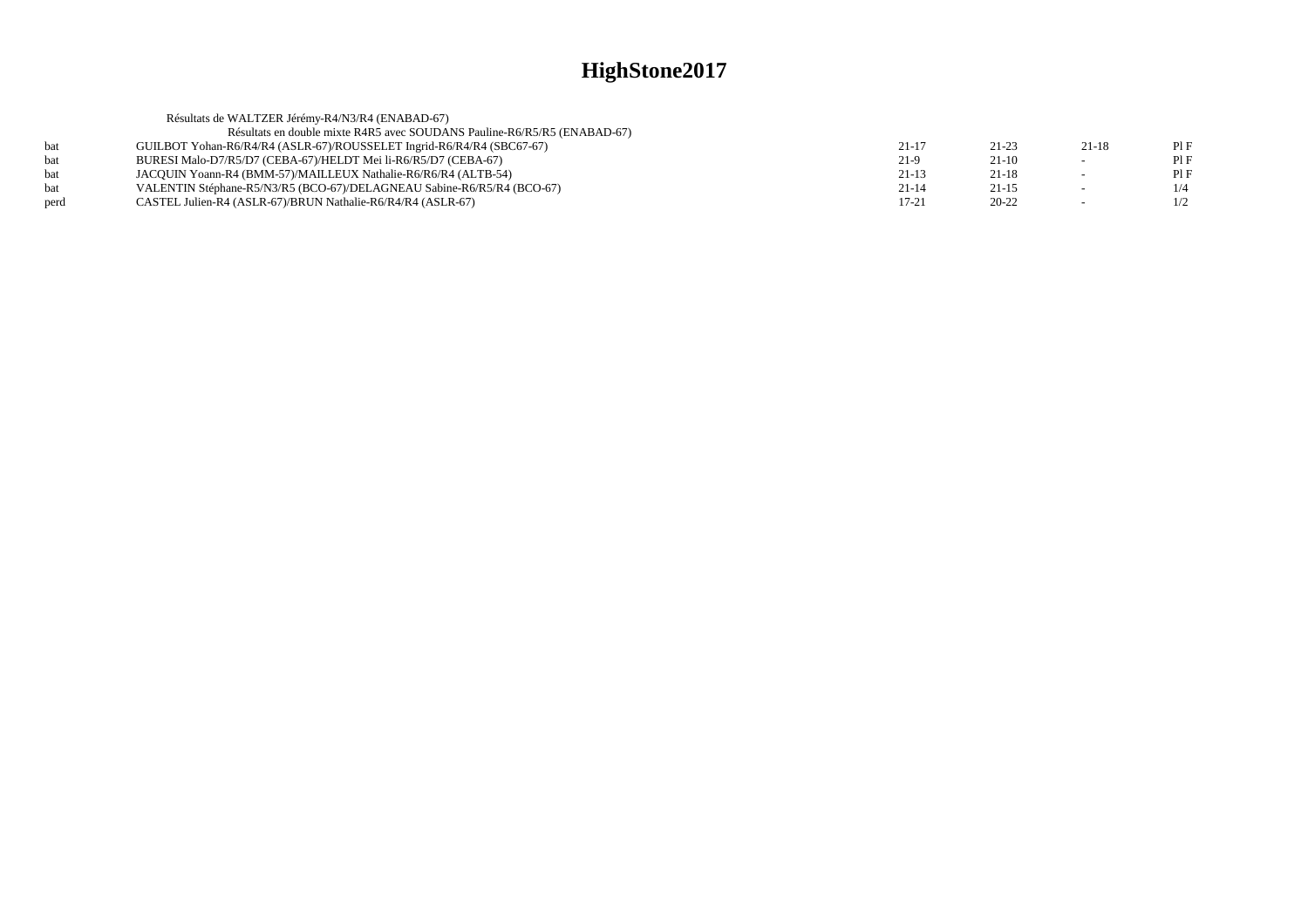|      | Résultats de WEBER-GUTHERTZ Alizée-P11/P10/P12 (SLCSN-67)                             |         |           |           |        |
|------|---------------------------------------------------------------------------------------|---------|-----------|-----------|--------|
|      | Résultats en double dames D8D9 avec CLAUSSE Isabelle-P10/D9/P11 (SLCSN-67)            |         |           |           |        |
| perd | TRAPPLER Lucie-P10/D8/P10 (BCT-67)/RITTER Coralie-P11/D9/D9 (ENABAD-67)               | $21-15$ | 14-21     | 18-21     | Pl A   |
| bat  | BALDECK Coraline-P10/P11/P12 (CCSSL-67)/DURAND Aurelie-D9/D8/P10 (CCSSL-67)           | $21-15$ | $21-6$    | $\sim$    | Pl A   |
| hat  | MALGIERI Jessica-P10/P12/P10 (ASLR-67)/SCHNEIDER WOLFF Isabelle-P12/P11/P10 (ASLR-67) | $21-16$ | $21-19$   |           | Pl A   |
| bat  | SCHALCK Léonie-P12 (ASCS-67)/NEU Charlotte-D8/D8/D9 (ASCS-67)                         | 18-21   | $21 - 14$ | $22 - 20$ | 1/2    |
| perd | TRAPPLER Lucie-P10/D8/P10 (BCT-67)/RITTER Coralie-P11/D9/D9 (ENABAD-67)               | 13-21   | $17 - 21$ |           | Finale |
|      |                                                                                       |         |           |           |        |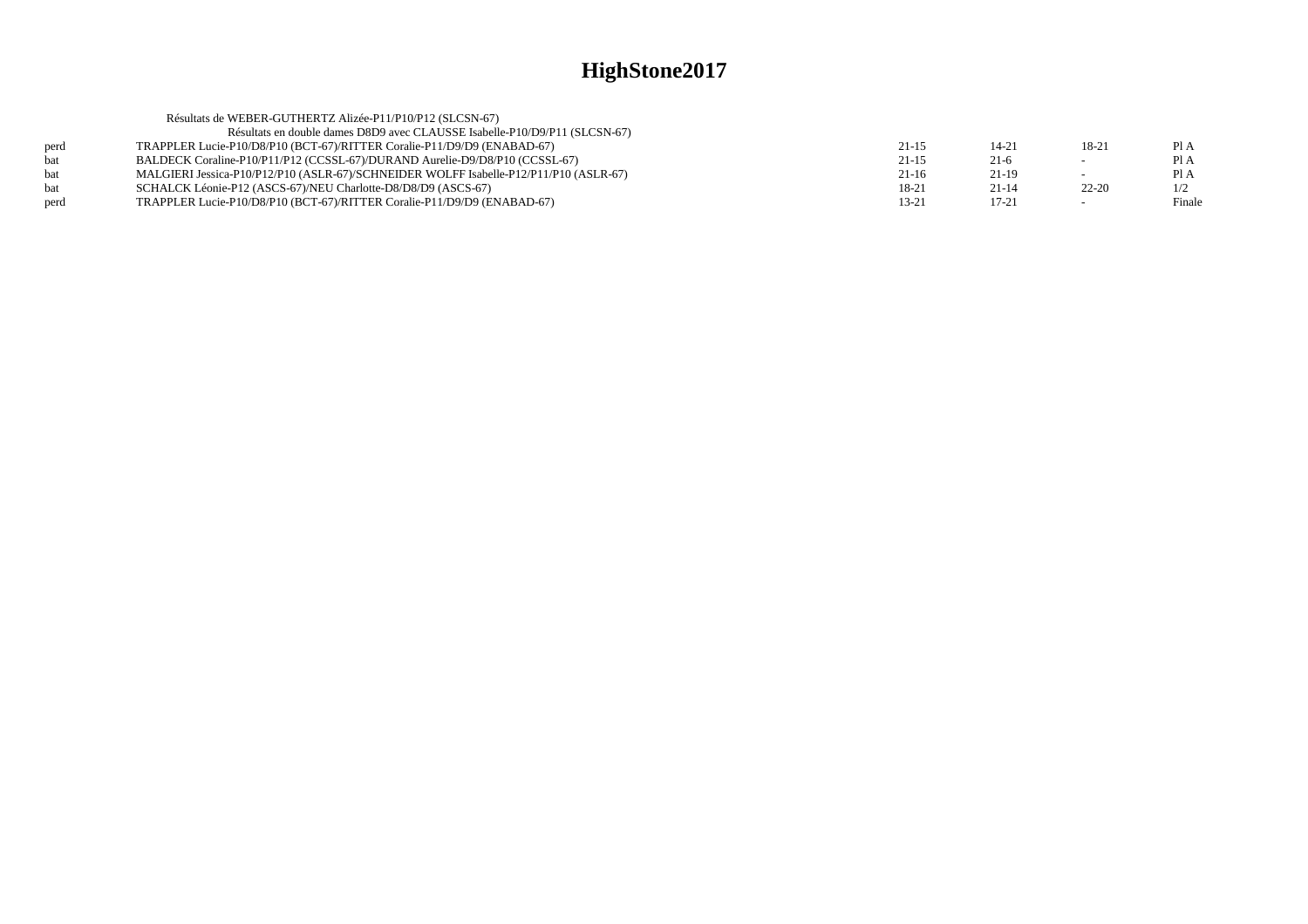|      | Résultats de WENDLING Laurent-D8/R6/D8 (CCSSL-67)                           |       |         |         |      |
|------|-----------------------------------------------------------------------------|-------|---------|---------|------|
|      | Résultats en double hommes R6D7 avec FEHLMANN Christian-D8/R6/D7 (CCSSL-67) |       |         |         |      |
| perd | STOETZEL Yann-D9/D7/D8 (SLDB-67)/FRISON Christophe-D9/D7/D9 (SLDB-67)       | 21-17 | $18-21$ | $16-2$  | Pl D |
| perd | KNITTEL Maxence-R6/R6/D7 (ENABAD-67)/THOMAS Raphael-R6/D7/D7 (ASPTT-67)     | 21-16 |         | $19-21$ | Pl D |
|      |                                                                             |       |         |         |      |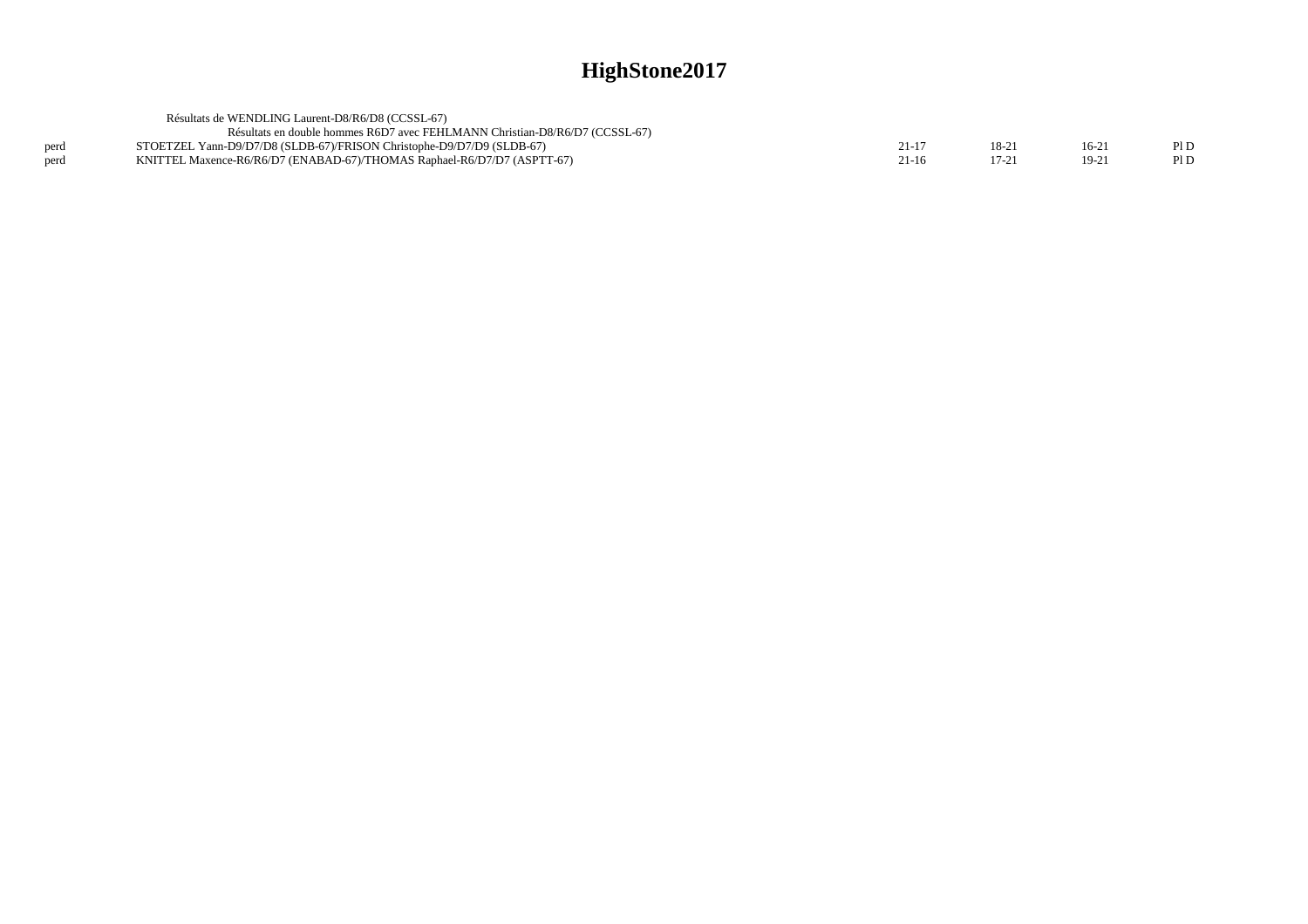|      | Résultats de WENDT David-P10/D8/P10 (PBC-57)                                |         |                |                |     |
|------|-----------------------------------------------------------------------------|---------|----------------|----------------|-----|
|      | Résultats en double hommes R6D7 avec CHARTON Killian-D9/D7/D9 (PBC-57)      |         |                |                |     |
| perd | OUDOT Mickaël-D7/R6/D7 (ENABAD-67)/LAUQUE Pierre-D8/R6/D8 (ENABAD-67)       | $15-21$ | $21 - 17$      | $15-2^{\circ}$ | PIE |
| perd | PLARD Yann-D8/D7/D8 (BCMS-67)/THIL Francois-D8/R6/R6 (BCMS-67)              | 11-21   | $14 - 2'$      |                | PIE |
| hat  | MAZZOCCO Olivier-D9/D7/D9 (BCIG-67)/DELIMAL Christophe-P10/D8/P10 (BCIG-67) | 21-13   | $13-2^{\circ}$ | $21-13$        | PIE |
|      |                                                                             |         |                |                |     |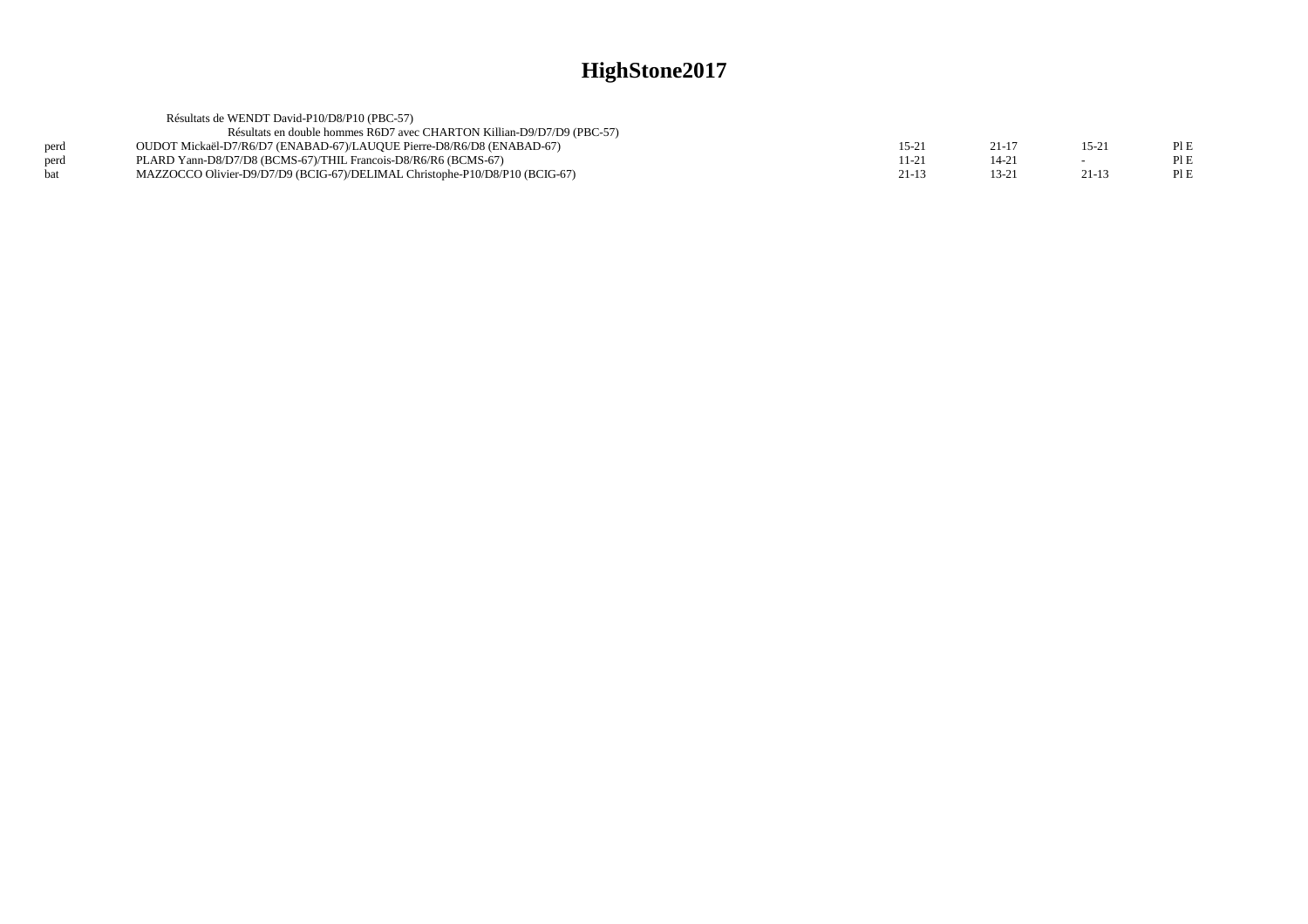|      | Résultats de WILHELM Steeve-P12/P10/P12 (EACB-68)                         |           |           |        |        |
|------|---------------------------------------------------------------------------|-----------|-----------|--------|--------|
|      | Résultats en simple hommes P10P11P12                                      |           |           |        |        |
| bat  | BAUMANN Jonathan-P10 (SBC67-67)                                           | $21-16$   | $21-6$    |        | PI B   |
| bat  | OBERLE Nicolas-P10/D8/P10 (CBO-67)                                        | 21-18     | $21-18$   |        | PIB    |
| bat  | PIQUET Benoît-P10/P11/P12 (ABCM-67)                                       | $21 - 7$  | 18-21     | 21-19  | 1/4    |
| bat  | DUTARTRE Olivier-P11/P12/P12 (PBC-57)                                     | $21 - 18$ | $21-12$   |        | 1/2    |
| bat  | DORNIER Vincent-P12/P11/P12 (BCMS-67)                                     | $21-23$   | $21 - 14$ | 21-10  | Finale |
|      | Résultats en double hommes D8D9 avec PRUVOST Michaël-P11/D9/P11 (EACB-68) |           |           |        |        |
| bat  | GIORGETTI Jeremie-NC (CCSSL-67)/BERNARD Jéremy-P10/D9/P11 (CCSSL-67)      | $21-13$   | $21-16$   |        | P1C    |
| bat  | RIEBER Olivier-P10/D9/P10 (EVE-67)/CERVERA Sébastien-P10/D9/P11 (EVE-67)  | $21-12$   | $21-10$   |        | P1C    |
| bat  | UHL Hugo-D7/D8/D9 (ENABAD-67)/GIRAULT Francois-P10/D8/D8 (HBC-67)         | $21-16$   | $21-16$   | $\sim$ | 1/4    |
| perd | OCHS Gary-D9/D9/P10 (HBC-67)/BHOLAH Krishna-P10/D9/P10 (HBC-67)           | 19-21     | $16-21$   |        | 1/2    |
|      |                                                                           |           |           |        |        |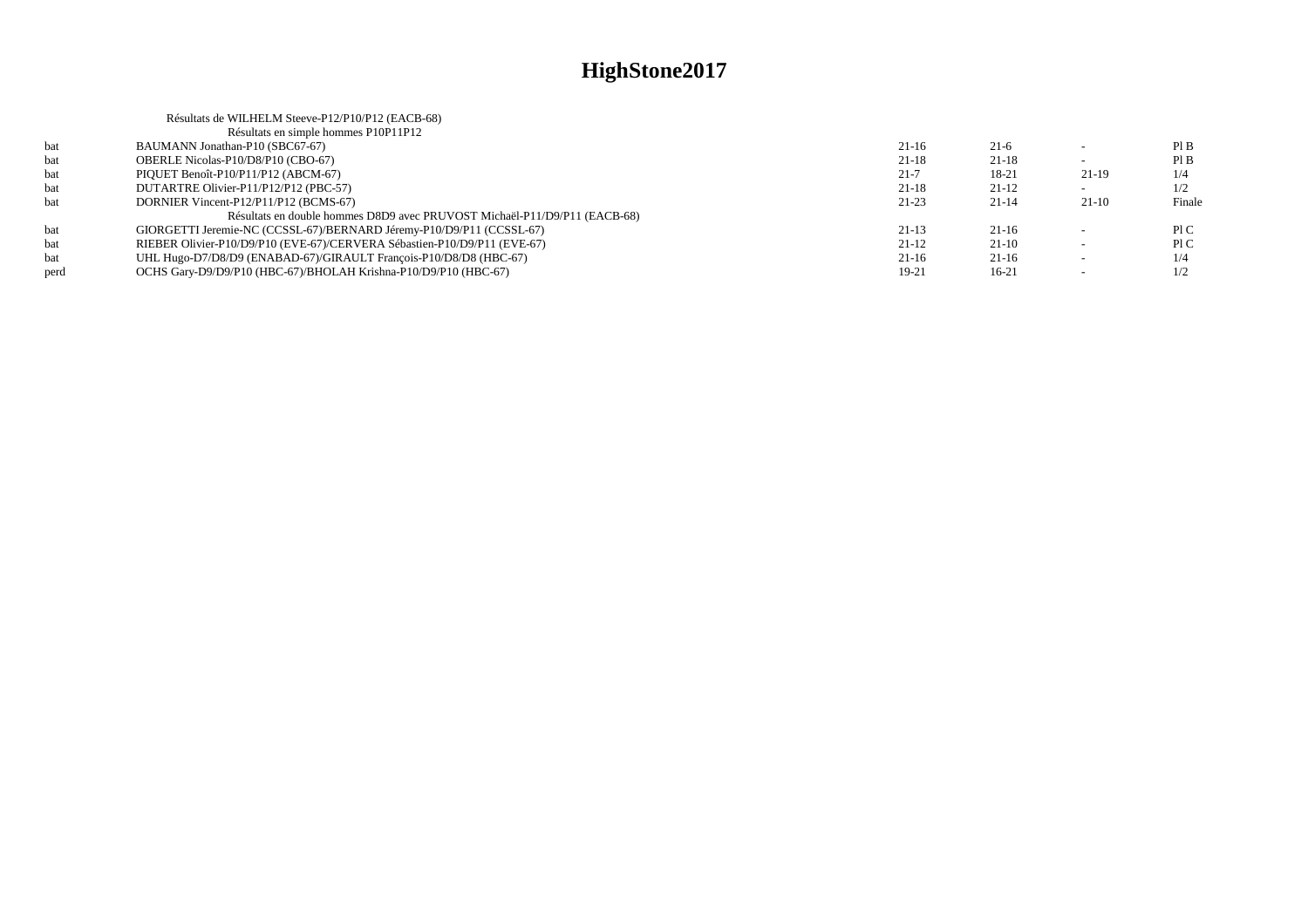|      | Résultats de WITZEL Nathalie-D7/R6/R5 (SBC57-57)                           |        |  |  |
|------|----------------------------------------------------------------------------|--------|--|--|
|      | Résultats en double mixte R4R5 avec TERMINAUX Philippe-D7/R5/R5 (SBC57-57) |        |  |  |
| perd | DIETZ Vincent-D7/R5/R5 (BCIG-67)/LERCH Lauriane-R6/R4/R5 (DBC-68)          |        |  |  |
|      | CASTEL Julien-R4 (ASLR-67)/BRUN Nathalie-R6/R4/R4 (ASLR-67)                | $19-2$ |  |  |
|      |                                                                            |        |  |  |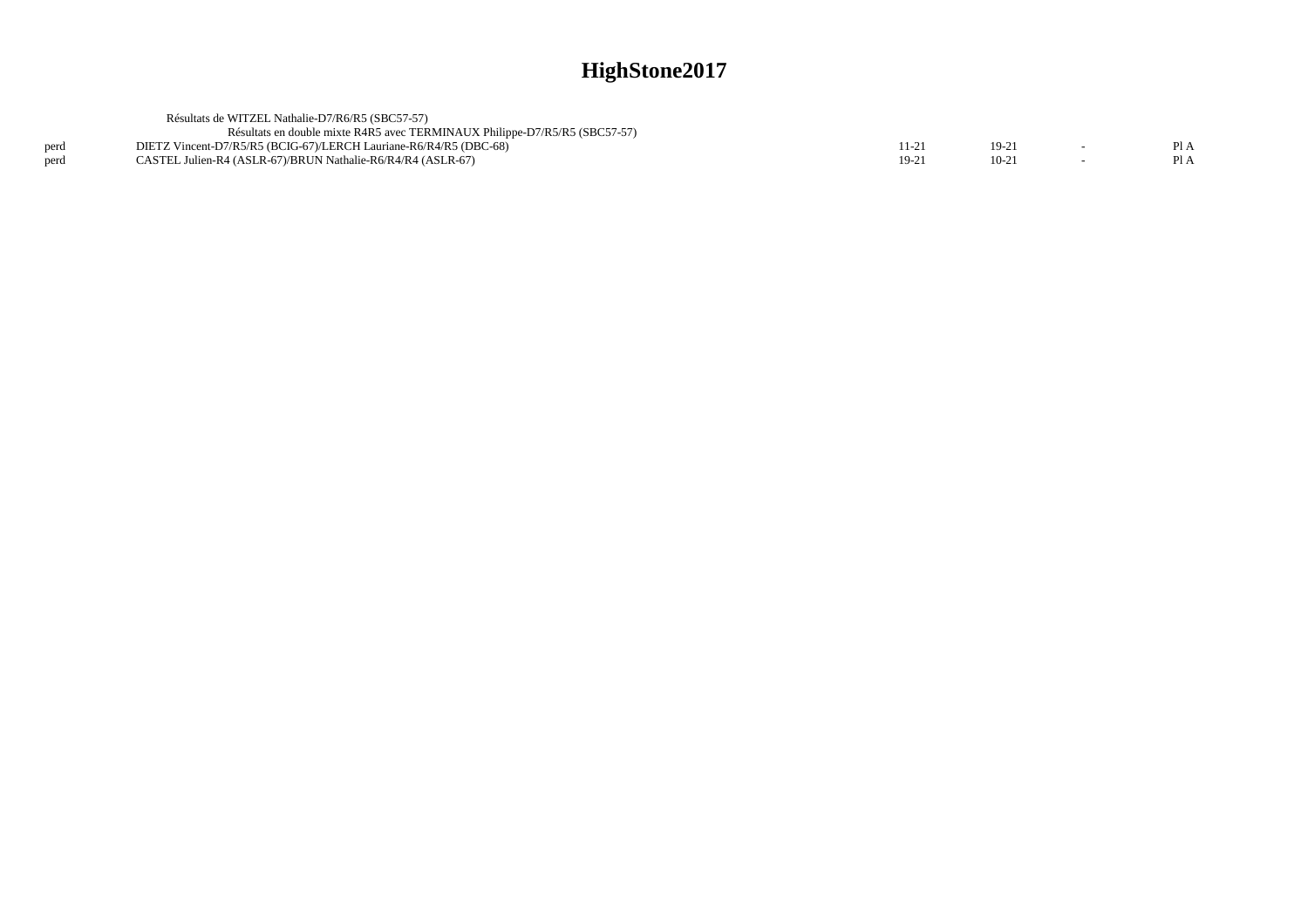|      | Résultats de WOLFF Mariorie-D8/R6/D7 (CCSSL-67)                           |       |       |      |
|------|---------------------------------------------------------------------------|-------|-------|------|
|      | Résultats en double mixte R6D7 avec AYME Thibaud-D8/D7/D9 (CCSSL-67)      |       |       |      |
| perd | TRIPIER Arnaud-R6/R5/D7 (BCMS-67)/CHAUVIN Doriane-D9/D8/D7 (BCMS-67)      | 21-16 |       | PID  |
| nerd | CIBLA Pierre-étienne-D7/R6/R6 (EACB-68)/DURAND Aurélie-D8/D8/R6 (EACB-68) |       | 20-22 | Pl D |
|      |                                                                           |       |       |      |